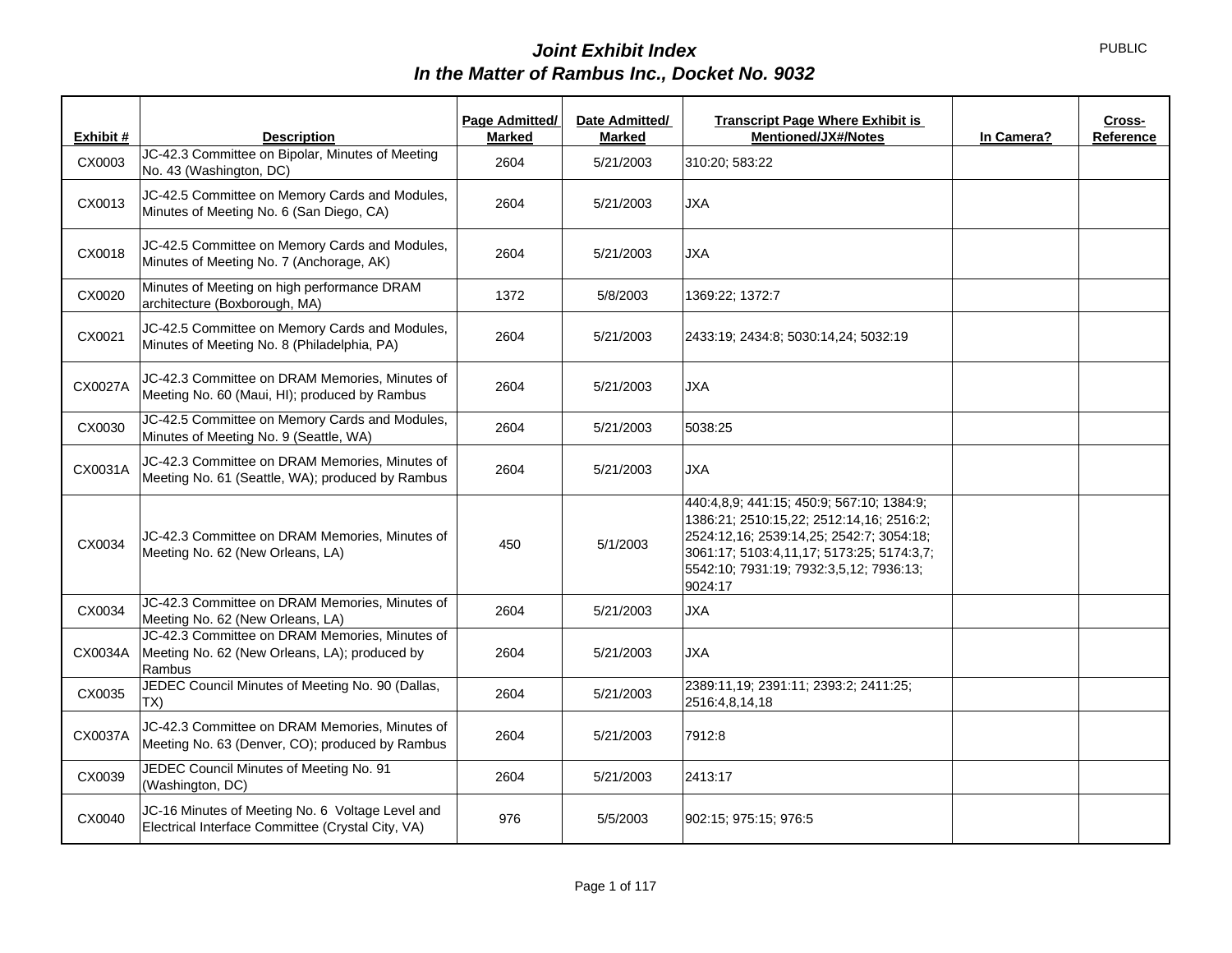| Exhibit # | <b>Description</b>                                                                                           | Page Admitted/<br><b>Marked</b> | Date Admitted/<br>Marked | <b>Transcript Page Where Exhibit is</b><br>Cross-<br>Mentioned/JX#/Notes<br>In Camera?<br>Reference |
|-----------|--------------------------------------------------------------------------------------------------------------|---------------------------------|--------------------------|-----------------------------------------------------------------------------------------------------|
| CX0042    | JC-42.3 Committee on DRAM Memories, Minutes of<br>Meeting No. 64 (Crystal City, VA)                          | 336                             | 5/1/2003                 | 326:13,15,23; 329:16; 332:7,22; 334:21;<br>335:3; 336:19; 10971:24; 10980:9                         |
| CX0042    | JC-42.3 Committee on DRAM Memories, Minutes of<br>Meeting No. 64 (Crystal City, VA)                          | 2604                            | 5/21/2003                | <b>JXA</b>                                                                                          |
| CX0042A   | JC-42.3 Committee on DRAM Memories, Minutes of<br>Meeting No. 64 (Crystal City, VA); produced by<br>Rambus   | 2604                            | 5/21/2003                | 7942:1; 7943:2,7                                                                                    |
| CX0044    | JC-42.5 Committee on Memory Cards and Modules,<br>Minutes of Meeting No. 13 (Ft. Lauderdale, FL)             | 9270                            | 7/17/2003                | 9270:12,22                                                                                          |
| CX0045A   | JC-42.3 Committee on DRAM Memories, Minutes of<br>Meeting No. 65 (Ft. Lauderdale, FL); produced by<br>Rambus | 2604                            | 5/21/2003                | <b>JXA</b>                                                                                          |
| CX0046    | JEDEC Council Minutes of Meeting No. 92 (Las<br>Vegas, NV)                                                   | 2497                            | 5/21/2003                | 2420:1,10; 2497:12; 2677:9                                                                          |
| CX0047    | JC-42.3 Task Group Minutes, Meeting on<br>Synchronous DRAM Ballots (Las Vegas, NV)                           | 2604                            | 5/21/2003                | <b>JXA</b>                                                                                          |
| CX0047A   | JC-42.3 Task Group Minutes, Meeting on<br>Synchronous DRAM Ballots (Las Vegas, NV);<br>produced by Rambus    | 2604                            | 5/21/2003                | <b>JXA</b>                                                                                          |
| CX0050A   | JC-42.3 Committee on DRAM Memories, Minutes of<br>Meeting No. 66 (Scottsdale, AZ); produced by<br>Rambus     | 2604                            | 5/21/2003                | <b>JXA</b>                                                                                          |
| CX0052    | JC-42.5 Committee on Memory Cards and Modules,<br>Minutes of Meeting No. 15 (Chicago, IL)                    | 2604                            | 5/21/2003                | <b>JXA</b>                                                                                          |
| CX0053A   | JC-42.3 Committee on DRAM Memories, Minutes of<br>Meeting No. 67 (Chicago, IL); produced by Rambus           | 2604                            | 5/21/2003                | <b>JXA</b>                                                                                          |
| CX0054    | JEDEC Council Minutes of Meeting No. 93 (Boston,<br>MA)                                                      | 2597                            | 5/21/2003                | 2423:8,17; 2497:18; 2558:20; 2559:4                                                                 |
| CX0055    | JEDEC Council Minutes of Meeting No. 94 (Denver,<br>CO <sub>0</sub>                                          | n/a                             | pending                  | Joint Stipulation filed with the Court on<br>September 29, 2003 - order pending                     |
| CX0057A   | JC-42.3 Committee on DRAM Memories, Minutes of<br>Meeting No. 68 (Boston, MA); produced by Rambus            | 2604                            | 5/21/2003                | <b>JXA</b>                                                                                          |
| CX0060A   | JC-42.3 Committee on DRAM Memories, Minutes of<br>Meeting No. 69 (San Diego, CA); produced by<br>Rambus      | 2604                            | 5/21/2003                | <b>JXA</b>                                                                                          |
| CX0064A   | JC-42.3 Committee on DRAM Memories, Minutes of<br>Meeting No. 70 (Orlando, FL); produced by Rambus           | 2604                            | 5/21/2003                | <b>JXA</b>                                                                                          |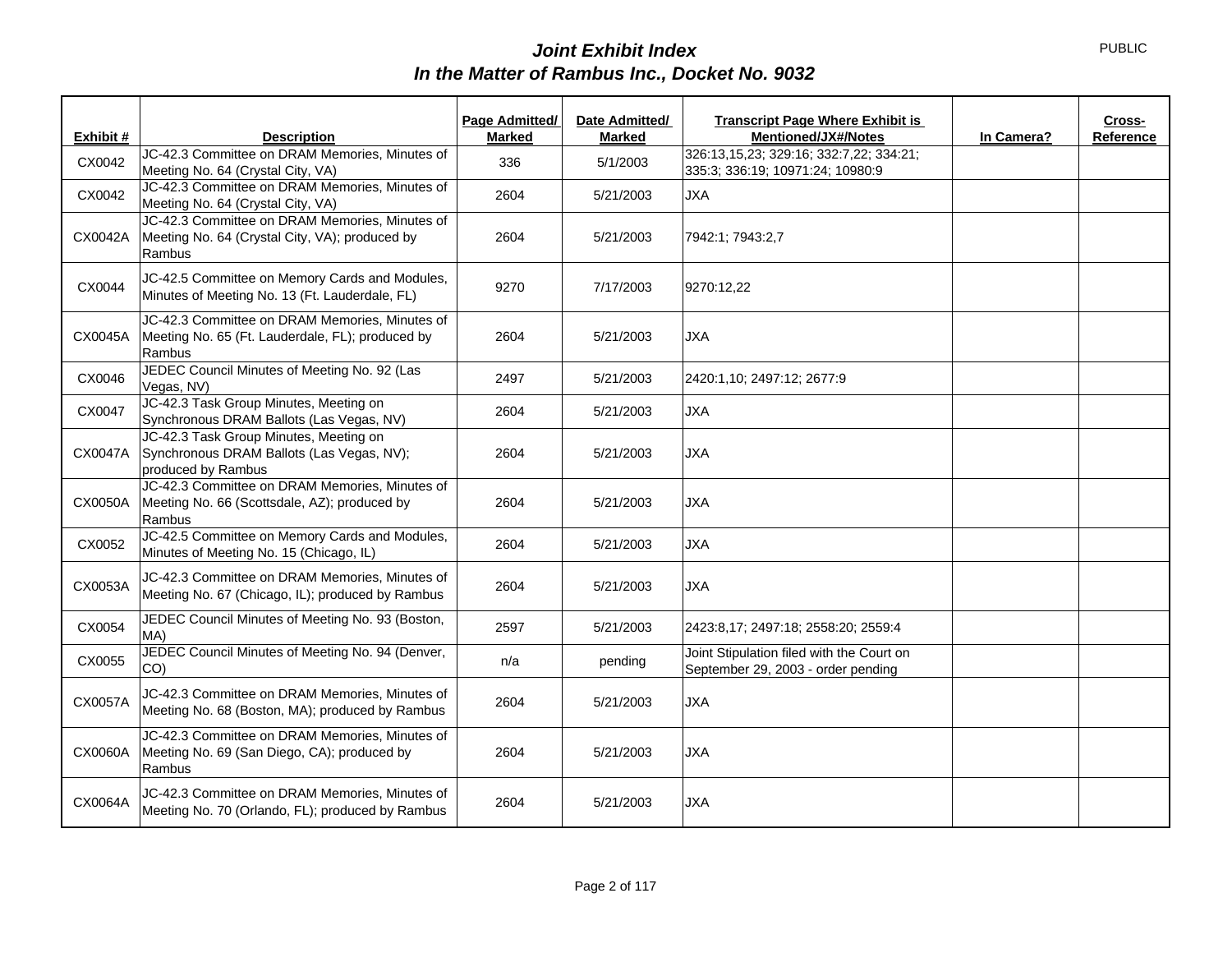| Exhibit # | <b>Description</b>                                                                                         | Page Admitted/<br><b>Marked</b> | Date Admitted/<br>Marked | <b>Transcript Page Where Exhibit is</b><br><b>Mentioned/JX#/Notes</b> | In Camera? | Cross-<br>Reference |
|-----------|------------------------------------------------------------------------------------------------------------|---------------------------------|--------------------------|-----------------------------------------------------------------------|------------|---------------------|
| CX0074A   | JC-42.3 Committee on DRAM Memories, Minutes of<br>Meeting No. 72 (Albuquerque, NM); produced by<br>Rambus  | 2604                            | 5/21/2003                | <b>JXA</b>                                                            |            |                     |
| CX0079A   | JC-42.3 Committee on DRAM Memories, Minutes of<br>Meeting No. 73 (Maui, HI); produced by Rambus            | 2604                            | 5/21/2003                | <b>JXA</b>                                                            |            |                     |
| CX0080A   | JC-42.3 DRAM Task Group Meeting (San Jose, CA);<br>produced by Rambus                                      | 2604                            | 5/21/2003                | <b>JXA</b>                                                            |            |                     |
| CX0082    | JC-16 Minutes of Meeting No. 17, Voltage Level and<br>Electrical Interface Committee (Las Vegas, NV)       | 3352                            | 5/29/2003                | 3239:12; 3352:15                                                      |            |                     |
| CX0083    | JC-42.5 Committee on Memory Cards and Modules,<br>Minutes of Meeting No. 23 (Las Vegas, NV)                | 2604                            | 5/21/2003                | 3238:24; 5214:14; 5221:16                                             |            |                     |
| CX0084A   | JC-42.3 Committee on DRAM Memories, Minutes of<br>Meeting No. 74 (Las Vegas, NV); produced by<br>Rambus    | 2604                            | 5/21/2003                | <b>JXA</b>                                                            |            |                     |
| CX0088A   | JC-42.3 Committee on DRAM Memories, Minutes of<br>Meeting No. 75 (New Orleans, LA)                         | 2604                            | 5/21/2003                | 3251:3                                                                |            |                     |
| CX0091A   | JC-42.3 Committee on DRAM Memories, Minutes of<br>Meeting No. 76 (Crystal City, VA); produced by<br>Rambus | 2604                            | 5/21/2003                | 7770:24; 7771:4; 7772:15; 8389:18                                     |            |                     |
| CX0097    | JC-42.5 Committee on Memory Cards and Modules,<br>Minutes of Meeting No. 26 (Dallas, TX)                   | 1702                            | 5/13/2003                | 1700:24; 1701:3; 1702:15                                              |            |                     |
| CX0098A   | JC-42.3 Committee on DRAM Memories, Minutes of<br>Meeting No. 77 (Dallas, TX); produced by Rambus          | 2604                            | 5/21/2003                | <b>JXA</b>                                                            |            |                     |
| CX0100A   | Minutes of Interim Meeting JC-42.3 Committee<br>(Sunnyvale, CA); produced by Rambus                        | 2604                            | 5/21/2003                | <b>JXA</b>                                                            |            |                     |
| CX0110    | JC-42.5 Committee on Memory Cards and Modules,<br>Minutes of Meeting No. 28 (Portland, OR)                 | 5351                            | 6/16/2003                | 5328:22; 5351:20                                                      |            |                     |
| CX0111A   | JC-42.3 Committee on DRAM Memories, Minutes of<br>Meeting No. 79 (Portland, OR); produced by Rambus        | 2604                            | 5/21/2003                | <b>JXA</b>                                                            |            |                     |
| CX0128    | Minutes of Future DRAM Task Group (Mt. View, CA)                                                           | 4605                            | 6/9/2003                 | 4583:6; 4602:8; 4602:22; 4603:13; 4604:8;<br>4606:24                  |            |                     |
| CX0132    | Minutes of Future DRAM Task Group (San Jose, CA)                                                           | 4616                            | 6/9/2003                 | 4614:7; 4615:7; 4616:7; 4688:15                                       |            |                     |
| CX0137    | Minutes of DRAM Task Group (San Diego, CA)                                                                 | 4741                            | 6/9/2003                 | 4706:6,11; 4708:8; 4709:12; 4741:1; 4742:3                            |            |                     |
| CX0140    | Minutes of Joint JEDEC/EIAJ Meeting on DRAM<br>Futures (DDRII) Task Group (Tokyo, Japan)                   | 2604                            | 5/21/2003                | 4709:22                                                               |            |                     |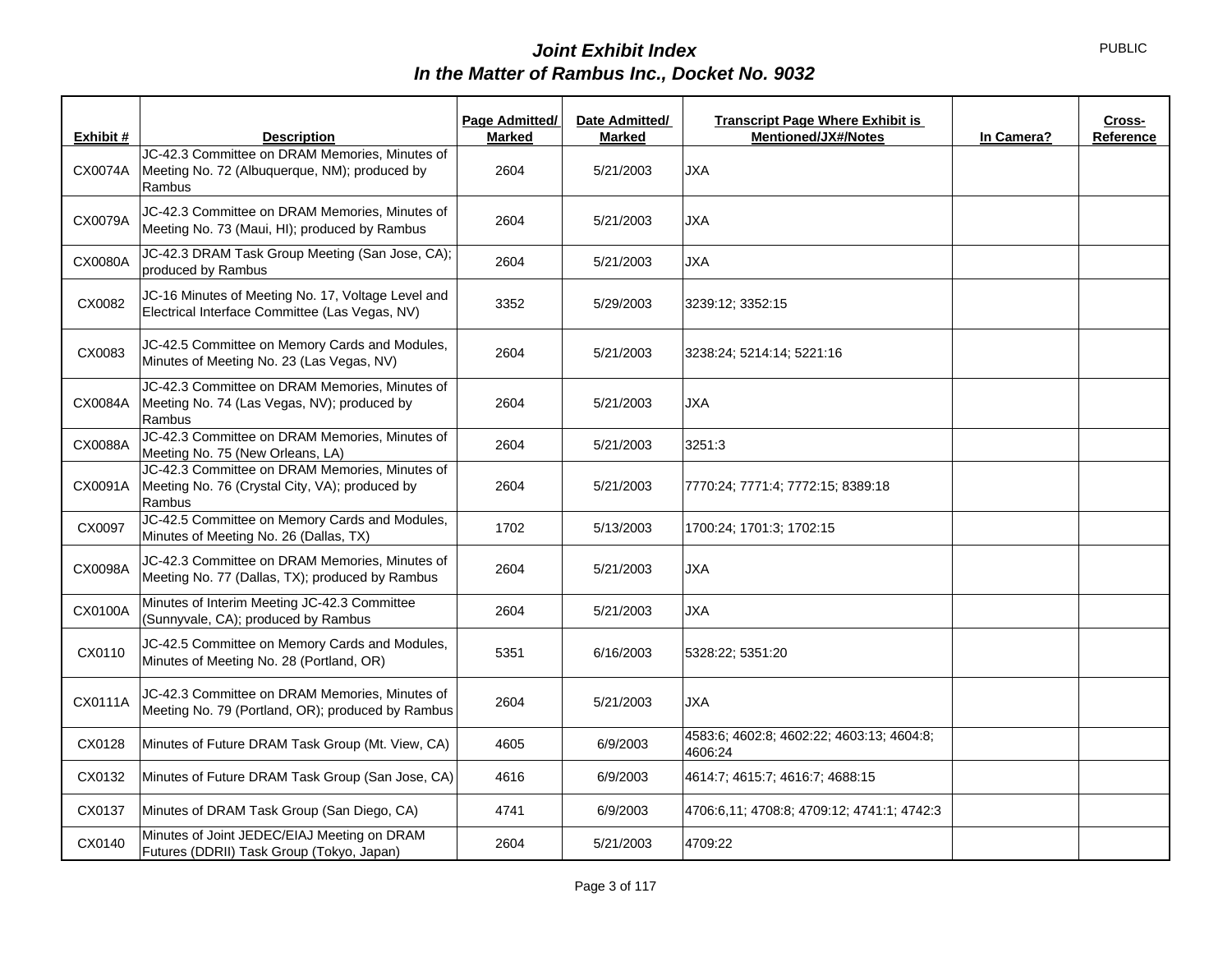| Exhibit # | <b>Description</b>                                                                                                                        | Page Admitted/<br><b>Marked</b> | Date Admitted/<br><b>Marked</b> | <b>Transcript Page Where Exhibit is</b><br><b>Mentioned/JX#/Notes</b>                                                                                                             | In Camera? | Cross-<br>Reference |
|-----------|-------------------------------------------------------------------------------------------------------------------------------------------|---------------------------------|---------------------------------|-----------------------------------------------------------------------------------------------------------------------------------------------------------------------------------|------------|---------------------|
| CX0150    | JC-42.5 Committee on Memory Cards and Modules,<br>Minutes of Meeting No. 42 (Maui, HI)                                                    | 2604                            | 5/21/2003                       | <b>JXA</b>                                                                                                                                                                        |            |                     |
| CX0154A   | JC-42.3 Committee on DRAM Memories, Minutes of<br>Meeting No. 94 (Atlanta, GA)                                                            | 3135                            | 5/28/2003                       | 2818:12,17; 2819:17; 3134:13; 3135:4                                                                                                                                              |            |                     |
| CX0160    | Excerpt from JC-42.5 Committee on Memory Cards<br>and Modules, Meeting Minutes                                                            | 6071                            | 6/19/2003                       | 6040:24; 6071:8,9                                                                                                                                                                 |            |                     |
| CX0161    | JC-42.3 Committee on DRAM Memories, Minutes of<br>Meeting No. 96 (Denver, CO) (without attachments)                                       | 2604                            | 5/21/2003                       | <b>JXA</b>                                                                                                                                                                        |            |                     |
| CX0168    | JC-42.3 Committee on DRAM Memories, Minutes of<br>Meeting No. 98 (San Diego, CA)                                                          | 4741                            | 6/9/2003                        | 4729:17,18; 4741:17                                                                                                                                                               |            |                     |
| CX0171    | JC-42.3 Committee on DRAM Memories, Minutes of<br>Meeting No. 99 (Tokyo, Japan)                                                           | 3135                            | 5/28/2003                       | 2841:12; 2844:25; 3134:13; 3135:4                                                                                                                                                 |            |                     |
| CX0174    | JC-42.3 Committee on DRAM Memories, Minutes of<br>Meeting No. 100 (Las Vegas, NV)                                                         | 4741                            | 6/9/2003                        | 4736:25; 4741:22                                                                                                                                                                  |            |                     |
| CX0202    | <b>EIA Legal Guides</b>                                                                                                                   | 1854                            | 5/14/2003                       | 1827:4,9,14; 1828:9,16; 1830:2;<br>1832:3,4,14,16; 1833:13; 1834:6; 1838:21;<br>1840:2; 1842:10; 1854:14                                                                          |            |                     |
| CX0202    | <b>EIA Legal Guides</b>                                                                                                                   | 2604                            | 5/21/2003                       | <b>JXA</b>                                                                                                                                                                        |            |                     |
| CX0203A   | Manual for Committee, Subcommittee, and Working<br>Group Chairmen and Secretaries, Engineering<br>Publication: EP-3-F; produced by Rambus | 1875                            | 5/14/2003                       | 1859:4; 1862:21; 1865:3,24; 1872:24;<br>1875:8; 1879:4,6                                                                                                                          |            |                     |
| CX0203A   | Manual for Committee, Subcommittee, and Working<br>Group Chairmen and Secretaries, Engineering<br>Publication: EP-3-F; produced by Rambus | 2604                            | 5/21/2003                       | <b>JXA</b>                                                                                                                                                                        |            |                     |
| CX0204    | EIA Legal Guides (from March 14, 1983)                                                                                                    | 311                             | 5/1/2003                        | 303:10, 304:13; 304:17,18; 305:6; 311:4;<br>1328:22; 1459:3; 1460:14; 1825:13;<br>1827:8,15; 1854:9; 2396:13,19,24; 2398:10;<br>2682:18; 2946:18; 3485:24; 5207:17,20;<br>7609:10 |            |                     |
| CX0204    | EIA Legal Guides (from March 14, 1983)                                                                                                    | 2604                            | 5/21/2003                       | <b>JXA</b>                                                                                                                                                                        |            |                     |
| CX0205    | JEDEC Manual of Organization and Procedure<br>JEP21-H                                                                                     | 1918                            | 5/14/2003                       | 1913:25; 1915:18; 1916:11; 1917:6,20;<br>1918:6,17; 1921:14; 1924:22; 2027:20                                                                                                     |            |                     |
| CX0205    | JEDEC Manual of Organization and Procedure<br>JEP21-H                                                                                     | 2604                            | 5/21/2003                       | <b>JXA</b>                                                                                                                                                                        |            |                     |
| CX0205A   | JEDEC Manual of Organization and Procedure<br>JEP21-H; produced by Rambus                                                                 | 4074                            | 6/3/2003                        | 2216:1; 2684:12,16; 4074:3                                                                                                                                                        |            |                     |
| CX0206    | Manual of Organization and Procedure: EP-1-J                                                                                              | 4074                            | 6/3/2003                        | 4073:23; 4074:3                                                                                                                                                                   |            |                     |
| CX0207A   | Style Manual for Standards and Publications of EIA,<br>TIA and JEDEC: EP-7-A                                                              | 4073                            | 6/3/2003                        | 2215:20; 4073:13                                                                                                                                                                  |            |                     |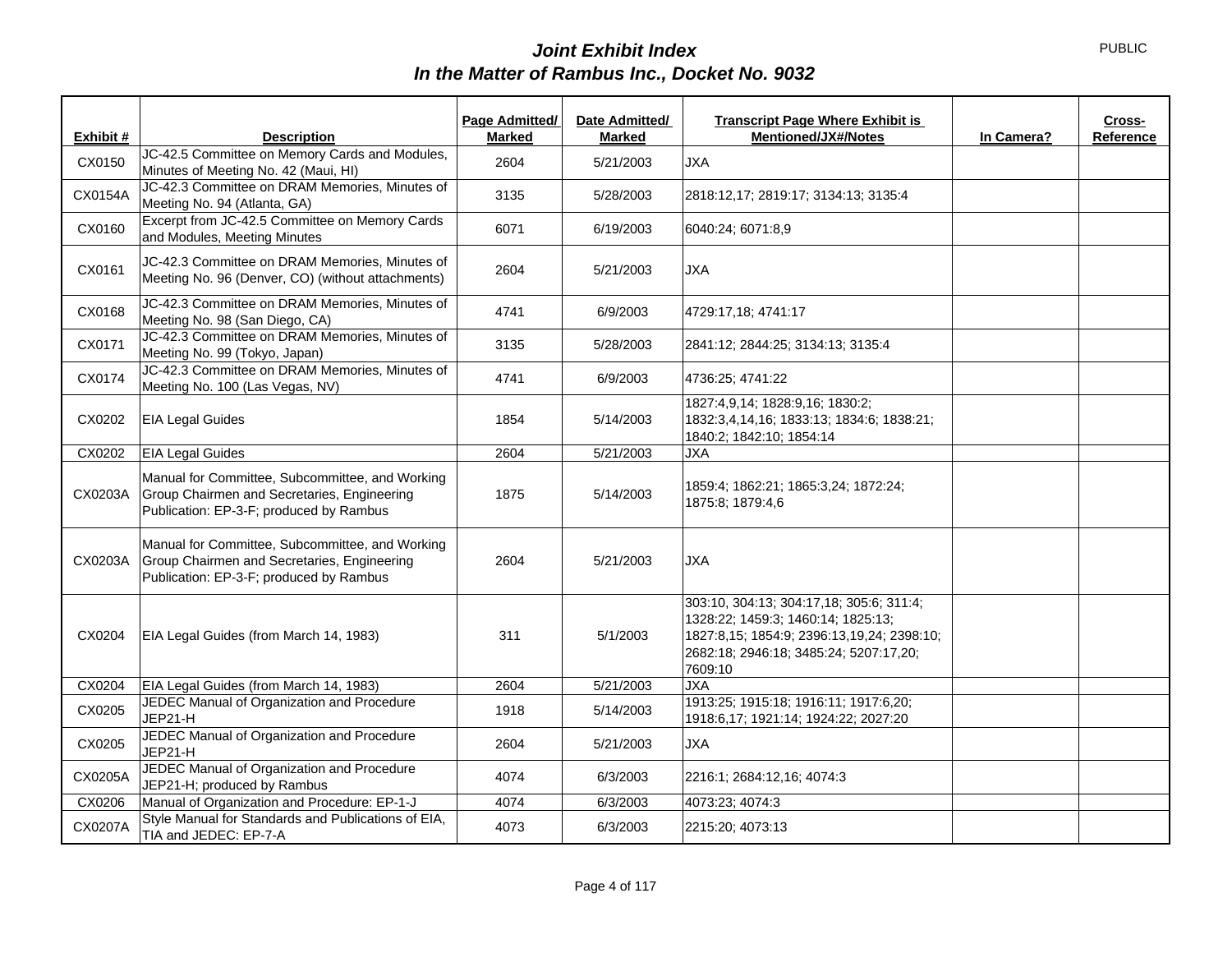| Exhibit # | <b>Description</b>                                                                             | Page Admitted/<br><b>Marked</b> | Date Admitted/<br>Marked | <b>Transcript Page Where Exhibit is</b><br><b>Mentioned/JX#/Notes</b><br>In Camera?                                                                                                                                                                                                                                                                   | Cross-<br>Reference |
|-----------|------------------------------------------------------------------------------------------------|---------------------------------|--------------------------|-------------------------------------------------------------------------------------------------------------------------------------------------------------------------------------------------------------------------------------------------------------------------------------------------------------------------------------------------------|---------------------|
| CX0208    | JEDEC Manual of Organization and Procedure<br>JEP21-I                                          | 326                             | 5/1/2003                 | 309:25; 310:3; 311:12; 312:7; 313:6; 323:2;<br>326:1; 640:25; 1340:7,15; 1349:3,6,10,21;<br>1418:25; 1419:3; 1702:22; 1921:2.8;<br>1923:21; 1924:23; 1925:6,9; 1926:10;<br>1927:17; 1986:15; 1989:7; 2027:20; 2103:15;<br>2408:25; 2411:18; 2429:1;3;7; 2431:13;<br>2666:1.8; 3591:24; 5699:23; 5700:1;<br>7619:13,22; 10944:19,20; 10945:3; 10964:23 |                     |
| CX0208    | JEDEC Manual of Organization and Procedure<br>JEP21-I                                          | 2604                            | 5/21/2003                | <b>JXA</b>                                                                                                                                                                                                                                                                                                                                            |                     |
| CX0208A   | JEDEC Manual of Organization and Procedure<br>JEP21-I; produced by Rambus                      | 2604                            | 5/21/2003                | 2977:19; 2978:8; 2988:22; 2991:11                                                                                                                                                                                                                                                                                                                     |                     |
| CX0209    | JC-42 Member's Manual                                                                          | 2604                            | 5/21/2003                | <b>JXA</b>                                                                                                                                                                                                                                                                                                                                            | RX0507              |
| CX0213    | JEDEC Member's Manual                                                                          | 2604                            | 5/21/2003                | <b>JXA</b>                                                                                                                                                                                                                                                                                                                                            |                     |
| CX0214    | JEDEC Manual: JEDEC Manual of Organization and<br>Procedure: JM21-K                            | 2604                            | 5/21/2003                | <b>JXA</b>                                                                                                                                                                                                                                                                                                                                            |                     |
| CX0234    | JEDEC Standard, Configurations for Solid State<br>Memories, JEDEC Standard No. 21-C, Release 9 | 1306                            | 5/7/2003                 | 1292:10,18; 1293:13; 1294:4; 1306:14;<br>2854:24; 9643:6.22; 9723:4; 9741:8.13;<br>9743:2; 11006:6,10; 11024:24; 11027:7,13;<br>11068:20; 11077:5; 11082:18                                                                                                                                                                                           |                     |
| CX0234    | JEDEC Standard, Configurations for Solid State<br>Memories, JEDEC Standard No. 21-C, Release 9 | 2604                            | 5/21/2003                | <b>JXA</b>                                                                                                                                                                                                                                                                                                                                            |                     |
| CX0251    | JEDEC Committee Survey Ballot: JC-42.3-91-02                                                   | 2604                            | 5/21/2003                | <b>JXA</b>                                                                                                                                                                                                                                                                                                                                            |                     |
| CX0252A   | JEDEC Committee Ballot: JC-42.3-92-85                                                          | 838                             | 5/5/2003                 | 809:23; 811:2,19,21; 812:6; 838:4;<br>3075:13,21; 3079:6,8; 3085:1,5,19; 3087:4;<br>3494:4; 7939:11,14                                                                                                                                                                                                                                                |                     |
| CX0252A   | JEDEC Committee Ballot: JC-42.3-92-85                                                          | 2604                            | 5/21/2003                | <b>JXA</b>                                                                                                                                                                                                                                                                                                                                            |                     |
| CX0253    | JEDEC Committee Ballot: JC-42.3-92-83                                                          | 837                             | 5/5/2003                 | 809:23; 810:5,6; 837:19; 3075:15                                                                                                                                                                                                                                                                                                                      |                     |
| CX0253    | JEDEC Committee Ballot: JC-42.3-92-83                                                          | 2604                            | 5/21/2003                | <b>JXA</b>                                                                                                                                                                                                                                                                                                                                            |                     |
| CX0254    | JEDEC Committee Ballot: JC-42.3-92-84                                                          | 838                             | 5/5/2003                 | 809:24; 810:18,20; 837:24; 3075:13                                                                                                                                                                                                                                                                                                                    |                     |
| CX0254    | JEDEC Committee Ballot: JC-42.3-92-84                                                          | 2604                            | 5/21/2003                | <b>JXA</b>                                                                                                                                                                                                                                                                                                                                            |                     |
| CX0255    | JEDEC Committee Ballot: JC-42.3-92-86                                                          | 838                             | 5/5/2003                 | 809:23; 813:17; 838:9; 3075:13                                                                                                                                                                                                                                                                                                                        |                     |
| CX0255    | JEDEC Committee Ballot: JC-42.3-92-86                                                          | 2604                            | 5/21/2003                | JXA                                                                                                                                                                                                                                                                                                                                                   |                     |
| CX0260    | JEDEC Committee Survey Ballot: JC-42.3-95-173:<br>Future Synchronous DRAM (SDRAM) Features     | 2604                            | 5/21/2003                | 3328:16,23; 3517:3; 6636:12,15;<br>6637:7,8,25; 6688:21; 7984:2,4                                                                                                                                                                                                                                                                                     |                     |
| CX0269    | JEDEC Committee Letter Ballot: JC-42.5-99-22                                                   | 2604                            | 5/21/2003                | <b>JXA</b>                                                                                                                                                                                                                                                                                                                                            |                     |
| CX0272    | JEDEC Ballot re "Read Latency Task Group-SDR,<br>DDR, DDR II"                                  | 2604                            | 5/21/2003                | <b>JXA</b>                                                                                                                                                                                                                                                                                                                                            |                     |
| CX0302    | Presentation by Rhoden re: "Are Standards Worth<br>the Effort? A Look Inside JEDEC"            | 311                             | 5/1/2003                 | 291:25; 292:19; 295:18; 298:3; 299:12;<br>302:4; 310:10,13,21; 407:22; 670:2                                                                                                                                                                                                                                                                          |                     |
| CX0303    | Presentation by Rhoden re: "Advanced Memory<br>International- An Industry Partnership"         | 696                             | 5/2/2003                 | 686:24; 687:17; 696:6                                                                                                                                                                                                                                                                                                                                 |                     |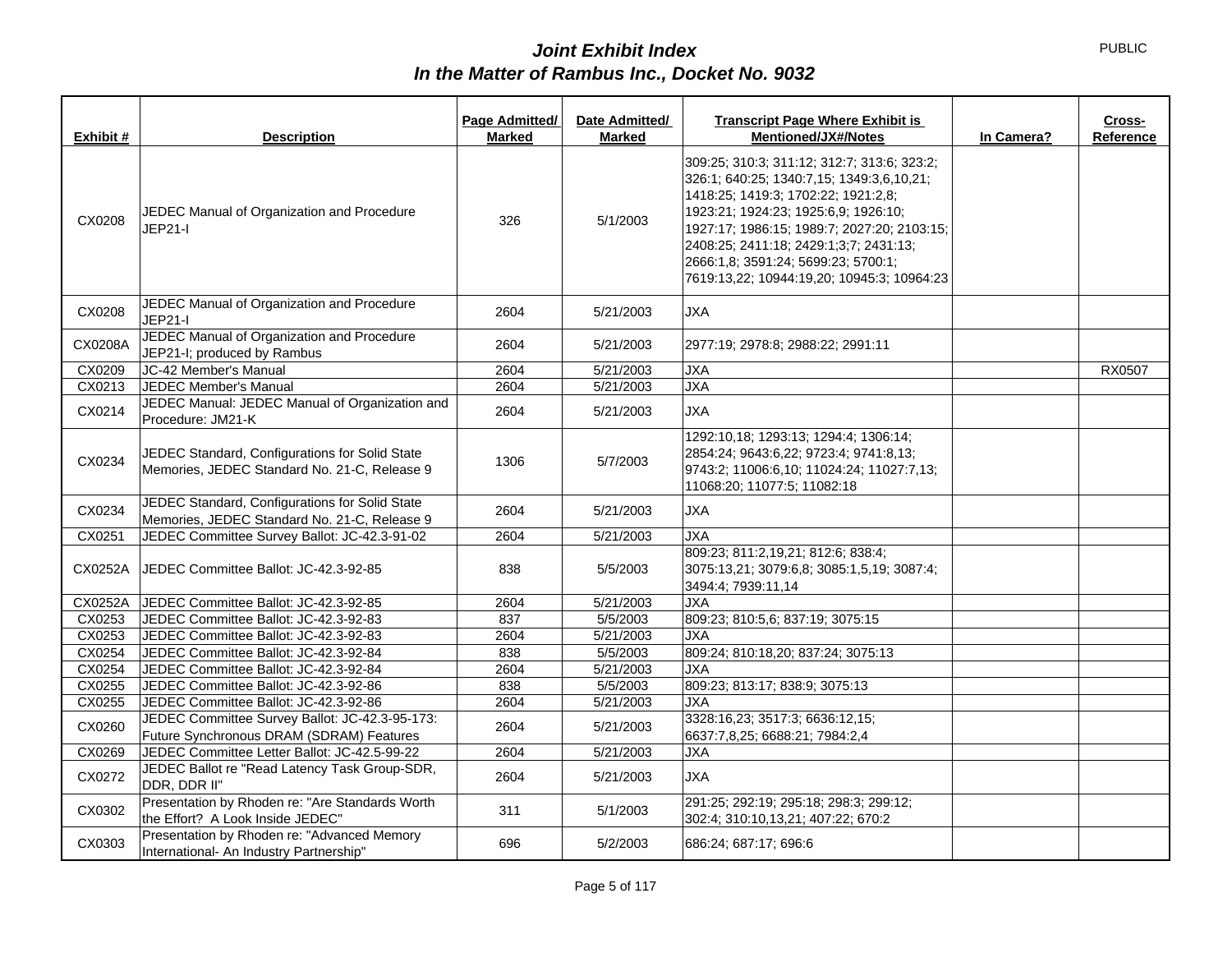| Exhibit # | <b>Description</b>                                                                                       | Page Admitted/<br><b>Marked</b> | Date Admitted/<br>Marked | <b>Transcript Page Where Exhibit is</b><br><b>Mentioned/JX#/Notes</b> | In Camera? | Cross-<br>Reference |
|-----------|----------------------------------------------------------------------------------------------------------|---------------------------------|--------------------------|-----------------------------------------------------------------------|------------|---------------------|
| CX0303    | Presentation by Rhoden re: "Advanced Memory                                                              | 2604                            | 5/21/2003                | <b>JXA</b>                                                            |            |                     |
|           | International- An Industry Partnership"                                                                  |                                 |                          |                                                                       |            |                     |
| CX0305    | Presentation by Rhoden re: "A Vision for SLDRAM<br>[The first order of business should be to change the  | 2604                            | 5/21/2003                | 696:5; 700:11                                                         |            |                     |
|           | name!] Inc.- Lead-Co-ordinate-Teach"                                                                     |                                 |                          |                                                                       |            |                     |
| CX0306    | JEDEC "Meeting Attendance Roster" attaching                                                              | 345                             | 5/1/2003                 | 342:4; 345:14; 1450:10; 1854:25; 1857:4,9                             |            |                     |
|           | "General Guides Applicable to All EIA Activities"                                                        |                                 |                          |                                                                       |            |                     |
| CX0306    | JEDEC "Meeting Attendance Roster" attaching<br>"General Guides Applicable to All EIA Activities"         | 2604                            | 5/21/2003                | <b>JXA</b>                                                            |            |                     |
|           | Presentation by Kalter re: "High Speed TOGGLE for                                                        |                                 |                          |                                                                       |            |                     |
| CX0314    | Microprocessor Applications- DRAM Task Group"                                                            | 2604                            | 5/21/2003                | <b>JXA</b>                                                            |            |                     |
|           | Presentation by Kalter re: "High Speed TOGGLE for                                                        |                                 |                          |                                                                       |            |                     |
| CX0315    | Microprocessor Applications- DRAM Task Group"                                                            | 2604                            | 5/21/2003                | <b>JXA</b>                                                            |            |                     |
|           | DRAM Task Group Questionaire by Kelley re                                                                |                                 |                          |                                                                       |            |                     |
| CX0316    | <b>TOGGLE Mode</b>                                                                                       | 2604                            | 5/21/2003                | <b>JXA</b>                                                            |            |                     |
| CX0317    | Letter from Kinn to Townsend                                                                             | 2604                            | 5/21/2003                | <b>JXA</b>                                                            |            |                     |
| CX0318    | Presentation by Kalter re: "High Speed TOGGLE for                                                        |                                 |                          |                                                                       |            |                     |
|           | Microprocessor Applications- DRAM Task Group"                                                            | 2604                            | 5/21/2003                | <b>JXA</b>                                                            |            |                     |
| CX0336    | Fax from Townsend to Kelly, Sharp, Tabrizi, Stodier,                                                     | 976                             | 5/5/2003                 | 904:15; 976:8,13                                                      |            |                     |
|           | and others re: "Patent Issues in JEDEC"                                                                  |                                 |                          |                                                                       |            |                     |
| CX0340    | Sun JEDEC JC-42.3 Presentation re: "Sun<br>Microsystems Proposal for Synchronous DRAM                    | 5804                            | 6/18/2003                | 5798:17; 5799:6,9; 5800:5; 5803:2; 5804:3;                            |            |                     |
|           | Specification"                                                                                           |                                 |                          | 5922:10; 5923:4,13; 5927:10                                           |            |                     |
| CX0342    | Letter from Townsend to Kelly, McGhee, Sharp,                                                            | 976                             | 5/5/2003                 | 908:3                                                                 |            |                     |
|           | Tabrizi, and others re: "Patent Issues in JEDEC"                                                         |                                 |                          |                                                                       |            |                     |
|           | Letter from McGhee to Kelley re: "Update on JC-42.3<br>patent issues with TI over Quad CAS memory parts" |                                 |                          |                                                                       |            |                     |
| CX0346    | and attaching "JC-42.3 Committee on RAM                                                                  | 2604                            | 5/21/2003                | <b>JXA</b>                                                            |            |                     |
|           | Memories Minutes of Meeting No. 68, September 23,                                                        |                                 |                          |                                                                       |            |                     |
|           | 1993, Boston, MA"                                                                                        |                                 |                          |                                                                       |            |                     |
|           | Letter from McGhee to JC-42.3 Committee re:<br>"Patent Attachment to Boston Minutes and EIAJ             |                                 |                          |                                                                       |            |                     |
| CX0347    | Report" and attaching Letter from Townsend to Kelly,                                                     | 2604                            | 5/21/2003                | <b>JXA</b>                                                            |            |                     |
|           | McGhee, Tabrizi, Prince, and others re: "Patent                                                          |                                 |                          |                                                                       |            |                     |
|           | Issues in JEDEC JC42"                                                                                    |                                 |                          |                                                                       |            |                     |
|           | Handwritten note from Townsend to McGhee                                                                 |                                 |                          |                                                                       |            |                     |
| CX0348    | attaching Letter from McGhee to Kelley re: "Update<br>on TI Quad CAS Ballot and Patent Dispute" and      | 2175                            | 5/15/2003                | 2117:2; 2175:17                                                       |            |                     |
|           | excerpt of meeting minutes                                                                               |                                 |                          |                                                                       |            |                     |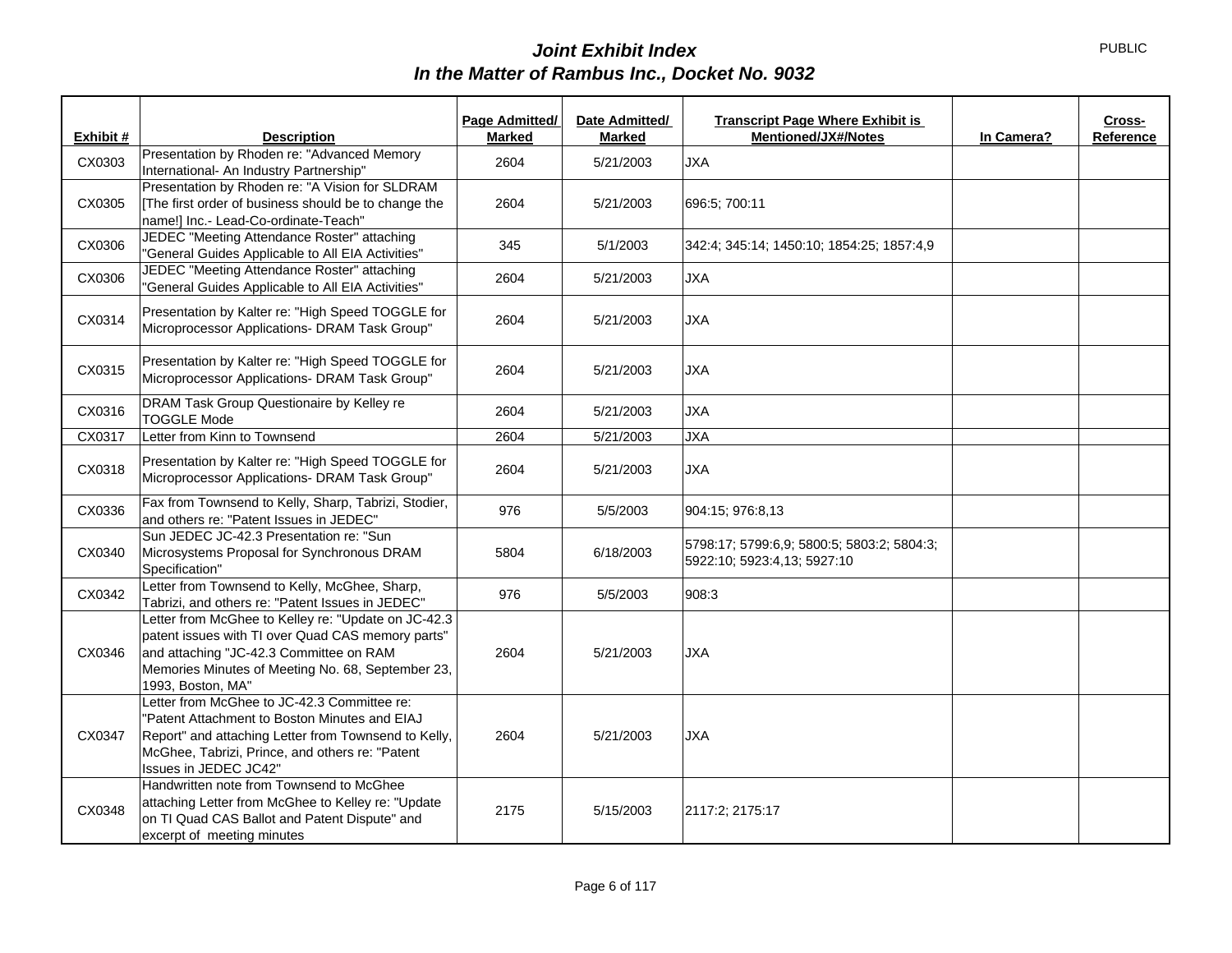| Exhibit # | <b>Description</b>                                                                                                                                                                                                                                                                                                                                                                             | Page Admitted/<br><b>Marked</b> | Date Admitted/<br>Marked | <b>Transcript Page Where Exhibit is</b><br>Mentioned/JX#/Notes | In Camera? | Cross-<br>Reference |
|-----------|------------------------------------------------------------------------------------------------------------------------------------------------------------------------------------------------------------------------------------------------------------------------------------------------------------------------------------------------------------------------------------------------|---------------------------------|--------------------------|----------------------------------------------------------------|------------|---------------------|
| CX0352    | TI Document re: "Clarification of JC-42.3<br>Committee's Interpretation of JEDEC Patent Policy"                                                                                                                                                                                                                                                                                                | 2498                            | 5/21/2003                | 2480:18; 2482:24; 2498:11                                      |            |                     |
| CX0353    | Memo from Kelly to McGhee re: "ANSI/JEDEC<br>Patent Policy" and attaching TI Document re:<br>"Clarification of JC-42.3 Committee's Interpretation of<br>JEDEC Patent Policy"                                                                                                                                                                                                                   | 1947                            | 5/14/2003                | 1940:12; 1941:15; 1943:16; 1947:3,13;<br>1949:22; 1951:23      |            |                     |
| CX0353    | Memo from Kelly to McGhee re: "ANSI/JEDEC<br>Patent Policy" and attaching TI Document re:<br>"Clarification of JC-42.3 Committee's Interpretation of<br>JEDEC Patent Policy"                                                                                                                                                                                                                   | 2604                            | 5/21/2003                | <b>JXA</b>                                                     |            |                     |
| CX0355    | Letter from McGhee to JC-12 Committee Members<br>re: "EIA Legal Response to TI letter dated March 9,<br>1994" and attaching Memo from Kelly to McGhee re:<br>"ANSI/JEDEC Patent Policy" and ANSI Manual re:<br>"Guidelines for Implementation of the ANSI Patent<br>Policy- An Aid to More Efficient and Effective<br>Standards Development in Fields That May Involve<br>Patented Technology" | 2604                            | 5/21/2003                | 2482:7,23; 2483:2; 2651:2; 2970:20;<br>7921:6,7,18             |            |                     |
| CX0356    | EIA Sign-In Sheet, JC-42 Exec, NYC May 23, 1994,<br>Intercont.                                                                                                                                                                                                                                                                                                                                 | 2604                            | 5/21/2003                | <b>JXA</b>                                                     |            |                     |
| CX0360    | Letter from Kilbuck to Kellogg, Leong, Fang, Quddus,<br>and others re: "Action Items from March JC-42.5A<br>Meeting"                                                                                                                                                                                                                                                                           | 2604                            | 5/21/2003                | <b>JXA</b>                                                     |            |                     |
| CX0361    | Email from Rhoden to jc42-mail re: "SDRAM Lite<br>Survey ballot"                                                                                                                                                                                                                                                                                                                               | 518                             | 5/2/2003                 | 515:19; 516:10,14; 518:18                                      |            |                     |
| CX0362    | IBM Presentation re: "SDRAM Lite Implications to<br><b>SDRAM DIMM PDs"</b>                                                                                                                                                                                                                                                                                                                     | 2604                            | 5/21/2003                | <b>JXA</b>                                                     |            |                     |
| CX0363    | Micron Presentation re: "Future SDRAM-Clock<br>Issues- PLL/DLL Circuits and/or Echo Clocks"                                                                                                                                                                                                                                                                                                    | 2604                            | 5/21/2003                | 7989:22,24; 7990:4                                             |            |                     |
| CX0364    | Letter from Walther to Townsend attaching Article re:<br>"Hitachi Sues SRAM Competitor Winbond" and<br><b>Handwritten Note</b>                                                                                                                                                                                                                                                                 | 977                             | 5/5/2003                 | 937:7,10; 976:23                                               |            |                     |
| CX0367    | VLSI Presentation by Rhoden re: "SLDRAM Vernier<br>Justification"                                                                                                                                                                                                                                                                                                                              | 2604                            | 5/21/2003                | <b>JXA</b>                                                     |            |                     |
| CX0368    | Micron Presentation re: "Proposal for DDR Data<br>Strobe"                                                                                                                                                                                                                                                                                                                                      | 2604                            | 5/21/2003                | 6696:19,24; 6697:8,13                                          |            |                     |
| CX0370    | Presentation by Deneroff and Macri re: "We (SGI)<br>believe that Existing DDR proposals DO NOT<br>WORK!- Proposal for DDR SDRAM Clocking"                                                                                                                                                                                                                                                      | 2604                            | 5/21/2003                | 4683:17; 4781:10,11,12                                         |            |                     |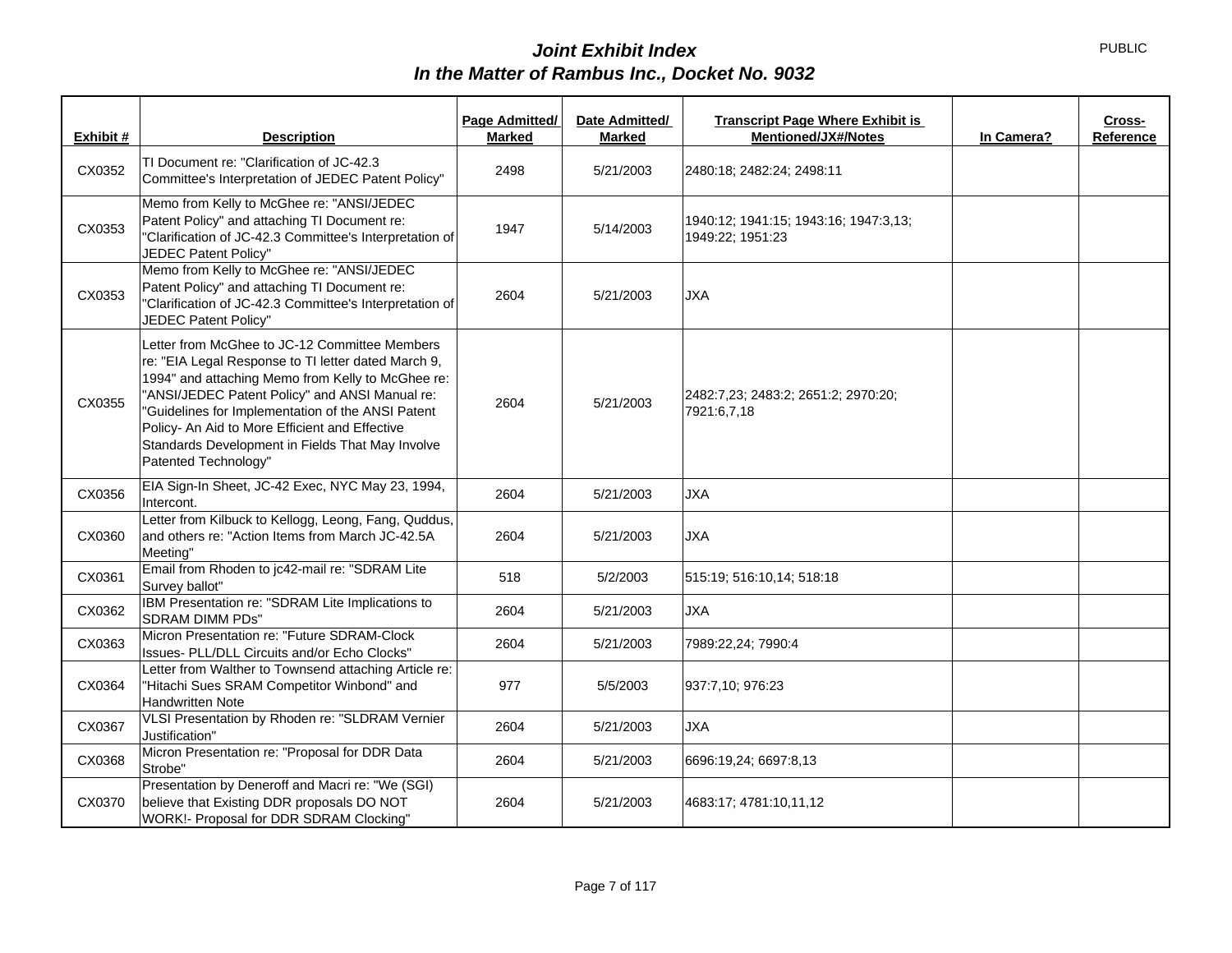|           |                                                                                                                                                                             | Page Admitted/ | Date Admitted/ | <b>Transcript Page Where Exhibit is</b>                                |            | Cross-    |
|-----------|-----------------------------------------------------------------------------------------------------------------------------------------------------------------------------|----------------|----------------|------------------------------------------------------------------------|------------|-----------|
| Exhibit # | <b>Description</b>                                                                                                                                                          | <b>Marked</b>  | <b>Marked</b>  | <b>Mentioned/JX#/Notes</b>                                             | In Camera? | Reference |
| CX0371    | Email from Walther to Ryan, Lee, and Schaefer re:<br>"FW: TI Proposal on DDR Differential Clock" and<br>attaching TI Document re: "Proposal for Full Speed<br>Clock SDRAMs" | 6821           | 6/24/2003      | 6710:24; 6711:2,12; 6713:17,20; 6821:11;<br>11038:14; 11040:9; 11088:1 |            |           |
| CX0374    | Micron Presentation re: "Future Graphics Memory<br>Direction"                                                                                                               | 2604           | 5/21/2003      | <b>JXA</b>                                                             |            |           |
| CX0375    | Letter from Rhoden to Tabrizi re: "Orlando Meeting"                                                                                                                         | 1202           | 5/7/2003       | 1192:9; 1193:17; 1201:3; 1202:16; 1290:3                               |            |           |
| CX0376    | Email from Macri to akwok, agross, Peng, Zacconi,<br>and others re: "JEDEC: Future dram task group<br>kickoff"                                                              | 2604           | 5/21/2003      | 4593:7; 4594:1                                                         |            |           |
| CX0376A   | Email from Macri to akwok, agross, Peng, Zacconi,<br>and others re: "JEDEC: Future dram task group<br>kickoff"                                                              | 4594           | 6/9/2003       | 4589:24; 4590:23; 4593:5                                               |            |           |
| CX0378    | Email from Rhoden to Macri, Rhoden, Townsend,<br>McGhee, and others re: "RE: DRAM Futures April<br>Subcommittee Mtg."                                                       | 4596           | 6/9/2003       | 4594:18                                                                |            |           |
| CX0379    | Email from Macri to acosoroa, akwok, agross,<br>abaum, and others re: "Future Dram Task Group:<br>PDF files and meeting notes"                                              | 2604           | 5/21/2003      | 4605:14                                                                |            |           |
| CX0379A   | Email from Macri to acosoroa, akwok, agross,<br>abaum, and others re: "Future Dram Task Group:<br>PDF files and meeting notes"                                              | 4614           | 6/9/2003       | 4605:12; 4607:10; 4611:4; 4613:25;<br>4686:4,18; 5191:3                |            |           |
| CX0380    | Email from Williams to Macri re: "FW: PDF files from<br>Future dram task group meeting" and attaching IBM<br>Presentation re: "High Performance DRAM Device<br>Features"    | 2604           | 5/21/2003      | <b>JXA</b>                                                             |            |           |
| CX0382    | Agenda and Presentations by Macri re: "Future Dram<br>Task Group"                                                                                                           | 2604           | 5/21/2003      | <b>JXA</b>                                                             |            |           |
| CX0383    | Letter from Karabatsos to McGhee re: "Our<br>discussion of Kentron's patent-pending technologies"                                                                           | 6071           | 6/19/2003      | 6035:22                                                                |            |           |
| CX0385    | Fujitsu Presentation re: "Fujitsu FCRAM Proposal-<br>JEDEC Server DRAM Forum"                                                                                               | 2604           | 5/21/2003      | <b>JXA</b>                                                             |            |           |
| CX0387    | Email from Macri to Townsend and Gervasi re:<br>"DRAM Future"                                                                                                               | 2604           | 5/21/2003      | <b>JXA</b>                                                             |            |           |
| CX0389    | Micron Presentation re: "Proposed Procedure and<br>Objectives for Standardizing a Comprehensive<br>Device Specification"                                                    | 2604           | 5/21/2003      | <b>JXA</b>                                                             |            |           |
| CX0392    | Document by Coteus re: "Future DRAM Task Force<br>Status Report- 1/20/99"                                                                                                   | 2604           | 5/21/2003      | 4624:16; 4625:15; 4630:24                                              |            |           |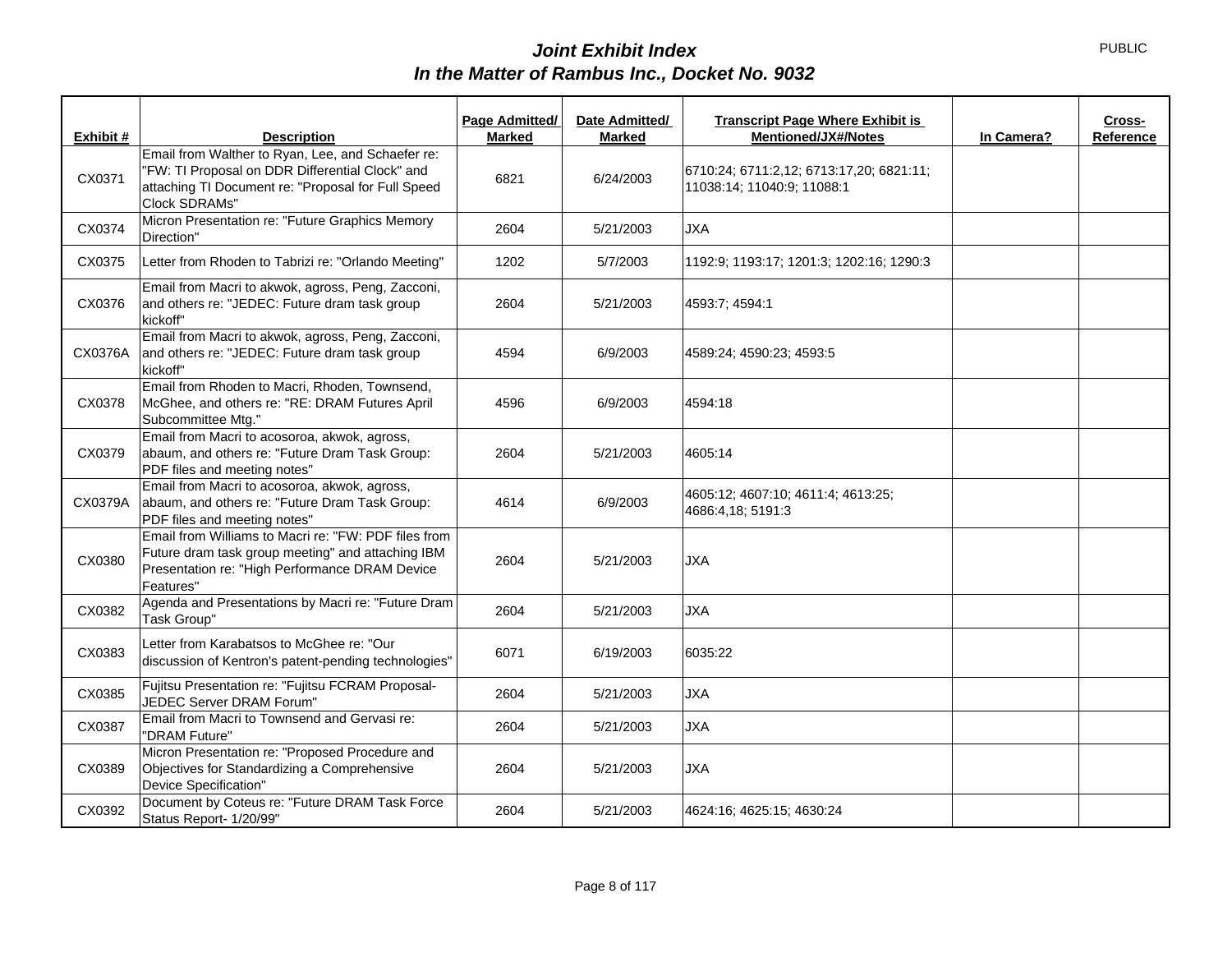| Exhibit # | <b>Description</b>                                                                                                                             | Page Admitted/<br><b>Marked</b> | Date Admitted/<br><b>Marked</b> | <b>Transcript Page Where Exhibit is</b><br><b>Mentioned/JX#/Notes</b>                                    | In Camera?                  | Cross-<br>Reference |
|-----------|------------------------------------------------------------------------------------------------------------------------------------------------|---------------------------------|---------------------------------|----------------------------------------------------------------------------------------------------------|-----------------------------|---------------------|
|           |                                                                                                                                                |                                 |                                 |                                                                                                          |                             |                     |
| CX0393    | Email from Jasper to Coteus and Quddus re: "RE:<br>DDR11 module plans Task Group Kick of meeting"                                              | 5206                            | 6/13/2003                       | 5194:4; 5206:14                                                                                          |                             |                     |
| CX0394    | Email from Coteus to Quddus re: "Re: DDR11<br>module plans Task Group Kick of Meeting"                                                         | 2604                            | 5/21/2003                       | <b>JXA</b>                                                                                               |                             |                     |
| CX0397    | Email from Coteus to McGhee re: "FDTG advance<br>information" and attaching Document re: "Future<br>DRAM Task Force Status Report- April 1999" | 2604                            | 5/21/2003                       | 4631:2,5; 4639:2                                                                                         |                             |                     |
| CX0398    | Email from Townsend to Macri re: "RE: Copyright<br>Law Used to Block Interoperability"                                                         | 4586                            | 6/9/2003                        | 4583:2,8,16; 4586:11; 4710:18; 4712:6                                                                    |                             |                     |
| CX0400    | Email from Townsend to Foss and Vladescu re: "RE:<br>Re[2]: MOSAID DLL Patents"                                                                | 4741                            | 6/9/2003                        | 4715:14,17; 4741:7                                                                                       |                             |                     |
| CX0402    | Micron Presentation re: "DDR-I/DDR-II Roadmap<br>Considerations"                                                                               | 2604                            | 5/21/2003                       | <b>JXA</b>                                                                                               |                             |                     |
| CX0403    | IBM Presentation re: "DDR-II SDRAM"                                                                                                            | 2604                            | 5/21/2003                       | <b>JXA</b>                                                                                               |                             |                     |
| CX0409    | Kentron Presentation re: "Double Bus Rate<br>Technology"                                                                                       | 2604                            | 5/21/2003                       | <b>JXA</b>                                                                                               |                             |                     |
| CX0412    | Sun Presentation by Carrillo re: "Pin Selectable<br>Posted CAS for DDR II- JC42.3B 2nd Showing- item<br>1184"                                  | 2604                            | 5/21/2003                       | <b>JXA</b>                                                                                               |                             |                     |
| CX0415    | AMI Presentation by Rhoden re: "DDR Memory-<br>Past, Present, & Future"                                                                        | 6819                            | 6/24/2003                       | 5606:13; 6819:14                                                                                         |                             | RX1617              |
| CX0419    | Letter from Kelly to Lowerre re: "JEDEC Solid State<br><b>Technology Association"</b>                                                          | 1792                            | 5/14/2003                       | 1772:18; 1773:11; 1774:12; 1776:7; 1783:1;<br>1787:1; 1788:8; 1790:11; 1792:12                           |                             |                     |
| CX0424    | AMI Presentation by Rhoden re: "DDR Memory<br>Technology Update-Technology for Dell"                                                           | 2604                            | 5/21/2003                       | <b>JXA</b>                                                                                               |                             |                     |
| CX0426    | Email from Lee to Magro, Soldat, Macri, Krashinski,<br>and others re: "FW: DDRII Clocking Conference Call<br>Summary"                          | 3135                            | 5/28/2003                       | 2822:23,24; 2824:22; 3134:13; 3135:4;<br>4639:6; 4640:19; 4690:9; 4724:16.23;<br>4725:4; 5202:7; 6798:10 |                             |                     |
| CX0449    | Document by Kelly re: "An Overview of the JEDEC<br>Patent Policy"                                                                              | 2058                            | 5/15/2003                       | 2051:20; 2052:16; 2053:7; 2056:4; 2058:7;<br>2069:12; 2071:12                                            |                             |                     |
| CX0452    | Letter from McGhee to JC-42.3 Committee re:<br>"Patent Attachment to Boston Minutes"                                                           | 2604                            | 5/21/2003                       | <b>JXA</b>                                                                                               |                             |                     |
| CX0486    | Minutes of the IEEE P1596.7 SyncLink Meeting at<br>SCIzzL, Santa Clara University                                                              | 2604                            | 5/21/2003                       | <b>JXA</b>                                                                                               |                             |                     |
| CX0487    | Letter from Rowden to Tate                                                                                                                     | 2604                            | 5/21/2003                       | 3355:11; 3551:9; 10723:11; 10726:11                                                                      |                             |                     |
| CX0488    | SyncLink Consortium Confidential- Minutes of<br>January 11, 1996 meeting                                                                       | 1290                            | 5/7/2003                        | 1247:10; 1290:16                                                                                         |                             |                     |
| CX0490    | Letter from Rowden to Diepenbrock                                                                                                              | 2604                            | 5/21/2003                       | 6223:10,14; 10729:16                                                                                     |                             |                     |
| CX0527    |                                                                                                                                                | 2604                            | 5/21/2003                       | <b>JXA</b>                                                                                               | In Camera 7/9/2003<br>Order |                     |
| CX0528    |                                                                                                                                                | 2604                            | 5/21/2003                       | <b>JXA</b>                                                                                               | In Camera 7/9/2003<br>Order |                     |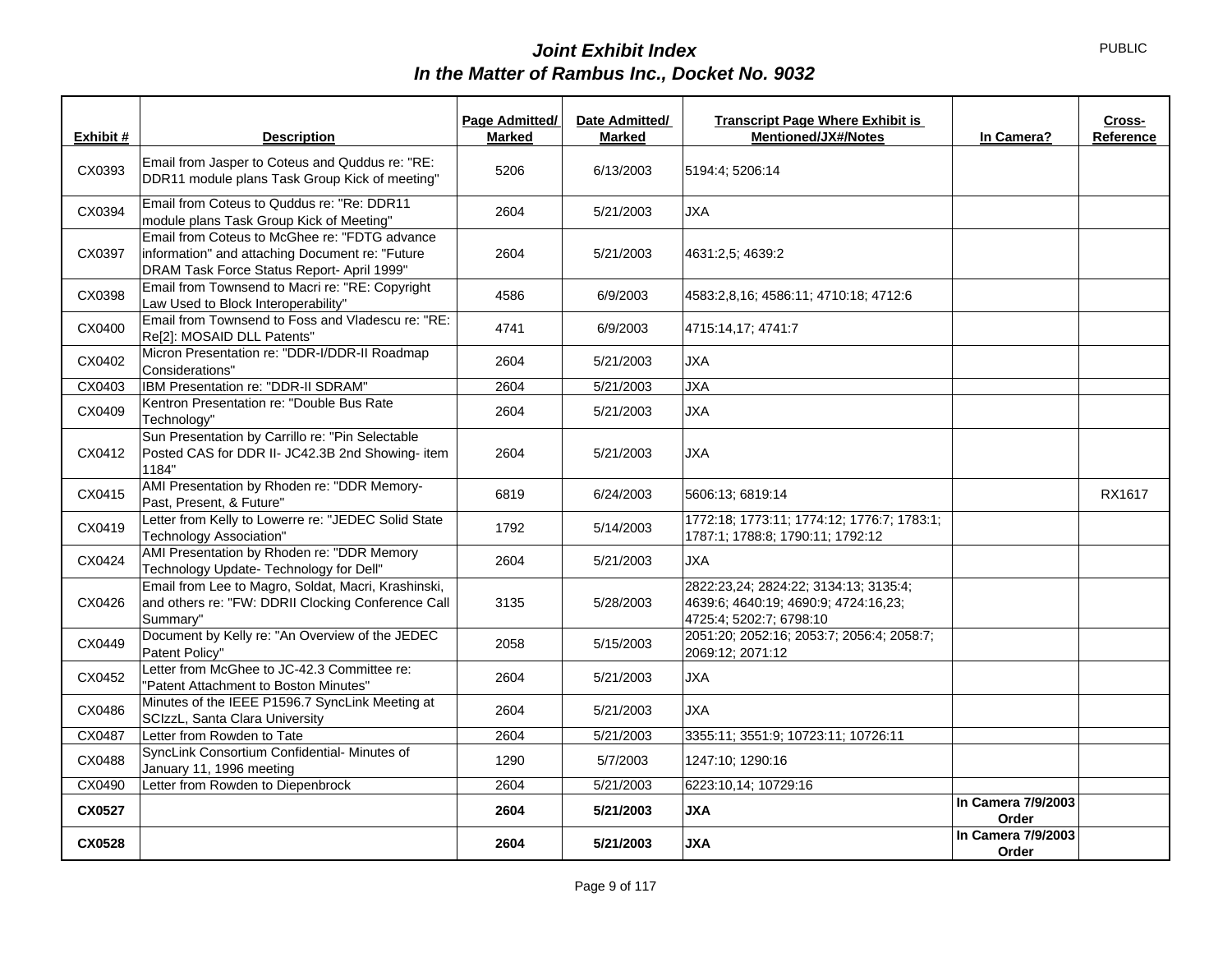|           |                                                                                                                                                | Page Admitted/ | Date Admitted/ | <b>Transcript Page Where Exhibit is</b><br><b>Mentioned/JX#/Notes</b>     |                                  | Cross-    |
|-----------|------------------------------------------------------------------------------------------------------------------------------------------------|----------------|----------------|---------------------------------------------------------------------------|----------------------------------|-----------|
| Exhibit # | <b>Description</b>                                                                                                                             | <b>Marked</b>  | <b>Marked</b>  |                                                                           | In Camera?<br>In Camera 7/9/2003 | Reference |
| CX0529    |                                                                                                                                                | 2604           | 5/21/2003      | <b>JXA</b>                                                                | Order                            |           |
| CX0530    |                                                                                                                                                | 2604           | 5/21/2003      | <b>JXA</b>                                                                | In Camera 7/9/2003<br>Order      |           |
| CX0533    | Rambus Business Plan, June 26, 1989                                                                                                            | 2604           | 5/21/2003      | <b>JXA</b>                                                                |                                  |           |
| CX0534    | Rambus Business Plan: Plans, Ideas, Issues                                                                                                     | 2604           | 5/21/2003      | <b>JXA</b>                                                                |                                  |           |
| CX0535    | Rambus Business Plan                                                                                                                           | 2604           | 5/21/2003      | 8302:14                                                                   |                                  |           |
| CX0542    | Memo from Tate to "Rambus'ers" re: "Draft of 1992-<br>1994 Business Plan"                                                                      | 8309           | 7/9/2003       | 8307:16; 8308:5,13; 8309:4                                                |                                  |           |
| CX0543    | Letter from Tate to Board Members and others,<br>attaching the "Rambus Inc. 1992-1997 Business Plan<br>dated June/92"                          | 2604           | 5/21/2003      | 8319:25; 8320:23; 8321:24; 8322:16;<br>8328:12; 8331:5; by stipulatoin    |                                  |           |
| CX0543A   | Letter from Tate to Board Members and others,<br>attaching the "Rambus Inc. 1992-1997 Business Plan<br>dated June/92"                          | 2604           | 5/21/2003      | JXA                                                                       |                                  |           |
| CX0543A   | Letter from Tate to Board Members and others,<br>attaching the "Rambus Inc. 1992-1997 Business Plan<br>dated June/92"                          | 8209           | 7/9/2003       | 3070:20; 3071:1; 8201:20; 8203:7; 8204:20;<br>8209:16; 10768:22; 10807:18 |                                  |           |
| CX0545    | Rambus Inc. Business Plan 1992-1997, September<br>1992                                                                                         | 2604           | 5/21/2003      | 3091:15,21: 3497:4; 8211:22; 8213:10                                      |                                  |           |
| CX0547    | Rambus Strategic Plan, 1994-1998                                                                                                               | 2604           | 5/21/2003      | <b>JXA</b>                                                                |                                  |           |
| CX0548    | Rambus Strategic Plan, 1995-1999                                                                                                               | 2604           | 5/21/2003      | <b>JXA</b>                                                                |                                  |           |
| CX0550    | Document re: "Top Level Key Results for 1998-<br><b>FINAL 1/98"</b>                                                                            | 2604           | 5/21/2003      | <b>JXA</b>                                                                |                                  |           |
| CX0551    | Rambus Worldwide Strategic Patent Licensing<br>Program, (DRAFT 2/12/98)                                                                        | 2604           | 5/21/2003      | <b>JXA</b>                                                                |                                  |           |
| CX0569    | Rambus document re: "Rambus Business Plan:<br>Plans, Ideas, Issues"                                                                            | 2604           | 5/21/2003      | <b>JXA</b>                                                                |                                  |           |
| CX0570    | Rambus document re: "Rambus Business Plan"                                                                                                     | 2604           | 5/21/2003      | <b>JXA</b>                                                                |                                  |           |
| CX0570    | Rambus document re: "Rambus Business Plan"                                                                                                     | 8299           | 7/9/2003       | 8294:8; 8295:17; 8299:1; 8450:20                                          |                                  | RX0015    |
| CX0601    | Application for Membership in Engineering<br>Committees of the JEDEC Solid State Engineering<br>Council; filled out by Billy Garrett of Rambus | 3021           | 5/27/2003      | 3019:21; 3021:6                                                           |                                  |           |
| CX0602    | Collection of Rambus' JEDEC Membership<br>documents                                                                                            | 2604           | 5/21/2003      | 3021:16; 3022:3; 3142:20,25; 3143:22;<br>3176:22; 3177:12; 3249:7         |                                  | RX0945    |
| CX0604    | Minutes of a Regular Meeting of the Board of<br>Directors of Rambus Inc., June 25, 1992                                                        | 2604           | 5/21/2003      | 8209:23; 8211:7; 8319:7; 8320:16                                          |                                  |           |
| CX0605    | Minutes of a Regular Meeting of the Board of<br>Directors of Rambus Inc., September 17, 1992                                                   | 2604           | 5/21/2003      | 3090:2; 8214:14,15                                                        |                                  |           |
| CX0606    | Minutes of a Regular Meeting of the Board of<br>Directors of Rambus Inc., October 22, 1992                                                     | 2604           | 5/21/2003      | 3105:23; 8216:5; 8218:22; 8340:17; 8368:17;<br>8596:14; 8597:6            |                                  |           |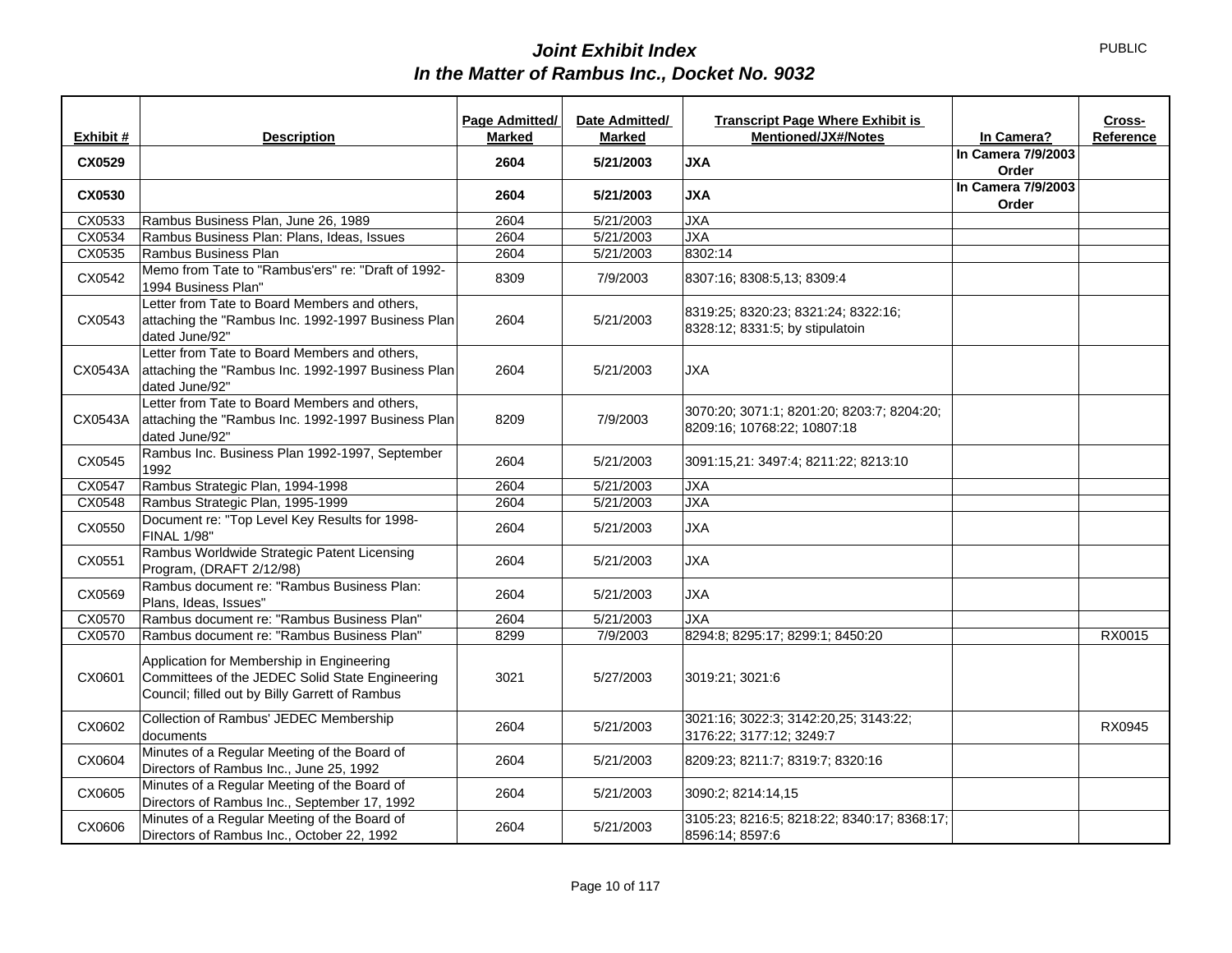|           |                                                                                                                                | Page Admitted/ | Date Admitted/ | <b>Transcript Page Where Exhibit is</b>                                                             |                             | Cross-    |
|-----------|--------------------------------------------------------------------------------------------------------------------------------|----------------|----------------|-----------------------------------------------------------------------------------------------------|-----------------------------|-----------|
| Exhibit # | <b>Description</b>                                                                                                             | <b>Marked</b>  | <b>Marked</b>  | <b>Mentioned/JX#/Notes</b>                                                                          | In Camera?                  | Reference |
| CX0607    | Minutes of a Regular Meeting of the Board of<br>Directors of Rambus Inc., March 14, 1996                                       | 2604           | 5/21/2003      | 8222:10; 8223:19,20                                                                                 |                             |           |
| CX0608    | Minutes of a Regular Meeting of the Board of<br>Directors of Rambus Inc., April 18, 1996                                       | 8227           | 7/9/2003       | 8224:12,15; 8227:7                                                                                  |                             |           |
| CX0613    | Minutes of a Regular Meeting of the Board of<br>Directors of Rambus Inc., March 4, 1998                                        | 2604           | 5/21/2003      | 8230:1; 8231:2                                                                                      |                             |           |
| CX0615    | Minutes of a Regular Meeting of the Board of<br>Directors of Rambus Inc., May 21, 1998                                         | 8235           | 7/9/2003       | 8233:8; 8235:18                                                                                     |                             |           |
| CX0617    |                                                                                                                                | 8735           | 7/14/2003      | 8735:19; 8753:20                                                                                    | In Camera 5/5/2003<br>Order |           |
| CX0622    | Minutes of a Regular Meeting of the Board of<br>Directors of Rambus Inc., July 14, 1999                                        | 8238           | 7/9/2003       | 8237:21; 8238:1,19                                                                                  |                             |           |
| CX0623    | Minutes of a Regular Meeting of the Board of<br>Directors of Rambus Inc., October 14, 1999                                     | 2604           | 5/21/2003      | 8239:1                                                                                              |                             |           |
| CX0635    | Rambus document re: "Rambus Board Agenda"                                                                                      | 8309           | 7/9/2003       | 8305:13; 8307:3; 8308:2,7; 8309:5;<br>8462:6,11                                                     |                             |           |
| CX0655    | Email to Fleming, Mooring, Toprani, Tate, Kabealo,<br>and Roberts re: "Intel, OEMs, and DDR"                                   | 2604           | 5/21/2003      | <b>JXA</b>                                                                                          |                             |           |
| CX0656    | Email to Mooring and Roberts re: "synclink, their<br>competitive thrust, Intel's motivation and samsung"                       | 8237           | 7/9/2003       | 8237:3,14                                                                                           |                             |           |
| CX0669    | Email from Tate to Roberts and Mooring re: "Tom<br>Thorpe re VPAK licensing"                                                   | 2604           | 5/21/2003      | <b>JXA</b>                                                                                          |                             |           |
| CX0670    | Email from Garret re: "Forwarded mailTo:<br>everyone"                                                                          | 2604           | 5/21/2003      | 3016:5,7,16; 3024:23; 3025:1; 3034:8,15;<br>3035:4; 7929:11,19; 8315:25; 8316:17;<br>8346:11,17     |                             |           |
| CX0671    | Email from Tate to Mooring, Roberts, Crisp, Vornholt,<br>Garrett, Farmwald, and Horowitz re: "Shima-san<br>dinner notes 12/18" | 2604           | 5/21/2003      | 8309:24; 8310:7,24; 8439:9                                                                          |                             |           |
| CX0672    | Email from Garret to staff and Garret re: "JEDEC<br>Meeting Notes 2/27, 2/28"                                                  | 2604           | 5/21/2003      | 2955:12; 3039:15,21; 3042:17,19; 3045:8;<br>3046:18; 7913:21; 7914:5; 8363:9,16;<br>8364:2; 8367:11 |                             |           |
| CX0673    | Email to Tate, Mooring, and Roberts re: "no subject<br>(file transmission)"                                                    | 2604           | 5/21/2003      | 2993:8; 3064:15; 3257;21; 3490:7; 7922:3,12                                                         |                             |           |
| CX0676    | Email from Tate to Mooring, Garrett, Roberts,<br>Farmwald, and Kamo re: "samsung update"                                       | 2604           | 5/21/2003      | <b>JXA</b>                                                                                          |                             |           |
| CX0678    | Email from Johnson to Barth Horowitz, Johnson,<br>Roberts, Samir re: "RE patent, synchronizer"                                 | 2604           | 5/21/2003      | JXA                                                                                                 |                             |           |
| CX0680    | Email from Garrett to Tate, Mooring, Farmwald,<br>Crisp, Garrett and others re: "JEDEC Meeting 9/15 -<br>9/17"                 | 2604           | 5/21/2003      | 3093:18; 3184:10.18; 3185:4; 7943:15.23                                                             |                             |           |
| CX0681    | Email from Mooring to Farmwald re: "Ramlink"                                                                                   | 2604           | 5/21/2003      | 8219:24; 8373:2; 8384:8                                                                             |                             |           |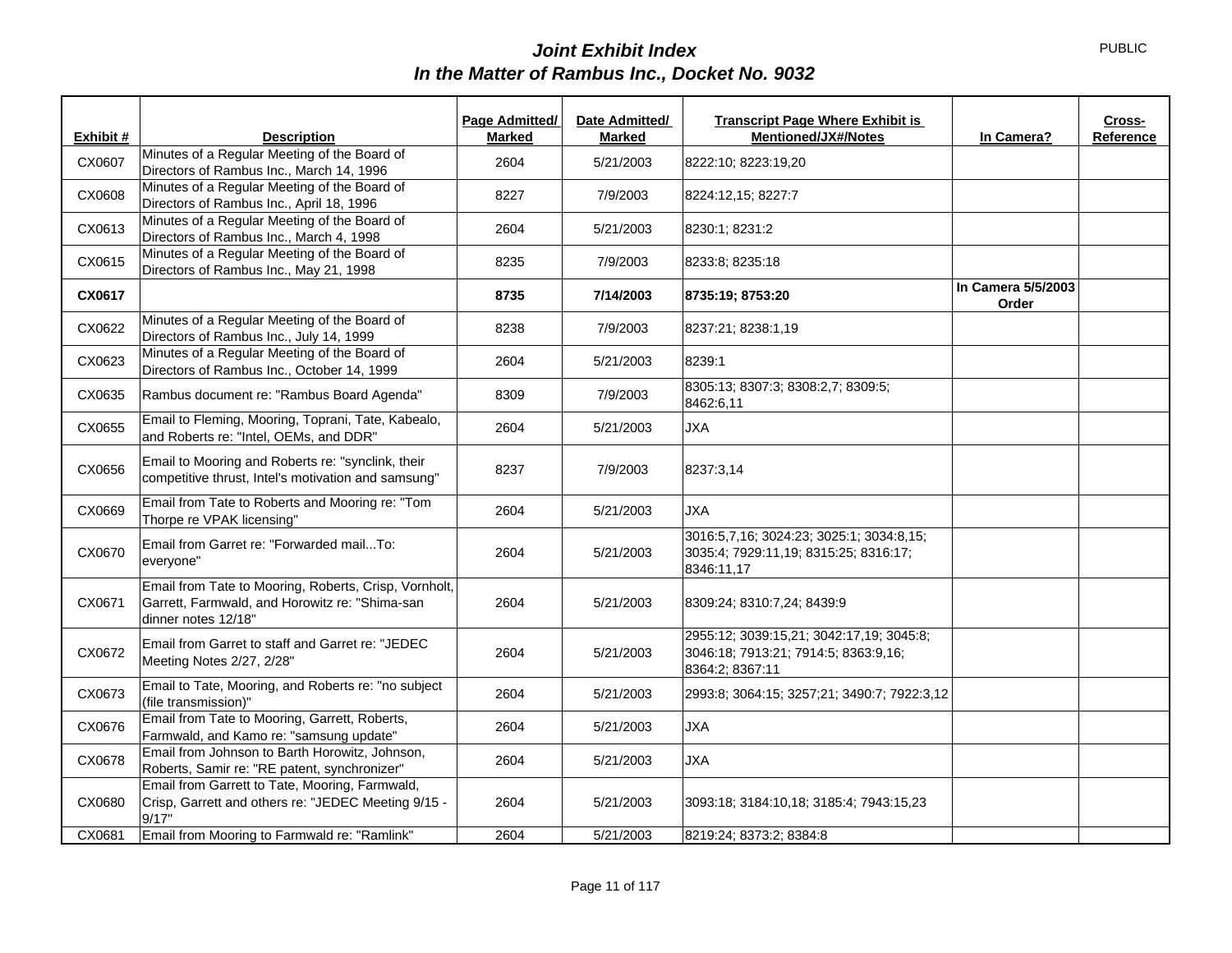| Exhibit # | <b>Description</b>                                                                                                        | Page Admitted/<br><b>Marked</b> | Date Admitted/<br><b>Marked</b> | <b>Transcript Page Where Exhibit is</b><br>Cross-<br><b>Mentioned/JX#/Notes</b><br>In Camera?<br>Reference                                                                                                                                                                                                                                                                                                                                                                                 |
|-----------|---------------------------------------------------------------------------------------------------------------------------|---------------------------------|---------------------------------|--------------------------------------------------------------------------------------------------------------------------------------------------------------------------------------------------------------------------------------------------------------------------------------------------------------------------------------------------------------------------------------------------------------------------------------------------------------------------------------------|
| CX0682    | Email from Crisp to Farmwald re: "lester vincent mtg"                                                                     | 2604                            | 5/21/2003                       | 3111:4: 8337:7                                                                                                                                                                                                                                                                                                                                                                                                                                                                             |
| CX0685    | Email from Mooring to Farmwald, Tate, Roberts,<br>Crisp, Mitchell, and Cates re: "JEDEC notes"                            | 2604                            | 5/21/2003                       | 2957:1; 3499:24; 7915:14; 8365:13,15;<br>8368:10                                                                                                                                                                                                                                                                                                                                                                                                                                           |
| CX0686    | Email from Crisp to Ware re: "RE patent stuff"                                                                            | 2604                            | 5/21/2003                       | 3119:21; 3120:20; 8341:19                                                                                                                                                                                                                                                                                                                                                                                                                                                                  |
| CX0687    | Email from Dillon to Roberts re: "Synchronous High<br>Speed Packet Patent App"                                            | 2604                            | 5/21/2003                       | <b>JXA</b>                                                                                                                                                                                                                                                                                                                                                                                                                                                                                 |
| CX0688    | Email from Tate to staff re: "Sync DRAMs / High<br><b>Bandwidth Memories"</b>                                             | 2604                            | 5/21/2003                       | 3125:1                                                                                                                                                                                                                                                                                                                                                                                                                                                                                     |
| CX0691    | Email from Crisp to Ware re: "patent"                                                                                     | 2604                            | 5/21/2003                       | 3123:16                                                                                                                                                                                                                                                                                                                                                                                                                                                                                    |
| CX0700    | Email from Crisp to Tate, Mooring, Mitchell, Rovetrs,<br>Garrett, and Cates re: "jedec notes (thurs)"                     | 2604                            | 5/21/2003                       | <b>JXA</b>                                                                                                                                                                                                                                                                                                                                                                                                                                                                                 |
| CX0702    | Email from Ware to Dillon, Roberts, Barth, Crisp,<br>Farmwald re: "patent claim status"                                   | 2604                            | 5/21/2003                       | 8342:20; 8347:10; 8371:9                                                                                                                                                                                                                                                                                                                                                                                                                                                                   |
| CX0703    | Email from Crisp to Ware re: "Re: patent claim<br>status"                                                                 | 3175                            | 5/28/2003                       | 3156:25; 3157:13; 3165:23; 3166:1                                                                                                                                                                                                                                                                                                                                                                                                                                                          |
| CX0707    | Email from Tate to Mooring, Crisp, Roberts,<br>Farmwald, and Tate re: "dinner 7/21 with Joel Karp"                        | 2604                            | 5/21/2003                       | <b>JXA</b>                                                                                                                                                                                                                                                                                                                                                                                                                                                                                 |
| CX0708    | Email from Mooring to Tate, Marketing, Roberts,<br>Farmwald, and Harmon re: "Hyundai Meeting on<br>9/14/93"               | 2604                            | 5/21/2003                       | <b>JXA</b>                                                                                                                                                                                                                                                                                                                                                                                                                                                                                 |
| CX0709    | Email from Crisp to Marketing, Tate, Roberts, and<br>Farmwald" re: "'Synclink' (the marriage of Ramlink<br>and SDRAMS :)" | 2604                            | 5/21/2003                       | <b>JXA</b>                                                                                                                                                                                                                                                                                                                                                                                                                                                                                 |
| CX0710    | Email from Crisp to Tate, Mooring, and Roberts re:<br>"JEDEC Meeting notes"                                               | 2604                            | 5/21/2003                       | <b>JXA</b>                                                                                                                                                                                                                                                                                                                                                                                                                                                                                 |
| CX0711    | Email Collection mostly from Crisp                                                                                        | 2604                            | 5/21/2003                       | 204:21; 2959:4; 2960:1,11; 2965:5,7;<br>2974:16; 3012:16,21; 3172:8; 3189:16,18;<br>3201:6.8; 3207:14; 3209:2; 3210:11; 3218:6;<br>3231:24; 3238:23; 3245:16; 3247:1; 3261:8;<br>3263:23; 3265:15; 3280:5; 3284:11; 3287:2;<br>3288:4; 3290:11; 3291:20; 3292:16.24;<br>3295:4; 3296:21; 3309:13,19; 3317:20;<br>3338:8; 3343:4; 3395:25; 3438:25; 3440:25;<br>3449:3; 3478:17; 3518:8; 3537:23; 3543:18;<br>3555:21; 3587:11; 3589:5; 7919:18; 7922:24;<br>7923:2; 7965:15,23; 7973:15,21 |
| CX0713    | Email from Tate to Roberts re: "Re: Major patent<br>news"                                                                 | 2604                            | 5/21/2003                       | <b>JXA</b>                                                                                                                                                                                                                                                                                                                                                                                                                                                                                 |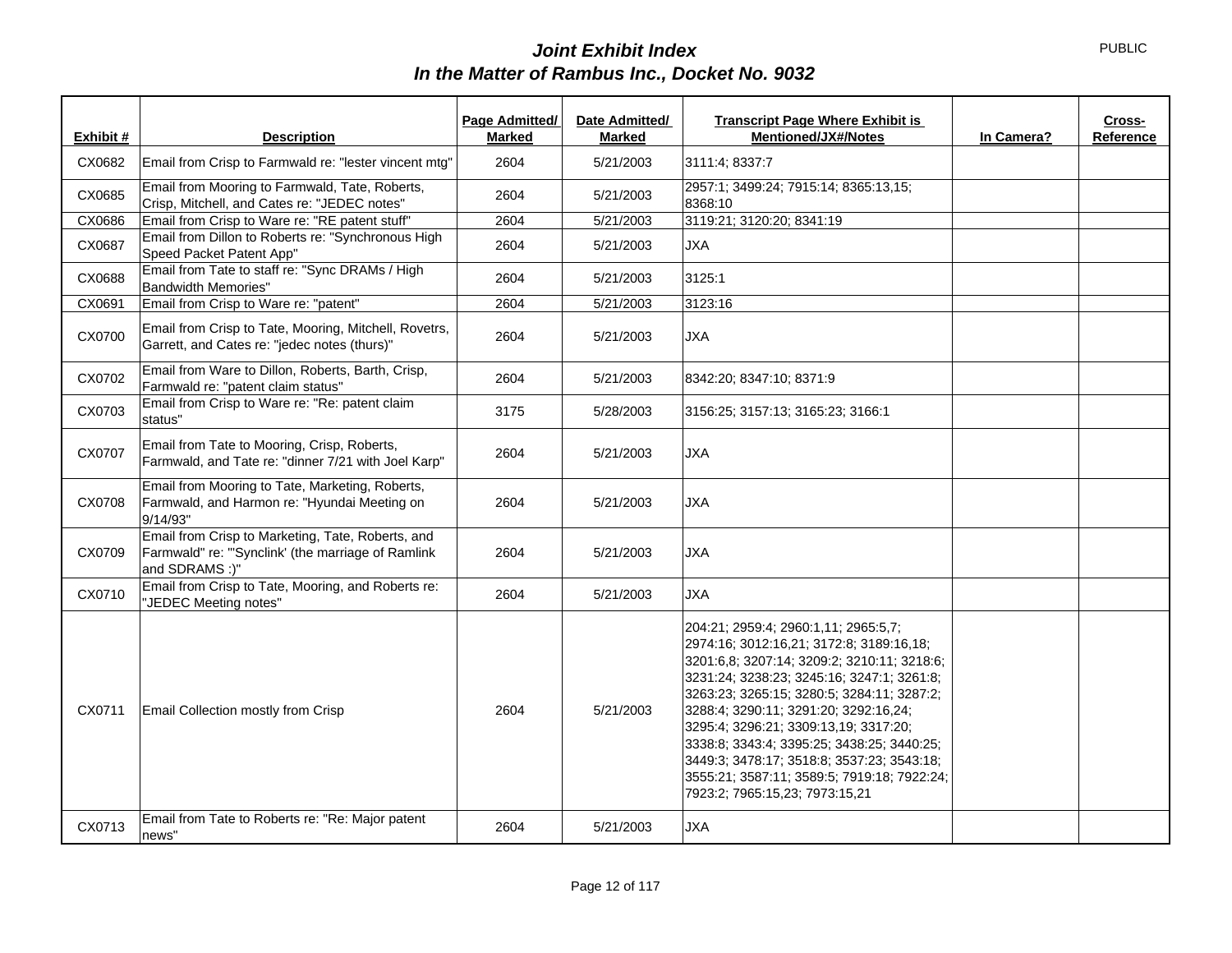| Exhibit # | <b>Description</b>                                                                                                             | Page Admitted/<br><b>Marked</b> | Date Admitted/<br><b>Marked</b> | <b>Transcript Page Where Exhibit is</b><br>Mentioned/JX#/Notes                                | In Camera? | Cross-<br>Reference |
|-----------|--------------------------------------------------------------------------------------------------------------------------------|---------------------------------|---------------------------------|-----------------------------------------------------------------------------------------------|------------|---------------------|
|           | Email from Roberts to Mooring re: "Patent meeting w/                                                                           |                                 |                                 |                                                                                               |            |                     |
| CX0718    | Lester"                                                                                                                        | 2604                            | 5/21/2003                       | <b>JXA</b>                                                                                    |            |                     |
| CX0724    | Email from Crisp to Marketing, Tate, Mako re:<br>"JEDEC day 2 (morning, gen Memories discussion)"                              | 2604                            | 5/21/2003                       | <b>JXA</b>                                                                                    |            |                     |
| CX0726    | Email from Mooring to Roberts and Tate re: "More<br>patents"                                                                   | 2604                            | 5/21/2003                       | <b>JXA</b>                                                                                    |            |                     |
| CX0728    | Email from Tate to Harmon re: "lester v."                                                                                      | 2604                            | 5/21/2003                       | <b>JXA</b>                                                                                    |            |                     |
| CX0730    | Email from Roberts to Ware re: "MOST Claims<br>session"                                                                        | 2604                            | 5/21/2003                       | <b>JXA</b>                                                                                    |            |                     |
| CX0731    | Email from Harmon to Tate, Roberts, Mooring re:<br>"U.S. Patents"                                                              | 2604                            | 5/21/2003                       | <b>JXA</b>                                                                                    |            |                     |
| CX0733    | Email from Tate to Johnson re: "Re: Samsung"                                                                                   | 2604                            | 5/21/2003                       | <b>JXA</b>                                                                                    |            |                     |
| CX0734    | Letter from Roberts to Vincent                                                                                                 | 2604                            | 5/21/2003                       | 2232:23; 3178:17; 3233:3,8,11; 3234:17;<br>3235:3; 7958:7                                     |            |                     |
| CX0738    | Email from Dillon to Exec, Barth, and Ware re: "an<br>overlooked patent claim?"                                                | 2604                            | 5/21/2003                       | 3185:12; 3577:20; 7959:19                                                                     |            |                     |
| CX0740    | Email from Tate to Roberts re: "sdram and most<br>patent claims"                                                               | 2604                            | 5/21/2003                       | <b>JXA</b>                                                                                    |            |                     |
| CX0742    | Email from Crisp to Staff re: "JC16 (high speed<br>signalling, HSTL primarily) & JC42.5 modules'<br>special meeting notes"     | 2604                            | 5/21/2003                       | <b>JXA</b>                                                                                    |            |                     |
| CX0745    | Letter from Griffin to Roberts, forwarded by Roberts<br>to Barth, Ware and Dillon re: "Preliminary<br>Amendment" to 08/222,646 | 2604                            | 5/21/2003                       | 7960:18,25; 7961:6; 8352:14; 8353:7                                                           |            |                     |
| CX0746    | Letter from Griffin to Roberts, forwarded by Roberts<br>to Barth, Ware and Dillon re: "Preliminary<br>Amendment" to 08/222,646 | 2604                            | 5/21/2003                       | 2233:22; 3195:3; 3198:20; 3578:15                                                             |            |                     |
| CX0750    | Letter from Roberts to Vincent                                                                                                 | 3353                            | 5/29/2003                       | 3234:25; 3235:4,7; 3352:21                                                                    |            |                     |
| CX0751    | Email from Ware to Roberts, Dillon, and Barth re:<br>"Lester's New Claim"                                                      | 2604                            | 5/21/2003                       | <b>JXA</b>                                                                                    |            |                     |
| CX0753    | Email from Harmon to Roberts re: "Re: Foreign<br>Filings"                                                                      | 2604                            | 5/21/2003                       | <b>JXA</b>                                                                                    |            |                     |
| Cx0755    | Email from Ware to Roberts re: "claims"                                                                                        | 2604                            | 5/21/2003                       | <b>JXA</b>                                                                                    |            |                     |
| CX0756    | Email from Crisp to Exec and Marketing re: "JEDEC<br>#3 (NEC PROPOSES PLL ON SDRAM !!! )"                                      | 2604                            | 5/21/2003                       | <b>JXA</b>                                                                                    |            |                     |
| CX0757    | Email from Crisp to exec re: "patent issues"                                                                                   | 2604                            | 5/21/2003                       | 3208:19; 3209:13,18; 3210:5,10,14;<br>3213:9,11; 3215:9; 3216:1; 3217:3,16;<br>7967:9; 7968:2 |            |                     |
| CX0762    | Email from Tate to Exec and Crisp re: "samsung deal<br>details"                                                                | 2604                            | 5/21/2003                       | <b>JXA</b>                                                                                    |            |                     |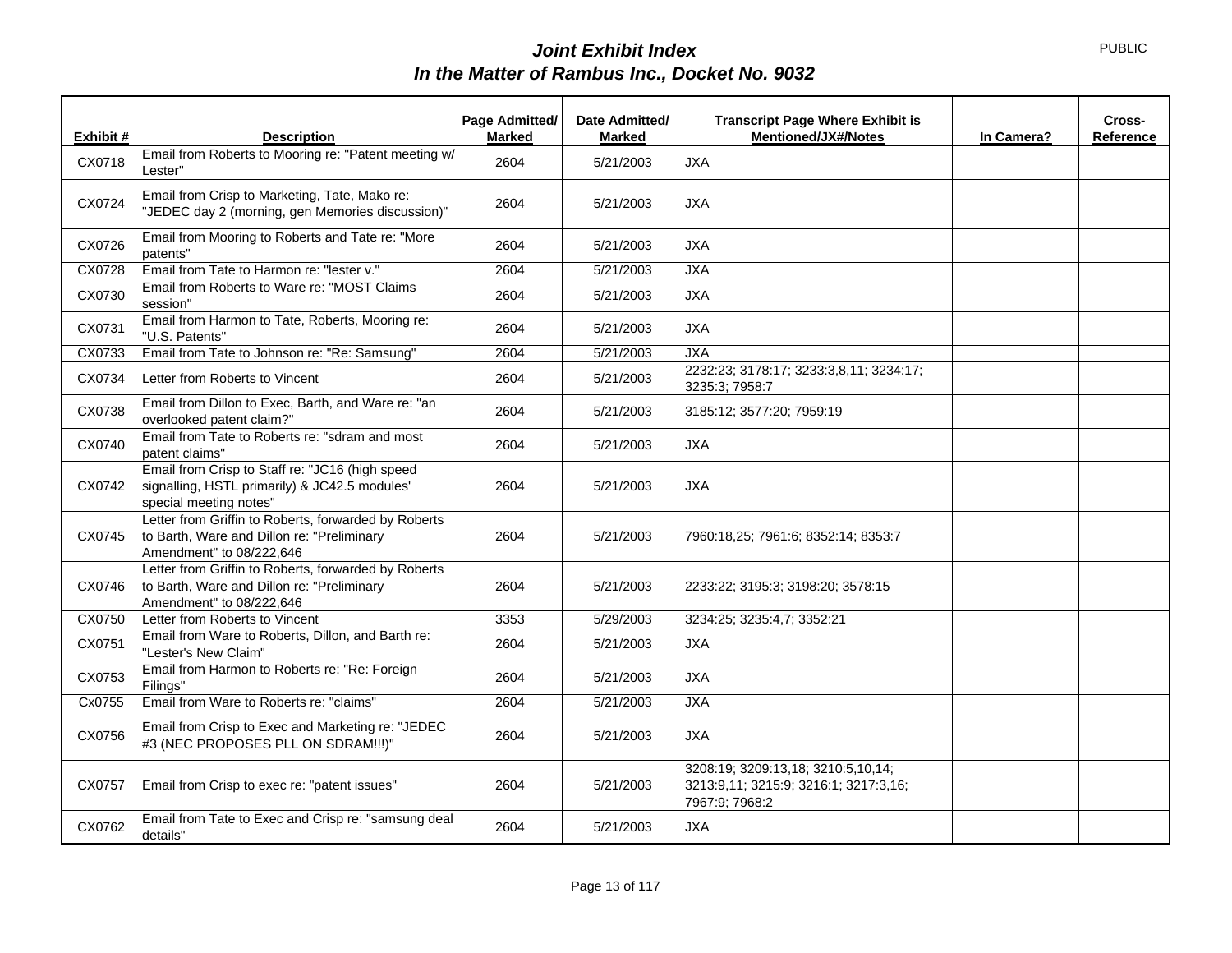|           |                                                                                                                 | Page Admitted/ | Date Admitted/ | <b>Transcript Page Where Exhibit is</b>              |            | Cross-    |
|-----------|-----------------------------------------------------------------------------------------------------------------|----------------|----------------|------------------------------------------------------|------------|-----------|
| Exhibit # | <b>Description</b>                                                                                              | <b>Marked</b>  | <b>Marked</b>  | <b>Mentioned/JX#/Notes</b>                           | In Camera? | Reference |
| CX0763    | Email from Crisp to Roberts and Exec re: "Re:<br>samsung deal details"                                          | 2604           | 5/21/2003      | 3220:6; 3221:24; 3226:8; 7969:4,6,23                 |            |           |
| CX0764    | Email from Crisp to Roberts re: "samsung meeting<br>notes from Allen"                                           | 2604           | 5/21/2003      | <b>JXA</b>                                           |            |           |
| CX0765    | Email from Crisp to Exec and Crisp re: "Re: samsung<br>deal details - CONCERNS"                                 | 2604           | 5/21/2003      | 3225:20                                              |            |           |
| CX0766    | Email from Crisp to Tate re: "Re: samsung deal<br>details - CONCERNS"                                           | 2604           | 5/21/2003      | 3227:9                                               |            |           |
| CX0767    | Email from Harmon to Exec and Crisp re: "Samsung<br>contract"                                                   | 2604           | 5/21/2003      | JXA                                                  |            |           |
| CX0768    | Email from Tate to Staff re: "korea/japan trip 10/21-28<br>highlights fyi"                                      | 2604           | 5/21/2003      | <b>JXA</b>                                           |            |           |
| CX0770    | Email from Harmon to Roberts re: "Re: Samsung"                                                                  | 2604           | 5/21/2003      | JXA                                                  |            |           |
| CX0779    | Email from Barth to Roberts, Dillon, and Harmon re:<br>"[roberts: Chat with Tony]                               | 2604           | 5/21/2003      | <b>JXA</b>                                           |            |           |
| CX0781    | Email from Tate to Barth re: "Re: RAmbus-2/UB #2"                                                               | 2604           | 5/21/2003      | <b>JXA</b>                                           |            |           |
| CX0782    | Email from Crisp to Bdmarket and Exec re: "Hyundai<br>meeting 2/24/95                                           | 2604           | 5/21/2003      | 3252:24                                              |            |           |
| CX0783    | Email from Crisp to Exec and Bd re: "Farhad<br>Tabrizi/Hyundai/Synclink"                                        | 2604           | 5/21/2003      | 3255:22; 3257:23; 3258:2; 3259:5; 3533:4;<br>3534:24 |            |           |
| CX0786    | Email from Crisp to Bdmarket and Exec re: "jc42<br>Meeting (DRAM and SRAM)"                                     | 2604           | 5/21/2003      | <b>JXA</b>                                           |            |           |
| CX0791    | Email from Tate to Roberts and Dillon re: "an<br>overlooked patent claim?"                                      | 2604           | 5/21/2003      | <b>JXA</b>                                           |            |           |
| CX0793    | Email from Crisp to Engrmgrs, Exec, Bdmarket re:<br>"JEDEC JC16 meeting notes"                                  | 2604           | 5/21/2003      | <b>JXA</b>                                           |            |           |
| CX0794    | Email from Crisp to Engrmgrs, Exec, and Bdmarket<br>re: "JEDEC JC42 Meeting notes (DRAM)<br>*INCLUDES SYNCLINK" | 2604           | 5/21/2003      | 8380:6,14,22; 8383:10; 8432:18,22                    |            |           |
| CX0796    | Email from barth to Roberts re: "73305, P015D (fwd)"                                                            | 2604           | 5/21/2003      | 3275:8; 3278:13                                      |            |           |
| CX0797    | Email from Crisp to Roberts and Barth re:<br>"73305.P015D (fwd)"                                                | 2604           | 5/21/2003      | 3278:6,16; 7974:10; 7975:13,14                       |            |           |
| CX0798    | Email from Barth to Crisp re: "divisionals"                                                                     | 3613           | 5/30/2003      | 3584:23; 3613:11                                     |            |           |
| CX0819    | Email from Crisp to Exec re: "G2 from IDT"                                                                      | 2604           | 5/21/2003      | <b>JXA</b>                                           |            |           |
| CX0820    | Email from Harmon to Tate, Mooring, Toprani,<br>Harmon, and Chen e: "IBM ASIC"                                  | 2604           | 5/21/2003      | <b>JXA</b>                                           |            |           |
| CX0824    | Email from Crisp to Roberts re: "I want to talk to<br>lester vincent about some claims"                         | 2604           | 5/21/2003      | 3300:2                                               |            |           |
| CX0825    | Email from Roberts to Crisp re: "Re: I want to talk to<br>lester vincent about some claims"                     | 2604           | 5/21/2003      | 3301:2                                               |            |           |
| CX0827    | Email from Tate to Staff re: "IP manager"                                                                       | 2604           | 5/21/2003      | 3304:18                                              |            |           |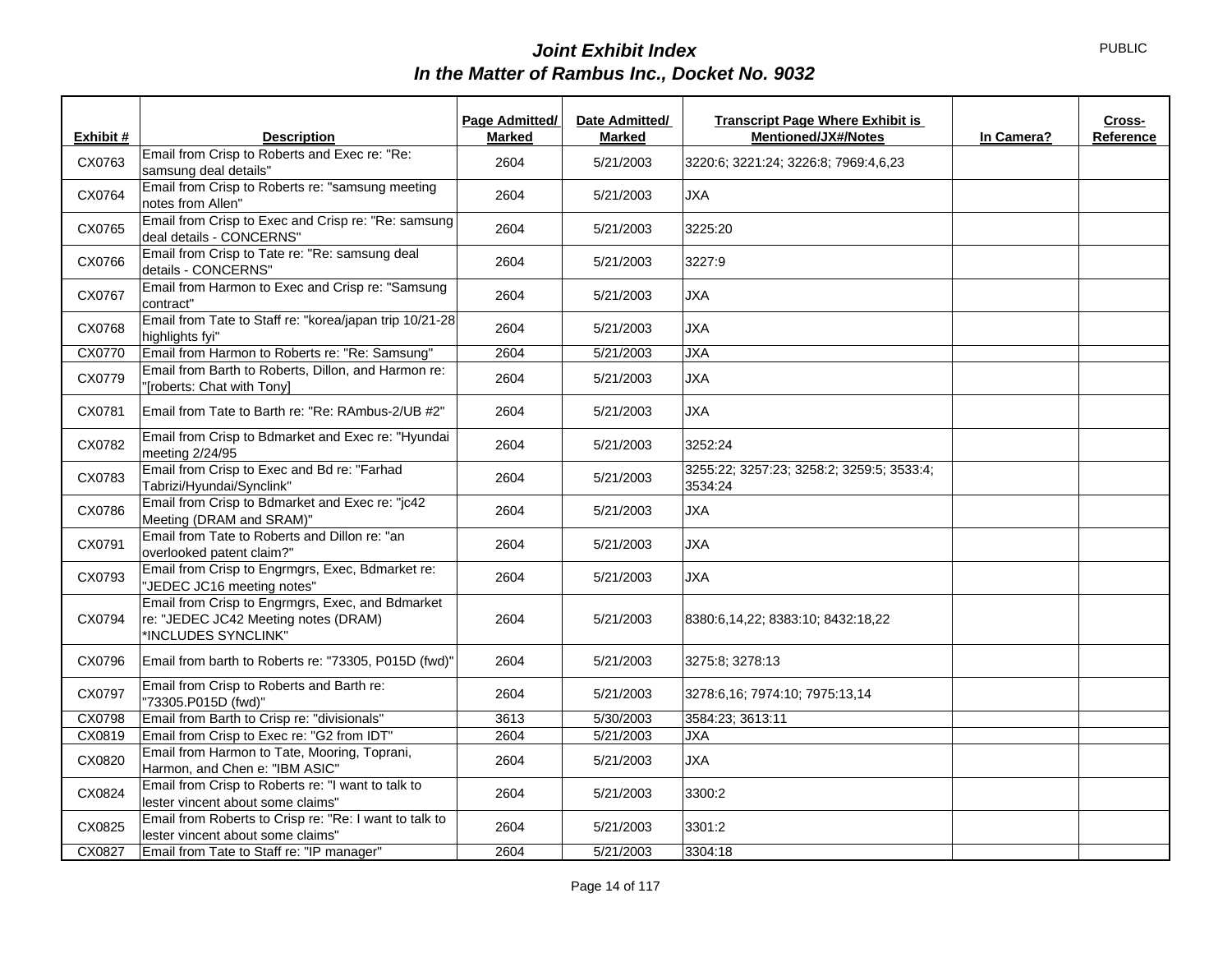|           |                                                                                                                             | Page Admitted/ | Date Admitted/ | <b>Transcript Page Where Exhibit is</b>               |            | Cross-    |
|-----------|-----------------------------------------------------------------------------------------------------------------------------|----------------|----------------|-------------------------------------------------------|------------|-----------|
| Exhibit # | <b>Description</b>                                                                                                          | <b>Marked</b>  | <b>Marked</b>  | <b>Mentioned/JX#/Notes</b>                            | In Camera? | Reference |
| CX0829    | Fax from Rambus to Crisp                                                                                                    | 2604           | 5/21/2003      | <b>JXA</b>                                            |            |           |
| CX0831    | Email from Tate to Exec Bdmarket and Engrmgrs re:<br>"keep tony informed of competitive developments"                       | 2604           | 5/21/2003      | 6107:16; 6108:9                                       |            |           |
| CX0833    | Email from Roberts to Exec, Crisp, Diepenbrock, and<br>Barth re: "Let the IP war begin"                                     | 2604           | 5/21/2003      | <b>JXA</b>                                            |            |           |
| CX0834    | Email from Tate to Exec re: "LG's SDRAM"                                                                                    | 2604           | 5/21/2003      | 6153:13                                               |            |           |
| CX0835    | Email from Crisp to Roverts, Exec, Crisp,<br>Diepenbrock, and Barth re: "Re: Let the IP war begin"                          | 2604           | 5/21/2003      | <b>JXA</b>                                            |            |           |
| CX0836    | Email from Crisp to Barth and Crisp re: "Re: Let the<br>IP war begin"                                                       | 2604           | 5/21/2003      | 3327:13                                               |            |           |
| CX0837    | Email from Crisp to Exec and Diepenbrock re: "some<br>further thoughts regarding patent issues and a bit<br>about SyncLink" | 2604           | 5/21/2003      | 2937:19: 3005:19: 3324:22: 3326:5: 3471:6:<br>6220:20 |            |           |
| CX0838    | Email from barth to Crisp re: "Dr Choi of Samsung"                                                                          | 2604           | 5/21/2003      | <b>JXA</b>                                            |            |           |
| CX0839    | Email from Crisp to Bd and Exec re: "Hyundai<br>meeting this morning 10/10/95 with Farhad"                                  | 2604           | 5/21/2003      | <b>JXA</b>                                            |            |           |
| CX0841    | Email from tate to Mooring, Crisp and Harmon re:<br>"hyundai contract"                                                      | 2604           | 5/21/2003      | <b>JXA</b>                                            |            |           |
| CX0842    | Email from Crisp to Toprani, Cates, Srinivas,<br>Bdmarket, Exec, and Diepenbrock re: "jedec meeting<br>notes (dec 5, 1995)" | 2604           | 5/21/2003      | <b>JXA</b>                                            |            |           |
| CX0843    | Email from Crisp to Bdmarket, Exec, Engrmgrs, and<br>Diepenbrock re: "jedec meeting notes (Dec 6)"                          | 2604           | 5/21/2003      | <b>JXA</b>                                            |            |           |
| CX0844    | Email from Tate to Diepenbrock, Exec, Bdmarket,<br>Engmgr, Barth, and Gasborro re: "LE Semicon/Seoul<br>meeting 95/12/11"   | 2604           | 5/21/2003      | <b>JXA</b>                                            |            |           |
| CX0847    | Email from Mooring to Exec, Diepenbrock, and Crisp<br>re: "More IP stuff"                                                   | 2604           | 5/21/2003      | <b>JXA</b>                                            |            |           |
| CX0850    | Fax from Rambus to Vincent                                                                                                  | 2604           | 5/21/2003      | <b>JXA</b>                                            |            |           |
| CX0852    | Fax from Rambus to Vincent re: "Lester, Here's some<br>info re R.C.'s attendance at the Synclink meetings"                  | 2604           | 5/21/2003      | <b>JXA</b>                                            |            |           |
| CX0853    | Letter from Vincent to Rowden re: "IEEE P1596.4"                                                                            | 2604           | 5/21/2003      | <b>JXA</b>                                            |            |           |
| CX0855    | Fax to Taylor and Vincent from Diepenbrock re:<br>"Here's the letter I sent at 12 noon today Jan 15,<br>1996"               | 2604           | 5/21/2003      | 10728:22,25                                           |            |           |
| CX0856    | Letter from Vincent to Rowden re: "IEEE P1696.4"                                                                            | 2604           | 5/21/2003      | <b>JXA</b>                                            |            |           |
| CX0858    | Email from Crisp to Tate, Exec and others re: "Re:<br>samsung meeting 96/1/22                                               | 2604           | 5/21/2003      | 3358:4; 3360:1,10,20; 3556:25                         |            |           |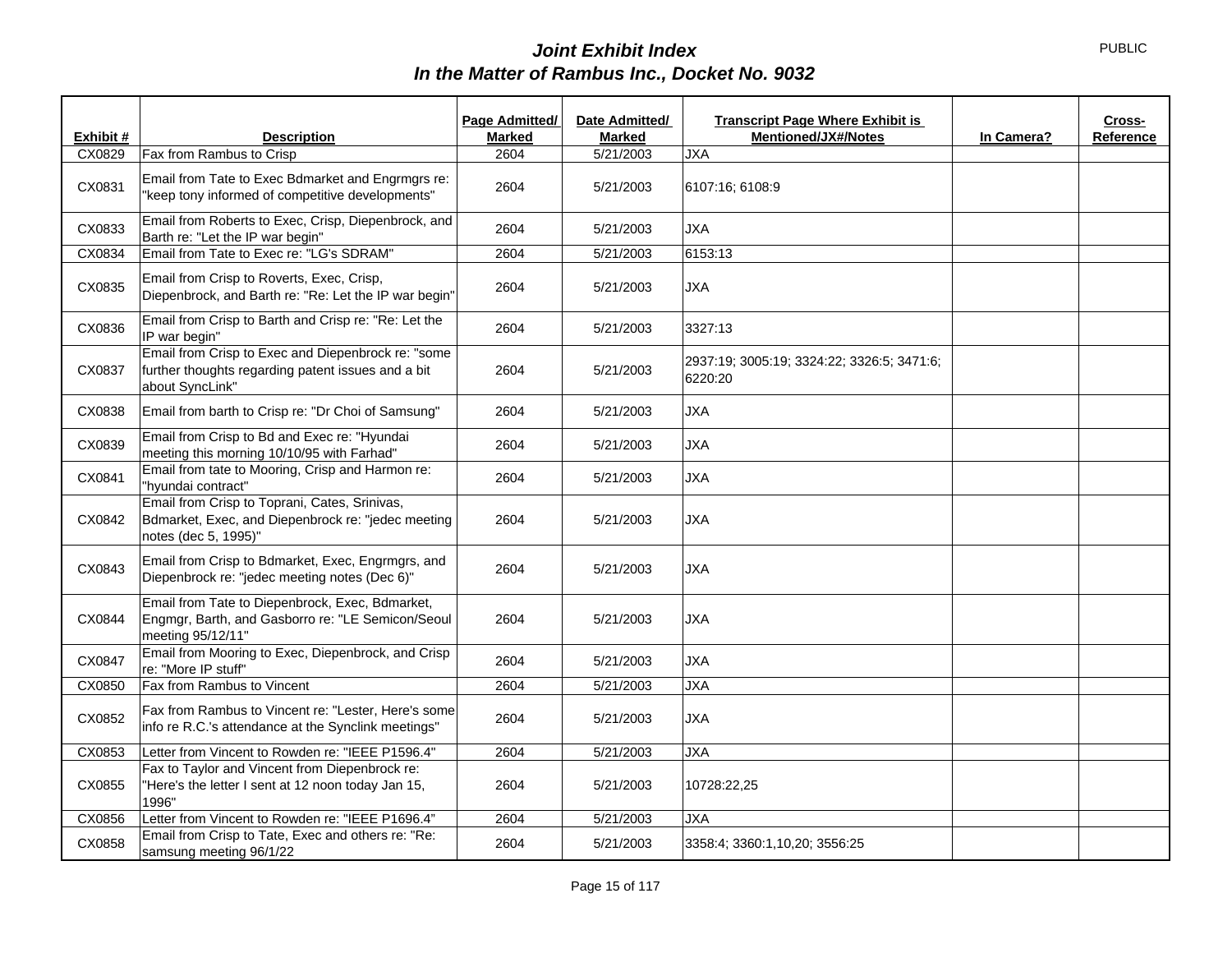|           |                                                                                                                                    | Page Admitted/ | Date Admitted/ | <b>Transcript Page Where Exhibit is</b>                                                                             |            | Cross-                       |
|-----------|------------------------------------------------------------------------------------------------------------------------------------|----------------|----------------|---------------------------------------------------------------------------------------------------------------------|------------|------------------------------|
| Exhibit # | <b>Description</b>                                                                                                                 | <b>Marked</b>  | <b>Marked</b>  | <b>Mentioned/JX#/Notes</b>                                                                                          | In Camera? | Reference                    |
| CX0860    | Email from Barth to Exec re: "Samsung and<br>synchronous data"                                                                     | 2604           | 5/21/2003      | <b>JXA</b>                                                                                                          |            |                              |
| CX0861    | Email from Roberts to Exec re: "Sam This morning<br>we met with Samsung. They also were meeting with<br>Intel today"               | 2604           | 5/21/2003      | <b>JXA</b>                                                                                                          |            |                              |
| CX0867    | Email from Tate to Diepenbrock re: "ISSCC IP<br>issues"                                                                            | 2604           | 5/21/2003      | <b>JXA</b>                                                                                                          |            |                              |
| CX0868    | Email from Crisp to Mooring, Tate, Roberts, Toprani,<br>Ware, Chen, and others re: "JEDEC minutes from<br>January interim meeting" | 2604           | 5/21/2003      | 3363:1; 7989:10,16                                                                                                  |            |                              |
| CX0869    | Letter from Diepenbrock to Rowden                                                                                                  | 2604           | 5/21/2003      | 6223:11; 6224:3; 10730:1                                                                                            |            |                              |
| CX0871    | Email from Diepenbrock to Roberts re: "Re: Thoughts<br>on clocks and DLL"                                                          | 2604           | 5/21/2003      | 6167:2; 6169:10; 6171:21; 6173:23; 6175:3                                                                           |            |                              |
| CX0873    | Letter from Crisp to EIA re: "invoice 28002 (1/10/96)"                                                                             | 2604           | 5/21/2003      | 2246:22; 3371:9,13; 3373:3,16; 3381:19,25;<br>3383:12; 3384:24                                                      |            |                              |
| CX0874    | Letter from Crisp to EIA re: "invoices 28002<br>$(1/10/96)$ "                                                                      | 2604           | 5/21/2003      | 2246:24; 3371:9,13; 3372:19; 3373:4,16;<br>3382:10.15; 3383:19.21; 3385:9; 10715:3                                  |            |                              |
| CX0875    | Email from Toprani to Tate re: "Re: samsung<br>business resolution"                                                                | 2604           | 5/21/2003      | <b>JXA</b>                                                                                                          |            |                              |
| CX0876    | Letter from Crisp to EIA re: "invoice 28002"                                                                                       | 2604           | 5/21/2003      | 2246:24; 3371:9; 3372:19; 3373:3,16;<br>3382:24; 3383:23                                                            |            |                              |
| CX0879    | Letter from Crisp to McGhee re: "JEDEC Invoice No.<br>28002 Dates January 10, 1996."                                               | 2604           | 5/21/2003      | 3371:9                                                                                                              |            |                              |
| CX0880    | Letter from Crisp to EIA re: "invoice 28002 (1/10/96)"                                                                             | 2604           | 5/21/2003      | 2246:25; 3371:9; 3372:20; 3373:4,16;<br>3382:24; 3383:23                                                            |            |                              |
| CX0882    | Fax from Crisp to Vincent                                                                                                          | 2604           | 5/21/2003      | 3377:3                                                                                                              |            |                              |
| CX0883    | Draft of Letter from Crisp to EIA re: "JEDEC Invoice<br>No. 28002 dated January 10, 1996"                                          | 4075           | 6/3/2003       | 2243:20; 2244:18; 4075:20                                                                                           |            |                              |
| CX0886    | Email from Barth to Exec re: "LG & 200 MHz<br>SDRAM"                                                                               | 2604           | 5/21/2003      | <b>JXA</b>                                                                                                          |            |                              |
| CX0887    | Letter from Crisp to McGhee re: "JEDEC Invoice No.<br>28002 Dated January 10, 1996"                                                | 2604           | 5/21/2003      | 2247:1; 3380:20,25; 3381:6; 3383:3; 3384:2;<br>3386:19; 3387:17; 3562:11; 3582:17;<br>5501:19,25; 5502:4,8; 5645:25 |            | part of<br>CX0602/RX09<br>45 |
| CX0888    | Letter from Crisp to McGhee re: "JEDEC Invoice No.<br>28002 Dated January 10, 1996"                                                | 2604           | 5/21/2003      | 6195:10; 6199:6,15; 6200:17                                                                                         |            |                              |
| CX0889    | Memo from Diepenbrock to Vincent re: "P001C2<br>Opinion"                                                                           | 2604           | 5/21/2003      | 3379:18; 3570:3; 6195:10,11; 6202:9;<br>6204:16                                                                     |            |                              |
| CX0890    | Fax from Diepenbrock to Vincent                                                                                                    | 4076           | 6/3/2003       | 2249:22; 4075:25                                                                                                    |            |                              |
| CX0891    | Fax from Diepenbrock to Mallie                                                                                                     | 2604           | 5/21/2003      | JXA                                                                                                                 |            |                              |
| CX0892    | Memo from Diepenbrock to Mallie re: "Letter to<br>Mosys"                                                                           | 2604           | 5/21/2003      | <b>JXA</b>                                                                                                          |            |                              |
| CX0896    | Email from Crisp re: "new synclink spec available"                                                                                 | 2604           | 5/21/2003      | <b>JXA</b>                                                                                                          |            |                              |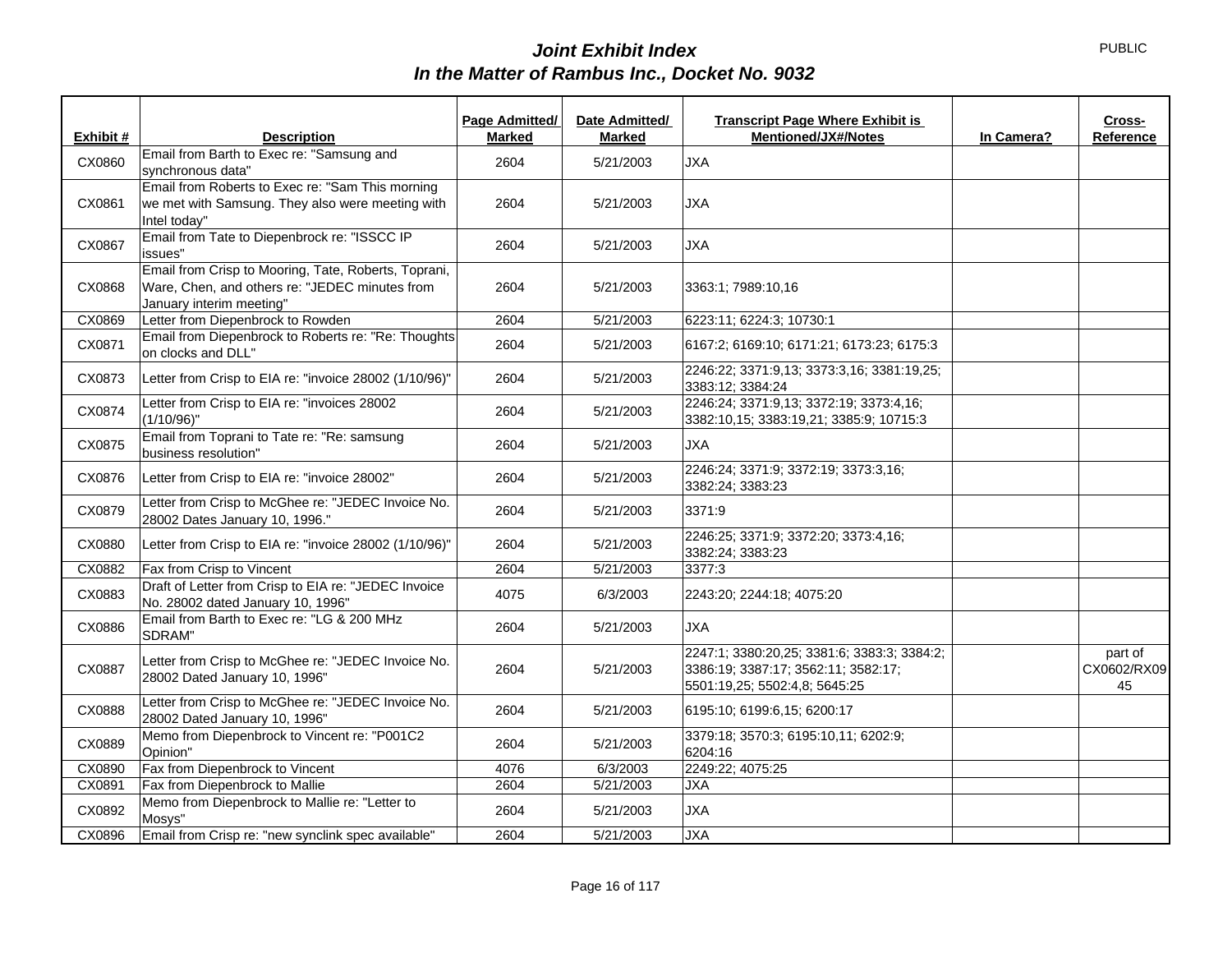|           |                                                                                                                                                    | Page Admitted/ | Date Admitted/ | <b>Transcript Page Where Exhibit is</b>               |            | Cross-    |
|-----------|----------------------------------------------------------------------------------------------------------------------------------------------------|----------------|----------------|-------------------------------------------------------|------------|-----------|
| Exhibit # | <b>Description</b>                                                                                                                                 | <b>Marked</b>  | <b>Marked</b>  | <b>Mentioned/JX#/Notes</b>                            | In Camera? | Reference |
| CX0897    | Email from Tate to Exec, Fleming, Hampel, Barth,<br>Diepenbrock, and Roberts re: "intel strategy and<br>strategy on r-2 deals with dram companies" | 2604           | 5/21/2003      | 3389:15; 3391:1,23                                    |            |           |
| CX0898    | Email from Tate to Exec, Fleming, Hampel,<br>Diepenbrock, Roberts, and Barth re: "intel strategy<br>and strategy on 2-3 deals with dram companies" | 2604           | 5/21/2003      | <b>JXA</b>                                            |            |           |
| CX0899    | Email from Crisp re: "Re: The Synclink 'spec'"                                                                                                     | 2604           | 5/21/2003      | <b>JXA</b>                                            |            |           |
| CX0901    | Letter from Hsu to Tate                                                                                                                            | 2604           | 5/21/2003      | 6206:10                                               |            |           |
| CX0902    | Email from Garrett re: "Rambus Standards<br>Committee"                                                                                             | 2604           | 5/21/2003      | <b>JXA</b>                                            |            |           |
| CX0903    | Email from Crisp re: "Rambus Standards Committee"                                                                                                  | 2604           | 5/21/2003      | 2939:13; 2942:4; 2943:9; 10763:3; 10764:7             |            |           |
| CX0905    | Email from Crisp to Staff re: "Crisp rambler, reminder<br>of confidentiality of JEDEC material"                                                    | 3460           | 5/29/2003      | 3395:5; 3460:6; 3460:10                               |            |           |
| CX0911    | Email from Toprani to Exec re: "off site proposal"                                                                                                 | 2604           | 5/21/2003      | 3401:2,24; 3402:16                                    |            |           |
| CX0912    | Email from Tate to Exe, Bdmarket, Engmgr, Barth,<br>Stark and Gasbarro re: "relationship with dr. dae je<br>chin/head guy of samsung ic"           | 2604           | 5/21/2003      | <b>JXA</b>                                            |            |           |
| CX0913    | Email from Mooring to Bdmarket re: "IBM DRAM<br>Meeting 12.1.96"                                                                                   | 2604           | 5/21/2003      | <b>JXA</b>                                            |            |           |
| CX0914    | Email from Tate to Diepenbrock, Exec, Bdmarket,<br>Barth, Stark, and Gasborro re: "samsung r-2 dram<br>deal negotiations day 2"                    | 2604           | 5/21/2003      | <b>JXA</b>                                            |            |           |
| CX0917    | Email from Cates to Mooring re: "Re: Samsung"                                                                                                      | 2604           | 5/21/2003      | <b>JXA</b>                                            |            |           |
| CX0918    | Email from Tate to Staff re: "samsung direct rdram<br>contract signed!"                                                                            | 2604           | 5/21/2003      | <b>JXA</b>                                            |            |           |
| CX0919    | Email to Exec, Hampel, Garrett, Dillon, and Barth re:<br>"conclusions and action items from DDR threat<br>assessment"                              | 2604           | 5/21/2003      | 3404:1: 3566:13: 8398:8: 8431:9: 10686:9:<br>10688:16 |            |           |
| CX0921    | Email from Wiggers to Lee re: "Richard Crisp<br>promotes (!?) Rambus on the usenet (fwd)"                                                          | 2604           | 5/21/2003      | <b>JXA</b>                                            |            |           |
| CX0927    | Email from Harmon to Exec re: "MoSys royalty"                                                                                                      | 6210           | 6/19/2003      | 6208:4,18; 6210:12,23; 6236:17                        |            |           |
| CX0928    | Email from Tate to Roberts, Mooring, Toprani,<br>Harmon and edl re: "joel feedback"                                                                | 2604           | 5/21/2003      | <b>JXA</b>                                            |            |           |
| CX0929    | Email to Bdmarket, Exec, and Engrmgr re: "JEDEC<br>G2"                                                                                             | 3460           | 5/29/2003      | 3413:22; 3414:2; 3460:15                              |            |           |
| CX0931    | Email from Tate to Roberts, Mooring, Toprani,<br>Harmon, and edl re: "Joel Karp - NO GO: any one<br>disagree before i call him?"                   | 2604           | 5/21/2003      | <b>JXA</b>                                            |            |           |
| CX0932    | Email from Crisp re: "JEDEC G2"                                                                                                                    | 2604           | 5/21/2003      | 3413:22; 3414:2                                       |            |           |
| CX0935    | Email to Bdmarket and Exec re: "more stuff on taipei<br>jedec meeting"                                                                             | 3460           | 5/29/2003      | 3415:15; 3460:20                                      |            |           |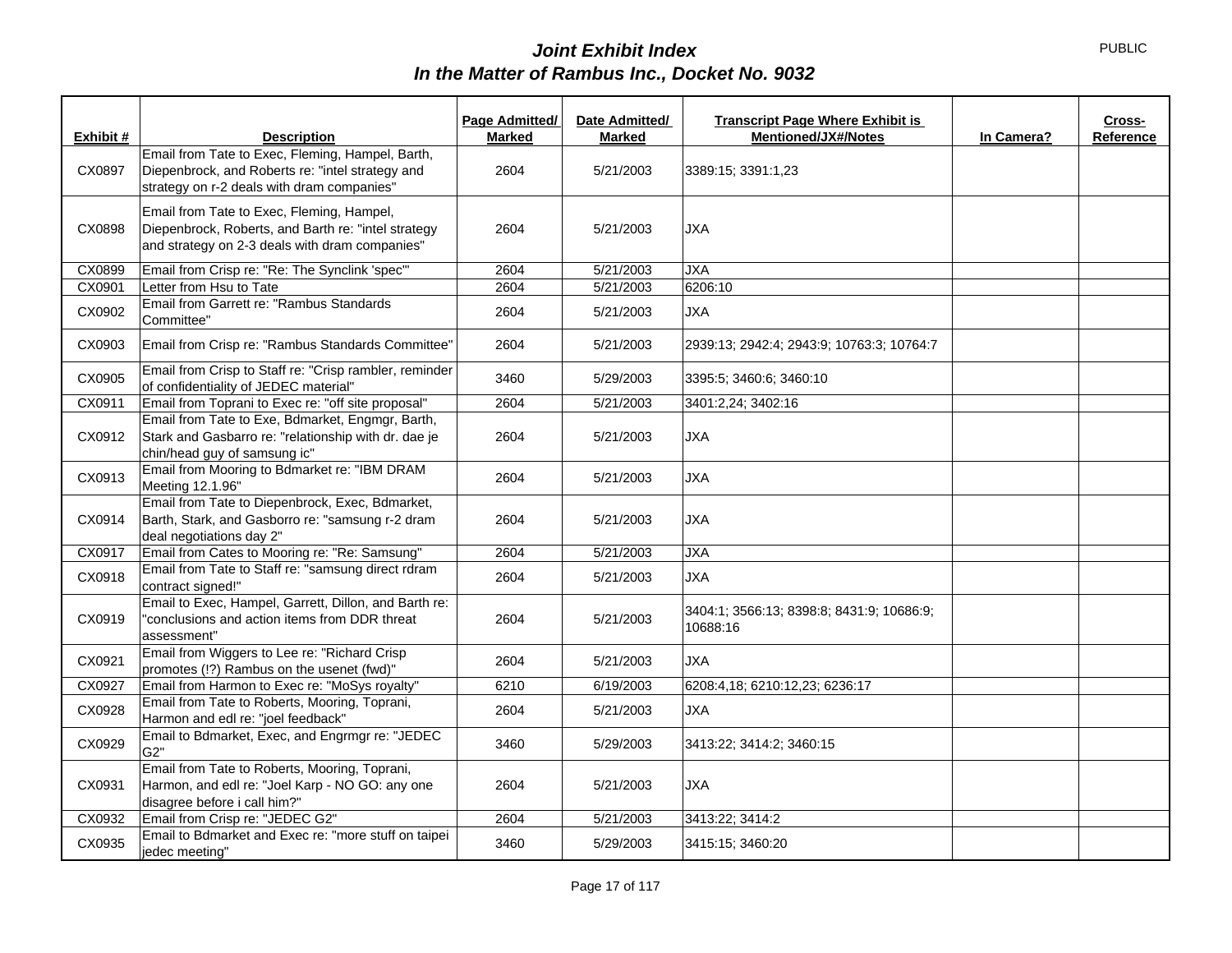|           |                                                                                                                                                                                                                                                                                                                                                    | Page Admitted/ | Date Admitted/ | <b>Transcript Page Where Exhibit is</b> |                             | Cross-    |
|-----------|----------------------------------------------------------------------------------------------------------------------------------------------------------------------------------------------------------------------------------------------------------------------------------------------------------------------------------------------------|----------------|----------------|-----------------------------------------|-----------------------------|-----------|
| Exhibit # | <b>Description</b>                                                                                                                                                                                                                                                                                                                                 | <b>Marked</b>  | <b>Marked</b>  | <b>Mentioned/JX#/Notes</b>              | In Camera?                  | Reference |
| CX0936    | Email from Tate to Mooring, Fleming, and Roberts re:<br>"BILL'S PROPOSED REPLY TO GERRY - NEED<br><b>INPUTS ASAP"</b>                                                                                                                                                                                                                              | 2604           | 5/21/2003      | <b>JXA</b>                              |                             |           |
| CX0937    | Email from Mooring to whd@mdv.com re: "Siemens<br>Status"                                                                                                                                                                                                                                                                                          | 2604           | 5/21/2003      | <b>JXA</b>                              |                             |           |
| CX0938    | Email from Tate to Fleming and Roberts re: "FW:<br><b>DRAM Suppliers and Rambus"</b>                                                                                                                                                                                                                                                               | 2604           | 5/21/2003      | 10688:24; 10689:3,19; 10688:16          |                             |           |
| CX0939    | Email from Davidow to Mooring and Tate re: "FW:<br><b>DRAM Suppliers and Rambus"</b>                                                                                                                                                                                                                                                               | 2604           | 5/21/2003      | 8409:10,11; 8410:3; 8413:14             |                             |           |
| CX0942    | Email from Tate to Mooring, Toprani, Roberts,<br>Clarke, Diepenbrock, and others re: "327 patent<br>(method of transferring data on both edges of clock<br>for dram); new patent (p007dc) to issue 8/12 (use of<br>pll/dll for timing compensation on memory interface<br>for memory chip) - 2 action items: prepare response;<br>intel education" | 2604           | 5/21/2003      | 6177:2; 6180:24; 6183:13                |                             |           |
| CX0944    | Email from Tate re: "samsung exec updates meeting<br>8/12/97"                                                                                                                                                                                                                                                                                      | 2604           | 5/21/2003      | <b>JXA</b>                              |                             |           |
| CX0946    | Email from Tate to Mooring and Fleming re:<br>"parker/gelsinger ddr crush plan"                                                                                                                                                                                                                                                                    | 2604           | 5/21/2003      | <b>JXA</b>                              |                             |           |
| CX0947    | Email from Clarke re: "Rambus Confidential:<br>Approved Q & A for latest patent"                                                                                                                                                                                                                                                                   | 2604           | 5/21/2003      | 3408:25                                 |                             |           |
| CX0948    | Email from Clarke to Exec and Bdmarket re:<br>"Rambus Confidential: Approved Q & A for latest<br>patent"                                                                                                                                                                                                                                           | 2604           | 5/21/2003      | <b>JXA</b>                              |                             |           |
| CX0952    | Email from Tate to Exec, yfc, Ho, Hampel, Dillon,<br>Diepenbrock, and others re: "intel exec meeting<br>(parker/gelsinger) 9/8/97"                                                                                                                                                                                                                 | 2604           | 5/21/2003      | <b>JXA</b>                              |                             |           |
| CX0953    | Email from Crisp re: "more stuff on the taipei jedec<br>meeting"                                                                                                                                                                                                                                                                                   | 2604           | 5/21/2003      | <b>JXA</b>                              |                             |           |
| CX0954    |                                                                                                                                                                                                                                                                                                                                                    | 2604           | 5/21/2003      | <b>JXA</b>                              | In Camera 5/5/2003<br>Order |           |
| CX0956    | Email from Tate to Engrmgr, Exec, Diepenbrock,<br>Gasbarro, Stark, and others re: "samsung exec<br>meeting seoul 9/24/97"                                                                                                                                                                                                                          | 2604           | 5/21/2003      | <b>JXA</b>                              |                             |           |
| CX0957    | Email from Tate re: "LG/Mr. HJ Chun/Memory GM<br>meeting today 9/25/97 at rambus"                                                                                                                                                                                                                                                                  | 2604           | 5/21/2003      | <b>JXA</b>                              |                             |           |
| CX0960    | Email from Tate to Exec re: "joel karp accepted; keep<br>quiet till he starts"                                                                                                                                                                                                                                                                     | 2604           | 5/21/2003      | <b>JXA</b>                              |                             |           |
| CX0961    | Email from Tate re: "1:1 with pat gelsinger (and pete<br>macwilliams) in portland 10/13/97                                                                                                                                                                                                                                                         | 2604           | 5/21/2003      | 3168:5                                  |                             |           |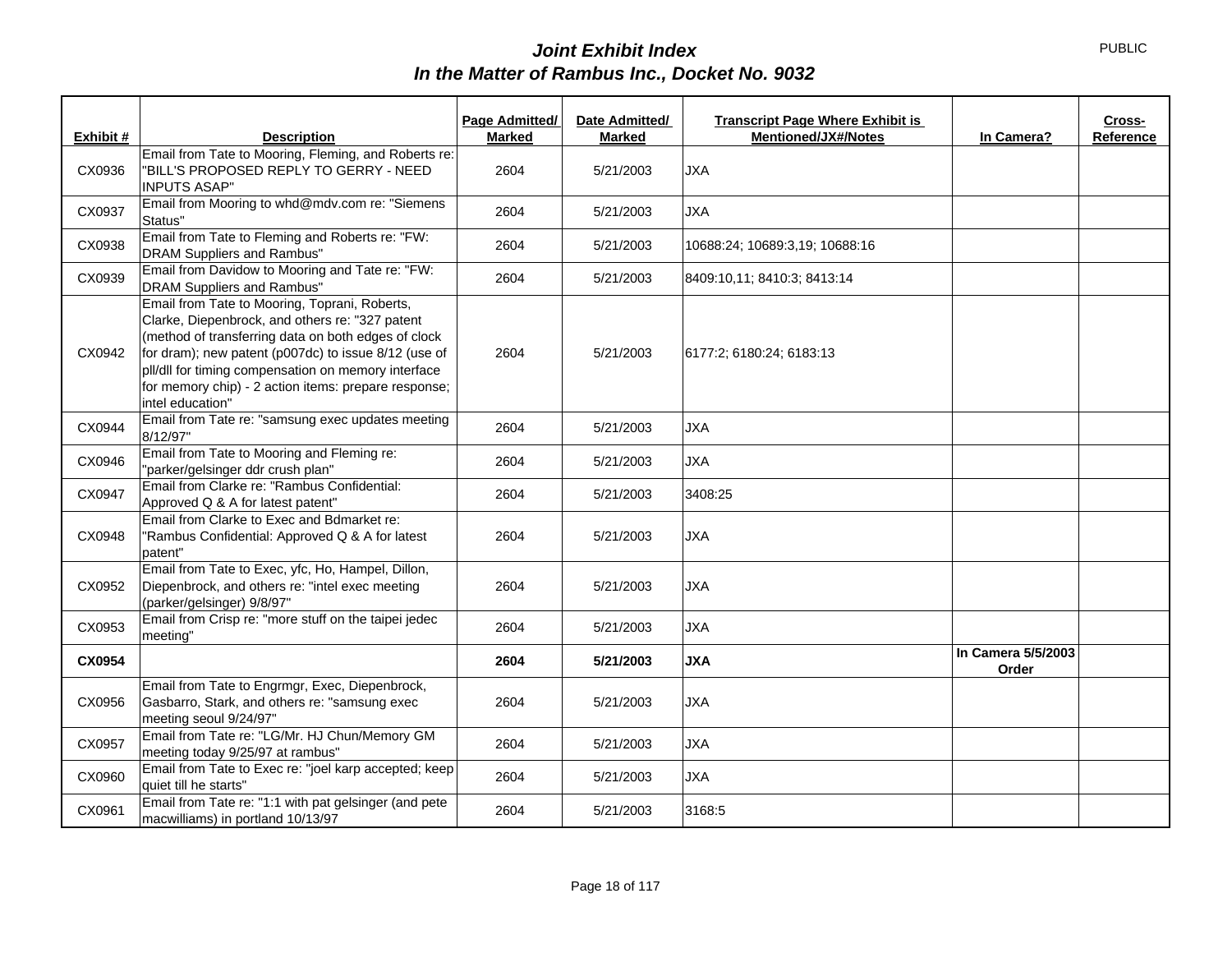|           |                                                                                                                                                                                                                                                      | Page Admitted/ | Date Admitted/ | <b>Transcript Page Where Exhibit is</b> |            | Cross-    |
|-----------|------------------------------------------------------------------------------------------------------------------------------------------------------------------------------------------------------------------------------------------------------|----------------|----------------|-----------------------------------------|------------|-----------|
| Exhibit # | <b>Description</b>                                                                                                                                                                                                                                   | <b>Marked</b>  | <b>Marked</b>  | <b>Mentioned/JX#/Notes</b>              | In Camera? | Reference |
| CX0963    | Email from Tate to Staff re: "joel karp joins rambus<br>**NOTE**: message to outside that 'joel is going to<br>help us with contract negotiations"                                                                                                   | 2604           | 5/21/2003      | 3411:17                                 |            |           |
| CX0965    | Email from Fleming re: "Laguna/Intel EMI issues"                                                                                                                                                                                                     | 2604           | 5/21/2003      | <b>JXA</b>                              |            |           |
| CX0966    | Email from Tate to Roberts, Mooring, and Toprani re:<br>"proposed responses(s) to LG's royalty requests<br>memo - for bd sun meeting discuss at mgt staff"                                                                                           | 2604           | 5/21/2003      | <b>JXA</b>                              |            |           |
| CX0968    | Email from Crisp to Mooring, Roberts, and Crisp re:<br>"samsung promotional tour to East Asia"                                                                                                                                                       | 2604           | 5/21/2003      | <b>JXA</b>                              |            |           |
| CX0973    | Email from Crisp re: "some JEDEC G2"                                                                                                                                                                                                                 | 2604           | 5/21/2003      | <b>JXA</b>                              |            |           |
| CX0974    | Email from Tate to Engmgr, Exec, Diepenbrock,<br>Barth, Gasbarro, and Others re: "intel exec meeting<br>12/1/97 ** ACTION ITEMS FOR ALLEN, DAVE,<br>GEOFF** - INGORE FIRST VERSION: 2ND<br>VERSION AND THIS ONE HAD COMMENTS ON<br>DRAM ROYALTY TOO" | 2604           | 5/21/2003      | <b>JXA</b>                              |            |           |
| CX0979    | Email from Crisp re: "jedec G2"                                                                                                                                                                                                                      | 2604           | 5/21/2003      | <b>JXA</b>                              |            |           |
| CX0981    | Email from Tate to Engmgr, Exec, Diepenbrock,<br>Gasbarro, Stark, and others re: "samsung exec<br>meeting and high stakes poker 12/15/97"                                                                                                            | 2604           | 5/21/2003      | <b>JXA</b>                              |            |           |
| CX0982    | Email from Karp re: "RAC enabling"                                                                                                                                                                                                                   | 2604           | 5/21/2003      | <b>JXA</b>                              |            |           |
| CX0983    | Email from Tate to whd@mdv.com, Dunlevie,<br>Geschka, and Farmwald re: "samsung proposal -<br>please give me your inputs by 12/24"                                                                                                                   | 2604           | 5/21/2003      | <b>JXA</b>                              |            |           |
| CX0984    | Email from Tate to Mooring and Fleming re: "beloit -<br>thoughts from the holidays"                                                                                                                                                                  | 2604           | 5/21/2003      | <b>JXA</b>                              |            |           |
| CX0986    | Email from Batra re: "Re: intel's beloit presentation<br>this morning - vs OUR latest intel forecast"                                                                                                                                                | 2604           | 5/21/2003      | <b>JXA</b>                              |            |           |
| CX0987    | Email from Tate to Exec re: "strategy re beloit"                                                                                                                                                                                                     | 2604           | 5/21/2003      | <b>JXA</b>                              |            |           |
| CX0988    | Email from Karp to Tate re: "Re: strategy re beloit"                                                                                                                                                                                                 | 2604           | 5/21/2003      | <b>JXA</b>                              |            |           |
| CX0992    | Email from Tate to Engmgr, Exec, Gasbarro, Stark,<br>Diepenbrock, and others re: "avo/samsung semi US<br>1/27/98                                                                                                                                     | 2604           | 5/21/2003      | <b>JXA</b>                              |            |           |
| CX0993    | Email from Tate re: "sldram - our policy re 'affiliates'<br>attending rambus meeting or getting rambus<br>information"                                                                                                                               | 2604           | 5/21/2003      | <b>JXA</b>                              |            |           |
| CX1005    | Email from Roberts to Lau re: "Email back-ups"                                                                                                                                                                                                       | 2604           | 5/21/2003      | <b>JXA</b>                              |            |           |
| CX1006    | Email from Mooring to Exec, Fleming, Hampel, and<br>Warmke re: "Intel Deal"                                                                                                                                                                          | 2604           | 5/21/2003      | <b>JXA</b>                              |            |           |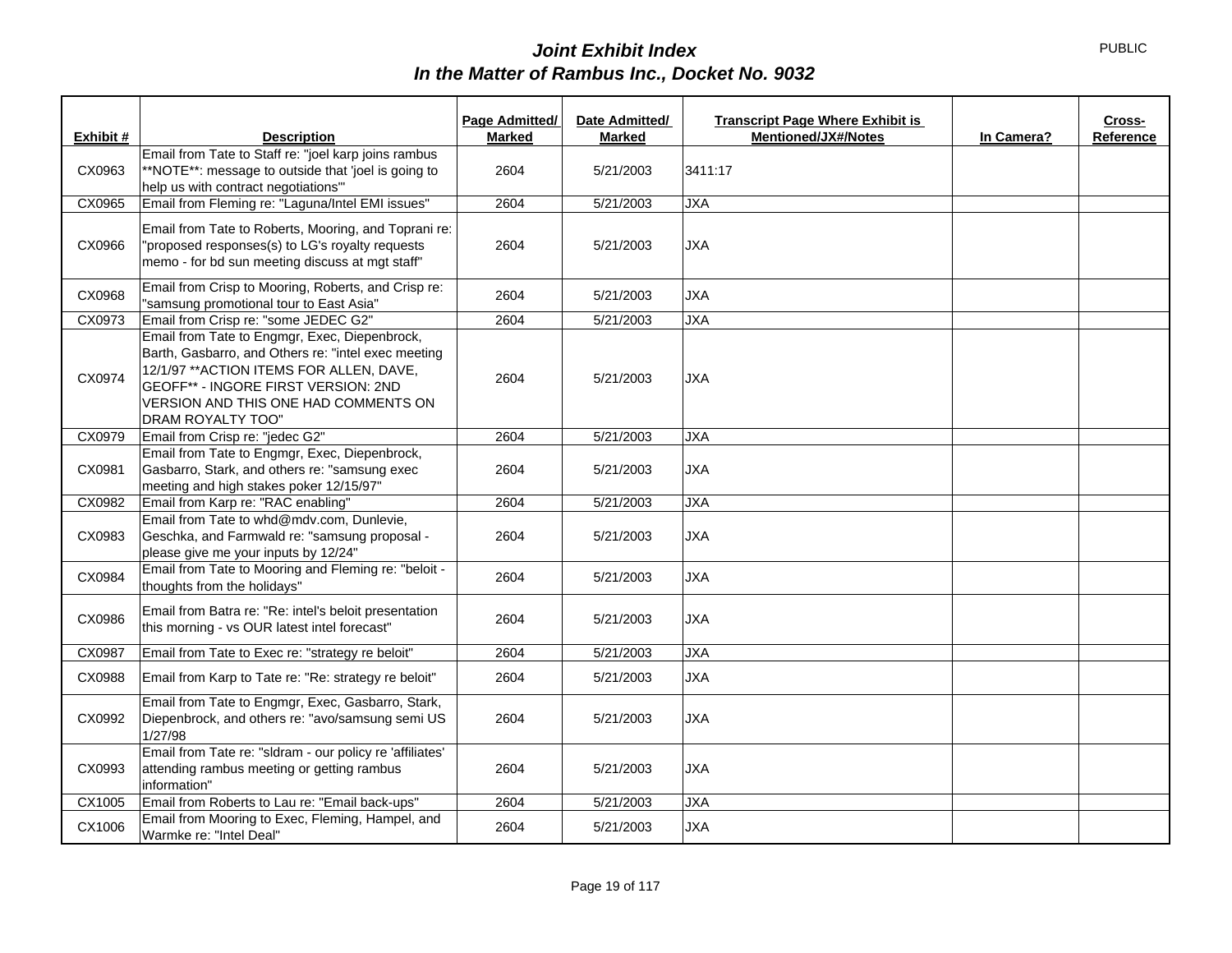|           |                                                                                                                                                    | Page Admitted/ | Date Admitted/ | <b>Transcript Page Where Exhibit is</b>                           |            | Cross-    |
|-----------|----------------------------------------------------------------------------------------------------------------------------------------------------|----------------|----------------|-------------------------------------------------------------------|------------|-----------|
| Exhibit # | <b>Description</b>                                                                                                                                 | <b>Marked</b>  | <b>Marked</b>  | <b>Mentioned/JX#/Notes</b>                                        | In Camera? | Reference |
| CX1007    | Email from Mooring to Exec and Fleming re:<br>"Proposed Amendments to contract"                                                                    | 2604           | 5/21/2003      | <b>JXA</b>                                                        |            |           |
| CX1014    | Email from Crisp re: "anti Rambus/Intel seminar info.<br>other G2 regarding JEDEC etc."                                                            | 2604           | 5/21/2003      | <b>JXA</b>                                                        |            |           |
| CX1016    | Email from Tate to Exec, Fleming, Dunlevie,<br>Horowitz, and others re: "pat gelsinger/intel meeting<br>4/14/96 ** NOTE: RESTRICTED DISTRIBUTION** | 2604           | 5/21/2003      | 8227:24; 8228:17; 8401:21; 8402:14;<br>8403:12; 8404:9,12; 8405:7 |            |           |
| CX1017    | Email from Tate to Karp, with embedded email from<br>Donnelly                                                                                      | 2604           | 5/21/2003      | <b>JXA</b>                                                        |            |           |
| CX1020    | Email from Crisp re: "package of SDRAM,<br>comments"                                                                                               | 2604           | 5/21/2003      | <b>JXA</b>                                                        |            |           |
| CX1021    | Email from Farmwald to Tate re: "Re: Intel Apr. 14<br>Meeting **RESTRICTED DISTRIBUTION** (for now<br>at least)"                                   | 2604           | 5/21/2003      | 8403:9,17; 8407:14                                                |            |           |
| CX1022    | Email from Davidow to Farmwald and Tate re: "Re:<br>Intel Apr. 14 Meeting ** RESTRICTED<br>DISTRIBUTION** (for now at least)"                      | 2604           | 5/21/2003      | 8227:5,19; 8228:3,6,8; 8229:17; 8407:8,20;<br>8417:23             |            |           |
| CX1030    | Email from Mithani to Bdmarket and Exec re: "LG<br>Semicon meeting notes"                                                                          | 2604           | 5/21/2003      | <b>JXA</b>                                                        |            |           |
| CX1031    | Email from Karp to Exec, Bdmarket, Engmgrs,<br>Diepenbrock, and Lau re: "Backup<br>Strategy/Document Retention Policy"                             | 2604           | 5/21/2003      | 7795:11                                                           |            |           |
| CX1032    | Email from Roberts to Exec, Stark, Mithani, Roberts,<br>Fleming, and Barth re: "Dr. Lim Breakfast"                                                 | 2604           | 5/21/2003      | <b>JXA</b>                                                        |            |           |
| CX1034    | Email from Tate re: "LGS exec meeting DRAM seoul<br>5/20/96                                                                                        | 2604           | 5/21/2003      | <b>JXA</b>                                                        |            |           |
| CX1040    | Memo to Rambus Employees re: "RAMBUS<br>DOCUMENT RETENTION POLICY"                                                                                 | 6237           | 6/19/2003      | 6229:23; 6230:8; 6236:17; 7792:7,8;<br>7794:12; 7795:16           |            |           |
| CX1041    | Email from Karp to Exec re: "Lunch with Keith<br>MacDonald"                                                                                        | 2604           | 5/21/2003      | <b>JXA</b>                                                        |            |           |
| CX1044    | Email from Larsen to Staff re: "Thursday 9/3:<br>Shredder Day"                                                                                     | 2604           | 5/21/2003      | 3422:1,10                                                         |            |           |
| CX1051    | Email from Larsen to Staff re: "Shred Day 1998"                                                                                                    | 2604           | 5/21/2003      | 3423:4                                                            |            |           |
| CX1052    | Email from Karp to Staff re: "Shred Day: Status<br>Report"                                                                                         | 2604           | 5/21/2003      | 3424:14                                                           |            |           |
| CX1057    | Email from Tate to Mooring and Roberts re: "micron<br>royalty rate negotiations - more thoughts"                                                   | 2604           | 5/21/2003      | <b>JXA</b>                                                        |            |           |
| CX1059    | Email from Tate to Engmgr, Exec, Diepenbrock,<br>Gasbarro, Stark, and others re: "samsung exec<br>meeting seoul 12/8/96"                           | 2604           | 5/21/2003      | <b>JXA</b>                                                        |            |           |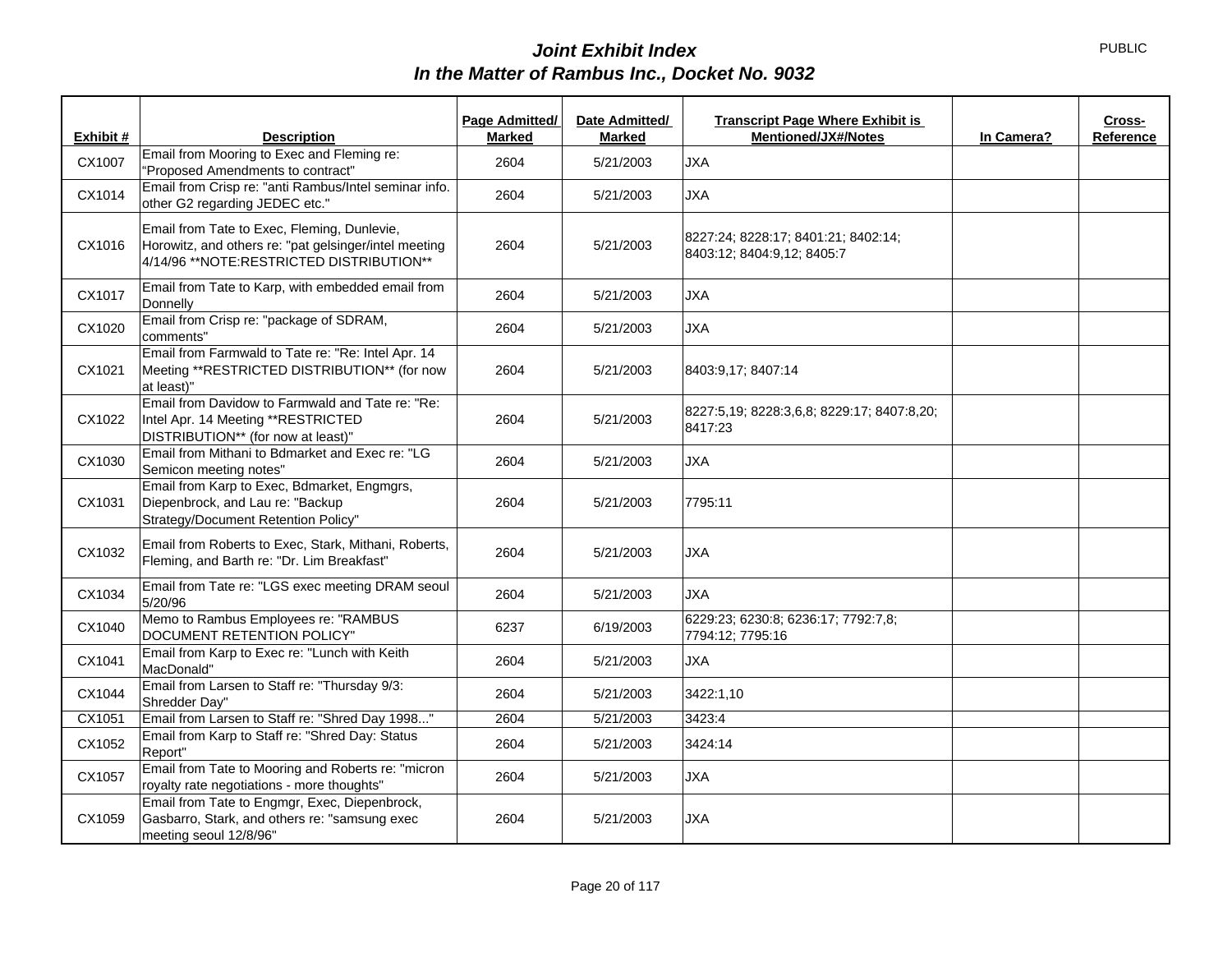|           |                                                                                                                                            | Page Admitted/ | Date Admitted/ | <b>Transcript Page Where Exhibit is</b>                      |                             | Cross-    |
|-----------|--------------------------------------------------------------------------------------------------------------------------------------------|----------------|----------------|--------------------------------------------------------------|-----------------------------|-----------|
| Exhibit # | <b>Description</b>                                                                                                                         | <b>Marked</b>  | <b>Marked</b>  | Mentioned/JX#/Notes                                          | In Camera?                  | Reference |
| CX1069    | Email from Karp re: "Industry group will push DDR<br>DRAMs"                                                                                | 2604           | 5/21/2003      | <b>JXA</b>                                                   |                             |           |
| CX1074    | Email from Mooring to Karp re: "Re: What Hyundai<br>said at Bay Networks"                                                                  | 2604           | 5/21/2003      | <b>JXA</b>                                                   |                             |           |
| CX1075    | Email from Karp re: "Here's the interview by Marcy"                                                                                        | 2604           | 5/21/2003      | <b>JXA</b>                                                   |                             |           |
| CX1077    | Email from Karp re: "street.com Intel to Back<br>Alternative to Rambus Chips"                                                              | 2604           | 5/21/2003      | <b>JXA</b>                                                   |                             |           |
| CX1079    | Email from Crisp re: "original DDR datasheet<br>anyone?"                                                                                   | 2604           | 5/21/2003      | 3430:23                                                      |                             |           |
| CX1080    |                                                                                                                                            | 2604           | 5/21/2003      | <b>JXA</b>                                                   | In Camera 5/5/2003<br>Order |           |
| CX1083    | Email from Tate re: "recap of promotions announced<br>at staff meeting 11/18/99"                                                           | 2604           | 5/21/2003      | <b>JXA</b>                                                   |                             |           |
| CX1084    | Email from Crisp re: "ddr meaning"                                                                                                         | 2604           | 5/21/2003      | 3434:11                                                      |                             |           |
| CX1085    | Email from karp re: "New Patents"                                                                                                          | 2604           | 5/21/2003      | <b>JXA</b>                                                   |                             |           |
| CX1089    | Email from Tate re: "question on IP w.r.I DDR"                                                                                             | 2604           | 5/21/2003      | 10787:15; 10789:17                                           |                             |           |
| CX1097    | Email from Tate to Exec, Whd, Dunlevie, Geschke,<br>Horowitz, and Mooring, and others re: "Meeting<br>tonight with otellini/swope 1/18/00" | 2604           | 5/21/2003      | <b>JXA</b>                                                   |                             |           |
| CX1099    |                                                                                                                                            | 2604           | 5/21/2003      | <b>JXA</b>                                                   | In Camera 5/5/2003<br>Order |           |
| CX1099A   | Redacted (public) version of CX1099                                                                                                        | 11385          | 8/1/2003       | 11184:10; 11384:6,14; 11385:11                               |                             |           |
| CX1104    | Email from Toprani to Mooring re: "Re: Mosys"                                                                                              | 2604           | 5/21/2003      | <b>JXA</b>                                                   |                             |           |
| CX1109    | Letter from Steinberg to Nagasawa                                                                                                          | 3461           | 5/29/2003      | 3435:24; 3436:14; 3460:25                                    |                             |           |
| CX1115    |                                                                                                                                            | 2604           | 5/21/2003      | <b>JXA</b>                                                   | In Camera 5/5/2003<br>Order |           |
| CX1121    | Email from Chen re: "Embedded Microprocessor<br>Forum Conference"                                                                          | 2604           | 5/21/2003      | <b>JXA</b>                                                   |                             |           |
| CX1127    | Email from Steinberg to Zitzewitz                                                                                                          | 2604           | 5/21/2003      | <b>JXA</b>                                                   |                             |           |
| CX1129    | Letter from Steinberg to Park                                                                                                              | 3461           | 5/29/2003      | 3436:1,7,14; 3461:5                                          |                             |           |
| CX1132    | Email from Smith re: "MDR/Glskowsky on Lexington<br>& Conexant buys HotRail"                                                               | 2604           | 5/21/2003      | <b>JXA</b>                                                   |                             |           |
| CX1137    | Letter from Tate to Eggers                                                                                                                 | 2604           | 5/21/2003      | <b>JXA</b>                                                   |                             |           |
| CX1140    | Email from Tate to Appleton re: "Re: your email and<br>initiation of litigation"                                                           | 6404           | 6/20/2003      | 6393:8,18; 6394:10; 6395:25; 6403:25;<br>6412:13,22; 6419:20 |                             |           |
| CX1141    |                                                                                                                                            | 2604           | 5/21/2003      | <b>JXA</b>                                                   |                             |           |
| CX1141A   | Redacted (public) version of CX1141                                                                                                        | 11385          | 8/1/2003       | 11184:11; 11384:15; 11385:11                                 |                             |           |
| CX1146    | Email Tate to ssywlee@samsung.co.kr re:<br>"SDR/DDR Patent License Agreement"                                                              | 2604           | 5/21/2003      | <b>JXA</b>                                                   |                             |           |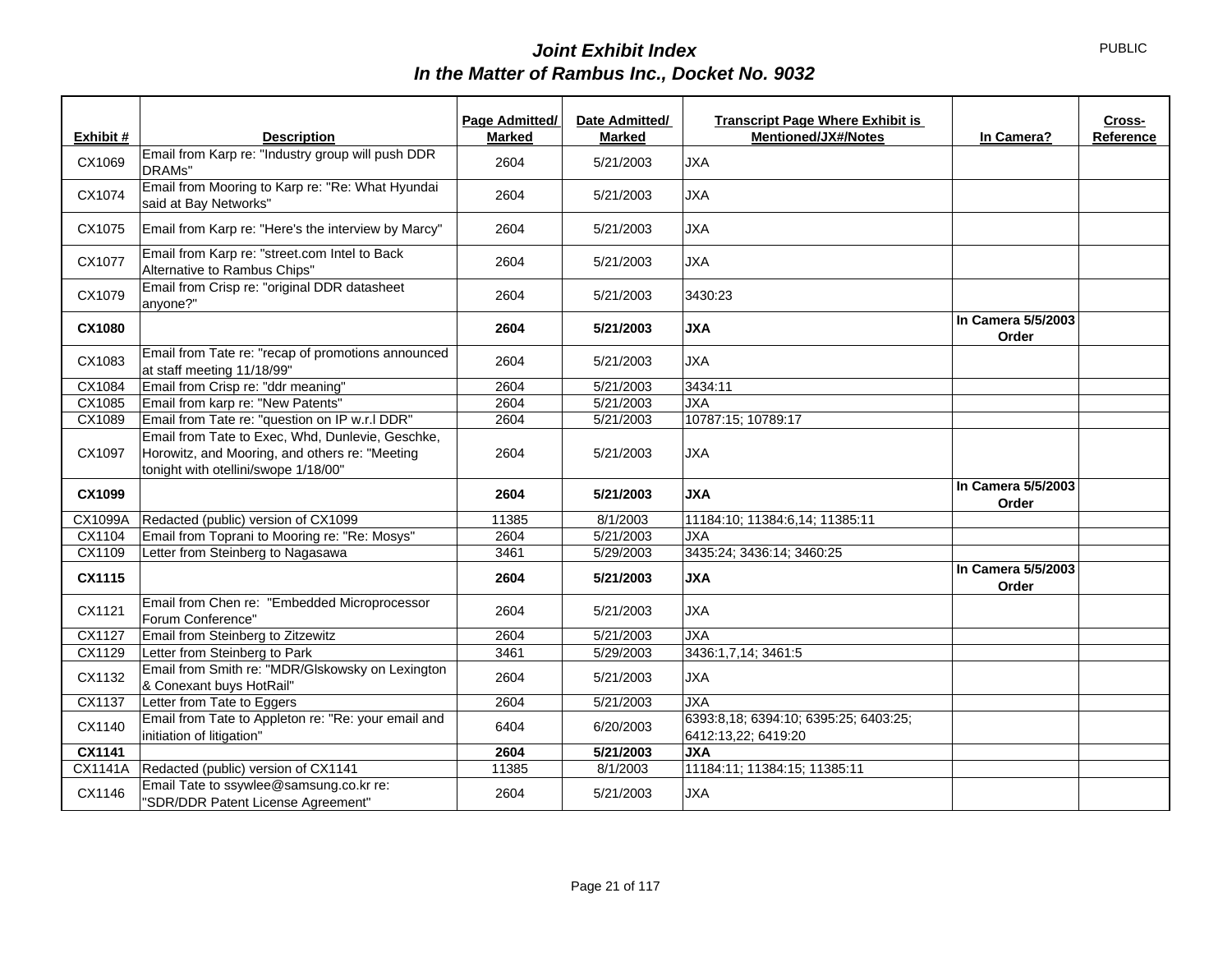| Exhibit # | <b>Description</b>                                                                                                | Page Admitted/<br><b>Marked</b> | Date Admitted/<br><b>Marked</b> | <b>Transcript Page Where Exhibit is</b><br><b>Mentioned/JX#/Notes</b> | In Camera?                                                                                                        | Cross-<br>Reference |
|-----------|-------------------------------------------------------------------------------------------------------------------|---------------------------------|---------------------------------|-----------------------------------------------------------------------|-------------------------------------------------------------------------------------------------------------------|---------------------|
| CX1149    |                                                                                                                   | 11404                           | 8/1/2003                        | 11393:4; 11404:3,8                                                    | In Camera--Joint<br><b>Stipulation filed</b><br>with the Court on<br>September 29, 2003<br>- order pending        |                     |
| CX1150    |                                                                                                                   | 11404                           | 8/1/2003                        | 11393:4; 11404:3,8                                                    | In Camera--Joint<br><b>Stipulation filed</b><br>with the Court on<br><b>September 29, 2003</b><br>- order pending |                     |
| CX1154    | Email from Tate to Staff re: "great job on<br>samsung/lexington!!"                                                | 2604                            | 5/21/2003                       | <b>JXA</b>                                                            |                                                                                                                   |                     |
| CX1181    | Email from Eiserman re: "PC Memory Wars: DDR<br>DRAM vs. Rambus"                                                  | 2604                            | 5/21/2003                       | <b>JXA</b>                                                            |                                                                                                                   |                     |
| CX1224    | Tate Email to Mooring, Roberts, Crisp, Farmwald,<br>Horowitz re: "Funayama Telecon 12/16"                         | 2604                            | 5/21/2003                       | <b>JXA</b>                                                            |                                                                                                                   |                     |
| CX1225    | Tate Email to Mooring, Vornholt, Roberts, Crisp,<br>Farmwald, Horowitz re: "toshiba shima 12/17 meeting<br>notes" | 2604                            | 5/21/2003                       | <b>JXA</b>                                                            |                                                                                                                   |                     |
| CX1226    | Tate Email to Mooring, Roberts, Crisp, Farmwald,<br>Horowitz re: "TI telecon"                                     | 2604                            | 5/21/2003                       | <b>JXA</b>                                                            |                                                                                                                   |                     |
| CX1227    | Tate Email to Mooring, Garrett, Roberts, Farmwald<br>re: "Samsung lunch"                                          | 2604                            | 5/21/2003                       | <b>JXA</b>                                                            |                                                                                                                   |                     |
| CX1228    | Email from Mooring to Farmwald, Tate, Roberts,<br>Horowitz re: "IBM Technology Products Feedback"                 | 2604                            | 5/21/2003                       | <b>JXA</b>                                                            |                                                                                                                   |                     |
| CX1238    |                                                                                                                   | 2604                            | 5/21/2003                       | <b>JXA</b>                                                            | In Camera 5/5/2003<br>Order                                                                                       |                     |
| CX1238A   | Redacted (public) version of CX1238                                                                               | 11385                           | 8/1/2003                        | 11184:12; 11384:18; 11385:12                                          |                                                                                                                   |                     |
| CX1239    | Email from Mooring to Tate, Crisp, Farmwald re:<br>"dinner 7/21 with Joel Karp"                                   | 2604                            | 5/21/2003                       | <b>JXA</b>                                                            |                                                                                                                   |                     |
| CX1241    | Email from Tate to Mooring, Chen, Cates, Roberts<br>and others re: "toshiba japan management meetings"            | 2604                            | 5/21/2003                       | <b>JXA</b>                                                            |                                                                                                                   |                     |
| CX1242    | Email from Tate to Roberts re: "allen - Monday 1/30<br>1:1 hot topics"                                            | 2604                            | 5/21/2003                       | <b>JXA</b>                                                            |                                                                                                                   |                     |
| CX1243    | Drafts of Letters from Vincent to Rowden of IEEE                                                                  | 2604                            | 5/21/2003                       | 10726:21                                                              |                                                                                                                   |                     |
| CX1244    | Email from Tate to Mooring and Fleming re:<br>"parker/gelsinger; ddr crush plan"                                  | 2604                            | 5/21/2003                       | <b>JXA</b>                                                            |                                                                                                                   |                     |
| CX1246    | Email from Tate to Dillon, Barth, Hampel and others<br>re: "64M datasheet feedback"                               | 2604                            | 5/21/2003                       | <b>JXA</b>                                                            |                                                                                                                   |                     |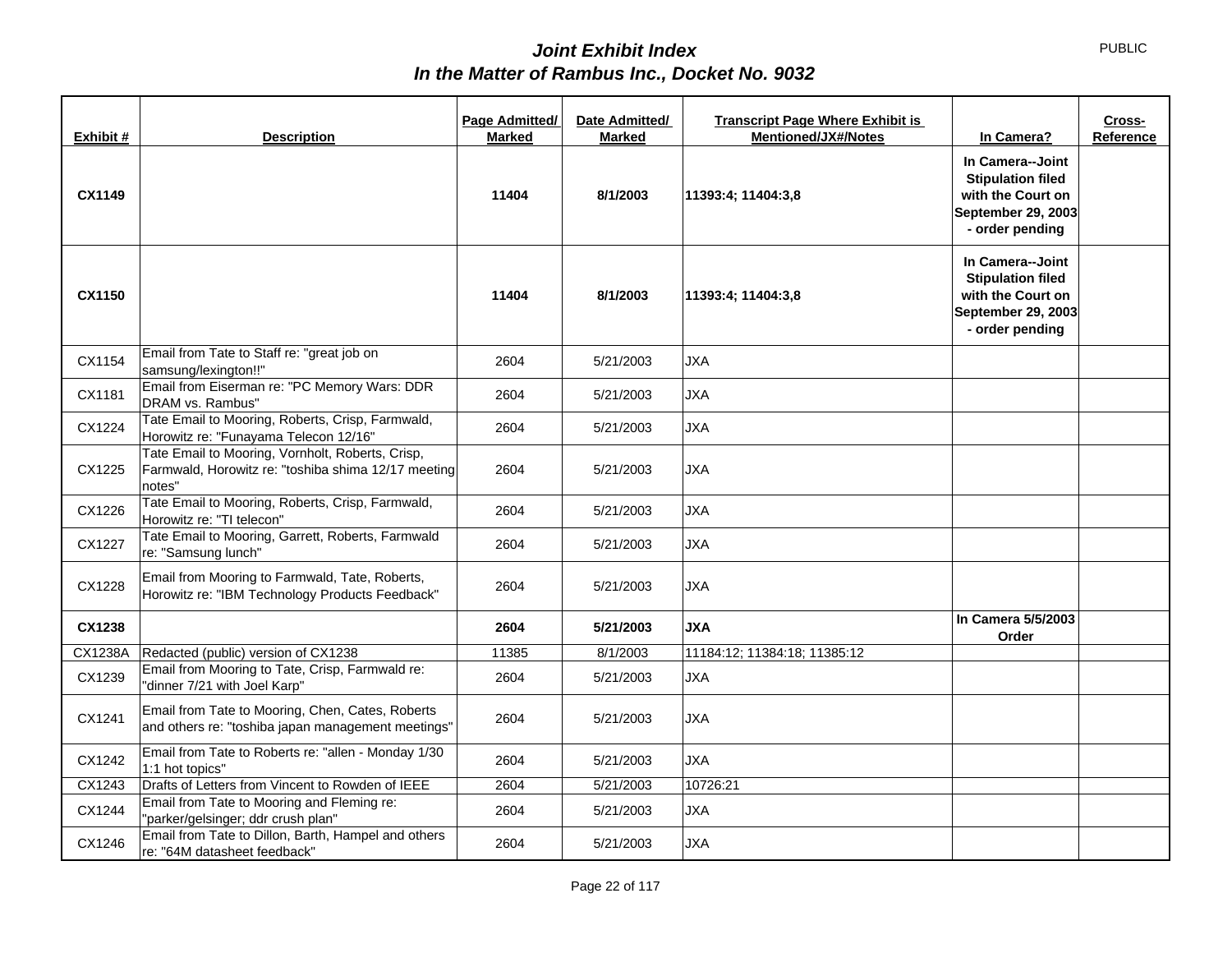|                |                                                                                                | Page Admitted/ | Date Admitted/ | <b>Transcript Page Where Exhibit is</b>                                                                                     |                             | Cross-    |
|----------------|------------------------------------------------------------------------------------------------|----------------|----------------|-----------------------------------------------------------------------------------------------------------------------------|-----------------------------|-----------|
| Exhibit #      | <b>Description</b>                                                                             | <b>Marked</b>  | <b>Marked</b>  | <b>Mentioned/JX#/Notes</b>                                                                                                  | In Camera?                  | Reference |
| CX1252         | Rambus presentation: "Rambus System Impact and<br>Implementation"                              | 2605           | 5/21/2003      | 2533:22: 2604:22                                                                                                            |                             |           |
| CX1264         | Rambus presentation: "EMAIL-THROW IT AWAY"                                                     | 2604           | 5/21/2003      | 3421:1,6; 3570:15; 6230:23; 7792:15                                                                                         |                             |           |
| CX1267         | Rambus presentation by Diepenbrock: "IP Strategy"                                              | 2604           | 5/21/2003      | 6129:6,8                                                                                                                    |                             |           |
| CX1268         | Infineon presentation: "Semiconductor Memory<br>Device"                                        | 2604           | 5/21/2003      | <b>JXA</b>                                                                                                                  |                             |           |
| CX1269         | Presentation: "Semiconductor Memory Device"                                                    | 2604           | 5/21/2003      | <b>JXA</b>                                                                                                                  |                             |           |
| CX1273         |                                                                                                | 2604           | 5/21/2003      | <b>JXA</b>                                                                                                                  | In Camera 5/5/2003<br>Order |           |
| CX1273A        | Redacted (public) version of CX1273                                                            | 11385          | 8/1/2003       | 11184:13,24; 11385:12                                                                                                       |                             |           |
| <b>CX1277A</b> | Rambus presentation: "200MHz Myth?"                                                            | 2604           | 5/21/2003      | <b>JXA</b>                                                                                                                  |                             |           |
| CX1282         | Rambus presentation by Mannos, Farmwald, and<br>Horowitz: "RamBus Business Overview"           | 2604           | 5/21/2003      | 8299:11; 8300:3                                                                                                             |                             | RX0019    |
| CX1283         | Rambus Presentation by Farmwald and Horowitz:<br>'RamBus"                                      | 8285           | 7/9/2003       | 8278:17; 8279:8; 8280:6; 8282:14; 8283:14;<br>8285:12; 8290:14; 8452:24; 8453:5; 8456:15;<br>8458:24; 8460:7,15,19; 8461:21 |                             | RX0082    |
| CX1284         | Rambus presentation by Farmwald: "RamBus<br><b>Technology Overview"</b>                        | 2604           | 5/21/2003      | <b>JXA</b>                                                                                                                  |                             | RX0021    |
| CX1287         | Rambus presentation by Farmwald and Horowitz:<br>"RamBus Technology Overview"                  | 2604           | 5/21/2003      | <b>JXA</b>                                                                                                                  |                             |           |
| CX1291         | Rambus presentation: "Rambus Inc. Executive<br>Summary March 1991"                             | 2604           | 5/21/2003      | <b>JXA</b>                                                                                                                  |                             |           |
| CX1302         | Rambus presentation: "Rambus Inc. Business Plan<br>1992-1997"                                  | 2604           | 5/21/2003      | 8318:3; 8329:8                                                                                                              |                             |           |
| CX1304         | Rambus presentation: "Hitachi/Rambus Update<br>12/92"                                          | 2604           | 5/21/2003      | <b>JXA</b>                                                                                                                  |                             |           |
| CX1309         | Rambus presentation: "Rambus Technology<br>Overview"                                           | 2604           | 5/21/2003      | 9635:14,21,24; 9637:12                                                                                                      |                             |           |
| CX1312         | Rambus presentation: "Outline"                                                                 | 2604           | 5/21/2003      | <b>JXA</b>                                                                                                                  |                             |           |
| CX1314         | Rambus presentation: "Micron December 14, 1995"                                                | 7097           | 6/25/2003      | 6837:16; 7043:17; 7097:15                                                                                                   |                             |           |
| CX1316         | Rambus presentation: "Mosys Competitive<br>Summary"                                            | 2604           | 5/21/2003      | 3370:5,9                                                                                                                    |                             |           |
| CX1317         | Rambus presentation: "Rambus /Morgan Stanley<br>February 1996 Rambus Confidential Information" | 2604           | 5/21/2003      | <b>JXA</b>                                                                                                                  |                             |           |
| CX1319         | Rambus presentation: "Mosys Competitive<br>Summary"                                            | 2604           | 5/21/2003      | 3370:19                                                                                                                     |                             |           |
| CX1320         | Rambus presentation: "Why SDRAMs won't run fast<br>in PCs"                                     | 2604           | 5/21/2003      | 2922:20; 2923:7; 2925:12; 3392:19,25;<br>3393:15; 3394:19                                                                   |                             |           |
| CX1322         | Rambus presentation by Horowitz: "Merged DRAM/<br>Logic"                                       | 8761           | 7/15/2003      | 8573:23; 8583:18                                                                                                            |                             |           |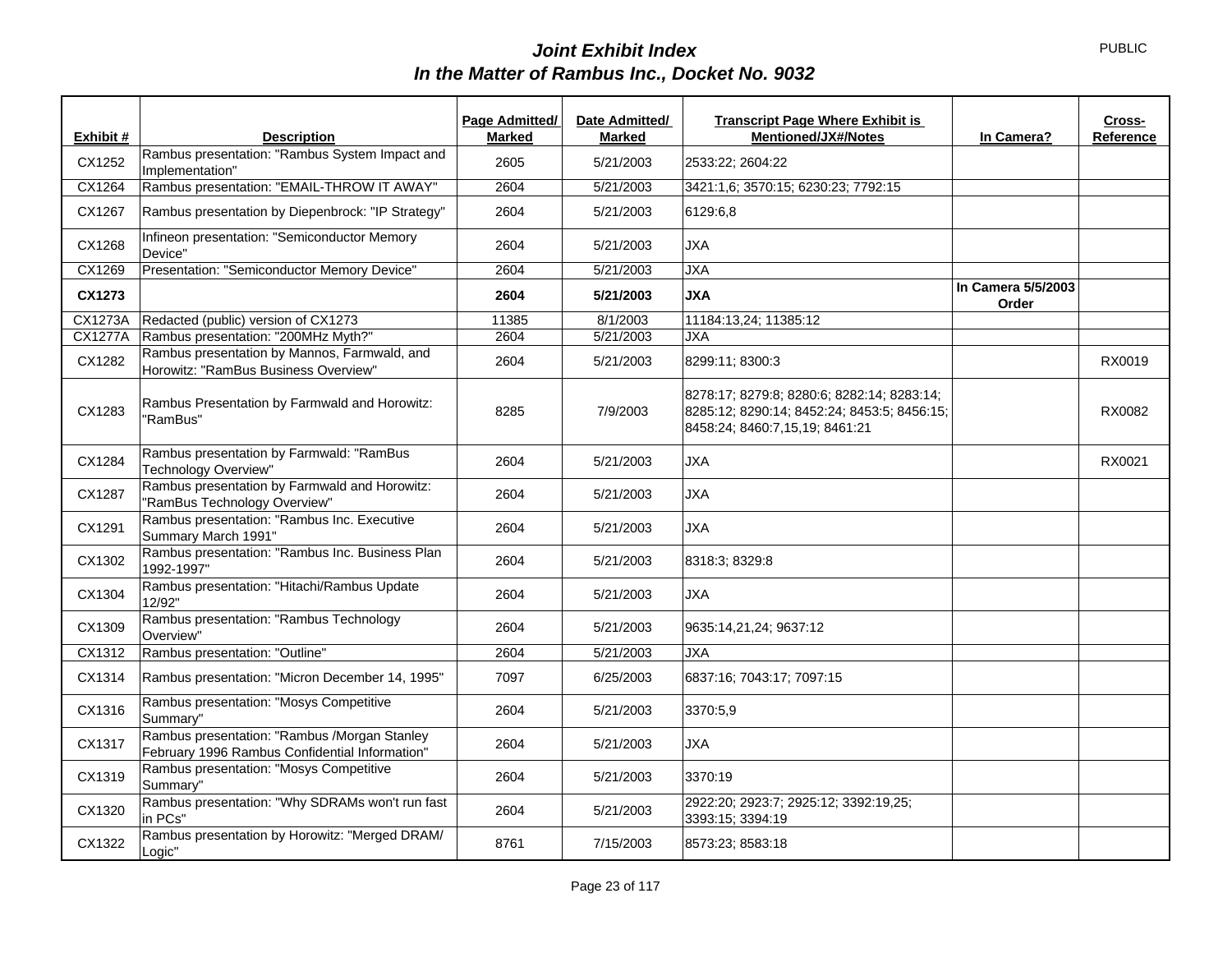|           |                                                                                                             | Page Admitted/ | Date Admitted/ | <b>Transcript Page Where Exhibit is</b>    |                                                                                                            | Cross-    |
|-----------|-------------------------------------------------------------------------------------------------------------|----------------|----------------|--------------------------------------------|------------------------------------------------------------------------------------------------------------|-----------|
| Exhibit # | <b>Description</b>                                                                                          | <b>Marked</b>  | <b>Marked</b>  | <b>Mentioned/JX#/Notes</b>                 | In Camera?                                                                                                 | Reference |
| CX1323    | Rambus presentation by Horowitz: "Merged DRAM /<br>Logic"                                                   | 2604           | 5/21/2003      | <b>JXA</b>                                 |                                                                                                            |           |
| CX1340    | Rambus presentation by Tate: "Semiconductor<br>Intellectual Property: New Market New Model New<br>Strategy" | 2604           | 5/21/2003      | <b>JXA</b>                                 |                                                                                                            |           |
| CX1343    | Rambus presentation: "Rambus Big Picture Update<br>Chaminade November 1998"                                 | 2604           | 5/21/2003      | <b>JXA</b>                                 |                                                                                                            |           |
| CX1353    | Rambus presentation: "Promotions 11/18/99 Rambus<br>Confidential"                                           | 2604           | 5/21/2003      | <b>JXA</b>                                 |                                                                                                            |           |
| CX1354    | Rambus presentation by Tate: "Rambus Business<br>Model & DRAM Industry Dynamics"                            | 2604           | 5/21/2003      | <b>JXA</b>                                 |                                                                                                            |           |
| CX1355    | Rambus presentation: "Status, Plans, and Operations<br>Review Rambus/Intel Meeting December 3, 1999"        | 8702           | 7/14/2003      | 8678:12; 8702:5                            |                                                                                                            |           |
| CX1355A   | Rambus presentation: "Status, Plans, and Operations<br>Review Rambus/Intel Meeting December 3, 1999"        | 8702           | 7/14/2003      | 8701:23                                    |                                                                                                            |           |
| CX1359    |                                                                                                             | 2604           | 5/21/2003      | <b>JXA</b>                                 | In Camera 5/5/2003<br>Order                                                                                |           |
| CX1363    | Rambus presentation: "Rambus Update Jan 2000'                                                               | 2604           | 5/21/2003      | <b>JXA</b>                                 |                                                                                                            |           |
| CX1364    |                                                                                                             | 11404          | 8/1/2003       | 11184:25; 11393:4; 11404:3,8               | In Camera--Joint<br><b>Stipulation filed</b><br>with the Court on<br>September 29, 2003<br>- order pending |           |
| CX1366    | Rambus presentation by Tate and Harmon: "Rambus<br>Inc. February 2000"                                      | 2604           | 5/21/2003      | <b>JXA</b>                                 |                                                                                                            |           |
| CX1368    | Rambus presentation: "WW12 Micron Meeting March<br>13, 2000"                                                | 8712           | 7/14/2003      | 8708:12; 8712:4                            |                                                                                                            |           |
| CX1371    | Rambus presentation: "Rambus-NVIDIA Patent<br>License Negotiations April 5, 2000"                           | 2604           | 5/21/2003      | JXA                                        |                                                                                                            |           |
| CX1379    | Rambus presentation: "Intel Executive Meeting<br>August 8, 2000"                                            | 2604           | 5/21/2003      | <b>JXA</b>                                 |                                                                                                            |           |
| CX1379    | Rambus presentation: "Intel Executive Meeting<br>August 8, 2000"                                            | 8430           | 7/10/2003      | 8425:6,14; 8428:9; 8430:21                 |                                                                                                            |           |
| CX1380    |                                                                                                             | 2604           | 5/21/2003      | <b>JXA</b>                                 | In Camera 5/5/2003<br>Order                                                                                |           |
| CX1380A   | Redacted (public) version of CX1380                                                                         | 11385          | 8/1/2003       | 11184:14; 11384:24; 11385:12               |                                                                                                            |           |
| CX1382    | Rambus presentation by Harmon: "Rambus Inc.<br>September 2000"                                              | 2604           | 5/21/2003      | <b>JXA</b>                                 |                                                                                                            |           |
| CX1383    | Rambus presentation: "Rambus-ATI Patent License<br>Negotiations"                                            | 2604           | 5/21/2003      | 4753:10; 4756:22; 4757:16; 4759:18; 4787:4 |                                                                                                            |           |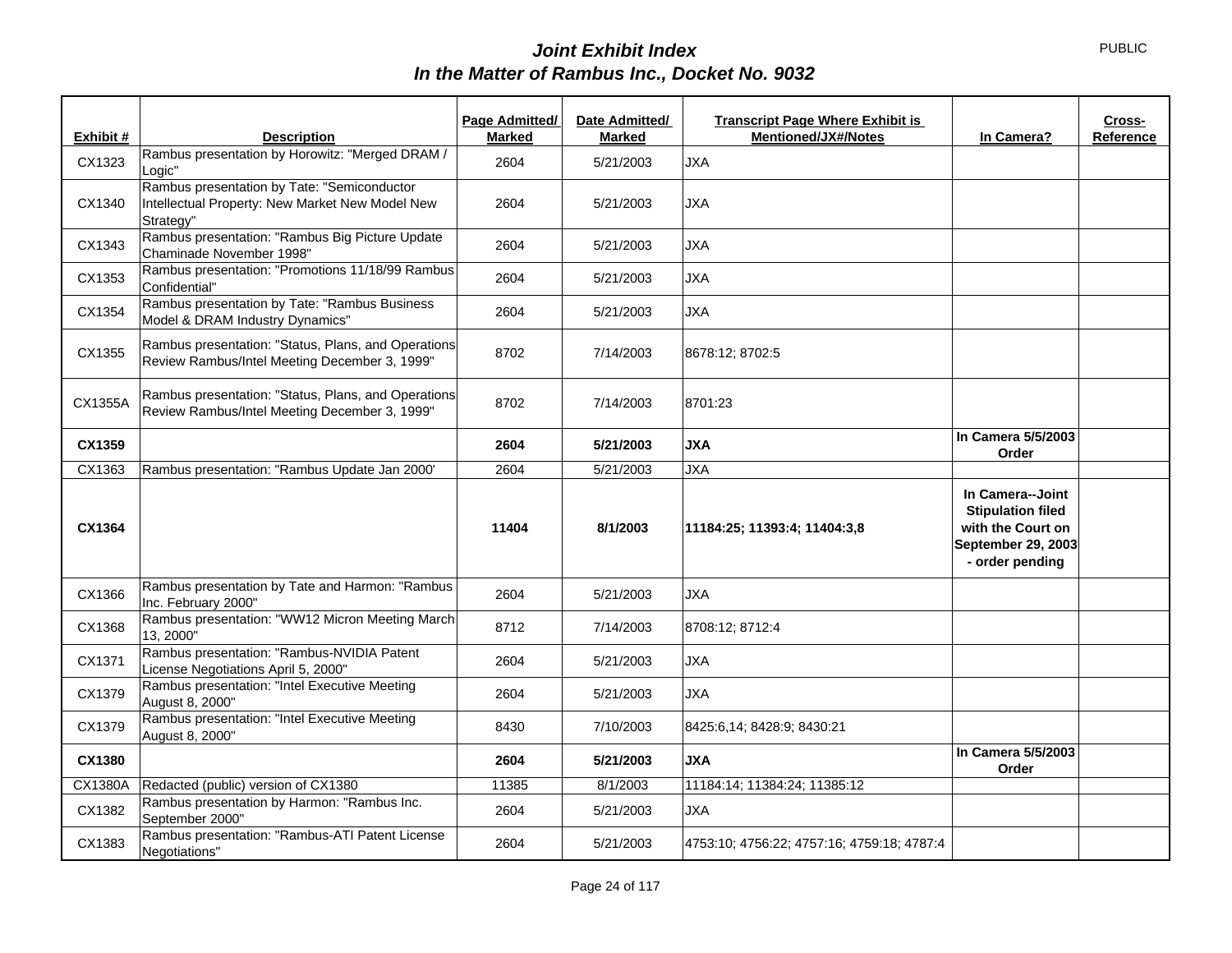|                |                                                                                             | Page Admitted/ | Date Admitted/ | <b>Transcript Page Where Exhibit is</b>                                                              |                                                                                                            | Cross-    |
|----------------|---------------------------------------------------------------------------------------------|----------------|----------------|------------------------------------------------------------------------------------------------------|------------------------------------------------------------------------------------------------------------|-----------|
| Exhibit #      | <b>Description</b>                                                                          | <b>Marked</b>  | <b>Marked</b>  | Mentioned/JX#/Notes                                                                                  | In Camera?                                                                                                 | Reference |
| CX1384         |                                                                                             | 4756           | 6/9/2003       | 4750:19; 4753:9; 4756:15                                                                             | In Camera 5/5/2003<br>Order                                                                                |           |
| CX1385         | Rambus presentation: "Analyst Meeting Rambus Inc.<br>Management Team September 14, 2000"    | 2604           | 5/21/2003      | <b>JXA</b>                                                                                           |                                                                                                            |           |
| CX1386         | Rambus presentation: "BHAG for 200x 9/15/00<br>Rambus Confidential"                         | 2604           | 5/21/2003      | <b>JXA</b>                                                                                           |                                                                                                            |           |
| CX1387         | Rambus presentation: "MATD 5 October 00"                                                    | 2604           | 5/21/2003      | <b>JXA</b>                                                                                           |                                                                                                            |           |
| CX1388         | Rambus presentation: "MATD KR01 #6 5 October<br>00"                                         | 2604           | 5/21/2003      | <b>JXA</b>                                                                                           |                                                                                                            |           |
| CX1391         |                                                                                             | 2604           | 5/21/2003      | <b>JXA</b>                                                                                           | In Camera 5/5/2003<br>Order                                                                                |           |
| CX1391A        | Redacted (public) version of CX1391                                                         | 11385          | 8/1/2003       | 11184:15; 11384:24; 11385:12                                                                         |                                                                                                            |           |
| CX1393         |                                                                                             | 2604           | 5/21/2003      | <b>JXA</b>                                                                                           | In Camera 5/5/2003<br>Order                                                                                |           |
| CX1394         |                                                                                             | 2604           | 5/21/2003      | <b>AXL</b>                                                                                           | In Camera 5/5/2003<br>Order                                                                                |           |
| CX1396         |                                                                                             | 2604           | 5/21/2003      | <b>AXL</b>                                                                                           | In Camera 5/5/2003<br>Order                                                                                |           |
| CX1401         |                                                                                             | 2604           | 5/21/2003      | <b>AXL</b>                                                                                           | In Camera 5/5/2003<br>Order                                                                                |           |
| CX1403         | Rambus presentation by Eulau: "Rambus Inc. July<br>2001"                                    | 2604           | 5/21/2003      | <b>JXA</b>                                                                                           |                                                                                                            |           |
| CX1407         |                                                                                             | 11404          | 8/1/2003       | 11185:3; 11392:18; 11403:2; 11404:3,9                                                                | In Camera--Joint<br><b>Stipulation filed</b><br>with the Court on<br>September 29, 2003<br>- order pending |           |
| CX1411         | Rambus presentation by Jared Z: "Strategy Session<br>September 5, 2001 Rambus Confidential" | 2604           | 5/21/2003      | <b>JXA</b>                                                                                           |                                                                                                            |           |
| CX1412         |                                                                                             | 11404          | 8/1/2003       | 11185:4; 11389:6; 11392:19; 11403:2;<br>11404:4,9                                                    | In Camera--Joint<br><b>Stipulation filed</b><br>with the Court on<br>September 29, 2003<br>- order pending |           |
| CX1418         |                                                                                             | 2604           | 5/21/2003      | <b>JXA</b>                                                                                           | In Camera 5/5/2003<br>Order                                                                                |           |
| <b>CX1420</b>  |                                                                                             | 3730           | 5/30/2003      | 3730:9; 3887:7; 3890:9; 3892:22;<br>3896:8,23; 3898:9; 3906:25; 3920:20;<br>3913:1; 3916:25; 3919:17 | In Camera 5/5/2003<br>Order                                                                                |           |
| <b>CX1420A</b> | Rambus presentation re: "AMD/Rambus Executive<br>Meeting"                                   | 11385          | 8/1/2003       | 11184:26; 11384:25; 11385:12                                                                         |                                                                                                            |           |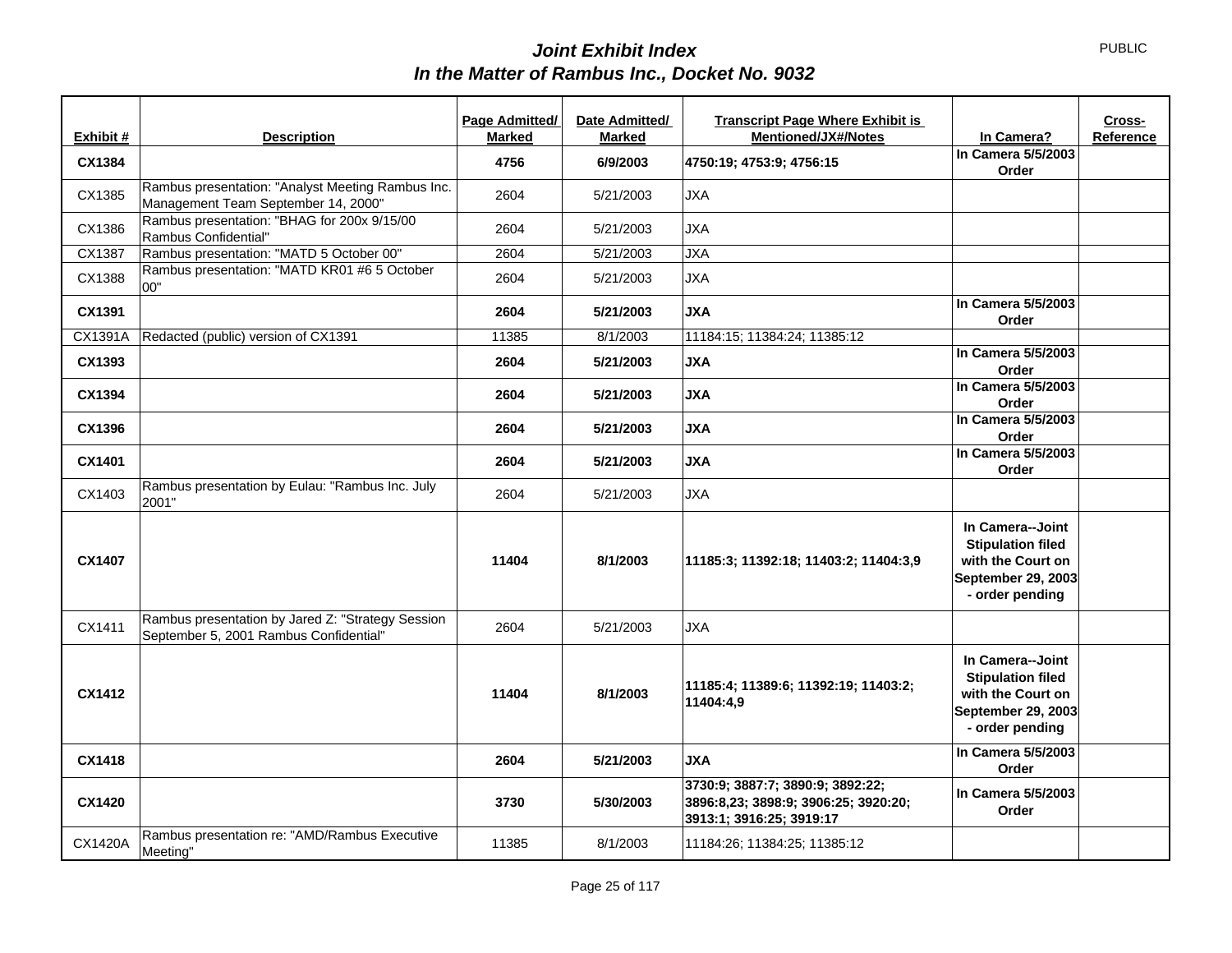| Exhibit # | <b>Description</b>                                                                                         | Page Admitted/<br><b>Marked</b> | Date Admitted/<br><b>Marked</b> | <b>Transcript Page Where Exhibit is</b><br><b>Mentioned/JX#/Notes</b>                                                                                                                                                                                                                                                                                                                                                          | In Camera? | Cross-<br>Reference |
|-----------|------------------------------------------------------------------------------------------------------------|---------------------------------|---------------------------------|--------------------------------------------------------------------------------------------------------------------------------------------------------------------------------------------------------------------------------------------------------------------------------------------------------------------------------------------------------------------------------------------------------------------------------|------------|---------------------|
| CX1451    | Rambus Patent Application 07/510,898                                                                       | 1525                            | 5/12/2003                       | 1514:5; 1525:1,14; 2915:10,25; 2916:13;<br>2919:1; 5462:8,16,20,24; 5467:3,4;<br>5470:1,6,10; 5472:21; 5473:7; 5474:3,5;<br>5476:25; 5477:6; 5478:19; 5479:2; 5480:19;<br>5481:5,20; 5485:11,20; 5486:25; 5489:25;<br>5490:17,23; 5496:19; 5648:6,12; 8249:22;<br>8250:20; 8255:9; 8256:15; 8259:13; 8261:3;<br>8263:18; 8266:12; 8614:13; 8620:18; 8625:4;<br>8634:3; 8638:10; 8643:4,11; 8644:8;<br>8647:20; 8649:1; 8657:12 |            |                     |
| CX1451    | Rambus Patent Application 07/510,898                                                                       | 2604                            | 5/21/2003                       | <b>JXA</b>                                                                                                                                                                                                                                                                                                                                                                                                                     |            |                     |
| CX1452    | Rambus Indian Patent 178839                                                                                | 2604                            | 5/21/2003                       | <b>JXA</b>                                                                                                                                                                                                                                                                                                                                                                                                                     |            |                     |
| CX1453    | Rambus' Republic of China Patent NI-48411                                                                  | 2604                            | 5/21/2003                       | <b>JXA</b>                                                                                                                                                                                                                                                                                                                                                                                                                     |            |                     |
| CX1454    | Rambus WIPO Application, publication number WO<br>91/16680                                                 | 1462                            | 5/8/2003                        | 1445:19,21; 1449:9; 1453:11; 1461:23;<br>1462:5; 1465:3; 2914:19,24; 2916:9;<br>2918:10,22; 2925:22; 2926:9; 3067:16;<br>9555:24; 9556:25; 9559:6                                                                                                                                                                                                                                                                              |            |                     |
| CX1454    | Rambus WIPO Application, publication number WO<br>91/16680                                                 | 2604                            | 5/21/2003                       | <b>JXA</b>                                                                                                                                                                                                                                                                                                                                                                                                                     |            |                     |
| CX1455    | Prosecution History of Rambus Patent Application<br>07/847,291                                             | 2604                            | 5/21/2003                       | <b>JXA</b>                                                                                                                                                                                                                                                                                                                                                                                                                     |            |                     |
| CX1456    | Prosecution History of Rambus Patent Application<br>07/847,651                                             | 2604                            | 5/21/2003                       | <b>JXA</b>                                                                                                                                                                                                                                                                                                                                                                                                                     |            |                     |
| CX1457    | Rambus patent document re: "Request to Approve<br>Drawing Changes" in the 07,847,961 Patent<br>Application | 2604                            | 5/21/2003                       | 3145:24; 3146:6,13; 3147:12,17; 3148:23;<br>3206:9; 3207:17; 7946:10,15,25; 7947:3;<br>7949:21                                                                                                                                                                                                                                                                                                                                 |            |                     |
| CX1458    | Rambus patent document re: "Preliminary<br>Amendment" to the 07,847,651 Patent Application                 | 2604                            | 5/21/2003                       | 3150:24; 3151:16; 7950:11,13; 7951:6;<br>7953:24; 7954:4,10,11                                                                                                                                                                                                                                                                                                                                                                 |            |                     |
| CX1459    | Rambus patent document re: "Preliminary<br>Amendment" to the 07,847,692 Patent Application                 | 2604                            | 5/21/2003                       | 2225:2; 2242:8; 3167:6; 5710:4; 6158:25;<br>6159:1; 7955:22                                                                                                                                                                                                                                                                                                                                                                    |            |                     |
| CX1460    | Rambus Patent 5,243,703                                                                                    | 2604                            | 5/21/2003                       | 5498:15,19; 5499:11; 6609:2,7,11; 6830:10                                                                                                                                                                                                                                                                                                                                                                                      |            |                     |
| CX1461    | Rambus Patent 5,254,883                                                                                    | 2604                            | 5/21/2003                       | <b>JXA</b>                                                                                                                                                                                                                                                                                                                                                                                                                     |            |                     |
| CX1462    | Rambus Patent 5,268,639                                                                                    | 2604                            | 5/21/2003                       | <b>JXA</b>                                                                                                                                                                                                                                                                                                                                                                                                                     |            |                     |
| CX1463    | Rambus Patent 5,319,755                                                                                    | 2604                            | 5/21/2003                       | <b>JXA</b>                                                                                                                                                                                                                                                                                                                                                                                                                     |            |                     |
| CX1464    | Rambus Patent 5,325,053                                                                                    | 2604                            | 5/21/2003                       | <b>JXA</b>                                                                                                                                                                                                                                                                                                                                                                                                                     |            |                     |
| CX1465    | Rambus Patent 5,337,285                                                                                    | 2604                            | 5/21/2003                       | <b>JXA</b>                                                                                                                                                                                                                                                                                                                                                                                                                     |            |                     |
| CX1466    | Rambus patent document re: "Preliminary<br>Amendment" to the 08/222,646 Patent Application                 | 2604                            | 5/21/2003                       | 7964:10.12                                                                                                                                                                                                                                                                                                                                                                                                                     |            |                     |
| CX1467    | Rambus Patent 5,355,391                                                                                    | 2604                            | 5/21/2003                       | <b>JXA</b>                                                                                                                                                                                                                                                                                                                                                                                                                     |            |                     |
| CX1468    | Rambus Patent 5,357,195                                                                                    | 2604                            | 5/21/2003                       | <b>JXA</b>                                                                                                                                                                                                                                                                                                                                                                                                                     |            |                     |
| CX1469    | Rambus Patent 5,422,529                                                                                    | 2604                            | 5/21/2003                       | <b>JXA</b>                                                                                                                                                                                                                                                                                                                                                                                                                     |            |                     |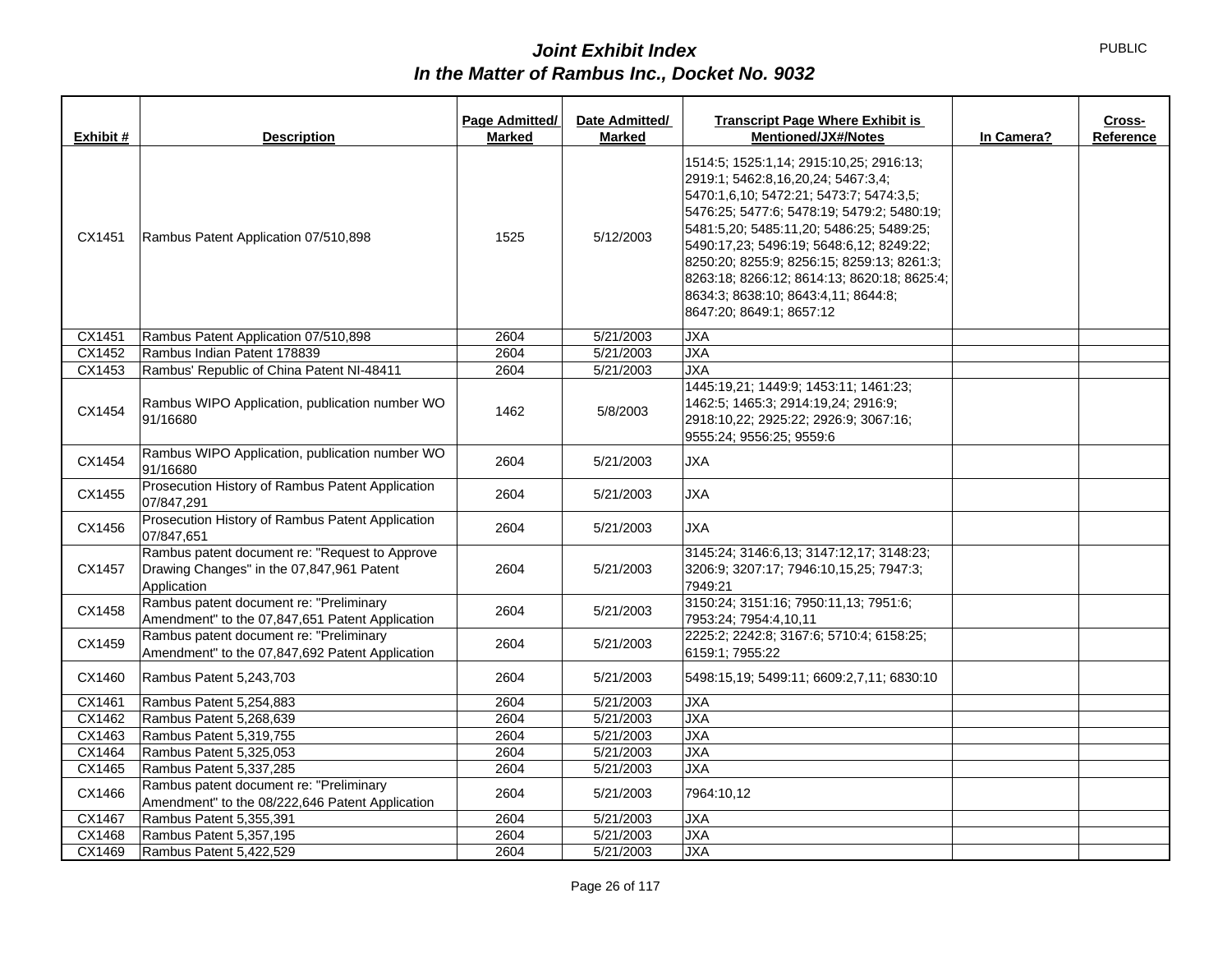|                             |                                                                                                                                 | Page Admitted/ | Date Admitted/ | <b>Transcript Page Where Exhibit is</b>                                         |            | Cross-    |
|-----------------------------|---------------------------------------------------------------------------------------------------------------------------------|----------------|----------------|---------------------------------------------------------------------------------|------------|-----------|
| Exhibit #                   | <b>Description</b>                                                                                                              | <b>Marked</b>  | <b>Marked</b>  | Mentioned/JX#/Notes                                                             | In Camera? | Reference |
| CX1470                      | Rambus patent document re: "Amendment" to the<br>07,847,961 Patent Application                                                  | 2604           | 5/21/2003      | 3235:17; 3236:18; 3237:20; 3238:13;<br>7971:14                                  |            |           |
| CX1471                      | Rambus Patent 5,390,308                                                                                                         | 2604           | 5/21/2003      | JXA                                                                             |            |           |
| CX1472                      | PTO Office Action re: Rambus Patent Application<br>08/910,810                                                                   | 2604           | 5/21/2003      | <b>JXA</b>                                                                      |            |           |
| CX1473                      | Rambus Patent 5,408,129                                                                                                         | 2604           | 5/21/2003      | <b>JXA</b>                                                                      |            |           |
| CX1474                      | Rambus patent document re: "Amendment and<br>Response" to the 08/222,646 Patent Application                                     | 2604           | 5/21/2003      | <b>JXA</b>                                                                      |            |           |
| CX1475                      | Rambus patent document re: "Preliminary<br>Amendment" to the 08/,448,657 Patent Application                                     | 2604           | 5/21/2003      | <b>JXA</b>                                                                      |            |           |
| CX1476                      | Rambus patent document re: "Preliminary<br>Amendment" to the 08/469,490 Patent Application                                      | 2604           | 5/21/2003      | 6211:25; 7975:23                                                                |            |           |
| CX1477                      | Rambus Patent 5,430,676                                                                                                         | 2604           | 5/21/2003      | <b>JXA</b>                                                                      |            |           |
| CX1478                      | Rambus Patent 5,432,823                                                                                                         | 2604           | 5/21/2003      | <b>JXA</b>                                                                      |            |           |
| CX1479                      | Rambus Patent 5,434,817                                                                                                         | 2604           | 5/21/2003      | <b>JXA</b>                                                                      |            |           |
| CX1480                      | Rambus Patent 5,446,696                                                                                                         | 2604           | 5/21/2003      | <b>JXA</b>                                                                      |            |           |
| CX1481                      | Rambus Patent 5,451,898                                                                                                         | 2604           | 5/21/2003      | <b>JXA</b>                                                                      |            |           |
| CX1482                      | PTO "Notice of Allowability" re: Rambus Patent<br>Application 08/222,646                                                        | 2604           | 5/21/2003      | 2237:20; 3332:11; 3517:24; 6189:25; 6190:6;<br>6201:25; 7982:7,9                |            |           |
| CX1483                      | Rambus patent document re: "Amendment" to the<br>07,847,692 Patent Application                                                  | 2604           | 5/21/2003      | 3335:10; 6158:25; 6160:3,17; 6170:13,16;<br>6171:22; 6172:13; 7983:7            |            |           |
| CX1484                      | PTO Office Action re: Rambus Patent Application<br>08/910.810                                                                   | 2604           | 5/21/2003      | <b>JXA</b>                                                                      |            |           |
| CX1485                      | Rambus Israeli Patent 110,649                                                                                                   | 2604           | 5/21/2003      | <b>JXA</b>                                                                      |            |           |
| CX1486                      | Rambus Patent 5,473,575                                                                                                         | 2604           | 5/21/2003      | 3582:7                                                                          |            |           |
| CX1487                      | Rambus patent document re: "Submission of Formal<br>Drawings and Payment of Issue Fee" re: the<br>08/222,646 Patent Application | 2604           | 5/21/2003      | 2238:6,7; 6190:1; 6192:7,20                                                     |            |           |
| CX1488                      | Rambus Patent 5,488,321                                                                                                         | 2604           | 5/21/2003      | <b>JXA</b>                                                                      |            |           |
| CX1489                      | Rambus Israeli Patent 110,648                                                                                                   | 2604           | 5/21/2003      | <b>JXA</b>                                                                      |            |           |
| CX1490                      | Rambus Patent 5,499,355                                                                                                         | 2604           | 5/21/2003      | <b>JXA</b>                                                                      |            |           |
| CX1491                      | Rambus Patent 5,499,385                                                                                                         | 2604           | 5/21/2003      | <b>JXA</b>                                                                      |            |           |
| CX1492                      | Rambus patent document re: "Amendment and<br>Response" re: the 08/448,657 Patent Application                                    | 2604           | 5/21/2003      | <b>JXA</b>                                                                      |            |           |
| $\overline{\text{CX}}$ 1493 | Prosecution History of Rambus Patent 5,513,327                                                                                  | 1603           | 5/12/2003      | 1596:6; 1603:18; 5549:21,23                                                     |            |           |
| CX1493                      | Prosecution History of Rambus Patent 5,513,327                                                                                  | 2604           | 5/21/2003      | 1596:6; 1603:18; 5549:21,23                                                     |            |           |
| CX1494                      | Rambus Patent 5,513,327                                                                                                         | 2604           | 5/21/2003      | 3378:13,17; 5541:25; 5639:20; 5642:16;<br>5653:21,22; 6185:12; 7799:17; 7992:13 |            |           |
| CX1495                      | Rambus Patent 5,485,490                                                                                                         | 2604           | 5/21/2003      | <b>JXA</b>                                                                      |            |           |
| CX1496                      | Rambus Israeli Patent 96808                                                                                                     | 2604           | 5/21/2003      | <b>JXA</b>                                                                      |            |           |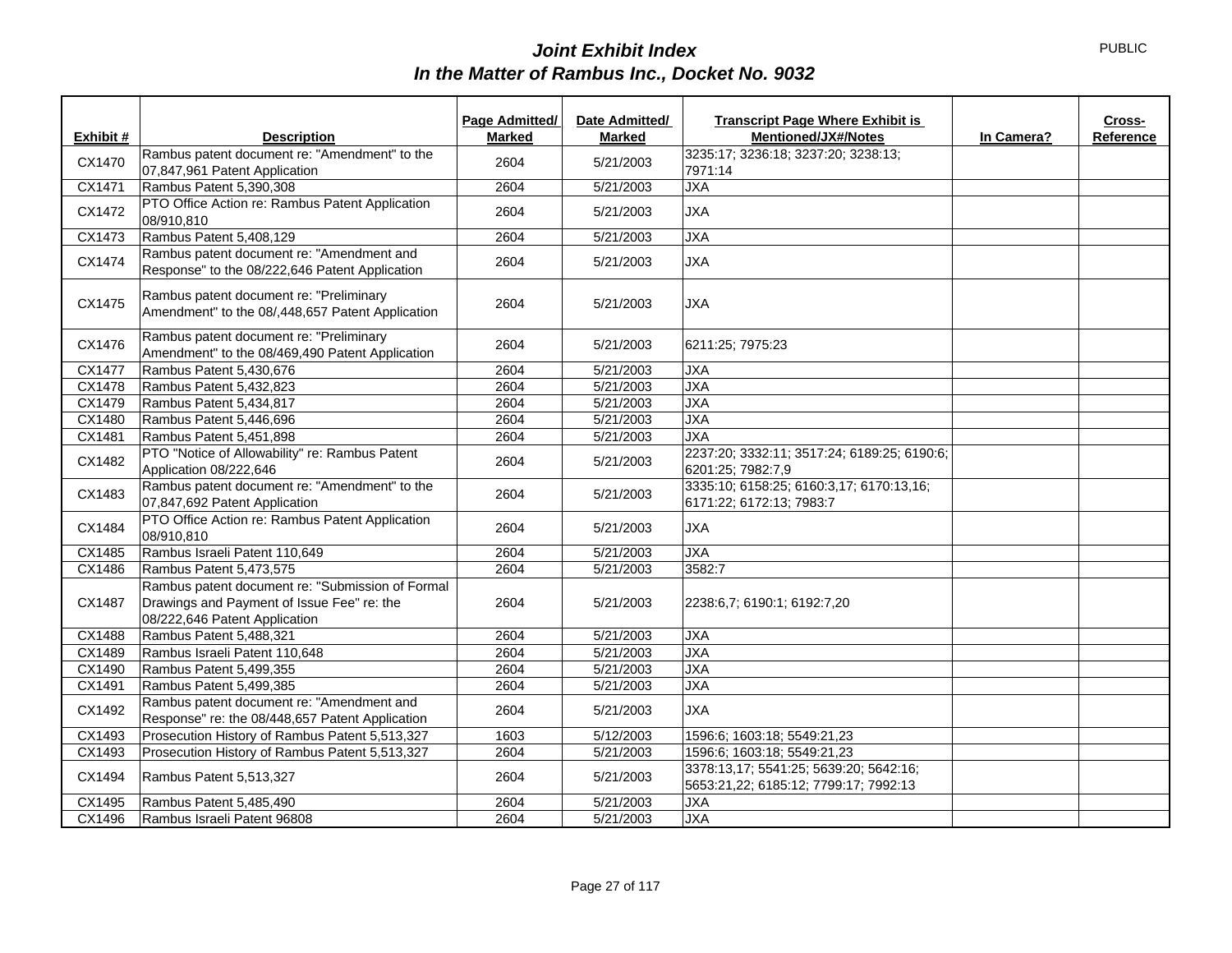|               |                                                                                                    | Page Admitted/ | Date Admitted/ | <b>Transcript Page Where Exhibit is</b>                                                                                                          |            | Cross-    |
|---------------|----------------------------------------------------------------------------------------------------|----------------|----------------|--------------------------------------------------------------------------------------------------------------------------------------------------|------------|-----------|
| Exhibit #     | <b>Description</b>                                                                                 | <b>Marked</b>  | <b>Marked</b>  | <b>Mentioned/JX#/Notes</b>                                                                                                                       | In Camera? | Reference |
| CX1497        | Rambus patent document re: "Amendment After<br>Final Action" re: the 08/847,692 Patent Application | 2604           | 5/21/2003      | <b>JXA</b>                                                                                                                                       |            |           |
| <b>CX1498</b> | Rambus' Republic of China Patent NI-078857                                                         | 2604           | 5/21/2003      | <b>JXA</b>                                                                                                                                       |            |           |
| CX1499        | Rambus Israeli Patent 110.650                                                                      | 2604           | 5/21/2003      | <b>JXA</b>                                                                                                                                       |            |           |
| CX1500        | Rambus patent document re: "Preliminary<br>Amendment" re: the 08/749,729 Patent Application        | 2604           | 5/21/2003      | <b>JXA</b>                                                                                                                                       |            |           |
| CX1501        | Prosecution History of Rambus Patent Application<br>08/798,525                                     | 2604           | 5/21/2003      | <b>JXA</b>                                                                                                                                       |            |           |
| CX1502        | Prosecution History of Rambus Patent 5,657,481                                                     | 1595           | 5/12/2003      | 1583:2; 1593:20; 1595:11; 5534:16,19;<br>5535:4,9; 5540:1; 5633:13                                                                               |            |           |
| CX1502        | Prosecution History of Rambus Patent 5,657,481                                                     | 2604           | 5/21/2003      | <b>JXA</b>                                                                                                                                       |            |           |
| CX1503        | Rambus Patent 5,657,481                                                                            | 2604           | 5/21/2003      | 3407:16                                                                                                                                          |            |           |
| CX1504        | Prosecution History of Rambus Patent Application<br>08/910,810                                     | 1579           | 5/12/2003      | 1541:12,23; 1568:18; 1575:21; 1578:19,24;<br>1580:21; 5506:16,18; 5523:22; 5526:2;<br>5528:5; 5531:21; 5625:10,16; 5632:8;<br>5677:7,12; 5678:20 |            |           |
| CX1504        | Prosecution History of Rambus Patent Application<br>08/910,810                                     | 2604           | 5/21/2003      | <b>JXA</b>                                                                                                                                       |            |           |
| CX1505        | Prosecution History of Rambus Patent Application<br>08/979,127                                     | 2604           | 5/21/2003      | <b>JXA</b>                                                                                                                                       |            |           |
| CX1506        | Rambus' Republic of China Patent NI-092069                                                         | 2604           | 5/21/2003      | <b>JXA</b>                                                                                                                                       |            |           |
| CX1507        | Prosecution History of Rambus Patent 5,953,263                                                     | 2604           | 5/21/2003      | <b>JXA</b>                                                                                                                                       |            |           |
| CX1508        | Prosecution History of Rambus Patent Application<br>09/161,090                                     | 2604           | 5/21/2003      | <b>JXA</b>                                                                                                                                       |            |           |
| CX1509        | Prosecution History of Rambus Patent 5,841,580                                                     | 2604           | 5/21/2003      | <b>JXA</b>                                                                                                                                       |            |           |
| CX1510        | Rambus Paten 5,841,580                                                                             | 2604           | 5/21/2003      | <b>JXA</b>                                                                                                                                       |            |           |
| CX1511        | Rambus Korean Patent 179666                                                                        | 2604           | 5/21/2003      | <b>JXA</b>                                                                                                                                       |            |           |
| CX1512        | Prosecution History of Rambus Patent 6,034,918                                                     | 2604           | 5/21/2003      | <b>JXA</b>                                                                                                                                       |            |           |
| CX1513        | Prosecution History of Rambus Patent 6,032,215                                                     | 2604           | 5/21/2003      | <b>JXA</b>                                                                                                                                       |            |           |
| CX1514        | Letter to Steinberg, attaching Rambus Korean Patent<br>201057                                      | 2604           | 5/21/2003      | <b>JXA</b>                                                                                                                                       |            |           |
| CX1515        | Rambus Korean Patent 10-0201057                                                                    | 2604           | 5/21/2003      | <b>JXA</b>                                                                                                                                       |            |           |
| CX1516        | Rambus Patent 5,915,105                                                                            | 2604           | 5/21/2003      | <b>JXA</b>                                                                                                                                       |            |           |
| CX1517        | Rambus Patent 5,953,263                                                                            | 2604           | 5/21/2003      | 7797:10                                                                                                                                          |            |           |
| CX1518        | Rambus Patent 5,954,804                                                                            | 2604           | 5/21/2003      | <b>JXA</b>                                                                                                                                       |            |           |
| CX1519        | Rambus' Republic of China Patent NI-103674                                                         | 2604           | 5/21/2003      | <b>JXA</b>                                                                                                                                       |            |           |
| CX1520        | Rambus Patent 5,995,443                                                                            | 2604           | 5/21/2003      | <b>JXA</b>                                                                                                                                       |            |           |
| CX1521        | Prosecution History of Rambus Patent Application<br>09/492,982                                     | 2604           | 5/21/2003      | <b>JXA</b>                                                                                                                                       |            |           |
| CX1522        | Rambus Patent 6,032,215                                                                            | 2604           | 5/21/2003      | <b>JXA</b>                                                                                                                                       |            |           |
| CX1523        | Rambus Patent 6,032,214                                                                            | 2604           | 5/21/2003      | <b>JXA</b>                                                                                                                                       |            |           |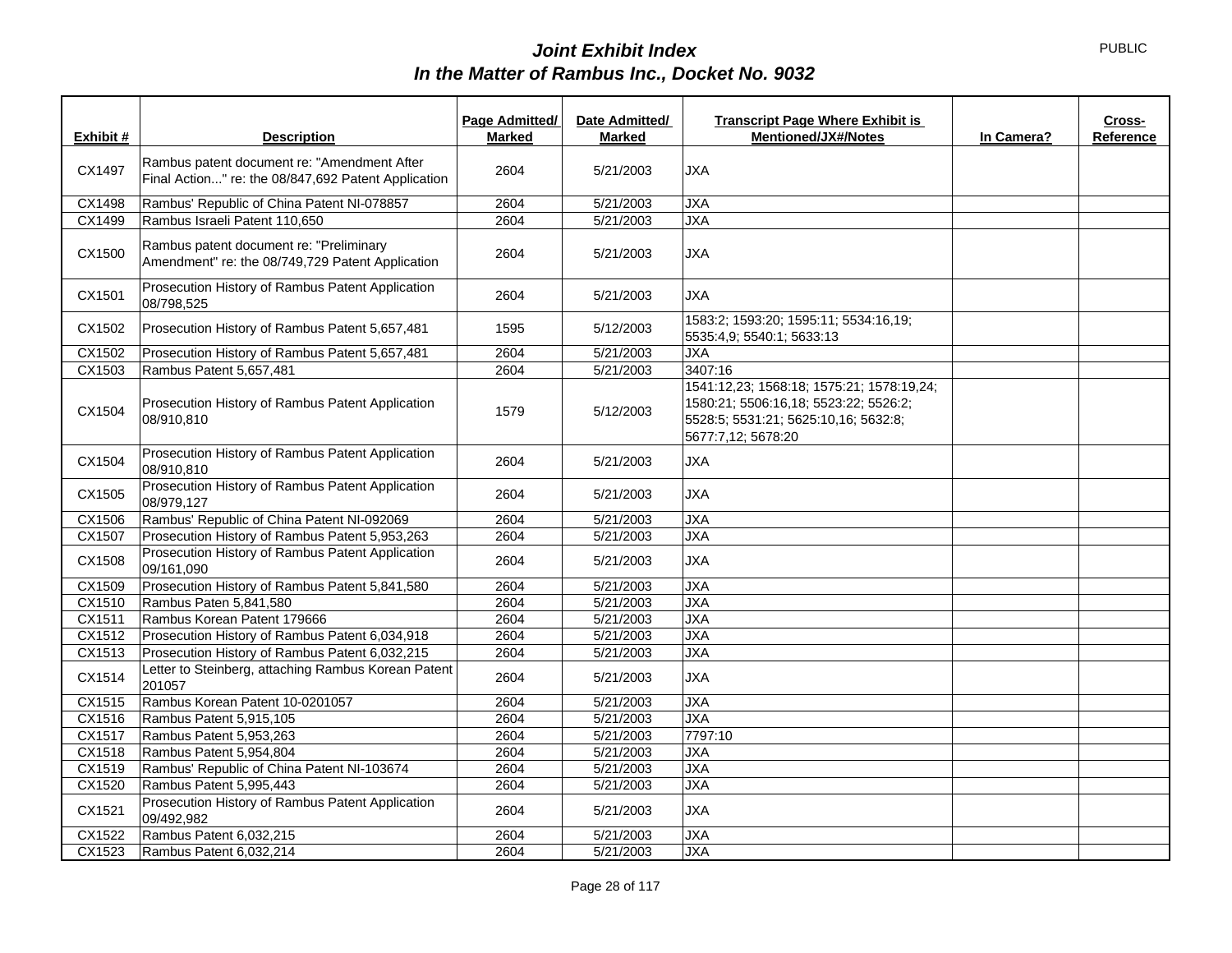|           |                                                                                                                    | Page Admitted/ | Date Admitted/ | <b>Transcript Page Where Exhibit is</b> |            | Cross-    |
|-----------|--------------------------------------------------------------------------------------------------------------------|----------------|----------------|-----------------------------------------|------------|-----------|
| Exhibit # | <b>Description</b>                                                                                                 | <b>Marked</b>  | <b>Marked</b>  | <b>Mentioned/JX#/Notes</b>              | In Camera? | Reference |
| CX1524    | Rambus Patent 6,035,365                                                                                            | 2604           | 5/21/2003      | <b>JXA</b>                              |            |           |
| CX1525    | Rambus Patent 6,034,918                                                                                            | 2604           | 5/21/2003      | <b>JXA</b>                              |            |           |
| CX1526    | Rambus Patent 6,038,195                                                                                            | 2604           | 5/21/2003      | <b>JXA</b>                              |            |           |
| CX1527    | Rambus German Patent 91 17 296.9                                                                                   | 2604           | 5/21/2003      | <b>JXA</b>                              |            |           |
| CX1528    | Rambus Patent 6.049.846                                                                                            | 2604           | 5/21/2003      | <b>JXA</b>                              |            |           |
| CX1529    | Rambus European Patent EP 0 525 068                                                                                | 2604           | 5/21/2003      | <b>JXA</b>                              |            |           |
| CX1530    | Rambus Paten 6,067,592                                                                                             | 2604           | 5/21/2003      | <b>JXA</b>                              |            |           |
| CX1531    | Prosecution History of Rambus Patent 6,038,195                                                                     | 2604           | 5/21/2003      | <b>JXA</b>                              |            |           |
| CX1532    | Rambus Patent 6,101,152                                                                                            | 2604           | 5/21/2003      | <b>JXA</b>                              |            |           |
| CX1533    | Rambus European Patent EP 1 004 956                                                                                | 2604           | 5/21/2003      | <b>JXA</b>                              |            |           |
| CX1534    | Prosecution History of Rambus Patent Application<br>09/796,206                                                     | 2604           | 5/21/2003      | <b>JXA</b>                              |            |           |
| CX1535    | Rambus Japanese Patent 3177743                                                                                     | 2604           | 5/21/2003      | <b>JXA</b>                              |            |           |
| CX1536    | Rambus European Patent EP 1 022 642                                                                                | 2604           | 5/21/2003      | <b>JXA</b>                              |            |           |
| CX1537    | Prosecution History of Rambus Patent 6,324,120                                                                     | 2604           | 5/21/2003      | <b>JXA</b>                              |            |           |
| CX1538    | Rambus Patent 6,324,120                                                                                            | 2604           | 5/21/2003      | <b>JXA</b>                              |            |           |
| CX1539    | Prosecution History of Rambus Patent Application<br>09/969,489                                                     | 2604           | 5/21/2003      | <b>JXA</b>                              |            |           |
| CX1540    | Rambus Patent 6,378,020                                                                                            | 2604           | 5/21/2003      | <b>JXA</b>                              |            |           |
| CX1541    | Prosecution History of Rambus Patent 6,378,020                                                                     | 2604           | 5/21/2003      | <b>JXA</b>                              |            |           |
| CX1542    | Prosecution History of Rambus Patent Application<br>10/028,077                                                     | 2604           | 5/21/2003      | <b>JXA</b>                              |            |           |
| CX1543    | Rambus Patent 6,426,916                                                                                            | 2604           | 5/21/2003      | <b>JXA</b>                              |            |           |
| CX1544    | Rambus Patent 6,452,863                                                                                            | 2604           | 5/21/2003      | <b>JXA</b>                              |            |           |
| CX1545    | Rambus Patent 6,470,405                                                                                            | 2604           | 5/21/2003      | <b>JXA</b>                              |            |           |
| CX1592    | "Semiconductor Technology License Agreement<br>Between Samsung Electronics Co., Ltd. and Rambus<br>Inc."           | 2604           | 5/21/2003      | <b>JXA</b>                              |            |           |
| CX1599    | "Semiconductor Technology License Agreement<br>Between Hyundai Electronics Industries Co. Ltd. and<br>Rambus Inc." | 3353           | 5/29/2003      | 3320:16; 3353:8                         |            |           |
| CX1600    | "Semiconductor Technology License Agreement<br>Between Hyundai Electronics Industries Co. Ltd. and<br>Rambus Inc." | 2604           | 5/21/2003      | <b>JXA</b>                              |            |           |
| CX1609    | "Semiconductor Technology License Agreement"<br>between Mitsubishi and Rambus                                      | 2604           | 5/21/2003      | <b>JXA</b>                              |            |           |
| CX1612    | "Amendment No. 1 to Semiconductor Technology<br>Agreement" between Hyundai and Rambus                              | 4110           | 6/3/2003       | 4110:1                                  |            |           |
| CX1617    | "Direct Rambus Interface Technology License<br>Agreement" between Rambus and Siemens                               | 2604           | 5/21/2003      | <b>JXA</b>                              |            |           |
| CX1646    | "Semiconductor Technology License Agreement"<br>between Rambus and Micron (includes amendment<br>and letter)       | 6480           | 6/20/2003      | 6446:24; 6453:21; 6480:5                |            |           |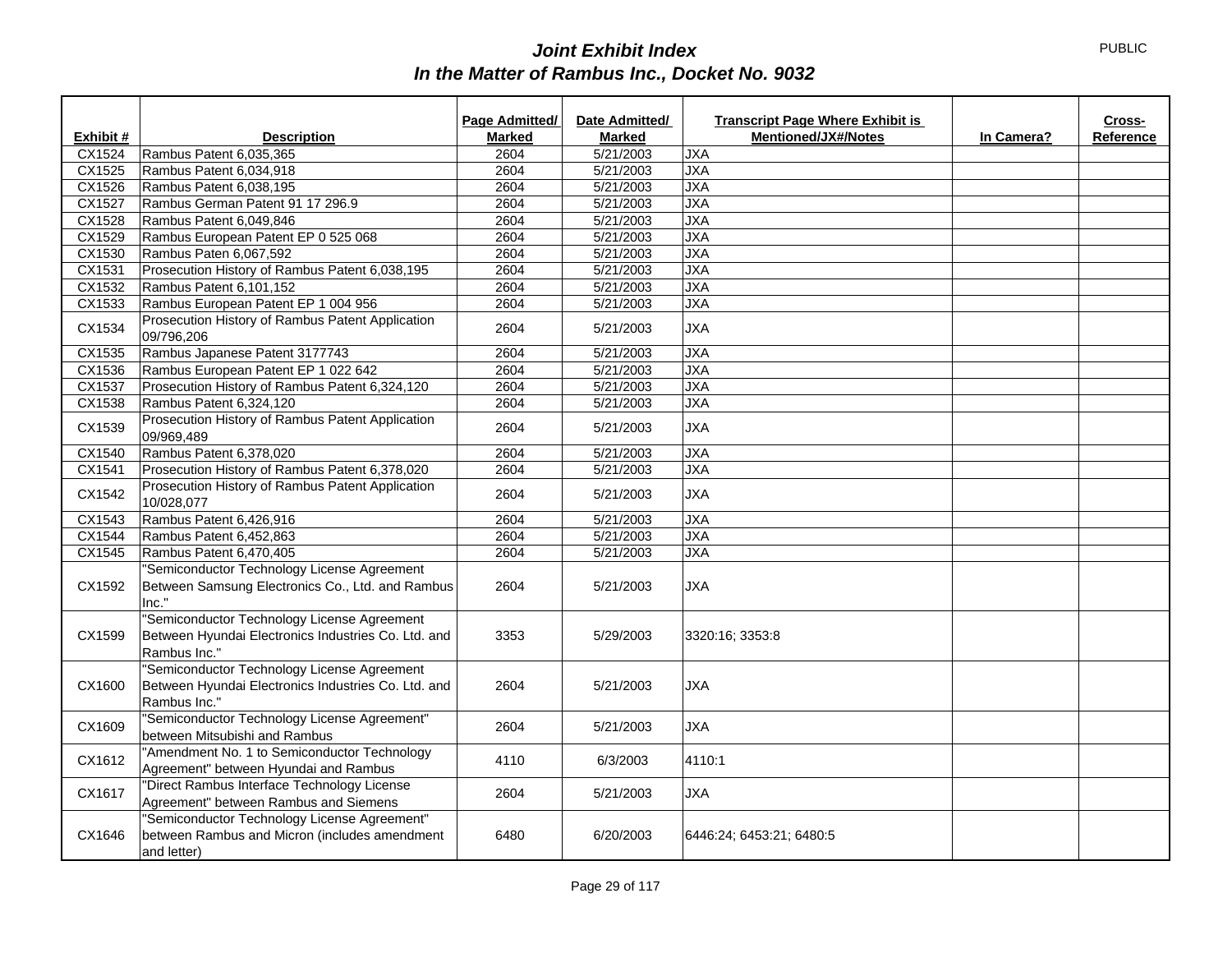|               |                                             | Page Admitted/ | Date Admitted/ | <b>Transcript Page Where Exhibit is</b>            |                             | Cross-    |
|---------------|---------------------------------------------|----------------|----------------|----------------------------------------------------|-----------------------------|-----------|
| Exhibit #     | <b>Description</b>                          | <b>Marked</b>  | <b>Marked</b>  | <b>Mentioned/JX#/Notes</b>                         | In Camera?                  | Reference |
| <b>CX1680</b> |                                             | 2604           | 5/21/2003      | 7101:6                                             | In Camera 7/9/2003          |           |
|               |                                             |                |                |                                                    | Order                       |           |
| CX1681        |                                             | 2604           | 5/21/2003      | <b>JXA</b>                                         | In Camera 7/9/2003          |           |
|               |                                             |                |                |                                                    | Order                       |           |
| CX1683        |                                             | 2604           | 5/21/2003      | <b>JXA</b>                                         | In Camera 5/5/2003          |           |
|               |                                             |                |                |                                                    | Order                       |           |
| CX1685        |                                             | 2604           | 5/21/2003      | <b>AXL</b>                                         | In Camera 5/5/2003          |           |
|               |                                             |                |                |                                                    | Order<br>In Camera 5/5/2003 |           |
| CX1686        |                                             | 2604           | 5/21/2003      | <b>JXA</b>                                         | Order                       |           |
|               |                                             |                |                |                                                    | In Camera 5/5/2003          |           |
| CX1687        |                                             | 2604           | 5/21/2003      | <b>JXA</b>                                         | Order                       |           |
|               |                                             |                |                |                                                    | In Camera 5/5/2003          |           |
| CX1689        |                                             | 2604           | 5/21/2003      | <b>JXA</b>                                         | Order                       |           |
| CX1702        | Handwritten Notes re: "KP Mtg"              | 2604           | 5/21/2003      | 8130:11; 8131:11                                   |                             |           |
| CX1705        | <b>Roberts' Handwritten Notes</b>           | 2604           | 5/21/2003      | 2996:1                                             |                             |           |
| CX1707        | Karp's Handwritten Notes                    | 2604           | 5/21/2003      | <b>JXA</b>                                         |                             |           |
|               |                                             |                |                |                                                    |                             |           |
| CX1708        | Crisp's Typewritten Notes                   | 2604           | 5/21/2003      | 2519:22; 2934:12,16; 3009:17,24; 3052:5,20;        |                             |           |
|               |                                             |                |                | 3053:22; 3183:20,253185:4; 3489:1                  |                             |           |
| CX1715        |                                             | 2604           | 5/21/2003      | <b>JXA</b>                                         | In Camera 5/5/2003<br>Order |           |
| CX1715A       | Redacted (public) version of CX1715         | 11385          | 8/1/2003       | 11184:17; 11384:25: 11385:13                       |                             |           |
| <b>CX1717</b> |                                             | 2604           | 5/21/2003      | <b>JXA</b>                                         | In Camera 5/5/2003<br>Order |           |
|               | CX1717A Redacted (public) version of CX1717 | 11385          | 8/1/2003       | 11184:18; 11384:25; 11385:13                       |                             |           |
| CX1718        | Robert's Handwritten Notes                  | 2604           | 5/21/2003      | <b>JXA</b>                                         |                             |           |
| CX1720        | <b>Tate's Handwritten Notes</b>             | 2604           | 5/21/2003      | <b>JXA</b>                                         |                             |           |
| CX1723        |                                             | 2604           | 5/21/2003      | <b>JXA</b>                                         | In Camera 5/5/2003<br>Order |           |
| CX1725        | Roberts' Handwritten Notes                  | 2604           | 5/21/2003      | <b>JXA</b>                                         |                             |           |
| <b>CX1727</b> |                                             | 2604           | 5/21/2003      | <b>JXA</b>                                         | In Camera 5/5/2003<br>Order |           |
| CX1727A       | Redacted (public) version of CX1727         | 8389           | 7/10/2003      | 8385:5,25; 8389:9; 11184:19; 11384:25;<br>11385:13 |                             |           |
|               | CX1727A Redacted (public) version of CX1727 | 11385          | 8/1/2003       | 8385:5,25; 8389:9; 11184:19; 11384:25;<br>11385:13 |                             |           |
| CX1729        |                                             | 2604           | 5/21/2003      | <b>JXA</b>                                         | In Camera 5/5/2003<br>Order |           |
|               | CX1729A Redacted (public) version of CX1729 | 11385          | 8/1/2003       | 11184:2; 11384:25; 11385:15                        |                             |           |
| CX1730        | Tate's Handwritten Notes                    | 2604           | 5/21/2003      | 6120:17                                            |                             |           |
| CX1731        | <b>Tate's Handwritten Notes</b>             | 2604           | 5/21/2003      | <b>JXA</b>                                         |                             |           |
| CX1732        | Tate's Handwritten Notes                    | 2604           | 5/21/2003      | <b>JXA</b>                                         |                             |           |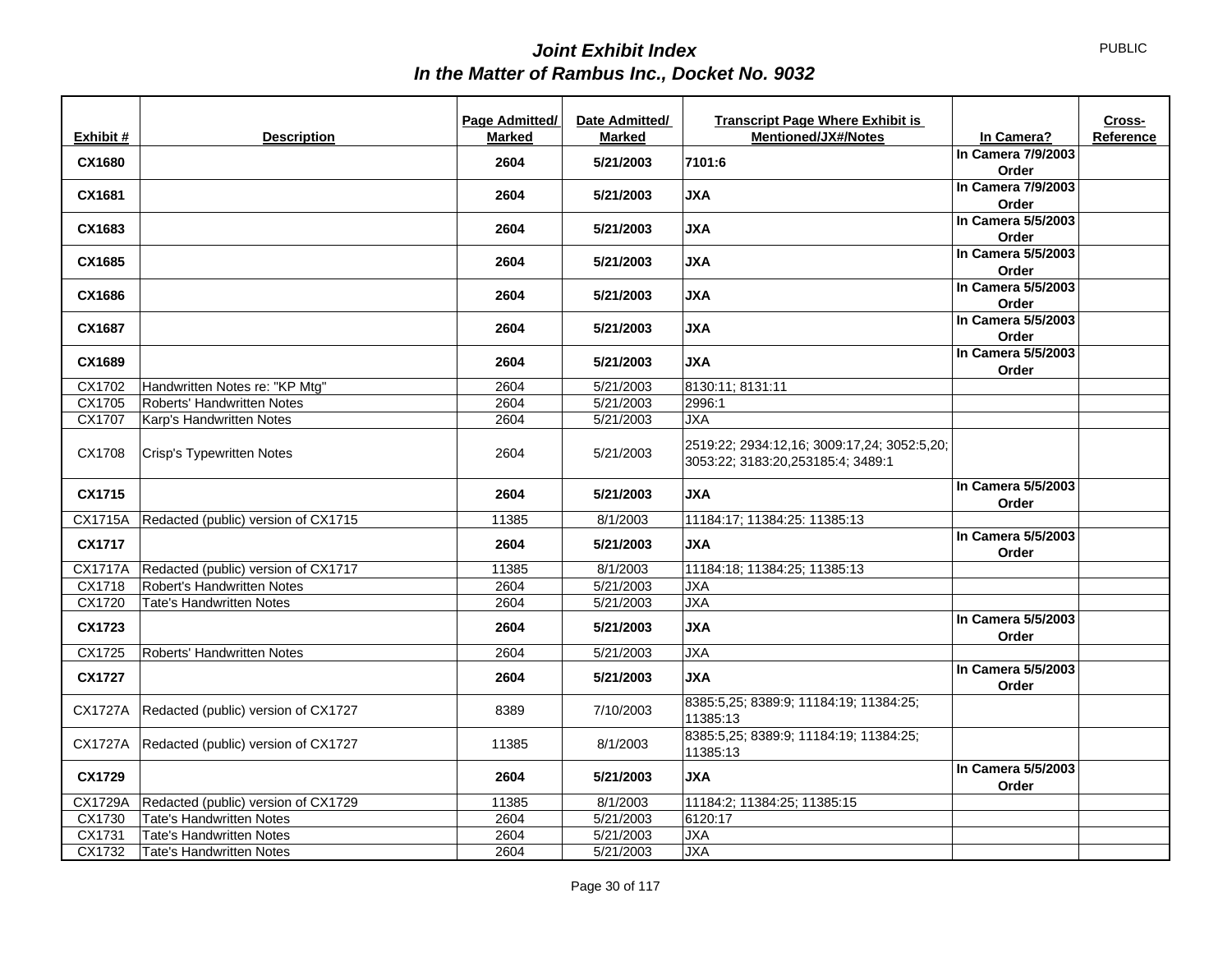|               |                                                                                                                                                                                                                       | <b>Page Admitted/</b> | Date Admitted/ | <b>Transcript Page Where Exhibit is</b>                                    |                                                      | Cross-    |
|---------------|-----------------------------------------------------------------------------------------------------------------------------------------------------------------------------------------------------------------------|-----------------------|----------------|----------------------------------------------------------------------------|------------------------------------------------------|-----------|
| Exhibit #     | <b>Description</b>                                                                                                                                                                                                    | <b>Marked</b>         | <b>Marked</b>  | Mentioned/JX#/Notes                                                        | In Camera?                                           | Reference |
| CX1734        | <b>Tate's Handwritten Notes</b>                                                                                                                                                                                       | 2604                  | 5/21/2003      | <b>JXA</b>                                                                 |                                                      |           |
| <b>CX1744</b> |                                                                                                                                                                                                                       | 2604                  | 5/21/2003      | 7785:6,22; 7787:17; 7788:6; 7789:15,21;<br>7790:1,7,14,20,25; 7791:6,11,24 | In Camera 5/5/2003<br>Order                          |           |
| CX1744A       | Redacted (public) version of CX1744                                                                                                                                                                                   | 7792                  | 6/27/2003      | 7791:17,24,25                                                              |                                                      |           |
| CX1750        | Farmwald's Handwritten Notes                                                                                                                                                                                          | 8140                  | 7/9/2003       | 8138:25; 8140:17                                                           |                                                      |           |
| CX1751        |                                                                                                                                                                                                                       | 2604                  | 5/21/2003      | <b>JXA</b>                                                                 | In Camera 5/5/2003<br>and 5/13/2003<br><b>Orders</b> |           |
| CX1751A       | Redacted (public) version of CX1751                                                                                                                                                                                   | 11385                 | 8/1/2003       | 11184:21; 11385:1,13                                                       |                                                      |           |
| CX1754        | Farmwald's Handwritten Notes                                                                                                                                                                                          | 8294                  | 7/9/2003       | 8291:19; 8292:19; 8293:24                                                  |                                                      |           |
| CX1757        | Farmwald's Handwritten Notes                                                                                                                                                                                          | 8285                  | 7/9/2003       | 8244:17,22; 8246:6; 8285:19                                                |                                                      |           |
| <b>CX1778</b> | "Rambus Inc. 1998 Annual Report"                                                                                                                                                                                      | 2604                  | 5/21/2003      | <b>JXA</b>                                                                 |                                                      |           |
| CX1782        | Rambus 10-K for 2002                                                                                                                                                                                                  | 2604                  | 5/21/2003      | <b>JXA</b>                                                                 |                                                      |           |
| CX1801        | "Rambus Exhibit A- Plaintiff Rambus Inc.'s Response<br>to Infineon's Statement of Purported Undisputed<br>Facts"                                                                                                      | 2604                  | 5/21/2003      | <b>JXA</b>                                                                 |                                                      |           |
| CX1804        | "Micron v. Rambus Privilege Log"                                                                                                                                                                                      | 2604                  | 5/21/2003      | <b>JXA</b>                                                                 |                                                      |           |
| CX1808        | Brochure re: "Litigation Risk Management- Protecting<br>your technology assets"                                                                                                                                       | 2604                  | 5/21/2003      | <b>JXA</b>                                                                 |                                                      |           |
| CX1821        | Document re: "Architectural Issues- Revision 0.94"                                                                                                                                                                    | 2604                  | 5/21/2003      | 3115:12; 8525:17                                                           |                                                      |           |
| CX1840        | Rambus Document re: "Base RDRAM Design Guide"                                                                                                                                                                         | 2604                  | 5/21/2003      | <b>JXA</b>                                                                 |                                                      |           |
| CX1844        | Article by Crisp re: "Direct Rambus Technology: The<br>New Main Memory Standard"                                                                                                                                      | 2604                  | 5/21/2003      | <b>JXA</b>                                                                 |                                                      |           |
| CX1845        | Rambus Document re: "Direct Rambus Technical<br>Description Version 0.6.1"                                                                                                                                            | 2604                  | 5/21/2003      | <b>JXA</b>                                                                 |                                                      |           |
| CX1849        | Rambus Document re: "RIMM Module Specification<br>0.3"                                                                                                                                                                | 2604                  | 5/21/2003      | <b>JXA</b>                                                                 |                                                      |           |
| CX1855        | Pleading re: "Rambus Inc v. Hitachi, Ltd-<br>Complaint for Patent Infringement"                                                                                                                                       | 2604                  | 5/21/2003      | <b>JXA</b>                                                                 |                                                      |           |
| CX1859        | Pleading re: "In the Matter of Certain Synchronous<br>Dynamic Random Access Memory Devices,<br>Microprocessors, and Products Containing Same-<br>Complaint Under Section 337 of the Tariff Act of<br>1930 as Amended" | 2604                  | 5/21/2003      | <b>JXA</b>                                                                 |                                                      |           |
| CX1864        | Rambus Press Release re: "Hitachi Settlement Q&A<br>Confidential- Rambus and Hitachi Settle Legal<br>Dispute"                                                                                                         | 2604                  | 5/21/2003      | <b>JXA</b>                                                                 |                                                      |           |
| CX1866        | German Document containing English Translation:<br>German Letter from Hess to Wilkins attaching<br>English "Translation of the complaint from Rambus<br>Inc."                                                         | 2604                  | 5/21/2003      | <b>JXA</b>                                                                 |                                                      |           |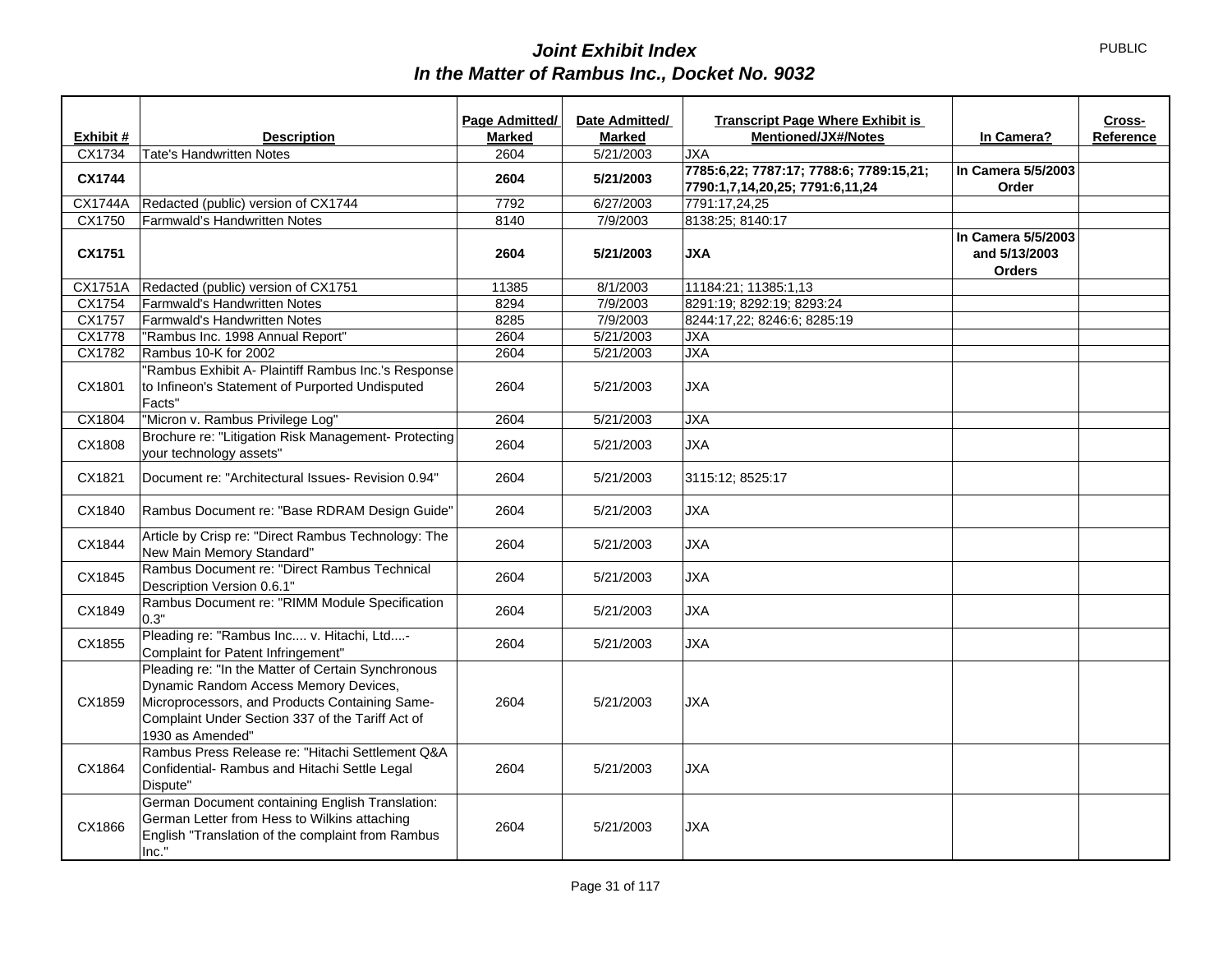| Exhibit # | <b>Description</b>                                                                                                                                                    | Page Admitted/<br><b>Marked</b> | Date Admitted/<br><b>Marked</b> | <b>Transcript Page Where Exhibit is</b><br><b>Mentioned/JX#/Notes</b>                                                                                 | In Camera? | Cross-<br>Reference |
|-----------|-----------------------------------------------------------------------------------------------------------------------------------------------------------------------|---------------------------------|---------------------------------|-------------------------------------------------------------------------------------------------------------------------------------------------------|------------|---------------------|
| CX1867    | Pleading re: "Rambus Inc v. Infineon<br>Technologies- Complaint for Patent Infringement"                                                                              | 2604                            | 5/21/2003                       | <b>JXA</b>                                                                                                                                            |            |                     |
| CX1868    | "Rambus Technology Overview"                                                                                                                                          | 2604                            | 5/21/2003                       | <b>JXA</b>                                                                                                                                            |            |                     |
| CX1869    | German Document Containing English "Translation<br>of the complaint of Rambus dated August 31, 2000 to<br>the District Court Mannheim"                                | 2604                            | 5/21/2003                       | <b>JXA</b>                                                                                                                                            |            |                     |
| CX1871    | Pleading re: "Rambus Inc and Micron Europe<br>Limited- Particulars of Claim"                                                                                          | 2604                            | 5/21/2003                       | <b>JXA</b>                                                                                                                                            |            |                     |
| CX1874    | Document re: "Conference Call Script-FQ4/00"                                                                                                                          | 2604                            | 5/21/2003                       | <b>JXA</b>                                                                                                                                            |            |                     |
| CX1878    | Pleading re: "Hyundai Electronics Industries Co.,<br>Ltdvs. Rambus Incvs. Hyundai Electronics<br>Industries Co., Ltd-Answer to Amended Complaint<br>and Counterclaim" | 2604                            | 5/21/2003                       | <b>JXA</b>                                                                                                                                            |            |                     |
| CX1880    | Pleading re: "Micron Technology, Incv. Rambus<br>Incv. Micron Technology, Inc-Defendant Rambus<br>Inc.'s Answer and Counterclaims to Micron's<br>Amended Complaint"   | 2604                            | 5/21/2003                       | <b>JXA</b>                                                                                                                                            |            |                     |
| CX1883    | Rambus Document re: "Memorandum for the United<br>States Federal Trade Commission Staff"                                                                              | 2604                            | 5/21/2003                       | <b>JXA</b>                                                                                                                                            |            |                     |
| CX1888    | Press Release re: "Rambus Inc. to Appeal Ruling in<br>Infineon Infringement Case"                                                                                     | 2604                            | 5/21/2003                       | <b>JXA</b>                                                                                                                                            |            |                     |
| CX1890    | Document re: "Rambus- Moderator: Bob Eulau-July<br>12, 2001/3:30 p.m. CDT"                                                                                            | 2604                            | 5/21/2003                       | <b>JXA</b>                                                                                                                                            |            |                     |
| CX1891    | Pleading re: "Hynix Semiconductor Incvs. Rambus<br>Incvs. Hynix Semiconductor-Disclosure of<br><b>Asserted Claims"</b>                                                | 2604                            | 5/21/2003                       | <b>JXA</b>                                                                                                                                            |            |                     |
| CX1901    | Document re: "Rambus Webcast Teleconference<br>June 20, 2002"                                                                                                         | 2604                            | 5/21/2003                       | JXA                                                                                                                                                   |            |                     |
| CX1926    | Vincent Handwritten Notes from "Teleconf" with Crisp                                                                                                                  | 4073                            | 6/3/2003                        | 2214:9,19,21; 4073:3                                                                                                                                  |            |                     |
| CX1928    | Vincent Handwritten Notes to File                                                                                                                                     | 2604                            | 5/21/2003                       | 2241:14; 3360:18                                                                                                                                      |            |                     |
| CX1930    | Collection of Blakely Sokoloff Billing Records                                                                                                                        | 2604                            | 5/21/2003                       | 2194:16; 2202:8; 2217:8; 221:3; 222:21;<br>2227:1; 2233:11; 3030:19; 3076:25; 3088:1<br>3110:1; 3150:1,3; 7938:18; 7939:25; 7940:7;<br>7948:4; 7950:2 |            |                     |
| CX1931    | Excepts from Blakely Sokoloff Bills to Rambus Inc.                                                                                                                    | 2604                            | 5/21/2003                       | 2195:7                                                                                                                                                |            |                     |
| CX1932    | Vincent Handwritten Notes from "Teleconf" with Jim<br>Gasbarro                                                                                                        | 3028                            | 5/27/2003                       | 3026:14,19; 3028:20                                                                                                                                   |            |                     |
| CX1933    | Collection of Blakely Sokoloff Billing Records                                                                                                                        | 4073                            | 6/3/2003                        | 4073:8                                                                                                                                                |            |                     |
| CX1936    | Fax from Vincent to Farmwald                                                                                                                                          | 3030                            | 5/27/2003                       | 3029:3,7,24: 3030:6; 8336:13                                                                                                                          |            |                     |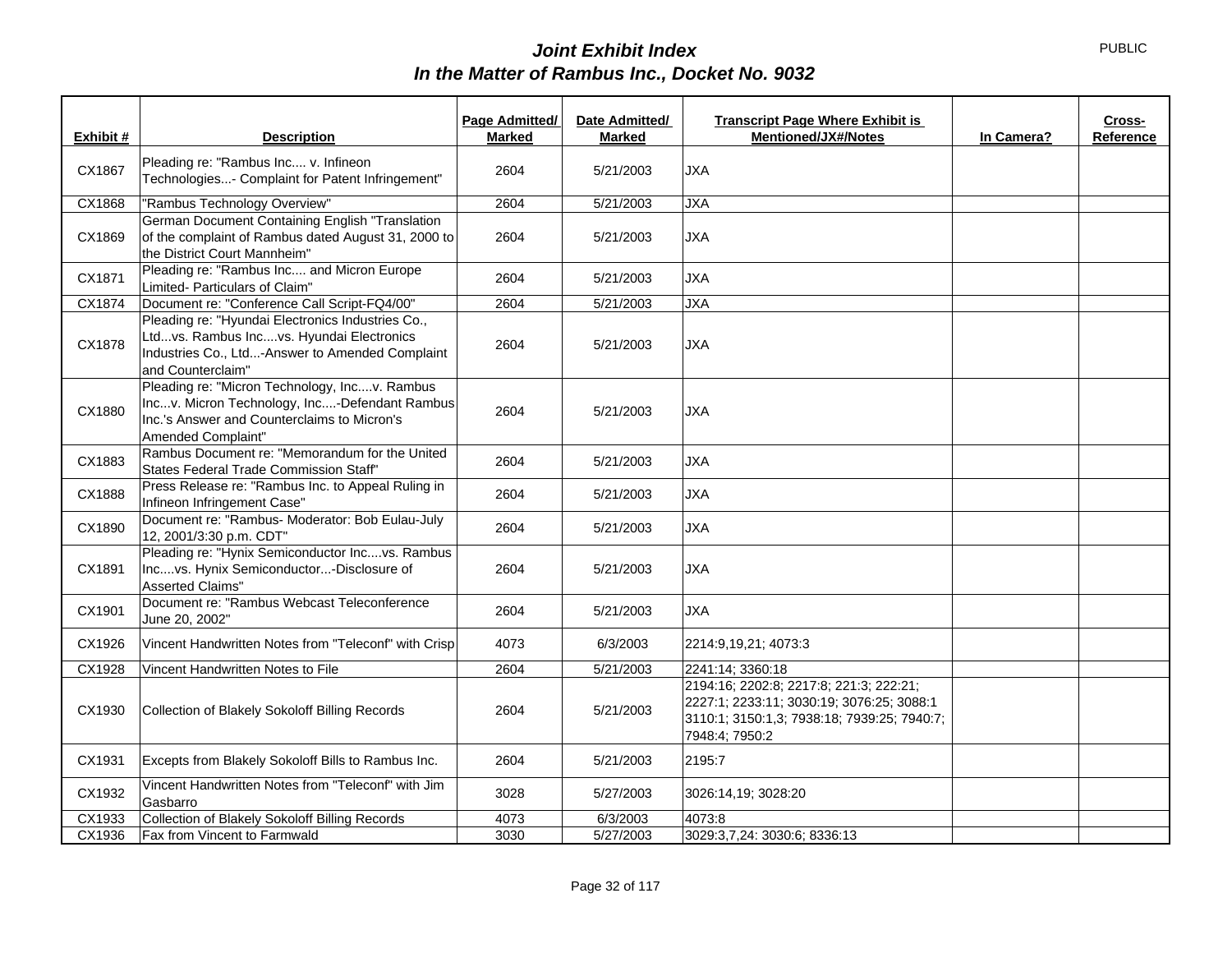| Exhibit # | <b>Description</b>                                                                               | <b>Page Admitted/</b><br><b>Marked</b> | Date Admitted/<br><b>Marked</b> | <b>Transcript Page Where Exhibit is</b><br><b>Mentioned/JX#/Notes</b>                                    | In Camera? | Cross-<br>Reference |
|-----------|--------------------------------------------------------------------------------------------------|----------------------------------------|---------------------------------|----------------------------------------------------------------------------------------------------------|------------|---------------------|
| CX1937    | Excepts from Blakely Sokoloff Bills to Rambus Inc.                                               | 2604                                   | 5/21/2003                       | 7887:22,25; 7892:7; 8339:2; 8470:13                                                                      |            |                     |
| CX1938    | Letter from Vincent to Farmwald, cc: Horowitz, Crisp<br>and Roberts                              | 4072                                   | 6/3/2003                        | 4072:8; 8336:24                                                                                          |            |                     |
| CX1939    | Letter from Vincent to Farmwald, cc: Horowitz, Crisp<br>and Roberts                              | 4072                                   | 6/3/2003                        | 4072:13                                                                                                  |            |                     |
| CX1941    | Vincent Handwritten Notes from "Teleconf" with<br>Roberts                                        | 2604                                   | 5/21/2003                       | 2997:6; 3047:1; 7902:5                                                                                   |            |                     |
| CX1942    | Vincent Handwritten Notes from "Conf" with Crisp<br>and Roberts                                  | 2604                                   | 5/21/2003                       | 2998:16; 3047:12,15 3469:20; 3485:17;<br>7776:17: 7903:17                                                |            |                     |
| CX1943    | Vincent Handwritten Notes from "Teleconf" with Tate                                              | 4072                                   | 6/3/2003                        | 4072:18                                                                                                  |            |                     |
| CX1944    | Vincent Handwritten Notes from "Teleconf" with Crisp                                             | 2604                                   | 5/21/2003                       | 3049:23                                                                                                  |            |                     |
| CX1945    | Letter from Vincent to Crisp                                                                     | 2604                                   | 5/21/2003                       | 2212:20; 3050:12; 3576:22                                                                                |            |                     |
| CX1946    | Vincent Handwritten Notes from "Conf" with Roberts                                               | 2604                                   | 5/21/2003                       | 3057:24; 3077:25; 3078:6; 5336:3; 7925:8,10                                                              |            |                     |
| CX1947    | Vincent Handwritten Notes from "Teleconf" with Crisp                                             | 2604                                   | 5/21/2003                       | 2214:3; 3068:16; 7933:2                                                                                  |            |                     |
| CX1948    | Letter from Vincent to Tate                                                                      | 7901                                   | 6/30/2003                       | 7892:3,6,14; 7901:6                                                                                      |            |                     |
| CX1949    | Vincent Handwritten Notes from "Conf" with Crisp                                                 | 2604                                   | 5/21/2003                       | 2220:13; 3096:23; 3104:21; 7940:18;<br>7942:16,20                                                        |            |                     |
| CX1950    | Letter from Vincent to Farmwald, cc: Crisp, Horowitz,<br>and Roberts                             | 8338                                   | 7/9/2003                        | 8338:5,13                                                                                                |            |                     |
| CX1951    | Letter from Vincent to Crisp                                                                     | 3112                                   | 5/27/2003                       | 3111:22; 3112:11                                                                                         |            |                     |
| CX1955    | Excepts from Blakely Sokoloff Bills to Rambus Inc.                                               | 2604                                   | 5/21/2003                       | <b>JXA</b>                                                                                               |            |                     |
| CX1956    | Vincent Handwritten Notes from "Teleconf" with Tate                                              | 4073                                   | 6/3/2003                        | 4072:23                                                                                                  |            |                     |
| CX1957    | Letter from Vincent to Farmwald, cc: Roberts, Crisp                                              | 3149                                   | 5/28/2003                       | 2221:20; 3147:3,4,19; 3148:1,18; 3149:2;<br>7945:19: 7946:20: 8349:15                                    |            |                     |
| CX1958    | Letter from Vincent to Crisp                                                                     | 2604                                   | 5/21/2003                       | 3001:4                                                                                                   |            |                     |
| CX1959    | Email from Ware to Dillon, Roberts, Barth, Crisp,<br>Farmwald (with Vincent's Handwritten Notes) | 2604                                   | 5/21/2003                       | 2223:9; 2224:1,13; 2225:12; 3135:22;<br>3162:9,11; 3170:13,21; 3171:17;<br>7953:5,9,22; 7954:10; 8350:14 |            |                     |
| CX1960    | Letter from Vincent to Ware                                                                      | 4074                                   | 6/3/2003                        | 2224:13; 4074:8                                                                                          |            |                     |
| CX1961    | Letter from Vincent to Ware, cc: Roberts, Crisp,<br>Farmwald                                     | 3207                                   | 5/28/2003                       | 2224:25; 2225:11; 3167:18; 3206:9,24;<br>3207:17; 7954:21; 7955:10                                       |            |                     |
| CX1963    | Vincent Handwritten Notes from "Conf" with Ware<br>and Crisp                                     | 2604                                   | 5/21/2003                       | 2225:11; 3168:18                                                                                         |            |                     |
| CX1967    | Vincent Handwritten Notes from "Teleconf" with Crisp                                             | 2604                                   | 5/21/2003                       | 2226:8; 2963:3; 7918:6                                                                                   |            |                     |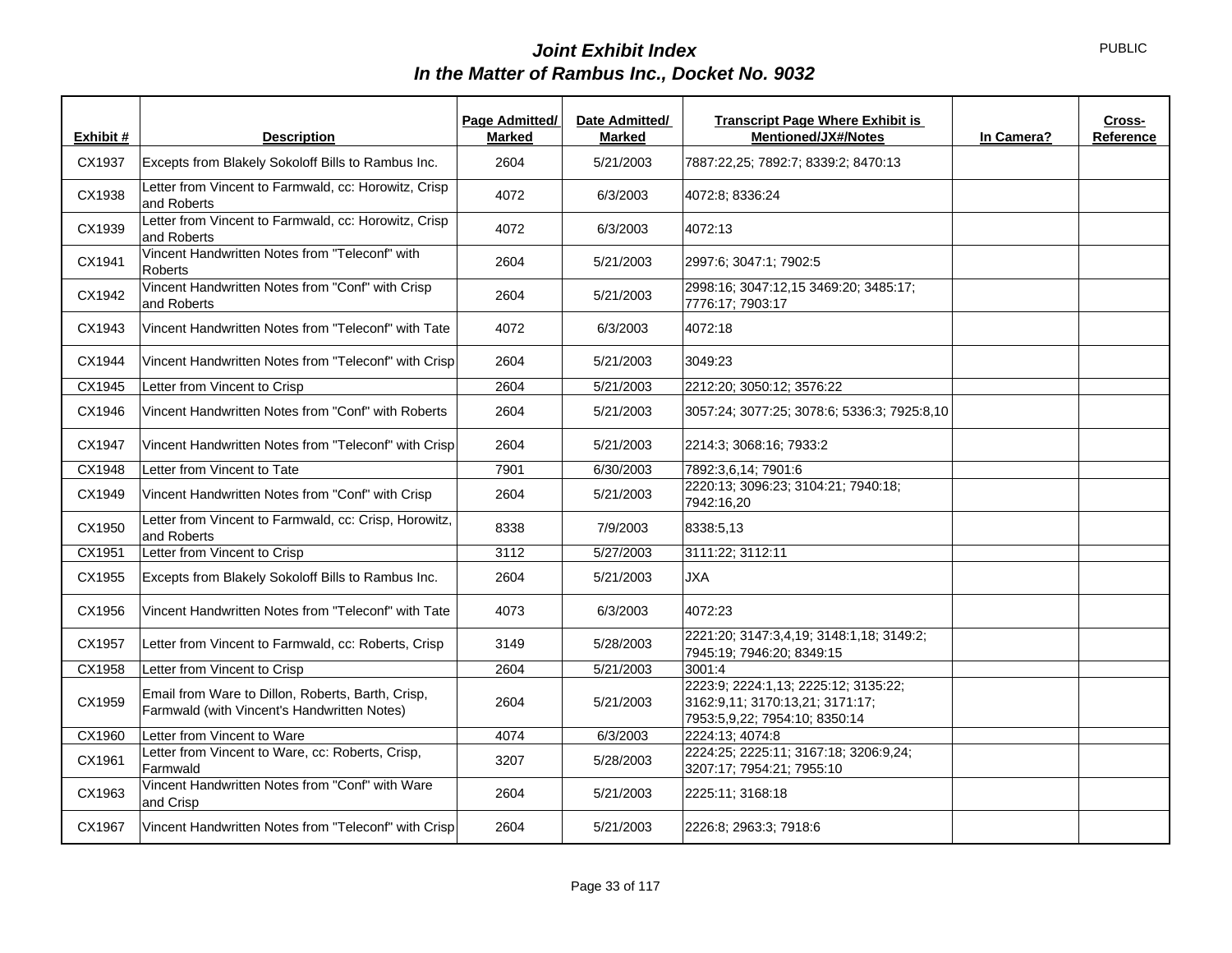| Exhibit # | <b>Description</b>                                                                   | Page Admitted/<br><b>Marked</b> | Date Admitted/<br>Marked | <b>Transcript Page Where Exhibit is</b><br>Mentioned/JX#/Notes | In Camera?                  | Cross-<br>Reference |
|-----------|--------------------------------------------------------------------------------------|---------------------------------|--------------------------|----------------------------------------------------------------|-----------------------------|---------------------|
| CX1970    | Vincent Handwritten Notes from "Conf" with Harmon,<br><b>Tate and Roberts</b>        | 2604                            | 5/21/2003                | 2229:2; 7957:12                                                |                             |                     |
| CX1971    | Excepts from Blakely Sokoloff Bills to Rambus Inc.                                   | 2604                            | 5/21/2003                | 2229:3                                                         |                             |                     |
| CX1972    | Letter from Vincent to Harmon, cc: Roberts                                           | 2604                            | 5/21/2003                | <b>JXA</b>                                                     |                             |                     |
| CX1973    | Collection of Blakely Sokoloff Billing Records                                       | 4075                            | 6/3/2003                 | 2236:17,19; 4075:3                                             |                             |                     |
| CX1974    | Letter from Vincent to Roberts                                                       | 4074                            | 6/3/2003                 | 4074:13                                                        |                             |                     |
| CX1976    | IEEE publication "Draft Standard for a High-Speed<br>Memory Interface (SyncLink)     | 4074                            | 6/3/2003                 | 2235:20,21; 4074:13                                            |                             |                     |
| CX1977    | Excepts from Blakely Sokoloff Bills to Rambus Inc.                                   | 4072                            | 6/3/2003                 | 4072:3                                                         |                             |                     |
| CX1978    | Sobrino Handwritten Notes from discussion with<br><b>Barth</b>                       | 2604                            | 5/21/2003                | 2234:22,24                                                     |                             |                     |
| CX1982    | Collection of Rambus documents re: foreign patent<br>filings                         | 7901                            | 6/30/2003                | 7880:22; 7900:25                                               |                             |                     |
| CX1983    | Vincent Handwritten Notes from "Teleconf" with Barth                                 | 4075                            | 6/3/2003                 | 2236:10; 4074:23                                               |                             |                     |
| CX1984    | Document re: "Rambus, Inc. US and Foreign Patents<br>and Applications Status Report" | 4071                            | 6/3/2003                 | 4071:18                                                        |                             |                     |
| CX1985    |                                                                                      | 7900                            | 6/30/2003                | 7900:17; 8046:11; 8047:11,18                                   | In Camera 5/5/2003<br>Order |                     |
| CX1985A   | Redacted (public) version of CX1985                                                  | 11385                           | 8/1/2003                 | 11184:22: 11385:1.14                                           |                             |                     |
| CX1989    | Document from Goates re: "FTC investigates Dell"                                     | 2604                            | 5/21/2003                | 2239:16; 2240:22                                               |                             |                     |
| CX1990    | Letter from Vincent to Diepenbrock                                                   | 2604                            | 5/21/2003                | 2239:18,20; 2241:4; 3356:2,7; 6222:10;<br>7994:7               |                             |                     |
| CX1992    | Vincent Handwritten Notes from "Teleconf" with<br>Harmon                             | 2604                            | 5/21/2003                | 2238:22                                                        |                             |                     |
| CX1994    | <b>Blakely Sokoloff Billing Records</b>                                              | 2604                            | 5/21/2003                | 2238:22                                                        |                             |                     |
| CX1995    |                                                                                      | 4075                            | 6/3/2003                 | 2241:11,20; 4075:8                                             | In Camera 5/5/2003<br>Order |                     |
| CX1996    | Vincent Handwritten Notes from "Teleconf" with Crisp                                 | 4075                            | 6/3/2003                 | 2239:6; 4075:8                                                 |                             |                     |
| CX1999    | Vincent Handwritten Notes from "Conf" with<br>Diepenbrock                            | 2604                            | 5/21/2003                | 6162:12,13; 6164:12; 7986:11,16                                |                             |                     |
| CX2000    | Collection of Blakely Sokoloff Billing Records                                       | 3353                            | 5/29/2003                | 3301:17,19; 3303:16; 3353:14; 7977:9                           |                             |                     |
| CX2001    | Vincent Handwritten Notes from "Conf" with<br>Diepenbrock                            | 2604                            | 5/21/2003                | 2242:21; 6162:13; 6164:25; 7987:25; 7988:1                     |                             |                     |
| CX2005    | Vincent Handwritten Notes from "Teleconf" with Crisp                                 | 2604                            | 5/21/2003                | 3375:12                                                        |                             |                     |
| CX2006    | Vincent Handwritten Notes from "Teleconf" with Crisp                                 | 3375                            | 5/29/2003                | 2243:12; 3374:4; 3375:5                                        |                             |                     |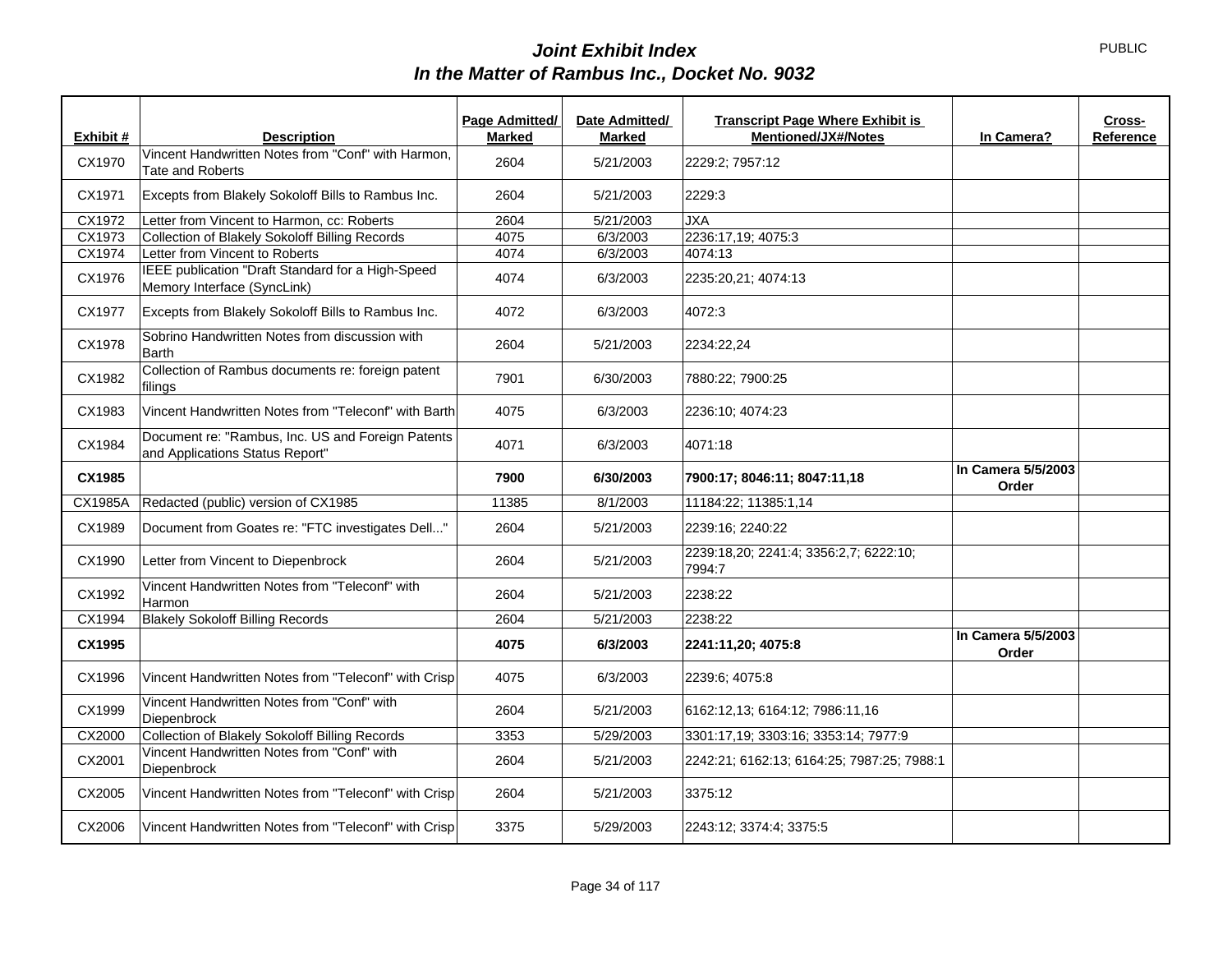|           |                                                                                      | Page Admitted/ | Date Admitted/ | <b>Transcript Page Where Exhibit is</b>          |            | Cross-    |
|-----------|--------------------------------------------------------------------------------------|----------------|----------------|--------------------------------------------------|------------|-----------|
| Exhibit # | <b>Description</b>                                                                   | <b>Marked</b>  | <b>Marked</b>  | <b>Mentioned/JX#/Notes</b>                       | In Camera? | Reference |
| CX2008    | Document re: "Rambus, Inc. US and Foreign Patents<br>and Applications Status Report" | 4072           | 6/3/2003       | 2193:21; 4071:23; 6147:7,11; 6151:18;<br>6191:13 |            |           |
| CX2010    | Letter from Vincent to Diepenbrock, cc: Horowitz,<br>McCullock                       | 2604           | 5/21/2003      | <b>JXA</b>                                       |            |           |
| CX2013    | Letter from Vincent to Diepenbrock                                                   | 2604           | 5/21/2003      | <b>JXA</b>                                       |            |           |
| CX2014    | Vincent Handwritten Notes from "Teleconf" with<br>Diepenbrock                        | 4076           | 6/3/2003       | 2250:3; 4076:5                                   |            |           |
| CX2016    | Fax from Mallie to Diepenbrock re: "proposed letters"                                | 2604           | 5/21/2003      | <b>JXA</b>                                       |            |           |
| CX2019    | Excepts from Blakely Sokoloff Bills to Rambus Inc.                                   | 2604           | 5/21/2003      | <b>JXA</b>                                       |            |           |
| CX2052    | Crisp Infineon Deposition (11/8/00)                                                  | n/a            | pending        | Designations submitted 8/25/03                   |            |           |
| CX2053    | Crisp Infineon Deposition (11/9/00)                                                  | n/a            | pending        | Designations submitted 8/25/03                   |            |           |
| CX2054    | Mooring 30(b)(6) Infineon Deposition (11/15/00)                                      | n/a            | pending        | Designations submitted 8/25/03                   |            |           |
| CX2055    | Mooring Infineon Deposition (11/16/00)                                               | n/a            | pending        | Designations submitted 8/25/03                   |            |           |
| CX2056    | Mooring 30(b)(6) Infineon Deposition (11/16/00)                                      | n/a            | pending        | Designations submitted 8/25/03                   |            |           |
| CX2057    | Meyer Infineon 30(b)(6) Deposition (12/13/00)                                        | 2857           | 5/22/2003      | Read-in portions admitted                        |            |           |
| CX2058    | Meyer Infineon 30(b)(6) Deposition (12/14/00)                                        | 2857           | 5/22/2003      | Read-in portions admitted                        |            |           |
| CX2059    | Karp Infineon Deposition (1/8/01)                                                    | 4544           | 6/6/2003       | Read-in portions admitted                        |            |           |
| CX2060    | Tate 30(b)(6)<br>Infineon Deposition (1/16/01)                                       | n/a            | pending        | Designations submitted 8/25/03                   |            |           |
| CX2061    | Tate Infineon Deposition (1/17/01)                                                   | n/a            | pending        | Designations submitted 8/25/03                   |            |           |
| CX2062    | Horowitz Infineon Deposition (1/20/01)                                               | n/a            | pending        | Designations submitted 8/25/03                   |            |           |
| CX2063    | Horowitz Infineon Deposition (1/21/01)                                               | n/a            | pending        | Designations submitted 8/25/03                   |            |           |
| CX2064    | Farmwald Infineon Deposition (1/22/01)                                               | n/a            | pending        | Designations submitted 8/25/03                   |            |           |
| CX2065    | Farmwald<br>Infineon Deposition (1/23/01)                                            | n/a            | pending        | Designations submitted 8/25/03                   |            |           |
| CX2066    | Mooring Infineon Deposition (1/26/01)                                                | n/a            | pending        | Designations submitted 8/25/03                   |            |           |
| CX2067    | Davidow Infineon Deposition (1/31/01)                                                | n/a            | pending        | Designations submitted 8/25/03                   |            |           |
| CX2069    | Crisp Infineon Deposition (3/5/01)                                                   | n/a            | pending        | Designations submitted 8/25/03                   |            |           |
| CX2070    | Harmon Micron Deposition (3/8/01)                                                    | n/a            | pending        | Designations submitted 8/25/03                   |            |           |
| CX2072    | Tate Infineon Deposition (3/16/01)                                                   | n/a            | pending        | Designations submitted 8/25/03                   |            |           |
| CX2073    | Tate Micron Deposition (3/29/01)                                                     | n/a            | pending        | Designations submitted 8/25/03                   |            |           |
| CX2074    | Tate Micron Deposition (3/30/01)                                                     | n/a            | pending        | Designations submitted 8/25/03                   |            |           |
| CX2076    | Brown Infineon Deposition (4/5/01)                                                   | 10847          | 7/28/2003      | Read-in portions admitted                        |            |           |
| CX2077    | Meyer Infineon Deposition (4/5/01)                                                   | 2899           | 5/22/2003      | Read-in portions admitted                        |            |           |
| CX2078    | Karp Micron Deposition (4/9/01)                                                      | 8001           | 6/30/2003      | Read-in portions admitted                        |            |           |
| CX2079    | Mooring Micron Deposition (4/9/01)                                                   | n/a            | pending        | Designations submitted 8/25/03                   |            |           |
| CX2080    | Karp Micron Deposition (4/10/01)                                                     | 8001           | 6/30/2003      | Read-in portions admitted                        |            |           |
| CX2081    | Mooring Micron Deposition (4/10/01)                                                  | n/a            | pending        | Designations submitted 8/25/03                   |            |           |
| CX2082    | Crisp Infineon Deposition (4/13/01)                                                  | n/a            | pending        | Designations submitted 8/25/03                   |            |           |
| CX2083    | Davidow Micron Deposition (4/13/01)                                                  | n/a            | pending        | Designations submitted 8/25/03                   |            |           |
| CX2084    | Tate Infineon Deposition (4/16/01)                                                   | n/a            | pending        | Designations submitted 8/25/03                   |            |           |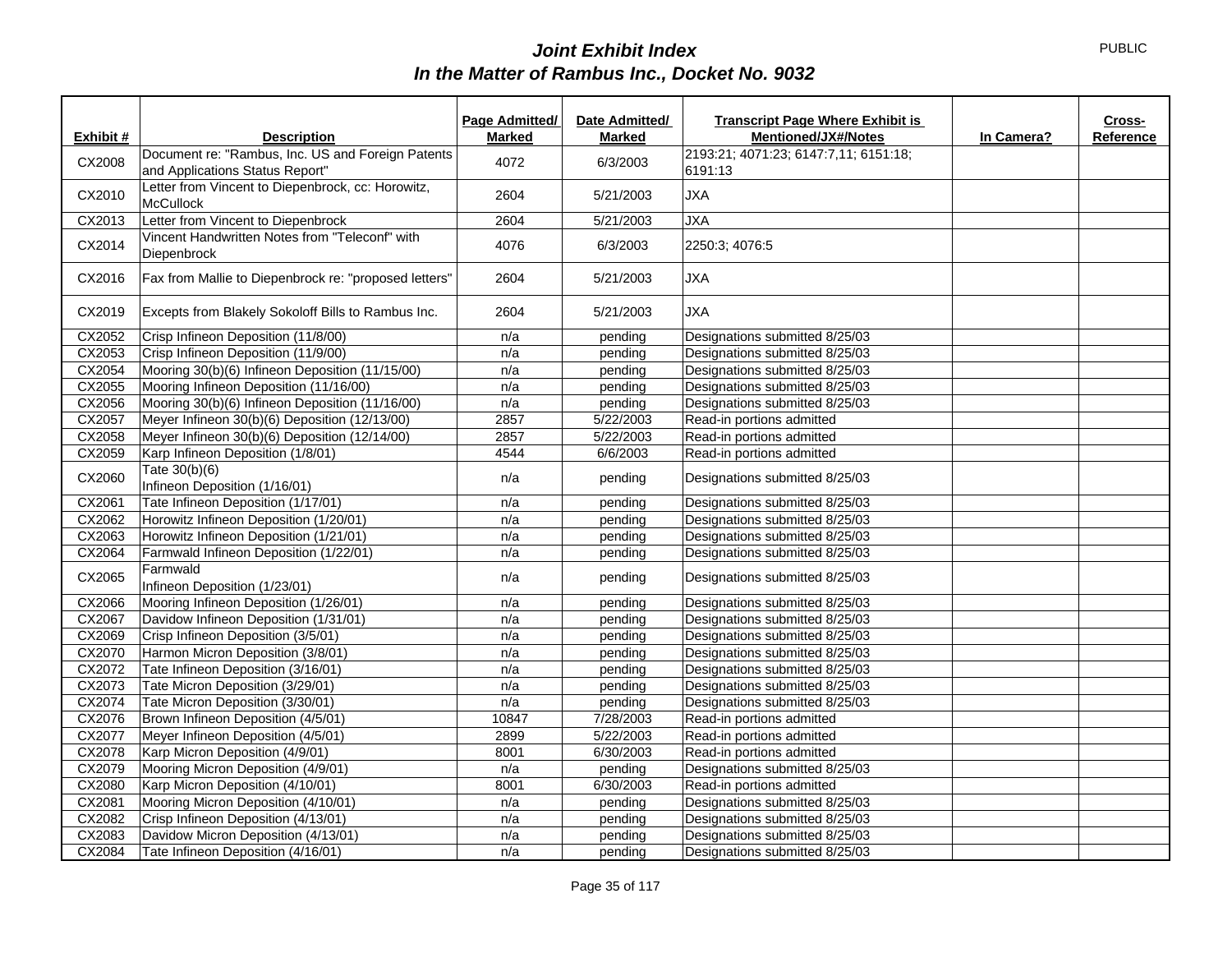|           |                                                                                              | Page Admitted/ | Date Admitted/ | <b>Transcript Page Where Exhibit is</b>               |            | Cross-    |
|-----------|----------------------------------------------------------------------------------------------|----------------|----------------|-------------------------------------------------------|------------|-----------|
| Exhibit # | <b>Description</b>                                                                           | Marked         | Marked         | <b>Mentioned/JX#/Notes</b>                            | In Camera? | Reference |
| CX2085    | Meyer Infineon Deposition (4/21/01)                                                          | 2899           | 5/22/2003      | Read-in portions admitted                             |            |           |
| CX2086    | Crisp Micron Deposition (4/23/01)                                                            | n/a            | pending        | Designations submitted 8/25/03                        |            |           |
| CX2087    | Crisp Micron Deposition (4/24/01)                                                            | n/a            | pending        | Designations submitted 8/25/03                        |            |           |
| CX2088    | Tate Infineon Trial Testimony (4/25/01)                                                      | n/a            | pending        | Designations submitted 8/25/03                        |            |           |
| CX2088    | Meyer Infineon Trial Testimony (4/25/01)                                                     | 2871           | 5/22/2003      | Read-in portions admitted                             |            |           |
| CX2089    | Meyer Infineon Trial Testimony (4/26/01)                                                     | 2877           | 5/22/2003      | Read-in portions admitted                             |            |           |
| CX2092    | Crisp Infineon Trial Testimony (5/02/01)                                                     | n/a            | pending        | Designations submitted 8/25/03                        |            |           |
| CX2093    | Crisp Infineon Trial Testimony (5/03/01)                                                     | n/a            | pending        | Designations submitted 8/25/03                        |            |           |
| CX2094    | Crisp Micron Deposition (7/20/01)                                                            | n/a            | pending        | Designations submitted 8/25/03                        |            |           |
| CX2096    | Farmwald Micron Deposition (7/25/01)                                                         | n/a            | pending        | Designations submitted 8/25/03                        |            |           |
| CX2097    | Farmwald Micron Deposition (7/26/01)                                                         | n/a            | pending        | Designations submitted 8/25/03                        |            |           |
| CX2098    | Mooring Micron Deposition (7/27/01)                                                          | n/a            | pending        | Designations submitted 8/25/03                        |            |           |
| CX2099    | Tate Micron Deposition (7/31/01)                                                             | n/a            | pending        | Designations submitted 8/25/03                        |            |           |
| CX2100    | Horowitz Micron Deposition (8/02/01)                                                         | n/a            | pending        | Designations submitted 8/25/03                        |            |           |
| CX2101    | Horowitz Micron Deposition (8/06/01)                                                         | n/a            | pending        | Designations submitted 8/25/03                        |            |           |
| CX2102    | Karp Micron Deposition (8/7/01)                                                              | 8002           | 6/30/2003      | Read-in portions admitted                             |            |           |
| CX2103    | Ware Micron Deposition (8/9/01)                                                              | n/a            | pending        | Designations submitted 8/25/03                        |            |           |
| CX2104    | Crisp Micron Deposition (8/10/01)                                                            | n/a            | pending        | Designations submitted 8/25/03                        |            |           |
| CX2105    | Mooring Hynix Deposition (10/24/01)                                                          | n/a            | pending        | Designations submitted 8/25/03                        |            |           |
| CX2106    | Farmwald FTC Deposition (1/7/03)                                                             | n/a            | pending        | Designations submitted 8/25/03                        |            |           |
| CX2107    | Oh FTC Deposition (1/8/03)                                                                   | 4091           | 6/3/2003       | Read-in portions admitted                             |            |           |
| CX2108    | Oh FTC Deposition (1/9/03)                                                                   | 4104           | 6/3/2003       | Read-in portions admitted                             |            |           |
| CX2109    | Davidow FTC Deposition (1/21/03)                                                             | n/a            | pending        | Designations submitted 8/25/03                        |            |           |
| CX2110    | Brown FTC Deposition (1/22/03)                                                               | 10847          | 7/28/2003      | Read-in portions admitted                             |            |           |
| CX2111    | Tate FTC Deposition (1/22/03)                                                                | n/a            | pending        | Designations submitted 8/25/03                        |            |           |
| CX2112    | Mooring FTC Deposition (1/24/03)                                                             | n/a            | pending        | Designations submitted 8/25/03                        |            |           |
| CX2114    | Karp FTC Deposition (2/5/03)                                                                 | 5711           | 6/17/2003      | Read-in portions admitted                             |            |           |
| CX2115    | Ware FTC Deposition (1/13/03)                                                                | n/a            | pending        | Designations submitted 8/25/03                        |            |           |
| CX2116    | Horowitz FTC Deposition (2/27/03)                                                            | n/a            | pending        | Designations submitted 8/25/03                        |            |           |
| CX2152    | Document re: ""K7 Systems Overflow #5""                                                      | 3987           | 6/2/2003       | 3983:16; 3987:11; 3996:7; 4005:25                     |            |           |
| CX2153    | Email from Polzin to Hsu re: "Re: About DDR"                                                 | 3948           | 6/2/2003       | 3944:14; 3948:1                                       |            |           |
| CX2158    | Email from Polzin to Meyer and Murray re: "DDR<br>and Rambus History"                        | 3818           | 5/30/2003      | 3796:14,23; 3797:3; 3818:16; 3950:8,14,21;<br>4011:10 |            |           |
| CX2164    | <b>AMD Annual Report</b>                                                                     | 3818           | 5/30/2003      | 3759:25; 3760:8; 3818:15                              |            |           |
| CX2180    | Dell Presentation re: ""RDRAM Outlook""                                                      | 2604           | 5/21/2003      | <b>JXA</b>                                            |            | RX2162    |
| CX2191    | Memo from Furnweger to Higuchi and Nagami re:<br>"Minutes for September 1993 JEDEC meetings" | 2604           | 5/21/2003      | <b>JXA</b>                                            |            |           |
| CX2192    | Memo from Furnweger to Higuchi and Nagami re:<br>"Minutes for December JEDEC meetings"       | 2604           | 5/21/2003      | <b>JXA</b>                                            |            |           |
| CX2219    | Apple Document re: "Comparison of SyncLink<br>alternatives"                                  | 2604           | 5/21/2003      | <b>JXA</b>                                            |            |           |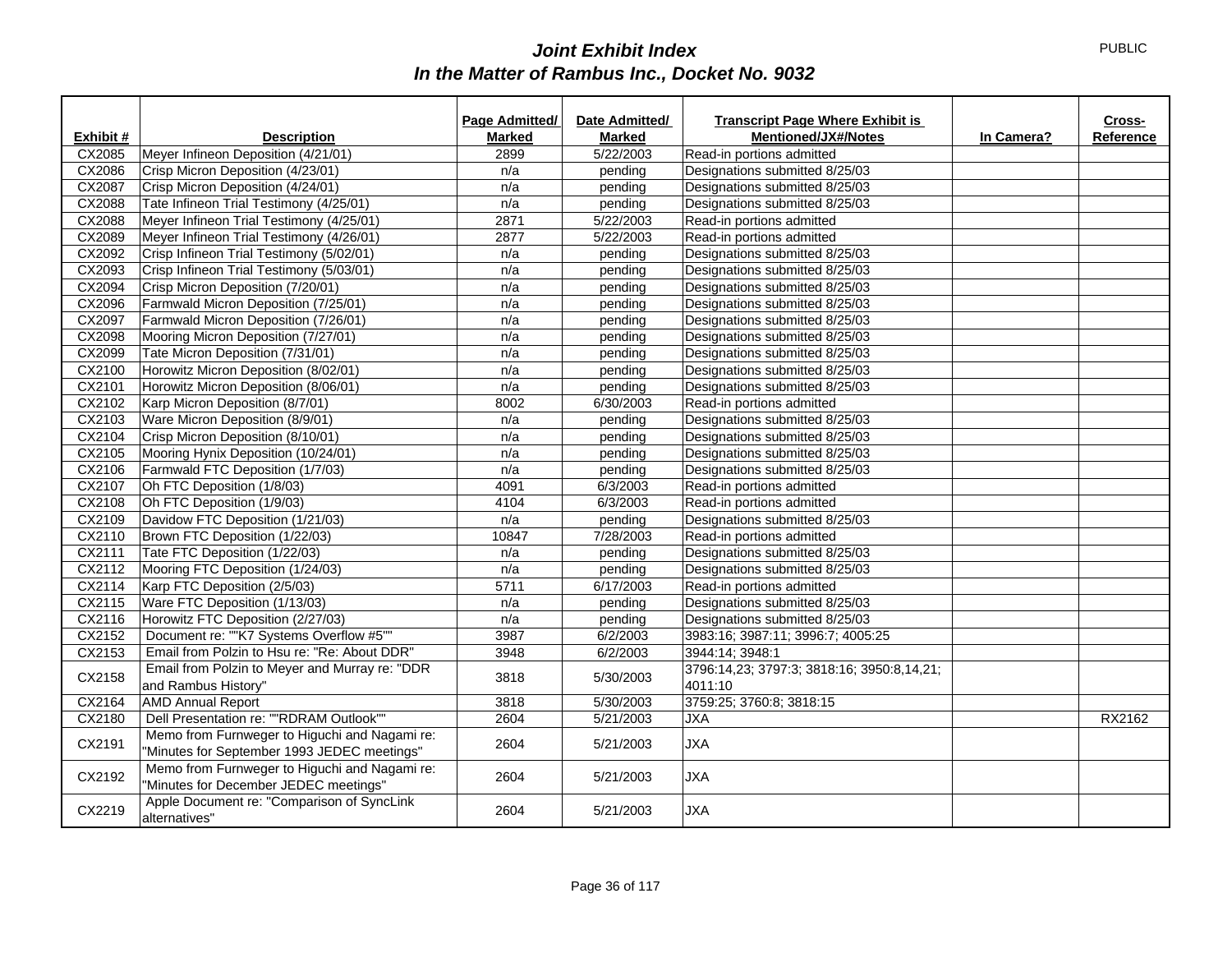| Exhibit # | <b>Description</b>                                                                                                                                                                                       | Page Admitted/<br><b>Marked</b> | Date Admitted/<br><b>Marked</b> | <b>Transcript Page Where Exhibit is</b><br><b>Mentioned/JX#/Notes</b> | In Camera? | Cross-<br>Reference |
|-----------|----------------------------------------------------------------------------------------------------------------------------------------------------------------------------------------------------------|---------------------------------|---------------------------------|-----------------------------------------------------------------------|------------|---------------------|
|           | Article re: "Siemens to deliver high-speed SyncLink                                                                                                                                                      |                                 |                                 |                                                                       |            |                     |
| CX2222    | chip early nest year -- SLDRAM offered as alternative<br>to Rambus' 'Direct'"                                                                                                                            | 2604                            | 5/21/2003                       | <b>JXA</b>                                                            |            |                     |
| CX2225    | Gartner Report re: "DRAM Supply and Demand<br>Quarterly Statistics"                                                                                                                                      | 2604                            | 5/21/2003                       | <b>JXA</b>                                                            |            |                     |
| CX2237    | Document by Martinez re:"JEDEC Committee<br>Executive Summary, Meeting Reports, Meeting<br>Minutes, & Handouts Crystal City, VA September 11-<br>14, 1995"                                               | 4109                            | 6/3/2003                        | <b>JXA</b>                                                            |            |                     |
| CX2241    | Document from Martinez to Tabrizi re: "JC 42.3C<br>Meeting, JEDEC Graphics/VRAM Committee<br>Meeting Report, March 20, 1996" and attaching<br>Presentation re: "SGRAM Next Generation"                   | 2604                            | 5/21/2003                       | <b>JXA</b>                                                            |            |                     |
| CX2250    | Email from Lee to Cloud re: "Supplier comments"                                                                                                                                                          | 9110                            | 7/16/2003                       | 9047:23; 9110:16                                                      |            |                     |
| CX2256    | Folder re: "JC42.3C-RAM Function/Feature/SD" and<br>containing Document from Martinzed to Tabrizi re:<br>"JC 42.3C Meeting, JEDEC RAM<br>Function/Feature/State Diagram Meeting Report,<br>June 4, 1996" | 2604                            | 5/21/2003                       | <b>JXA</b>                                                            |            |                     |
| CX2263    | Email from Jung to Tabnak re: "IBM(Nov.6) and<br>HP(Nov.13) Meeting Summary"                                                                                                                             | 2604                            | 5/21/2003                       | 9157:5,8                                                              |            |                     |
| CX2264    | Email from Park to Ho, Oh, Sangjin, and Jung re:<br>"IBM T&Q Meeting summary on Nov.06 in Korea"                                                                                                         | 2604                            | 5/21/2003                       | 9159:1                                                                |            |                     |
| CX2273    | Folder re: "Executive Summary" and containing<br>Document from Memory Strategic Marketing to Jeon,<br>Han, Kim, Shin, and others re: "Executive Summary<br>of the JEDEC Meeting on December 8-12, 1997"  | 2604                            | 5/21/2003                       | <b>JXA</b>                                                            |            |                     |
| CX2286    | Hyundai Presentation re: "Key Features of SDRAMs"                                                                                                                                                        | 2604                            | 5/21/2003                       | <b>JXA</b>                                                            |            |                     |
| CX2288    | Document re: "Hyundai Memory Group 2H'95<br><b>Product Planning Meeting"</b>                                                                                                                             | 4109                            | 6/3/2003                        | 4096:6; 4109:11                                                       |            |                     |
| CX2289    | Presentation re: "Rambus License 1995.11.22"                                                                                                                                                             | 4109                            | 6/3/2003                        | 4109:16                                                               |            |                     |
| CX2290    | "Certificate of Translation" attaching Presentation re:<br>"Rambus License Plan"                                                                                                                         | 4109                            | 6/3/2003                        | 4109:21                                                               |            |                     |
| CX2291    | Presentation by Rhoden re: "DDR-SDRAM"                                                                                                                                                                   | 2604                            | 5/21/2003                       | <b>JXA</b>                                                            |            |                     |
| CX2294    | Email from Chou to Martinez, Tabrizi, and Tabnak re:<br>"DDR Chipset campaign materials" and attaching<br>Hyundai Presentation re: "DRAM Product Roadmap"                                                | 2604                            | 5/21/2003                       | <b>JXA</b>                                                            |            |                     |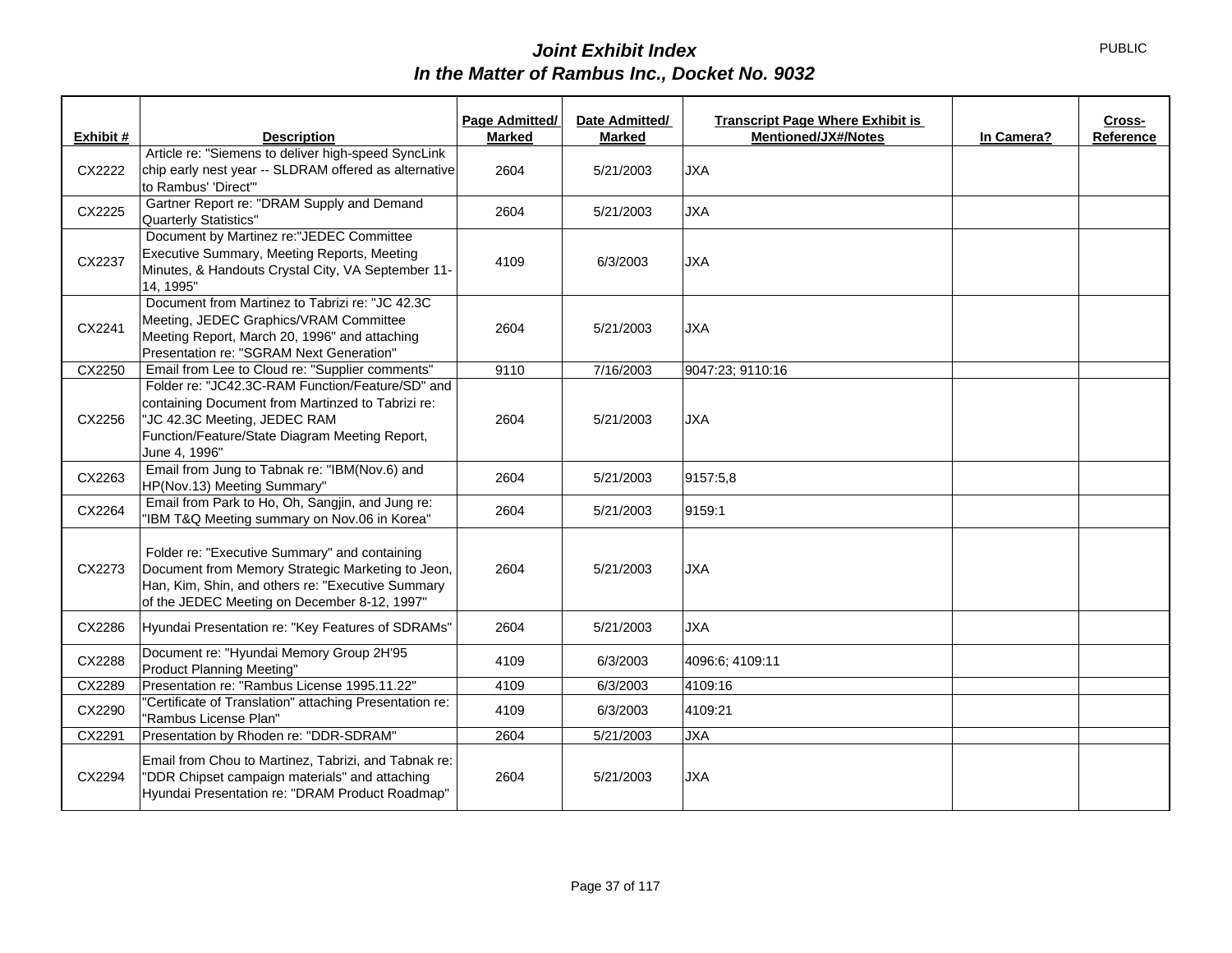| Exhibit # | <b>Description</b>                                                                                                                                                                                      | Page Admitted/<br><b>Marked</b> | Date Admitted/<br><b>Marked</b> | <b>Transcript Page Where Exhibit is</b><br><b>Mentioned/JX#/Notes</b> | In Camera? | Cross-<br>Reference |
|-----------|---------------------------------------------------------------------------------------------------------------------------------------------------------------------------------------------------------|---------------------------------|---------------------------------|-----------------------------------------------------------------------|------------|---------------------|
| CX2294    | Email from Chou to Martinez, Tabrizi, and Tabnak re:<br>"DDR Chipset campaign materials" and attaching<br>Hyundai Presentation re: "DRAM Product Roadmap"                                               | 4110                            | 6/3/2003                        | 4110:6; 9144:20,24                                                    |            |                     |
| CX2297    | Email from Martinez to Badding re: "Presentation<br>Materials" and attaching Hyundai Presentation re:<br>"IBM/Supplier Forum '97-DDR-"                                                                  | 2604                            | 5/21/2003                       | <b>JXA</b>                                                            |            |                     |
| CX2297    | Email from Martinez to Badding re: "Presentation<br>Materials" and attaching Hyundai Presentation re:<br>"IBM/Supplier Forum '97-DDR-"                                                                  | 4110                            | 6/3/2003                        | 4110:11; 9148:11,15; 9150:8                                           |            |                     |
| CX2299    | Email from Cartelli to acosoroa, Rhoden, Tabrizi,<br>Ford, and others re: "Marketing presentation for the<br>Yokohama meeting" and attaching Presentation re:<br>"SLDRAM-The Marketing Program"         | 2604                            | 5/21/2003                       | <b>JXA</b>                                                            |            |                     |
| CX2299A   | Email from Cartelli to acosoroa, Rhoden, Tabrizi,<br>Ford, and others re: "Marketing presentation for the<br>Yokohama meeting" and attaching Presentation re:<br>"SLDRAM-The Marketing Program"         | 2604                            | 5/21/2003                       | <b>JXA</b>                                                            |            |                     |
| CX2300    | Email from Jung to Tabrizi re: "Jan 14 Meeting Action<br>Items (Future Product Team and Mr. Farhad Tabrizi)"<br>and attaching "Agenda"                                                                  | 2604                            | 5/21/2003                       | <b>JXA</b>                                                            |            |                     |
| CX2303    | Email from Park to Tabrizi re: "Dell Meeting material"<br>and attaching Hyundai Presentation re: "Dell<br>Dimension-Hyundai Memory Roadmap"                                                             | 2604                            | 5/21/2003                       | 9164:5; 9167:5; 9168:11; 9170:15;<br>9172:15,18                       |            |                     |
| CX2306    | Email from Park to Tressle re: "Hyundai's 256M DDR<br>SDRAM"                                                                                                                                            | 2604                            | 5/21/2003                       | <b>JXA</b>                                                            |            |                     |
| CX2306    | Email from Park to Tressle re: "Hyundai's 256M DDR<br>SDRAM"                                                                                                                                            | 4110                            | 6/3/2003                        | 4110:16                                                               |            |                     |
| CX2314A   | Email from Jin to Tabrizi and Martinez re: "2H'98<br>PPM Issues" and attaching "Meeting Minute<br>(Technical Marketing-Product Planning Team)" Note:<br>"A" version of CX2314 has no black box problem. | 9230                            | 7/16/2003                       | 9180:6,24; 9230:9                                                     |            |                     |
| CX2315    | Email from Townsend to Macri re: "RE: Memory<br>Futures meeting Schedule"                                                                                                                               | 2604                            | 5/21/2003                       | 4616:14; 4617:11; 4621:14; 4698:20;<br>4699:11                        |            |                     |
| CX2316    | Email from Sharpe to Lee, Han, Park, Martinez, and<br>others re: "HP Colorado Meetings" and attaching<br>Email from Lee to Tabrizi and Cartelli re: "RE:<br>SLDRAM chip sizes"                          | 2604                            | 5/21/2003                       | <b>JXA</b>                                                            |            |                     |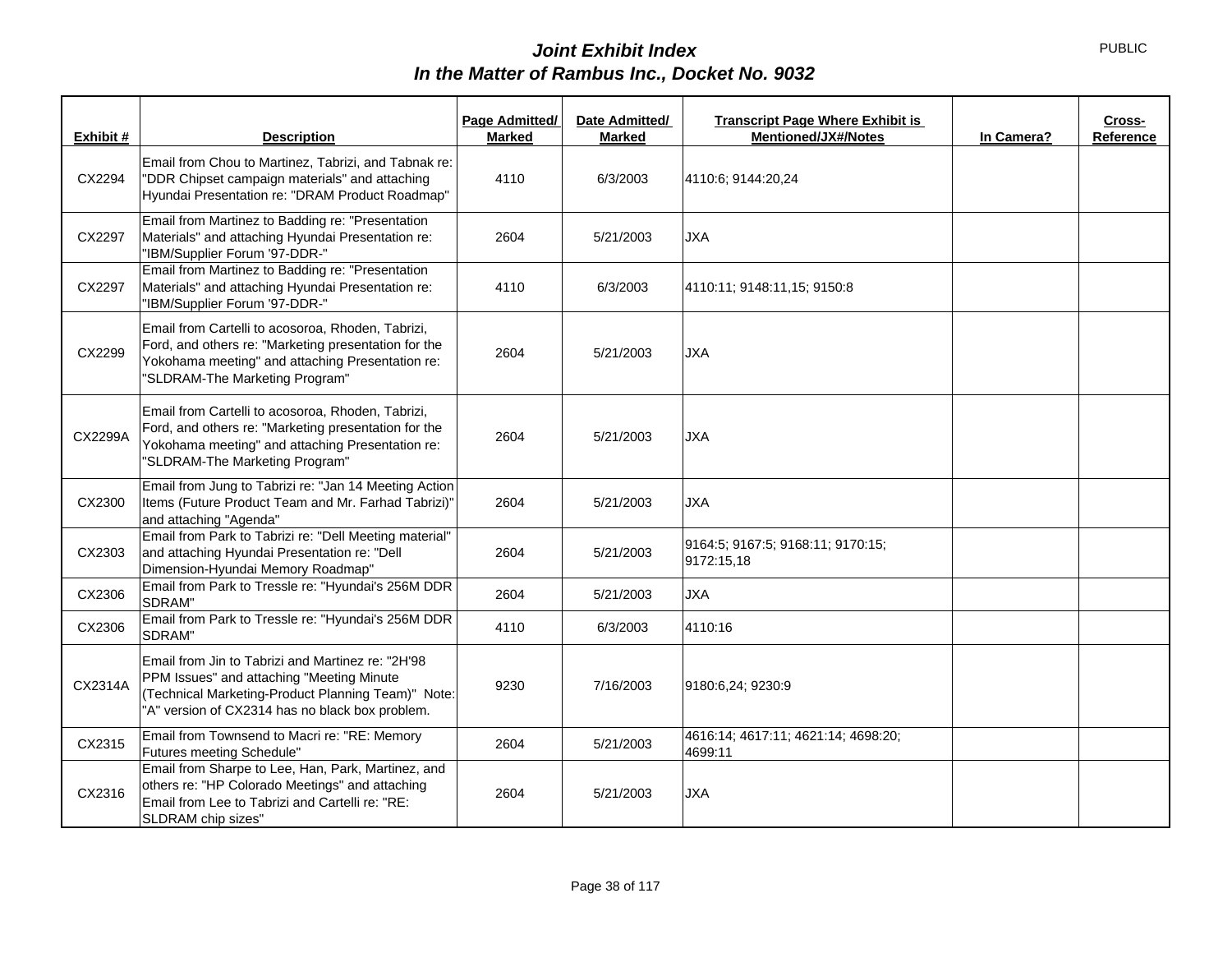| Exhibit # | <b>Description</b>                                                                                                                                                         | Page Admitted/<br><b>Marked</b> | Date Admitted/<br><b>Marked</b> | <b>Transcript Page Where Exhibit is</b><br><b>Mentioned/JX#/Notes</b> | In Camera?                   | Cross-<br>Reference |
|-----------|----------------------------------------------------------------------------------------------------------------------------------------------------------------------------|---------------------------------|---------------------------------|-----------------------------------------------------------------------|------------------------------|---------------------|
|           |                                                                                                                                                                            |                                 |                                 |                                                                       |                              |                     |
| CX2321    | Email from Tabrizi to Martinez and Dorrough re:<br>"Weekly Update" and attaching Document re: "Title:<br>64M SDR/128M/RDRAM(64M/72M)/DDR(64M)<br>Weekly Update (9/9-9/15)" | 2604                            | 5/21/2003                       | <b>JXA</b>                                                            |                              |                     |
| CX2321A   | Email from Tabrizi to Martinez and Dorrough re:<br>"Weekly Update" and attaching Document re: "Title:<br>64M SDR/128M/RDRAM(64M/72M)/DDR(64M)<br>Weekly Update (9/9-9/15)" | 2604                            | 5/21/2003                       | <b>JXA</b>                                                            |                              |                     |
| CX2323    | Email from Tabrizi to Choi re: "Re: JEDEC patents<br>policy: URGENT"                                                                                                       | 2604                            | 5/21/2003                       | <b>JXA</b>                                                            |                              |                     |
| CX2328    | Email from Lee to Tabrizi re: "Re: DDR requirements"                                                                                                                       | 2604                            | 5/21/2003                       | <b>JXA</b>                                                            |                              |                     |
| CX2330    | Email from Soo to Martinez re: "Re: Intel request for<br>Hyundai Supply & competitive update"                                                                              | 2604                            | 5/21/2003                       | 9093:7                                                                |                              |                     |
| CX2331    | Email from Wagner to Martinez re: "Re: FW: Nvidia<br>meeting, 183MHz Sample request, and Nvidia<br>agreeing to 183Mhz spec."                                               | 2604                            | 5/21/2003                       | <b>JXA</b>                                                            |                              |                     |
| CX2331A   | Email from Wagner to Martinez re: "Re: FW: Nvidia<br>meeting, 183MHz Sample request, and Nvidia<br>agreeing to 183Mhz spec."                                               | 2604                            | 5/21/2003                       | <b>JXA</b>                                                            |                              |                     |
| CX2334    | Hyundai Presentation re: "PC100/133 to PC266<br>Migration Path"                                                                                                            | 2604                            | 5/21/2003                       | <b>JXA</b>                                                            |                              |                     |
| CX2334    | Hyundai Presentation re: "PC100/133 to PC266<br>Migration Path"                                                                                                            | 4110                            | 6/3/2003                        | 4110:21; 9202:10; 9216:9,12                                           |                              |                     |
| CX2336    | Email from Jeong to Wagner re: "Re: DDR Voltage<br>Tolerance"                                                                                                              | 2604                            | 5/21/2003                       | <b>JXA</b>                                                            |                              |                     |
| CX2338    | Presentation re: "Rambus Review(2001)-Mar 21,<br>2001-DRAM BU"                                                                                                             | 9231                            | 7/16/2003                       | 9193:8,13; 9198:25; 9201:3;<br>9230:16.19:9231:15                     |                              |                     |
| CX2338    |                                                                                                                                                                            | 9239                            | 7/17/2003                       | 9193:8,13; 9198:25; 9201:3;<br>9230:16,19:9231:15                     | In Camera<br>4/23/2003 Order |                     |
| CX2339    | Email from Hahn to Park and others re: "16M<br>SGRAM DDR meeting requested"                                                                                                | 2604                            | 5/21/2003                       | <b>JXA</b>                                                            |                              |                     |
| CX2355    | Handwritten Notes re: "Rambus Meeting: David<br>Mooring/Mike Farmwald"                                                                                                     | 2604                            | 5/21/2003                       | 2632:18                                                               |                              |                     |
| CX2355    | Handwritten Notes re: "Rambus Meeting: David<br>Mooring/Mike Farmwald"                                                                                                     | 2604                            | 5/21/2003                       | 2632:18                                                               |                              |                     |
| CX2368    | Document from Clinton to Kilmer and Thoma                                                                                                                                  | 2604                            | 5/21/2003                       | <b>JXA</b>                                                            |                              | RX0263              |
| CX2370    | Handwritten Notes re: "JEDEC JC-42.3 Meeting New<br>Orleans 5/7/92"                                                                                                        | 5087                            | 6/13/2003                       | 5055:11; 5087:9                                                       |                              | RX0270              |
| CX2374    | Handwritten Notes re: "JC-42.3 9/22/93"                                                                                                                                    | 5087                            | 6/13/2003                       | 5056:25; 5087:16                                                      |                              |                     |
| CX2375    | Handwritten Notes re: "3/94 Meeting 42.3"                                                                                                                                  | 2604                            | 5/21/2003                       | <b>JXA</b>                                                            |                              |                     |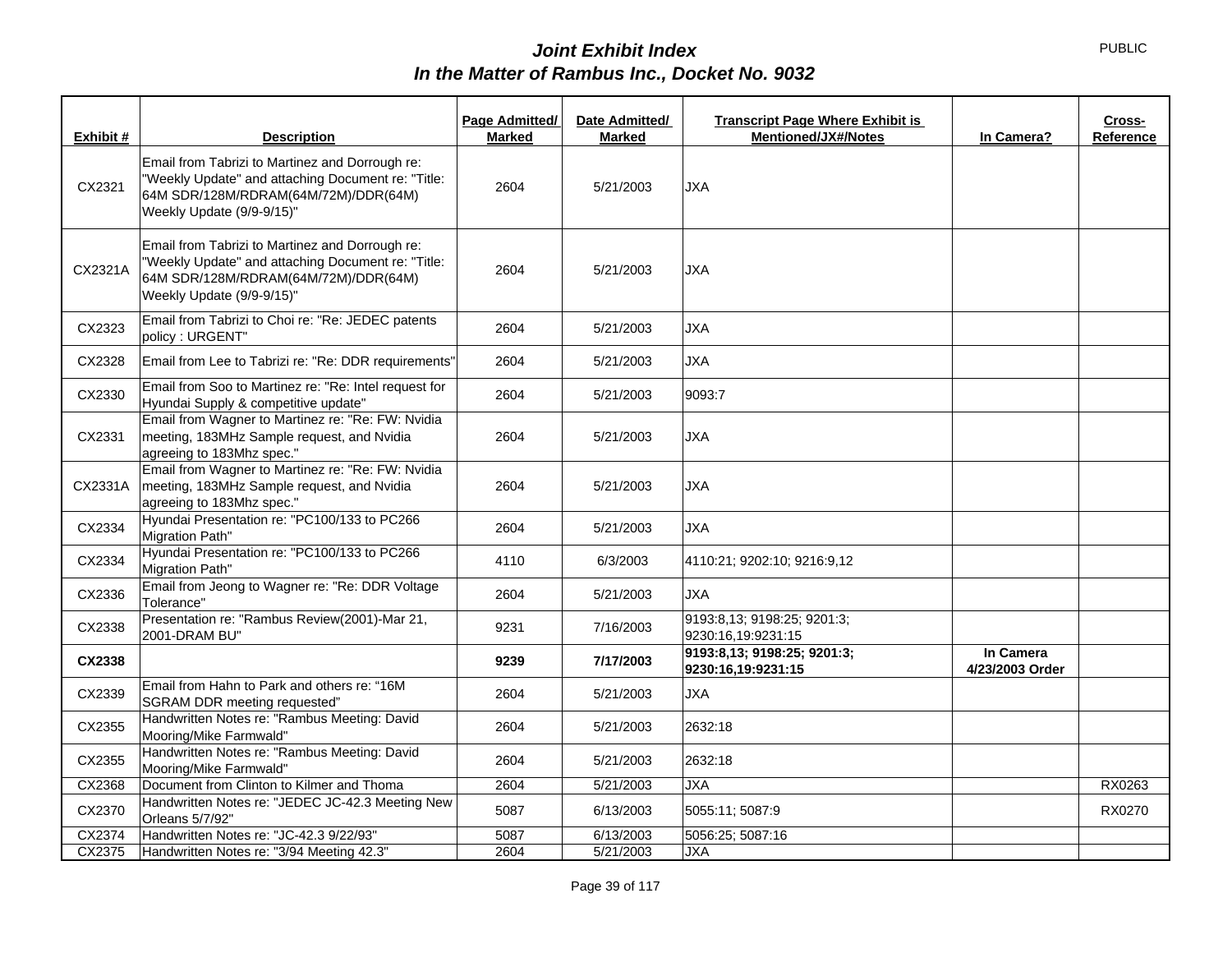| Exhibit # | <b>Description</b>                                                                                                     | <b>Page Admitted/</b><br><b>Marked</b> | Date Admitted/<br><b>Marked</b> | <b>Transcript Page Where Exhibit is</b><br><b>Mentioned/JX#/Notes</b>                                                                             | In Camera? | Cross-<br>Reference |
|-----------|------------------------------------------------------------------------------------------------------------------------|----------------------------------------|---------------------------------|---------------------------------------------------------------------------------------------------------------------------------------------------|------------|---------------------|
| CX2375    | Handwritten Notes re: "3/94 Meeting 42.3"                                                                              | 5088                                   | 6/13/2003                       | 5018:13; 5026:11; 5028:2; 5043:23; 5044:3;<br>5087:22                                                                                             |            |                     |
| CX2383    | Letter from Lynch to JEDEC Member                                                                                      | 5979                                   | 6/18/2003                       | 5791:15; 5798:5; 5922:1,20; 5923:5                                                                                                                |            |                     |
| CX2384    | Letter from Kelley to Slay re: "JEDEC Council Ballot<br>JCB-93-75"                                                     | 2604                                   | 5/21/2003                       | 2474:3                                                                                                                                            |            |                     |
| CX2385    | Email from Kellogg to Hopp, Walsh, and Hovis re:<br>"(U) SDRAM table"                                                  | 2604                                   | 5/21/2003                       | <b>JXA</b>                                                                                                                                        |            |                     |
| CX2387    | Email from Kelley to Kelley re: "256Mbit<br>SyncDRAMs"                                                                 | 2604                                   | 5/21/2003                       | 2587:17                                                                                                                                           |            |                     |
| CX2403    | Document re: "512 MBit Synchronous DRAM"                                                                               | 4537                                   | 6/6/2003                        | 4389:7; 4398:3; 4496:11; 4499:16; 4537:7                                                                                                          |            |                     |
| CX2404    | Infineon datasheet re: "128-MBit Synchronous<br>DRAM"                                                                  | 4537                                   | 6/6/2003                        | 4389:7; 4398:3; 4496:11; 4499:9,15; 4537:7                                                                                                        |            |                     |
| CX2405    | Infineon datasheet re: "256 MBit Synchronous<br>DRAM"                                                                  | 5979                                   | 6/18/2003                       | 5941:12,16; 5979:14                                                                                                                               |            |                     |
| CX2408    | Infineon datasheet re: "256-MBit Double Data Rate<br>SDRAM"                                                            | 4537                                   | 6/6/2003                        | 4389:22; 4390:5,10,17; 4391:3,11,24;<br>4392:8,21,25; 4393:8,17,19; 4394:19;<br>4395:1,11,13,21; 4396:13; 4397:12,16;<br>4496:12; 4499:16; 4537:7 |            |                     |
| CX2410    | Infineon datasheet re: "512-MBit Double Data Rate<br>SDRAM"                                                            | 4537                                   | 6/6/2003                        | 4389:14; 4398:11; 4496:11; 4497:10,25;<br>4498:19; 4499:16; 4537:7                                                                                |            |                     |
| CX2419    | Document by Meyer re: "JEDEC MOS-MEMORY-<br>MEETING"                                                                   | 2604                                   | 5/21/2003                       | <b>JXA</b>                                                                                                                                        |            |                     |
| CX2425    | Presentation re: "Siemens Worldwide DRAM Market<br>Model"                                                              | 2604                                   | 5/21/2003                       | <b>JXA</b>                                                                                                                                        |            |                     |
| CX2427    | Siemens Presentation re: "DRAM Market<br>Perspectives"                                                                 | 4536                                   | 6/6/2003                        | 4496:1; 4536:18                                                                                                                                   |            |                     |
| CX2428    | Infineon Presentation re: "Roadmap: RDRAM"                                                                             | 4537                                   | 6/6/2003                        | 4419:9; 4422:13; 4537:17                                                                                                                          |            |                     |
| CX2431    | Document re: "Siemens Toggle- 16Mbit-High<br>Bandwidth DRAM"                                                           | 2604                                   | 5/21/2003                       | <b>JXA</b>                                                                                                                                        |            |                     |
| CX2435    | Siemens Presentation re: "SDRAM II Rambus II<br>SLDRAM"                                                                | 2604                                   | 5/21/2003                       | <b>JXA</b>                                                                                                                                        |            |                     |
| CX2438    | Email from usib4bei to Russell re: "256M 0.18"                                                                         | 2604                                   | 5/21/2003                       | <b>JXA</b>                                                                                                                                        |            |                     |
| CX2441    | Presentation re: "PC Market"                                                                                           | 2604                                   | 5/21/2003                       | <b>JXA</b>                                                                                                                                        |            |                     |
| CX2442    | Document re: "General Comment" and attaching<br>Presentation re: "Worldwide DRAM Market-Siemens<br>Excellence in DRAM" | 2604                                   | 5/21/2003                       | <b>JXA</b>                                                                                                                                        |            |                     |
| CX2444    | German Document attaching Document re: "CeBIT<br>98-Highlights"                                                        | 2604                                   | 5/21/2003                       | <b>JXA</b>                                                                                                                                        |            |                     |
| CX2449    | Siemens Presentation re: "The System-On-Chip"<br>Philosophy"                                                           | 2604                                   | 5/21/2003                       | <b>JXA</b>                                                                                                                                        |            |                     |
| CX2451    | Infineon Presentation re: "Double Data Rate DDR<br>DRAM"                                                               | 2604                                   | 5/21/2003                       | 4427:11; 4430:1; 4472:3                                                                                                                           |            |                     |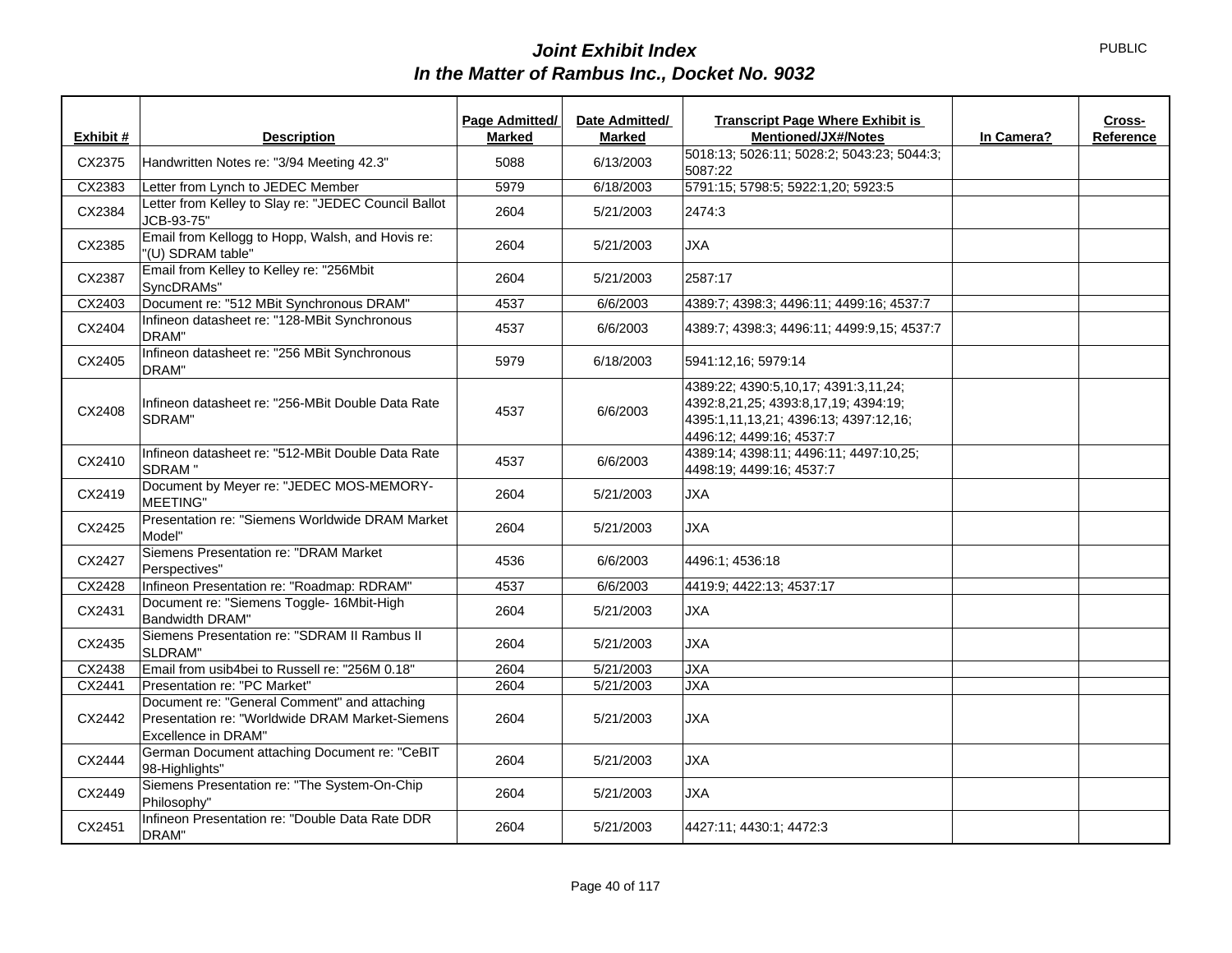| Exhibit # | <b>Description</b>                                                                                                                                                                                      | Page Admitted/<br><b>Marked</b> | Date Admitted/<br><b>Marked</b> | <b>Transcript Page Where Exhibit is</b><br><b>Mentioned/JX#/Notes</b>            | In Camera?                   | Cross-<br>Reference |
|-----------|---------------------------------------------------------------------------------------------------------------------------------------------------------------------------------------------------------|---------------------------------|---------------------------------|----------------------------------------------------------------------------------|------------------------------|---------------------|
| CX2455    | Infineon Presentation re: "Infineon Product Roadmap-<br>SDRAM"                                                                                                                                          | 4538                            | 6/6/2003                        | 4435:5,13,17; 4437:19,23; 4538:2                                                 |                              |                     |
| CX2457    | Infineon Presentation by Ho, Zilinskas, and Hartner<br>re: "Chipset Driver Roadmap & Direction 2/21/00"                                                                                                 | 4537                            | 6/6/2003                        | 4431:25; 4432:6; 4537:22                                                         |                              |                     |
| CX2459    | Email from Meyer to Montag re: "JEDEC Highlights<br>06-09 March 2000, Atlanta (travel report)"                                                                                                          | 4538                            | 6/6/2003                        | 4441:23; 4538:8                                                                  |                              | RX1613              |
| CX2462    | Infineon Presentation re: "Technology Roadmaps-<br>Memory Product Marketing"                                                                                                                            | 2604                            | 5/21/2003                       | <b>JXA</b>                                                                       |                              |                     |
| CX2463    | Infineon Presentation by Eckelmann re: "New<br>Architectures Introducing Roadmap"                                                                                                                       | 4536                            | 6/6/2003                        | 4489:6; 4536:18                                                                  |                              |                     |
| CX2464    | Infineon Presentation re: "Worldwide DRAM Revenue<br>Ranking 2001"                                                                                                                                      | 2604                            | 5/21/2003                       | <b>JXA</b>                                                                       |                              |                     |
| CX2466    | Infineon Brochure                                                                                                                                                                                       | 1140                            | 5/7/2003                        | 1140:5,6,16; 1146:1; 1175:3                                                      |                              |                     |
| CX2501    |                                                                                                                                                                                                         | 5073                            | 6/12/2003                       | 5070:2; 5073:10; 5079:24                                                         | In Camera<br>4/23/2003 Order |                     |
| CX2503    |                                                                                                                                                                                                         | 5078                            | 6/12/2003                       | 5073:17,20; 5074:12; 5077:14; 5078:1,20                                          | In Camera<br>4/23/2003 Order |                     |
| CX2521    | Letter from Lee to Gelsinger                                                                                                                                                                            | 4880                            | 6/12/2003                       | 4874:20; 4878:7; 4880:20                                                         |                              |                     |
| CX2522    | Email from Calder to Gelsinger, Nachtsheim,<br>MacWilliams, Miller, and others re: "Final Micron<br>Materials" and attaching Document by Calder re:<br>"Intel Investment in Micron Q&A and Positioning" | 4981                            | 6/12/2003                       | 4954:9,15; 4946:3; 4980:25; 4981:2                                               |                              |                     |
| CX2527    | Email from Swope to Otellini and others re: "Rambus<br>review minutes" with attachment                                                                                                                  | 4864                            | 6/12/2003                       | 4860:3: 4864:2                                                                   |                              |                     |
| CX2529    | Email from Miner to Close and others re: "server<br>memory update"                                                                                                                                      | 4885                            | 6/12/2003                       | 4882:20; 4885:17                                                                 |                              |                     |
| CX2535    | Email from Ahmad to MacWilliams re: "Backwards<br>Compat"                                                                                                                                               | 4892                            | 6/12/2003                       | 4885:25; 4890:5; 4892:9; 4924:19,20;<br>4928:23                                  |                              |                     |
| CX2536    | Email from Ahmad to MacWilliams, Gelsinger re:<br>"FW: Backwards Compat"                                                                                                                                | 4890                            | 6/12/2003                       | 4885:25; 4886:1; 4889:16                                                         |                              |                     |
| CX2537    | Email from Ahmad to Gelsinger, Swope,<br>MacWilliams re: "Slides for my trip: Rambus foils for<br>this weeks trip"                                                                                      | 4894                            | 6/12/2003                       | 4893:11; 4894:16                                                                 |                              |                     |
| CX2540    | Email from Rausch to MacWilliams re: "PCG DDR<br>task group kickoff mtg preparation, kickoff 10/15/99"                                                                                                  | 4897                            | 6/12/2003                       | 4894:23; 4896:24                                                                 |                              |                     |
| CX2541    | Letter from Gelsinger at Intel to Tate and Davidow re:<br>Intel/Rambus                                                                                                                                  | 4902                            | 6/12/2003                       | 4896:23; 4902:7; 4948:25; 4949:17; 8418:12;<br>8419:15; 8420:25; 8422:2; 8424:10 |                              |                     |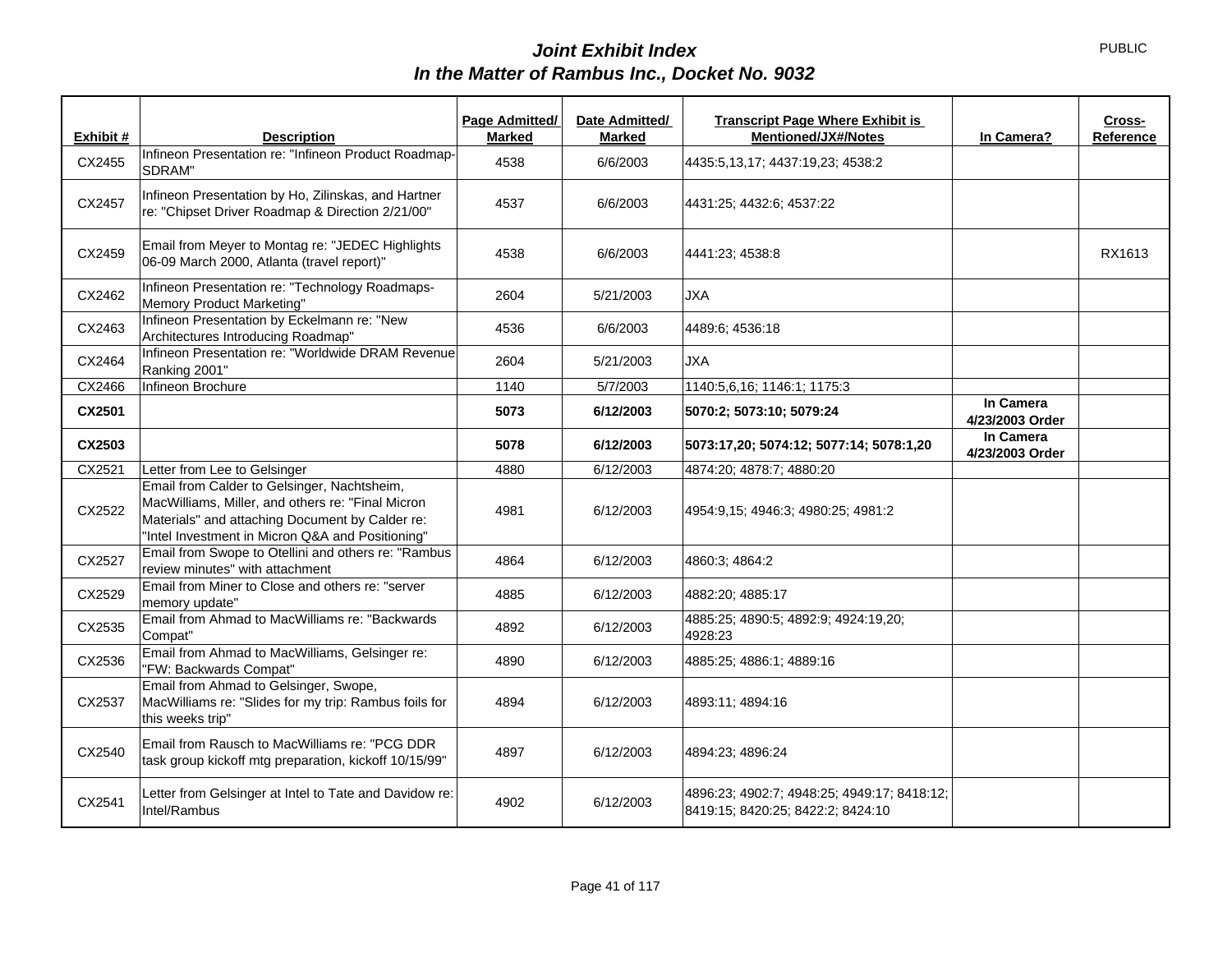| Exhibit # | <b>Description</b>                                                                                                                                                                                     | Page Admitted/<br><b>Marked</b> | Date Admitted/<br><b>Marked</b> | <b>Transcript Page Where Exhibit is</b><br><b>Mentioned/JX#/Notes</b>            | In Camera? | Cross-<br>Reference |
|-----------|--------------------------------------------------------------------------------------------------------------------------------------------------------------------------------------------------------|---------------------------------|---------------------------------|----------------------------------------------------------------------------------|------------|---------------------|
| CX2541    | Letter from Gelsinger at Intel to Tate and Davidow re:<br>Intel/Rambus                                                                                                                                 | 8424                            | 7/10/2003                       | 4896:23; 4902:7; 4948:25; 4949:17; 8418:12;<br>8419:15; 8420:25; 8422:2; 8424:10 |            |                     |
| CX2542    | Letter from Gelsinger at Intel to Tate and Davidow                                                                                                                                                     | 8436                            | 7/10/2003                       | 8434:3; 8436:19                                                                  |            |                     |
| CX2546    | Letter from Gelsinger at Intel to Tate and Davidow                                                                                                                                                     | 8437                            | 7/10/2003                       | 8434:20; 8436:19                                                                 |            |                     |
| CX2558    | Email from Ahmad to Krisa re: "RE: DDR IP?"                                                                                                                                                            | 8032                            | 6/30/2003                       | 7742:3; 7783:11; 8032:9                                                          |            |                     |
| CX2559    | Email from Burns to MacWilliams re: "RE: Rambus<br>and Hitachi Settle legal dispute"                                                                                                                   | 4906                            | 6/12/2003                       | 4902:14; 4906:15; 1950:25; 4952:8                                                |            |                     |
| CX2560    | Email from MacWilliams to Burns re: "RE: Minutes<br>from OEM Roadmap-Communication Review w/<br>Jeff/Tony"                                                                                             | 4915                            | 6/12/2003                       | 4911:20; 4915:7                                                                  |            |                     |
| CX2561    | Email from Ahmad to Albert re: "RE: ASIA DRAM<br>Supplier Visit Summary"                                                                                                                               | 8032                            | 6/30/2003                       | 7750:15; 7783:11; 8032:15                                                        |            |                     |
| CX2606    | Memo from Karabatsos re: "1) OUTLINE OF<br><b>KENTRON TECHNOLOGIES PATENT PENDING</b><br>CLAIMS FOR THE LOW PROFILE DIMM 2)<br>PROPOSAL FOR PROVIDING KENTRON<br>TECHNOLOGIES DESIGN TO JEDEC MEMBERS" | 6070                            | 6/19/2003                       | 6063:24; 6070:16                                                                 |            |                     |
| CX2608    | Letter from Goodman to Kelly                                                                                                                                                                           | 2003                            | 5/14/2003                       | 1996:17,24; 1998:11; 2000:21; 2003:8;<br>6056:15                                 |            | <b>RX1748</b>       |
| CX2610    | Letter from Kelly to Goodman                                                                                                                                                                           | 2003                            | 5/14/2003                       | 2001:24; 2003:8; 6061:4; 6069:4                                                  |            |                     |
| CX2611    | Kentron Patent 6,446,158 B1                                                                                                                                                                            | 6095                            | 6/19/2003                       | 6088:16,22: 6095:12                                                              |            |                     |
| CX2613    | Kentron presentation: "QBM QUAD BAND MEMORY<br>(QBM): Doubling DDR Bandwidth Performance"                                                                                                              | 6071                            | 6/19/2003                       | 6042:4; 6053:4; 6055:14; 6083:8; 6086:18:<br>9716:24                             |            |                     |
| CX2626    | Article re: "A Next Generation Channeled-DRAM<br>Architecture with Direct Background Operation and<br>Delayed Channel-Replacement Technique"                                                           | 2604                            | 5/21/2003                       | <b>JXA</b>                                                                       |            |                     |
| CX2630    | Article re: "DRAMs For New Memory System (Part<br>2)''                                                                                                                                                 | 2604                            | 5/21/2003                       | <b>JXA</b>                                                                       |            |                     |
| CX2631    | Article re: "What is Burst EDO?"                                                                                                                                                                       | 2604                            | 5/21/2003                       | <b>JXA</b>                                                                       |            |                     |
| CX2632    | Article re: "The Burst EDO DRAM Advantage"                                                                                                                                                             | 838/977                         | 5/5/2003                        | 827:22; 828:9; 838:14; 872:25; 874:24; 977:3                                     |            |                     |
| CX2632    | Article re: "The Burst EDO DRAM Advantage"                                                                                                                                                             | 2604                            | 5/21/2003                       | 827:22; 828:9; 838:14; 972:25; 974:24; 977:3                                     |            |                     |
| CX2633    | Article re: "SyncLink rallies against Rambus"                                                                                                                                                          | 2604                            | 5/21/2003                       | <b>JXA</b>                                                                       |            |                     |
| CX2634    | Article re: "Intel's RDRAM Strategy a Sure Winner"                                                                                                                                                     | 2604                            | 5/21/2003                       | <b>JXA</b>                                                                       |            |                     |
| CX2636    | Article re: "DDR SDRAM Functionality and Controller<br>Read Data Capture"                                                                                                                              | 2604                            | 5/21/2003                       | 872:25                                                                           |            |                     |
| CX2662    | <b>Excerpt from Meeting Minutes</b>                                                                                                                                                                    | 2604                            | 5/21/2003                       | <b>JXA</b>                                                                       |            |                     |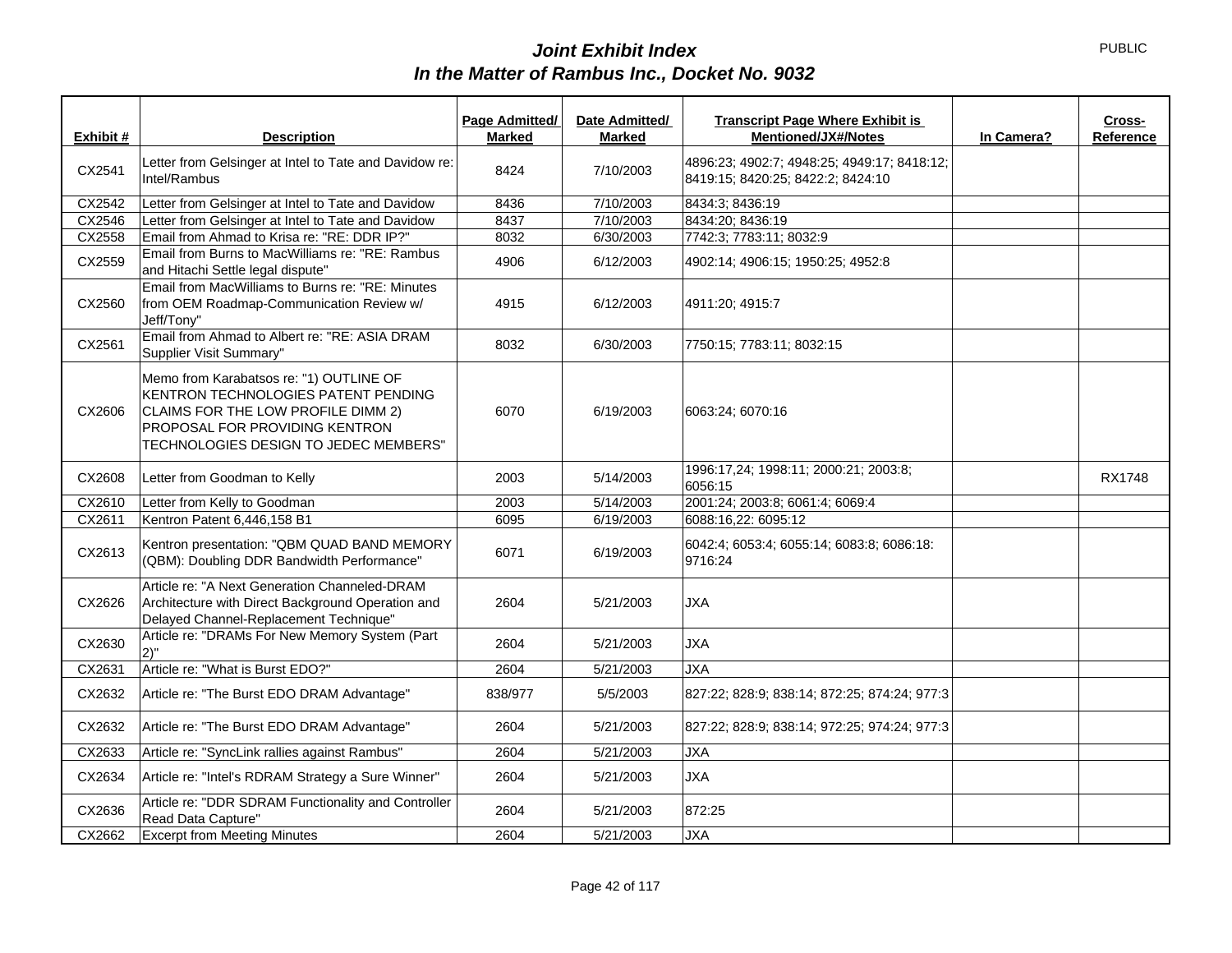| Exhibit # | <b>Description</b>                                                                                                                                      | Page Admitted/<br><b>Marked</b> | Date Admitted/<br>Marked | <b>Transcript Page Where Exhibit is</b><br><b>Mentioned/JX#/Notes</b> | In Camera?                   | Cross-<br>Reference |
|-----------|---------------------------------------------------------------------------------------------------------------------------------------------------------|---------------------------------|--------------------------|-----------------------------------------------------------------------|------------------------------|---------------------|
|           | Fax from Williams to Lin and attaching "Minutes of                                                                                                      |                                 |                          |                                                                       |                              |                     |
| CX2666    | Meeting No. 74 JC-42.3 RAM Memories March 15,<br>1995 Las Vegas, NV"                                                                                    | 2604                            | 5/21/2003                | <b>JXA</b>                                                            |                              | RX0585              |
| CX2675    | Enhanced Memory Systems Inc. Presentation re:<br>"EDDR SDRAM Presentation"                                                                              | 2604                            | 5/21/2003                | <b>JXA</b>                                                            |                              |                     |
| CX2676    | Presentation re: "SDRAM Mode Register CL<br>settings"                                                                                                   | 2604                            | 5/21/2003                | <b>JXA</b>                                                            |                              |                     |
| CX2677    | Presentation re: "DDR II Modified Write Burst Length-<br>An End to Data Mask"                                                                           | 2604                            | 5/21/2003                | <b>JXA</b>                                                            |                              |                     |
| CX2683    | Micron Document re: "Burst EDO DRAMs take<br>performance to new heights"                                                                                | 2604                            | 5/21/2003                | <b>JXA</b>                                                            |                              |                     |
| CX2684    | Fax from Williams to Rimpo attaching Document<br>from Bittick to Appleton, Grant, Baldwin, Cloud, and<br>others re: "Finalized Burst EDO Press Release" | 2604                            | 5/21/2003                | <b>JXA</b>                                                            |                              |                     |
| CX2690    | Fax from Williams to Eckelmann attaching diagrams                                                                                                       | 2604                            | 5/21/2003                | <b>JXA</b>                                                            |                              |                     |
| CX2691    |                                                                                                                                                         | 2604                            | 5/21/2003                | <b>JXA</b>                                                            | In Camera<br>4/29/2003 Order |                     |
| CX2699    |                                                                                                                                                         | 2604                            | 5/21/2003                | <b>JXA</b>                                                            | In Camera<br>4/29/2003 Order |                     |
| CX2703    | S3 Presentation by Gervasi, Yang et al, titled "DDR<br><b>Technical Analysis"</b>                                                                       | 2604                            | 5/21/2003                | <b>JXA</b>                                                            |                              |                     |
| CX2704    | Samsung Presentation, titled "DDR Market<br>Feedback"                                                                                                   | 2604                            | 5/21/2003                | <b>JXA</b>                                                            |                              |                     |
| CX2705    | Micron Presentation, titled "Proposal for Improving<br><b>DDR</b> Acceptance"                                                                           | 2604                            | 5/21/2003                | <b>JXA</b>                                                            |                              |                     |
| CX2712    | Email from Tabrizi to Lee re: "Presentation" with<br>attachment                                                                                         | 2604                            | 5/21/2003                | <b>JXA</b>                                                            |                              |                     |
| CX2713    | Email from Walther to Ryan, Schaefer and others re:<br>"message from Micron" with embedded Email                                                        | 2604                            | 5/21/2003                | 6651:7                                                                |                              |                     |
| CX2716    | Email from Lee to Basile, cc: Lee re: "Estimates"                                                                                                       | 2604                            | 5/21/2003                | <b>JXA</b>                                                            |                              | RX1094              |
| CX2717    | Transmeta Presentation by Gervasi, titled "JEDEC<br>Memory Future Issues"                                                                               | 2604                            | 5/21/2003                | 6770:2,16                                                             |                              |                     |
| CX2718    | Micron Presentation, titled "Micron DRAM Update"                                                                                                        | 6821                            | 6/24/2003                | 6719:9,12; 6723:5; 6724:15; 6743:25;<br>6821:16                       |                              |                     |
| CX2720    | Email from Tabrizi to Gustafson and Lee re:<br>"SLDRAM presentation" with attachment                                                                    | 2604                            | 5/21/2003                | <b>JXA</b>                                                            |                              |                     |
| CX2722    | Email from Ryan to Naghshineh, cc: Tabrizi and<br>others re: "sldram core" with embedded Email                                                          | 2604                            | 5/21/2003                | 9223:23                                                               |                              |                     |
| CX2723    | Email from Walther to Ryan, Lee and Schaefer re:<br>"Future DRAM user survey" with embedded Email                                                       | 2604                            | 5/21/2003                | <b>JXA</b>                                                            |                              |                     |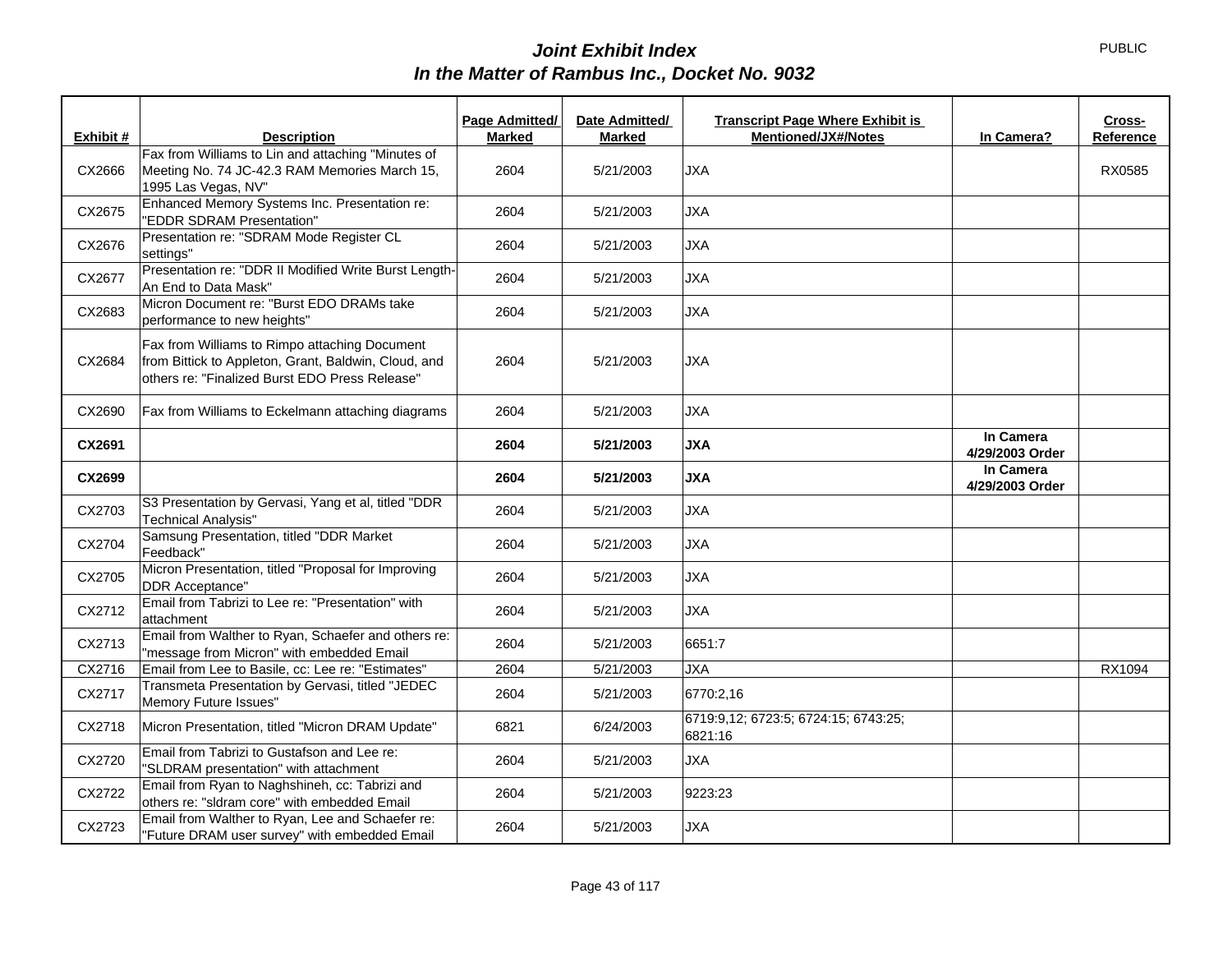| Exhibit # | <b>Description</b>                                                                                                                             | Page Admitted/<br><b>Marked</b> | Date Admitted/<br><b>Marked</b> | <b>Transcript Page Where Exhibit is</b><br>Cross-<br><b>Mentioned/JX#/Notes</b><br>Reference<br>In Camera? |
|-----------|------------------------------------------------------------------------------------------------------------------------------------------------|---------------------------------|---------------------------------|------------------------------------------------------------------------------------------------------------|
| CX2726    | Presentation, titled "DDR SDRAM for the PC Market"                                                                                             | 2604                            | 5/21/2003                       | <b>JXA</b>                                                                                                 |
| CX2727    | Micron Presentation, titled "Next-Generation SDRAM<br>Main Memory Solutions"                                                                   | 2604                            | 5/21/2003                       | <b>JXA</b>                                                                                                 |
| CX2728    | Email from Mailloux to Welch, Fawcett, Daniels and<br>others re: "Dell Chart on DRAM Options" with<br>attachment                               | 2604                            | 5/21/2003                       | 6728:16,19; 6732:10                                                                                        |
| CX2729    | Email from Rhoden to Cosoroa, Chou, Kilmer,<br>Russell, Davidson and others re: "Proposal Plan for<br>new Memory organization" with attachment | 1291                            | 5/7/2003                        | 1264:20; 1291:1                                                                                            |
| CX2731    | Micron Presentation, titled "Micron DRAM Update"                                                                                               | 2604                            | 5/21/2003                       | <b>JXA</b>                                                                                                 |
| CX2735    | Micron Presentation, titled "Micron DRAM Update"                                                                                               | 2604                            | 5/21/2003                       | 6740:22; 6741:6,8; 6742:13; 6745:9; 7039:3                                                                 |
| CX2736    | Micron Presentation, titled "Micron Technology, Inc.<br>DRAM Product Update" (with Handwritten Notes)                                          | 2604                            | 5/21/2003                       | <b>JXA</b>                                                                                                 |
| CX2737    | Micron Presentation, titled "Micron Technology, Inc.<br><b>DRAM Product Update"</b>                                                            | 2604                            | 5/21/2003                       | 6751:17,20,22; 6753:13,17; 6754:2; 6755:6;<br>7041:7                                                       |
| CX2741    | Micron Presentation, titled "DRAM Market Overview"                                                                                             | 2604                            | 5/21/2003                       | <b>JXA</b>                                                                                                 |
| CX2742    | Micron Presentation, titled "Platform 99, Winning the<br><b>DRAM Implementation Game"</b>                                                      | 2604                            | 5/21/2003                       | 6309:9; 6311:16; 6312:8; 6358:1; 6438:12;<br>6439:9; 6443:12,22; 6444:6                                    |
| CX2743    | Email from Lee to Adling, Ovard, Pax and others re:<br>"Technical Review of DDR App Note" with<br>attachment                                   | 2604                            | 5/21/2003                       | <b>JXA</b>                                                                                                 |
| CX2744    | Email from Walther to Magee, Ryan, Seibert and<br>others re: "Samsung first showing for DDR II<br>MRS/EMRS registers" with attachment          | 2604                            | 5/21/2003                       | <b>JXA</b>                                                                                                 |
| CX2745    | Email from Walther to Magee, Ryan, Seibert and<br>others re: "Joe Macri Handout" with attachment                                               | 2604                            | 5/21/2003                       | 6773:9; 6774:7,20; 6775:20,25                                                                              |
| CX2746    | Email from Walther to Magee, Ryan, Seibert and<br>others re: "DDR 1.5 feature set" with attachment                                             | 2604                            | 5/21/2003                       | <b>JXA</b>                                                                                                 |
| CX2747    | Micron Presentation re: "Micron DRAM Update<br>September 1999"                                                                                 | 2604                            | 5/21/2003                       | 6763:15; 6765:9; 6757:19,23; 6758:7;<br>6762:13                                                            |
| CX2749    | Article from SysOpt.com, titled "Millenium Memory-<br>Rambus or DDR SDRAM?"                                                                    | 2604                            | 5/21/2003                       | <b>JXA</b>                                                                                                 |
| CX2751    | Kentron Presentation re: "Double Bus Rate<br>Technology- First Showing"                                                                        | 2604                            | 5/21/2003                       | <b>JXA</b>                                                                                                 |
| CX2752    | Email from Smith to Ryan, cc: Shirley and others re:<br>"2nd showing of Item 1040"                                                             | 2604                            | 5/21/2003                       | <b>JXA</b>                                                                                                 |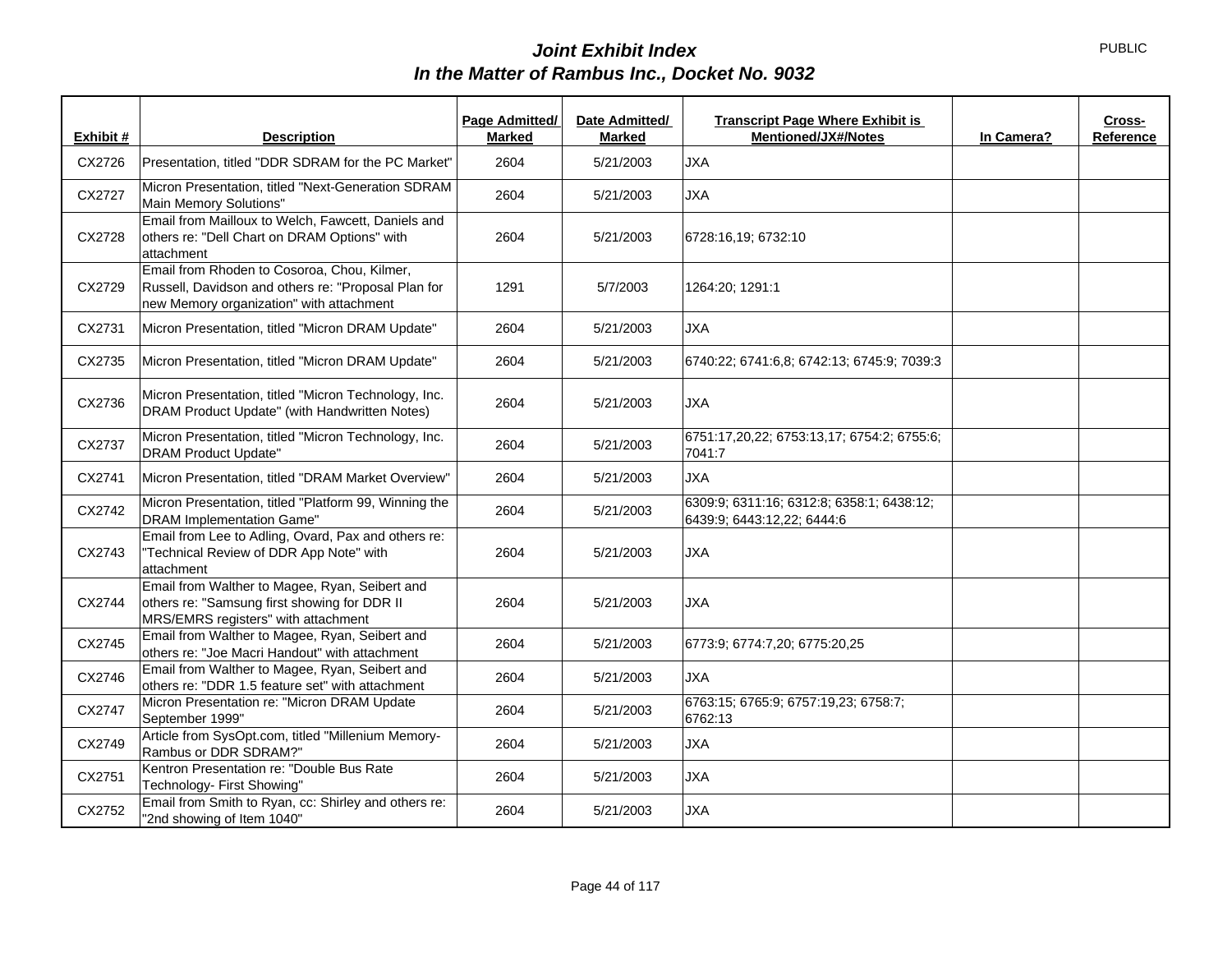|               |                                                                                                                                          | Page Admitted/ | Date Admitted/ | <b>Transcript Page Where Exhibit is</b>                    |                              | Cross-    |
|---------------|------------------------------------------------------------------------------------------------------------------------------------------|----------------|----------------|------------------------------------------------------------|------------------------------|-----------|
| Exhibit #     | <b>Description</b>                                                                                                                       | <b>Marked</b>  | <b>Marked</b>  | <b>Mentioned/JX#/Notes</b>                                 | In Camera?                   | Reference |
| CX2754        | Email from Ryan to Schulz, cc: Fang re: "2nd<br>Presentation for December Meeting" with embedded<br>Emails                               | 2604           | 5/21/2003      | <b>JXA</b>                                                 |                              |           |
| CX2756        | Email from Ryan to Morzano, Lee and wli re: "Write<br>Masking" with attached presentation                                                | 2604           | 5/21/2003      | <b>JXA</b>                                                 |                              |           |
| CX2757        | Email from Ryan to Walther, cc: Lee re: "JEDEC e-<br>ballot Committee Ballot JC-42.3-00-39"                                              | 2604           | 5/21/2003      | <b>JXA</b>                                                 |                              |           |
| CX2758        | Micron Presentation Re: Simplifying Read Latency<br>for DDR II"                                                                          | 2604           | 5/21/2003      | 6777:23; 6779:8; 6782:25; 6785:9; 6788:7                   |                              |           |
| CX2766        | Micron Presentation re: "Pin Selectable Posted CAS<br>for DDR II"                                                                        | 2604           | 5/21/2003      | 4717:1; 6787:13                                            |                              |           |
| CX2767        | Email from Walther to Mailloux, Skidmore, Johnson<br>and others re: "Tom's Hardware Guide has a few<br>questions on recent developments" | 2604           | 5/21/2003      | <b>JXA</b>                                                 |                              |           |
| CX2769        | Micron Presentation, titled "Considerations for DDR-II<br>Clocking Scheme and Data Capture"                                              | 4741           | 6/9/2003       | 4719:19; 4741:12; 6795:25; 6821:22                         |                              |           |
| CX2769        | Micron Presentation, titled "Considerations for DDR-II<br>Clocking Scheme and Data Capture"                                              | 6822           | 6/24/2003      | 4719:19; 4741:12; 6795:25; 6821:22                         |                              |           |
| CX2773        | Micron Presentation, titled "Micron Technology<br>Overview"                                                                              | 2604           | 5/21/2003      | 6767:10                                                    |                              |           |
| CX2775        | Micron Presentation, titled "Micron Around the World"                                                                                    | 2604           | 5/21/2003      | <b>JXA</b>                                                 |                              |           |
| CX2776        | Email from Guild to<br>"DDR_Memory_Enablement@us.ibm.com" and<br>others                                                                  | 2604           | 5/21/2003      | <b>JXA</b>                                                 |                              |           |
| CX2777        | Email from Mailloux to Ryan, Lee, and Walther re:<br>"Proposal feedback"                                                                 | 2604           | 5/21/2003      | <b>JXA</b>                                                 |                              |           |
| <b>CX2780</b> |                                                                                                                                          | 2604           | 5/21/2003      | <b>JXA</b>                                                 | In Camera<br>4/29/2003 Order |           |
| CX2792        | Micron Datasheet: Synchronous DRAM 2 MEG x 8<br><b>SDRAM</b>                                                                             | 2604           | 5/21/2003      | <b>JXA</b>                                                 |                              |           |
| CX2800        | Article titled "Carpe DRAM--Is Asia's dominance a<br>memory?"                                                                            | 2604           | 5/21/2003      | <b>JXA</b>                                                 |                              |           |
| CX2828        | Nvidia Folder, titled "Next Gen Memory<br>Development"                                                                                   | 3850           | 5/30/2003      | 3844:17; 3846:16; 3849:24; 3850:13                         |                              |           |
| CX2829        | Email from Wagner to Papkipos, Moiner and others<br>re: "what was answer to the question about burst<br>length on ddrs" PUBLIC           | 3853           | 5/30/2003      | 3851:6; 3852:18; 3853:11                                   |                              |           |
| CX2832        | Nvidia Brochure                                                                                                                          | 3840           | 5/30/2003      | 3838:8,14; 3839:14; 3840:10                                |                              |           |
| CX2833        | Nvidia Product Overviews                                                                                                                 | 3827           | 5/30/2003      | 3822:1,8; 3827:22; 3872:8                                  |                              |           |
| CX2838        | Document re: "SUN SDRAM SPEC"                                                                                                            | 5798           | 6/18/2003      | 5924:4,8; 5925:18; 5926:17,23; 5927:7;<br>5977:18; 5978:17 |                              |           |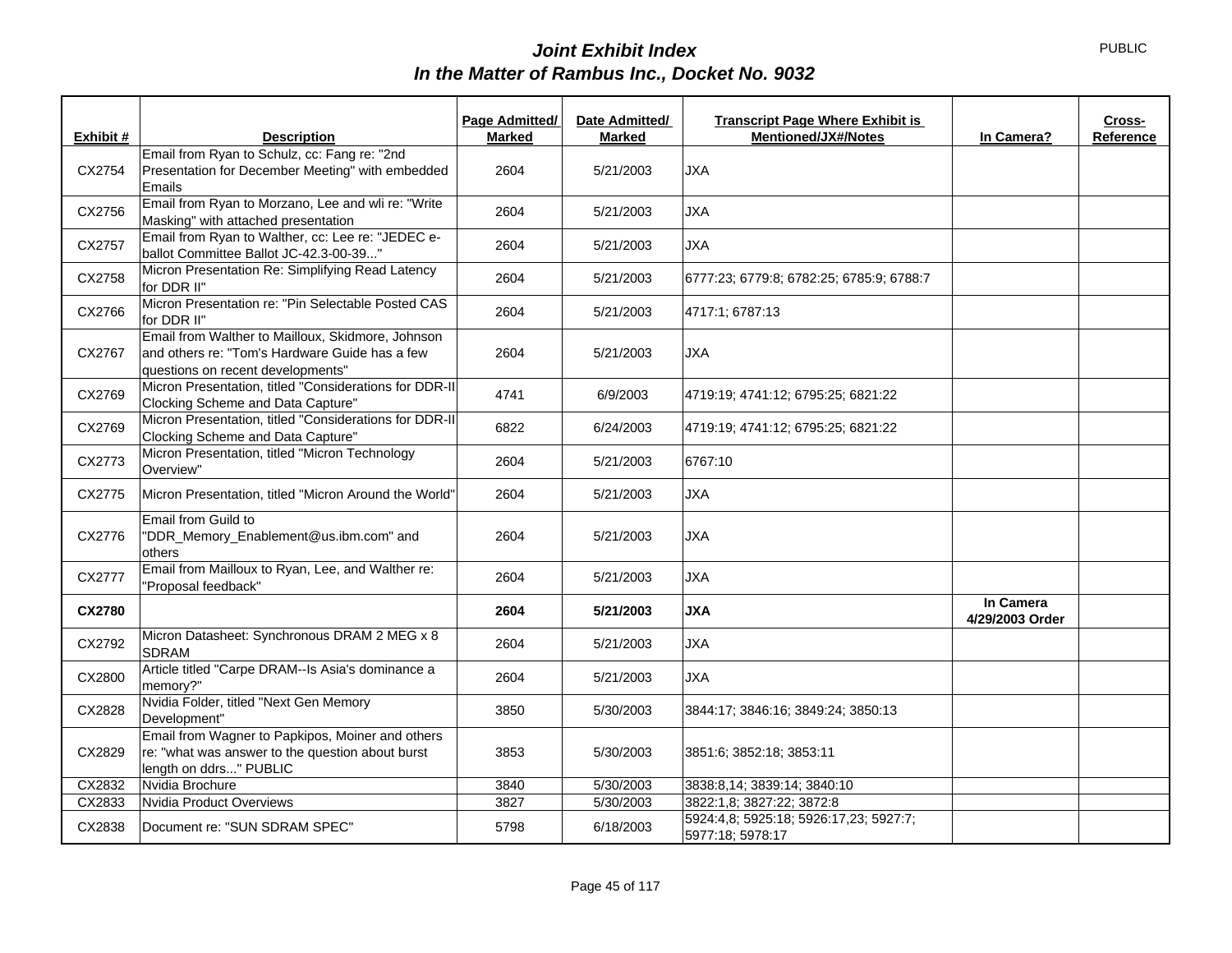PUBLIC

|           |                                                                                                                      | Page Admitted/ | Date Admitted/ | <b>Transcript Page Where Exhibit is</b>            |                                                                                                                                                                                                  | Cross-    |
|-----------|----------------------------------------------------------------------------------------------------------------------|----------------|----------------|----------------------------------------------------|--------------------------------------------------------------------------------------------------------------------------------------------------------------------------------------------------|-----------|
| Exhibit # | <b>Description</b>                                                                                                   | <b>Marked</b>  | <b>Marked</b>  | <b>Mentioned/JX#/Notes</b>                         | In Camera?                                                                                                                                                                                       | Reference |
| CX2848    | Report re: "Patent Portfolio Leads to Deal of the<br>Century"                                                        | 2604           | 5/21/2003      | <b>JXA</b>                                         |                                                                                                                                                                                                  |           |
| CX2851    | Report re: "PC Memory Wars: DDR DRAM vs.<br>Rambus"                                                                  | 2604           | 5/21/2003      | <b>JXA</b>                                         |                                                                                                                                                                                                  |           |
| CX2853    | Report re: "DRAM Market Forecast - Deja vu"                                                                          | 2604           | 5/21/2003      | <b>JXA</b>                                         |                                                                                                                                                                                                  |           |
| CX2856    | Infineon Presentation re: "PC133/266 APAC<br>Technology Forum- Advanced DRAM Performance,<br>Density and Technology" | 2604           | 5/21/2003      | <b>JXA</b>                                         |                                                                                                                                                                                                  |           |
| CX2864    | Micron Document re: "Synchronous DRAM vs.<br>Rambus- 1992 Annual Sales Meeting- Technology<br>That Works for You"    | 2604           | 5/21/2003      | <b>JXA</b>                                         |                                                                                                                                                                                                  |           |
| CX2867    | Intel Document, titled "PC SDRAM Specification"                                                                      | 2604           | 5/21/2003      | <b>JXA</b>                                         |                                                                                                                                                                                                  |           |
| CX2871    | Samsung press release re: "Samsung Announces it<br>is Developing SDRAM-II                                            | 2604           | 5/21/2003      | JXA                                                |                                                                                                                                                                                                  |           |
| CX2883    | Hyundai Presentation, titled "PC100/133 to PC266<br>Migration Path"                                                  | 2604           | 5/21/2003      | <b>JXA</b>                                         |                                                                                                                                                                                                  |           |
| CX2887    | Letter from Gelsinger to Tate and Davidow                                                                            | 2604           | 5/21/2003      | <b>JXA</b>                                         |                                                                                                                                                                                                  |           |
| CX2955    | Letter from Karp to Healey attaching "Committee<br>Letter Ballot JC-42.3-93-136 Item #557"                           | 7785           | 6/27/2003      | 5713:22; 7784:20                                   |                                                                                                                                                                                                  |           |
| CX2957    | Declaration of Joel A. Karp                                                                                          | 2604           | 5/21/2003      | <b>JXA</b>                                         |                                                                                                                                                                                                  |           |
| CX2987    | Email from Armstrong to MPD Headsup re: "fwd:<br>JEDEC (12/12/96) Trip Report"                                       | 2604           | 5/21/2003      | <b>JXA</b>                                         |                                                                                                                                                                                                  |           |
| CX2995    | Email from Sogas to Kostmayer, Walther, Russell<br>and others re: "Possible meeting for AMII for 8/25 or<br>8/26"    | 2604           | 5/21/2003      | <b>JXA</b>                                         |                                                                                                                                                                                                  |           |
| CX3005    | Letter from Martinez to Kilbuck re: "Burst EDO/PBM"<br>attaching Cyrix Document re: "Intel Burst Patents"            | 2604           | 5/21/2003      | <b>JXA</b>                                         |                                                                                                                                                                                                  |           |
| CX3016    | Document re: "Dual Clock Scheme for over 200 MHz<br>Synchronous DRAM System"                                         | 2604           | 5/21/2003      | <b>JXA</b>                                         |                                                                                                                                                                                                  |           |
| CX3025    |                                                                                                                      | 2604           | 5/21/2003      | 11020:11; 11021:6; 11161:4; 11165:22;<br>11167:1,2 | In Camera<br>4/29/2003 Order<br><b>Designates only</b><br>the following<br>pages in camera<br>(p. 2-3, 12, 21-22,<br>26-31,100, 103-107,<br>109, 110-114, 123,<br>126, 130, 137-138,<br>180-185) |           |
| CX3029    | Document re: "Disclosure of Issued and Pending<br>Patents In JC-42.3"                                                | 2604           | 5/21/2003      | 10375:25; 10377:10                                 |                                                                                                                                                                                                  |           |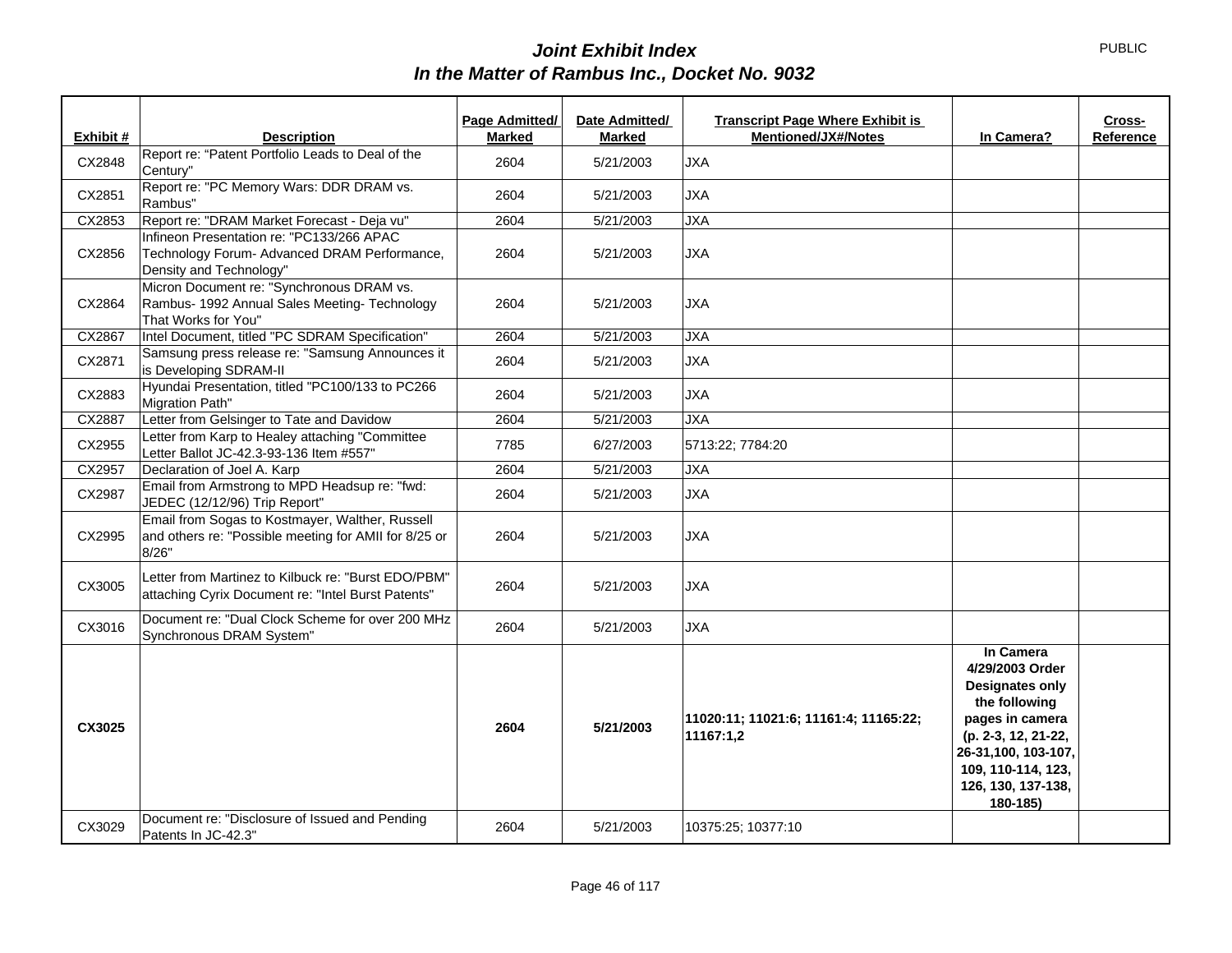|           |                                                                                                                                                                                                                                 | Page Admitted/ | Date Admitted/ | <b>Transcript Page Where Exhibit is</b>                                 | Cross-                      |
|-----------|---------------------------------------------------------------------------------------------------------------------------------------------------------------------------------------------------------------------------------|----------------|----------------|-------------------------------------------------------------------------|-----------------------------|
| Exhibit # | <b>Description</b>                                                                                                                                                                                                              | <b>Marked</b>  | Marked         | <b>Mentioned/JX#/Notes</b>                                              | In Camera?<br>Reference     |
| CX3031    | Email correspondence to Tabrizi from Gustavson re:<br>"Supporting SyncLink Users and Developers"                                                                                                                                | 3555           | 5/29/2003      | 3552:11; 3555:11                                                        |                             |
| CX3033    | Kentron Document re: "QUAD BAND MEMORY<br>(QBM)"                                                                                                                                                                                | 6071           | 6/19/2003      | 6052:8; 6053:9; 6055:11; 6071:3; 6085:1;<br>6087:4                      |                             |
| CX3037    | Article by Dick Foss, titled "Taking DRAM from 4<br>MBytes/s TO 4 GBytes/s"                                                                                                                                                     | 2604           | 5/21/2003      | <b>JXA</b>                                                              |                             |
| CX3051    | Fax from Nolan to Sponseller re: Dell                                                                                                                                                                                           | 2604           | 5/21/2003      | 2239:17; 2240:22                                                        |                             |
| CX3088    | Infineon CAFC Brief "Combined Petition for Panel<br>Rehearing and Rehearing en Banc by Defendants-<br>Cross-Appellants"                                                                                                         | 2604           | 5/21/2003      | <b>JXA</b>                                                              |                             |
| CX3089    | "JEDEC Solid State Technology Association's Motion<br>for Leave to File Brief of Amicus Curiae in Support of<br>Defendants-Cross-Appellants for Rehearing, and<br>Rehearing en Banc"                                            | 2068           | 5/15/2003      | 2068:1,14                                                               |                             |
| CX3089    | "JEDEC Solid State Technology Association's Motion<br>for Leave to File Brief of Amicus Curiae in Support of<br>Defendants-Cross-Appellants for Rehearing, and<br>Rehearing en Banc"                                            | 2604           | 5/21/2003      | <b>JXA</b>                                                              |                             |
| CX3090    | "Brief of the Amici Curiae Listed Below in Support of<br>the Petition for Rehearing and Rehearing en Banc"<br>(Signed by AMD, Conexant Systems, HP, Hynix, Ixys<br>Corp., Micron Technology, Mindspeed Technologies,<br>Nvidia) | 2604           | 5/21/2003      | <b>JXA</b>                                                              |                             |
| CX3092    | <b>EIA Annual Report</b>                                                                                                                                                                                                        | 1772           | 5/14/2003      | 1758:19; 1760:1,8; 1771:11; 1772:4;<br>7783:11; 7856:8; 7857:7; 8033:16 |                             |
| CX3092    | <b>EIA Annual Report</b>                                                                                                                                                                                                        | 7857           | 6/27/2003      | 1758:19; 1760:1,8; 1771:11; 1772:4;<br>7783:11; 7856:8; 7857:7; 8033:16 |                             |
| CX3093    | Email from Karp Re: "Register: Intel abandons server<br>Rambus efforts                                                                                                                                                          | 7857           | 6/27/2003      | 7783:11; 7856:8; 7857:7; 8033:16                                        |                             |
| CX3102    | File Wrapper of Rambus Patent 5,473,575                                                                                                                                                                                         | 3353           | 5/29/2003      | 3031:20; 3092:9; 3353:20; 3581:11                                       |                             |
| CX3110    | Micron ad: "You've chosen RDRAM for your new<br>design. Now What?"                                                                                                                                                              | 6369           | 6/20/2003      | 6368:17,22                                                              |                             |
| CX3111    |                                                                                                                                                                                                                                 | 8033           | 6/30/2003      | 8033:1                                                                  | In Camera 7/9/2003<br>Order |
| CX3112    |                                                                                                                                                                                                                                 | 8034           | 6/30/2003      | 8033:17                                                                 | In Camera 7/9/2003<br>Order |
| CX3124    | Vincent Infineon Deposition (3/14/01)                                                                                                                                                                                           | 2240           | 5/19/2003      | Read-in portions admitted                                               |                             |
| CX3125    | Vincent Infineon Deposition (4/11/01)                                                                                                                                                                                           | 2202           | 5/19/2003      | Read-in portions admitted                                               |                             |
| CX3126    | Vincent Infineon Deposition (4/12/01)                                                                                                                                                                                           | 2203           | 5/19/2003      | Read-in portions admitted                                               |                             |
| CX3127    | Vincent Micron Deposition (7/11/01)                                                                                                                                                                                             | 2191           | 5/19/2003      | Read-in portions admitted                                               |                             |
| CX3128    | Vincent Micron Deposition (7/12/01)                                                                                                                                                                                             | 2210           | 5/19/2003      | Read-in portions admitted                                               |                             |
| CX3129    | Vincent Micron Deposition (10/9/01)                                                                                                                                                                                             | 2221           | 5/19/2003      | Read-in portions admitted                                               |                             |
| CX3130    | Vincent FTC Deposition (2/3/01)                                                                                                                                                                                                 | 2214           | 5/19/2003      | Read-in portions admitted                                               |                             |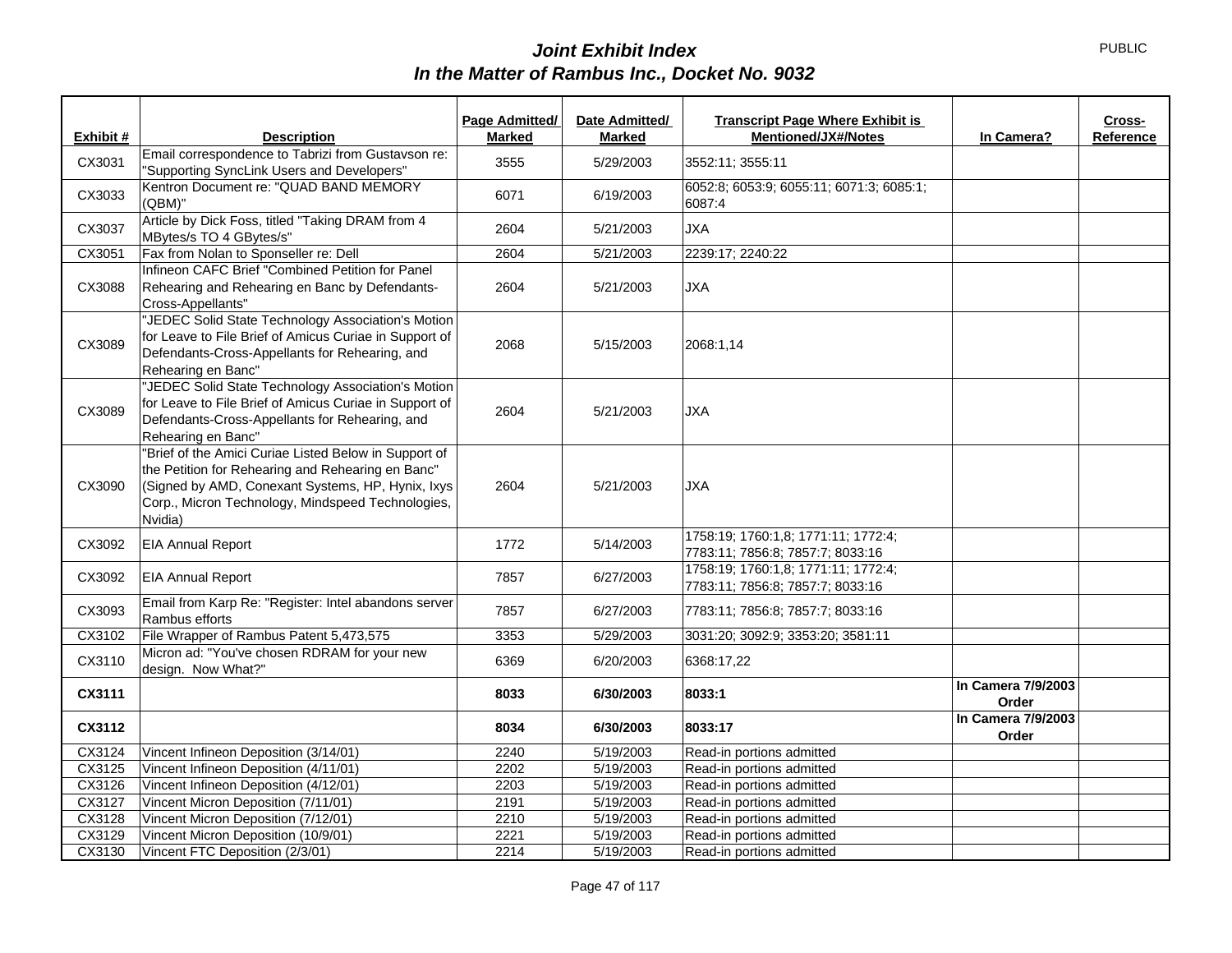|           |                                                | Page Admitted/                                          | Date Admitted/ | <b>Transcript Page Where Exhibit is</b>                                                                                          |            | Cross-    |
|-----------|------------------------------------------------|---------------------------------------------------------|----------------|----------------------------------------------------------------------------------------------------------------------------------|------------|-----------|
| Exhibit # | <b>Description</b>                             | Marked                                                  | <b>Marked</b>  | <b>Mentioned/JX#/Notes</b>                                                                                                       | In Camera? | Reference |
| CX3131    | Farmwald Infineon Trial Testimony (4/24/01)    | n/a                                                     | pending        | Designations submitted 8/25/03                                                                                                   |            |           |
| CX3132    | Davidow Infineon Trial Testimony (4/24/01)     | n/a                                                     | pending        | Designations submitted 8/25/03                                                                                                   |            |           |
| CX3132    | Vincent Infineon Deposition (1/12/01)          | 2189                                                    | 5/19/2003      | Read-in portions admitted                                                                                                        |            |           |
| CX3133    | Mailloux Micron Deposition (4/5/01)            | 10849                                                   | 7/28/2003      | Read-in portions admitted                                                                                                        |            |           |
| CX3134    | Mailloux Micron Deposition (4/6/01)            | 10849                                                   | 7/28/2003      | Read-in portions admitted                                                                                                        |            |           |
| CX3135    | Chen FTC Deposition (1/16/03)                  | 8737                                                    | 7/14/2003      | Read-in portions admitted                                                                                                        |            |           |
| CX3136    | Meyer Infineon Trial Testimony (5/7/01)        | 2895                                                    | 5/22/2003      | Read-in portions admitted                                                                                                        |            |           |
| CX4001    | Audio Recording of Rambus Conference Call      | 2604                                                    | 5/21/2003      | <b>JXA</b>                                                                                                                       |            |           |
| CX4002    | Video Recording of Dell Commercial             | 2604                                                    | 5/21/2003      | <b>JXA</b>                                                                                                                       |            |           |
| CX4003    | Video Recording of HP Commercial               | 2604                                                    | 5/21/2003      | <b>JXA</b>                                                                                                                       |            |           |
| DX0001    | Memory Module                                  | Marked (not<br>admitted) at 274                         | 5/1/2003       | 274:16, 19; 291:6                                                                                                                |            |           |
| DX0002    | Posters used in Respondent's opening arguments | Marked (not<br>admitted) at 291                         | 5/1/2003       | 277:13; 291:12                                                                                                                   |            |           |
| DX0003    | Mother Board                                   | Marked (not<br>admitted) at 505                         | 5/2/2003       | 505:11,13; 10100:11                                                                                                              |            |           |
| DX0004    | Latency Block Diagram                          | Marked (not<br>admitted) at 809                         | 5/5/2003       | 809:17; 869:11; 871:2,6,12; 1526:11;<br>1547:15,19,21,25; 1548:1; 1551:18;<br>1564:16,18; 1566:4; 1581:6; 1588:13;<br>1599:12,20 |            |           |
| DX0005    | Patents & Meetings Timeline                    | Marked (not<br>admitted) at 987                         | 5/6/2003       | 986:16; 8031:16,19                                                                                                               |            |           |
| DX0006    | Slide: Burst EDO                               | Marked (not<br>admitted) at<br>924/986                  | 5/5/2003       | 986:20                                                                                                                           |            |           |
| DX0007    | Slides Used with Becker                        | Marked (not<br>admitted) at<br>1162                     | 5/7/2003       | 1162:12,16,19                                                                                                                    |            |           |
| DX0008    | Wafer                                          | Marked (not<br>admitted) at<br>1163 (Withdrawn<br>1165) | 5/7/2003       | 1163:5; 1164:19                                                                                                                  |            |           |
| DX0009    | Wafer                                          | Marked (not<br>admitted) at<br>1163 (Withdrawn<br>1165) | 5/7/2003       | 1163:5; 1164:20                                                                                                                  |            |           |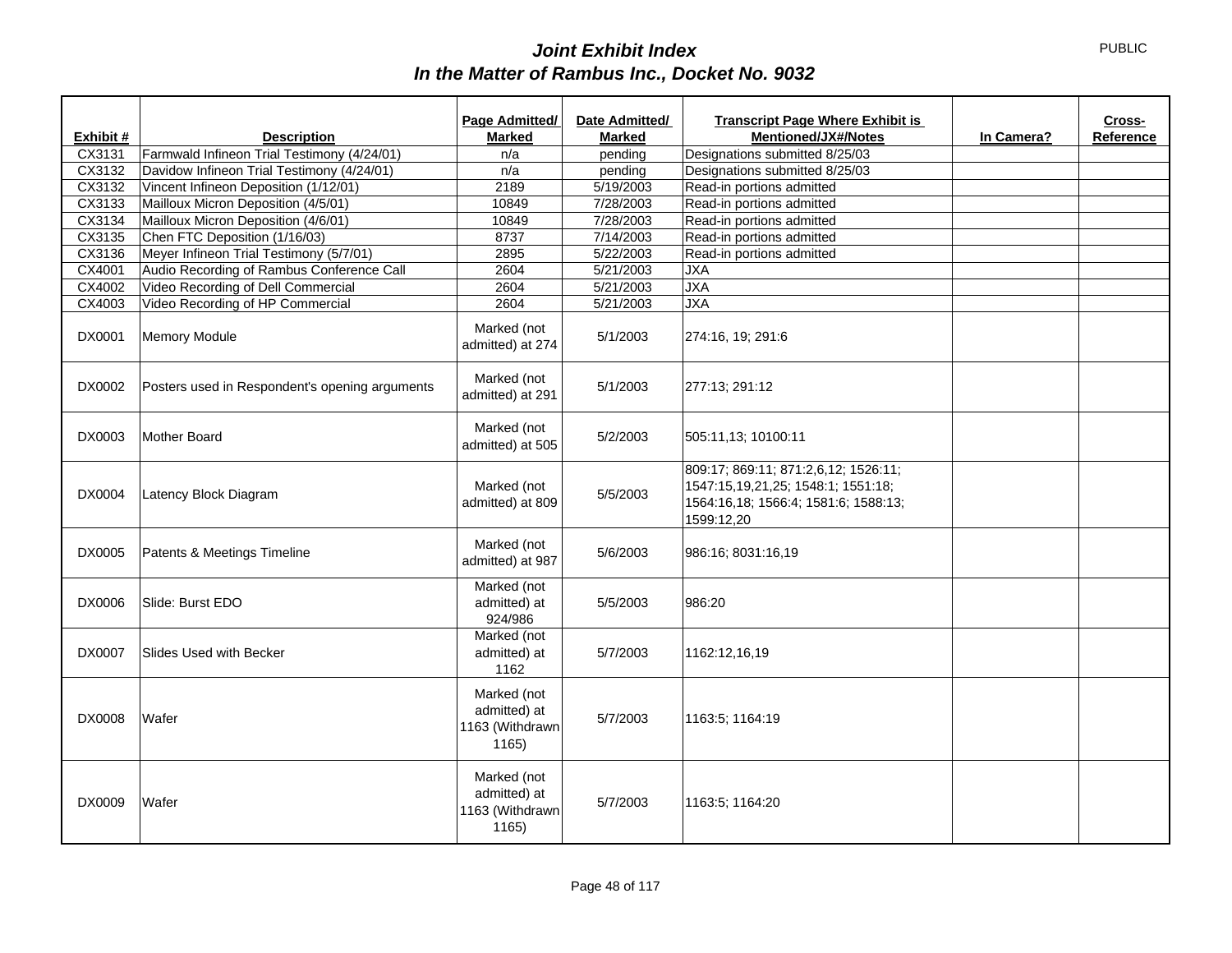| Exhibit # | <b>Description</b>                                 | Page Admitted/<br><b>Marked</b>     | Date Admitted/<br><b>Marked</b> | <b>Transcript Page Where Exhibit is</b><br><b>Mentioned/JX#/Notes</b>                          | In Camera? | Cross-<br>Reference |
|-----------|----------------------------------------------------|-------------------------------------|---------------------------------|------------------------------------------------------------------------------------------------|------------|---------------------|
| DX0010    | Mask                                               | Marked (not<br>admitted) at<br>1163 | 5/7/2003                        | 1163:15                                                                                        |            |                     |
| DX0011    | Lucite                                             | Marked (not<br>admitted) at<br>1164 | 5/7/2003                        | 1163:25                                                                                        |            |                     |
| DX0012    | Handwritten Page: Dates of Production for Motorola | Marked (not<br>admitted) at<br>1178 | 5/7/2003                        | 1178:25; 1183:18                                                                               |            |                     |
| DX0013    | Slide: RDRAM vs. SDRAM                             | Marked (not<br>admitted) at<br>1437 | 5/8/2003                        | 1437:10,22; 1442:16; 1448:1                                                                    |            |                     |
| DX0014    | <b>Rambus Patent Tree</b>                          | Marked (not<br>admitted) at<br>1505 | 5/12/2003                       | 1505:7,25; 1506:5; 6138:4; 6138:25; 7403:7                                                     |            |                     |
| DX0015    | Collective Claim Charts                            | Marked (not<br>admitted) at<br>1549 | 5/12/2003                       | 1549:15; 1563:19; 1564:1,12,22; 1565:12;<br>1573:19; 1589:15; 1599:9,23; 1601:17               |            |                     |
| DX0016    | 2 Block diagrams (PLL/DEC)                         | Marked (not<br>admitted) at<br>1600 | 5/12/2003                       | 1563:14,15,17,20; 1564:20; 1588:6;<br>1599:7,8,14,24; 1600:5,12; 1630:19;<br>1631:9,19; 1632:6 |            |                     |
| DX0017    | Handwritten Chart: '646 App                        | Marked (not<br>admitted) at<br>1619 | 5/12/2003                       | 1619:19                                                                                        |            |                     |
| DX0018    | Handwritten Chart: '692 Application                | Marked (not<br>admitted) at<br>1619 | 5/12/2003                       | 1619:24                                                                                        |            |                     |
| DX0019    | Handwritten Chart: '961 Application                | Marked (not<br>admitted) at<br>1626 | 5/12/2003                       | 1626:17                                                                                        |            |                     |
| DX0020    | Handwritten Chart: '490 Application                | Marked (not<br>admitted) at<br>1629 | 5/12/2003                       | 1629:20                                                                                        |            |                     |
| DX0021    | Handwritten sketch: Claimed invention              | Marked (not<br>admitted) at<br>1635 | 5/12/2003                       | 1635:11                                                                                        |            |                     |
| DX0022    | EIA Org Charts (1990-1998)                         | Marked (not<br>admitted) at<br>1766 | 5/14/2003                       | 1766:9,10,15,21; 1767:2; 1768:24; 1769:22                                                      |            |                     |
| DX0023    | EIA Org Charts (Present)                           | Marked (not<br>admitted) at<br>1770 | 5/14/2003                       | 1770:12                                                                                        |            |                     |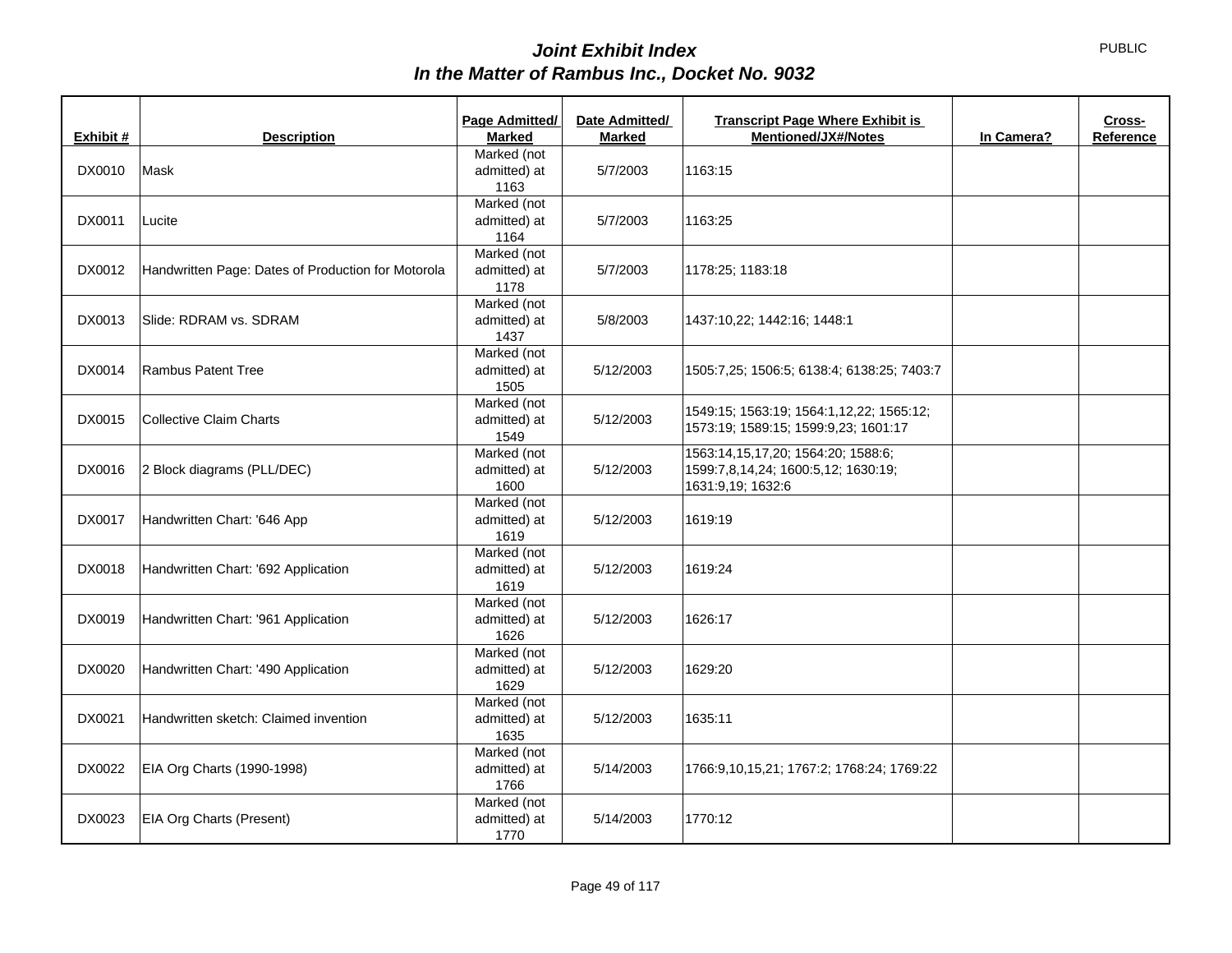|               |                                                | Page Admitted/       | Date Admitted/ | <b>Transcript Page Where Exhibit is</b>    |                 | Cross-    |
|---------------|------------------------------------------------|----------------------|----------------|--------------------------------------------|-----------------|-----------|
| Exhibit #     | <b>Description</b>                             | <b>Marked</b>        | <b>Marked</b>  | <b>Mentioned/JX#/Notes</b>                 | In Camera?      | Reference |
|               |                                                | Marked (not          |                |                                            |                 |           |
| DX0024        | Rambus 1992 Org Chart                          | admitted) at         | 5/20/2003      | 2357:15,25                                 |                 |           |
|               |                                                | 2358                 |                |                                            |                 |           |
|               |                                                | Marked (not          |                |                                            |                 |           |
| DX0025        | Rambus 1995 Org Chart                          | admitted) at         | 5/20/2003      | 2357:25; 4541:23                           |                 |           |
|               |                                                | 2358                 |                |                                            |                 |           |
|               |                                                | Marked (not          |                |                                            |                 |           |
| DX0026        | Rambus 1998-'99 Org Chart                      | admitted) at         | 5/20/2003      | 2357:25; 8031:4,7                          |                 |           |
|               |                                                | 2358<br>Marked (not  |                |                                            |                 |           |
|               |                                                |                      |                |                                            |                 |           |
| DX0027        | Handdrawn Chart: Compaq/HP DRAM Usage          | admitted) at<br>2358 | 5/20/2003      | 2357:25; 2358:23                           |                 |           |
|               |                                                |                      |                |                                            |                 |           |
|               |                                                | Marked (not          |                |                                            |                 |           |
| DX0028        | Geoff's Handwritten List: Technology at JEDEC" | admitted) at<br>3458 | 5/29/2003      | 3457:23; 3458:4; 3466:8                    |                 |           |
|               |                                                |                      |                |                                            |                 |           |
| DX0029        | Handdrawn Chart: AMD/Intel Microprocessor      | Marked (not          |                |                                            |                 |           |
|               | Products                                       | admitted) at<br>3655 | 5/30/2003      | 3655:5                                     |                 |           |
|               |                                                | Marked (not          |                |                                            |                 |           |
| DX0030        | Mr. Heye's Hand-drawn Diagram: Mother Board    | admitted) at         | 5/30/2003      | 3657:22; 3742:4,5; 7190:20; 7612:13,15,19; |                 |           |
|               |                                                | 3742                 |                | 7613:2; 10126:14                           |                 |           |
|               |                                                | Marked (not          |                |                                            |                 |           |
| DX0031        | AMD chart                                      | admitted) at         | 6/2/2003       | 4048:6                                     |                 |           |
|               |                                                | 4048                 |                |                                            |                 |           |
|               |                                                | <b>Marked (not</b>   |                |                                            |                 |           |
| <b>DX0032</b> |                                                | admitted) at         | 6/4/2003       | 4214:16                                    | In Camera       |           |
|               |                                                | 4214                 |                |                                            | 6/18/2003 Order |           |
|               |                                                | <b>Marked (not</b>   |                |                                            |                 |           |
| <b>DX0033</b> |                                                | admitted) at         | 6/4/2003       | 4214:23; 10308:20                          | In Camera       |           |
|               |                                                | 4215                 |                |                                            | 6/18/2003 Order |           |
|               |                                                | <b>Marked (not</b>   |                |                                            |                 |           |
| <b>DX0034</b> |                                                | admitted) at         | 6/4/2003       | 4214:25                                    | In Camera       |           |
|               |                                                | 4215                 |                |                                            | 6/18/2003 Order |           |
|               |                                                | <b>Marked (not</b>   |                |                                            |                 |           |
| <b>DX0035</b> |                                                | admitted) at         | 6/4/2003       | 4218:18,23; 4226:6                         | In Camera       |           |
|               |                                                | 4218                 |                |                                            | 6/18/2003 Order |           |
|               |                                                |                      |                |                                            | In Camera       |           |
| <b>DX0036</b> |                                                | 4221                 | 6/4/2003       | 4220:25; 4221:5,8; 4225:20; 4255:25        | 6/18/2003 Order |           |
|               |                                                | <b>Marked (not</b>   |                |                                            |                 |           |
| <b>DX0037</b> |                                                | admitted) at         | 6/4/2003       | 4223:9,14                                  | In Camera       |           |
|               |                                                | 4223                 |                |                                            | 6/18/2003 Order |           |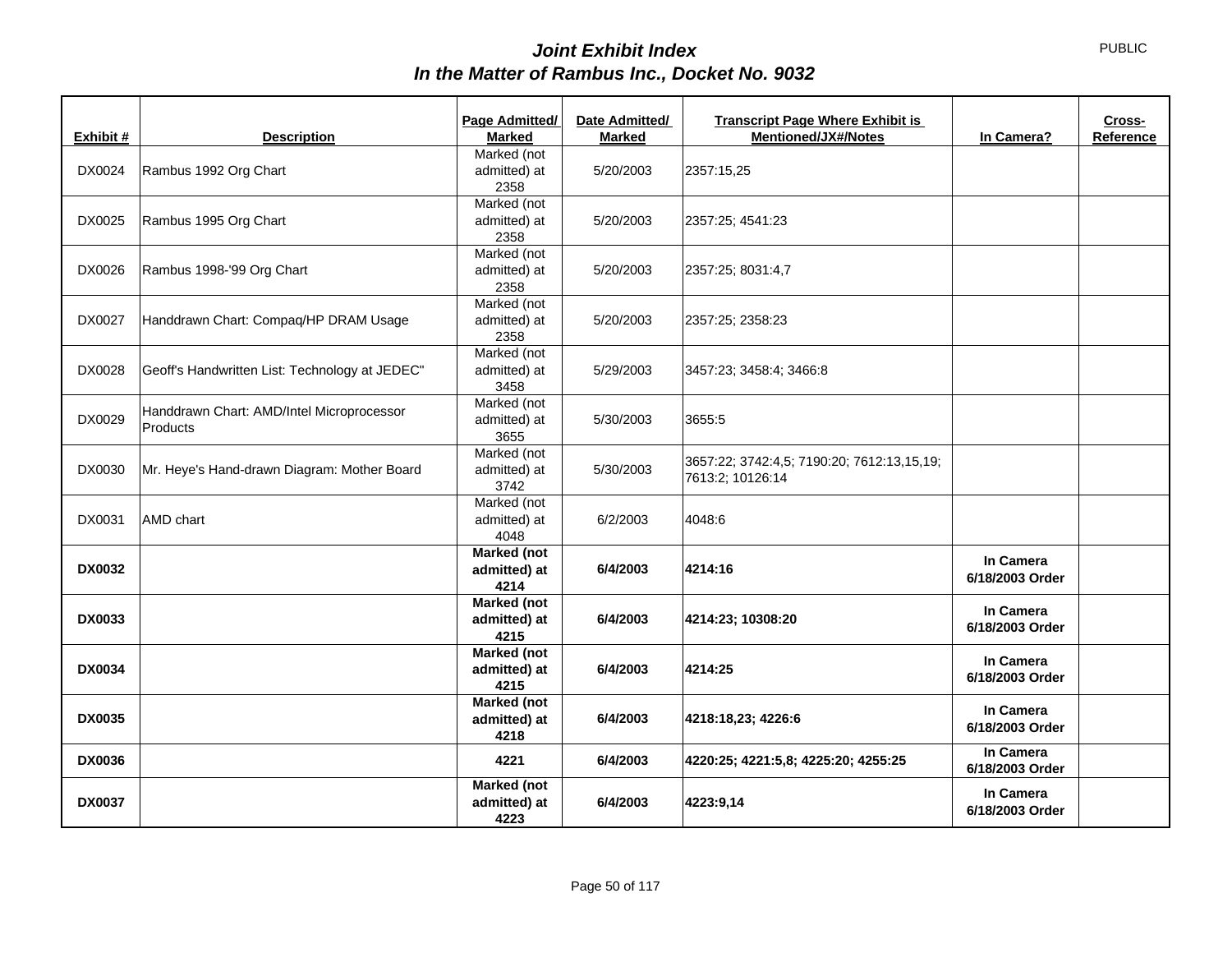| Exhibit #     | <b>Description</b>                        | Page Admitted/<br><b>Marked</b>            | Date Admitted/<br><b>Marked</b> | <b>Transcript Page Where Exhibit is</b><br><b>Mentioned/JX#/Notes</b> | In Camera?                   | Cross-<br>Reference |
|---------------|-------------------------------------------|--------------------------------------------|---------------------------------|-----------------------------------------------------------------------|------------------------------|---------------------|
| <b>DX0038</b> |                                           | <b>Marked</b> (not<br>admitted) at<br>4227 | 6/4/2003                        | 4226:24                                                               | In Camera<br>6/18/2003 Order |                     |
| <b>DX0039</b> |                                           | <b>Marked</b> (not<br>admitted) at<br>4227 | 6/4/2003                        | 4227:22; 4228:2                                                       | In Camera<br>6/18/2003 Order |                     |
| <b>DX0040</b> |                                           | Marked (not<br>admitted) at<br>4231        | 6/4/2003                        | 4231:6                                                                | In Camera<br>6/18/2003 Order |                     |
| <b>DX0041</b> |                                           | <b>Marked (not</b><br>admitted) at<br>4233 | 6/4/2003                        | 4233:22; 4239:14,21;4275:5,23; 4279:13;<br>4280:13; 4284:12           | In Camera<br>6/18/2003 Order |                     |
| <b>DX0042</b> |                                           | <b>Marked (not</b><br>admitted) at<br>4237 | 6/4/2003                        | 4237:5; 4238:13; 4240:21                                              | In Camera<br>6/18/2003 Order |                     |
| <b>DX0043</b> |                                           | <b>Marked (not</b><br>admitted) at<br>4263 | 6/4/2003                        | 4263:9; 4264:18; 4268:19; 4270:5; 4280:4                              | In Camera<br>6/18/2003 Order |                     |
| DX0044        | Slide: Steps to Implement a Design Change | Marked (not<br>admitted) at<br>4306        | 6/5/2003                        | 4349:10; 4351:1,4,21                                                  |                              |                     |
| DX0045        | Shrink/Density Diagram                    | Marked (not<br>admitted) at<br>4347        | 6/5/2003                        | 4347:14; 4348:24                                                      |                              |                     |
| DX0046        | DDR presentation given by Macri           | Marked (not<br>admitted) at<br>4597        | 6/9/2003                        | 4597:10,18,22; 4675:5                                                 |                              |                     |
| DX0047        | PP Slide: IBM eServer Family              | Marked (not<br>admitted) at<br>4994        | 6/12/2003                       | 4994:16                                                               |                              |                     |
| DX0048        | PP Slide: z900 Server Scale               | Marked (not<br>admitted) at<br>4994        | 6/12/2003                       | 4994:16,21                                                            |                              |                     |
| DX0049        | PP Slide: z900 Server (Cutaway)           | Marked (not<br>admitted) at<br>4995        | 6/12/2003                       | 4994:25                                                               |                              |                     |
| DX0050        | PP Slide: Close-up of Whole z900          | Marked (not<br>admitted) at<br>4996        | 6/12/2003                       | 4996:10                                                               |                              |                     |
| DX0051        | PP Slide: Close-up of Chip Pannel         | Marked (not<br>admitted) at<br>4996        | 6/12/2003                       | 4996:11                                                               |                              |                     |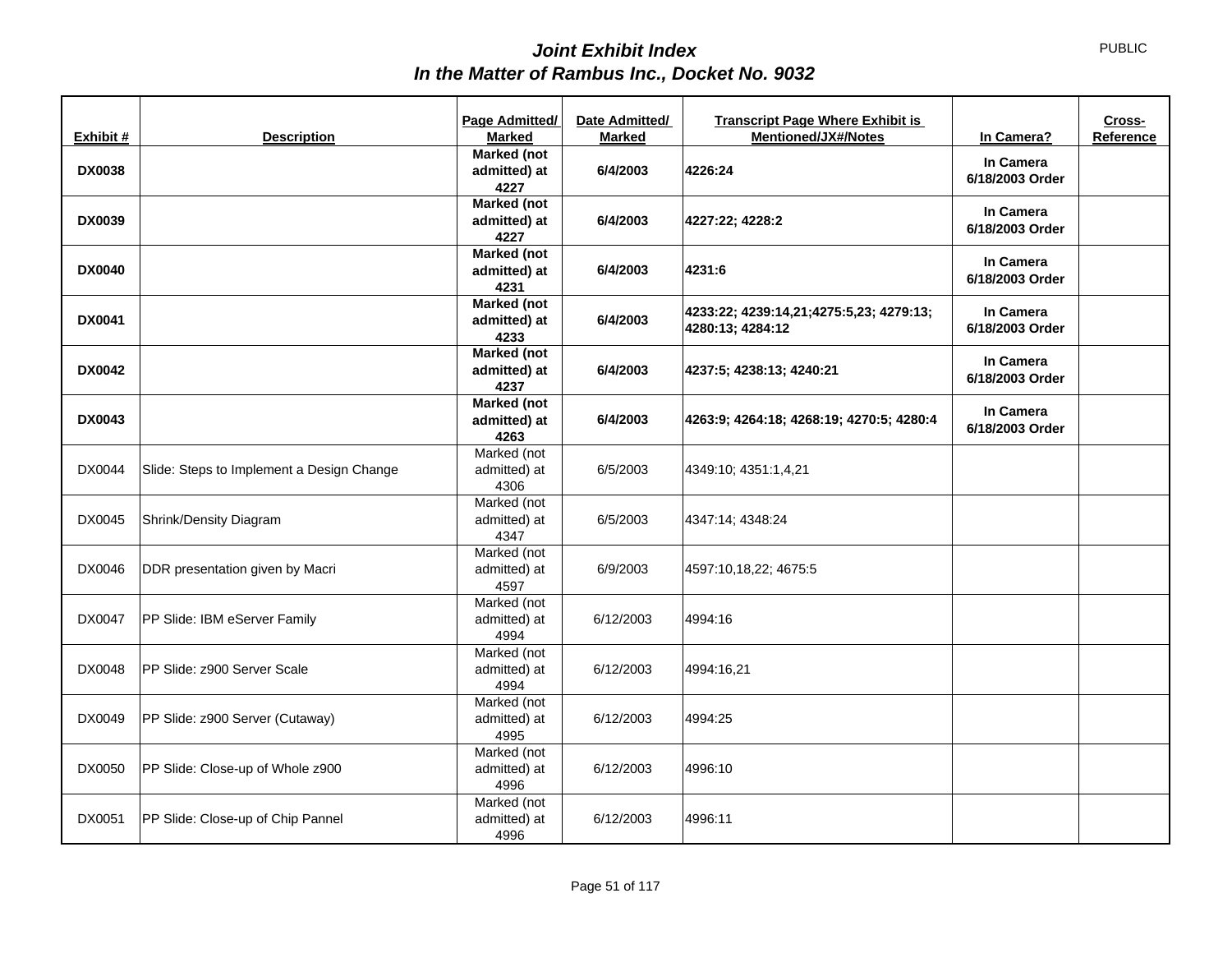| Exhibit # | <b>Description</b>                                                 | Page Admitted/<br><b>Marked</b> | Date Admitted/<br><b>Marked</b> | <b>Transcript Page Where Exhibit is</b><br><b>Mentioned/JX#/Notes</b> | In Camera? | Cross-<br>Reference |
|-----------|--------------------------------------------------------------------|---------------------------------|---------------------------------|-----------------------------------------------------------------------|------------|---------------------|
|           |                                                                    | Marked (not                     |                                 |                                                                       |            |                     |
| DX0052    | PP Slide: z900 20 Processor MultiChip Module                       | admitted) at                    | 6/12/2003                       | 4997:5                                                                |            |                     |
|           | (MCM)                                                              | 4997                            |                                 |                                                                       |            |                     |
|           |                                                                    | Marked (not                     |                                 |                                                                       |            |                     |
| DX0053    | PP Slide: Memory Cards shown in z900                               | admitted) at                    | 6/12/2003                       | 5002:3                                                                |            |                     |
|           |                                                                    | 5001                            |                                 |                                                                       |            |                     |
|           |                                                                    | Marked (not                     |                                 |                                                                       |            |                     |
| DX0054    | PP Slide: Memory Cards w/ ID Labels                                | admitted) at                    | 6/12/2003                       | 5003:25; 5004:5                                                       |            |                     |
|           |                                                                    | 5004                            |                                 |                                                                       |            |                     |
|           |                                                                    | Marked (not                     |                                 |                                                                       |            |                     |
| DX0055    | PP Slide: z900 Memory Card Chart                                   | admitted) at                    | 6/12/2003                       | 5007:12                                                               |            |                     |
|           |                                                                    | 5007                            |                                 |                                                                       |            |                     |
|           |                                                                    | Marked (not                     |                                 |                                                                       |            |                     |
| DX0056    | PP Slide: z900 Main Memory Structure                               | admitted) at<br>5008            | 6/12/2003                       | 5008:2,7                                                              |            |                     |
|           |                                                                    | Marked (not                     |                                 |                                                                       |            |                     |
| DX0057    | Handwritten list: "JEDEC Options" late '91-early'92                | admitted) at                    | 6/13/2003                       | 5112:22; 5132:1,6; 5275:6,9,22; 5325:5,21;                            |            |                     |
|           |                                                                    | 5112                            |                                 | 5327:7                                                                |            |                     |
|           |                                                                    | Marked (not                     |                                 |                                                                       |            |                     |
| DX0058    | Handwritten list: "JEDEC Options: CAS Latency" late                | admitted) at                    | 6/13/2003                       | 5136:25; 5137:5; 5142:14,20; 5145:7;                                  |            |                     |
|           | '91-early'92                                                       | 5137                            |                                 | 5276:3; 5326:2,12; 5327:7                                             |            |                     |
|           |                                                                    | Marked (not                     |                                 |                                                                       |            |                     |
| DX0059    | Handwritten list: "JEDEC Options: Data Capture on<br>Read" '95-'98 | admitted) at                    | 6/13/2003                       | 5158:6,9; 5245:18; 5277:9; 5326:17,18,25                              |            |                     |
|           |                                                                    | 5170                            |                                 |                                                                       |            |                     |
|           | Handwritten list: "JEDEC Options: Encreasing Speed                 | Marked (not                     |                                 | 5170:18; 5178:22; 5179:15; 5184:22; 5185:3;                           |            |                     |
| DX0060    | of Data"                                                           | admitted) at                    | 6/13/2003                       | 5186:15; 5327:12,13,21                                                |            |                     |
|           |                                                                    | 5178                            |                                 |                                                                       |            |                     |
|           |                                                                    | Marked (not                     |                                 |                                                                       |            |                     |
| DX0061    | Handwritten Chart: "Quad CAS" in '93-'94                           | admitted) at                    | 6/13/2003                       | 5254:14,20                                                            |            |                     |
|           |                                                                    | 5254<br>Marked (not             |                                 |                                                                       |            |                     |
| DX0062    | Slide: 4 Central Questions                                         | admitted) at                    | 6/16/2003                       | 5372:12,15,16                                                         |            |                     |
|           |                                                                    | 5459                            |                                 |                                                                       |            |                     |
|           |                                                                    | Marked (not                     |                                 |                                                                       |            |                     |
| DX0063    | Slide: 1st central questions                                       | admitted) at                    | 6/16/2003                       | 5372:18                                                               |            |                     |
|           |                                                                    | 5459                            |                                 |                                                                       |            |                     |
|           |                                                                    | Marked (not                     |                                 |                                                                       |            |                     |
| DX0064    | Slide: CAS Latency                                                 | admitted) at                    | 6/16/2003                       | 5372:20                                                               |            |                     |
|           |                                                                    | 5459                            |                                 |                                                                       |            |                     |
|           |                                                                    | Marked (not                     |                                 |                                                                       |            |                     |
| DX0065    | Alternatives to PCL                                                | admitted) at                    | 6/16/2003                       | 5372:21; 5567:7,9,15                                                  |            |                     |
|           |                                                                    | 5459                            |                                 |                                                                       |            |                     |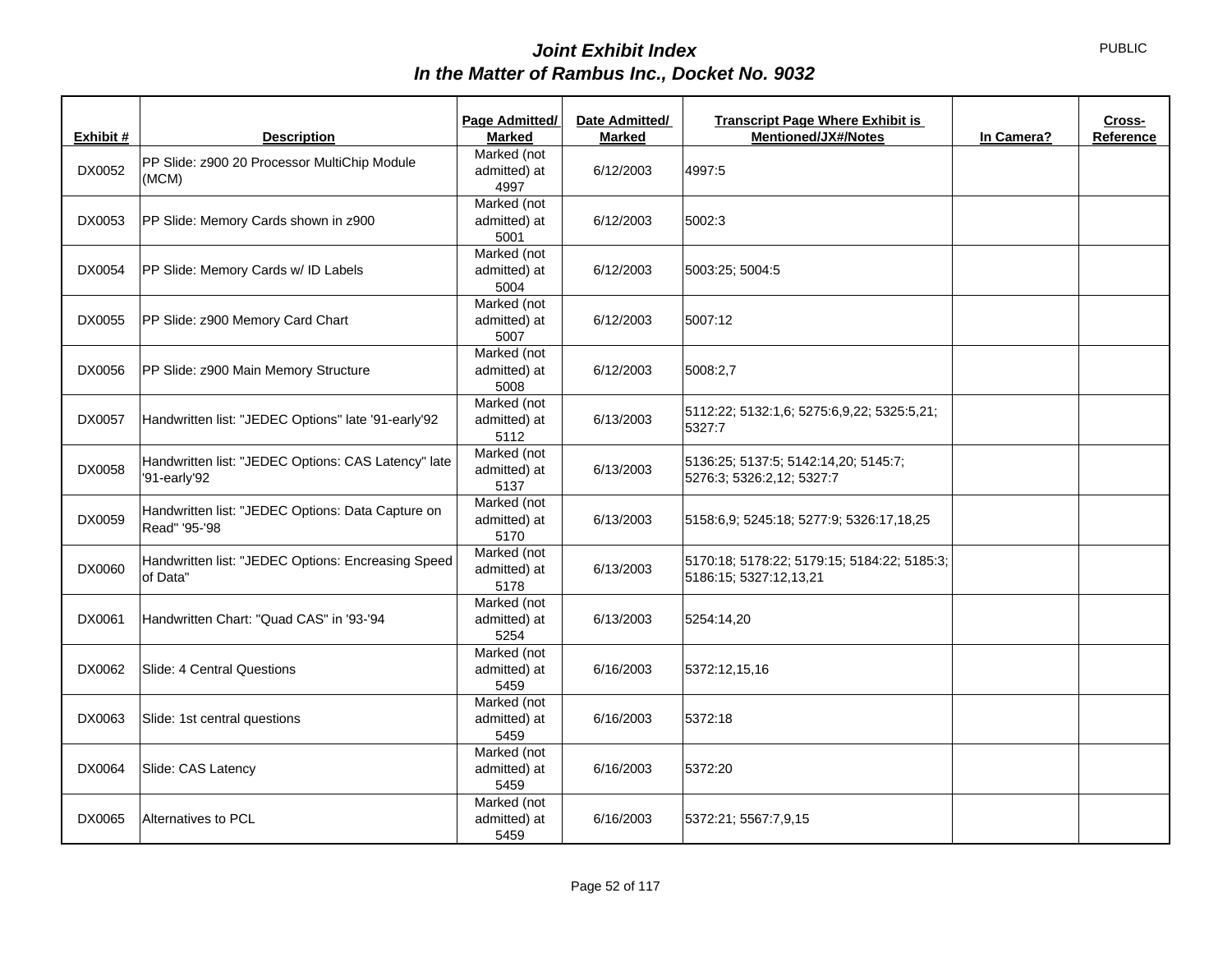|               |                                                | Page Admitted/ | Date Admitted/ | <b>Transcript Page Where Exhibit is</b>  | Cross-    |
|---------------|------------------------------------------------|----------------|----------------|------------------------------------------|-----------|
| Exhibit #     | <b>Description</b>                             | <b>Marked</b>  | <b>Marked</b>  | <b>Mentioned/JX#/Notes</b><br>In Camera? | Reference |
|               |                                                | Marked (not    |                |                                          |           |
| DX0066        | Alternatives to PCL #1 highlighted             | admitted) at   | 6/16/2003      | 5372:23                                  |           |
|               |                                                | 5459           |                |                                          |           |
|               |                                                | Marked (not    |                |                                          |           |
| DX0067        | Fixed CAS Latency Slide                        | admitted) at   | 6/16/2003      | 5373:1,5                                 |           |
|               |                                                | 5459           |                |                                          |           |
|               |                                                | Marked (not    |                |                                          |           |
| DX0068        | Slide: Metal Mask                              | admitted) at   | 6/16/2003      | 5373:17; 5374:21                         |           |
|               |                                                | 5459           |                |                                          |           |
|               |                                                | Marked (not    |                |                                          |           |
| DX0069        | Slide: Packaging Option                        | admitted) at   | 6/16/2003      | 5375:7; 5405:11                          |           |
|               |                                                | 5459           |                |                                          |           |
|               |                                                | Marked (not    |                |                                          |           |
| DX0070        | Slide: Alternative to PCL #2                   | admitted) at   | 6/16/2003      | 5379:10                                  |           |
|               |                                                | 5459           |                |                                          |           |
|               |                                                | Marked (not    |                |                                          |           |
| DX0071        | Slide: Set CAS Latency                         | admitted) at   | 6/16/2003      | 5379:12,15                               |           |
|               |                                                | 5459           |                |                                          |           |
|               |                                                | Marked (not    |                |                                          |           |
| DX0072        | CAS Latency w/ Fuses                           | admitted) at   | 6/16/2003      | 5380:9,10,12                             |           |
|               |                                                | 5459           |                |                                          |           |
|               |                                                | Marked (not    |                |                                          |           |
| DX0073        | CAS Latency Hardware w/ Fuses-laser            | admitted) at   | 6/16/2003      | 5380:198,22; 5381:2                      |           |
|               |                                                | 5459           |                |                                          |           |
|               |                                                | Marked (not    |                |                                          |           |
| DX0074        | CAS Latency Hardware w/ Fuses-electrical pusle | admitted) at   | 6/16/2003      | 5383:4                                   |           |
|               |                                                | 5459           |                |                                          |           |
|               |                                                | Marked (not    |                |                                          |           |
| DX0075        | Slide: Alternative to PCL #3                   | admitted) at   | 6/16/2003      | 5386:1                                   |           |
|               |                                                | 5459           |                |                                          |           |
|               |                                                | Marked (not    |                |                                          |           |
| DX0076        | Slide: Alternative to PCL #4                   | admitted) at   | 6/16/2003      | 5389:13                                  |           |
|               |                                                | 5459           |                |                                          |           |
|               |                                                | Marked (not    |                |                                          |           |
| <b>DX0077</b> | Slide: Alternative to PCL #5                   | admitted) at   | 6/16/2003      | 5393:22                                  |           |
|               |                                                | 5459           |                |                                          |           |
|               |                                                | Marked (not    |                |                                          |           |
| DX0078        | Slide: Alternative to PCL #6                   | admitted) at   | 6/16/2003      | 5397:10                                  |           |
|               |                                                | 5459           |                |                                          |           |
|               |                                                | Marked (not    |                |                                          |           |
| DX0079        | Alternative to PBL                             | admitted) at   | 6/16/2003      | 5397:18; 5571:22; 5572:2,5               |           |
|               |                                                | 5459           |                |                                          |           |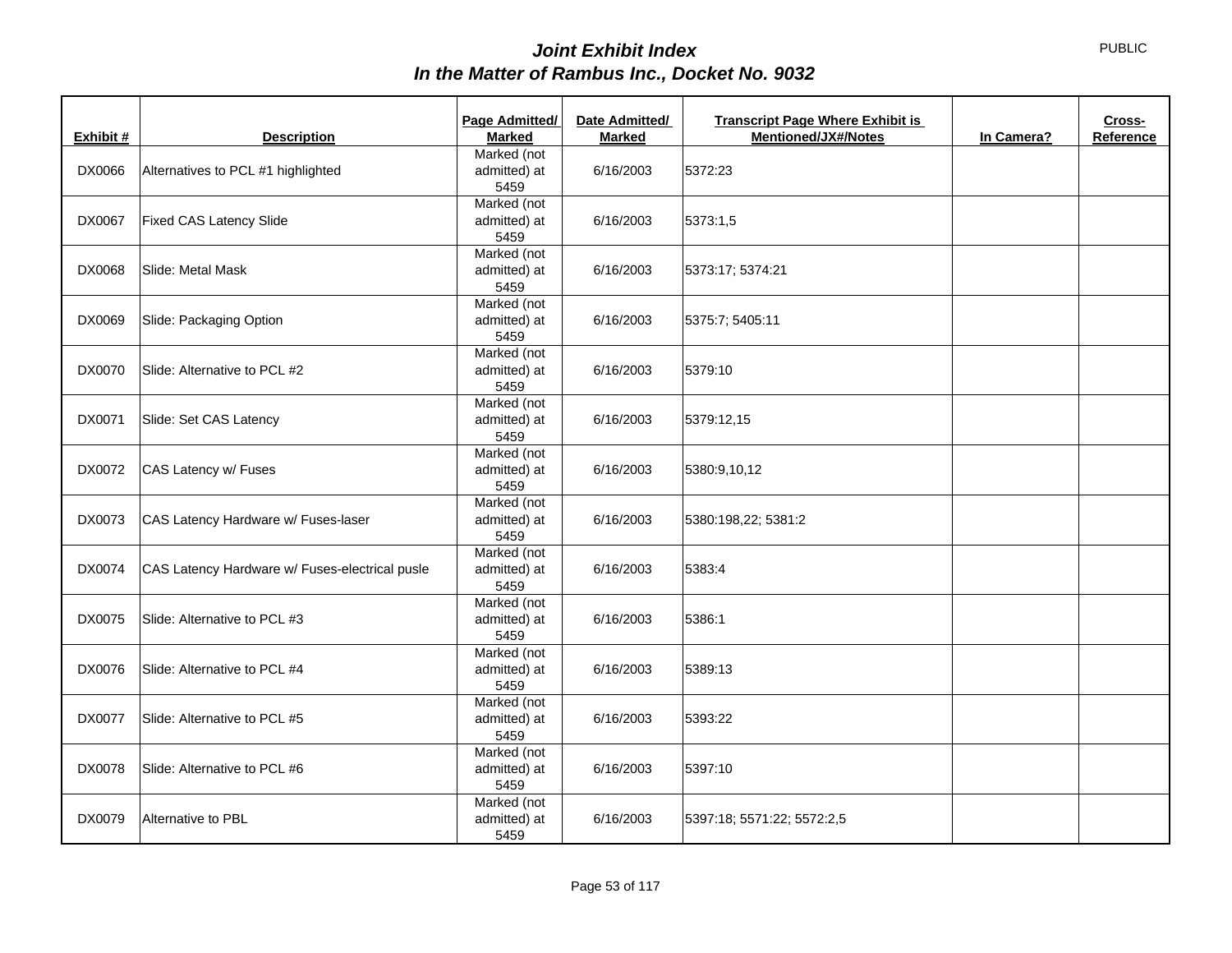|               |                                         | Page Admitted/ | Date Admitted/ | <b>Transcript Page Where Exhibit is</b>    |            | Cross-    |
|---------------|-----------------------------------------|----------------|----------------|--------------------------------------------|------------|-----------|
| Exhibit #     | <b>Description</b>                      | <b>Marked</b>  | <b>Marked</b>  | Mentioned/JX#/Notes                        | In Camera? | Reference |
|               |                                         | Marked (not    |                |                                            |            |           |
| DX0080        | Fixed Burst Length                      | admitted) at   | 6/16/2003      | 5399:15                                    |            |           |
|               |                                         | 5459           |                |                                            |            |           |
|               |                                         | Marked (not    |                |                                            |            |           |
| DX0081        | FBL w/ Metal Mask                       | admitted) at   | 6/16/2003      | 5399:20                                    |            |           |
|               |                                         | 5459           |                |                                            |            |           |
|               |                                         | Marked (not    |                |                                            |            |           |
| DX0082        | FBL-packaging option                    | admitted) at   | 6/16/2003      | 5401:1,4                                   |            |           |
|               |                                         | 5459           |                |                                            |            |           |
|               |                                         | Marked (not    |                |                                            |            |           |
| DX0083        | <b>SET BL w/Fuses</b>                   | admitted) at   | 6/16/2003      | 5403:5,8                                   |            |           |
|               |                                         | 5459           |                |                                            |            |           |
|               |                                         | Marked (not    |                |                                            |            |           |
| DX0084        | Set BL w/Electrical Pulse               | admitted) at   | 6/16/2003      | 5403:24                                    |            |           |
|               |                                         | 5459           |                |                                            |            |           |
|               |                                         | Marked (not    |                |                                            |            |           |
| DX0085        | Set BL w/laser                          | admitted) at   | 6/16/2003      | 5404:2                                     |            |           |
|               |                                         | 5459           |                |                                            |            |           |
|               |                                         | Marked (not    |                |                                            |            |           |
| DX0086        | Slide: Dual Edge Clock                  | admitted) at   | 6/16/2003      | 5413:21                                    |            |           |
|               |                                         | 5459           |                |                                            |            |           |
|               |                                         | Marked (not    |                |                                            |            |           |
| <b>DX0087</b> | Single Edge Clock v. Dual Edge Clocking | admitted) at   | 6/16/2003      | 5413:24; 5414:2; 11135:3; 11136:11         |            |           |
|               |                                         | 5459           |                |                                            |            |           |
|               |                                         | Marked (not    |                |                                            |            |           |
| DX0088        | Alternatives to DEC                     | admitted) at   | 6/16/2003      | 5416:1; 5425:23; 5428:23; 5574:10; 5574:16 |            |           |
|               |                                         | 5459           |                |                                            |            |           |
|               |                                         | Marked (not    |                |                                            |            |           |
| DX0089        | Interleave on-chip banks                | admitted) at   | 6/16/2003      | 5419:15,17; 5420:10,12; 5425:11            |            |           |
|               |                                         | 5459           |                |                                            |            |           |
|               |                                         | Marked (not    |                |                                            |            |           |
| DX0090        | Duty Cycle & Slew Rates                 | admitted) at   | 6/16/2003      | 5421:21,25; 5423:15; 5424:22               |            |           |
|               |                                         | 5459           |                |                                            |            |           |
|               |                                         | Marked (not    |                |                                            |            |           |
| DX0091        | Interleave on-module Ranks              | admitted) at   | 6/16/2003      | 5426:20,22                                 |            |           |
|               |                                         | 5459           |                |                                            |            |           |
|               |                                         | Marked (not    |                |                                            |            |           |
| DX0092        | Slide: PLL/DLL                          | admitted) at   | 6/16/2003      | 5438:13                                    |            |           |
|               |                                         | 5459           |                |                                            |            |           |
|               |                                         | Marked (not    |                |                                            |            |           |
| DX0093        | The Problem                             | admitted) at   | 6/16/2003      | 5438:20,22                                 |            |           |
|               |                                         | 5459           |                |                                            |            |           |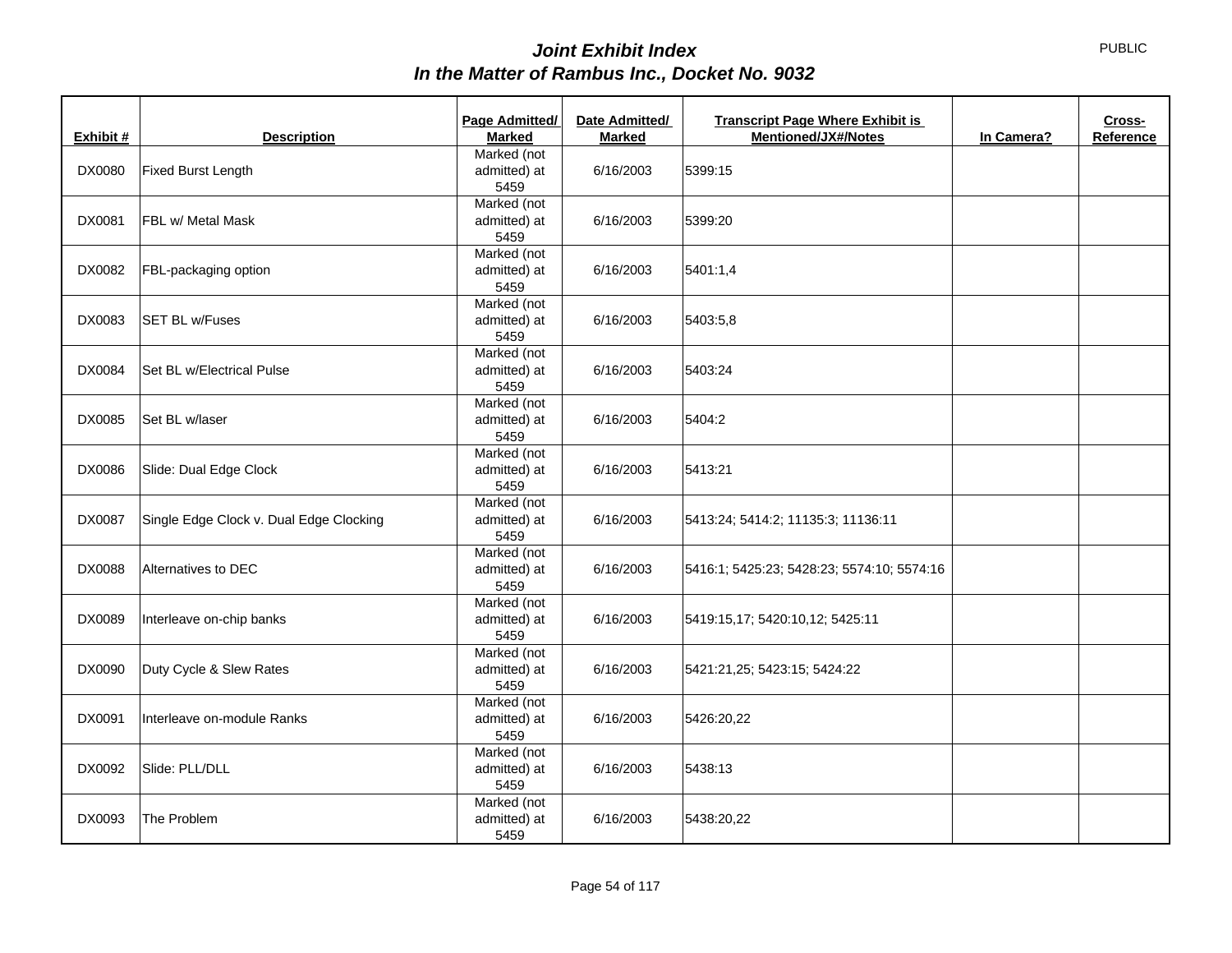|           |                                                                      | Page Admitted/                      | Date Admitted/ | <b>Transcript Page Where Exhibit is</b>                                                                                                  |            | Cross-    |
|-----------|----------------------------------------------------------------------|-------------------------------------|----------------|------------------------------------------------------------------------------------------------------------------------------------------|------------|-----------|
| Exhibit # | <b>Description</b>                                                   | <b>Marked</b>                       | <b>Marked</b>  | <b>Mentioned/JX#/Notes</b>                                                                                                               | In Camera? | Reference |
| DX0094    | Alternatives to PLL/DLL                                              | Marked (not<br>admitted) at<br>5459 | 6/16/2003      | 5444:11; 5577:2,5                                                                                                                        |            |           |
| DX0095    | 2nd Central Question                                                 | Marked (not<br>admitted) at<br>5581 | 6/16/2003      | 5468:3                                                                                                                                   |            |           |
| DX0096    | Rambus Clock Sync. Slide                                             | Marked (not<br>admitted) at<br>5581 | 6/16/2003      | 5468:5,6,8; 8644:2; 8646:23                                                                                                              |            |           |
| DX0097    | Rambus Circuit vs PLL Diagram                                        | Marked (not<br>admitted) at<br>5581 | 6/16/2003      | 5488:10,14                                                                                                                               |            |           |
| DX0098    | 3rd Central Question                                                 | Marked (not<br>admitted) at<br>5581 | 6/16/2003      | 5503:23                                                                                                                                  |            |           |
| DX0099    | Claim Charts - 8 pages                                               | Marked (not<br>admitted) at<br>5581 | 6/16/2003      | 5508:18; 5509:1; 5513:10; 5517:4,12;<br>5521:24; 5523:11,24; 5529:3; 5536:1,19;<br>5541:6; 5545:18; 5547:10; 5548:8; 5552:14;<br>5557:15 |            |           |
| DX0100    | JX-56-114 blown up w/ Jacob's labeling                               | Marked (not<br>admitted) at<br>5516 | 6/16/2003      | 5515:25; 5516:14; 5529:17                                                                                                                |            |           |
| DX0101    | NEC presentation on DLL enable mode with Jacob's<br>labeling         | Marked (not<br>admitted) at<br>5536 | 6/16/2003      | 5536:11                                                                                                                                  |            |           |
| DX0102    | Functional block diagram blow-up w/Jacob's labeling                  | Marked (not<br>admitted) at<br>5555 | 6/16/2003      | 5555:12,19                                                                                                                               |            |           |
| DX0103    | Same as DX102, but in reference to DLL                               | Marked (not<br>admitted) at<br>5557 | 6/16/2003      | 5557:10                                                                                                                                  |            |           |
| DX0104    | 4th Central Question                                                 | Marked (not<br>admitted) at<br>5581 | 6/16/2003      | 5561:16                                                                                                                                  |            |           |
| DX0105    | DRAM basics graphics card                                            | Marked (not<br>admitted) at<br>5581 | 6/16/2003      | 5562:5,7; 5565:22                                                                                                                        |            |           |
| DX0106    | Alternatives to PCL w/ red highlights indicating<br>incompatiability | Marked (not<br>admitted) at<br>5581 | 6/16/2003      | 5567:23.25                                                                                                                               |            |           |
| DX0107    | Alternatives to PBL w/ red highlights indicating<br>incompatiability | Marked (not<br>admitted) at<br>5581 | 6/16/2003      | 5572:23                                                                                                                                  |            |           |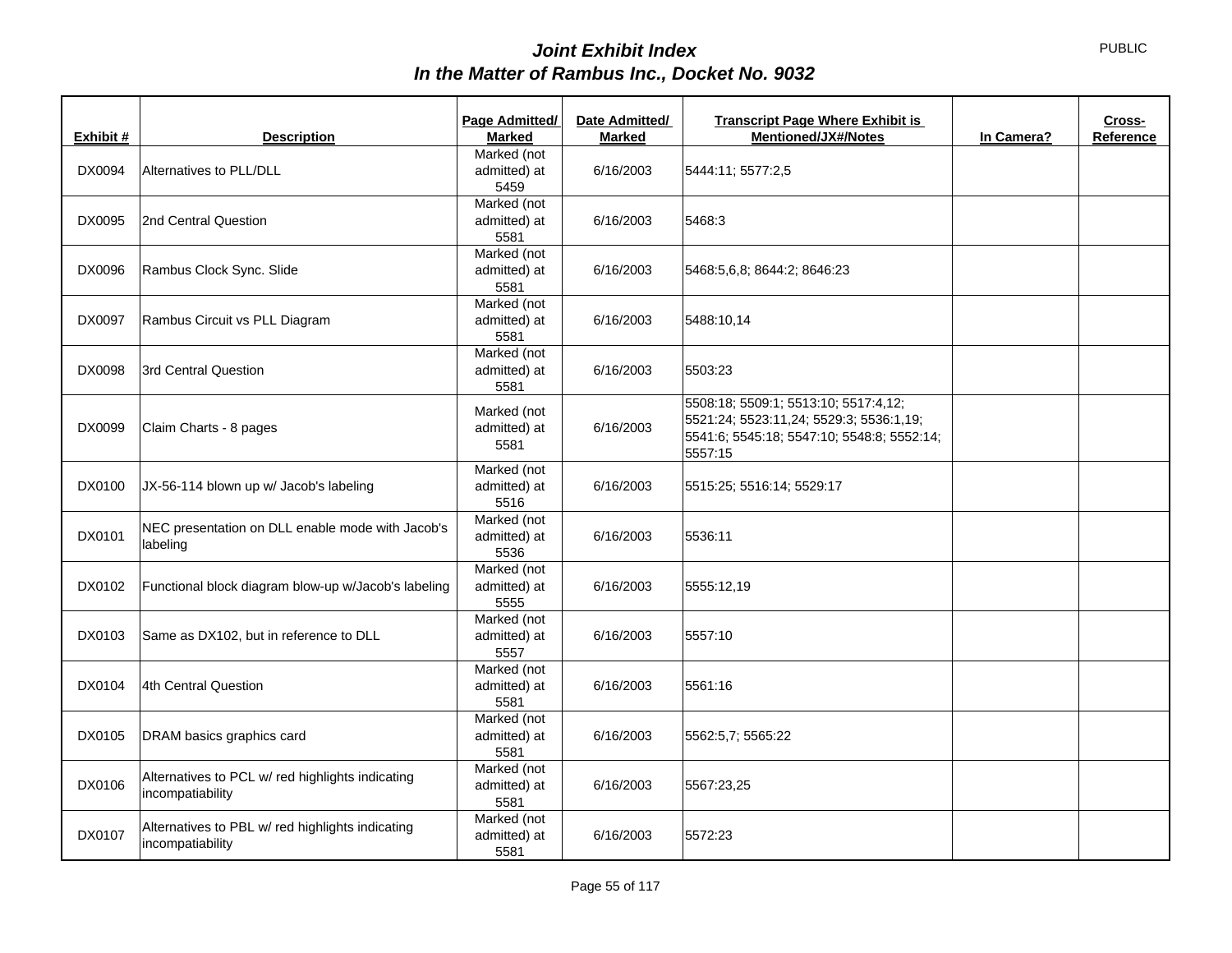|           |                                                                          | Page Admitted/                      | Date Admitted/ | <b>Transcript Page Where Exhibit is</b>                    |            | Cross-    |
|-----------|--------------------------------------------------------------------------|-------------------------------------|----------------|------------------------------------------------------------|------------|-----------|
| Exhibit # | <b>Description</b>                                                       | <b>Marked</b>                       | <b>Marked</b>  | <b>Mentioned/JX#/Notes</b>                                 | In Camera? | Reference |
| DX0108    | Alternatives to DEC w/ red highlights indicating<br>incompatiability     | Marked (not<br>admitted) at<br>5581 | 6/16/2003      | 5576:2,12                                                  |            |           |
| DX0109    | Alternatives to PLL/DLL w/ red highlights indicating<br>incompatiability | Marked (not<br>admitted) at<br>5581 | 6/16/2003      | 5577:24                                                    |            |           |
| DX0110    | Slide: Micron Products                                                   | Marked (not<br>admitted) at<br>6262 | 6/20/2003      | 6262:23; 6404:25                                           |            |           |
| DX0111    | Slide: Micron Technology Overview                                        | Marked (not<br>admitted) at<br>6267 | 6/20/2003      | 6267:7                                                     |            |           |
| DX0112    | Slide: Global Operations                                                 | Marked (not<br>admitted) at<br>6271 | 6/20/2003      | 6270:10; 6271:15                                           |            |           |
| DX0113    | Slide: International Customer Base                                       | Marked (not<br>admitted) at<br>6272 | 6/20/2003      | 6272:12                                                    |            |           |
| DX0114    | Slide: Micron's Financial Results                                        | Marked (not<br>admitted) at<br>6282 | 6/20/2003      | 6282:12; 6287:8; 6290:14,17; 63918; 6431:3;<br>11346:23,24 |            |           |
| DX0115    | Slide: Micron Moves Up in U.S. Patent Rankings                           | Marked (not<br>admitted) at<br>6292 | 6/20/2003      | 6292:21; 6426:5                                            |            |           |
| DX0116    | Slide: Micron Semiconductor Technology License<br>Agreement              | Marked (not<br>admitted) at<br>6474 | 6/20/2003      | 6474:5                                                     |            |           |
| DX0117    | Handdrawn Illustration of Data Capture Problem                           | Marked (not<br>admitted) at<br>6662 | 6/23/2003      | 6662:2,14; 6664:21; 6665:4; 6674:19;<br>6675:15            |            |           |
| DX0118    | Jeff Mailloux's Intel/Rambus Response Script<br>(12/17/96)               | Marked (not<br>admitted) at<br>6903 | 6/24/2003      | 6860:10,11; 6903:14;                                       |            |           |
| DX0119    | Handdrawn List: Four Lee Factors                                         | Marked (not<br>admitted) at<br>6984 | 6/24/2003      | 6984:21                                                    |            |           |
| DX0120    | Slide:Competitive Solutions Book Cover                                   | Marked (not<br>admitted) at<br>7116 | 6/25/2003      | 7116:22,23                                                 |            |           |
| DX0121    | Slide: Nature of Assignment                                              | Marked (not<br>admitted) at<br>7125 | 6/25/2003      | 7125:6                                                     |            |           |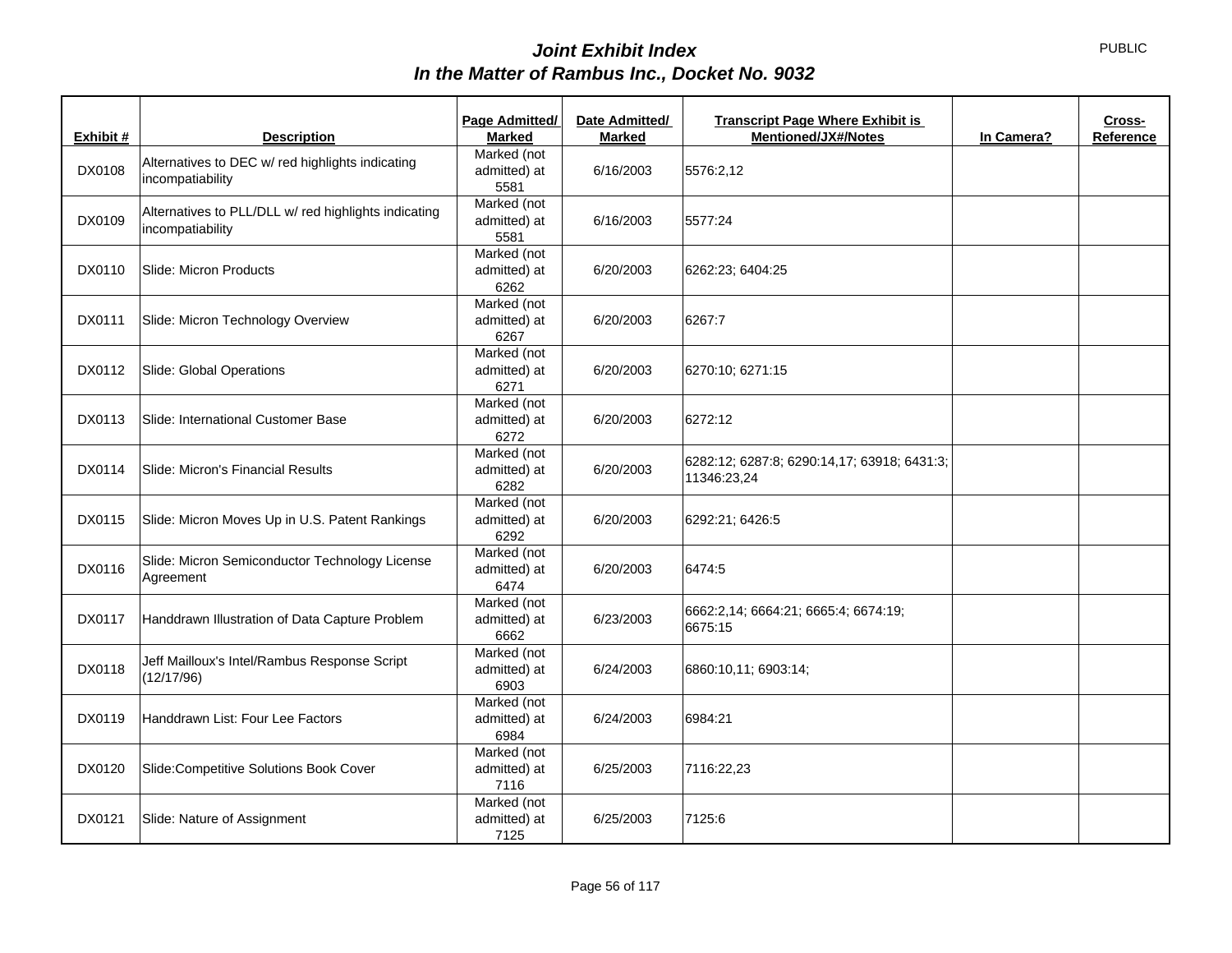| Exhibit # | <b>Description</b>                      | Page Admitted/<br><b>Marked</b>     | Date Admitted/<br><b>Marked</b> | <b>Transcript Page Where Exhibit is</b><br><b>Mentioned/JX#/Notes</b> | In Camera? | Cross-<br>Reference |
|-----------|-----------------------------------------|-------------------------------------|---------------------------------|-----------------------------------------------------------------------|------------|---------------------|
| DX0122    | Slide: Understanding of FTC Allegations | Marked (not<br>admitted) at<br>7130 | 6/25/2003                       | 7130:8,9;                                                             |            |                     |
| DX0123    | Slide: Key Economic Questions           | Marked (not<br>admitted) at<br>7130 | 6/25/2003                       | 7130:7; 7137:20; 7138:7                                               |            |                     |
| DX0124    | Slide: Interviews conducted             | Marked (not<br>admitted) at<br>7146 | 6/25/2003                       | 7146:25; 7149:10                                                      |            |                     |
| DX0125    | Slide: Materials reviewed/relied upon   | Marked (not<br>admitted) at<br>7150 | 6/25/2003                       | 7150:9; 7151:13; 7152:24                                              |            |                     |
| DX0126    | Slide: Case Study                       | Marked (not<br>admitted) at<br>7163 | 6/25/2003                       | 7163:1                                                                |            |                     |
| DX0127    | Slide: Summary of Conclusions #1        | Marked (not<br>admitted) at<br>7163 | 6/25/2003                       | 7163:10                                                               |            |                     |
| DX0128    | Slide: Summary of Conclusions #2        | Marked (not<br>admitted) at<br>7165 | 6/25/2003                       | 7165:20                                                               |            |                     |
| DX0129    | Slide: Summary of Conclusions #3        | Marked (not<br>admitted) at<br>7167 | 6/25/2003                       | 7167:11; 7170:13; 7172:23; 7576:25                                    |            |                     |
| DX0130    | Slide: Summary of Conclusions #4        | Marked (not<br>admitted) at<br>7173 | 6/25/2003                       | 7173:24                                                               |            |                     |
| DX0131    | Slide: Summary of Conclusions #5        | Marked (not<br>admitted) at<br>7177 | 6/25/2003                       | 7177:5; 7178:14; 7179:8                                               |            |                     |
| DX0132    | Slide: DRAM Industry Overview           | Marked (not<br>admitted) at<br>7183 | 6/25/2003                       | 7183:2; 7590:20; 7592:11,25; 7695:4                                   |            |                     |
| DX0133    | Slide: DRAM Buyers                      | Marked (not<br>admitted) at<br>7185 | 6/25/2003                       | 7185:1; 7187:1                                                        |            |                     |
| DX0134    | Slide: Basic economics of DRAM Industry | Marked (not<br>admitted) at<br>7187 | 6/25/2003                       | 7187:11; 7189:8; 7192:13; 7200:9,15;<br>7608:23; 7614:1               |            |                     |
| DX0135    | Slide: High Cost of DRAM fab plant      | Marked (not<br>admitted) at<br>7188 | 6/25/2003                       | 7188:5; 7189:2                                                        |            |                     |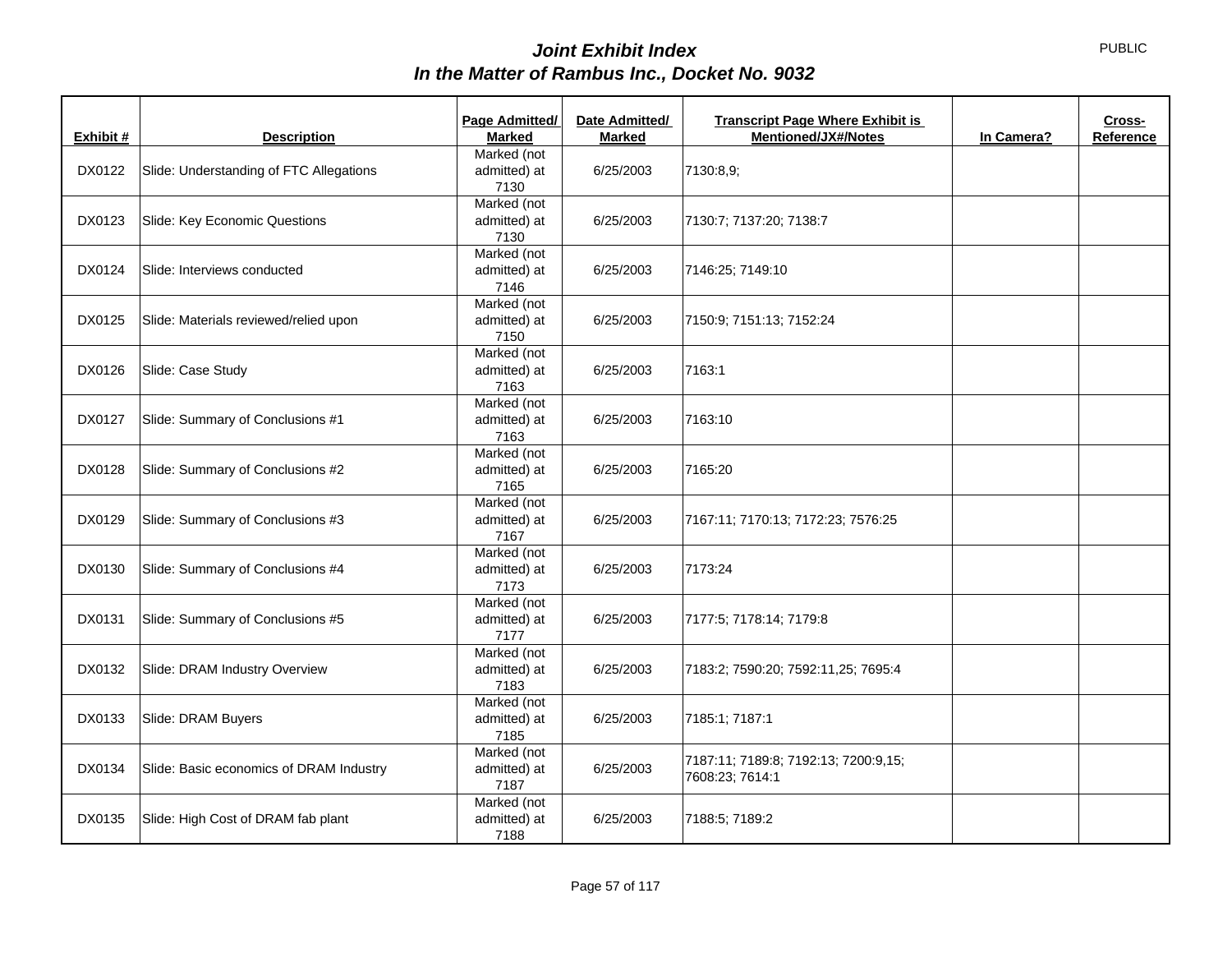|           |                                                    | Page Admitted/ | Date Admitted/ | <b>Transcript Page Where Exhibit is</b>  | Cross-    |
|-----------|----------------------------------------------------|----------------|----------------|------------------------------------------|-----------|
| Exhibit # | <b>Description</b>                                 | <b>Marked</b>  | <b>Marked</b>  | <b>Mentioned/JX#/Notes</b><br>In Camera? | Reference |
|           |                                                    | Marked (not    |                |                                          |           |
| DX0136    | Slide: DRAM Manufacturers today                    | admitted) at   | 6/25/2003      | 7202:11,22                               |           |
|           |                                                    | 7202           |                |                                          |           |
|           |                                                    | Marked (not    |                |                                          |           |
| DX0137    | Slide: DRAM Chip manufacturers in the past         | admitted) at   | 6/25/2003      | 7203:3                                   |           |
|           |                                                    | 7203           |                |                                          |           |
|           |                                                    | Marked (not    |                |                                          |           |
| DX0138    | Slide: Economics of DRAM production                | admitted) at   | 6/25/2003      | 7204:14                                  |           |
|           |                                                    | 7204           |                |                                          |           |
|           | Slide: Reducing DRAM productions costs/ Increasing | Marked (not    |                |                                          |           |
| DX0139    | vields                                             | admitted) at   | 6/25/2003      | 7208:19; 7218:3; 7219:5                  |           |
|           |                                                    | 7208           |                |                                          |           |
|           |                                                    | Marked (not    |                |                                          |           |
| DX0140    | Slide: Economics of DRAM demand                    | admitted) at   | 6/25/2003      | 7219:15                                  |           |
|           |                                                    | 7219           |                |                                          |           |
|           |                                                    | Marked (not    |                | 7226:11; 7227:19; 7428:15; 7429:7;       |           |
| DX0141    | Slide: Evolution of DRAM standards                 | admitted) at   | 6/25/2003      | 7445:10,15; 11221:13; 11222:16; 11343:8; |           |
|           |                                                    | 7226           |                | 11347:4,6                                |           |
|           |                                                    | Marked (not    |                |                                          |           |
| DX0142    | Slide: Importance of Standards in DRAM Industry    | admitted) at   | 6/25/2003      | 7230:24; 7231:20                         |           |
|           |                                                    | 7230           |                |                                          |           |
|           |                                                    | Marked (not    |                |                                          |           |
| DX0143    | Slide: Nature of DRAM Standards                    | admitted) at   | 6/25/2003      | 7233:2                                   |           |
|           |                                                    | 7233           |                |                                          |           |
|           |                                                    | Marked (not    |                |                                          |           |
| DX0144    | Slide: How DRAM standards are set                  | admitted) at   | 6/25/2003      | 7236:22; 7590:19; 7605:24,25             |           |
|           |                                                    | 7236           |                |                                          |           |
|           |                                                    | Marked (not    |                |                                          |           |
| DX0145    | Slide: Economic factos influencing success of DRAM | admitted) at   | 6/25/2003      | 7240:18; 7689:13                         |           |
|           | standards                                          | 7240           |                |                                          |           |
|           |                                                    | Marked (not    |                |                                          |           |
| DX0146    | Slide: Economic Underpinnings of                   | admitted) at   | 6/25/2003      | 7246:22; 7249:22                         |           |
|           | Evolution/Revolution                               | 7246           |                |                                          |           |
|           |                                                    | Marked (not    |                |                                          |           |
| DX0147    | Slide: JEDEC's Process                             | admitted) at   | 6/25/2003      | 7251:7; 7686:23; 7687:2; 7699:24         |           |
|           |                                                    | 7251           |                |                                          |           |
|           |                                                    | Marked (not    |                |                                          |           |
| DX0148    | Slide: Problem of Hold-Up                          | admitted) at   | 6/25/2003      | 7258:3                                   |           |
|           |                                                    | 7258           |                |                                          |           |
|           |                                                    | Marked (not    |                |                                          |           |
| DX0149    | Slide: Example of Specific Investment Ex Ante      | admitted) at   | 6/25/2003      | 7260:11                                  |           |
|           |                                                    | 7260           |                |                                          |           |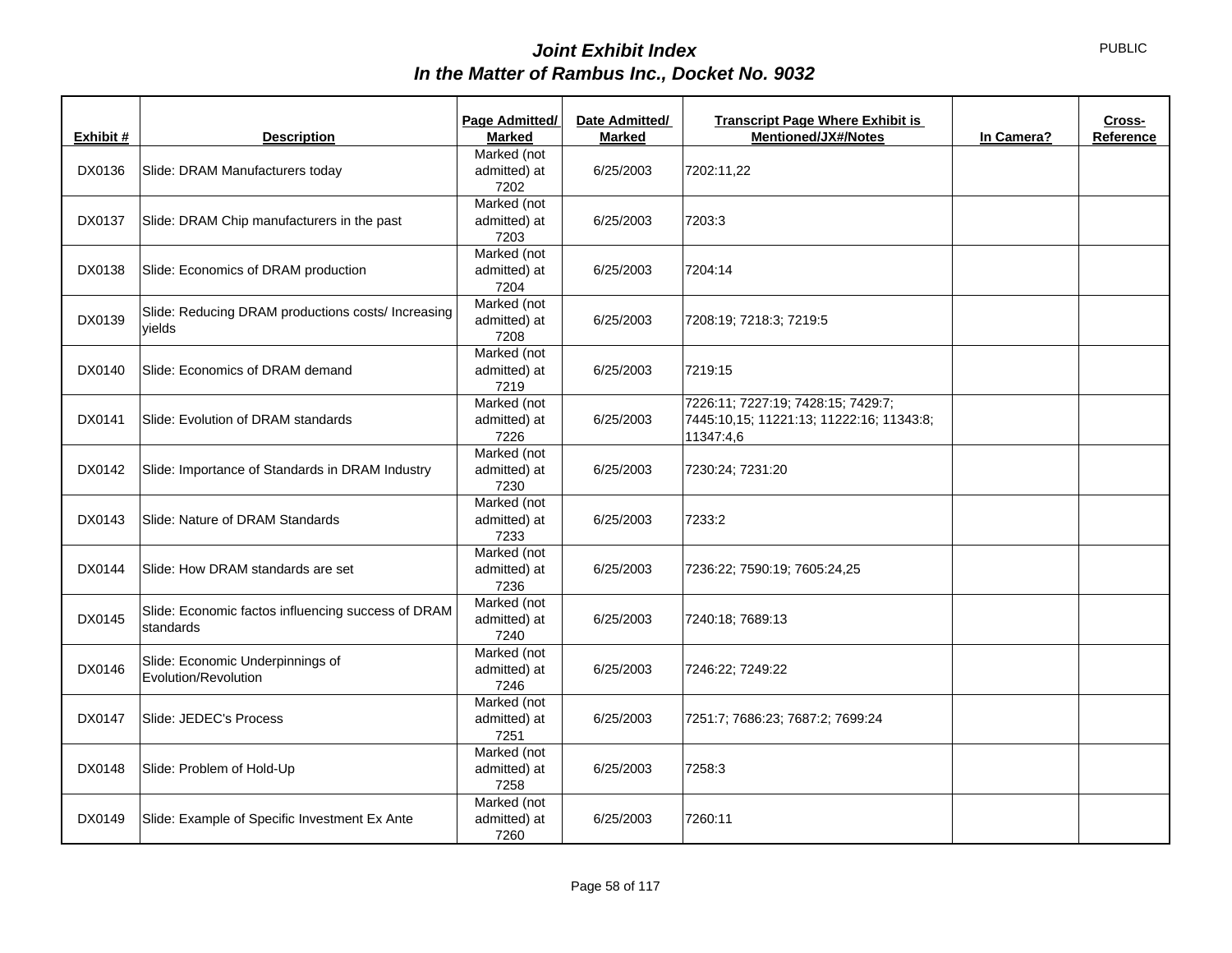| Exhibit # | <b>Description</b>                                        | Page Admitted/<br><b>Marked</b>     | Date Admitted/<br><b>Marked</b> | <b>Transcript Page Where Exhibit is</b><br><b>Mentioned/JX#/Notes</b> | In Camera? | Cross-<br>Reference |
|-----------|-----------------------------------------------------------|-------------------------------------|---------------------------------|-----------------------------------------------------------------------|------------|---------------------|
| DX0150    | Slide: Example of Specific Investment Ex Post             | Marked (not<br>admitted) at<br>7263 | 6/25/2003                       | 7263:3                                                                |            |                     |
| DX0151    | Slide: Example of Specific Investment--mine               | Marked (not<br>admitted) at<br>7263 | 6/25/2003                       | 7263:3                                                                |            |                     |
| DX0152    | Slide: Example of Specific Investment--mine/money         | Marked (not<br>admitted) at<br>7264 | 6/25/2003                       | 7264:5                                                                |            |                     |
| DX0153    | Slide: Example of Lock-In                                 | Marked (not<br>admitted) at<br>7264 | 6/25/2003                       | 7264:10,16                                                            |            |                     |
| DX0154    | Slide: Example of Hold-Up                                 | Marked (not<br>admitted) at<br>7265 | 6/25/2003                       | 7265:10; 7266:7; 7709:20; 7710:2                                      |            |                     |
| DX0155    | Slide: Avoiding Hold-UP                                   | Marked (not<br>admitted) at<br>7268 | 6/25/2003                       | 7268:16; 7269:14,17,19; 7710:4                                        |            |                     |
| DX0156    | Slide: Economic Literature on Hold-Up                     | Marked (not<br>admitted) at<br>7269 | 6/25/2003                       | 7269:12                                                               |            |                     |
| DX0157    | Slide: Application of Hold-Up                             | Marked (not<br>admitted) at<br>7270 | 6/25/2003                       | 7270:9; 7281:13,22; 7405:14                                           |            |                     |
| DX0158    | Slide: Application of Hold-up to standard setting         | Marked (not<br>admitted) at<br>7272 | 6/25/2003                       | 7272:16; 7275:20; 7723:14,24                                          |            |                     |
| DX0159    | Slide: JEDEC: IP Disclosure                               | Marked (not<br>admitted) at<br>7276 | 6/25/2003                       | 7276:3,4                                                              |            |                     |
| DX0160    | Slide: Application of hold-up to DRAM standard<br>setting | Marked (not<br>admitted) at<br>7281 | 6/25/2003                       | 7281:20; 7284:16; 7406:24,25; 7408:15;<br>7713:25; 7721:13            |            |                     |
| DX0161    | Slide: Standard setting process                           | Marked (not<br>admitted) at<br>7288 | 6/25/2003                       | 7288:25                                                               |            |                     |
| DX0162    | Slide: Standard setting                                   | Marked (not<br>admitted) at<br>7290 | 6/25/2003                       | 7290:19; 7293:3,12                                                    |            |                     |
| DX0163    | Slide: Standardization process (annimated)                | Marked (not<br>admitted) at<br>7294 | 6/25/2003                       | 7294:7,14; 7296:5                                                     |            |                     |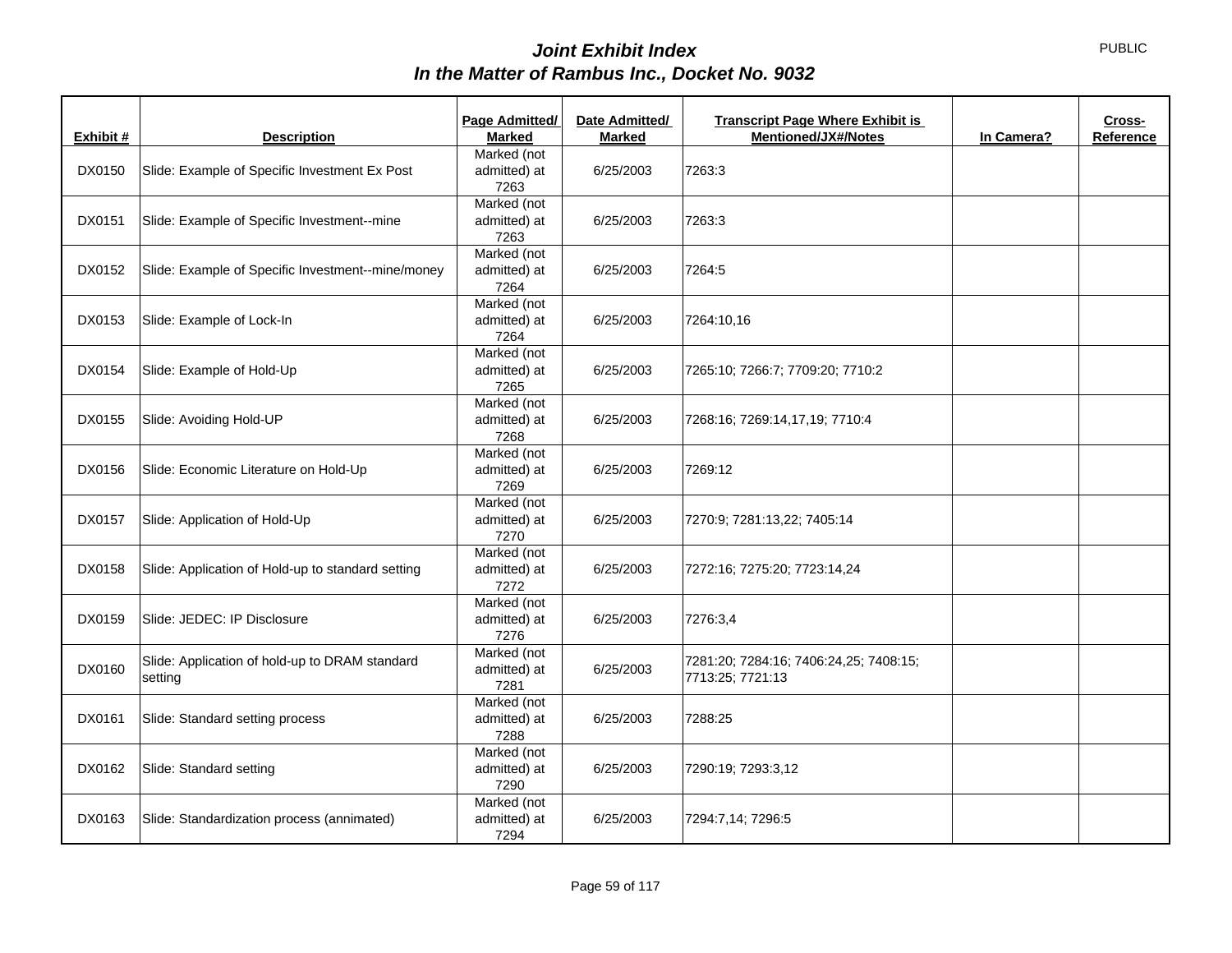| Exhibit # | <b>Description</b>                                                     | <b>Page Admitted/</b><br><b>Marked</b> | Date Admitted/<br><b>Marked</b> | <b>Transcript Page Where Exhibit is</b><br><b>Mentioned/JX#/Notes</b> | In Camera? | Cross-<br>Reference |
|-----------|------------------------------------------------------------------------|----------------------------------------|---------------------------------|-----------------------------------------------------------------------|------------|---------------------|
| DX0164    | Slide: Standardization confers value                                   | Marked (not<br>admitted) at<br>7296    | 6/25/2003                       | 7296:9; 7297:5,22                                                     |            |                     |
| DX0165    | Slide: Ex Ante Disclosure of IP                                        | Marked (not<br>admitted) at<br>7298    | 6/25/2003                       | 7298:24                                                               |            |                     |
| DX0166    | Slide: Ex Ante IP disclosure can alter the standard<br>setting process | Marked (not<br>admitted) at<br>7299    | 6/25/2003                       | 7299:21                                                               |            |                     |
| DX0167    | Slide: Optimal choices made w/ full disclosure early<br>in the process | Marked (not<br>admitted) at<br>7302    | 6/25/2003                       | 7302:4; 10384:22; 10387:22                                            |            |                     |
| DX0168    | Slide: Early disclosures leave work-around                             | Marked (not<br>admitted) at<br>7303    | 6/25/2003                       | 7303:4; 7304:7; 10388:25                                              |            |                     |
| DX0169    | Slide: Ex Post Disclosure of IP                                        | Marked (not<br>admitted) at<br>7305    | 6/25/2003                       | 7305:15; 10388:25                                                     |            |                     |
| DX0170    | Slide: Patented Technology Standardized Absent<br><b>Disclosure</b>    | Marked (not<br>admitted) at<br>7305    | 6/25/2003                       | 7305:16,24; 7307:7                                                    |            |                     |
| DX0171    | Slide: Nature and Scope of Market Definition                           | Marked (not<br>admitted) at<br>7309    | 6/25/2003                       | 7309:23                                                               |            |                     |
| DX0172    | Slide: Market Definition: Methodology                                  | Marked (not<br>admitted) at<br>7313    | 6/25/2003                       | 7313:1; 7314:10                                                       |            |                     |
| DX0173    | Slide: Market Definition: Methodology (graph)                          | Marked (not<br>admitted) at<br>7316    | 6/25/2003                       | 7316:11; 7317:9                                                       |            |                     |
| DX0174    | Slide: Technology Markets                                              | Marked (not<br>admitted) at<br>7324    | 6/25/2003                       | 7324:16; 7325:2,24                                                    |            |                     |
| DX0175    | Slide: Technical Feasibility                                           | Marked (not<br>admitted) at<br>7327    | 6/25/2003                       | 7327:12                                                               |            |                     |
| DX0176    | Slide: Commercial Viability                                            | Marked (not<br>admitted) at<br>7330    | 6/25/2003                       | 7330:19; 7331:12; 7554:9; 7566:16; 9859:11                            |            |                     |
| DX0177    | Slide: Commercial Viability Considerations                             | Marked (not<br>admitted) at<br>7335    | 6/25/2003                       | 7335:10; 7336:24; 7338:19; 7581:13;<br>9806:23                        |            |                     |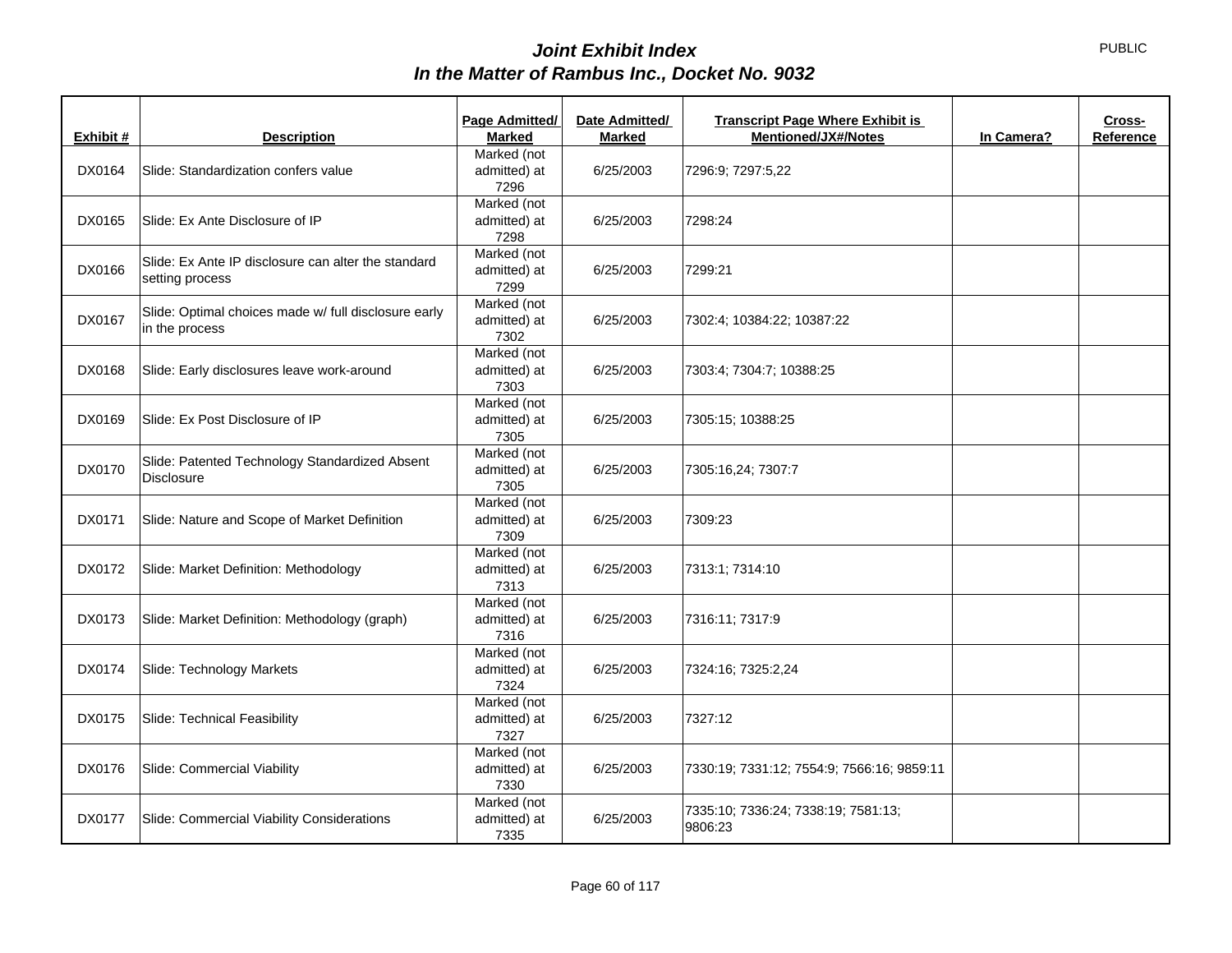| Exhibit # | <b>Description</b>                                                      | Page Admitted/<br><b>Marked</b>     | Date Admitted/<br><b>Marked</b> | <b>Transcript Page Where Exhibit is</b><br><b>Mentioned/JX#/Notes</b> | In Camera? | Cross-<br>Reference |
|-----------|-------------------------------------------------------------------------|-------------------------------------|---------------------------------|-----------------------------------------------------------------------|------------|---------------------|
| DX0178    | Slide: Cost/Performance Conciderations                                  | Marked (not<br>admitted) at<br>7335 | 6/25/2003                       | 7335:7; 7341:23; 7344:19                                              |            |                     |
| DX0179    | Slide: Commercial Viability of Technologies                             | Marked (not<br>admitted) at<br>7345 | 6/25/2003                       | 7345:18                                                               |            |                     |
| DX0180    | Slide: Relevant Technologies                                            | Marked (not<br>admitted) at<br>7348 | 6/25/2003                       | 7348:6,14                                                             |            |                     |
| DX0181    | Slide: Relevant Market Analysis: Programmable CAS<br>Latency            | Marked (not<br>admitted) at<br>7348 | 6/25/2003                       | 7348:20                                                               |            |                     |
| DX0182    | Slide: Technically Viable Alternatives for<br>Programmable CAS Latency  | Marked (not<br>admitted) at<br>7350 | 6/25/2003                       | 7350:8; 7354:7                                                        |            |                     |
| DX0183    | Slide: Latency Technology Market                                        | Marked (not<br>admitted) at<br>7354 | 6/25/2003                       | 7354:4                                                                |            |                     |
| DX0184    | Slide: Latency Technology Market                                        | Marked (not<br>admitted) at<br>7357 | 6/25/2003                       | 7357:20; 7358:1                                                       |            |                     |
| DX0185    | Slide: Latency Technology Market                                        | Marked (not<br>admitted) at<br>7359 | 6/25/2003                       | 7359:19; 7360:4                                                       |            |                     |
| DX0186    | Slide: Latency Technology Market                                        | Marked (not<br>admitted) at<br>7361 | 6/25/2003                       | 7361:13                                                               |            |                     |
| DX0187    | Slide: Commercially Viable Alternatives for<br>Programmable CAS Latency | Marked (not<br>admitted) at<br>7362 | 6/25/2003                       | 7362:14; 7364:9; 7459:8,12; 7460:2; 7461:6;<br>7462:10; 10034:7,9     |            |                     |
| DX0188    | Slide: Relevant Market Analysis: Programmable<br><b>Burst Length</b>    | Marked (not<br>admitted) at<br>7365 | 6/25/2003                       | 7365:9                                                                |            |                     |
| DX0189    | Slide: Technically Viable Alternatives for<br>Programmable Burst Length | Marked (not<br>admitted) at<br>7366 | 6/25/2003                       | 7366:19                                                               |            |                     |
| DX0190    | Slide: Burst Length Technology Market                                   | Marked (not<br>admitted) at<br>7367 | 6/25/2003                       | 7367:6                                                                |            |                     |
| DX0191    | Slide: Burst Length Technology Market                                   | Marked (not<br>admitted) at<br>7368 | 6/25/2003                       | 7368:3,19                                                             |            |                     |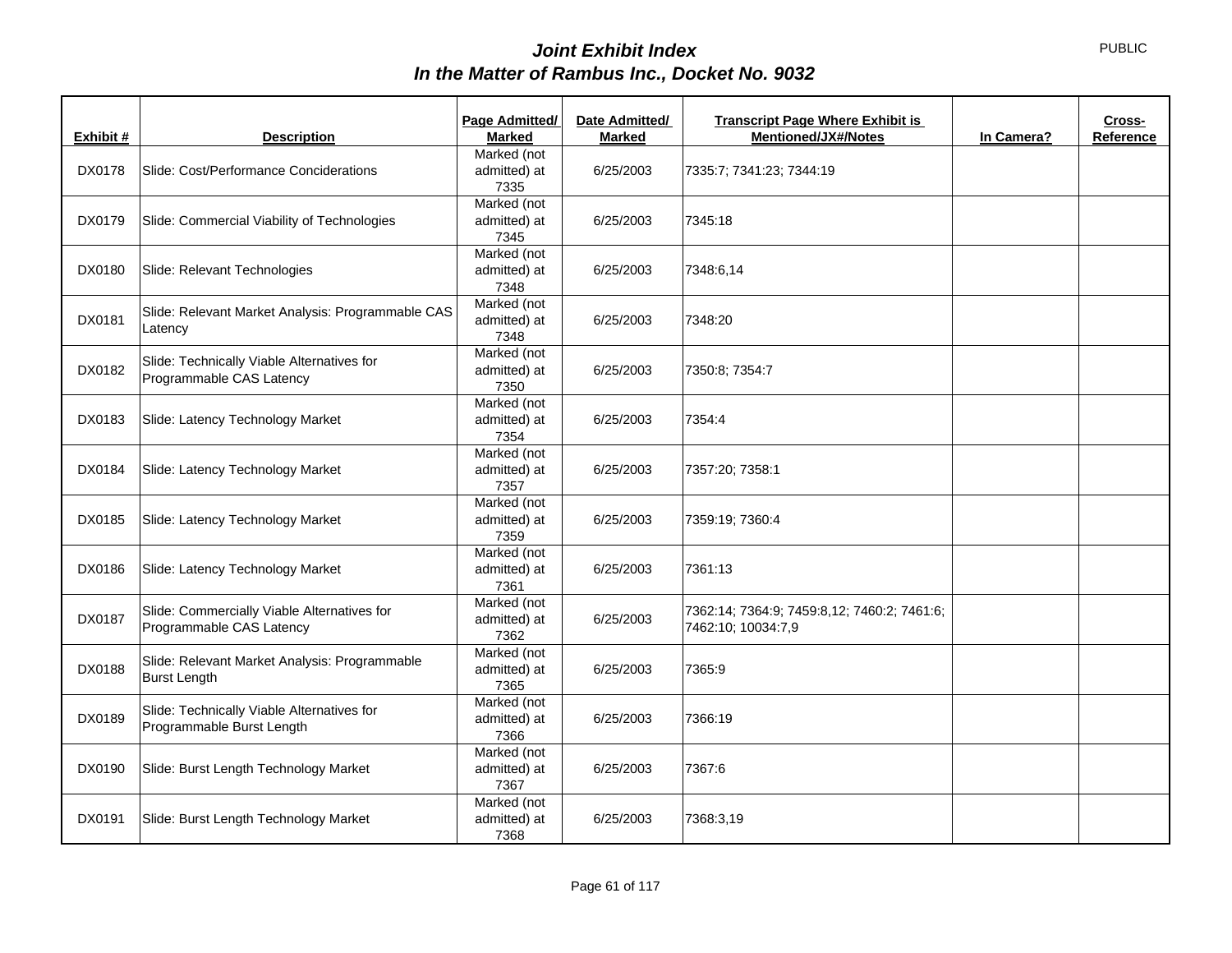| Exhibit # | <b>Description</b>                                                                    | Page Admitted/<br><b>Marked</b>     | Date Admitted/<br><b>Marked</b> | <b>Transcript Page Where Exhibit is</b><br><b>Mentioned/JX#/Notes</b> | In Camera? | Cross-<br>Reference |
|-----------|---------------------------------------------------------------------------------------|-------------------------------------|---------------------------------|-----------------------------------------------------------------------|------------|---------------------|
| DX0192    | Slide: Burst Length Technology Market                                                 | Marked (not<br>admitted) at<br>7370 | 6/25/2003                       | 7370:6                                                                |            |                     |
| DX0193    | Slide: Burst Length Technology Market                                                 | Marked (not<br>admitted) at<br>7370 | 6/25/2003                       | 7370:14                                                               |            |                     |
| DX0194    | Slide: Commercially Viable Alternatives for<br>Programmable Burst Length              | Marked (not<br>admitted) at<br>7372 | 6/25/2003                       | 7372:24; 7373:1; 7461:11; 7462:13                                     |            |                     |
| DX0195    | Slide: Relevant Market Analysis: Dual-Edged Clock                                     | Marked (not<br>admitted) at<br>7375 | 6/25/2003                       | 7375:18                                                               |            |                     |
| DX0196    | Slide: Technically Feasible Alternatives for Dual-<br><b>Edged Clock</b>              | Marked (not<br>admitted) at<br>7376 | 6/25/2003                       | 7376:13; 7377:10                                                      |            |                     |
| DX0197    | Slide: Data Acceleration Technology Market                                            | Marked (not<br>admitted) at<br>7377 | 6/25/2003                       | 7377:13; 7379:1,22                                                    |            |                     |
| DX0198    | Slide: Data Acceleration Technology Market:<br>Increase the Number of Pins per Module | Marked (not<br>admitted) at<br>7378 | 6/25/2003                       | 7378:7                                                                |            |                     |
| DX0199    | Slide: Data Acceleration Technology Market: Double<br>the Clock Frequency             | Marked (not<br>admitted) at<br>7379 | 6/25/2003                       | 7379:6                                                                |            |                     |
| DX0200    | Slide: Commerically Viable Alternatives for Dual-<br><b>Edged Clock</b>               | Marked (not<br>admitted) at<br>7380 | 6/25/2003                       | 7380:8,25; 7402:4; 7463:7                                             |            |                     |
| DX0201    | Slide: Relevant Market Analysis: On-Chip DLL                                          | Marked (not<br>admitted) at<br>7381 | 6/25/2003                       | 7381:13                                                               |            |                     |
| DX0202    | Slide: Technically Feasible Alternatives for On-Chip<br>PLL/DLL                       | Marked (not<br>admitted) at<br>7382 | 6/25/2003                       | 7382:6                                                                |            |                     |
| DX0203    | Slide: Clock Synch Technology Market: Put the DLL<br>on the Memory Controller         | Marked (not<br>admitted) at<br>7382 | 6/25/2003                       | 7382:17                                                               |            |                     |
| DX0204    | Slide: Clock Synch Technology Market: PLL/DLL on<br>Module                            | Marked (not<br>admitted) at<br>7383 | 6/25/2003                       | 7383:11                                                               |            |                     |
| DX0205    | Slide: Clock Synch Technology Market: Vernier                                         | Marked (not<br>admitted) at<br>7383 | 6/25/2003                       | 7383:24                                                               |            |                     |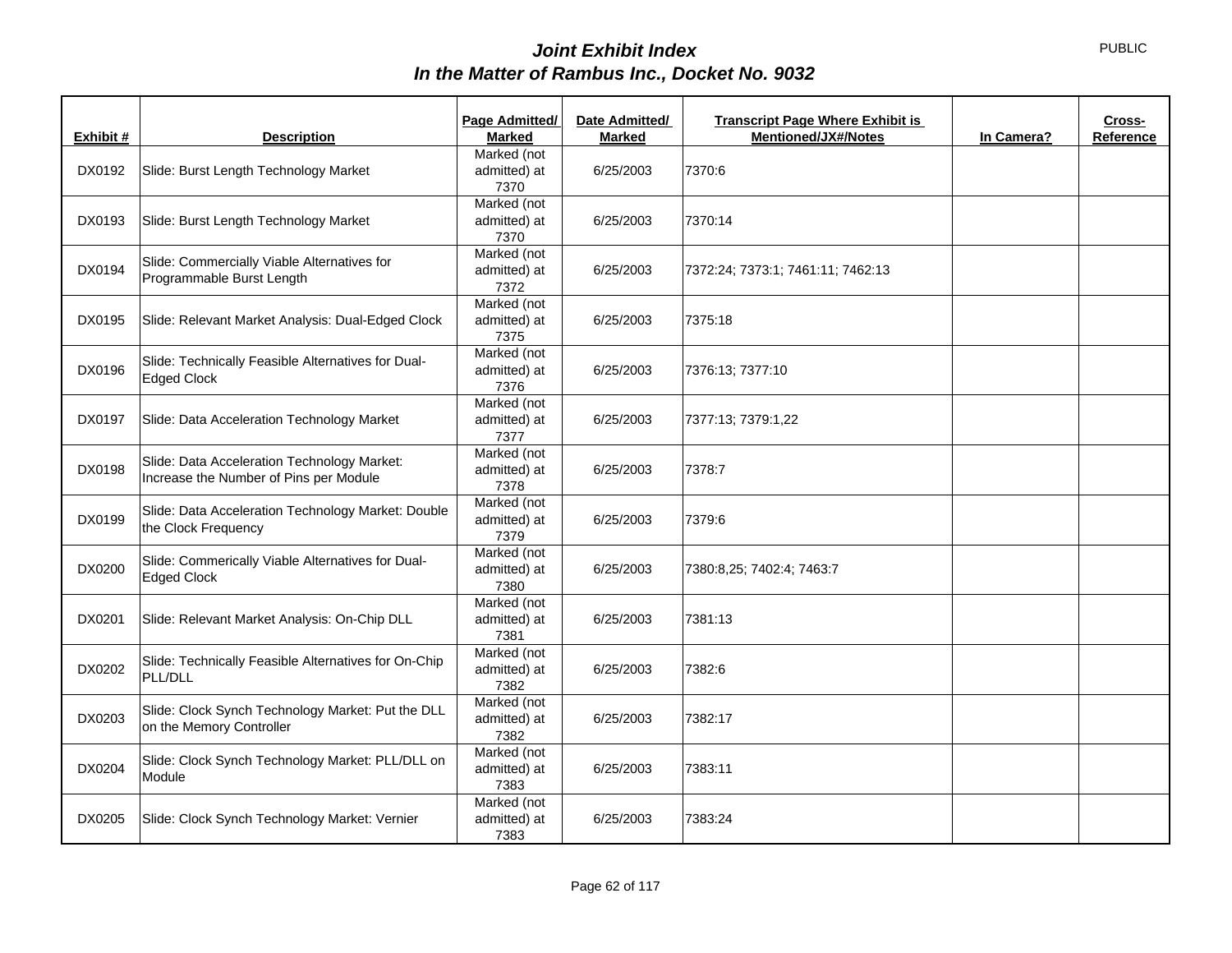| Exhibit # | <b>Description</b>                                                                                                   | Page Admitted/<br><b>Marked</b>     | Date Admitted/<br><b>Marked</b> | <b>Transcript Page Where Exhibit is</b><br><b>Mentioned/JX#/Notes</b>   | In Camera? | Cross-<br>Reference |
|-----------|----------------------------------------------------------------------------------------------------------------------|-------------------------------------|---------------------------------|-------------------------------------------------------------------------|------------|---------------------|
| DX0206    | Slide: Clock Synch Technology for On-Chip PLL/DLL                                                                    | Marked (not<br>admitted) at<br>7384 | 6/25/2003                       | 7384:16                                                                 |            |                     |
| DX0207    | Slide: Commercially Viable Alternatives for On-Chip<br>DLL                                                           | Marked (not<br>admitted) at<br>7385 | 6/25/2003                       | 7385:21; 7464:8                                                         |            |                     |
| DX0208    | Slide: Asynchronous Alternative                                                                                      | Marked (not<br>admitted) at<br>7386 | 6/25/2003                       | 7386:16; 7388:6,22                                                      |            |                     |
| DX0209    | Slide: Asynchronous Burst EDO                                                                                        | Marked (not<br>admitted) at<br>7389 | 6/25/2003                       | 7389:11; 9823:24                                                        |            |                     |
| DX0210    | Slide: Relevant Technology Markets                                                                                   | Marked (not<br>admitted) at<br>7390 | 6/25/2003                       | 7390:8,9                                                                |            |                     |
| DX0211    | Slide: "Cluster" Market                                                                                              | Marked (not<br>admitted) at<br>7391 | 6/25/2003                       | 7391:6                                                                  |            |                     |
| DX0212    | Slide: Relevant Geographic Market                                                                                    | Marked (not<br>admitted) at<br>7393 | 6/25/2003                       | 7393:4                                                                  |            |                     |
| DX0213    | Slide: Commercially Viable Alternatives for Dual-<br>Edge Clock                                                      | Marked (not<br>admitted) at<br>7402 | 6/26/2003                       | 7402:14; 11353:13; 11354:4                                              |            |                     |
| DX0214    | Slide: Data Acceleration Technology Market                                                                           | Marked (not<br>admitted) at<br>7403 | 6/26/2003                       | 7403:9                                                                  |            |                     |
| DX0215    | Slide: Data Acceleration Technology Market: Keep<br>each DRAM Single Data Rate and Interleave Banks<br>on the Module | Marked (not<br>admitted) at<br>7404 | 6/26/2003                       | 7404:2,11,13; 7405:5                                                    |            |                     |
| DX0216    | Slide: Market and Monopoly Power                                                                                     | Marked (not<br>admitted) at<br>7420 | 6/26/2003                       | 7420:21                                                                 |            |                     |
| DX0217    | Slide: Indicia of Rambus's Monopoly Power                                                                            | Marked (not<br>admitted) at<br>7421 | 6/26/2003                       | 7421:13,18; 7422:13; 7431:25; 7458:2,4,11;<br>7465:8,11; 7473:6; 7622:5 |            |                     |
| DX0218    | Slide: Development of JEDEC's SDRAM Standards                                                                        | Marked (not<br>admitted) at<br>7423 | 6/26/2003                       | 7423:9,25; 7426:9,20                                                    |            |                     |
| DX0219    | Slide: Types of DRAM Over Which Rambus Asserts<br>Patents                                                            | Marked (not<br>admitted) at<br>7430 | 6/26/2003                       | 7430:6; 7431:2,15                                                       |            |                     |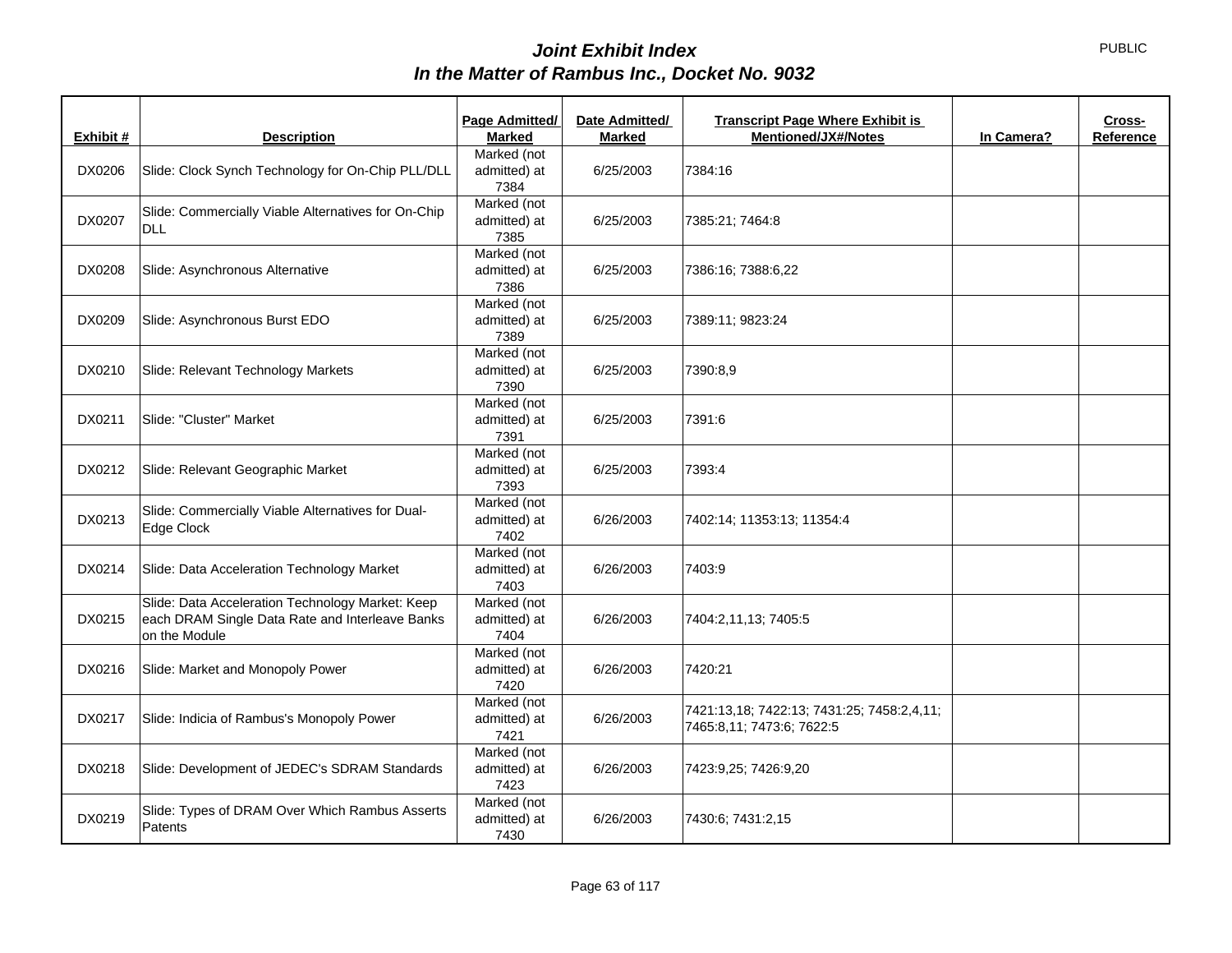| Exhibit #     | <b>Description</b>                                                     | Page Admitted/<br><b>Marked</b>            | Date Admitted/<br><b>Marked</b> | <b>Transcript Page Where Exhibit is</b><br><b>Mentioned/JX#/Notes</b>           | In Camera?                  | Cross-<br>Reference |
|---------------|------------------------------------------------------------------------|--------------------------------------------|---------------------------------|---------------------------------------------------------------------------------|-----------------------------|---------------------|
| DX0220        | Slide: Commerically Viable Alternatives                                | Marked (not<br>admitted) at<br>7433        | 6/26/2003                       | 7433:17,19; 7434:18; 7435:3                                                     |                             |                     |
| DX0221        | Slide: Industry-Wide Coordination and Resource<br>Commitment           | Marked (not<br>admitted) at<br>7436        | 6/26/2003                       | 7436:4; 10141:6                                                                 |                             |                     |
| DX0222        | Slide: Late Disclosure of Rambus Patents Eliminated<br>Alternatives    | Marked (not<br>admitted) at<br>7437        | 6/26/2003                       | 7437:18; 7438:14                                                                |                             |                     |
| DX0223        | Slide: Costs of Changing JEDEC Standards Today                         | Marked (not<br>admitted) at<br>7440        | 6/26/2003                       | 7440:4; 7443:9; 7446:24; 7447:2; 7453:2,4;<br>7454:18; 7456:20; 7458:8; 7716:20 |                             |                     |
| DX0224        | Slide: How Long Would it Take to Create a Non-<br>Infringing Standard? | Marked (not<br>admitted) at<br>7441        | 6/26/2003                       | 7441:7                                                                          |                             |                     |
| DX0225        | Slide: Difficulty of Reaching Consensus Ex Post                        | Marked (not<br>admitted) at<br>7447        | 6/26/2003                       | 7447:17; 7448:14; 7449:16; 7450:20                                              |                             |                     |
| DX0226        | Slide: Barriers to Entry                                               | Marked (not<br>admitted) at<br>7466        | 6/26/2003                       | 7466:13; 7467:9; 7469:22; 7720:1; 7721:1                                        |                             |                     |
| DX0227        | Slide: Barriers to Entry (quote)                                       | Marked (not<br>admitted) at<br>7470        | 6/26/2003                       | 7470:20,21                                                                      |                             |                     |
| <b>DX0228</b> |                                                                        | <b>Marked</b> (not<br>admitted) at<br>7622 | 6/26/2003                       | 7622:24; 7823:19; 7840:4; 7862:5                                                | In Camera 7/9/2003<br>Order |                     |
| DX0229        | Slide: Exclusionary Conduct                                            | Marked (not<br>admitted) at<br>7475        | 6/26/2003                       | 7475:21; 7476:7; 7477:2; 7761:19                                                |                             |                     |
| DX0230        | Slide: Exclustionary Conduct: Major Assumptions                        | Marked (not<br>admitted) at<br>7477        | 6/26/2003                       | 7477:15; 7771:25; 7772:1; 7774:7,9;<br>7775:21; 7777:23                         |                             |                     |
| DX0231        | Slide: Reasons Why Rambus's Challenged Conduct<br>is Exclusionary      | Marked (not<br>admitted) at<br>7482        | 6/26/2003                       | 7482:9; 7484:3,4; 7500:20,21; 7524:16;<br>7534:12                               |                             |                     |
| DX0232        | Slide: Exclusionary Conduct: Misleading Information                    | Marked (not<br>admitted) at<br>7482        | 6/26/2003                       | 7482:11,13; 7536: 9,10                                                          |                             |                     |
| DX0233        | Slide: "But For" World Analysis                                        | Marked (not<br>admitted) at<br>7484        | 6/26/2003                       | 7484:15; 7485:7,23; 7677:7,10                                                   |                             |                     |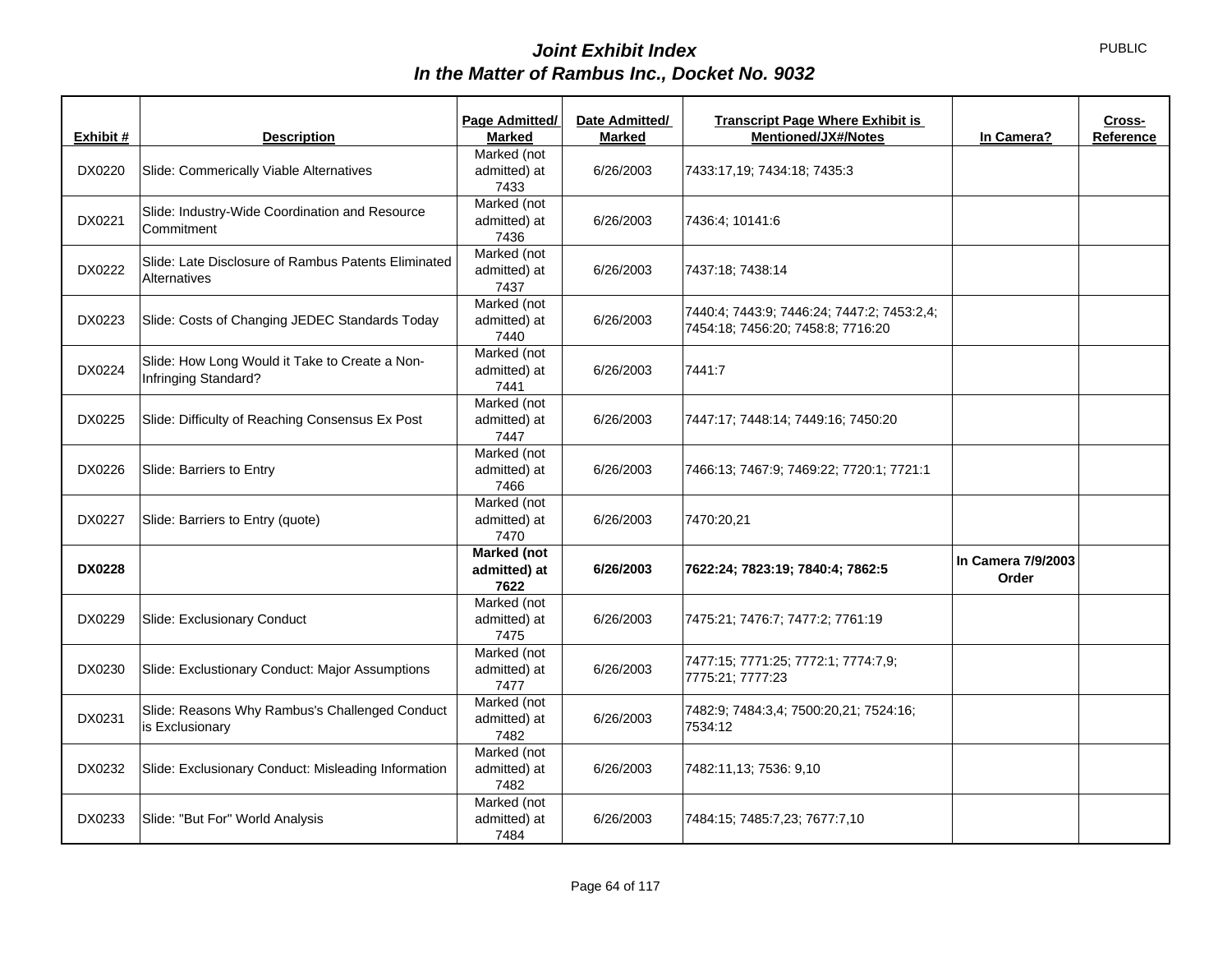| Exhibit #     | <b>Description</b>                                                              | Page Admitted/<br><b>Marked</b>            | Date Admitted/<br><b>Marked</b> | <b>Transcript Page Where Exhibit is</b><br><b>Mentioned/JX#/Notes</b> | In Camera?                  | Cross-<br>Reference |
|---------------|---------------------------------------------------------------------------------|--------------------------------------------|---------------------------------|-----------------------------------------------------------------------|-----------------------------|---------------------|
| DX0234        | Slide: If Rambus Had Disclosed IP to JEDEC: No<br><b>RAND Letter</b>            | Marked (not<br>admitted) at<br>7487        | 6/26/2003                       | 7487:4; 7729:3; 7729:4                                                |                             |                     |
| DX0235        | Slide: If Rambus Had Disclosed IP to JEDEC: RAND<br>Letter Used                 | Marked (not<br>admitted) at<br>7491        | 6/26/2003                       | 7491:15; 7495:22; 10348:23                                            |                             |                     |
| DX0236        | Slide: Rambus's Conduct in Actual World: Outcome<br>of JEDEC Process            | Marked (not<br>admitted) at<br>7496        | 6/26/2003                       | 7496:18; 7498:19                                                      |                             |                     |
| DX0237        | Slide: Rambus's Conduct in "But For" World:<br>Outcome of JEDEC Process         | Marked (not<br>admitted) at<br>7499        | 6/26/2003                       | 7499:1; 7500:9                                                        |                             |                     |
| DX0238        | Slide: Exclusionary Conduct: Rambus's Costly<br>Investment                      | Marked (not<br>admitted) at<br>7501        | 6/26/2003                       | 7501:18                                                               |                             |                     |
| DX0239        | Slide: Rambus's Conduct Would Not Be Rational<br>Absent its Exclusionary Effect | Marked (not<br>admitted) at<br>7503        | 6/26/2003                       | 7503:11,13; 7505:16; 7550:22; 7551:11                                 |                             |                     |
| DX0240        | Slide: Effects of Rambus's Conduct                                              | Marked (not<br>admitted) at<br>7632        | 6/26/2003                       | 7632:15,16,25; 7638:14,16; 7740:24                                    |                             |                     |
| DX0241        | Slide: Bargaining Power                                                         | Marked (not<br>admitted) at<br>7634        | 6/26/2003                       | 7634:4                                                                |                             |                     |
| <b>DX0242</b> |                                                                                 | <b>Marked</b> (not<br>admitted) at<br>7635 | 6/26/2003                       | 7635:5,11,18; 7858:19; 10537:5; 10544:4;<br>10546:7,23                | In Camera 7/9/2003<br>Order |                     |
| DX0243        | Slide: Market Distortions Caused By Rambus's<br>Conduct                         | Marked (not<br>admitted) at<br>7639        | 6/26/2003                       | 7639:8; 7643:16; 7649:6                                               |                             |                     |
| <b>DX0244</b> |                                                                                 | Marked (not<br>admitted) at<br>7650        | 6/26/2003                       | 7650:9                                                                | In Camera 7/9/2003<br>Order |                     |
| DX0245        | Slide: Economic Analysis of Remedies                                            | Marked (not<br>admitted) at<br>7510        | 6/26/2003                       | 7510:23; 7511:1,22; 7512:23                                           |                             |                     |
| DX0246        | <b>Slide: Practical Limitations</b>                                             | Marked (not<br>admitted) at<br>7513        | 6/26/2003                       | 7513:7; 7515:16                                                       |                             |                     |
| DX0247        | Slide: "Second Best" Approach to Remedies                                       | Marked (not<br>admitted) at<br>7516        | 6/26/2003                       | 7516:24; 7517:15                                                      |                             |                     |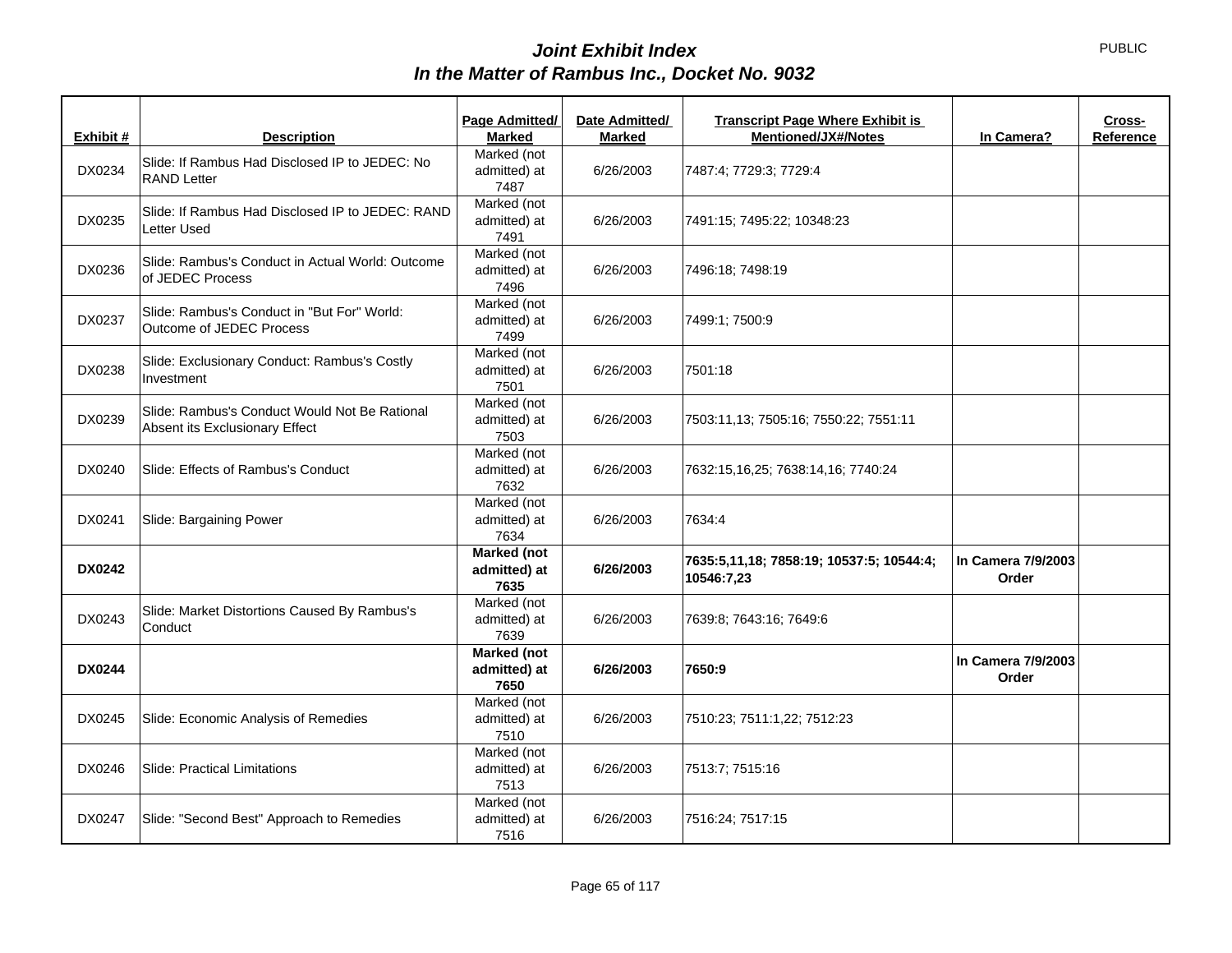| Exhibit # | <b>Description</b>                                                      | Page Admitted/<br><b>Marked</b>     | Date Admitted/<br><b>Marked</b> | <b>Transcript Page Where Exhibit is</b><br><b>Mentioned/JX#/Notes</b> | In Camera? | Cross-<br>Reference |
|-----------|-------------------------------------------------------------------------|-------------------------------------|---------------------------------|-----------------------------------------------------------------------|------------|---------------------|
| DX0248    | Slide: Undoing the Effects of Rambus's Conduct                          | Marked (not<br>admitted) at<br>7518 | 6/26/2003                       | 7518:10; 7522:7; 7752:1; 7753:11                                      |            |                     |
| DX0249    | Cover of McAfee's Book                                                  | Marked (not<br>admitted) at<br>7783 | 6/27/2003                       | 7783:2,3                                                              |            |                     |
| DX0250    | Timeline: Documents and Events 1991-1996                                | Marked (not<br>admitted) at<br>8031 | 6/30/2003                       | 8031:4,7                                                              |            |                     |
| DX0251    | Handdrawn Chart: Performance Gap                                        | Marked (not<br>admitted) at<br>8075 | 7/9/2003                        | 8075:13,20                                                            |            |                     |
| DX0252    | Handdrawn Chart: Definition of Terms                                    | Marked (not<br>admitted) at<br>8082 | 7/9/2003                        | 8082:10; 8084:2                                                       |            |                     |
| DX0253    | Handdrawn Chart: DRAM Chip like a Memory Card                           | Marked (not<br>admitted) at<br>8107 | 7/9/2003                        | 8107:20                                                               |            |                     |
| DX0254    | Handdrawn Chart: Ideas that were part of Rambus'<br>original inventions | Marked (not<br>admitted) at<br>8121 | 7/9/2003                        | 8121:10; 8144:5,21; 8145:6; 8146:8; 8395:2;<br>8459:24; 8460:13       |            |                     |
| DX0255    | Handdrawn List of Companies that Farmwald Met<br>with from 89-90        | Marked (not<br>admitted) at<br>8167 | 7/9/2003                        | 8167:10,15; 8277:21; 8448:1,5                                         |            |                     |
| DX0256    | Timeline: Mike Farmwald's Early Rambus Activities                       | Marked (not<br>admitted) at<br>8193 | 7/9/2003                        | 8193:13: 8194:11                                                      |            |                     |
| DX0257    | Horowitz chart-DRAM system on top and diamond<br>diagram on bottom      | Marked (not<br>admitted) at<br>8499 | 7/10/2003                       | 8498:20                                                               |            |                     |
| DX0258    | Horowitz chart-Async. Vs. Sync.                                         | Marked (not<br>admitted) at<br>8503 | 7/10/2003                       | 8503:5                                                                |            |                     |
| DX0259    | Horowitz chart-DRAM Variable Access Time                                | Marked (not<br>admitted) at<br>8518 | 7/10/2003                       | 8518:13                                                               |            |                     |
| DX0260    | Handwritten Description of Costs                                        | Marked (not<br>admitted) at<br>8695 | 7/14/2003                       | 8695:17                                                               |            |                     |
| DX0261    | <b>RIMM</b>                                                             | Marked (not<br>admitted) at<br>8724 | 7/14/2003                       | 8695:22; 8706:10; 8721:8                                              |            |                     |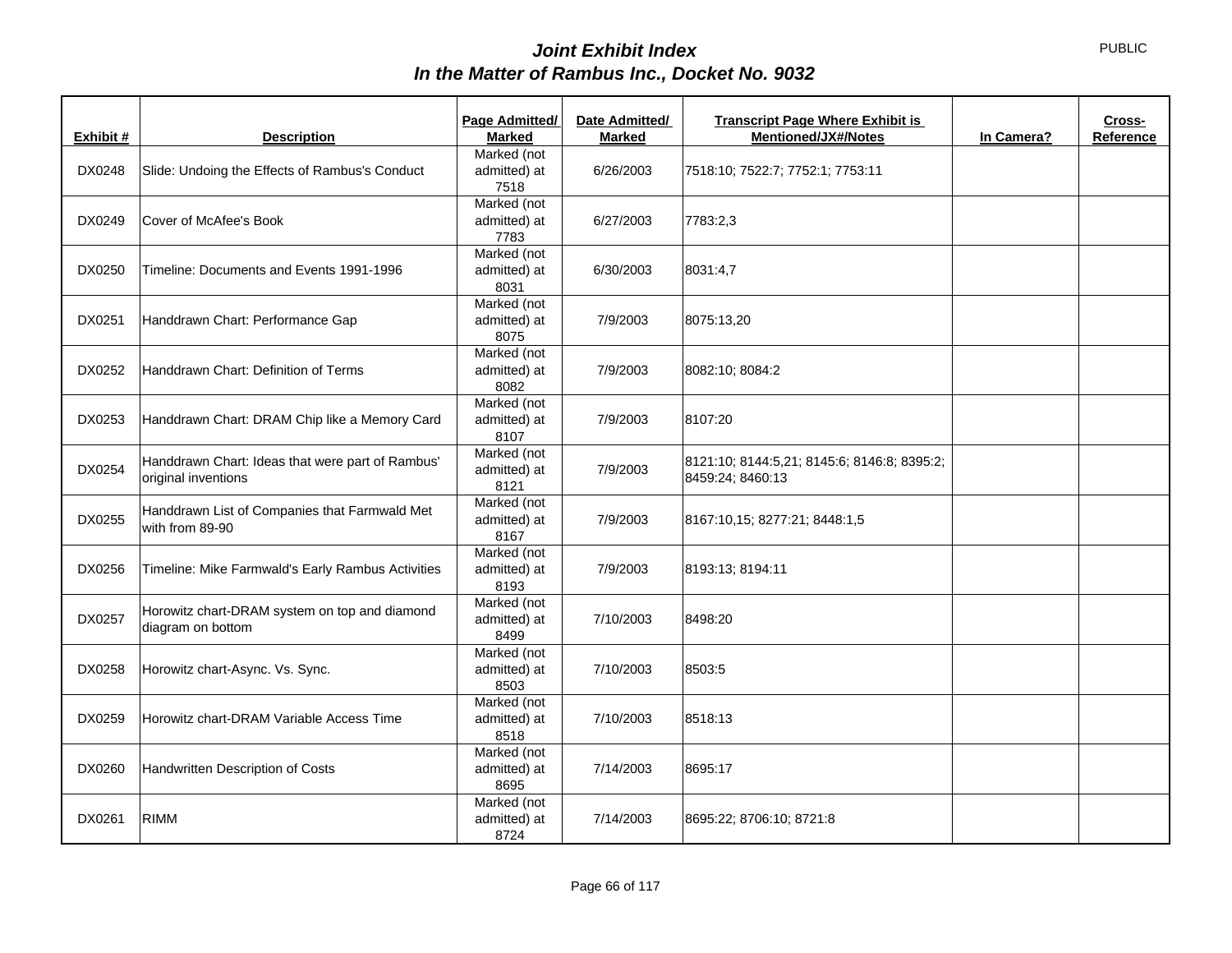| Exhibit # | <b>Description</b>                                                                                                             | Page Admitted/<br><b>Marked</b>     | Date Admitted/<br>Marked | <b>Transcript Page Where Exhibit is</b><br>Mentioned/JX#/Notes                              | In Camera? | Cross-<br>Reference |
|-----------|--------------------------------------------------------------------------------------------------------------------------------|-------------------------------------|--------------------------|---------------------------------------------------------------------------------------------|------------|---------------------|
| DX0262    | <b>Fliesler Powerpoint Demonstratives</b>                                                                                      | Marked (not<br>admitted) at<br>8777 | 7/15/2003                | 8777:14,15,17; 8781:6; 8784:12; 8785:17;<br>8829:12,15; 8845:12,17; 8875:21;<br>10567:13,21 |            |                     |
| DX0263    | Slide: Written Description Requirement                                                                                         | Marked (not<br>admitted) at<br>8806 | 7/15/2003                | 8806:5; 8807:18                                                                             |            |                     |
| DX0264    | Slide: '961 Application                                                                                                        | Marked (not<br>admitted) at<br>8846 | 7/15/2003                | 8846:6,7                                                                                    |            |                     |
| DX0265    | Slide: '490 Application                                                                                                        | Marked (not<br>admitted) at<br>8851 | 7/15/2003                | 8851:17; 8852:10; 8942:22;                                                                  |            |                     |
| DX0266    | Slide: '646 Application                                                                                                        | Marked (not<br>admitted) at<br>8856 | 7/15/2003                | 8856:2                                                                                      |            |                     |
| DX0267    | Slide: '327 Patent                                                                                                             | Marked (not<br>admitted) at<br>8859 | 7/15/2003                | 8859:5                                                                                      |            |                     |
| DX0268    | Slide: '692 Application                                                                                                        | Marked (not<br>admitted) at<br>8862 | 7/15/2003                | 8862:12                                                                                     |            |                     |
| DX0269    | Slide: '405 Patent                                                                                                             | Marked (not<br>admitted) at<br>8879 | 7/15/2003                | 8879:23; 8880:1                                                                             |            |                     |
| DX0270    | Handdrawn Chart: RDRAM ASP                                                                                                     | Marked (not<br>admitted) at<br>9110 | 7/16/2003                | 9110:5,7                                                                                    |            |                     |
| DX0271    | Slide: Alternatives to Programmable CAS Latency -<br>1. Use fixed CAS Latency parts                                            | Marked (not<br>admitted) at<br>9346 | 7/18/2003                | 9346:19; 9351:8                                                                             |            |                     |
| DX0272    | Slide: Alternatives to Programmable CAS Latency -<br>2. Program CAS Latency by blowing fuses on the<br><b>DRAM</b>             | Marked (not<br>admitted) at<br>9353 | 7/18/2003                | 9353:4: 9354:5                                                                              |            |                     |
| DX0273    | Slide: Alternatives to Programmable CAS Latency -<br>3. Scale CAS Latency with Clock Frequency                                 | Marked (not<br>admitted) at<br>9358 | 7/18/2003                | 9358:3,15                                                                                   |            |                     |
| DX0274    | Slide: Alternatives to Programmable CAS Latency -<br>4. Use an existing pin or a new, dedicated pin to<br>identify the latency | Marked (not<br>admitted) at<br>9360 | 7/18/2003                | 9360:10                                                                                     |            |                     |
| DX0275    | Slide: Alternatives to Programmable CAS Latency -<br>5. Explicitly identify CAS latency in the read<br>command                 | Marked (not<br>admitted) at<br>9364 | 7/18/2003                | 9364:20                                                                                     |            |                     |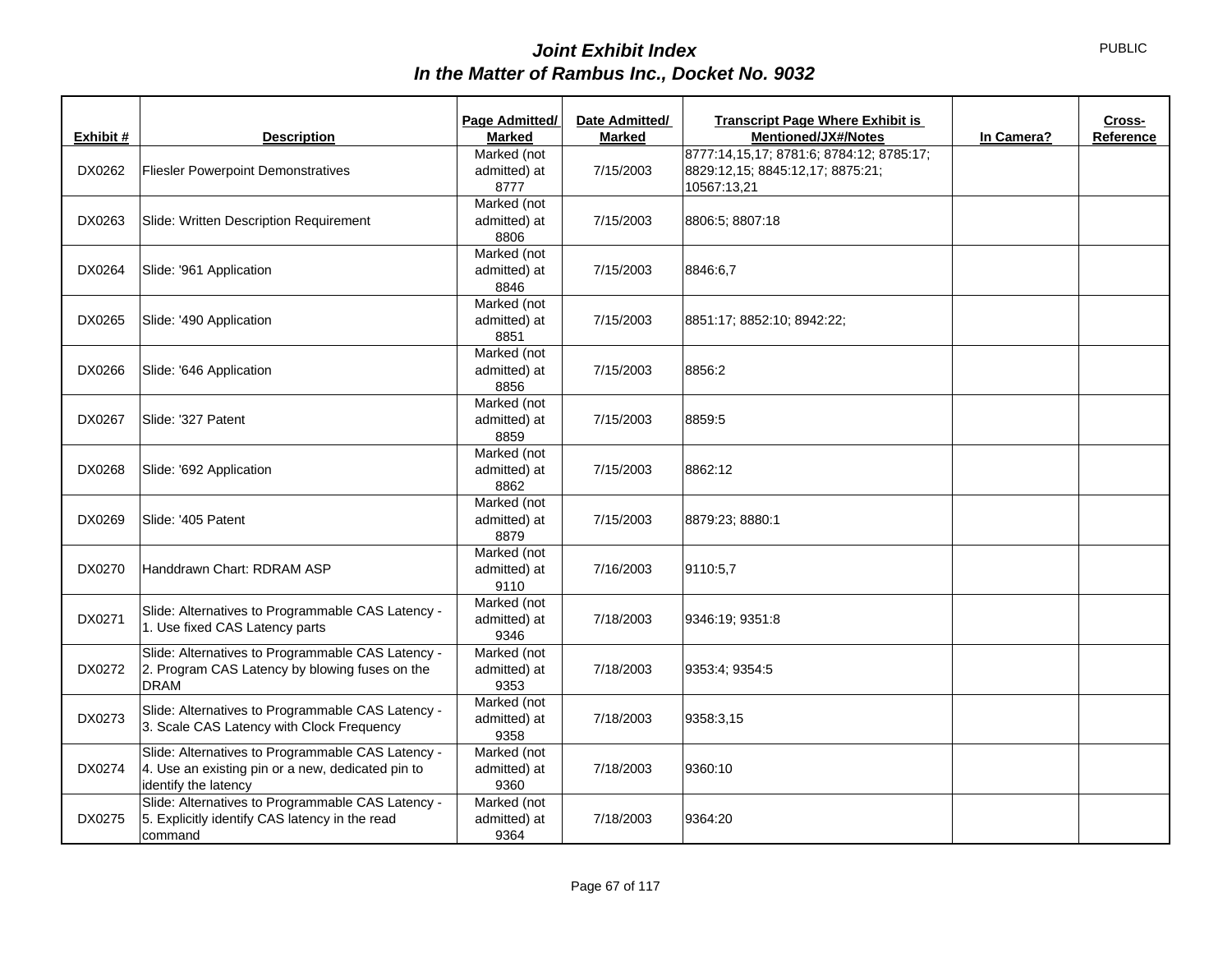| Exhibit # | <b>Description</b>                                                                                                                  | Page Admitted/<br><b>Marked</b>     | Date Admitted/<br><b>Marked</b> | <b>Transcript Page Where Exhibit is</b><br><b>Mentioned/JX#/Notes</b> | In Camera? | Cross-<br>Reference |
|-----------|-------------------------------------------------------------------------------------------------------------------------------------|-------------------------------------|---------------------------------|-----------------------------------------------------------------------|------------|---------------------|
| DX0276    | Slide: Alternatives to Programmable CAS Latency -<br>6. Stay with asynchronous DRAM (e.g., burst EDO)                               | Marked (not<br>admitted) at<br>9365 | 7/18/2003                       | 9365:20                                                               |            |                     |
| DX0277    | Slide: Alternatives to Programmable Burst Length - 1.<br>Use fixed burst length parts                                               | Marked (not<br>admitted) at<br>9368 | 7/18/2003                       | 9368:15                                                               |            |                     |
| DX0278    | Slide: Alternatives to Programmable Burst Length - 2.<br>Program burst length by blowing fuses on the DRAM                          | Marked (not<br>admitted) at<br>9370 | 7/18/2003                       | 9370:11                                                               |            |                     |
| DX0279    | Slide: Alternatives to Programmable Burst Length - 3.<br>Use an existing pin or a new, dedicated pin to identify<br>burst length    | Marked (not<br>admitted) at<br>9371 | 7/18/2003                       | 9371:3                                                                |            |                     |
| DX0280    | Slide: Alternatives to Programmable Burst Length - 4.<br>Explicitly identify burst length in the read command                       | Marked (not<br>admitted) at<br>9374 | 7/18/2003                       | 9374:9                                                                |            |                     |
| DX0281    | Slide: Alternatives to Programmable Burst Length - 5.<br>Use a burst terminate command                                              | Marked (not<br>admitted) at<br>9374 | 7/18/2003                       | 9374:9                                                                |            |                     |
| DX0282    | Slide: Alternatives to Programmable Burst Length - 6.<br>Use a CAS pulse to control data output                                     | Marked (not<br>admitted) at<br>9377 | 7/18/2003                       | 9377:22                                                               |            |                     |
| DX0283    | Slide: Alternatives to Dual-Edge Clocking - 1. Use<br>two or more interleaved memory banks on-chip                                  | Marked (not<br>admitted) at<br>9381 | 7/18/2003                       | 9381:23; 9386:2                                                       |            |                     |
| DX0284    | Slide: Alternatives to Dual-Edge Clocking - 2. Keep<br>each DRAM single data rate and interleave banks on<br>the module (DIMM)      | Marked (not<br>admitted) at<br>9387 | 7/18/2003                       | 9387:22; 9388:2                                                       |            |                     |
| DX0285    | Slide: Alternatives to Dual-Edge Clocking - 3.<br>Increase the number of pins per DRAM 4. Increase<br>the number of pins per module | Marked (not<br>admitted) at<br>9391 | 7/18/2003                       | 9391:15                                                               |            |                     |
| DX0286    | Slide: Alternatives to Dual-Edge Clocking - 5. Double<br>the Clock Frequency                                                        | Marked (not<br>admitted) at<br>9393 | 7/18/2003                       | 9393:5.17                                                             |            |                     |
| DX0287    | Slide: Alternatives to Dual-Edge Clocking - 6. Use<br>simultaneous bidirectional I/O drivers                                        | Marked (not<br>admitted) at<br>9395 | 7/18/2003                       | 9395:22                                                               |            |                     |
| DX0288    | Slide: Alternatives to Dual-Edge Clocking - 7. Use<br>toggle mode                                                                   | Marked (not<br>admitted) at<br>9398 | 7/18/2003                       | 9398:12                                                               |            |                     |
| DX0289    | Slide: Alternatives to On-Chip PLL/DLL - 1. Put the<br>DLL on the Memory Controller                                                 | Marked (not<br>admitted) at<br>9405 | 7/18/2003                       | 9405:12,13                                                            |            |                     |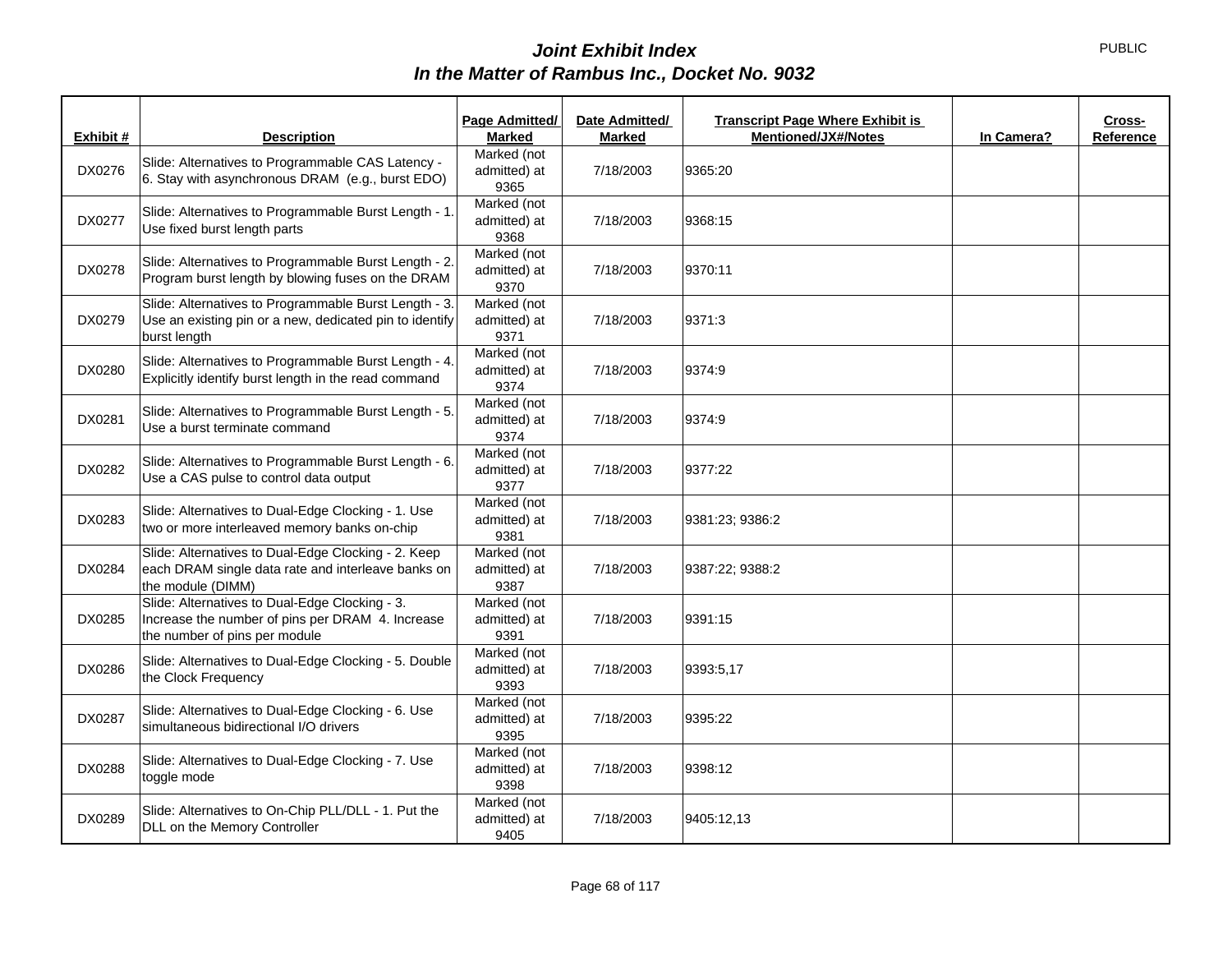|           |                                                                                            | Page Admitted/                      | Date Admitted/ | <b>Transcript Page Where Exhibit is</b> |            | Cross-    |
|-----------|--------------------------------------------------------------------------------------------|-------------------------------------|----------------|-----------------------------------------|------------|-----------|
| Exhibit # | <b>Description</b>                                                                         | <b>Marked</b>                       | <b>Marked</b>  | <b>Mentioned/JX#/Notes</b>              | In Camera? | Reference |
| DX0290    | Slide: Alternatives to On-Chip PLL/DLL - 2. Use of off-<br>chip (on-module) DLLs           | Marked (not<br>admitted) at<br>9406 | 7/18/2003      | 9406:15                                 |            |           |
| DX0291    | Slide: Alternatives to On-Chip PLL/DLL - 3. Use a<br>Vernier method to account for skew    | Marked (not<br>admitted) at<br>9410 | 7/18/2003      | 9410:21                                 |            |           |
| DX0292    | Slide: Alternatives to On-Chip PLL/DLL - 4. Rely<br>upon DQS Data Strobe to provide timing | Marked (not<br>admitted) at<br>9325 | 7/18/2003      | 9325:22; 9415:15                        |            |           |
| DX0293    | Handdrawn diagram of dual-edge clocking                                                    | Marked (not<br>admitted) at<br>9385 | 7/18/2003      | 9385:22,24; 9386:8,9                    |            |           |
| DX0294    | Handdrawn sketch of Kentron's connect technology                                           | Marked (not<br>admitted) at<br>9389 | 7/18/2003      | 9389:7,9,15                             |            |           |
| DX0295    | Handdrawn Illustration of why a non-chip DLL or PLL<br>is necessary                        | Marked (not<br>admitted) at<br>9405 | 7/18/2003      | 9405:6,8                                |            |           |
| DX0296    | Handrawn chart: DRAM Generations (capacity)                                                | Marked (not<br>admitted) at<br>9428 | 7/18/2003      | 9428:3,7                                |            |           |
| DX0297    | Handdrawn diagram of a memory controller and a<br>module with DRAMs                        | Marked (not<br>admitted) at<br>9481 | 7/18/2003      | 9481:7,9; 9519:18                       |            |           |
| DX0298    | Cost Effect of CAS Latency                                                                 | Marked (not<br>admitted) at<br>9563 | 7/21/2003      | 9563:21; 9664:9,11; 9738:11             |            |           |
| DX0299    | Cost Effect of Burst Length Alternatives                                                   | Marked (not<br>admitted) at<br>9563 | 7/21/2003      | 9593:6; 9664:15                         |            |           |
| DX0300    | Cost Effect of Dual-Edged Clock Alternatives                                               | Marked (not<br>admitted) at<br>9563 | 7/21/2003      | 9601:21; 11261:3,10                     |            |           |
| DX0301    | Cost Effect of PLL/DLL Alternatives                                                        | Marked (not<br>admitted) at<br>9563 | 7/21/2003      | 9612:3                                  |            |           |
| DX0302    | Slide: Subject of Testimony                                                                | Marked (not<br>admitted) at<br>9775 | 7/22/2003      | 9775:14,21                              |            |           |
| DX0303    | Slide: Summary of Conclusions                                                              | Marked (not<br>admitted) at<br>9779 | 7/22/2003      | 9779:5; 10194:10                        |            |           |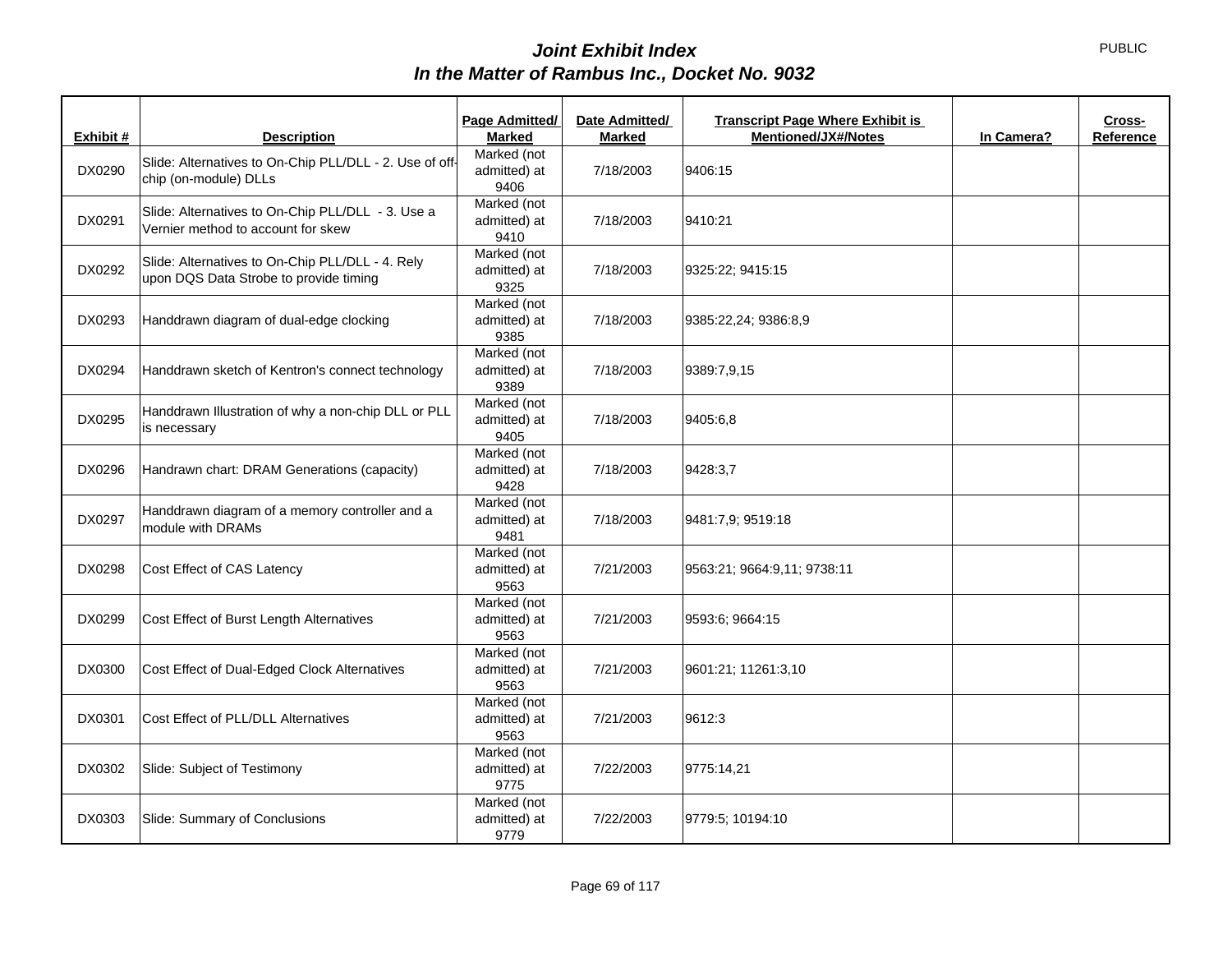|           |                                                                                                                                  | Page Admitted/                      | Date Admitted/ | <b>Transcript Page Where Exhibit is</b>                                                       |            | Cross-    |
|-----------|----------------------------------------------------------------------------------------------------------------------------------|-------------------------------------|----------------|-----------------------------------------------------------------------------------------------|------------|-----------|
| Exhibit # | <b>Description</b>                                                                                                               | <b>Marked</b>                       | <b>Marked</b>  | <b>Mentioned/JX#/Notes</b>                                                                    | In Camera? | Reference |
| DX0304    | Slide: How are Standards Set?                                                                                                    | Marked (not<br>admitted) at<br>9788 | 7/22/2003      | 9788:16                                                                                       |            |           |
| DX0305    | Slide: Intel Created the De Facto Standard for<br><b>SDRAM</b>                                                                   | Marked (not<br>admitted) at<br>9796 | 7/22/2003      | 9796:22; 10026:13                                                                             |            |           |
| DX0306    | Slide: Proposed Alternatives to Rambus's<br>Technology in SDRAM                                                                  | Marked (not<br>admitted) at<br>9810 | 7/22/2003      | 9810:13                                                                                       |            |           |
| DX0307    | Slide: Proposed Alternatives to Rambus's<br>Technology in SDRAM: Cost Penalties                                                  | Marked (not<br>admitted) at<br>9811 | 7/22/2003      | 9811:20; 10216:9; 10221:4,12; 11253:2,6,13                                                    |            |           |
| DX0308    | Slide: Proposed Alternatives to Rambus's<br>Technology in SDRAM: Disadvantages                                                   | Marked (not<br>admitted) at<br>9819 | 7/22/2003      | 9819:16,17; 10226:16                                                                          |            |           |
| DX0309    | Slide: Proposed Alternatives to Rambus's<br>Technology in SDRAM: Cost Penalties                                                  | Marked (not<br>admitted) at<br>9824 | 7/22/2003      | 9824:1; 10216:23; 10221:2; 11254:4,14                                                         |            |           |
| DX0310    | Slide: Proposed Alternatives to Rambus's<br>Technology in SDRAM: Disadvantages                                                   | Marked (not<br>admitted) at<br>9828 | 7/22/2003      | 9828:2; 9829:16; 10220:3,6; 10226:23                                                          |            |           |
| DX0311    | Slide: Mr. Geilhufe's Estimate of the Cost Penalty<br>Associated with Alternatives to SDRAM Not Covered<br>by Rambus Patents     | Marked (not<br>admitted) at<br>9830 | 7/22/2003      | 9830:24; 9831:1; 9833:2; 10217:12;<br>10218:12; 10219:15; 11254:23,24                         |            |           |
| DX0312    | Slide: Proposed Alternatives to Rambus's<br>Technology in DDR SDRAM                                                              | Marked (not<br>admitted) at<br>9840 | 7/22/2003      | 9840:19; 11379:21                                                                             |            |           |
| DX0313    | Slide: Proposed Alternatives to Rambus's<br>Technology in DDR SDRAM: Cost Penalties                                              | Marked (not<br>admitted) at<br>9843 | 7/22/2003      | 9843:19; 10227:24                                                                             |            |           |
| DX0314    | Slide: Proposed Alternatives to Rambus's<br>Technology in DDR SDRAM: Disadvantages                                               | Marked (not<br>admitted) at<br>9846 | 7/22/2003      | 9846:10; 10227:14                                                                             |            |           |
| DX0315    | Slide: Proposed Alternatives to Rambus's<br>Technology in DDR SDRAM: Performance Penalties                                       | Marked (not<br>admitted) at<br>9848 | 7/22/2003      | 9848:20; 9849:23; 10228:11,23                                                                 |            |           |
| DX0316    | Slide: Mr. Geilhufe's Estimate of the Cost Penalty<br>Associated with Alternatives to DDR SDRAM Not<br>Covered by Rambus Patents | Marked (not<br>admitted) at<br>9850 | 7/22/2003      | 9850:18,19; 11262:4,5,20                                                                      |            |           |
| DX0317    | Slide: Switching Costs are Relatively Low                                                                                        | Marked (not<br>admitted) at<br>9882 | 7/22/2003      | 9882:18; 9884:1; 10120:1,5; 10121:1;<br>10142:25; 10144:20; 10145:19; 10146:14;<br>11288:5,14 |            |           |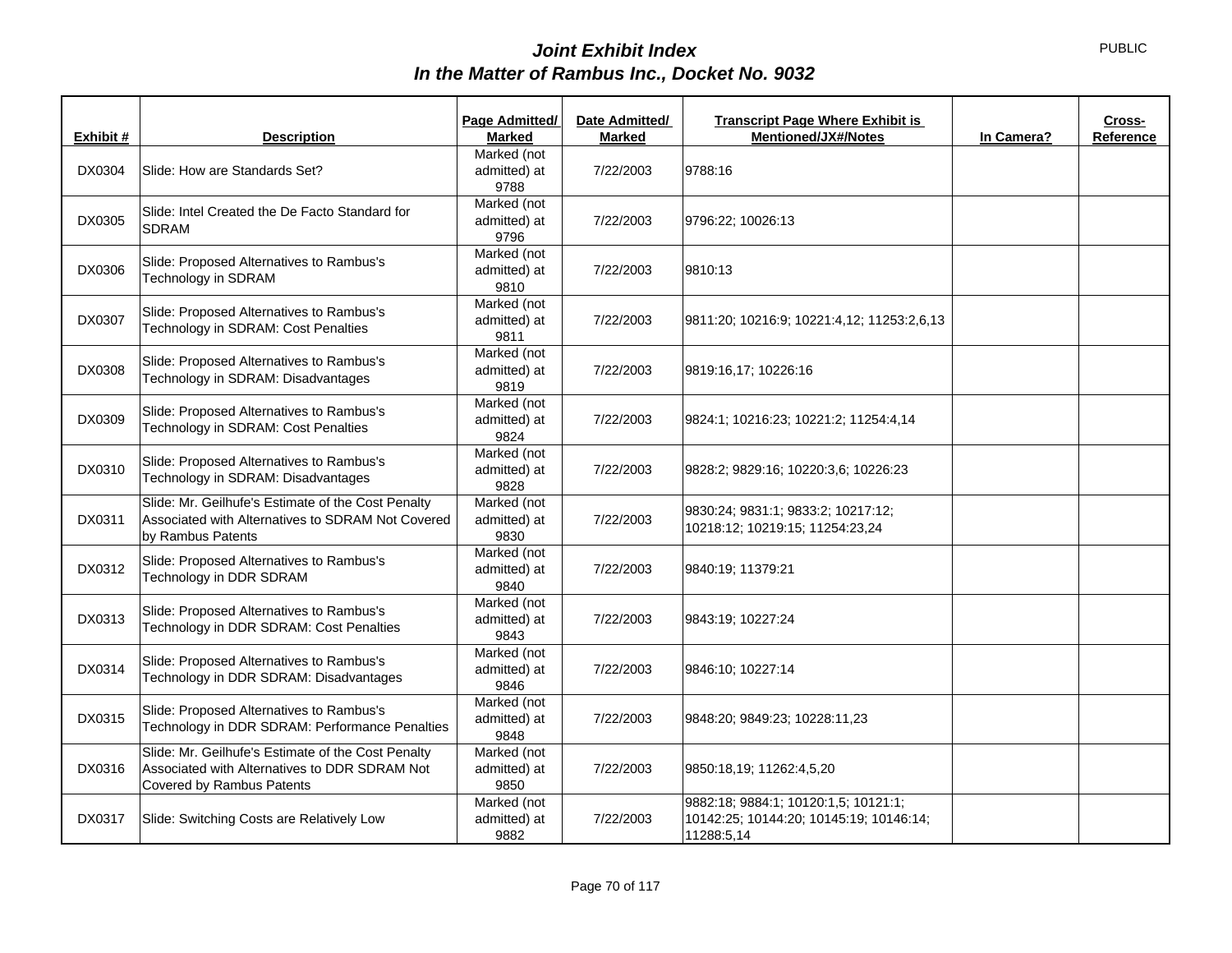|           |                                                                                                  | Page Admitted/                       | Date Admitted/ | <b>Transcript Page Where Exhibit is</b>                                                                                        |            | Cross-    |
|-----------|--------------------------------------------------------------------------------------------------|--------------------------------------|----------------|--------------------------------------------------------------------------------------------------------------------------------|------------|-----------|
| Exhibit # | <b>Description</b>                                                                               | <b>Marked</b>                        | <b>Marked</b>  | <b>Mentioned/JX#/Notes</b>                                                                                                     | In Camera? | Reference |
| DX0318    | Slide: Rambus has Acquired no Additional Market<br>Power                                         | Marked (not<br>admitted) at<br>9899  | 7/22/2003      | 9899:20                                                                                                                        |            |           |
| DX0319    | Slide: There is No Harm to Competition Because<br>Disclosure Would Not Have Affected the Outcome | Marked (not<br>admitted) at<br>9907  | 7/22/2003      | 9907:8,9                                                                                                                       |            |           |
| DX0320    | Slide: Economics of Predation and Exclusion                                                      | Marked (not<br>admitted) at<br>9909  | 7/22/2003      | 9909:18; 10163:11,17                                                                                                           |            |           |
| DX0321    | Slide: Why it Made Economic Sense for Rambus to<br>Avoid Disclosure of Unprotected IP            | Marked (not<br>admitted) at<br>9914  | 7/22/2003      | 9914:23; 9916:11; 9917:13; 10164:4,6;<br>10166:23,25; 10170:5; 10171:8; 10174:14;<br>10179:12,14; 10181:5; 10189:6,22; 10190:9 |            |           |
| DX0322    | Slide: Summary of Conclusions                                                                    | Marked (not<br>admitted) at<br>9940  | 7/22/2003      | 9940:8,19                                                                                                                      |            |           |
| DX0323    | Handwritten list: Conditions necessary for<br>opportunism                                        | Marked (not<br>admitted) at<br>9985  | 7/22/2003      | 9984:23,25; 10009:14; 10010:19; 10011:15;<br>10012:25; 10013:11,17; 10016:13,23;<br>10017:5                                    |            |           |
| DX0324    | Handwritten list: Materials not reviewed by Dr. Rapp                                             | Marked (not<br>admitted) at<br>10002 | 7/22/2003      | 10002:22,24                                                                                                                    |            |           |
| DX0325    | Slide: Reliability                                                                               | Marked (not<br>admitted) at<br>10004 | 7/22/2003      | 10004:6; 10006:13; 10261:20                                                                                                    |            |           |
| DX0326    | Handwritten list: Revolutionary Technology                                                       | Marked (not<br>admitted) at<br>10081 | 7/23/2003      | 10081:12,14                                                                                                                    |            |           |
| DX0327    | Handrawn "Matrix"                                                                                | Marked (not<br>admitted) at<br>10081 | 7/23/2003      | 10084:25                                                                                                                       |            |           |
| DX0328    | Handwritten list: Share of leading DRAM technology                                               | Marked (not<br>admitted) at<br>10100 | 7/23/2003      | 10100:12,13,14                                                                                                                 |            |           |
| DX0329    | Slide: Scope of Tasks                                                                            | Marked (not<br>admitted) at<br>10306 | 7/24/2003      | 10306:19                                                                                                                       |            |           |
| DX0330    | Slide: Subsidiary Tasks                                                                          | Marked (not<br>admitted) at<br>10308 | 7/24/2003      | 10308:20                                                                                                                       |            |           |
| DX0331    | Slide: Summary of Key Conclusions                                                                | Marked (not<br>admitted) at<br>10311 | 7/24/2003      | 10275:5,13; 10311:17; 10485:5; 10487:5;<br>10548:8                                                                             |            |           |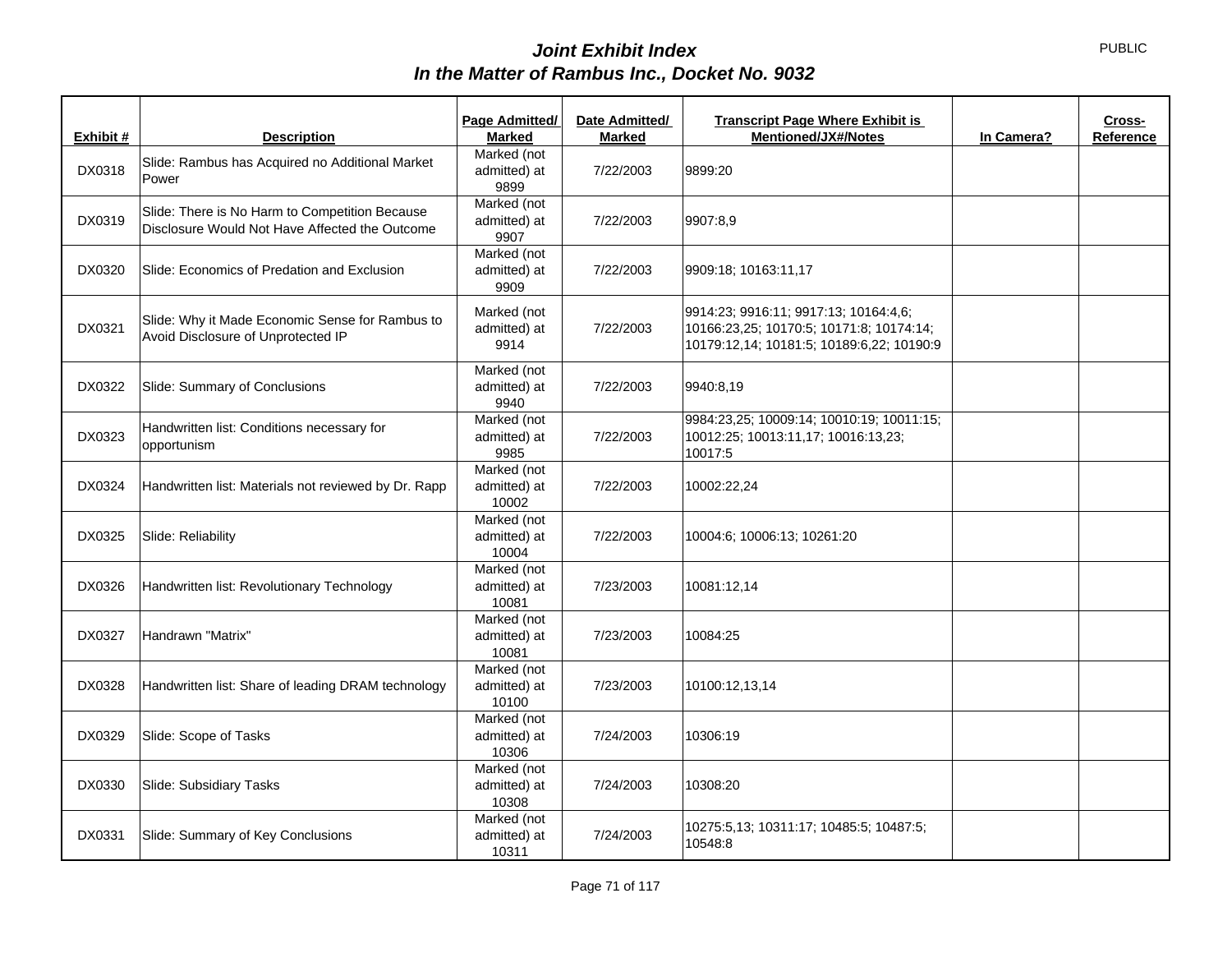| Exhibit # | <b>Description</b>                                                                                   | Page Admitted/<br><b>Marked</b>      | Date Admitted/<br><b>Marked</b> | <b>Transcript Page Where Exhibit is</b><br>Mentioned/JX#/Notes                                                                              | In Camera? | Cross-<br>Reference |
|-----------|------------------------------------------------------------------------------------------------------|--------------------------------------|---------------------------------|---------------------------------------------------------------------------------------------------------------------------------------------|------------|---------------------|
| DX0332    | Slide: 'But-For World' Decision Tree                                                                 | Marked (not<br>admitted) at<br>10315 | 7/24/2003                       | 10275:16; 10315:11,14; 10319:2; 10348:7;<br>10415:12; 10663:9; 10666:9; 10697:13;<br>10700:21; 10747:10; 10812:23,24; 11306:15;<br>11307:19 |            |                     |
| DX0333    | Slide: JEDEC Might Not Have Asked Rambus for<br><b>RAND Letter</b>                                   | Marked (not<br>admitted) at<br>10319 | 7/24/2003                       | 10275:21; 10284:10,17; 10319:19; 10320:2;<br>10669:7; 10678:14                                                                              |            |                     |
| DX0334    | Slide: Economic Effect of RAND Commitment                                                            | Marked (not<br>admitted) at<br>10333 | 7/24/2003                       | 10333:6,8; 10338:4; 10694:15                                                                                                                |            |                     |
| DX0335    | Slide: 'No RAND Letter' Conclusion is Unwarranted                                                    | Marked (not<br>admitted) at<br>10343 | 7/24/2003                       | 10343:25; 10345:25; 10730:9                                                                                                                 |            |                     |
| DX0336    | Slide: Suggestion of Ex Ante Negotiations is Flawed                                                  | Marked (not<br>admitted) at<br>10353 | 7/24/2003                       | 10353:18; 10358:15; 10764:13,15; 10766:5;<br>10773:3                                                                                        |            |                     |
| DX0337    | Slide: Why JEDEC Would Have Adopted Rambus's<br>Technology After a RAND Letter                       | Marked (not<br>admitted) at<br>10363 | 7/24/2003                       | 10363:2; 10365:23; 10366:24; 10371:11                                                                                                       |            |                     |
| DX0339    | Slide: Issued Patents vs. Patent Applications                                                        | Marked (not<br>admitted) at<br>10386 | 7/24/2003                       | 10274:9; 10386:3; 10390:7,14; 10394:17                                                                                                      |            |                     |
| DX0341    | Slide: Rambus's Royalty Rates are 'Reasonable'                                                       | Marked (not<br>admitted) at<br>10422 | 7/24/2003                       | 10422:9; 10784:1,2; 10812:14                                                                                                                |            |                     |
| DX0346    | Slide: Royalty Rates: 2001 Annual Survey Data                                                        | Marked (not<br>admitted) at<br>10443 | 7/24/2003                       | 10443:1,2; 10643:25                                                                                                                         |            |                     |
| DX0347    | Slide: Industry Royalty Rates: PLX Systems Survey                                                    | Marked (not<br>admitted) at<br>10446 | 7/24/2003                       | 10446:15; 10646:15; 10647:15; 10648:14;<br>10650:22; 10651:16; 10661:14;<br>10819:3,4,16; 10821:10; 10822:5,11;<br>10823:1                  |            |                     |
| DX0351    | Slide: Higher Royalty Rates for Litigating Parties are<br>Not 'Discriminatory' in the Economic Sense | Marked (not<br>admitted) at<br>10458 | 7/24/2003                       | 10458:2; 10539:22; 10540:18                                                                                                                 |            |                     |
| DX0352    | Slide: Analysis of Hitachi License                                                                   | Marked (not<br>admitted) at<br>10539 | 7/24/2003                       | 10539:21; 10543:20; 10544:8,17; 10545:20                                                                                                    |            |                     |
| DX0353    | Handdrawn Chart of IBM Royalty Rates                                                                 | Marked (not<br>admitted) at<br>10426 | 7/24/2003                       | 10426:4; 10431:13; 10432:17; 10448:19;<br>10463:4; 10464:15; 10609:14; 10617:20;<br>10620:4; 10636:23; 10623:16                             |            |                     |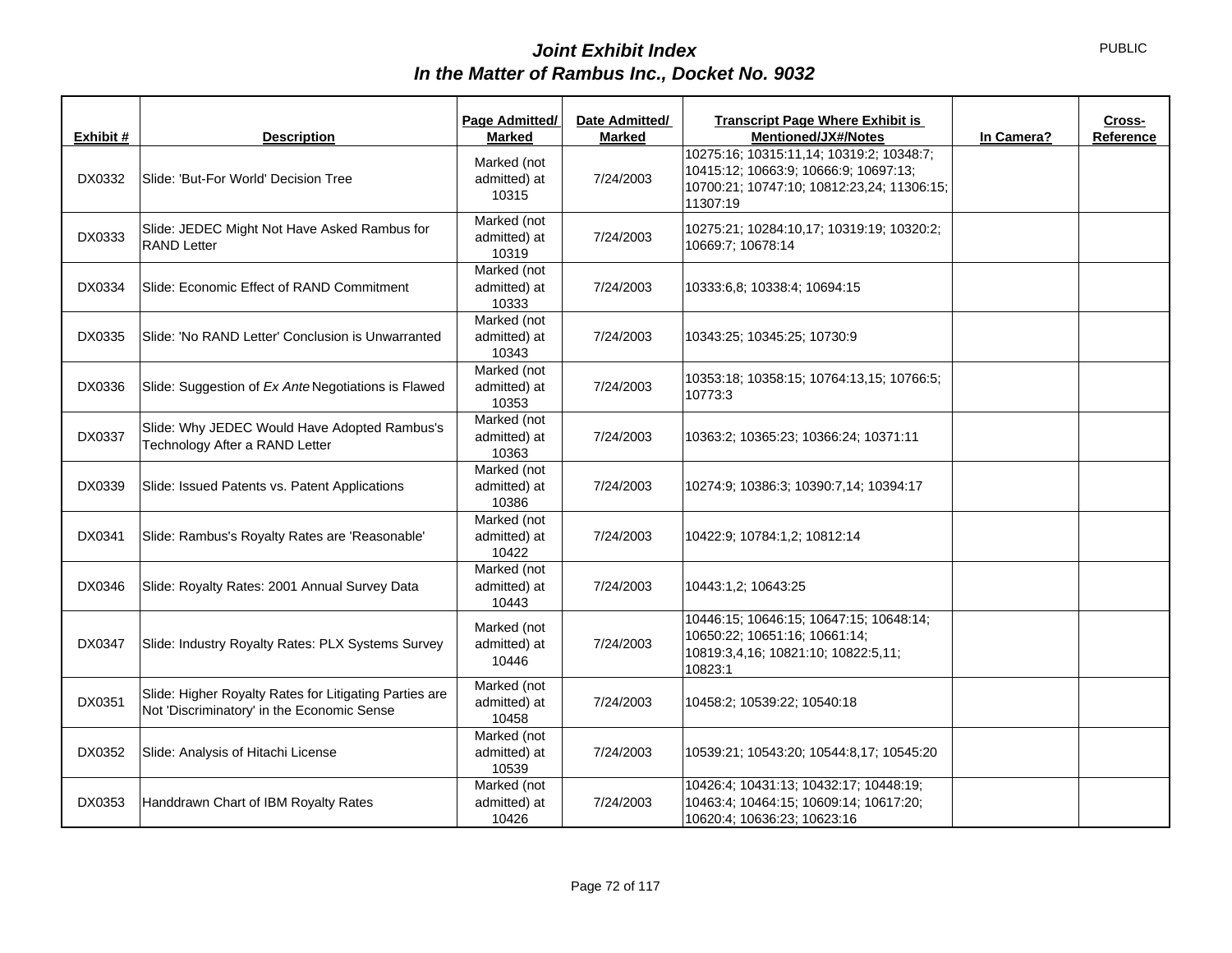|           |                                                                                                                                      | Page Admitted/                       | Date Admitted/ | <b>Transcript Page Where Exhibit is</b>                                                         |            | Cross-    |
|-----------|--------------------------------------------------------------------------------------------------------------------------------------|--------------------------------------|----------------|-------------------------------------------------------------------------------------------------|------------|-----------|
| Exhibit # | <b>Description</b>                                                                                                                   | <b>Marked</b>                        | <b>Marked</b>  | <b>Mentioned/JX#/Notes</b>                                                                      | In Camera? | Reference |
| DX0354    | Handdrawn Chart: "Two Ex Ante Scenarios"                                                                                             | Marked (not<br>admitted) at<br>10488 | 7/24/2003      | 10488:16,17,18                                                                                  |            |           |
| DX0355    | Handdrawn Chart: "Ex Post Reasons Why Switching<br>to Alternatives May Be Much Less Feasible"                                        | Marked (not<br>admitted) at<br>10508 | 7/24/2003      | 10798:15,18; 10799:3; 10826:17; 10828:4;<br>10829:2                                             |            |           |
| DX0356    | Handdrawn Chart: "Ex Ante vs. Ex Post Bargaining<br>Position (Patent)"                                                               | Marked (not<br>admitted) at<br>10508 | 7/24/2003      | 10508:9                                                                                         |            |           |
| DX0357    | Handdrawn Chart: "Materials Not Reviewed By<br>Professor Teece"                                                                      | Marked (not<br>admitted) at<br>10519 | 7/24/2003      | 10519:8                                                                                         |            |           |
| DX0358    | Handdrawn Chart: Diagram of Interleaving Clocks                                                                                      | Marked (not<br>admitted) at<br>11118 | 7/30/2003      | 11118:11; 11122:15; 11124:6                                                                     |            |           |
| DX0359    | Slide: Summary of Rebuttal Testimony                                                                                                 | Marked (not<br>admitted) at<br>11202 | 8/1/2003       | 11202:16,17; 11203:9; 11210:6; 11229:3,5,9;<br>11279:3,5,24; 11281:6,22; 11304:3,22;<br>11305:7 |            |           |
| DX0360    | Slide: Standardization by JEDEC Can Confer<br><b>Substantial Market Power</b>                                                        | Marked (not<br>admitted) at<br>11210 | 8/1/2003       | 11210:18; 11211:16; 11212:17; 11217:23;<br>11220:17; 11223:17                                   |            |           |
| DX0361    | Slide: Dr. Rapp's Analysis of Alternatives                                                                                           | Marked (not<br>admitted) at<br>11229 | 8/1/2003       | 11229:14,19; 11348:7                                                                            |            |           |
| DX0362    | Slide: Errors in Dr. Rapp's Methodology                                                                                              | Marked (not<br>admitted) at<br>11231 | 8/1/2003       | 11231:17; 11233:23; 11238:21; 11348:7                                                           |            |           |
| DX0363    | Slide: Errors in Dr. Rapp's Methodology                                                                                              | Marked (not<br>admitted) at<br>11244 | 8/1/2003       | 11244:22; 11246:25; 11248:2,14; 11350:16;<br>11351:12                                           |            |           |
| DX0364    | Slide: Effect of Changing Dr. Rapp's Assumptions                                                                                     | Marked (not<br>admitted) at<br>11249 | 8/1/2003       | 11249:17; 11251:23; 11266:15; 11267:14;<br>11278:5,6; 11352:1                                   |            |           |
| DX0365    | Slide: Effect of Considering Supposedly Infringing<br>Alternatives                                                                   | Marked (not<br>admitted) at<br>11252 | 8/1/2003       | 11252:1.2.14; 11259:6.7; 11264:15                                                               |            |           |
| DX0366    | Slide: Mr. Geilhufe's Estimate of the Cost Penalty<br>Associated With Alternatives to SDRAM (Without<br>Regard to Patent Issues)     | Marked (not<br>admitted) at<br>11255 | 8/1/2003       | 11255:24; 11257:8,25; 11352:8,25                                                                |            |           |
| DX0367    | Slide: Mr. Geilhufe's Estimate of the Cost Penalty<br>Associated With Alternatives to DDR SDRAM<br>(Without Regard to Patent Issues) | Marked (not<br>admitted) at<br>11263 | 8/1/2003       | 11263:20; 11354:15                                                                              |            |           |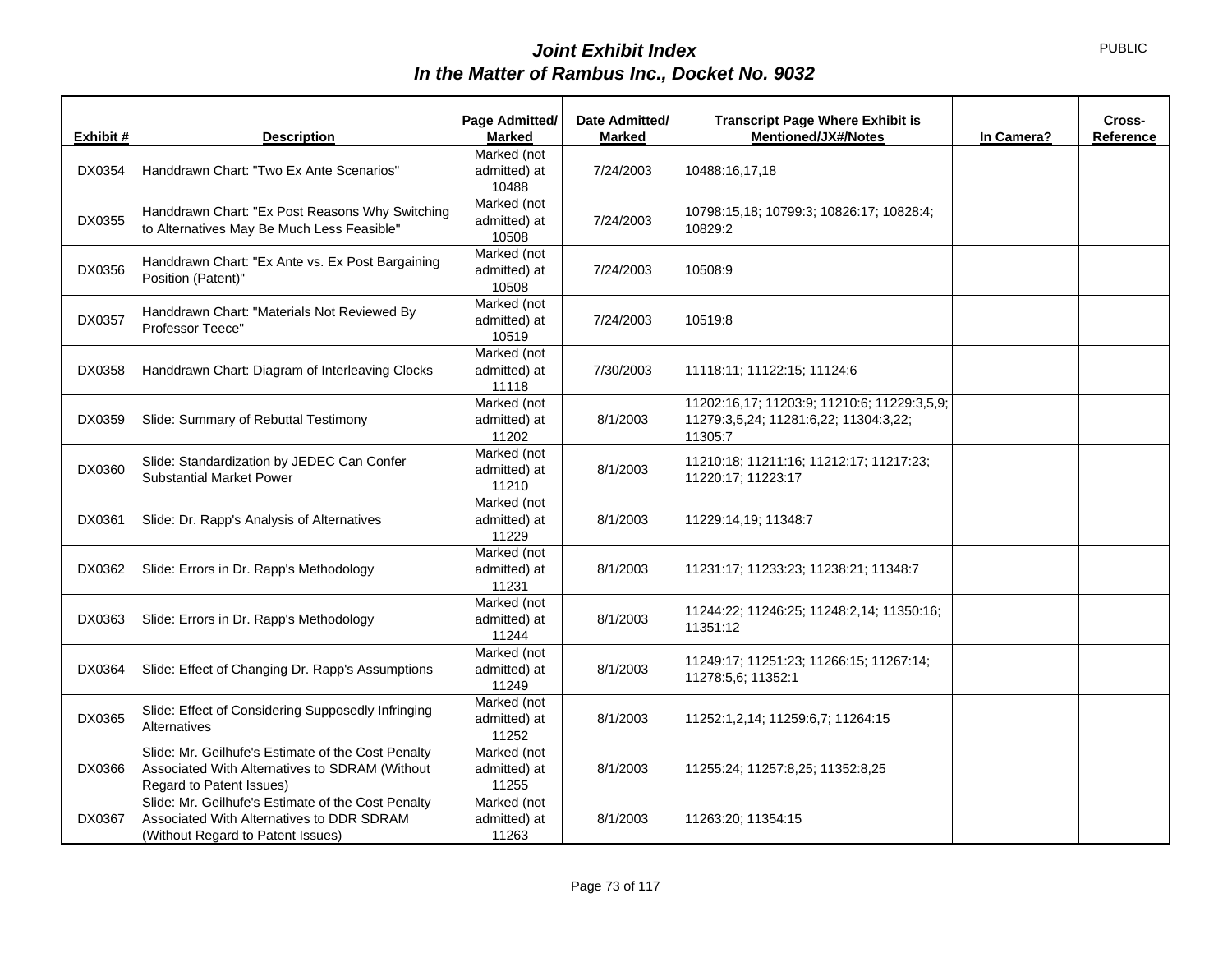|           |                                                                                                                | Page Admitted/                       | Date Admitted/ | <b>Transcript Page Where Exhibit is</b> |            | Cross-    |
|-----------|----------------------------------------------------------------------------------------------------------------|--------------------------------------|----------------|-----------------------------------------|------------|-----------|
| Exhibit # | <b>Description</b>                                                                                             | <b>Marked</b>                        | <b>Marked</b>  | <b>Mentioned/JX#/Notes</b>              | In Camera? | Reference |
| DX0368    | Slide: Effect of Considering Productivity Gains                                                                | Marked (not<br>admitted) at<br>11267 | 8/1/2003       | 11267:17; 11272:9                       |            |           |
| DX0369    | Slide: Assuming 30% Productivity Gains Overturns<br>Dr. Rapp's Results for SDRAM (percentage royalty<br>rates) | Marked (not<br>admitted) at<br>11272 | 8/1/2003       | 11272:23; 11377:22                      |            |           |
| DX0370    | Slide: Assuming 30% Productivity Gains Overturns<br>Dr. Rapp's Results for SDRAM (percentage royalty<br>rates) | Marked (not<br>admitted) at<br>11275 | 8/1/2003       | 11275:14                                |            |           |
| DX0371    | Slide: Dr. Rapp's Lock-in / Switching Cost Analysis Is<br>Inaccurate                                           | Marked (not<br>admitted) at<br>11282 | 8/1/2003       | 11282:8,11; 11295:21,25                 |            |           |
| DX0372    | Slide: Dr. Rapp's Analysis Substantially Understates<br>the Relevant Switching Costs                           | Marked (not<br>admitted) at<br>11285 | 8/1/2003       | 11285:23; 11287:23; 11289:23; 11293:7   |            |           |
| DX0373    | Slide: Dr. Rapp's Analysis Ignores Coordination<br>Costs / Difficulties                                        | Marked (not<br>admitted) at<br>11296 | 8/1/2003       | 11296:14,18; 11297:19                   |            |           |
| DX0374    | Slide: Relevant Coordination Costs / Difficulties                                                              | Marked (not<br>admitted) at<br>11302 | 8/1/2003       | 11302:6; 11303:15                       |            |           |
| DX0375    | Slide: Professor Teece's "But-For" World Analysis is<br>Flawed                                                 | Marked (not<br>admitted) at<br>11305 | 8/1/2003       | 11305:16,17                             |            |           |
| DX0376    | Slide: Summary of Rebuttal Conclusions                                                                         | Marked (not<br>admitted) at<br>11316 | 8/1/2003       | 11316:9                                 |            |           |
| DX0377    | Altered Version of "But-For World Decision Tree"                                                               | Marked (not<br>admitted) at<br>11306 | 8/1/2003       | 11306:23; 11307:20,21; 11318:11         |            |           |
| DX0378    | Handdrawn Chart: Productivity Gains                                                                            | Marked (not<br>admitted) at<br>11361 | 8/1/2003       | 11360:25; 11361:4                       |            |           |
| DX0379    | Chart: \$5 64-meg illustration                                                                                 | Marked (not<br>admitted) at<br>11363 | 8/1/2003       | 11362:24                                |            |           |
| DX0380    | Handdrawn list: Geilhufe's Costs                                                                               | Marked (not<br>admitted) at<br>11364 | 8/1/2003       | 11364:20; 11366:19                      |            |           |
| DX0381    | CD of demonstratives used with McAfee                                                                          | Marked (not<br>admitted) at<br>11383 | 8/1/2003       | 11382:24                                |            |           |

Page 74 of 117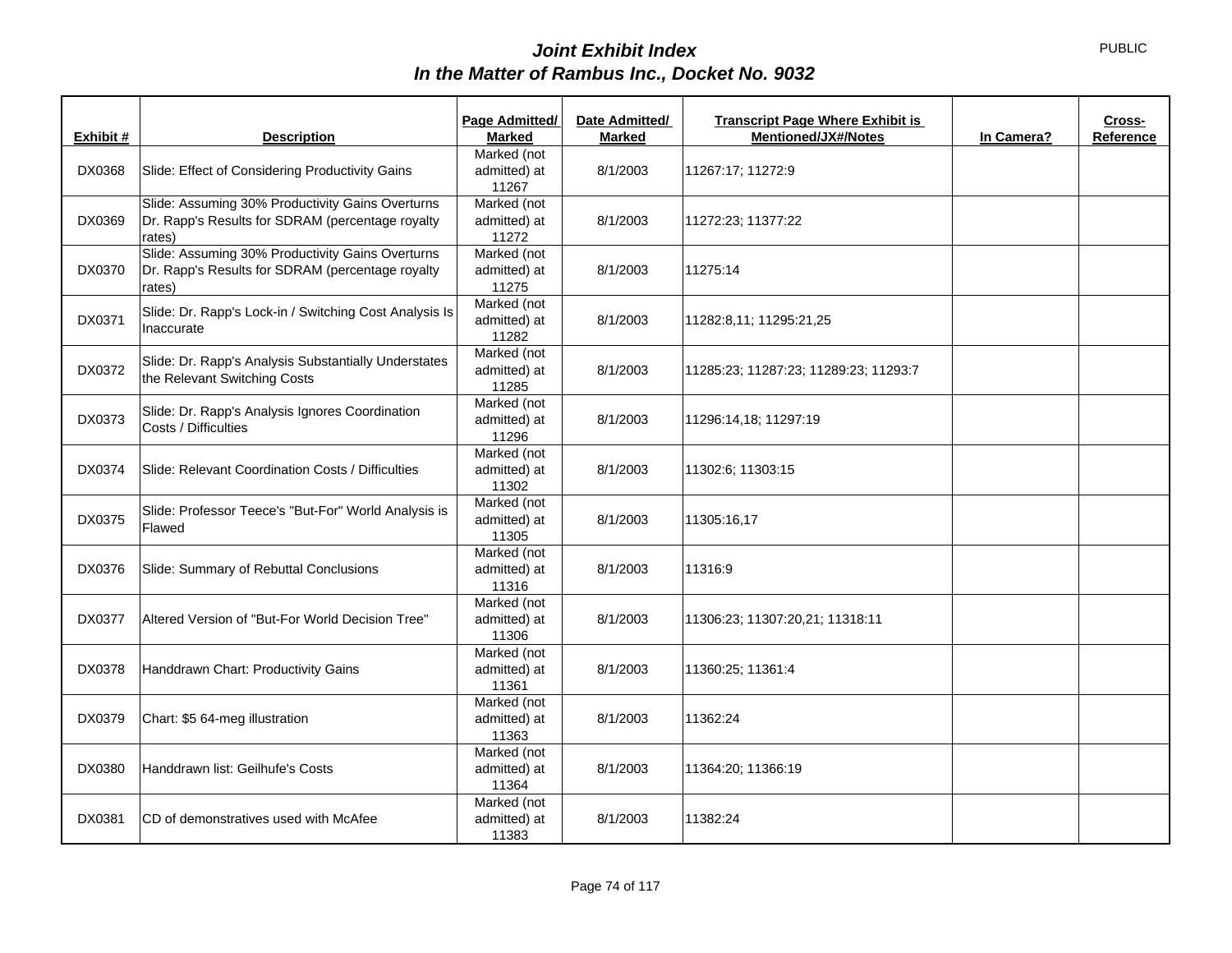| Exhibit # | <b>Description</b>                                                                    | Page Admitted/<br><b>Marked</b>      | Date Admitted/<br><b>Marked</b> | <b>Transcript Page Where Exhibit is</b><br><b>Mentioned/JX#/Notes</b>                                                                                                                                                                                                             | In Camera? | Cross-<br>Reference |
|-----------|---------------------------------------------------------------------------------------|--------------------------------------|---------------------------------|-----------------------------------------------------------------------------------------------------------------------------------------------------------------------------------------------------------------------------------------------------------------------------------|------------|---------------------|
| DX0382    | <b>CD</b> of demonstratives used with Rhoden                                          | Marked (not<br>admitted) at<br>11383 | 8/1/2003                        | 11383:11,12                                                                                                                                                                                                                                                                       |            |                     |
| JX0001    | JC-42.3 Committee on DRAM Memories, Minutes of<br>Meeting No. 54 (Cambridge, MA)      | 2604                                 | 5/21/2003                       | <b>JXC</b>                                                                                                                                                                                                                                                                        |            |                     |
| JX0002    | JC-42.3 Committee on DRAM Memories, Minutes of<br>Meeting No. 55 (Denver, CO)         | 2604                                 | 5/21/2003                       | <b>JXC</b>                                                                                                                                                                                                                                                                        |            |                     |
| JX0003    | JC-42.3 Committee on DRAM Memories, Minutes of<br>Meeting No. 56 (Las Vegas, NV)      | 2604                                 | 5/21/2003                       | <b>JXC</b>                                                                                                                                                                                                                                                                        |            |                     |
| JX0004    | JC-42.3 Committee on DRAM Memories, Minutes of<br>Meeting No. 57 (San Diego, CA)      | 2604                                 | 5/21/2003                       | <b>JXC</b>                                                                                                                                                                                                                                                                        |            |                     |
| JX0005    | JC-42.3 Committee on DRAM Memories, Minutes of<br>Meeting No. 58 (Anchorage, AK)      | 2604                                 | 5/21/2003                       | 2752:23; 2758:15                                                                                                                                                                                                                                                                  |            |                     |
| JX0006    | JEDEC Council Minutes of Meeting No. 87<br>(Pittsburgh, PA)                           | 2604                                 | 5/21/2003                       | 2402:15; 2754:15; 2759:5                                                                                                                                                                                                                                                          |            |                     |
| JX0007    | JC-42.3 Committee on DRAM Memories, Minutes of<br>Meeting No. 59 (Philadelphia, PA)   | 1358                                 | 5/8/2003                        | 1356:19; 1358:10                                                                                                                                                                                                                                                                  |            |                     |
| JX0007    | JC-42.3 Committee on DRAM Memories, Minutes of<br>Meeting No. 59 (Philadelphia, PA)   | 2604                                 | 5/21/2003                       | <b>JXC</b>                                                                                                                                                                                                                                                                        |            |                     |
| JX0008    | JEDEC Council Minutes of Meeting No. 88 (San<br>Francisco, CA)                        | 2604                                 | 5/21/2003                       | <b>JXC</b>                                                                                                                                                                                                                                                                        |            |                     |
| JX0009    | JC-42.5 Committee on Memory Cards and Modules,<br>Minutes of Meeting No. 8 (Maui, HI) | 2604                                 | 5/21/2003                       | <b>JXC</b>                                                                                                                                                                                                                                                                        |            |                     |
| JX0010    | JC-42.3 Committee on DRAM Memories, Minutes of<br>Meeting No. 60 (Maui, HI)           | 450                                  | 5/1/2003                        | 416:2,7; 425:2; 450:2; 778:8,11,25; 779:9;<br>896:21,24; 1262:24; 1263:2; 1372:18;<br>2437:20; 2504:21; 3015:17; 3023:18,18;<br>3024:2,16; 3033:14,18; 3035:3,4,17, 19;<br>3036:6, 25; 3037:5; 5099:8, 16; 5100:1;<br>5101:19; 5105:21; 5106:2, 4, 8; 5172:15;<br>7926:19; 7928:4 |            |                     |
| JX0010    | JC-42.3 Committee on DRAM Memories, Minutes of<br>Meeting No. 60 (Maui, HI)           | 2604                                 | 5/21/2003                       | <b>JXC</b>                                                                                                                                                                                                                                                                        |            |                     |
| JX0011    | JEDEC Council Minutes of Meeting No. 89 (Phoenix,<br>AZ)                              | 2604                                 | 5/21/2003                       | 2409:23; 2411:16                                                                                                                                                                                                                                                                  |            |                     |
| JX0012    | JC-42.3 Committee on DRAM Memories, Minutes of<br>Meeting No. 61 (Seattle, WA)        | 1384                                 | 5/8/2003                        | 1382:5; 1384:2; 2507:3, 11;<br>2510:2; 3039:10; 3040:20;<br>7930:10, 23                                                                                                                                                                                                           |            |                     |
| JX0012    | JC-42.3 Committee on DRAM Memories, Minutes of<br>Meeting No. 61 (Seattle, WA)        | 2604                                 | 5/21/2003                       | <b>JXC</b>                                                                                                                                                                                                                                                                        |            |                     |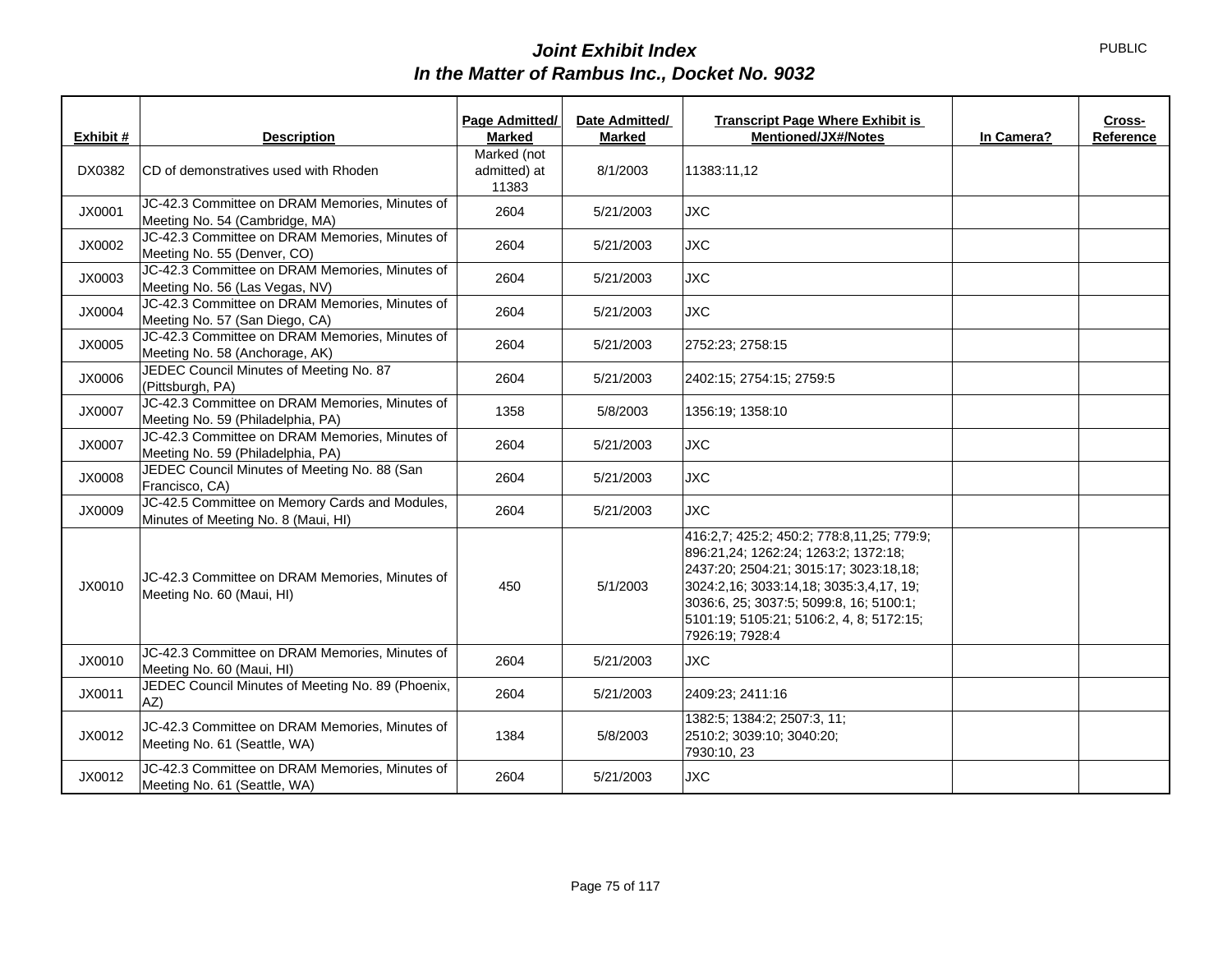| Exhibit # | <b>Description</b>                                                                    | Page Admitted/<br><b>Marked</b> | Date Admitted/<br><b>Marked</b> | <b>Transcript Page Where Exhibit is</b><br>Cross-<br><b>Mentioned/JX#/Notes</b><br>In Camera?<br>Reference                                                             |
|-----------|---------------------------------------------------------------------------------------|---------------------------------|---------------------------------|------------------------------------------------------------------------------------------------------------------------------------------------------------------------|
| JX0013    | JC-42.3 Committee on DRAM Memories, Minutes of<br>Meeting No. 63 (Denver, CO)         | 455                             | 5/1/2003                        | 449:19; 450:16; 455:20;<br>815:14; 816:7, 15, 24;<br>818:7; 819:11; 898:18;<br>951:8; 952:5; 954:20;<br>1392:23; 3081:3, 23;<br>3085:21; 4519:7, 15;<br>10968:18       |
| JX0013    | JC-42.3 Committee on DRAM Memories, Minutes of<br>Meeting No. 63 (Denver, CO)         | 2604                            | 5/21/2003                       | <b>JXC</b>                                                                                                                                                             |
| JX0014    | JC-42.3 Committee on DRAM Memories, Minutes of<br>Meeting No. 65 (Ft. Lauderdale, FL) | 838                             | 5/5/2003                        | 789:4, 11; 792:9; 794: 14;<br>838:19; 890:14; 891:8;<br>2416:17; 2417:16; 2418:25: 2983:21, 22;<br>2984:24; 2985:13; 2989:25; 2990:12; 3113:5;<br>10958:9; 10965:5, 12 |
| JX0014    | JC-42.3 Committee on DRAM Memories, Minutes of<br>Meeting No. 65 (Ft. Lauderdale, FL) | 2604                            | 5/21/2003                       | <b>JXC</b>                                                                                                                                                             |
| JX0015    | JC-42.3 Committee on DRAM Memories, Minutes of<br>Meeting No. 66 (Scottsdale, AZ)     | 2604                            | 5/21/2003                       | 893:5, 6; 894:6; 2448:14,<br>14, 22; 2553:6, 11; 2717:16; 3137:20;<br>3138:6, 13; 3140:11; 3141:10; 3500:24;<br>7945:3; 7951:1, 16, 17                                 |
| JX0016    | JC-42.3 Committee on DRAM Memories, Minutes of<br>Meeting No. 67 (Chicago, IL)        | 2604                            | 5/21/2003                       | 2556:10, 19; 3158:2; 3160:2; 3507:14;<br>7952:5                                                                                                                        |
| JX0017    | JC-42.3 Committee on DRAM Memories, Minutes of<br>Meeting No. 68 (Boston, MA)         | 2498                            | 5/21/2003                       | 2462:24; 2463:2; 2497:24; 5695:13, 20;<br>5697:4, 6, 8                                                                                                                 |
| JX0017    | JC-42.3 Committee on DRAM Memories, Minutes of<br>Meeting No. 68 (Boston, MA)         | 2604                            | 5/21/2003                       | <b>JXC</b>                                                                                                                                                             |
| JX0018    | JC-42.3 Committee on DRAM Memories, Minutes of<br>Meeting No. 69 (San Diego, CA)      | 593                             | 5/2/2003                        | 588:16; 593:12, 23, 24; 1262:13; 1335:13;<br>1352:17; 2114:22; 2467:25; 2468:8; 2672:10,<br>16; 2673:3; 2720:21; 2721:6; 2723:14;<br>3502:12; 3503:3; 3504:21; 10974:2 |
| JX0018    | JC-42.3 Committee on DRAM Memories, Minutes of<br>Meeting No. 69 (San Diego, CA)      | 2604                            | 5/21/2003                       | <b>JXC</b>                                                                                                                                                             |
| JX0019    | JC-42.3 Committee on DRAM Memories, Minutes of<br>Meeting No. 70 (Orlando, FL)        | 2498                            | 5/21/2003                       | 2477:11; 2481:13; 2498:5; 2972:15; 2973:17;<br>2974:22; 3505:10; 5027:8, 24; 5028:6;<br>5210:9; 5222:15; 10977:4                                                       |
| JX0019    | JC-42.3 Committee on DRAM Memories, Minutes of<br>Meeting No. 70 (Orlando, FL)        | 2604                            | 5/21/2003                       | <b>JXC</b>                                                                                                                                                             |
| JX0020    | JC-42.3 Committee on DRAM Memories, Minutes of<br>Meeting No. 71 (New York, NY)       | 1699                            | 5/13/2003                       | 1697:2; 1699:17; 3188:16                                                                                                                                               |
| JX0020    | JC-42.3 Committee on DRAM Memories, Minutes of<br>Meeting No. 71 (New York, NY)       | 2604                            | 5/21/2003                       | <b>JXC</b>                                                                                                                                                             |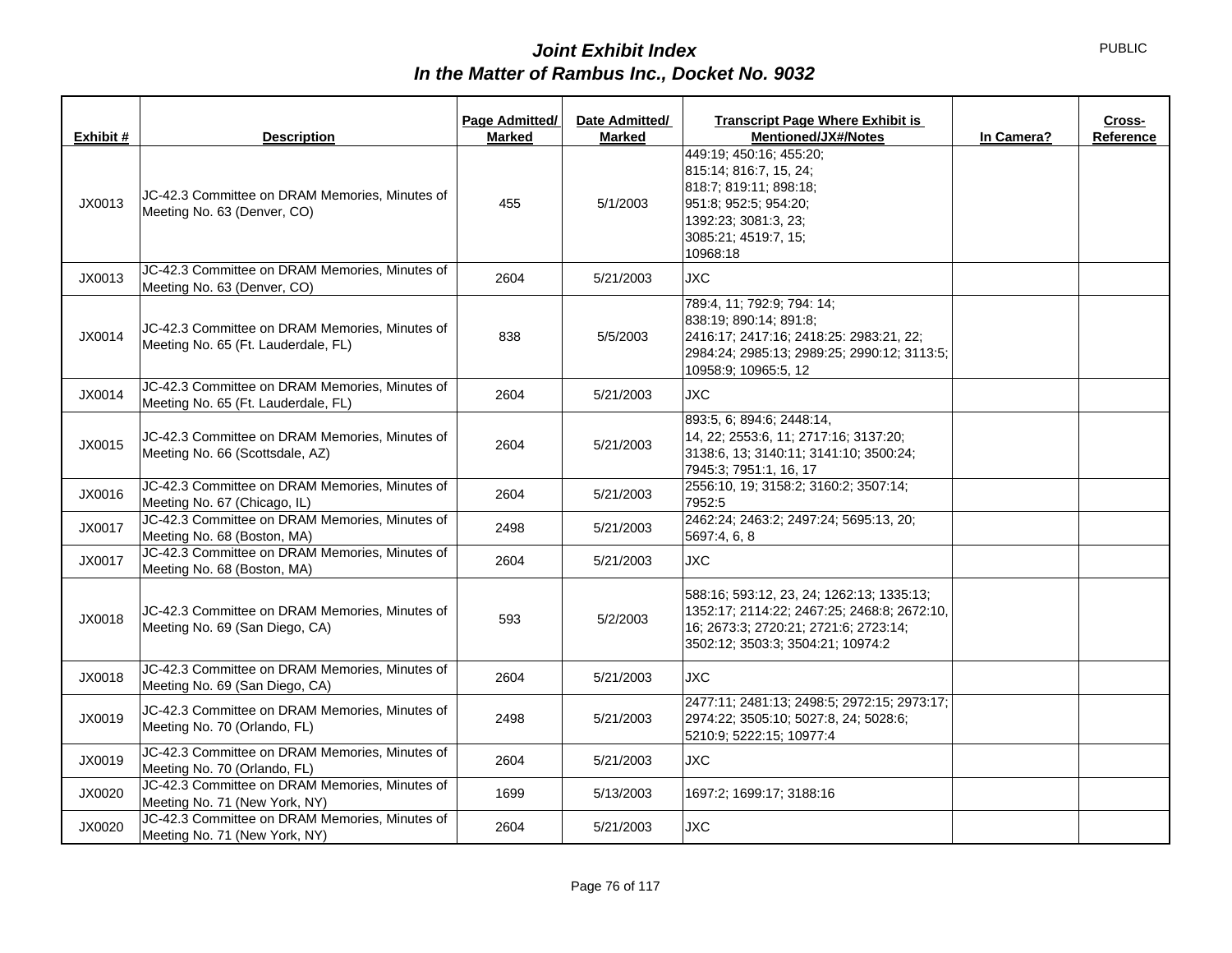|           |                                                                                     | Page Admitted/ | Date Admitted/ | <b>Transcript Page Where Exhibit is</b>                                                                                                                                                                                                 |            | Cross-    |
|-----------|-------------------------------------------------------------------------------------|----------------|----------------|-----------------------------------------------------------------------------------------------------------------------------------------------------------------------------------------------------------------------------------------|------------|-----------|
| Exhibit # | <b>Description</b>                                                                  | <b>Marked</b>  | Marked         | <b>Mentioned/JX#/Notes</b>                                                                                                                                                                                                              | In Camera? | Reference |
| JX0021    | JC-42.3 Committee on DRAM Memories, Minutes of<br>Meeting No. 72 (Albuquerque, NM)  | 469            | 5/1/2003       | 464:13, 17, 19; 465:2; 469:4; 1405:13;<br>1586:16, 17; 1592:16, 21; 2568:13; 3199:12;<br>3514:11, 13; 5533:8, 11, 23; 5634:21;<br>7964:20, 23                                                                                           |            |           |
| JX0021    | JC-42.3 Committee on DRAM Memories, Minutes of<br>Meeting No. 72 (Albuquerque, NM)  | 2604           | 5/21/2003      | <b>JXC</b>                                                                                                                                                                                                                              |            |           |
| JX0022    | JC-42.3 Committee on DRAM Memories, Minutes of<br>Meeting No. 73 (Maui, HI)         | 2604           | 5/21/2003      | 10939:21, 24; 10940:3, 15; 10942:1; 10948:1                                                                                                                                                                                             |            |           |
| JX0023    | JC-42.3 DRAM Task Group Meeting (San Jose, CA)                                      | 839            | 5/5/2003       | 824:18: 838:24                                                                                                                                                                                                                          |            |           |
| JX0023    | JC-42.3 DRAM Task Group Meeting (San Jose, CA)                                      | 2604           | 5/21/2003      | <b>JXC</b>                                                                                                                                                                                                                              |            |           |
| JX0024    | JC-42 Executive Committee Meeting (Las Vegas,<br>NV)                                | 2604           | 5/21/2003      | <b>JXC</b>                                                                                                                                                                                                                              |            |           |
| JX0025    | JC-42.3 Committee on DRAM Memories, Minutes of<br>Meeting No. 74 (Las Vegas, NV)    | 2498           | 5/21/2003      | 930:16; 2484:20; 2498:17; 3243:7                                                                                                                                                                                                        |            |           |
| JX0025    | JC-42.3 Committee on DRAM Memories, Minutes of<br>Meeting No. 74 (Las Vegas, NV)    | 2604           | 5/21/2003      | JXC.                                                                                                                                                                                                                                    |            |           |
| JX0026    | JC-42.3 Committee on DRAM Memories, Minutes of<br>Meeting No. 75 (New Orleans, LA)  | 475            | 5/1/2003       | 468: 22, 24; 469:12, 20; 475:4; 1014:4, 7, 8,<br>13; 1014:4; 1015:9; 1024:11; 1039:23;<br>1042:9: 1407:11, 18: 1704:22: 1705:4:<br>2571:21; 2572:12, 14; 2574:8; 5088:22, 25;<br>5089:8, 12; 7972:19                                    |            |           |
| JX0026    | JC-42.3 Committee on DRAM Memories, Minutes of<br>Meeting No. 75 (New Orleans, LA)  | 2604           | 5/21/2003      | <b>JXC</b>                                                                                                                                                                                                                              |            |           |
| JX0027    | JC-42.3 Committee on DRAM Memories, Minutes of<br>Meeting No. 76 (Crystal City, VA) | 1426           | 5/8/2003       | 1410:14; 1423:20, 23; 1426:9; 1456:11;<br>2577:1, 10; 2578:2, 18; 3305:23; 3306:18;<br>3323:12; 3550:3; 5092:13, 24; 5093:12;<br>5094:12; 5095:21; 5096:2, 12; 7924:6, 10;<br>7981:14, 17, 22                                           |            |           |
| JX0027    | JC-42.3 Committee on DRAM Memories, Minutes of<br>Meeting No. 76 (Crystal City, VA) | 2604           | 5/21/2003      | <b>JXC</b>                                                                                                                                                                                                                              |            |           |
| JX0028    | JC-42.3 Committee on DRAM Memories, Minutes of<br>Meeting No. 77 (Dallas, TX)       | 484            | 5/1/2003       | 350:16, 20, 21, 24; 351:1, 3; 353:11, 20;<br>474:21, 25; 475:1, 1, 11; 484:1; 570:8;<br>956:10; 957:3, 6, 8, 22; 958:2; 968:19;<br>1028:22; 1419:23; 1420:17, 19; 1422:23;<br>1714:21; 2722:3, 7; 3339:10; 5543:12;<br>7985:7; 10975:21 |            |           |
| JX0028    | JC-42.3 Committee on DRAM Memories, Minutes of<br>Meeting No. 77 (Dallas, TX)       | 2604           | 5/21/2003      | <b>JXC</b>                                                                                                                                                                                                                              |            |           |
| JX0029    | Minutes of Interim Meeting JC-42.3 Committee<br>(Sunnyvale, CA)                     | 489            | 5/1/2003       | 484:9, 13; 485:6; 4895; 3363:21, 24;<br>3366:14; 6627:13, 15, 22; 6655:11, 17;<br>6663:15; 6988:14, 16, 17                                                                                                                              |            |           |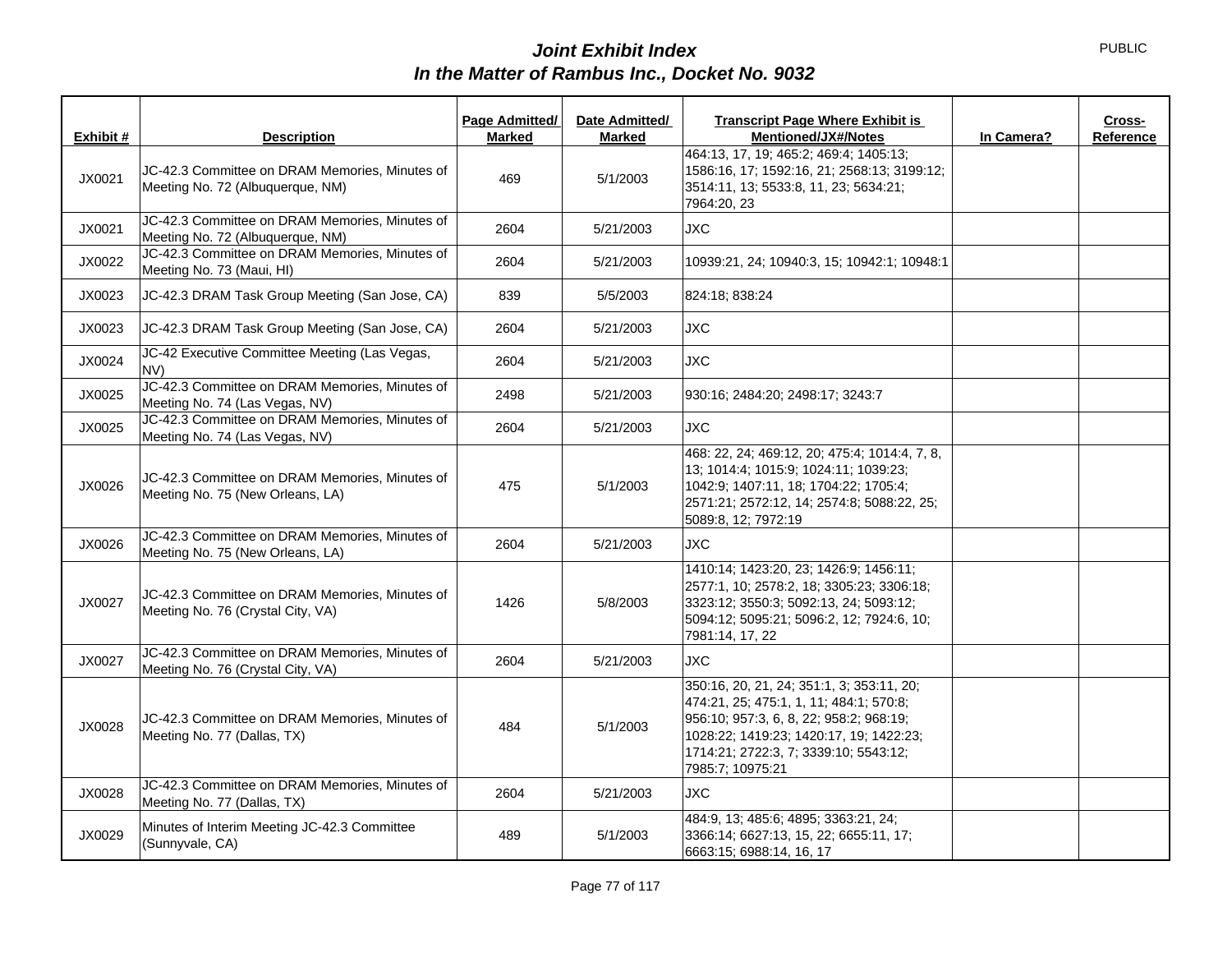|           |                                                                                       | Page Admitted/ | Date Admitted/ | <b>Transcript Page Where Exhibit is</b>                                                                                                                                                                        |            | Cross-    |
|-----------|---------------------------------------------------------------------------------------|----------------|----------------|----------------------------------------------------------------------------------------------------------------------------------------------------------------------------------------------------------------|------------|-----------|
| Exhibit # | <b>Description</b>                                                                    | <b>Marked</b>  | Marked         | <b>Mentioned/JX#/Notes</b>                                                                                                                                                                                     | In Camera? | Reference |
| JX0029    | Minutes of Interim Meeting JC-42.3 Committee<br>(Sunnyvale, CA)                       | 2604           | 5/21/2003      | <b>JXC</b>                                                                                                                                                                                                     |            |           |
| JX0030    | Minutes of the JC-42 Executive Committee (San<br>Diego, CA)                           | 2604           | 5/21/2003      | <b>JXC</b>                                                                                                                                                                                                     |            |           |
| JX0031    | JC-42.3 Committee on DRAM Memories, Minutes of<br>Meeting No. 78 (San Diego, CA)      | 515            | 5/2/2003       | 489:13, 16; 505:21; 506:1; 507:10; 515:7;<br>542:4, 7; 550:19; 552:11; 734:14; 1034:5;<br>1038:7, 17; 1598:8; 1618:22; 1718:5;<br>2579:25; 2580:14; 5544:13, 19; 5717:8;<br>6689:24; 6690:2; 6691:4; 7991:5, 5 |            |           |
| JX0031    | JC-42.3 Committee on DRAM Memories, Minutes of<br>Meeting No. 78 (San Diego, CA)      | 2604           | 5/21/2003      | <b>JXC</b>                                                                                                                                                                                                     |            |           |
| JX0032    | JC-42 Executive Committee Meeting (Portland, OR)                                      | 2604           | 5/21/2003      | <b>JXC</b>                                                                                                                                                                                                     |            |           |
| JX0033    | JC-42.3 Committee on DRAM Memories, Minutes of<br>Meeting No. 79 (Portland, OR)       | 2604           | 5/21/2003      | <b>JXC</b>                                                                                                                                                                                                     |            |           |
| JX0034    | JC-42.3 Committee on DRAM Memories, Minutes of<br>Meeting No. 80 (Cambridge, MA)      | 2604           | 5/21/2003      | <b>JXC</b>                                                                                                                                                                                                     |            |           |
| JX0035    | JC-42.3 Committee on DRAM Memories, Minutes of<br>Meeting No. 81 (Maui, HI)           | 2604           | 5/21/2003      | <b>JXC</b>                                                                                                                                                                                                     |            |           |
| JX0036    | JC-42.3 Committee on DRAM Memories, Minutes of<br>Meeting No. 82 (Ft. Lauderdale, FL) | 593            | 5/2/2003       | 522:9, 20; 526:24; 528:9; 575:6, 10; 734:14,<br>15; 4529:17, 19; 4535:6; 6668:10, 13, 19;<br>6674:17; 6692:16; 6693:22; 6956:7, 11                                                                             |            |           |
| JX0036    | JC-42.3 Committee on DRAM Memories, Minutes of<br>Meeting No. 82 (Ft. Lauderdale, FL) | 2604           | 5/21/2003      | <b>JXC</b>                                                                                                                                                                                                     |            |           |
| JX0037    | JC-42.3 Committee on DRAM Memories Special<br>Meeting on DDR RAM (Santa Clara, CA)    | 2604           | 5/21/2003      | <b>JXC</b>                                                                                                                                                                                                     |            |           |
| JX0038    | JC-42.3 Committee on DRAM Memories, Minutes of<br>Meeting No. 83 (Seattle, WA)        | 2604           | 5/21/2003      | <b>JXC</b>                                                                                                                                                                                                     |            |           |
| JX0039    | JC-42.3 Committee on DRAM Memories, Minutes of<br>Interim Meeting (Las Vegas, NV)     | 2604           | 5/21/2003      | <b>JXC</b>                                                                                                                                                                                                     |            |           |
| JX0040    | JC-42.3 Committee on DRAM Memories, Minutes of<br>Meeting No. 84 (Taipei, Taiwan)     | 2604           | 5/21/2003      | <b>JXC</b>                                                                                                                                                                                                     |            |           |
| JX0040    | JC-42.3 Committee on DRAM Memories, Minutes of<br>Meeting No. 84 (Taipei, Taiwan)     | 7097           | 6/25/2003      | 6640:3, 5, 22; 6714:10; 6715:4; 6990:6;<br>7097:15                                                                                                                                                             |            |           |
| JX0041    | JC-42.3 Committee on DRAM Memories, Minutes of<br>Meeting No. 85 (Tempe, AZ)          | 2604           | 5/21/2003      | 6644:22; 6645:5; 6678:16, 24                                                                                                                                                                                   |            |           |
| JX0042    | JC-42.3 Committee on DRAM Memories, Minutes of<br>Meeting No. 86 (Orlando, FL)        | 2604           | 5/21/2003      | 7952:6                                                                                                                                                                                                         |            |           |
| JX0043    | JC-42.3 Committee on DRAM Memories, Minutes of<br>Meeting No. 87 (Albuquerque, NM)    | 2604           | 5/21/2003      | <b>JXC</b>                                                                                                                                                                                                     |            |           |
| JX0044    | JC-42.3 Committee on DRAM Memories, Minutes of<br>Meeting No. 88 (Seattle, WA)        | 2604           | 5/21/2003      | <b>JXC</b>                                                                                                                                                                                                     |            |           |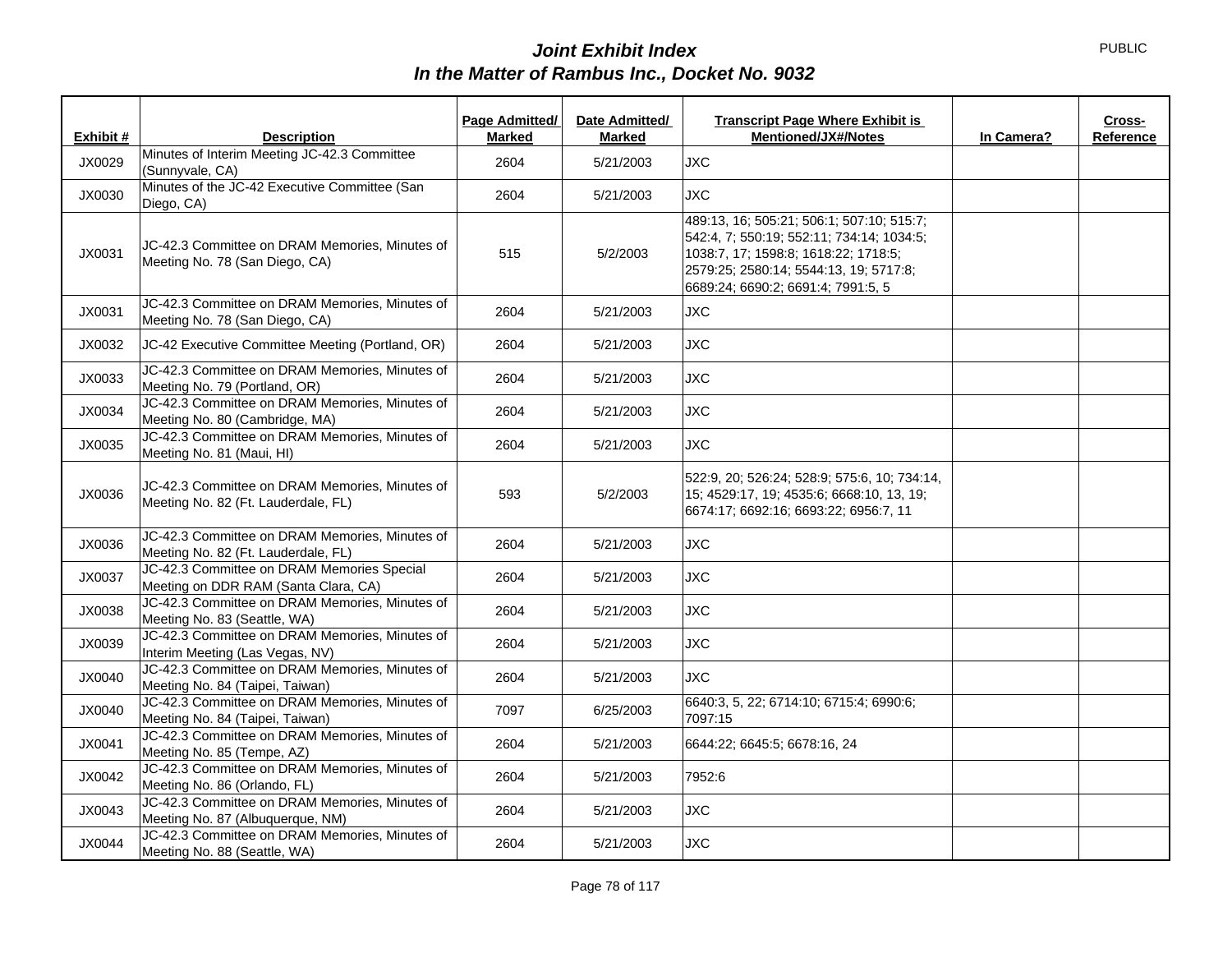| Exhibit # | <b>Description</b>                                                                                                    | Page Admitted/<br><b>Marked</b> | Date Admitted/<br><b>Marked</b> | <b>Transcript Page Where Exhibit is</b><br><b>Mentioned/JX#/Notes</b>                                                                                                                                                                  | In Camera? | Cross-<br>Reference |
|-----------|-----------------------------------------------------------------------------------------------------------------------|---------------------------------|---------------------------------|----------------------------------------------------------------------------------------------------------------------------------------------------------------------------------------------------------------------------------------|------------|---------------------|
| JX0045    | JC-42.3 Committee on DRAM Memories, Minutes of<br>Meeting No. 89 (San Diego, CA)                                      | 2604                            | 5/21/2003                       | <b>JXC</b>                                                                                                                                                                                                                             |            |                     |
| JX0046    | JC-42.3 Committee on DRAM Memories, Minutes of<br>Meeting No. 90 (Las Vegas, NV)                                      | 2604                            | 5/21/2003                       | <b>JXC</b>                                                                                                                                                                                                                             |            |                     |
| JX0047    | JC-42.3 Committee on DRAM Memories, Minutes of<br>Meeting No. 91 (Vancouver, BC)                                      | 2604                            | 5/21/2003                       | <b>JXC</b>                                                                                                                                                                                                                             |            |                     |
| JX0048    | JC-42.3 Committee on DRAM Memories, Minutes of<br>Meeting No. 92 (Toronto, Canada)                                    | 2604                            | 5/21/2003                       | <b>JXC</b>                                                                                                                                                                                                                             |            |                     |
| JX0049    | JC-42.3 Committee on DRAM Memories, Minutes of<br>Special Meeting (Milpitas, CA)                                      | 2604                            | 5/21/2003                       | <b>JXC</b>                                                                                                                                                                                                                             |            |                     |
| JX0050    | JEDEC Board of Directors (Council) Minutes of<br>Meeting No. 116 (Orlando, FL) (uncorrected version)                  | 2604                            | 5/21/2003                       | <b>JXC</b>                                                                                                                                                                                                                             |            |                     |
| JX0051    | JEDEC Board of Directors (Council) Minutes of<br>Meeting No. 117 (Arlington, VA)                                      | 2604                            | 5/21/2003                       | <b>JXC</b>                                                                                                                                                                                                                             |            |                     |
| JX0052    | JC-42.3 Committee on DRAM Memories, Minutes of<br>Meeting No. 97 (Kona, HI)                                           | 2604                            | 5/21/2003                       | 6799:23; 6800:3, 8                                                                                                                                                                                                                     |            |                     |
| JX0053    | Manual for Committee, Subcommittee, and Working<br>Group Chairmen and Secretaries, Engineering<br>Publication: EP-3-F | 2604                            | 5/21/2003                       | <b>JXC</b>                                                                                                                                                                                                                             |            |                     |
| JX0054    | Style Manual for Standards and Publications of EIA,<br>TIA and JEDEC: EP-7-A                                          | 353                             | 5/1/2003                        | 345:21; 346:23; 347:16; 353:4; 642:20;<br>1877:13; 1879:13; 1884:6; 1887:3, 5;<br>1905:21; 2079:7; 2088:3                                                                                                                              |            |                     |
| JX0054    | Style Manual for Standards and Publications of EIA,<br>TIA and JEDEC: EP-7-A                                          | 1884                            | 5/14/2003                       | 345:21; 346:23; 347:16; 353:4; 642:20;<br>1877:13; 1879:13; 1884:6; 1887:3, 5;<br>1905:21; 2079:7; 2088:3                                                                                                                              |            |                     |
| JX0054    | Style Manual for Standards and Publications of EIA,<br>TIA and JEDEC: EP-7-A                                          | 2604                            | 5/21/2003                       | <b>JXC</b>                                                                                                                                                                                                                             |            |                     |
| JX0055    | EIA Engineering Publication: Style Manual for<br>Standards and Publications of EIA and JEDEC EP-7-<br>В               | 2604                            | 5/21/2003                       | <b>JXC</b>                                                                                                                                                                                                                             |            | RX0616              |
| JX0056    | JEDEC Standard, Configurations for Solid State<br>Memories, JEDEC Standard No. 21-C, Release 4                        | 458                             | 5/1/2003                        | 455:13; 456:2, 5, 22; 457:8; 458:5; 800:3, 7;<br>1398:9; 1526:2; 1546:4; 1548:22, 23; 1554:7;<br>3579:6; 3579:21; 5510:1, 14, 20; 5512:11;<br>5525:8; 5529:13; 5530:5; 5546:2, 8; 5548:16,<br>19; 7956:11; 11002:21; 11003:6; 11013:25 |            |                     |
| JX0056    | JEDEC Standard, Configurations for Solid State<br>Memories, JEDEC Standard No. 21-C, Release 4                        | 2604                            | 5/21/2003                       | <b>JXC</b>                                                                                                                                                                                                                             |            |                     |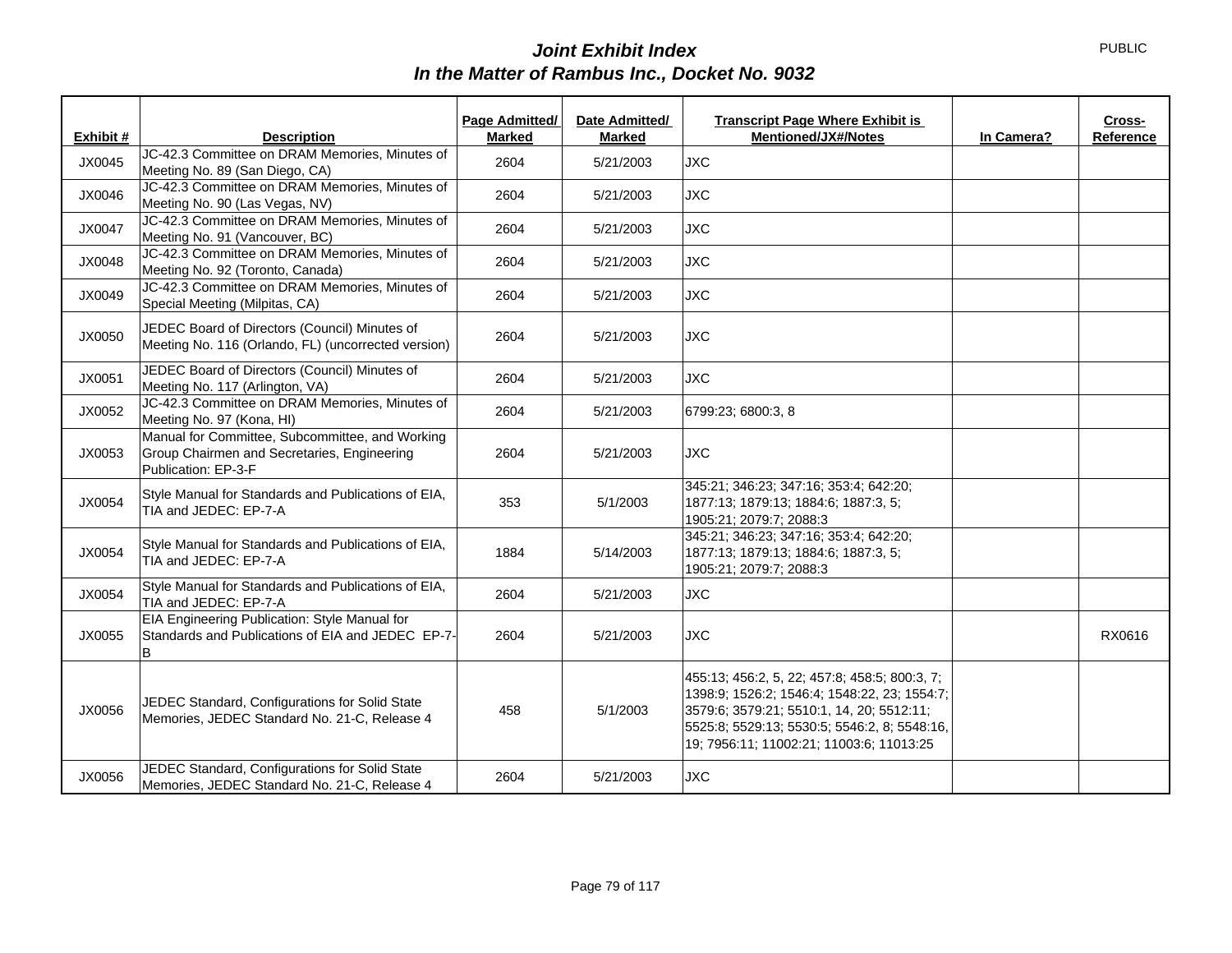| Exhibit #  | <b>Description</b>                                                                                                                | Page Admitted/<br><b>Marked</b> | Date Admitted/<br><b>Marked</b> | <b>Transcript Page Where Exhibit is</b><br><b>Mentioned/JX#/Notes</b>                                                                                                                                                                                              | In Camera? | Cross-<br>Reference |
|------------|-----------------------------------------------------------------------------------------------------------------------------------|---------------------------------|---------------------------------|--------------------------------------------------------------------------------------------------------------------------------------------------------------------------------------------------------------------------------------------------------------------|------------|---------------------|
| JX0057     | JEDEC Standard, Double Data Rate (DDR) SDRAM<br>Specification, JESD79                                                             | 1306                            | 5/7/2003                        | 1292:25; 1293:13; 1294:4, 5, 14, 18;<br>1297:19; 1306:19; 1426:23; 1428:13, 14;<br>4391:14, 21; 4392:1, 8; 4394:2, 18, 25;<br>4395:9; 4396:15, 24; 4397:11, 16; 4497:20;<br>4498:2; 5171:3; 5172:3, 8, 9; 5175:23;<br>5176:1, 15; 5190:14; 5551:16, 19, 25; 5554:4 |            |                     |
| JX0057     | JEDEC Standard, Double Data Rate (DDR) SDRAM<br>Specification, JESD79                                                             | 2604                            | 5/21/2003                       | <b>JXC</b>                                                                                                                                                                                                                                                         |            |                     |
| JX0058     | JEDEC Standard, Configurations for Solid State<br>Memories, JEDEC Standard No. 21-C, Release 10                                   | 2604                            | 5/21/2003                       | <b>JXC</b>                                                                                                                                                                                                                                                         |            |                     |
| JX0059     | JEDEC Committee Ballot: JC-42.3-92-85                                                                                             | 357                             | 5/1/2003                        | 354:4, 8, 11; 355:4; 357:15; 446:10; 447:17;<br>451:13; 581:8; 1389:25                                                                                                                                                                                             |            |                     |
| JX0059     | JEDEC Committee Ballot: JC-42.3-92-85                                                                                             | 2604                            | 5/21/2003                       | <b>JXC</b>                                                                                                                                                                                                                                                         |            |                     |
| <b>JXA</b> | List of admitted exhibits                                                                                                         | 2604                            | 5/21/2003                       | 2603:20, 23                                                                                                                                                                                                                                                        |            |                     |
| JXB        | List of admitted exhibits                                                                                                         | 2604                            | 5/21/2003                       | 2603:21, 24                                                                                                                                                                                                                                                        |            |                     |
| <b>JXC</b> | List of admitted exhibits                                                                                                         | 2604                            | 5/21/2003                       | 2603:21, 25                                                                                                                                                                                                                                                        |            |                     |
| RX0001     | Japanese document regarding meeting 3/5 to 3/6<br>Santa Clara University (Translation to be supplied)                             | 2604                            | 5/21/2003                       | <b>JXB</b>                                                                                                                                                                                                                                                         |            |                     |
| RX0001A    | Translated version of RX0001                                                                                                      | 2604                            | 5/21/2003                       | <b>JXB</b>                                                                                                                                                                                                                                                         |            |                     |
| RX0008     | Micron DRAM Update                                                                                                                | 2604                            | 5/21/2003                       | <b>JXB</b>                                                                                                                                                                                                                                                         |            |                     |
| RX0009     | Manual for Committee, Subcommittee, and Working<br>Group Chairmen and Secretaries, Engineering<br>Publication EP-3-F October 1981 | 4073                            | 6/3/2003                        | 2215:22; 4073:18                                                                                                                                                                                                                                                   |            |                     |
| RX0012     | Document titled JEDEC Module Standards<br>Requirements: Proposal                                                                  | 2604                            | 5/21/2003                       | <b>JXB</b>                                                                                                                                                                                                                                                         |            |                     |
| RX0015     | RamBus Business Plan, 6/26/89                                                                                                     | 2604                            | 5/21/2003                       | 145:22; 8100:9,12; 8102:13; 8107:25;<br>8108:15; 8111:16; 8121:15; 8126:17;<br>8129:12; 8450:23                                                                                                                                                                    |            | CX0570              |
| RX0019     | RamBus Business Overview                                                                                                          | 2604                            | 5/21/2003                       | <b>JXB</b>                                                                                                                                                                                                                                                         |            | CX1282              |
| RX0021     | RAMBUS TECHNOLOGY OVERVIEW                                                                                                        | 2604                            | 5/21/2003                       | <b>JXB</b>                                                                                                                                                                                                                                                         |            | CX1284              |
| RX0022     | RamBus Technology Overview                                                                                                        | 2604                            | 5/21/2003                       | <b>JXB</b>                                                                                                                                                                                                                                                         |            | CX1284              |
| RX0024     | NON - DISCLOSURE AGREEMENT                                                                                                        | 8151                            | 7/9/2003                        | 8151:2,12                                                                                                                                                                                                                                                          |            |                     |
| RX0025     | Fax with attached Rambus Technology Overview                                                                                      | 2604                            | 5/21/2003                       | 146:16; 160:5; 8161:5,6,8,10; 8162:12,23                                                                                                                                                                                                                           |            |                     |
| RX0029     | Rambus Technology Overview by Horowitz                                                                                            | 2604                            | 5/21/2003                       | <b>JXB</b>                                                                                                                                                                                                                                                         |            |                     |
| RX0031     | Horninger handwritten notes re Rambus                                                                                             | 2604                            | 5/21/2003                       | <b>JXB</b>                                                                                                                                                                                                                                                         |            |                     |
| RX0036     | Horninger fax to Michael re Rambus technology                                                                                     | 2604                            | 5/21/2003                       | <b>JXB</b>                                                                                                                                                                                                                                                         |            |                     |
| RX0037     | Horninger fax to Michael re Rambus technology                                                                                     | 2604                            | 5/21/2003                       | <b>JXB</b>                                                                                                                                                                                                                                                         |            |                     |
| RX0042     | Memo re visit of Davidow on 3/19/90                                                                                               | 2604                            | 5/21/2003                       | <b>JXB</b>                                                                                                                                                                                                                                                         |            |                     |
| RX0043     | Notes re conversation with Rambus                                                                                                 | 2604                            | 5/21/2003                       | <b>JXB</b>                                                                                                                                                                                                                                                         |            |                     |
| RX0044     | Notes re conversation with Rambus                                                                                                 | 2604                            | 5/21/2003                       | <b>JXB</b>                                                                                                                                                                                                                                                         |            |                     |
| RX0048     | Penzel memo re Rambus                                                                                                             | 2604                            | 5/21/2003                       | <b>JXB</b>                                                                                                                                                                                                                                                         |            |                     |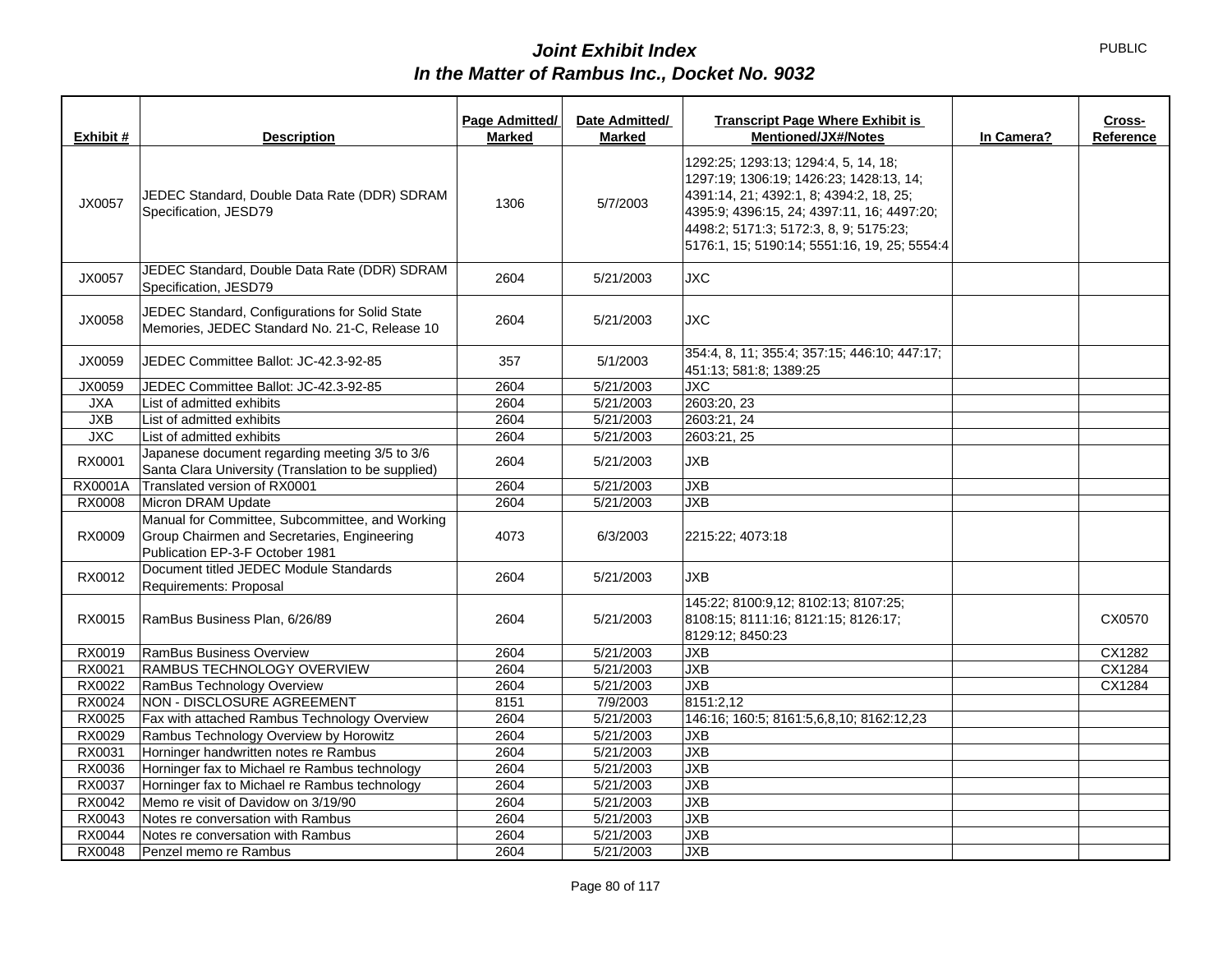|                |                                                                                                                                    | Page Admitted/ | Date Admitted/ | <b>Transcript Page Where Exhibit is</b>                                                                                |            | Cross-    |
|----------------|------------------------------------------------------------------------------------------------------------------------------------|----------------|----------------|------------------------------------------------------------------------------------------------------------------------|------------|-----------|
| Exhibit #      | <b>Description</b>                                                                                                                 | <b>Marked</b>  | <b>Marked</b>  | <b>Mentioned/JX#/Notes</b>                                                                                             | In Camera? | Reference |
| RX0049         | Penzel memo re Rambus                                                                                                              | 2604           | 5/21/2003      | <b>JXB</b>                                                                                                             |            |           |
| RX0053         | Letter Regarding Samsung-Micron Agreement                                                                                          | 2604           | 5/21/2003      | <b>JXB</b>                                                                                                             |            |           |
| RX0054         | Letter from Gosselin to Dunlevie re IBM and Rambus                                                                                 | 2604           | 5/21/2003      | <b>JXB</b>                                                                                                             |            |           |
| RX0063         | Rambus Technical Description (Preliminary) Draft                                                                                   | 2604           | 5/21/2003      | 8167:21; 8168:22; 8195:16,18; 8525:9;<br>8540:12,16; 8566:19                                                           |            |           |
| RX0067         | <b>RAMBUS ANNOUNCEMENT</b>                                                                                                         | 2604           | 5/21/2003      | <b>JXB</b>                                                                                                             |            |           |
| RX0067         | RAMBUS ANNOUNCEMENT                                                                                                                | 8184           | 7/9/2003       | 8182:15; 8184:1,9; 8464:4                                                                                              |            |           |
| <b>RX0070</b>  | Presentation charts re: Rambus Technical Issues,<br>Technological Issues, Business Models, and DC<br>Amplifier, among other topics | 2604           | 5/21/2003      | <b>JXB</b>                                                                                                             |            |           |
| RX0079         | Letter from Davidow to Penzel regarding Rambus                                                                                     | 2604           | 5/21/2003      | <b>JXB</b>                                                                                                             |            |           |
| RX0081         | CORPORATE BACKGROUNDER                                                                                                             | 2604           | 5/21/2003      | 8186:10,23; 8188:1                                                                                                     |            |           |
| RX0082         | <b>Rambus Overview</b>                                                                                                             | 8150           | 7/9/2003       | 8141:1; 8142:10; 8144:11; 8147:8; 8149:20;<br>8150:18                                                                  |            | CX1283    |
| RX0094         | Rambus Interface Technical Description<br>(Preliminary)                                                                            | 2604           | 5/21/2003      | 5912:17,23; 5912:23; 8168:15; 8169:10;<br>8170:10; 8173:9; 8195:18; 8534:22; 8540:9;<br>8543:7: 8545:5: 8546:5:8169:17 |            |           |
| RX0099         | Farmwald letter to Horninger enclosing new Rambus<br>Technical Description v. 3.0                                                  | 2604           | 5/21/2003      | 8169:23                                                                                                                |            |           |
| RX0102         | Fax re questions                                                                                                                   | 8173           | 7/9/2003       | 8171:24; 8172:12; 8173:14,20                                                                                           |            |           |
| RX0108         | 1991 Accomplishments                                                                                                               | 2604           | 5/21/2003      | <b>JXB</b>                                                                                                             |            |           |
| RX0111         | Fax transmitting Toshiba comments on Sussman<br>letter regarding SDRAM                                                             | 2604           | 5/21/2003      | <b>JXB</b>                                                                                                             |            |           |
| RX0113         | Horninger trip report                                                                                                              | 2604           | 5/21/2003      | <b>JXB</b>                                                                                                             |            |           |
| RX0114         | Michael letter to Horninger regarding Status of<br>RAMBUS project                                                                  | 2604           | 5/21/2003      | <b>JXB</b>                                                                                                             |            |           |
| RX0117         | QUESTIONS CONCERNING THE RAMBUS<br><b>TECHNICAL DESCRIPTION</b>                                                                    | 8546           | 7/10/2003      | 8542:6; 8546:9,20                                                                                                      |            |           |
| RX0130         | Rambus Interface Technical Description Version 4.0                                                                                 | 2604           | 5/21/2003      | 5912:18,23; 8171:14; 8172:24; 8195:18;<br>8538:16                                                                      |            |           |
| RX0138         | Rambus presentation titled Presentation to Siemens                                                                                 | 2604           | 5/21/2003      | <b>JXB</b>                                                                                                             |            |           |
| RX0139         | Mooring letter to Horninger re Rambus Technical<br>Description                                                                     | 2604           | 5/21/2003      | <b>JXB</b>                                                                                                             |            |           |
| RX0143         | Fax to All JEDEC JC-42.3 Members from Willi Meyer                                                                                  | 5980           | 6/18/2003      | 5929:2,6,8; 5930:2,6; 5979:20                                                                                          |            |           |
| RX0154         | Siemens summary of Rambus technology                                                                                               | 2604           | 5/21/2003      | <b>JXB</b>                                                                                                             |            |           |
| <b>RX0154A</b> | Siemens summary of Rambus technology<br>(TRANSLATION)                                                                              | 2604           | 5/21/2003      | <b>JXB</b>                                                                                                             |            |           |
| RX0162         | Faxed letter from Sussman to Bechtolsheim<br>transmitting attached copy of the waveform for the<br>high bandwidth DRAM.            | 5791           | 6/18/2003      | 5774:1.24; 5776:8; 5778:6; 5791:5;<br>5807:10,23; 5808:4; 5910:18; 5912:6;<br>5914:13; 5916:18; 5928:16,25             |            |           |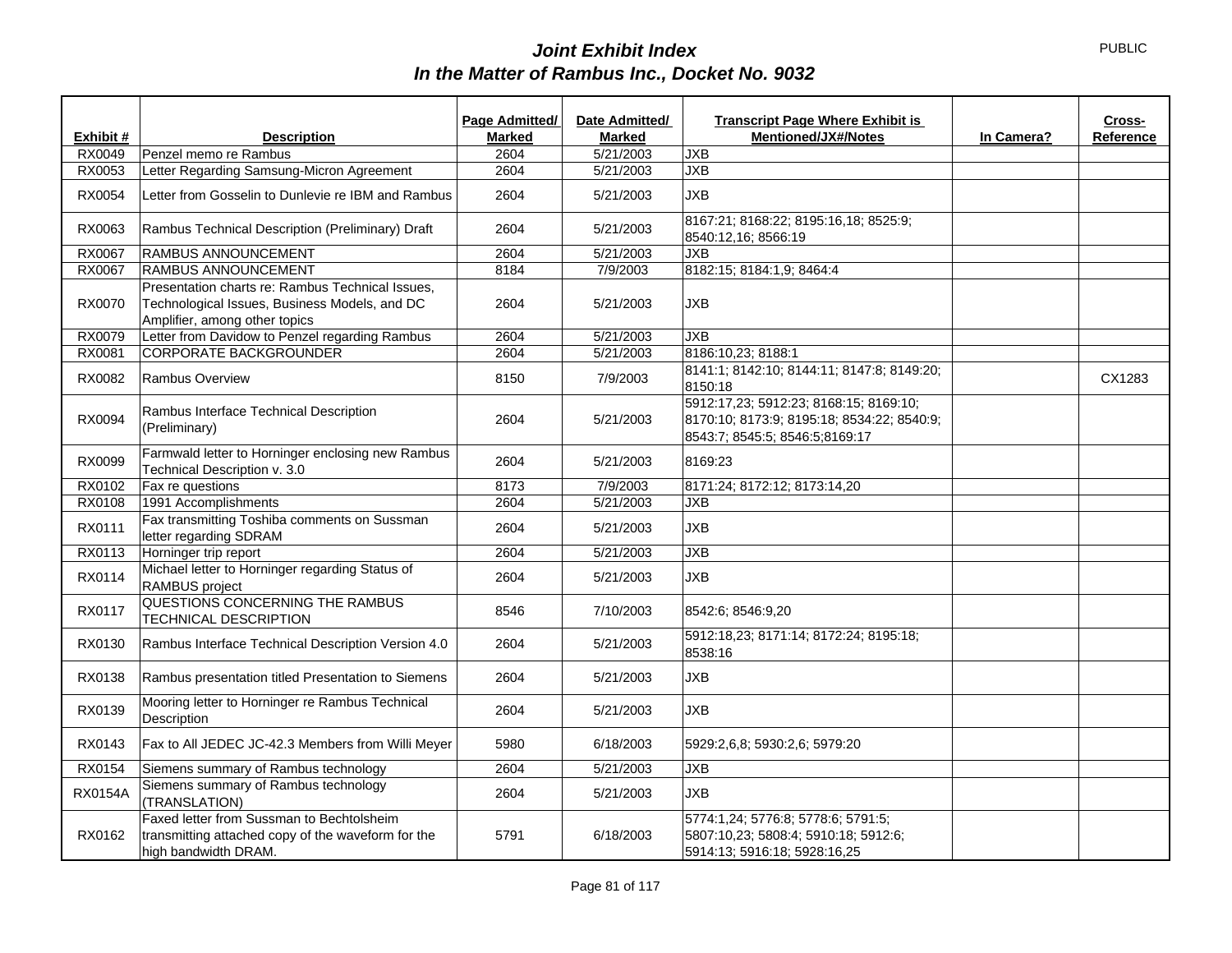|           |                                                                                                                         | Page Admitted/ | Date Admitted/ | <b>Transcript Page Where Exhibit is</b> |            | Cross-            |
|-----------|-------------------------------------------------------------------------------------------------------------------------|----------------|----------------|-----------------------------------------|------------|-------------------|
| Exhibit # | <b>Description</b>                                                                                                      | <b>Marked</b>  | <b>Marked</b>  | <b>Mentioned/JX#/Notes</b>              | In Camera? | Reference         |
| RX0163    | [LSI Rambus Disclosure Agreement]                                                                                       | 2604           | 5/21/2003      | <b>JXB</b>                              |            |                   |
| RX0167    | BOARD OF DIRECTORS OF RAMBUS INC.,<br><b>MEETING MINUTES</b>                                                            | 8201           | 7/9/2003       | 8197:18,19; 8199:6; 8201:3              |            | part of<br>CX0635 |
| RX0168    | Japanese document (Translation to be supplied)                                                                          | 2604           | 5/21/2003      | <b>JXB</b>                              |            |                   |
| RX0168A   | Japanese document (Translation to be supplied)                                                                          | 2604           | 5/21/2003      | <b>JXB</b>                              |            |                   |
| RX0172    | Toshiba memo re Synchronous DRAM meeting<br>results                                                                     | 2604           | 5/21/2003      | <b>JXB</b>                              |            |                   |
| RX0173    | Email from Kelley to Kalter re Special NEC<br>Workshop - Boxborough, MA, August 22 (setup by<br>Howard Sussman)         | 2604           | 5/21/2003      | <b>JXB</b>                              |            |                   |
| RX0180    | High Bandwidth DRAM meeting in Portland, Oregon,<br>Oct. 24, 1991                                                       | 2604           | 5/21/2003      | <b>JXB</b>                              |            |                   |
| RX0181    | Fax transmittal with attached memo from Kevin re<br><b>VRAM</b>                                                         | 2604           | 5/21/2003      | <b>JXB</b>                              |            |                   |
| RX0182    | United States Patent Application dated 10/31/91, WO<br>91,16680                                                         | 2604           | 5/21/2003      | <b>JXB</b>                              |            |                   |
| RX0184    | NDA beteween Sun Microsystems and Rambus                                                                                | 2604           | 5/21/2003      | <b>JXB</b>                              |            |                   |
| RX0190    | IBM Policy: "IBM WORDWIDE PATENT<br>LICENSING PRACTICES" faxed Nov. 26, 1991                                            | 2604           | 5/21/2003      | <b>JXB</b>                              |            |                   |
| RX0195    | Letter regarding Patent Application                                                                                     | 2604           | 5/21/2003      | <b>JXB</b>                              |            |                   |
| RX0199    | Toshiba memo re JEDEC DRAM meeting                                                                                      | 2604           | 5/21/2003      | 2738:25; 2739:2; 5672:7                 |            |                   |
| RX0201    | Letter regarding Notification of Published Patent<br>Application                                                        | 2604           | 5/21/2003      | <b>JXB</b>                              |            |                   |
| RX0207    | Micron document titled Synchronous DRAMs vs.<br>Rambus, 1992 Annual Sales Meeting                                       | 2604           | 5/21/2003      | <b>JXB</b>                              |            |                   |
| RX0217    | Handwritten notes titled JEDEC - JC-16 re dinner<br>with Betty Prince 2/24                                              | 2604           | 5/21/2003      | 7808:3                                  |            |                   |
| RX0220    | High Bandwidth DRAM Meeting Minutes                                                                                     | 2604           | 5/21/2003      | <b>JXB</b>                              |            |                   |
| RX0222    | Rambus Unveils Revolutionary Memory Interface                                                                           | 2604           | 5/21/2003      | 5316:22                                 |            |                   |
| RX0224    | JEDEC.014> JEDEC MOS - MEMORY - MEETING><br>02/24/1992 - 02/28/1992 (Seattle, WA, USA)                                  | 2604           | 5/21/2003      | <b>JXB</b>                              |            |                   |
| RX0230    | RAMBUS ACHIEVES 500 MEGABYTES PER<br><b>SECOND - RAMBUS DRAM ARCHITECTURE AND</b><br>HIGH - SPEED CHANNEL BREAK BARRIER | 2604           | 5/21/2003      | <b>JXB</b>                              |            |                   |
| RX0234    | RAMBUS LETS LOOSE FAST DRAM CHANNEL                                                                                     | 2604           | 5/21/2003      | <b>JXB</b>                              |            |                   |
| RX0236    | Email to Mike Kellogg re Rambus (Note from Phipps,<br>D.J.)                                                             | 5350           | 6/16/2003      | 5315:3: 5350:15                         |            |                   |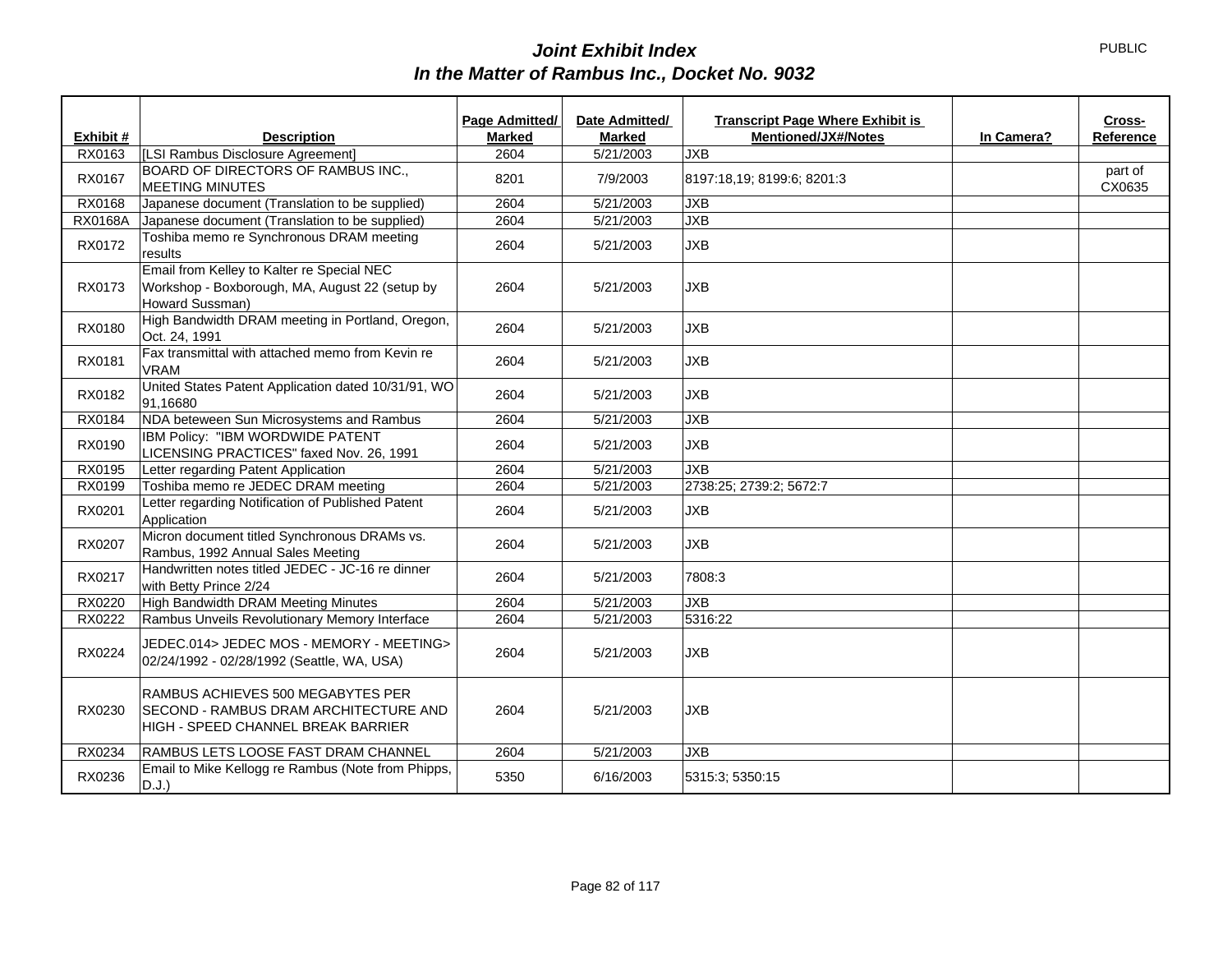|                |                                                                                                                                                                                                                                                                                                                               | Page Admitted/ | Date Admitted/ | <b>Transcript Page Where Exhibit is</b>                 |            | Cross-    |
|----------------|-------------------------------------------------------------------------------------------------------------------------------------------------------------------------------------------------------------------------------------------------------------------------------------------------------------------------------|----------------|----------------|---------------------------------------------------------|------------|-----------|
| Exhibit #      | <b>Description</b>                                                                                                                                                                                                                                                                                                            | <b>Marked</b>  | <b>Marked</b>  | <b>Mentioned/JX#/Notes</b>                              | In Camera? | Reference |
| RX0238         | Electronic Design, Memory-CPU Interface speeds up<br>data transfers; data transfers of 500 MBYTES/S are<br>possible as a novel DRAM architecture and bus run<br>at 250 MHZ with 600-MV logic levels. (Rambus<br>Inc.'s Rambus Channel Bus) (Product Innovation)<br>(Central Processing Unit; Dynamic Random Access<br>Memory) | 2604           | 5/21/2003      | <b>JXB</b>                                              |            |           |
| RX0240         | Memo to Kalter re Rambus                                                                                                                                                                                                                                                                                                      | 2766           | 5/22/2003      | 2627:17; 2766:17                                        |            |           |
| RX0250         | Email to Kellogg re Synchronous DRAM                                                                                                                                                                                                                                                                                          | 5350           | 6/16/2003      | 5313:9,13; 5350:20                                      |            |           |
| RX0258         | Email from G. Cloud to M. Alder and others re<br>Rambus                                                                                                                                                                                                                                                                       | 2604           | 5/21/2003      | <b>JXB</b>                                              |            |           |
| RX0261         | IBM internal memo re Rambus meeting                                                                                                                                                                                                                                                                                           | 2604           | 5/21/2003      | 5311:16                                                 |            |           |
| RX0262         | [Involvement in Rambus for Over Two Years]                                                                                                                                                                                                                                                                                    | 2604           | 5/21/2003      | <b>JXB</b>                                              |            |           |
| RX0263         | IBM memo re Rambus                                                                                                                                                                                                                                                                                                            | 2604           | 5/21/2003      | <b>JXB</b>                                              | CX2368     |           |
| RX0269         | Meyer report of IBM/Siemens Conference re SDRAM                                                                                                                                                                                                                                                                               | 2604           | 5/21/2003      | <b>JXB</b>                                              |            |           |
| RX0272         | Memo re Rambus/IBM meeting                                                                                                                                                                                                                                                                                                    | 2604           | 5/21/2003      | <b>JXB</b>                                              |            |           |
| RX0273         | Letter regarding Meeting on 04/23/1992                                                                                                                                                                                                                                                                                        | 2766           | 5/22/2003      | 2631:19; 2766:17                                        |            |           |
| RX0279         | CMOS V Luna Development, Rambus Assessment,<br>Unique Rambus Features/Attributes                                                                                                                                                                                                                                              | 2604           | 5/21/2003      | <b>JXB</b>                                              |            |           |
| RX0285         | Meyer/Wirth report: SYNCHRONOUS DRAM --<br>Report on Specification, Feasibility, Cost.                                                                                                                                                                                                                                        | 2604           | 5/21/2003      | <b>JXB</b>                                              |            |           |
| RX0285A        | Translated version of RX0285                                                                                                                                                                                                                                                                                                  | 2604           | 5/21/2003      | 212:3; 4510:23; 4511:3                                  |            |           |
| RX0286         | Meyer memo re Siemens/IBM telephone conference                                                                                                                                                                                                                                                                                | 2604           | 5/21/2003      | <b>JXB</b>                                              |            |           |
| <b>RX0286A</b> | Meyer memo re Siemens/IBM telephone conference<br>(TRANSLATION)                                                                                                                                                                                                                                                               | 2604           | 5/21/2003      | 2641:22; 2642:5; 4516:11; 5662:9; 5663:13               |            |           |
| RX0289         | Meyer chart outlining the Pros and Cons of Sync<br>DRAM, Rambus DRAM, and Cached DRAM                                                                                                                                                                                                                                         | 2604           | 5/21/2003      | <b>JXB</b>                                              |            |           |
| RX0289         | Meyer chart outlining the Pros and Cons of Sync<br>DRAM, Rambus DRAM, and Cached DRAM                                                                                                                                                                                                                                         | 2766           | 5/22/2003      | 214:1; 2529:20; 2766:16; 4518:13                        |            |           |
| RX0290         | Handwritten JEDEC JC-42.3 Meeting Minutes, New<br>Orleans, 5/7/92                                                                                                                                                                                                                                                             | 2604           | 5/21/2003      | 2660:16; 5087:12; 5319:20; 5322:11;<br>5663:21; 5665:14 |            | CX2370    |
| RX0293         | Email regarding non-disclosure agreements                                                                                                                                                                                                                                                                                     | 3493           | 5/29/2003      | 3493:11,19                                              |            |           |
| RX0294         | Memo to Joel Karp and others from Gil Russell re JC-<br>42.1/.2/.3/.5 & JC-16 Low Voltage Interface JEDEC<br>Committee Meeting, New Orleans                                                                                                                                                                                   | 2604           | 5/21/2003      | <b>JXB</b>                                              |            |           |
| RX0297         | Meyer trip report and meeting summary from<br>JEDEC's New Orleans meetings on May and 5, 1992                                                                                                                                                                                                                                 | 2604           | 5/21/2003      | 2663:23                                                 |            |           |
| <b>RX0297A</b> | Meyer trip report and meeting summary from<br>JEDEC's New Orleans meetings on May and 5, 1992<br>(TRANSLATION AND CERTIFICATION)                                                                                                                                                                                              | 2604           | 5/21/2003      | <b>JXB</b>                                              |            |           |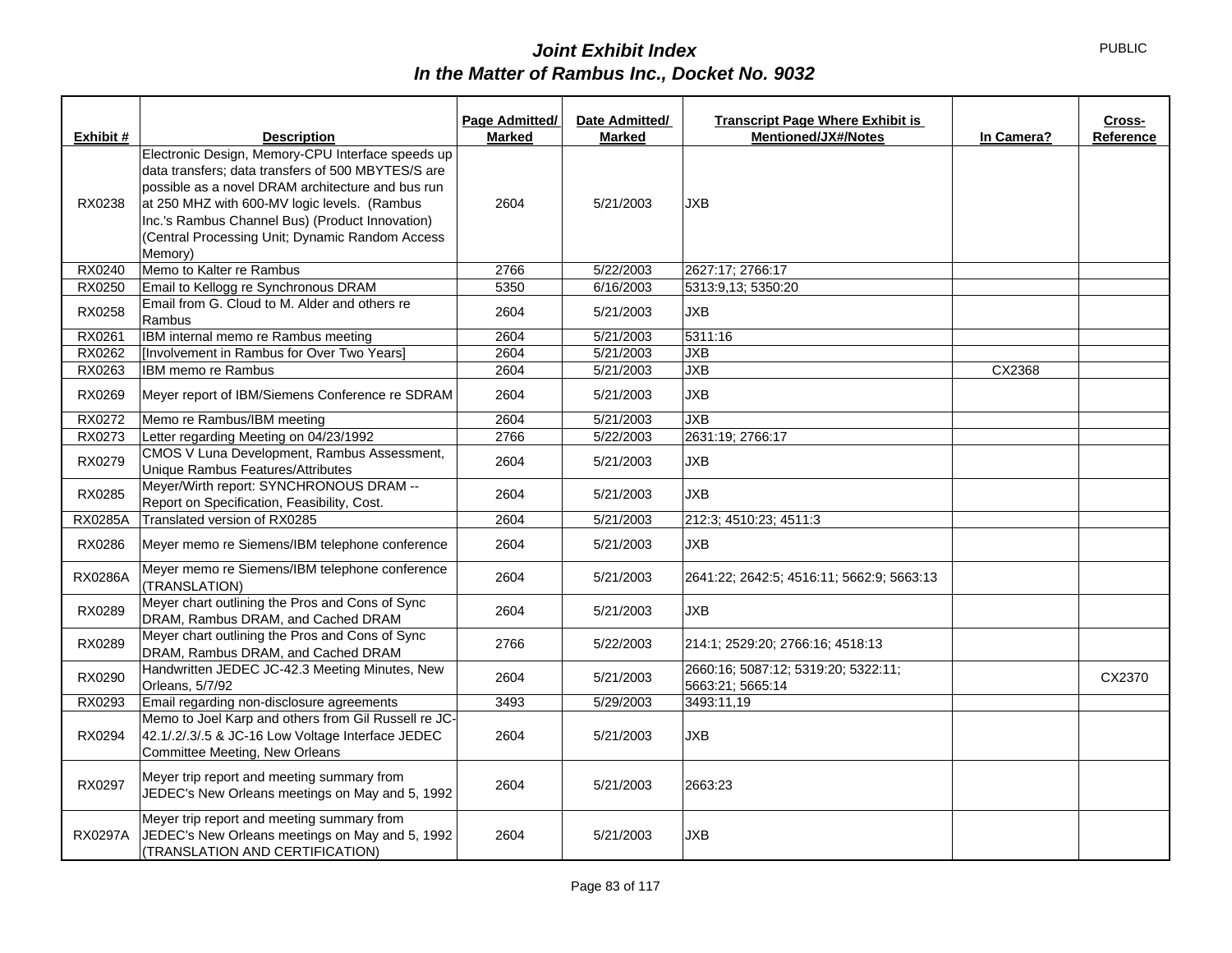|           |                                                                                                                             | Page Admitted/ | Date Admitted/ | <b>Transcript Page Where Exhibit is</b><br>Cross-     |
|-----------|-----------------------------------------------------------------------------------------------------------------------------|----------------|----------------|-------------------------------------------------------|
| Exhibit # | <b>Description</b>                                                                                                          | <b>Marked</b>  | <b>Marked</b>  | <b>Mentioned/JX#/Notes</b><br>Reference<br>In Camera? |
| RX0301    | 1992 Symposium on VLSI Circuits                                                                                             | 2604           | 5/21/2003      | 8552:1,2; 8554:20; 8623:1,1,6,10; 8625:16             |
| RX0303    | IBM/SIEMENS chart: "Compare Alternatives for<br>Future High Performance, High Volume DRAM<br>Designs"                       | 2604           | 5/21/2003      | <b>JXB</b>                                            |
| RX0303    | IBM/SIEMENS chart: "Compare Alternatives for<br>Future High Performance, High Volume DRAM<br>Designs"                       | 2766           | 5/22/2003      | 2544:14; 2547:1; 2659:17; 2766:16; 5323:21            |
| RX0307    | Handwritten Meeting Notes re Gil Russell: ST Market<br>Seminar                                                              | 7813           | 6/27/2003      | 7813:2,13                                             |
| RX0315    | Memo to Joel Karp and others from Gil Russell re<br>JEDEC JD-16/42.3/42.5 Meeting, Denver, Colorado                         | 2604           | 5/21/2003      | <b>JXB</b>                                            |
| RX0316    | SVPC "Synchronous DRAMS Break The Memory<br>System Bandwidth Bottleneck," by Powell and Vogley                              | 2604           | 5/21/2003      | <b>JXB</b>                                            |
| RX0317    | Micron presenation slides entitled SDRAMS v.<br>Rambus for 1992 Annual Sales Meeting                                        | 979            | 5/5/2003       | 848:19; 849:1; 850:5; 979:2                           |
| RX0320    | Business Plan (draft) for 92-97                                                                                             | 2604           | 5/21/2003      | 147:14                                                |
| RX0321    | Meyer presentation to Schumacher and others titled<br>What is Rambus?                                                       | 2604           | 5/21/2003      | 2881:1; 4520:23; 4522:14; 4524:17                     |
| RX0324    | JEDEC JC-42.X and JC-16 Low Voltage Meeting<br>Minutes DC 09/14/1992 to 09/18/1992                                          | 2604           | 5/21/2003      | <b>JXB</b>                                            |
| RX0327    | PLL DESIGN FOR A 500 MBYTES / SEC<br><b>INTERFACE</b>                                                                       | 2604           | 5/21/2003      | <b>JXB</b>                                            |
| RX0329    | IEEE Spectrum October 1992, Fast computer<br>memories                                                                       | 8980           | 7/16/2003      | 8973:16; 8976:21; 8978:7; 8980:6                      |
| RX0330    | IEEE Spectrum, October 1992, Fast DRAMS for<br>sharper TV                                                                   | 8981           | 7/16/2003      | 8980:14; 8981:9                                       |
| RX0331    | IEEE Spectrum October 1992, A new era of faxt<br>dynamic RAMs                                                               | 2604           | 5/21/2003      | <b>JXB</b>                                            |
| RX0332    | IEEE Spectrum October 1992, A fast path to one<br>memory                                                                    | 8989           | 7/16/2003      | 8986:20; 8988:1,14; 8989:14                           |
| RX0333    | IEEE Spectrum October 1992, Fast interfaces for<br><b>DRAMs</b>                                                             | 8986           | 7/16/2003      | 8981:17; 8986:13                                      |
| RX0335    | Vincent letter to Wombell re EPO practice                                                                                   | 7901           | 6/30/2003      | 7893:18; 7895:13; 7901:12                             |
| RX0340    | Micron presentation entitled SDRAMs v. Rambus                                                                               | 978            | 5/5/2003       | 840:15,20; 978:19                                     |
| RX0340    | Micron presentation entitled SDRAMs v. Rambus                                                                               | 2604           | 5/21/2003      | <b>JXB</b>                                            |
| RX0347    | NEC Rambus update slide presentation                                                                                        | 2604           | 5/21/2003      | <b>JXB</b>                                            |
| RX0350    | Electronic Engineering Times, Design, Designers Try<br>Alternatives to Asynchronous DRAMS: New<br>approach to memory needed | 2604           | 5/21/2003      | <b>JXB</b>                                            |
| RX0356    | Meeting Minutes Regarding JC-42.5 JEDEC Cards<br>And Modules Fort Lauderdale, FL 12/08/1992                                 | 978            | 5/5/2003       | 788:4; 884:10; 886:16,20; 888:12,20; 890:22;<br>978:9 |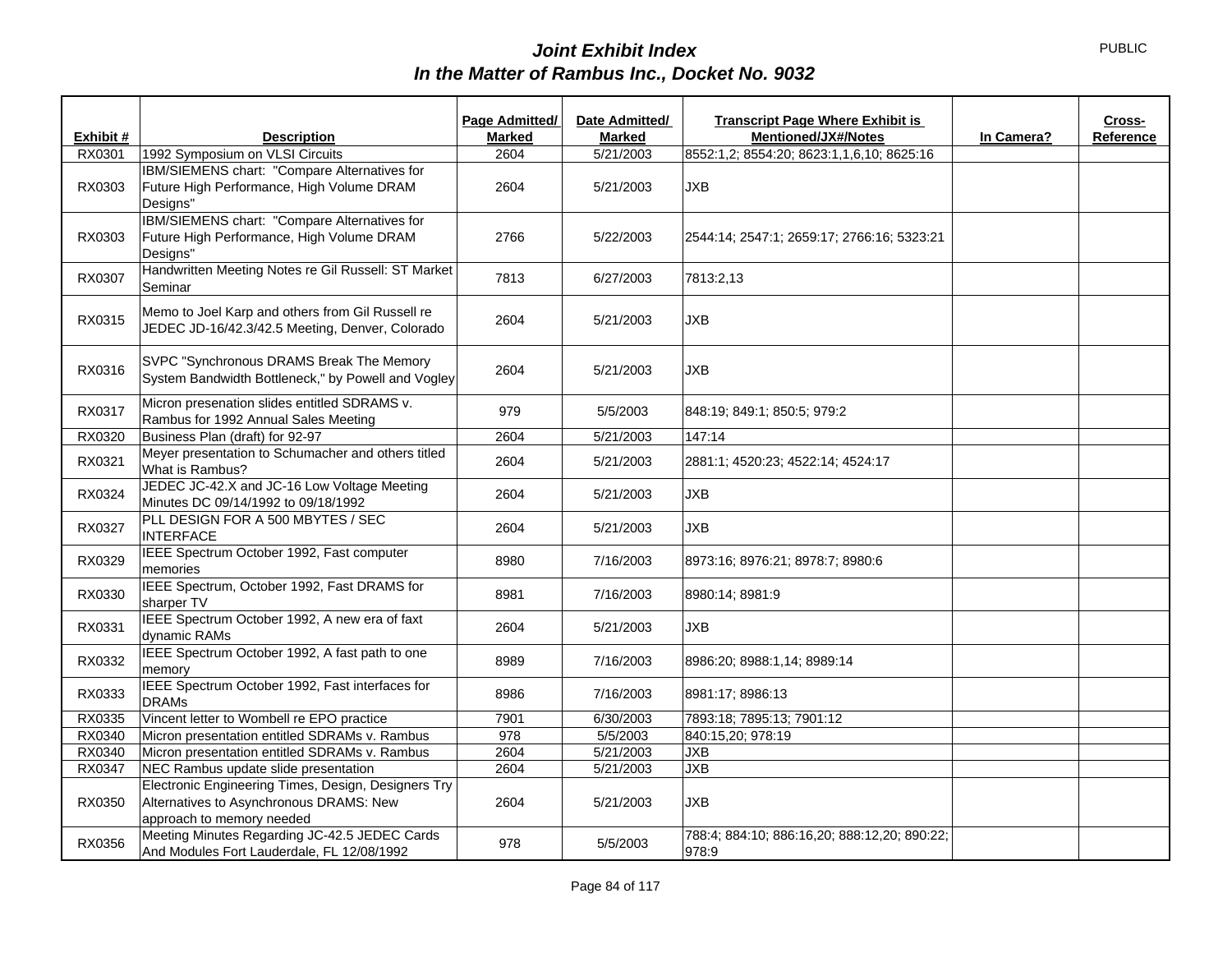|                |                                                                                                                                                    | Page Admitted/ | Date Admitted/ | <b>Transcript Page Where Exhibit is</b> |            | Cross-            |
|----------------|----------------------------------------------------------------------------------------------------------------------------------------------------|----------------|----------------|-----------------------------------------|------------|-------------------|
| Exhibit #      | <b>Description</b>                                                                                                                                 | <b>Marked</b>  | <b>Marked</b>  | <b>Mentioned/JX#/Notes</b>              | In Camera? | Reference         |
| RX0361         | Fusco JEDEC meeting report to Williams                                                                                                             | 978            | 5/5/2003       | 885:5,9; 886:20,25; 978:4               |            |                   |
| RX0373         | Memorandum from Kolankowsky to Nohilly re<br>Rambus                                                                                                | 2604           | 5/21/2003      | <b>JXB</b>                              |            |                   |
| RX0374         | Micron document titled Synchronous DRAMS vs.<br>Rambus, 3/93                                                                                       | 2604           | 5/21/2003      | <b>JXB</b>                              |            |                   |
| RX0377         | Memo re: JEDEC DRAM/SDRAM Meeting Minutes -<br>March 1993                                                                                          | 2604           | 5/21/2003      | <b>JXB</b>                              |            |                   |
| RX0379         | Japanese document (Translation to be supplied)                                                                                                     | 2604           | 5/21/2003      | <b>JXB</b>                              |            |                   |
| RX0379A        | Translated version of RX0379                                                                                                                       | 2604           | 5/21/2003      | <b>JXB</b>                              |            |                   |
| RX0382         | Article Regarding DRAMs For New Memory Systems<br>(Part 2) Rambus, Ramlink Offer Revolutionary New<br>Interfaces                                   | 2604           | 5/21/2003      | <b>JXB</b>                              |            |                   |
| RX0384         | Meyer memo to Woldan (Siemens)                                                                                                                     | 2604           | 5/21/2003      | 2882:16                                 |            |                   |
| RX0385         | IEEE Journal of Solid-State Circuits article on "A 500<br>Megabyte(s) Data-Rate 4.5 DRAM" by Rambus and<br>Toshiba                                 | 2604           | 5/21/2003      | 8556:7; 8636:13                         |            |                   |
| RX0388         | Handwritten Meeting Notes titled Rambus                                                                                                            | 2604           | 5/21/2003      | 7814:3,4                                |            |                   |
| RX0390         | Fax from Ludlow to Townsend regarding patents                                                                                                      | 2604           | 5/21/2003      | JXB                                     |            |                   |
| RX0391         | Fax re patents traced by JEDEC                                                                                                                     | 2604           | 5/21/2003      | <b>JXB</b>                              |            |                   |
| RX0392         | Committe Survey Ballot - Mode Register Read                                                                                                        | 2604           | 5/21/2003      | 587:3                                   |            |                   |
| RX0398         | Minutes of the Meeting of the ANSI Ad Hoc Patent<br>Group Friday 05/21/1993 100 Maiden Lane New York<br>New York                                   | 2604           | 5/21/2003      | <b>JXB</b>                              |            |                   |
| RX0403         | <b>Hitachi Visit Notes</b>                                                                                                                         | 2604           | 5/21/2003      | <b>JXB</b>                              |            |                   |
| RX0404         | licensing update                                                                                                                                   | 2604           | 5/21/2003      | <b>JXB</b>                              |            |                   |
| RX-0406        | Japanese document with English translation titled<br>Rambus Patent (summary of responses) 6/10/93<br>written by Sakao (Translation to be supplied) | 6821           | 6/24/2003      | 5667:18; 6820:14                        |            |                   |
| RX0411         | Handwritten meeting notes titled Telecon re<br>telephone conversation with Rambus                                                                  | 7814           | 6/27/2003      | 7814:13,19                              |            |                   |
| RX0416         | Japanese document (Translation to be supplied)                                                                                                     | 2604           | 5/21/2003      | <b>JXB</b>                              |            |                   |
| <b>RX0416A</b> | Translated version of RX0416                                                                                                                       | 2604           | 5/21/2003      | JXB                                     |            |                   |
| RX0419         | Japanese document (Translation to be supplied)                                                                                                     | 2604           | 5/21/2003      | <b>JXB</b>                              |            |                   |
| <b>RX0419A</b> | Translated version of RX0419                                                                                                                       | 2604           | 5/21/2003      | JXB                                     |            |                   |
| RX0420         | Fax re BGA Patent/License Rights                                                                                                                   | 2604           | 5/21/2003      | 182:2; 2458:23; 2728:5                  |            |                   |
| RX0421         | Memo from Gordon Kelley to Jim Townsend and<br>others re BGA Patent/License Rights                                                                 | 594            | 5/2/2003       | 592:10; 593:20; 594:1,3,5,18            |            | part of<br>RX0420 |
| RX0421         | Memo from Gordon Kelley to Jim Townsend and<br>others re BGA Patent/License Rights                                                                 | 2604           | 5/21/2003      | <b>JXB</b>                              |            | part of<br>RX0420 |
| RX0422         | Email re August 1993 meeting in Asia of SRAM<br>suppliers                                                                                          | 2604           | 5/21/2003      | <b>JXB</b>                              |            |                   |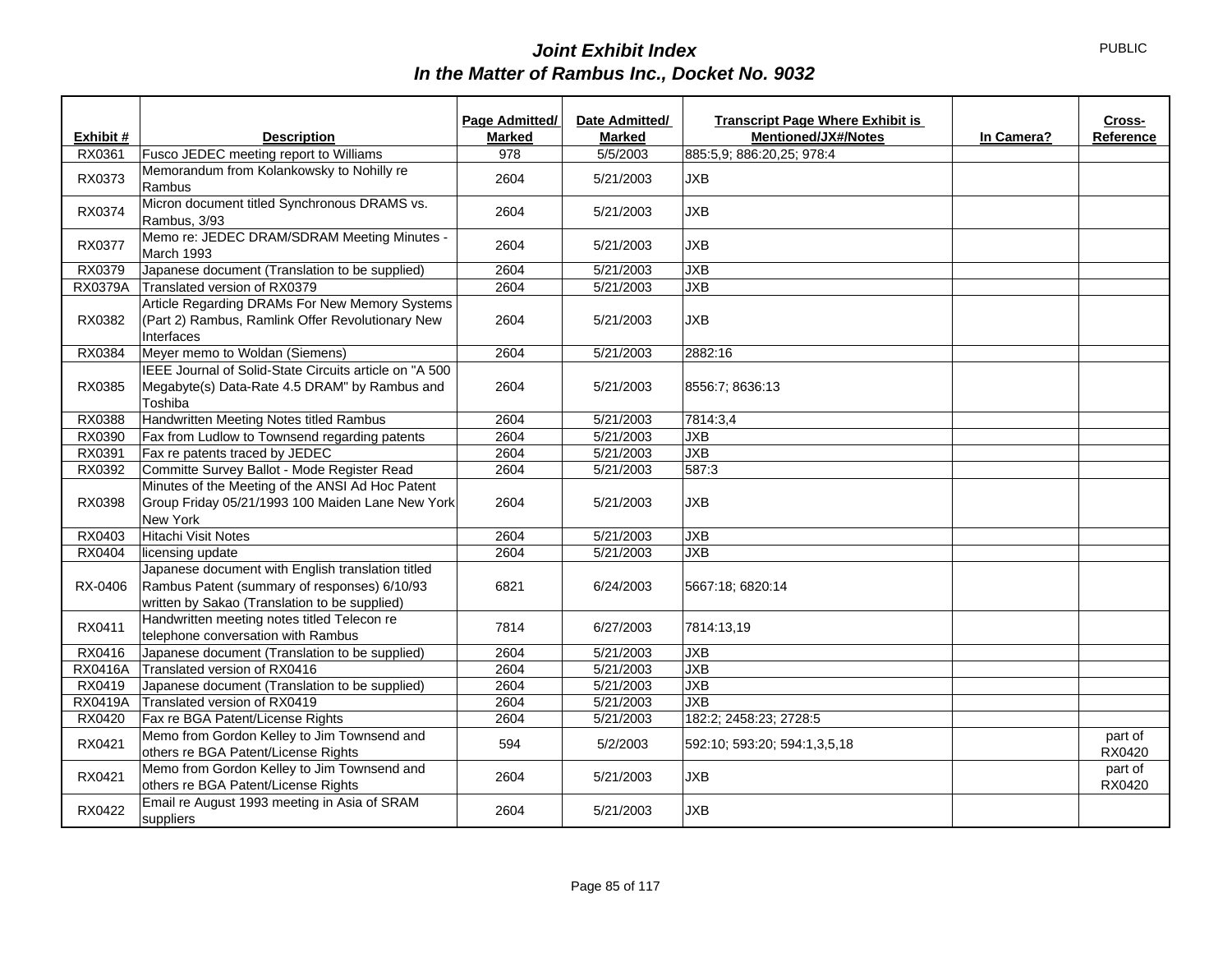| Exhibit #      | <b>Description</b>                                                                                                     | Page Admitted/<br><b>Marked</b> | Date Admitted/<br><b>Marked</b> | <b>Transcript Page Where Exhibit is</b><br><b>Mentioned/JX#/Notes</b>                     | In Camera? | Cross-<br>Reference |
|----------------|------------------------------------------------------------------------------------------------------------------------|---------------------------------|---------------------------------|-------------------------------------------------------------------------------------------|------------|---------------------|
| RX0425         | U.S. PATENT NUMBER: 5,243,703 - APPARATUS<br>FOR SYNCHRONOUSLY GENERATING CLOCK<br>SIGNALS IN A DATA PROCESSING SYSTEM | 8813                            | 7/15/2003                       | 8812:5,6; 8813:2,4; 8814:15; 8815:14;<br>8816:2,15; 8817:7; 8818:9; 8819:3,21;<br>8820:21 |            |                     |
| RX0426         | Vogley nomination                                                                                                      | 2604                            | 5/21/2003                       | <b>JXB</b>                                                                                |            |                     |
| RX0429         | Memo from Wiggers re Synchronous DRAM<br>Specifications                                                                | 2604                            | 5/21/2003                       | <b>JXB</b>                                                                                |            |                     |
| RX0433         | JEDEC MOS-Memory Meeting Summary with<br>translation                                                                   | 2604                            | 5/21/2003                       | <b>JXB</b>                                                                                |            |                     |
| RX0437         | Memo from Karp re Trip Report - USA, 7/19-7/26/93                                                                      | 2604                            | 5/21/2003                       | 7814:24                                                                                   |            |                     |
| RX0441         | JEDEC Memory Standards Committee Meeting<br>09/21/1993 to 09/22/1993                                                   | 2604                            | 5/21/2003                       | <b>JXB</b>                                                                                |            |                     |
| RX0455         | McGhee letter to Kelly                                                                                                 | 2604                            | 5/21/2003                       | <b>JXB</b>                                                                                |            |                     |
| RX0457         | Japanese document (Translation to be supplied)                                                                         | 2604                            | 5/21/2003                       | <b>JXB</b>                                                                                |            |                     |
| <b>RX0457A</b> | Translated version of RX0457                                                                                           | 2604                            | 5/21/2003                       | <b>JXB</b>                                                                                |            |                     |
| RX0465         | IEEE Spectrum February 1994, Memory in the fast<br>lane                                                                | 8990                            | 7/16/2003                       | 8989:25; 8990:6; 8993:22                                                                  |            |                     |
| RX0484         | Memo from MELA / C. Hart to Sys Kai / Matsumoto<br>re Rambus Activity                                                  | 2604                            | 5/21/2003                       | <b>JXB</b>                                                                                |            |                     |
| RX0486         | Memo re ETSI Policy within JEDEC                                                                                       | n/a                             | pending                         | Joint Stipulation filed with the Court on<br>September 29, 2003 - order pending           |            |                     |
| RX0488         | Meyer memo titled Rambus Seminar                                                                                       | 2604                            | 5/21/2003                       | 144:5                                                                                     |            |                     |
| <b>RX0488A</b> | Meyer memo titled Rambus Seminar.<br>(TRANSLATION AND CERTIFICATION)                                                   | 2604                            | 5/21/2003                       | 4525:4                                                                                    |            |                     |
| RX0499         | Karp notes re Betty Prince Rambus Seminar                                                                              | 2604                            | 5/21/2003                       | 7815:7                                                                                    |            |                     |
| RX0503         | Meyer memo to Kempfle entitled IP Rights VS-<br>Memory-Derivatives.                                                    | 2604                            | 5/21/2003                       | <b>JXB</b>                                                                                |            |                     |
| RX0504         | Japanese document (Translation to be supplied)                                                                         | 2604                            | 5/21/2003                       | <b>JXB</b>                                                                                |            |                     |
| <b>RX0504A</b> | Translated version of RX0504                                                                                           | 2604                            | 5/21/2003                       | <b>JXB</b>                                                                                |            |                     |
| RX0506         | Electronics Weekly, Memory at speed.                                                                                   | 2604                            | 5/21/2003                       | <b>JXB</b>                                                                                |            |                     |
| RX0507         | JC42 Members' Manual, 9/94, J. Townsend, Toshiba                                                                       | 1086                            | 5/7/2003                        | 1040:22; 1085:22; 3475:24                                                                 |            | CX0209              |
| RX0507         | JC42 Members' Manual, 9/94, J. Townsend, Toshiba                                                                       | 2604                            | 5/21/2003                       | <b>JXB</b>                                                                                |            | CX0209              |
| RX0509         | JC 42 Executive Committee meeting minutes                                                                              | 2604                            | 5/21/2003                       | <b>JXB</b>                                                                                |            |                     |
| RX0514         | Nomination, Re-Evaluation for Vogley                                                                                   | 2604                            | 5/21/2003                       | <b>JXB</b>                                                                                |            |                     |
| RX0518         | Rambus - Samsung Semiconductor Technology<br>License Agreement                                                         | 2604                            | 5/21/2003                       | <b>JXB</b>                                                                                |            |                     |
| RX0528         | Japanese document (Translation to be supplied)                                                                         | 2604                            | 5/21/2003                       | <b>JXB</b>                                                                                |            |                     |
| RX0528A        | Translated version of RX0528                                                                                           | 2604                            | 5/21/2003                       | <b>JXB</b>                                                                                |            |                     |
| RX0535         | Memo from Chen re Ramlink II Workgroup Meeting                                                                         | 2604                            | 5/21/2003                       | <b>JXB</b>                                                                                |            |                     |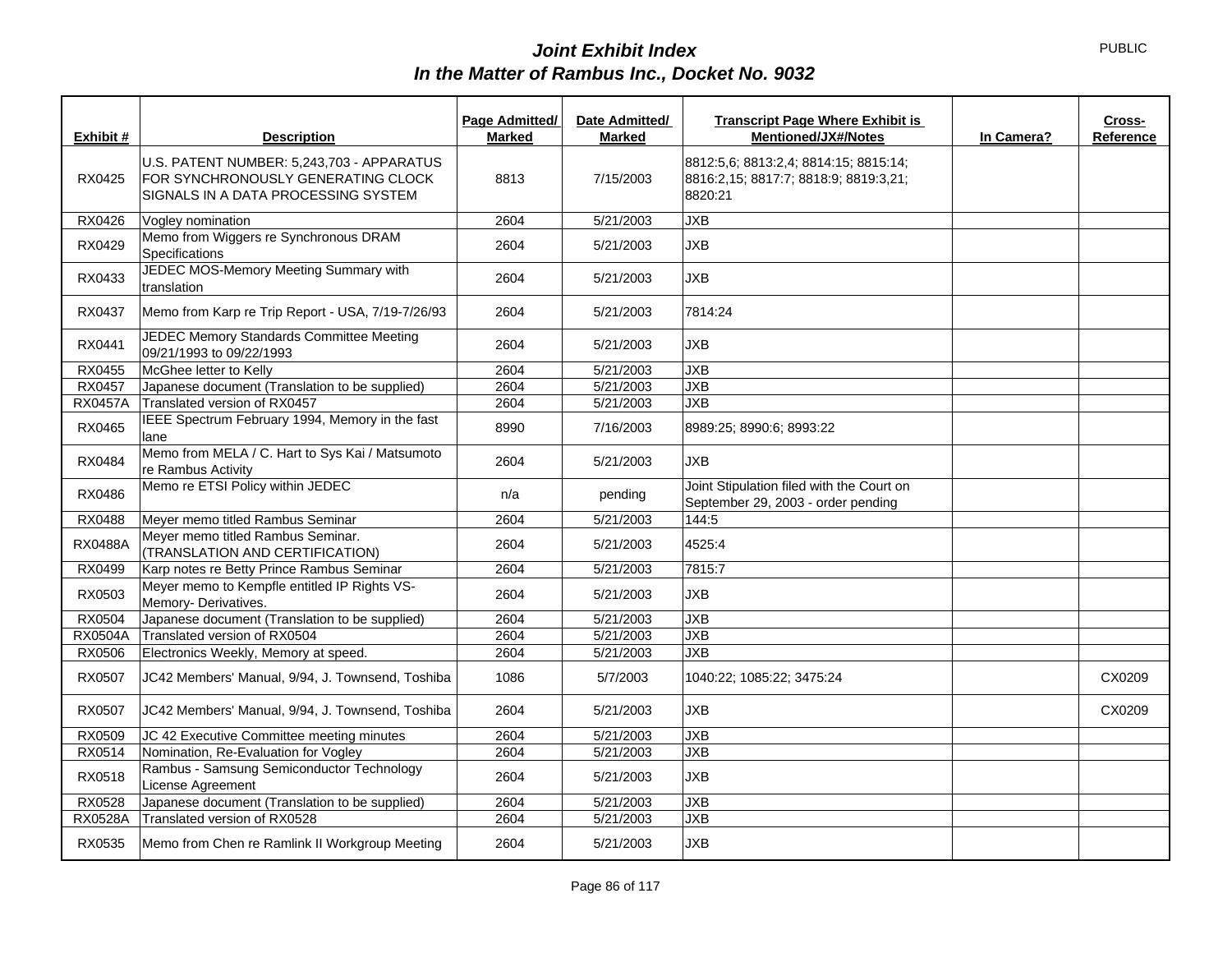|               |                                                                                          | Page Admitted/ | Date Admitted/ | <b>Transcript Page Where Exhibit is</b>                     |                                                      | Cross-    |
|---------------|------------------------------------------------------------------------------------------|----------------|----------------|-------------------------------------------------------------|------------------------------------------------------|-----------|
| Exhibit #     | <b>Description</b>                                                                       | <b>Marked</b>  | <b>Marked</b>  | <b>Mentioned/JX#/Notes</b>                                  | In Camera?                                           | Reference |
| RX0538        | SEMICONDUCTOR TECHNOLOGY LICENSE<br>AGREEMENT BETWEEN NEC CORPORATION<br>AND RAMBUS INC. | 2604           | 5/21/2003      | <b>JXB</b>                                                  |                                                      |           |
| RX0554        | Report on presentation by Dave Mooring and Steve<br>Chen to Memory Group at Burlington.  | 2604           | 5/21/2003      | <b>JXB</b>                                                  |                                                      |           |
| RX0555        | [Business Planning Meeting]                                                              | 2604           | 5/21/2003      | 3532:22                                                     |                                                      |           |
| RX0557        | Wiggers email re approach to supporting SyncLink<br>users and developers                 | 2604           | 5/21/2003      | <b>JXB</b>                                                  |                                                      |           |
| RX0558        | Letter from Donohoe re Samsung-Micron Agreement                                          | 2604           | 5/21/2003      | <b>JXB</b>                                                  |                                                      |           |
| RX0559        | Mem to Kelley re Patent Issues in JEDEC JC42                                             | 977            | 5/5/2003       | 724:11; 728:8,21; 911:22; 912:15; 919:18;<br>977:8; 1261:14 |                                                      |           |
| RX0560        | Email headed from Lai re Current DRAM Options                                            | 2604           | 5/21/2003      | <b>JXB</b>                                                  |                                                      |           |
| RX0562        | Minutes of Meeting No. 75 JC-42.3 Commitee on<br>RAM Memories, New Orleans               | 5351           | 6/16/2003      | 5217:25; 5351:13; 8740:9                                    |                                                      |           |
| RX0570        | NONDISCLOSURE AGREEMENT                                                                  | 2604           | 5/21/2003      | <b>JXB</b>                                                  |                                                      |           |
| RX0572        | IEEE MEMORY INTERFACE STANDARD                                                           | 2604           | 5/21/2003      | <b>JXB</b>                                                  |                                                      |           |
| RX0575        | Memo from Kelley re JEDEC Memory/Interface<br>Committee Meetings, 5/22-24                | 2604           | 5/21/2003      | 720:9; 5282:23                                              |                                                      |           |
| RX0576        | Crisp e-mail to Wiggers re patent issues                                                 | 2604           | 5/21/2003      | <b>JXB</b>                                                  |                                                      |           |
| RX0579        | RamLink/SyncLink meeting minutes                                                         | 9312           | 7/17/2003      | 9281:8; 9312:3                                              |                                                      |           |
| RX0580        | Email to JC42 re patent office site on the WWW                                           | 2604           | 5/21/2003      | 3547:10                                                     |                                                      |           |
| RX0581        | Memo from Kelly to Bart and others regarding Intel                                       | 2604           | 5/21/2003      | <b>JXB</b>                                                  |                                                      |           |
| RX0585        | Fax from Williams attaching Minutes of JEDEC<br>Meeting in 3/15/95 and 5/24/95           | 978            | 5/5/2003       | 879:15,20; 929:1; 978:14                                    |                                                      | CX2666    |
| RX0588        | Vogley notes re SyncLink meeting on 8/21/95                                              | 2604           | 5/21/2003      | <b>JXB</b>                                                  |                                                      |           |
| RX0589        | IEEE p1596.7 SyncLink Meeting minutes                                                    | 2604           | 5/21/2003      | 220:20; 1245:5                                              |                                                      |           |
| RX0590        | IEEE P1596.7 SyncLink Meeting minutes                                                    | 2604           | 5/21/2003      | 3297:14                                                     |                                                      |           |
| RX0591        | SyncLink Consortium Meeting, Santa Clara<br>University                                   | 2604           | 5/21/2003      | <b>JXB</b>                                                  |                                                      |           |
| RX0592        | Minutes of SyncLink Consortium Meeting, Santa<br><b>Clara University</b>                 | 2766           | 5/22/2003      | 2733:6; 2766:16                                             |                                                      |           |
| RX0593        | Email re RamLink and LVDS                                                                | 2604           | 5/21/2003      | <b>JXB</b>                                                  |                                                      |           |
| RX0593        | Email re RamLink and LVDS                                                                | 9302           | 7/17/2003      | 10601:11; 10604:25                                          |                                                      |           |
| <b>RX0595</b> |                                                                                          | 2604           | 5/21/2003      | <b>JXB</b>                                                  | In Camera 8/5/2003<br>and 8/26/2003<br><b>Orders</b> |           |
| RX0597        | JEDEC MOS-Memory-Meeting (GAP IN<br>PRODUCTION)                                          | 2604           | 5/21/2003      | <b>JXB</b>                                                  |                                                      |           |
| RX0602        | Statement re SyncLink DRAM proposal                                                      | 2604           | 5/21/2003      | 6955:20                                                     |                                                      |           |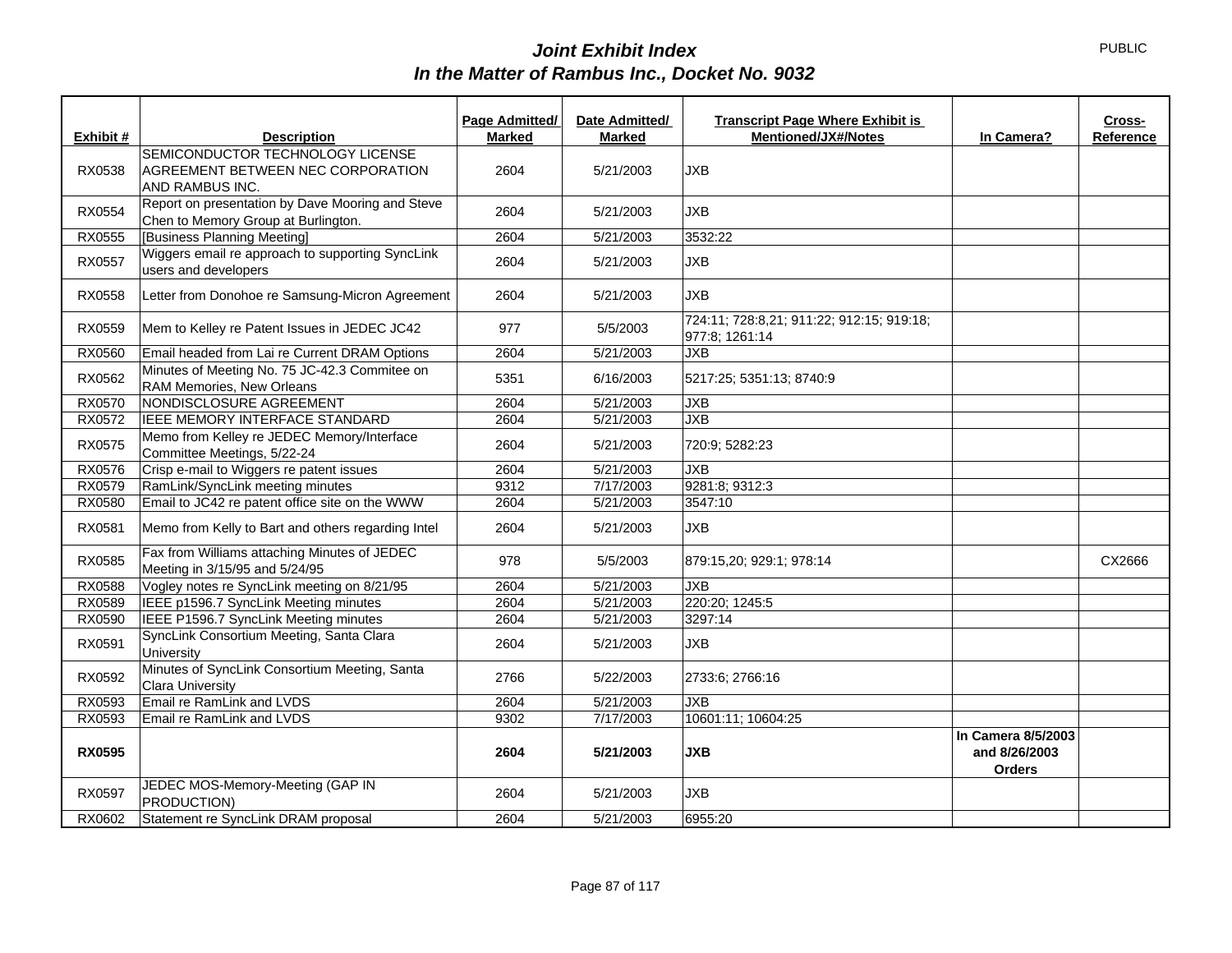|                |                                                                                                    | Page Admitted/ | Date Admitted/ | <b>Transcript Page Where Exhibit is</b>                                                            |            | Cross-    |
|----------------|----------------------------------------------------------------------------------------------------|----------------|----------------|----------------------------------------------------------------------------------------------------|------------|-----------|
| Exhibit #      | <b>Description</b>                                                                                 | <b>Marked</b>  | <b>Marked</b>  | <b>Mentioned/JX#/Notes</b>                                                                         | In Camera? | Reference |
| RX0605         | Fax letter from Donohoe re Samsung-Micron<br>Agreement and letter to Appleton from Yoon Woo<br>Lee | 2604           | 5/21/2003      | <b>JXB</b>                                                                                         |            |           |
| RX0608         | SyncLink Consortium notes 9/19/95                                                                  | 2604           | 5/21/2003      | JXB                                                                                                |            |           |
| RX0610         | Email from Gustavson entitled "Consortium Minutes"                                                 | 2604           | 5/21/2003      | JXB                                                                                                |            |           |
| RX0614         | Memo from McGrath re JEDEC JC-42 and JC-16                                                         | 2604           | 5/21/2003      | <b>JXB</b>                                                                                         |            |           |
| RX0615         | Letter re JEDEC JC42.3 DRAM Meeting Report,<br>Sept. 11-14, 1995                                   | 2604           | 5/21/2003      | <b>JXB</b>                                                                                         |            |           |
| RX0616         | Style Manual for Standards & Publications of EIA and<br>JEDEC, EP-7-B                              | 2083           | 5/15/2003      | 2081:10; 2082:13; 2083:18; 2146:14                                                                 |            | JX0055    |
| RX0619         | Report Regarding 64-Megabit Rambus DRAM<br><b>Product Summary</b>                                  | 2604           | 5/21/2003      | <b>JXB</b>                                                                                         |            |           |
| RX0620         | Japanese document (Translation to be supplied)                                                     | 2604           | 5/21/2003      | <b>JXB</b>                                                                                         |            |           |
| RX0620A        | Translated version of RX0620                                                                       | 2604           | 5/21/2003      | JXB                                                                                                |            |           |
| RX0622         | Mailloux email to Cloud, Bedard, Kehne, Lowrey and<br>Walther                                      | 2604           | 5/21/2003      | <b>JXB</b>                                                                                         |            |           |
| RX0625         | Agreement Containing Consent Order to Cease and<br>Desist In the Matter of Dell Computer Corp      | 2604           | 5/21/2003      | <b>JXB</b>                                                                                         |            |           |
| RX0629         | Memo from Malloux re RAMBUS Inc. patents                                                           | 977            | 5/5/2003       | 231:18; 944:23; 977:17; 6524:22;<br>6525:2,3,11; 6606:15,18; 6607:7; 6610:6;<br>6828:25            |            |           |
| RX0630         | Memo re Rambus Inc. patents (w/ abstracts)                                                         | 2604           | 5/21/2003      | 10905:3                                                                                            |            |           |
| RX0643         | Rambus Pre-Meeting Briefing Business and<br><b>Marketing Issues</b>                                | 2604           | 5/21/2003      | JXB                                                                                                |            |           |
| RX0646         | Single Page Handwritten Document titled Intel, PC-<br>SDRAM, 12/19/95                              | 2604           | 5/21/2003      | <b>JXB</b>                                                                                         |            |           |
| RX0653         | Declaration of Gerald T. Lane                                                                      | 2604           | 5/21/2003      | 2608:23                                                                                            |            |           |
| RX0655         | Gustavson e-mail with minutes of 12/12/95 Synclink<br>meeting.                                     | 2604           | 5/21/2003      | JXB                                                                                                |            |           |
| RX0659         | Letter Regarding Revised Agreement Reflecting<br>Points Raised                                     | 2604           | 5/21/2003      | <b>JXB</b>                                                                                         |            |           |
| RX0660         | Japanese document (Translation to be supplied)                                                     | 2604           | 5/21/2003      | <b>JXB</b>                                                                                         |            |           |
| <b>RX0660A</b> | Translated version of RX0660                                                                       | 2604           | 5/21/2003      | <b>JXB</b>                                                                                         |            |           |
| RX0663         | SyncLink Consortium Confidential Minutes of 1/11/96<br>meeting                                     | 978            | 5/5/2003       | 232:11; 947:4; 977:24; 2736:11; 6525:18,23;<br>6528:8; 6532:2; 6544:10                             |            |           |
| RX0664         | Request for Intel's view of memory standardization.                                                | 2604           | 5/21/2003      | JXB                                                                                                |            |           |
| RX0668         | IEEE Comments to FTC RE Dell consent decree                                                        | 2604           | 5/21/2003      | JXB                                                                                                |            |           |
| RX0669         | Letter from Bart and Kelly to FTC re In the Matter of<br><b>Dell Computer Corporation</b>          | 652            | 5/2/2003       | 605:11; 2013:13; 2014:16; 2016:18; 2019:7;<br>2021:15; 2022:4; 2093:20; 2106:5; 2118:14;<br>2121:4 |            |           |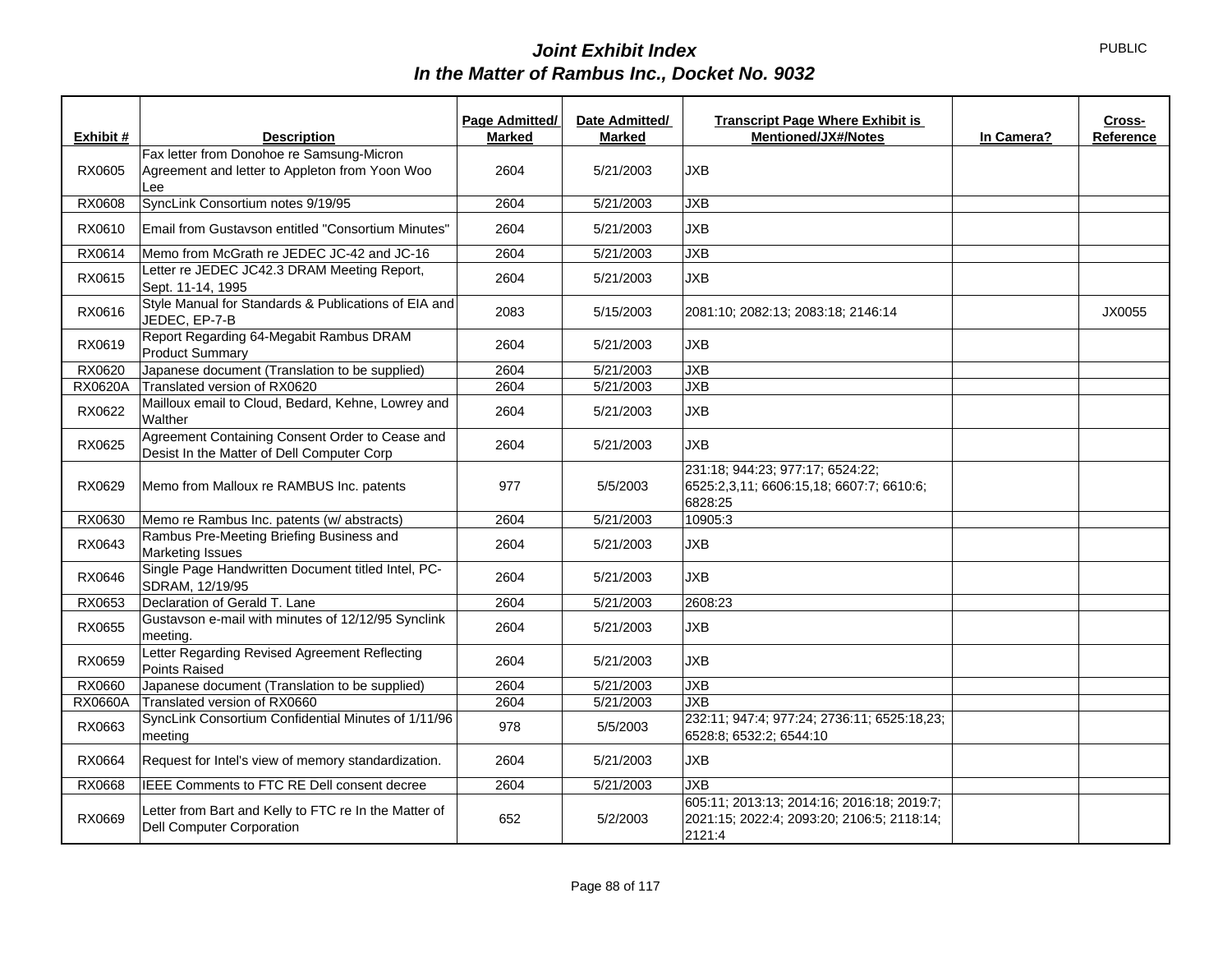|                |                                                                                                                                                                                                                                                  | Page Admitted/ | Date Admitted/ | <b>Transcript Page Where Exhibit is</b>                          |                              | Cross-    |
|----------------|--------------------------------------------------------------------------------------------------------------------------------------------------------------------------------------------------------------------------------------------------|----------------|----------------|------------------------------------------------------------------|------------------------------|-----------|
| Exhibit #      | <b>Description</b>                                                                                                                                                                                                                               | <b>Marked</b>  | <b>Marked</b>  | <b>Mentioned/JX#/Notes</b>                                       | In Camera?                   | Reference |
| RX0674         | JEDEC Special Meeting of JC-42.3B DRAM SDRAM<br>on 01/31/0000                                                                                                                                                                                    | 2766           | 5/22/2003      | 2732:3; 2766:16                                                  |                              |           |
| RX0675         | Email from Gustavson re IEEE Patent Policy                                                                                                                                                                                                       | 9297           | 7/17/2003      | 9234:16; 9294:19; 9297:22,25                                     |                              |           |
| <b>RX0676</b>  | Email from Gustavson re Patent Policy                                                                                                                                                                                                            | 9294           | 7/17/2003      | 9234:17; 9292:20; 9294:4,7                                       |                              |           |
| RX0691         | JC 42 Plenary meeting minutes                                                                                                                                                                                                                    | 2144           | 5/15/2003      | 911:17; 2083:25; 2144:8                                          |                              |           |
| RX-0694        | SyncLink Consortium meetings minutes 3/29/96 at<br>Hyundai                                                                                                                                                                                       | 9110           | 7/16/2003      | 9034:16; 9110:16                                                 |                              |           |
| <b>RX-0695</b> |                                                                                                                                                                                                                                                  | 4982           | 6/12/2003      | 3563:21,23; 3583:13; 4981:25                                     | In Camera<br>4/29/2003 Order |           |
| RX0697         | IBM trip report re 03/26/1996 JEDEC meeting                                                                                                                                                                                                      | 2604           | 5/21/2003      | <b>JXB</b>                                                       |                              |           |
| <b>RX0700</b>  | Letter regarding JEDEC Invoice                                                                                                                                                                                                                   | 2604           | 5/21/2003      | <b>JXB</b>                                                       |                              |           |
| RX0701         | Chart regarding Rambus US And Foreign Patents                                                                                                                                                                                                    | 2604           | 5/21/2003      | <b>JXB</b>                                                       |                              |           |
| RX0710         | SyncLink Consortium Meeting Minutes at Santa<br><b>Clara University</b>                                                                                                                                                                          | 2604           | 5/21/2003      | <b>JXB</b>                                                       |                              |           |
| RX0720         | SyncLink Consortium Meeting minutes at Santa<br><b>Clara University</b>                                                                                                                                                                          | 2604           | 5/21/2003      | <b>JXB</b>                                                       |                              |           |
| RX0731         | Email string re SyncLink                                                                                                                                                                                                                         | 2604           | 5/21/2003      | <b>JXB</b>                                                       |                              |           |
| RX0735         | Fax re Rambus withdrawal from JEDEC                                                                                                                                                                                                              | 2604           | 5/21/2003      | <b>JXB</b>                                                       |                              |           |
| RX0736         | SyncLink Consortium Meeting, Santa Clara                                                                                                                                                                                                         | 2604           | 5/21/2003      | <b>JXB</b>                                                       |                              |           |
| RX0740         | Letter re: Dell Computer                                                                                                                                                                                                                         | 652            | 5/2/2003       | 617:14                                                           |                              |           |
| RX0742         | <b>FTC Consent Order on Dell</b>                                                                                                                                                                                                                 | 1087           | 5/7/2003       | 606:23; 608:12; 614:14; 616:25; 1076:2,3;<br>1087:10; 2111:11,13 |                              |           |
| RX0742         | FTC Consent Order on Dell                                                                                                                                                                                                                        | 2604           | 5/21/2003      | <b>JXB</b>                                                       |                              |           |
| RX0744         | <b>RAMBUS CASH ANALYSIS</b>                                                                                                                                                                                                                      | 2604           | 5/21/2003      | <b>JXB</b>                                                       |                              |           |
| RX0749         | Patent Cross License Agreement Between Toshiba<br>Corp and Hyundai Electronics Industries Co Ltd                                                                                                                                                 | 2604           | 5/21/2003      | <b>JXB</b>                                                       |                              |           |
| RX0756         | Japanese document (Translation to be supplied)                                                                                                                                                                                                   | 2604           | 5/21/2003      | <b>JXB</b>                                                       |                              |           |
| <b>RX0756A</b> | Translated version of RX0756                                                                                                                                                                                                                     | 2604           | 5/21/2003      | <b>JXB</b>                                                       |                              |           |
| RX0757         | SyncLink Consortium Meeting Minutes, Santa Clara                                                                                                                                                                                                 | 7097           | 6/25/2003      | 6870:21; 7097:15                                                 |                              |           |
| RX0763         | Email regarding upcoming visits from various<br>companies concerning SLDRAM                                                                                                                                                                      | 7097           | 6/25/2003      | 6874:20; 7097:16                                                 |                              |           |
| RX0765         | Press Release from Farhad Tabrizi, SyncLink<br>Consortium Chairman, Hyundai Electronics America<br>entitled "MAJOR DRAM SUPPLIERS JOIN IN<br>DEVELOPMENT OF SYNCLINK ARCHITECTURE --<br>Consortium Proposes DRAM STandard, Reveals<br>Timeline." | 7097           | 6/25/2003      | 6874:20; 9110:16                                                 |                              |           |
| <b>RX0777</b>  | Email dated September 26, 1996, Sogas to Tabrizi re<br>Emergency request for help                                                                                                                                                                | 2604           | 5/21/2003      | <b>JXB</b>                                                       |                              |           |
| RX-0778        | Emergency Request for Help                                                                                                                                                                                                                       | 9110           | 7/16/2003      | 9035:16; 9110:16                                                 |                              |           |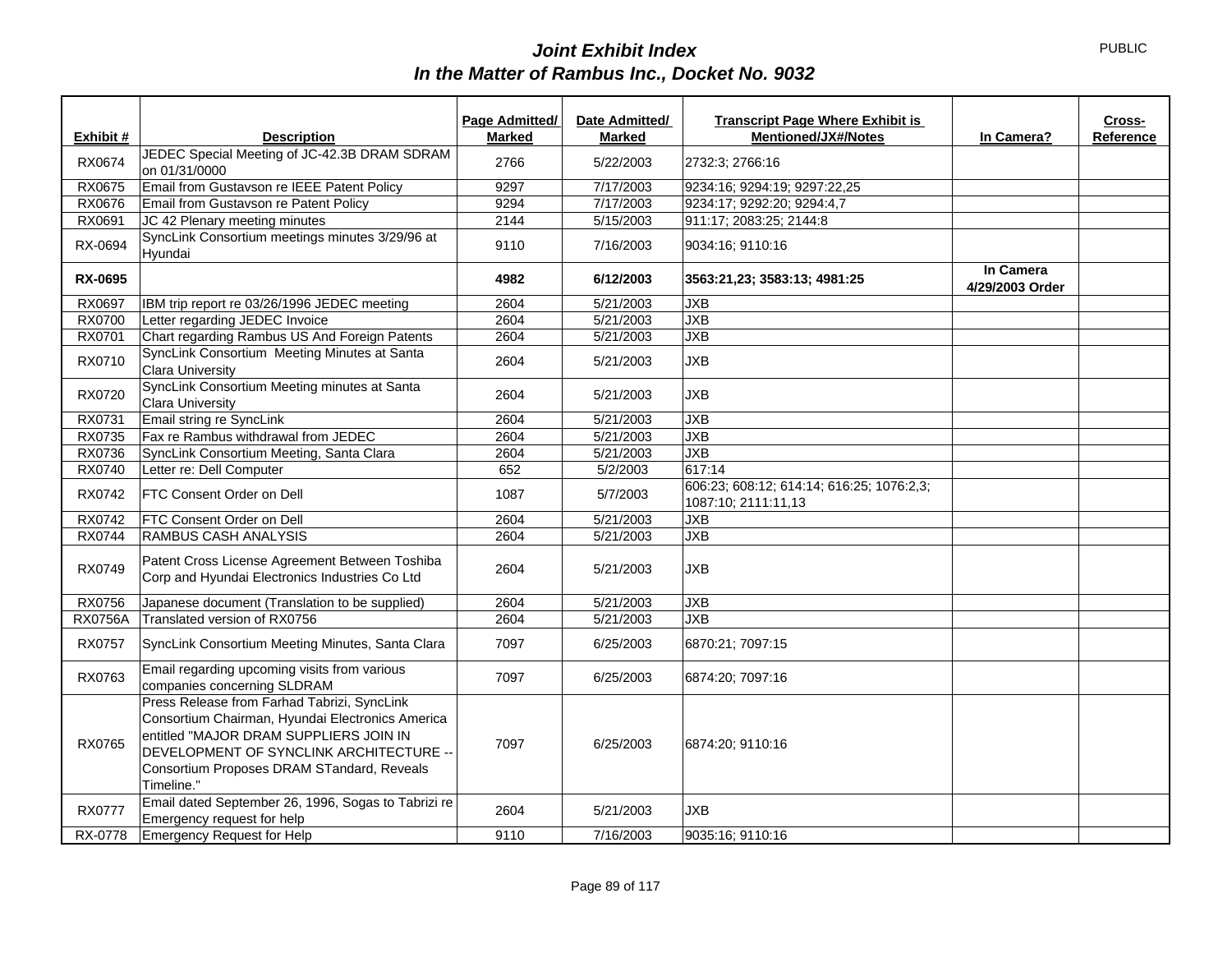|                |                                                                                                                | Page Admitted/ | Date Admitted/ | <b>Transcript Page Where Exhibit is</b>                       |                              | Cross-        |
|----------------|----------------------------------------------------------------------------------------------------------------|----------------|----------------|---------------------------------------------------------------|------------------------------|---------------|
| Exhibit #      | <b>Description</b>                                                                                             | <b>Marked</b>  | <b>Marked</b>  | <b>Mentioned/JX#/Notes</b>                                    | In Camera?                   | Reference     |
| RX0779         | Vogley Notes re SyncLink Consortium meeting<br>10/1/95                                                         | 2604           | 5/21/2003      | <b>JXB</b>                                                    |                              |               |
| <b>RX0780</b>  | SyncLink minutes                                                                                               | 2604           | 5/21/2003      | 6877:21                                                       |                              |               |
| <b>RX0781</b>  |                                                                                                                | 2604           | 5/21/2003      | <b>JXB</b>                                                    | In Camera<br>4/29/2003 Order |               |
| RX0782         | Micron document re: Rambus meeting                                                                             | 2604           | 5/21/2003      | <b>JXB</b>                                                    |                              |               |
| RX0785         | Mosaid e-mail to Tabrizi re royalties due to Mosaid                                                            | 2604           | 5/21/2003      | 9129:11                                                       |                              |               |
| <b>RX0786</b>  | MEETING ON SYNCHRONOUS DRAM                                                                                    | 2604           | 5/21/2003      | <b>JXB</b>                                                    |                              |               |
| <b>RX0787</b>  | Memo re BGA packages                                                                                           | 2604           | 5/21/2003      | <b>JXB</b>                                                    |                              |               |
| <b>RX0788</b>  | Russell fax regarding SyncLink Consortium Package                                                              | 2604           | 5/21/2003      | <b>JXB</b>                                                    |                              |               |
| RX0789         | Micron PowerPoint presentation slides, Micron<br><b>DRDRAM Status</b>                                          | 2604           | 5/21/2003      | <b>JXB</b>                                                    |                              |               |
| RX0792         | Email regarding Intel/Rambus meeting with DRAM<br>suppliers week of 11/18                                      | 2604           | 5/21/2003      | <b>JXB</b>                                                    |                              |               |
| <b>RX0796</b>  | Japanese document (Translation to be supplied)                                                                 | 2604           | 5/21/2003      | <b>JXB</b>                                                    |                              |               |
| <b>RX0796A</b> | Translated version of RX0796                                                                                   | 2604           | 5/21/2003      | <b>JXB</b>                                                    |                              |               |
| RX0801         | Tabrizi e-mail re Appleton e-mail                                                                              | 2604           | 5/21/2003      | 6381:13,14; 6382:5; 6383:5; 6486:16,17,18;<br>6487:6: 6891:17 |                              |               |
| RX-0802        | Tabrizi e-mail re Appleton e-mail                                                                              | 9110           | 7/16/2003      | 6486:14; 9041:19; 9043:18; 9110:16                            |                              |               |
| RX0803         | Email string from F. Tabrizi to Art Kilmer re SyncLink<br>efforts                                              | 2604           | 5/21/2003      | <b>JXB</b>                                                    |                              |               |
| RX0805         | Rambus document titled PC Platform DRAM<br>Technology Directions, Intel Corp. 12/96                            | 1086           | 5/7/2003       | 1049:2,4,13; 1086:8                                           |                              |               |
| RX0805         | Rambus document titled PC Platform DRAM<br>Technology Directions, Intel Corp. 12/96                            | 2604           | 5/21/2003      | <b>JXB</b>                                                    |                              |               |
| <b>RX0807</b>  |                                                                                                                | 2604           | 5/21/2003      | <b>JXB</b>                                                    | In Camera<br>4/29/2003 Order | <b>RX1086</b> |
| RX0808         | Minutes of December 3 and 4, 1996 SyncLink<br>Consortium meeting at Santa Clara University, Santa<br>Clara, CA | 2604           | 5/21/2003      | 1252:2; 6887:11; 6899:25; 6904:6; 9039:15                     |                              |               |
| RX0809         | Email regarding letter from Mitsubishi executives on<br>SyncLink efforts                                       | 2604           | 5/21/2003      | 9043:23                                                       |                              |               |
| RX0812         | Email dated December 4, 1996 to Kilmer re letter<br>from Mitsubishi executives on SyncLink efforts             | 2604           | 5/21/2003      | <b>JXB</b>                                                    |                              |               |
| RX0813         | Japanese document (Translation to be supplied)                                                                 | 2604           | 5/21/2003      | <b>JXB</b>                                                    |                              |               |
| RX0813A        | Translated version of RX0813                                                                                   | 2604           | 5/21/2003      | <b>JXB</b>                                                    |                              |               |
| RX0816         | Japanese document (Translation to be supplied)                                                                 | 2604           | 5/21/2003      | <b>JXB</b>                                                    |                              |               |
| RX0816A        | Translated version of RX0816                                                                                   | 2604           | 5/21/2003      | <b>JXB</b>                                                    |                              |               |
| RX0817         | Letter from K. Nagasawa to President Nishioka re<br>Rambus Issue                                               | 2604           | 5/21/2003      | <b>JXB</b>                                                    |                              |               |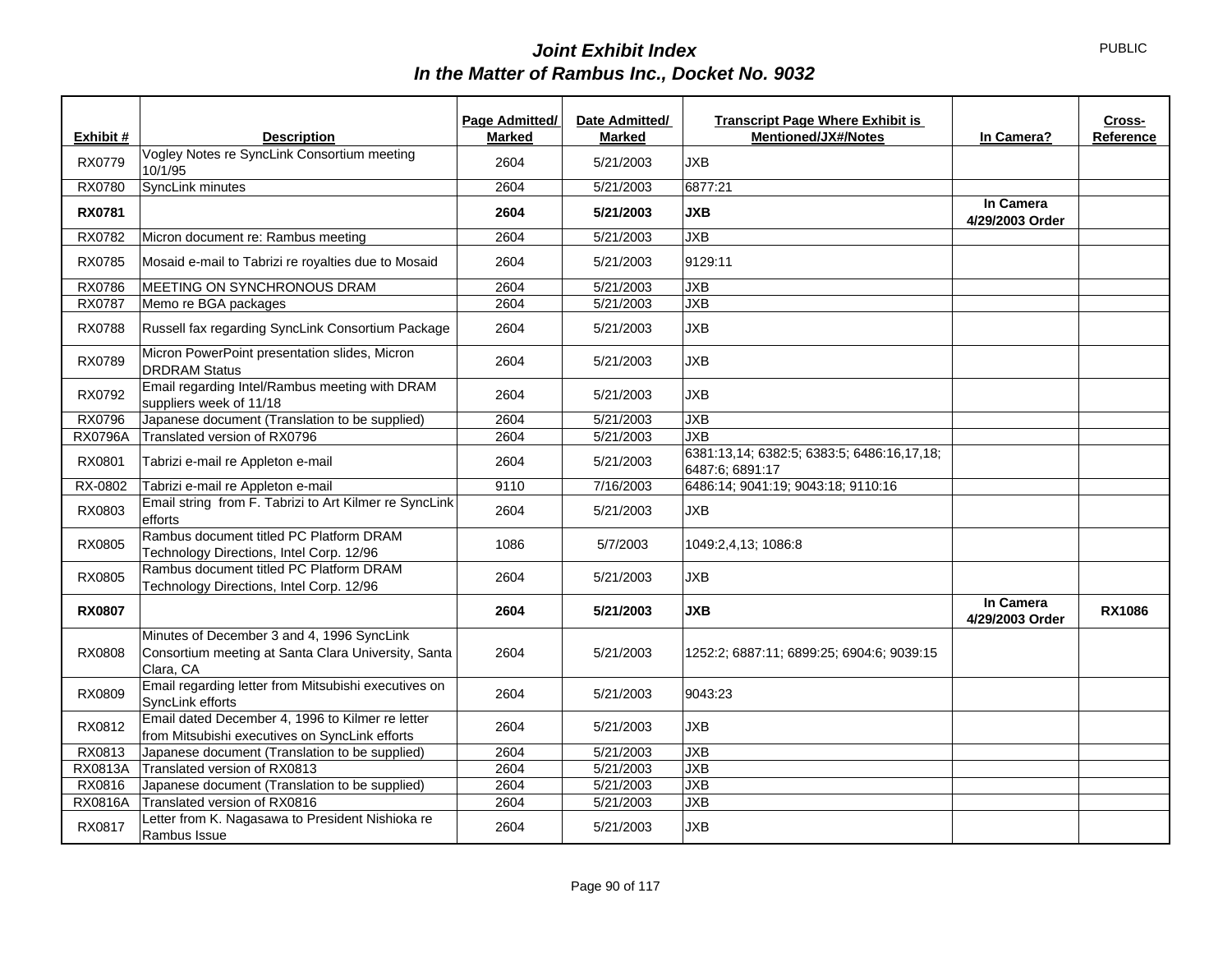|               |                                                                                    | Page Admitted/ | Date Admitted/ | <b>Transcript Page Where Exhibit is</b>                                                  |                              | Cross-    |
|---------------|------------------------------------------------------------------------------------|----------------|----------------|------------------------------------------------------------------------------------------|------------------------------|-----------|
| Exhibit #     | <b>Description</b>                                                                 | <b>Marked</b>  | <b>Marked</b>  | <b>Mentioned/JX#/Notes</b>                                                               | In Camera?                   | Reference |
| RX0819        | IBMs License Policy Regarding Issues Related to<br>Standards                       | 2604           | 5/21/2003      | JXB                                                                                      |                              |           |
| RX0824        | Memorandum from Kenneth D. Grillo to Dr. M.J.<br>Attardo and others re Rambus      | 2604           | 5/21/2003      | <b>JXB</b>                                                                               |                              |           |
| RX0825        | Rambus Future PC Board Memory Requirements<br>Preliminary                          | 2604           | 5/21/2003      | JXB                                                                                      |                              |           |
| RX0828        | Tate letter to Appleton                                                            | 6344           | 6/20/2003      | 6335:19; 6336:17; 6344:4; 63351:7; 6442:4;<br>6445:10; 6538:21; 6539:4; 6542:14; 6543:16 |                              |           |
| RX0829        | Email from Jeff Mailoux to Steve Appleton and others<br>re Rambus Deal             | 2604           | 5/21/2003      | 6534:6; 6538:3,11; 6539:18; 6540:8; 6543:2;<br>6616:9; 6840:17; 6850:5; 6851:10; 6921:15 |                              |           |
| RX0832        | Email re Rambus                                                                    | 2604           | 5/21/2003      | <b>JXB</b>                                                                               |                              |           |
| RX0833        | Email string                                                                       | 2604           | 5/21/2003      | <b>JXB</b>                                                                               |                              |           |
| RX0834        | Mailloux - Appleton e-mail                                                         | 2604           | 5/21/2003      | JXB                                                                                      |                              |           |
| RX0836        | Email string                                                                       | 2604           | 5/21/2003      | 6851:20; 6860:9; 6867:11                                                                 |                              |           |
| <b>RX0837</b> |                                                                                    | 2604           | 5/21/2003      | 208:23                                                                                   | In Camera<br>4/29/2003 Order |           |
| RX0839        | Email from Sri Divakaruni to Jim Comfort and others<br>re JEDEC Strategic Planning | 2604           | 5/21/2003      | <b>JXB</b>                                                                               |                              |           |
| RX0841        | 1997 HEA Sales Strategy                                                            | 2604           | 5/21/2003      | <b>JXB</b>                                                                               |                              |           |
| <b>RX0844</b> |                                                                                    | 2604           | 5/21/2003      | <b>JXB</b>                                                                               | In Camera<br>4/29/2003 Order |           |
| RX0845        | SyncLink Consortium Executive Meeting                                              | 2604           | 5/21/2003      | 6905:7                                                                                   |                              |           |
| RX0846        | Email re: Meeting reports (SLDRAM and other<br>companies)                          | 2604           | 5/21/2003      | <b>JXB</b>                                                                               |                              |           |
| RX0847        | Email re SyncLink Exec meeting in Yokohama                                         | 2604           | 5/21/2003      | <b>JXB</b>                                                                               |                              |           |
| RX0848        | Document headed Intellectual Property Issues,<br>SyncLink Consortium Confidential  | 2604           | 5/21/2003      | JXB                                                                                      |                              |           |
| RX0849        | SyncLink Consortium Executive Meeting, Yokohama,<br>Japan                          | 2604           | 5/21/2003      | 6906:20,21; 9044:18                                                                      |                              |           |
| RX0850        | E-mail regarding notes from Synclink meeting -<br>Toyko, Japan                     | 2604           | 5/21/2003      | JXB                                                                                      |                              |           |
| RX0852        | Email from Terry Lee to Gene Cloud regarding<br>supplier comments                  | 2604           | 5/21/2003      | 6937:25; 7046:5                                                                          |                              |           |
| RX0855        | Minutes of January 14 and 15, 1997 SyncLink<br><b>Consortium Meeting</b>           | 2604           | 5/21/2003      | 1253:20,21; 6935:24; 6942:1; 6944:2;<br>7045:5; 7050:12; 9049:20                         |                              |           |
| <b>RX0856</b> |                                                                                    | 2604           | 5/21/2003      | <b>JXB</b>                                                                               | In Camera<br>4/29/2003 Order |           |
| RX0859        | Handouts from JEDEC Special RAM Meeting                                            | 2604           | 5/21/2003      | <b>JXB</b>                                                                               |                              |           |
| <b>RX0863</b> |                                                                                    | 2604           | 5/21/2003      | <b>JXB</b>                                                                               | In Camera<br>4/29/2003 Order |           |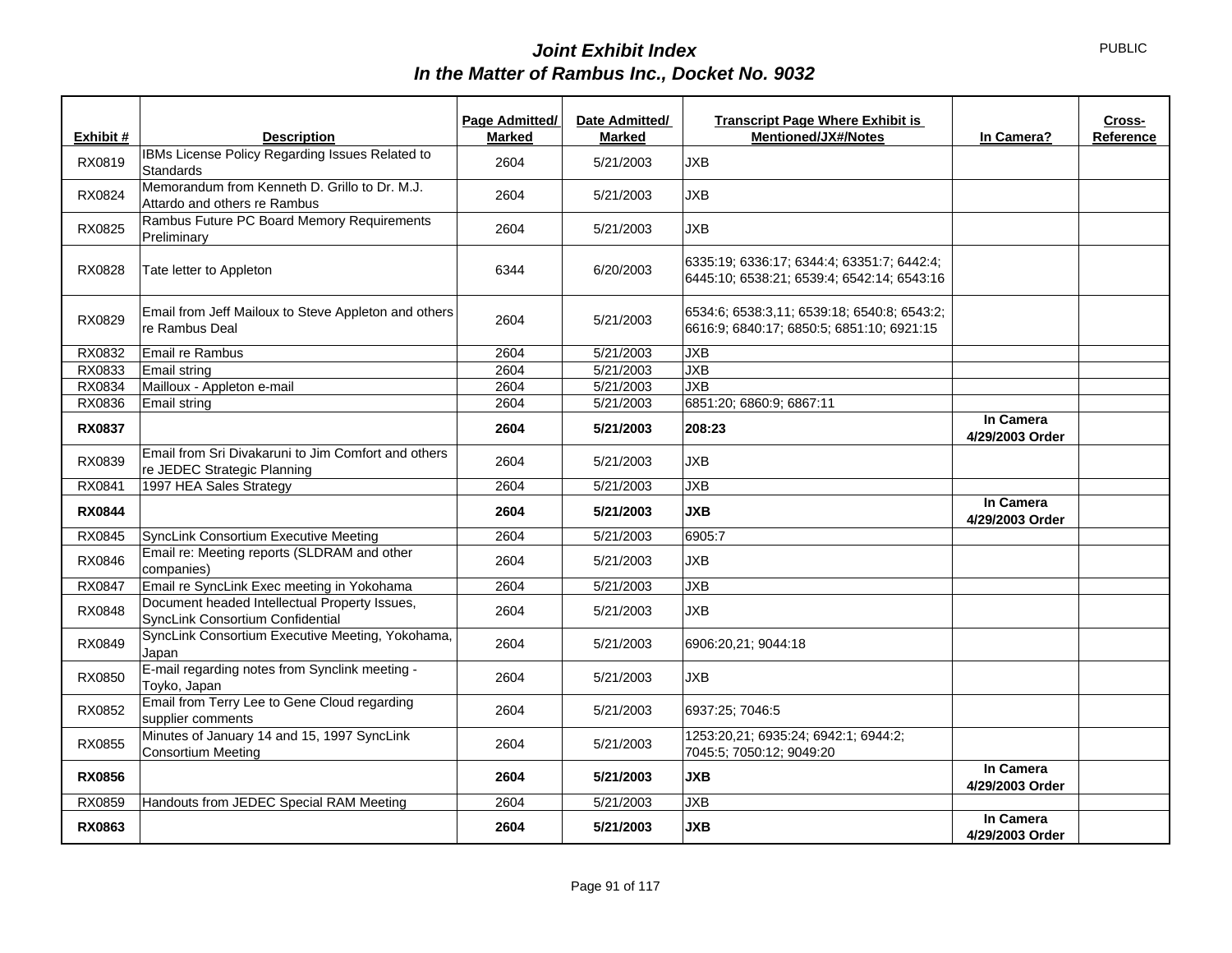| Exhibit #      | <b>Description</b>                                                                                                                                                                            | Page Admitted/<br>Marked | Date Admitted/<br>Marked | <b>Transcript Page Where Exhibit is</b><br>Mentioned/JX#/Notes | In Camera?                   | Cross-<br>Reference |
|----------------|-----------------------------------------------------------------------------------------------------------------------------------------------------------------------------------------------|--------------------------|--------------------------|----------------------------------------------------------------|------------------------------|---------------------|
|                | Article entitled "Carpe DRAM -- Is Asis's dominance                                                                                                                                           |                          |                          |                                                                |                              |                     |
| RX0864         | a memory?" in Tech Search                                                                                                                                                                     | 2604                     | 5/21/2003                | <b>JXB</b>                                                     |                              |                     |
| RX0866         | Electronic News, Rambus, MoSys Bury The Hatchet                                                                                                                                               | 2604                     | 5/21/2003                | <b>JXB</b>                                                     |                              |                     |
| RX0867         | Rambus                                                                                                                                                                                        | 2604                     | 5/21/2003                | <b>JXB</b>                                                     |                              |                     |
| RX0868         | Document titled ISSCC 07 Panel, What DRAM<br>Arthitecture will succeed the Synchronous DRAM?,<br>by Peter MacWilliams, Intel Corp.                                                            | 1086                     | 5/7/2003                 | 1054:4; 1086:14                                                |                              |                     |
| RX0868         | Document titled ISSCC 07 Panel, What DRAM<br>Arthitecture will succeed the Synchronous DRAM?,<br>by Peter MacWilliams, Intel Corp.                                                            | 2604                     | 5/21/2003                | <b>JXB</b>                                                     |                              |                     |
| RX0869         | Electronic Buyers' News, Technology Focus, The<br>Biggest Change in the DRAM Market's Memory?<br>Unrelenting bandwidth demands are driving PC<br>makers to revolutionary memory architectures | 2604                     | 5/21/2003                | <b>JXB</b>                                                     |                              |                     |
| RX0870         | Minutes of February 11 and 12, 1997 SyncLink<br><b>Consortium Meeting</b>                                                                                                                     | 2604                     | 5/21/2003                | 1220:22                                                        |                              |                     |
| RX0871         | Email string from M.G. Rutherford to Keith Weinstock<br>and others re fwd: Next Generation DRAMs                                                                                              | 2604                     | 5/21/2003                | <b>JXB</b>                                                     |                              |                     |
| RX0872         | Email re Rambus                                                                                                                                                                               | 2604                     | 5/21/2003                | <b>JXB</b>                                                     |                              |                     |
| RX0873         | Memorandum from Art Kilmer to Jim Rogers and<br>others re SyncLink Consortium Meeting in February<br>1997                                                                                     | 2604                     | 5/21/2003                | <b>JXB</b>                                                     |                              |                     |
| RX0874         | Fax from Kenneth Grillo to Bill Cochran with attached<br>Rambus Overview                                                                                                                      | 2604                     | 5/21/2003                | <b>JXB</b>                                                     |                              |                     |
| RX0876         | <b>SL DRAM Presentation</b>                                                                                                                                                                   | 2604                     | 5/21/2003                | 6949:5                                                         |                              |                     |
| <b>RX0877</b>  |                                                                                                                                                                                               | 2604                     | 5/21/2003                | <b>JXB</b>                                                     | In Camera<br>4/29/2003 Order |                     |
| RX0878         | Future DRAM Generations " SDRAM II " Rambus II"<br>SynchLink                                                                                                                                  | 2604                     | 5/21/2003                | <b>JXB</b>                                                     |                              |                     |
| RX0880         | Memo from Charles Furnweger to Y. Asakura<br>regarding minutes for JEDEC March 1997 meetings                                                                                                  | 2604                     | 5/21/2003                | <b>JXB</b>                                                     |                              |                     |
| RX0881         | DDR SDRAM Forum 2/28/97 Summary by T. Sunaga<br>3/3/97                                                                                                                                        | 2604                     | 5/21/2003                | <b>JXB</b>                                                     |                              |                     |
| RX0882         | Minutes of March 5 and 6, 1997 SyncLink<br>Consortium meeting at Santa Clara University, Santa<br>Clara, CA                                                                                   | 2604                     | 5/21/2003                | <b>JXB</b>                                                     |                              |                     |
| RX0885         | Japanese document (Translation to be supplied)                                                                                                                                                | 2604                     | 5/21/2003                | <b>JXB</b>                                                     |                              |                     |
| <b>RX0885A</b> | Translated version of RX0885                                                                                                                                                                  | 2604                     | 5/21/2003                | <b>JXB</b>                                                     |                              |                     |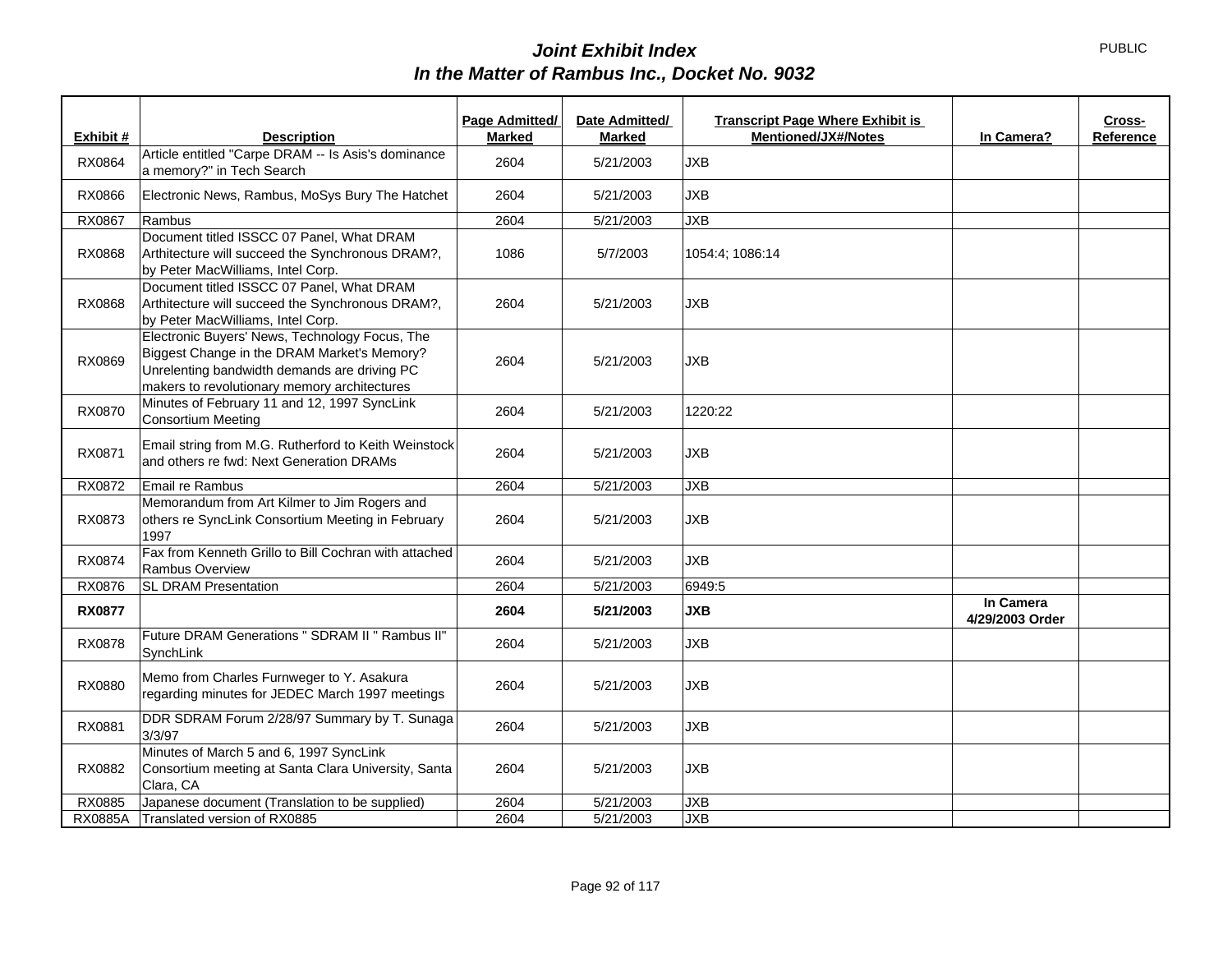| Exhibit #     | <b>Description</b>                                                                                                            | Page Admitted/<br><b>Marked</b> | Date Admitted/<br><b>Marked</b> | <b>Transcript Page Where Exhibit is</b><br><b>Mentioned/JX#/Notes</b>                                                                                                                                      | In Camera?                   | Cross-<br>Reference |
|---------------|-------------------------------------------------------------------------------------------------------------------------------|---------------------------------|---------------------------------|------------------------------------------------------------------------------------------------------------------------------------------------------------------------------------------------------------|------------------------------|---------------------|
| RX0888        | Minutes of Meeting No. 82, JC-42.3 Subcommittee<br>on RAM Memories, 3/13-14/97, Ft. Lauderdale, FL                            | 1087                            | 5/7/2003                        | 1064:5,9; 1086:24                                                                                                                                                                                          |                              |                     |
| RX0890        | Forward of message regarding Rambus.                                                                                          | 2604                            | 5/21/2003                       | 6964:17,18                                                                                                                                                                                                 |                              |                     |
| RX0892        | SDRAM II - DDR dated March 17, 1997                                                                                           | 2604                            | 5/21/2003                       | <b>JXB</b>                                                                                                                                                                                                 |                              |                     |
| RX0893        | JEDEC MOS Memory Meeting report (GAP IN<br>PRODUCTION)                                                                        | 2604                            | 5/21/2003                       | 4531:23; 4534:24                                                                                                                                                                                           |                              |                     |
| RX0902        | Electronic Engineering Times, Op-Ed Speakout, Intel<br>gambles on a sure DRAM thing                                           | 2604                            | 5/21/2003                       | <b>JXB</b>                                                                                                                                                                                                 |                              |                     |
| RX0904        | Intel Confidential document titled Rambus Program<br>Review, 4/1/97                                                           | 1086                            | 5/7/2003                        | 1059:22,25; 1086:19; 4803:7,8; 4807:7;<br>4808:22; 4810:7,8; 4818:6; 4821:5; 4824:8;<br>4825:5,6; 4828:15                                                                                                  |                              |                     |
| RX0904        | Intel Confidential document titled Rambus Program<br>Review, 4/1/97                                                           | 2604                            | 5/21/2003                       | <b>JXB</b>                                                                                                                                                                                                 |                              |                     |
| RX0906        | Business card of Oliver Kiehl of SIEMENS                                                                                      | 2604                            | 5/21/2003                       | <b>JXB</b>                                                                                                                                                                                                 |                              |                     |
| RX0908        | E-mail from Craig Hampel dated 4/9/97 re:<br>DDR/JEDEC G2                                                                     | 2604                            | 5/21/2003                       | <b>JXB</b>                                                                                                                                                                                                 |                              |                     |
| RX0910        | Why SLDRAM? VLSI Technology, What Makes<br>SLDRAM Compelling? (MEC5000457 MISSING)                                            | 2604                            | 5/21/2003                       | <b>JXB</b>                                                                                                                                                                                                 |                              |                     |
| RX0911        | <b>Why SLDRAM</b>                                                                                                             | 1202                            | 5/7/2003                        | 1199:11; 1202:221214:2; 1290:7                                                                                                                                                                             |                              |                     |
| RX0913        | E-mail from Richard Crisp dated 4/15/97 re: Desi<br>Rhoden comment                                                            | 2604                            | 5/21/2003                       | <b>JXB</b>                                                                                                                                                                                                 |                              |                     |
| RX0914        | The Impact of Rambus on IBM Servers Briefing<br>Paper April 16, 1997                                                          | 2604                            | 5/21/2003                       | JXB                                                                                                                                                                                                        |                              |                     |
| RX0915        | E-mail chain between various Micron employees and<br>e-mail from James Akiyama at Intel regarding JEDEC<br><b>DDR</b> session | 2604                            | 5/21/2003                       | 7059:6; 7060:5                                                                                                                                                                                             |                              |                     |
| RX0916        | Lee e-mail to Fujitsu regarding<br>Rambus/SLDRAM/DDR issues                                                                   | 2604                            | 5/21/2003                       | 6997:3                                                                                                                                                                                                     |                              |                     |
| <b>RX0917</b> |                                                                                                                               | 2604                            | 5/21/2003                       | <b>JXB</b>                                                                                                                                                                                                 | In Camera<br>4/29/2003 Order |                     |
| <b>RX0918</b> |                                                                                                                               | 2604                            | 5/21/2003                       | <b>JXB</b>                                                                                                                                                                                                 | In Camera<br>4/29/2003 Order |                     |
| RX0920        | Email string from Terry Lee to Keith Weinstock re<br>Video Update                                                             | 745                             | 5/2/2003                        | 4191:22; 4192:7; 4193:7                                                                                                                                                                                    |                              |                     |
| RX0920        | Email string from Terry Lee to Keith Weinstock re<br>Video Update                                                             | 1087                            | 5/7/2003                        | 738:1; 745:5; 1072:21; 1073:21; 1074:9;<br>1087:4; 1464:1; 2746:25; 4191:22; 4192:7;<br>4193:7; 6699:25; 6706:14; 6971:17; 6972:23;<br>6974:9,12; 6976:20; 6979:15,19; 6980:15;<br>6986:18; 6997:5; 7066:4 |                              |                     |
| RX0920        | Email string from Terry Lee to Keith Weinstock re<br>Video Update                                                             | 2604                            | 5/21/2003                       | <b>JXB</b>                                                                                                                                                                                                 |                              |                     |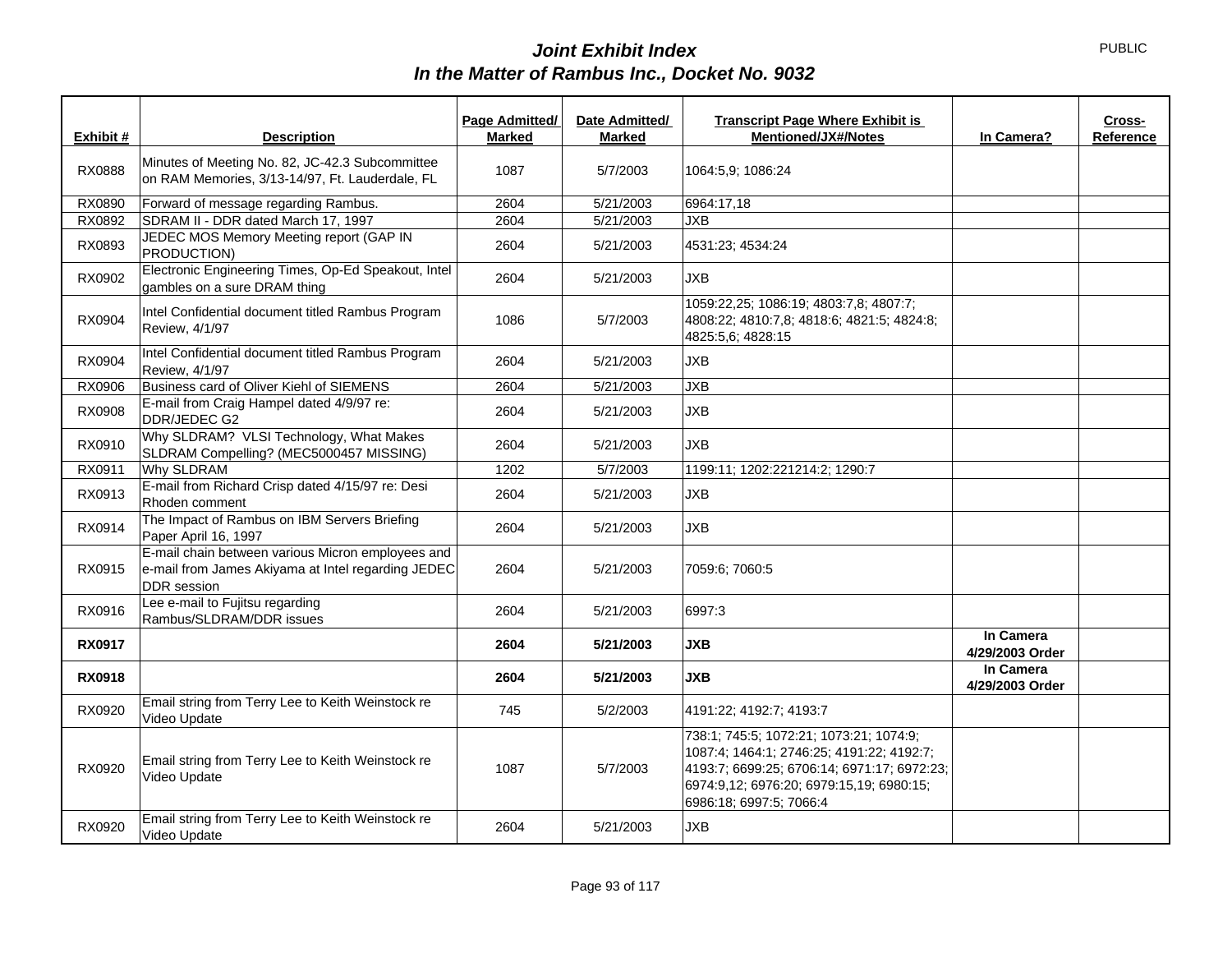| Exhibit #     | <b>Description</b>                                                                                  | Page Admitted/<br><b>Marked</b> | Date Admitted/<br><b>Marked</b> | <b>Transcript Page Where Exhibit is</b><br><b>Mentioned/JX#/Notes</b> | In Camera?                   | Cross-<br><b>Reference</b> |
|---------------|-----------------------------------------------------------------------------------------------------|---------------------------------|---------------------------------|-----------------------------------------------------------------------|------------------------------|----------------------------|
| RX0921        | E-mail Regarding Mitsubishi, Micron Sign After Intel's<br>Announcement - Rambus Raises License Pace | 2604                            | 5/21/2003                       | 6984:7                                                                |                              |                            |
| <b>RX0923</b> |                                                                                                     | 2604                            | 5/21/2003                       | <b>JXB</b>                                                            | In Camera<br>4/29/2003 Order |                            |
| RX0924        | Email regarding VIA G2 from TSMC Technology<br>Workshop Today (05/13/1997)                          | 2604                            | 5/21/2003                       | <b>JXB</b>                                                            |                              |                            |
| RX0927        | Toshiba Meeting Report 05/07/0000 DRAM Section                                                      | 2604                            | 5/21/2003                       | 4693:22; 4694:2,9                                                     |                              |                            |
| RX0933        |                                                                                                     | 2604                            | 5/21/2003                       | 7063:22; 7064:5; 7089:24                                              | In Camera<br>4/29/2003 Order |                            |
| RX0934        | Minutes of the PAG High Performance DRAMs No. 4                                                     | 2604                            | 5/21/2003                       | JXB                                                                   |                              |                            |
| RX0935        | Handwritten notes re JC-16 6/3/97, Chairman: Hans<br>Wiggers/HP, Seattle Cavanaugh's Hotel          | 2604                            | 5/21/2003                       | <b>JXB</b>                                                            |                              |                            |
| RX0938        | Minutes of 06/11/1997 to 06/12/1997 Meeting                                                         | 2604                            | 5/21/2003                       | 7007:13; 9051:16; 9140:23; 9142:3                                     |                              |                            |
| RX0939        | Collection of business cards from SLDRAM executive<br>meeting in Yokohama                           | 2604                            | 5/21/2003                       | <b>JXB</b>                                                            |                              |                            |
| RX0940        | [SLDRAM Consortium Meeting Agenda]                                                                  | 2604                            | 5/21/2003                       | JXB                                                                   |                              |                            |
| RX0944        | <b>Promotional Activities</b>                                                                       | 2604                            | 5/21/2003                       | JXB                                                                   |                              |                            |
| RX0945        | Application for Membership in Engineering<br>Committees of the JEDEC                                | 2604                            | 5/21/2003                       | <b>JXB</b>                                                            |                              | CX0602                     |
| RX0946        | Minutes of the SLDRAM Executive Meeting<br>Yokohama 06/13/1997                                      | 2604                            | 5/21/2003                       | <b>JXB</b>                                                            |                              |                            |
| RX0948        | Willi Meyer trip report                                                                             | 2604                            | 5/21/2003                       | <b>JXB</b>                                                            |                              |                            |
| RX0949        | Email from Kenneth Grillo from Jeffrey Jaffe re IBM<br>Confidential: Server Interface to Memory     | 2604                            | 5/21/2003                       | <b>JXB</b>                                                            |                              |                            |
| RX0951        | Re Customer Forum                                                                                   | 2604                            | 5/21/2003                       | 10582:24                                                              |                              |                            |
| RX0954        | Email from Gustavson to Tabrizi re: Draft of<br><b>Executive Meeting Report</b>                     | 2604                            | 5/21/2003                       | <b>JXB</b>                                                            |                              |                            |
| RX0956        | Email from Art Kilmer to Kenneth Grillo re Server<br>Interface to Memory                            | 2604                            | 5/21/2003                       | <b>JXB</b>                                                            |                              |                            |
| RX0957        | Document titled Supplier Viewpoints on DDR<br>Specification with marginalia                         | 2604                            | 5/21/2003                       | <b>JXB</b>                                                            |                              |                            |
| RX0958        | Memory Interface Standard Report to CTC                                                             | 2604                            | 5/21/2003                       | <b>JXB</b>                                                            |                              |                            |
| RX0959        | Tabrizi e-mail to DRAM suppliers re SLDRAM<br>expenses.                                             | 2604                            | 5/21/2003                       | <b>JXB</b>                                                            |                              |                            |
| RX0961        | Lee/Mailloux e-mails                                                                                | 2604                            | 5/21/2003                       | <b>JXB</b>                                                            |                              |                            |
| RX0966        | SLDRAM Consortium Confidential Minutes of 7/15-<br>16/97 meeting, Santa Clara, CA                   | 2604                            | 5/21/2003                       | 1224:6; 1255:21; 7009:3                                               |                              |                            |
| RX0967        | JEDEC Committee Letter Ballot re: Standard Pinout<br>64M DDR SDRAM (item no. 866.1)                 | 2604                            | 5/21/2003                       | <b>JXB</b>                                                            |                              |                            |
| RX0968        | STAFFING AND CASH VERSUS BUDGET                                                                     | 2604                            | 5/21/2003                       | <b>JXB</b>                                                            |                              |                            |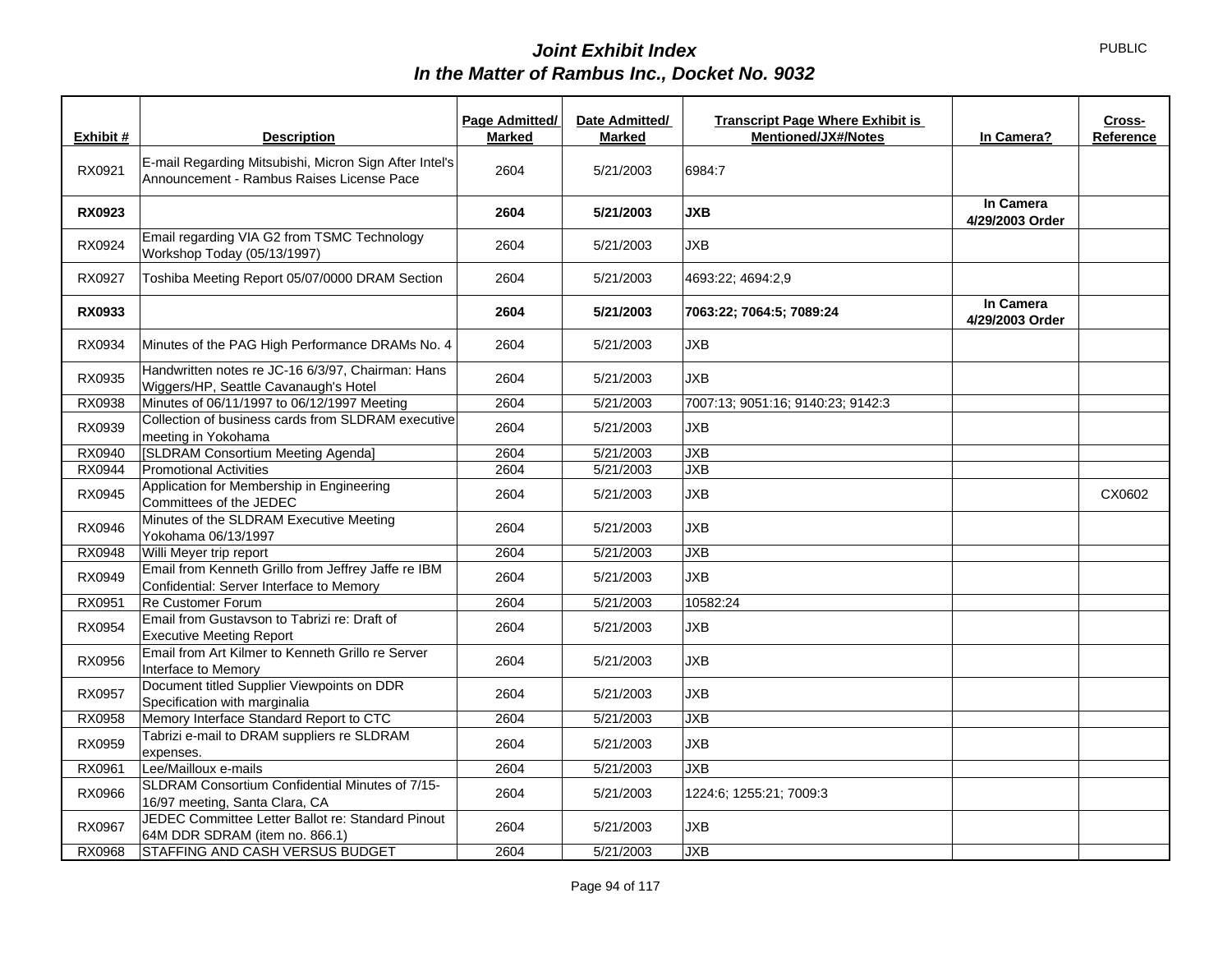|           |                                                                                                                       | Page Admitted/ | Date Admitted/ | <b>Transcript Page Where Exhibit is</b> |            | Cross-    |
|-----------|-----------------------------------------------------------------------------------------------------------------------|----------------|----------------|-----------------------------------------|------------|-----------|
| Exhibit # | <b>Description</b>                                                                                                    | <b>Marked</b>  | <b>Marked</b>  | <b>Mentioned/JX#/Notes</b>              | In Camera? | Reference |
| RX0976    | Mailloux email re AMCC                                                                                                | 2604           | 5/21/2003      | 4194:2,4                                |            |           |
| RX0989    | RAMBUS TECHNICAL DESCRIPTION<br>(PRELIMINARY)                                                                         | 2604           | 5/21/2003      | <b>JXB</b>                              |            |           |
| RX1001    | SLDRAM Consortium Confidential Minutes of 9/18-<br>19/97 meeting, Santa Clara, CA                                     | 1291           | 5/7/2003       | 1257:24; 1290:21                        |            |           |
| RX1004    | Minutes of 09/18/1997 to 09/19/1997 Meeting                                                                           | 2604           | 5/21/2003      | <b>JXB</b>                              |            |           |
| RX1011    | Syri email to Pohl on Highlights from SLDRAM<br>Consortium meeting                                                    | 2604           | 5/21/2003      | <b>JXB</b>                              |            |           |
| RX1012    | Email from Allan Traham to Hans Wiggers and othes<br>re DDR Timing Task Group                                         | 2604           | 5/21/2003      | <b>JXB</b>                              |            |           |
| RX1013    | Email from Kenneth Grillo to Michaed Attardo re IBM<br>Confidential                                                   | 2604           | 5/21/2003      | <b>JXB</b>                              |            |           |
| RX1014    | Email from Sam Chen to Allan Graham and others re<br><b>DDR Timing Task Group</b>                                     | 2604           | 5/21/2003      | <b>JXB</b>                              |            |           |
| RX1015    | Intel Memory Roadmap, Memory Technologies,<br>10/97                                                                   | 2604           | 5/21/2003      | <b>JXB</b>                              |            |           |
| RX1016    | E-mail Regarding RDRAM Meeting                                                                                        | 2604           | 5/21/2003      | JXB                                     |            |           |
| RX1018    | E-mail Regarding Untitled                                                                                             | 2604           | 5/21/2003      | JXB                                     |            |           |
| RX1020    | Email from Joe Macri to Alan Graham and others re<br>DDR Timing Task Group - Update                                   | 2604           | 5/21/2003      | <b>JXB</b>                              |            |           |
| RX1021    | Email from Bill Gervasi to Allan Graham and others<br>re DDR Timing Task Group - Update                               | 2604           | 5/21/2003      | <b>JXB</b>                              |            |           |
| RX1022    | Email from Joe Macri to Bill Gervasi and others re<br>DDR Timing Task Group - Update                                  | 2604           | 5/21/2003      | <b>JXB</b>                              |            |           |
| RX1024    | Email from Allan Graham to jmacri and others re<br>DDR Timing Task Group - Update                                     | 2604           | 5/21/2003      | <b>JXB</b>                              |            |           |
| RX1025    | Email from Joe Macri to Alan Graham and others re<br>DDR Timing Task Group - Update                                   | 2604           | 5/21/2003      | <b>JXB</b>                              |            |           |
| RX1026    | Email from Bill Gervasi to Allan Graham re DDR<br>Timing Task Group - Update                                          | 2604           | 5/21/2003      | <b>JXB</b>                              |            |           |
| RX1027    | Email from Allah Graham to jmacri and others re<br>DDR Timing Task Group - Update                                     | 2604           | 5/21/2003      | <b>JXB</b>                              |            |           |
| RX1028    | Email from Allan Graham to<br>uunet.ca!mosaidt!Allan_Graham and others re DDR<br>Timing Task Group - Killer Flaw ???? | 2604           | 5/21/2003      | <b>JXB</b>                              |            |           |
| RX1030    | Direct Rambus: The New Memory Standard -<br>Technology Disclosure at the 10th Annual<br>Microprocessor Forum          | 2604           | 5/21/2003      | <b>JXB</b>                              |            |           |
| RX1032    | SL ASIA Local Meeting Minutes Thursday<br>10/09/1997                                                                  | 2604           | 5/21/2003      | <b>JXB</b>                              |            |           |
| RX1040    | Wiggers e-mail re Death to DLLs                                                                                       | 2604           | 5/21/2003      | <b>JXB</b>                              |            |           |
| RX1041    | Japanese document (Translation to be supplied)                                                                        | 2604           | 5/21/2003      | JXB                                     |            |           |
|           | RX1041A Translated version of RX1041                                                                                  | 2604           | 5/21/2003      | <b>JXB</b>                              |            |           |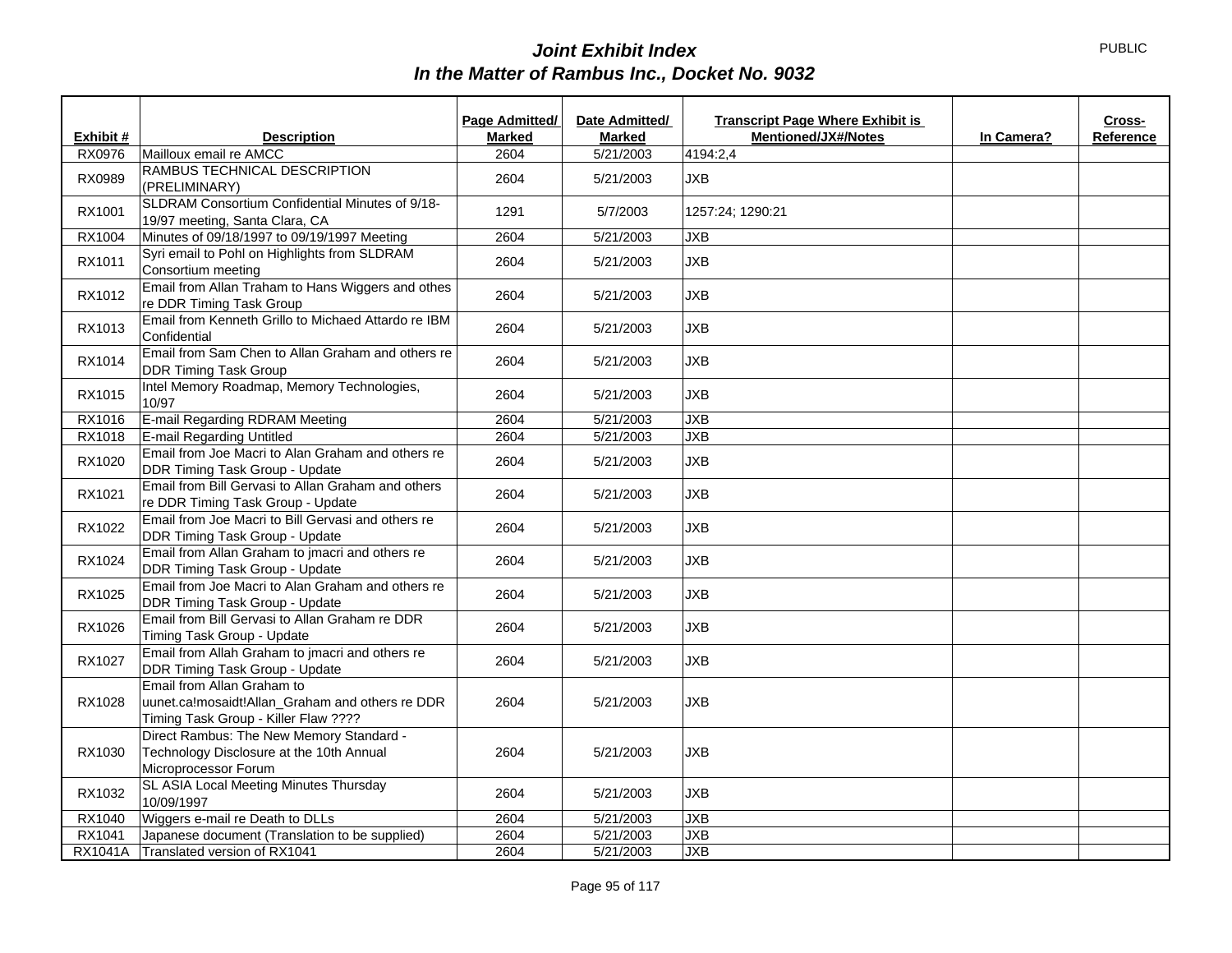|               |                                                                                                                                                | Page Admitted/ | Date Admitted/ | <b>Transcript Page Where Exhibit is</b> |                              | Cross-        |
|---------------|------------------------------------------------------------------------------------------------------------------------------------------------|----------------|----------------|-----------------------------------------|------------------------------|---------------|
| Exhibit #     | <b>Description</b>                                                                                                                             | <b>Marked</b>  | <b>Marked</b>  | <b>Mentioned/JX#/Notes</b>              | In Camera?                   | Reference     |
| RX1043        | E-Mail re: 256M Application Specs                                                                                                              | 2604           | 5/21/2003      | <b>JXB</b>                              |                              |               |
| RX1044        | Rambus presentation slides titled Rambus Direct<br>RDRAM Cost Reduction 11/9/97                                                                | 2604           | 5/21/2003      | <b>JXB</b>                              |                              |               |
| RX1045        | [SLDRAM Inc Effort]                                                                                                                            | 2604           | 5/21/2003      | JXB                                     |                              |               |
| RX1047        | SLDRAM Consortium Confidential Minutes of 11/1-<br>14/97 meeting, Yokohama, Japan                                                              | 2604           | 5/21/2003      | <b>JXB</b>                              |                              |               |
| RX1051        | SLDRAM Consortium Executive Meeting Yokohama<br>Japan 11/14/1997                                                                               | 2604           | 5/21/2003      | <b>JXB</b>                              |                              |               |
| RX1056        | [SLDRAM Consortium Budget Presentation]                                                                                                        | 2604           | 5/21/2003      | JXB                                     |                              |               |
| RX1058        | Action Plan for 00/00/1998                                                                                                                     | 2604           | 5/21/2003      | <b>JXB</b>                              |                              |               |
| RX1059        | Email from Joe Macri to Hans Wiggers and others re<br>Dlls and other DDR issues                                                                | 2604           | 5/21/2003      | <b>JXB</b>                              |                              |               |
| RX1060        | Email from Hans Wiggers to jmacri and others re Dlls<br>and DDR issues                                                                         | 2604           | 5/21/2003      | 4695:5,9; 10580:7                       |                              |               |
| RX1065        | E-Mail re: Minutes of SLDRAM Consortium Meeting<br>11/13/1997, Yokohama                                                                        | 2604           | 5/21/2003      | <b>JXB</b>                              |                              |               |
| RX1066        | Electronic Buyers' News, Technology Focus: High-<br>Speed DRAMs, Executive Comment, DRAM<br>Challenge: tracking transitions                    | 2604           | 5/21/2003      | <b>JXB</b>                              |                              |               |
| RX1073        | Handwritten notes JC-42.5, Chairman: Mian<br>Quddus/Samsung, Buttes Hotel, Tempe, AZ 12/11/97                                                  | 2604           | 5/21/2003      | <b>JXB</b>                              |                              |               |
| RX1073        | Handwritten notes JC-42.5, Chairman: Mian<br>Quddus/Samsung, Buttes Hotel, Tempe, AZ 12/11/97                                                  | 9259           | 7/17/2003      | 9234:18; 9258:19,21; 9259:4,8           |                              |               |
| RX1074        | Email from Kenneth Grillo to Art Kilmer with attached<br>Trip Report - SUN/IBM Meeting, 12/11/97                                               | 2604           | 5/21/2003      | <b>JXB</b>                              |                              |               |
| RX1079        | Forbes, Technology, Computers/Communications,<br>Rambus: Moore's little helper in Silicon Valley a mere<br>idea can be worth a billion dollars | 2604           | 5/21/2003      | <b>JXB</b>                              |                              |               |
| RX1080        | Email                                                                                                                                          | 2604           | 5/21/2003      | <b>JXB</b>                              |                              |               |
| <b>RX1086</b> |                                                                                                                                                | 2604           | 5/21/2003      | <b>JXB</b>                              | In Camera<br>4/29/2003 Order | <b>RX0807</b> |
| RX1087        | JEDEC MOS Memory Meeting                                                                                                                       | 2604           | 5/21/2003      | <b>JXB</b>                              |                              |               |
| RX1088        | McGhee email to members of 42.3                                                                                                                | 2604           | 5/21/2003      | JXB                                     |                              |               |
| RX1091        | <b>RAMBUS BUSINESS PLAN</b>                                                                                                                    | 2604           | 5/21/2003      | 8174:16; 8175:10; 8303:13,25; 8304:4    |                              |               |
| RX1092        | SEMICONDUCTOR WEEKLY ROUNDUP - DDR<br>DRAM MAY BE TOO LITTLE TOO LATE                                                                          | 2604           | 5/21/2003      | <b>JXB</b>                              |                              |               |
| RX1094        | Email from Terry Lee to Barry S. Basile re Estimates                                                                                           | 2604           | 5/21/2003      | <b>JXB</b>                              |                              | CX2716        |
| <b>RX1095</b> |                                                                                                                                                | 2604           | 5/21/2003      | 6995:23; 6996:7; 7067:4                 | In Camera<br>4/29/2003 Order |               |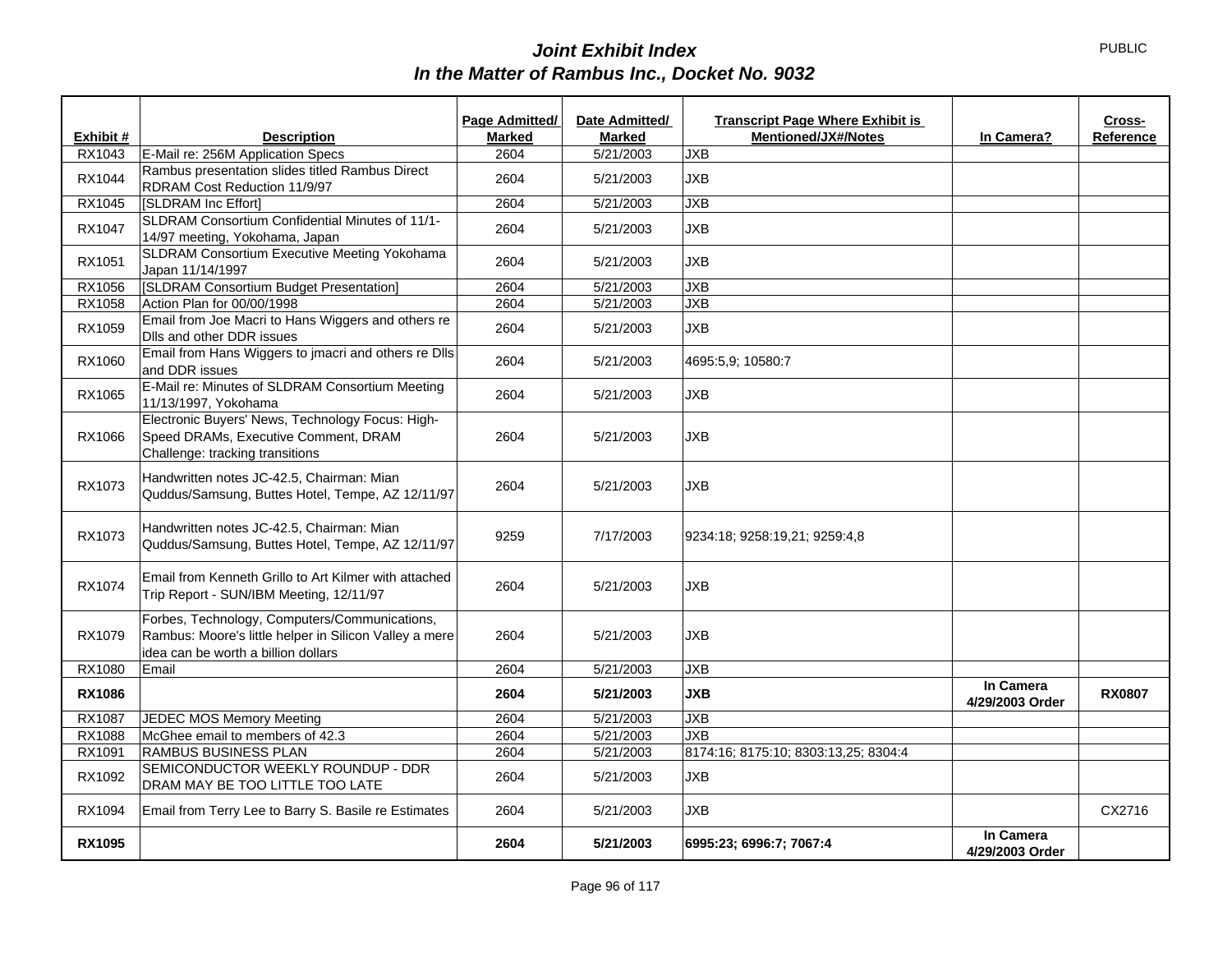|                |                                                                                                                                     | Page Admitted/ | Date Admitted/ | <b>Transcript Page Where Exhibit is</b> |                              | Cross-    |
|----------------|-------------------------------------------------------------------------------------------------------------------------------------|----------------|----------------|-----------------------------------------|------------------------------|-----------|
| Exhibit #      | <b>Description</b>                                                                                                                  | <b>Marked</b>  | <b>Marked</b>  | <b>Mentioned/JX#/Notes</b>              | In Camera?                   | Reference |
| RX1100         | Email re SLDRAM membership                                                                                                          | 2604           | 5/21/2003      | <b>JXB</b>                              |                              |           |
| <b>RX-1101</b> |                                                                                                                                     | 7074           | 6/24/2003      | 7073:17; 7074:1                         | In Camera<br>4/29/2003 Order |           |
| RX1102         | Micron's Records Retention Policy                                                                                                   | 2604           | 5/21/2003      | JXB                                     |                              |           |
| RX1103         | Ryan email                                                                                                                          | 2604           | 5/21/2003      | <b>JXB</b>                              |                              |           |
| RX1104         | Email from J. Maillous to Farhad Tabrizi re Rambus<br>article with attached article titled Price Pressures<br>slow DRAM transitions | 2604           | 5/21/2003      | <b>JXB</b>                              |                              |           |
| RX-1105        | Rambus Article                                                                                                                      | 9110           | 7/16/2003      | 9053:16: 9110:16                        |                              |           |
| RX1109         | Intel/Mitsubishi Enabling Meeting agenda issued to<br>K. Hrima                                                                      | 2604           | 5/21/2003      | <b>JXB</b>                              |                              |           |
| RX1114         | Email dated March 4, 1998 Ford to Cartelli and<br>others re Semiconductor Biz News item FYI                                         | 2604           | 5/21/2003      | 1206:12                                 |                              |           |
| RX1116         | <b>Orlando Meeting</b>                                                                                                              | 2604           | 5/21/2003      | <b>JXB</b>                              |                              |           |
| RX1117         | E-mail regarding Orlando Meeting                                                                                                    | 2604           | 5/21/2003      | <b>JXB</b>                              |                              |           |
| RX1119         | E-mail Regarding Orlando Meeting                                                                                                    | 2604           | 5/21/2003      | JXB                                     |                              |           |
| RX1120         | Lisenbee email to Lee, Schmidt and Heitzeberg<br>discussing test program for SLDRAM                                                 | 2604           | 5/21/2003      | <b>JXB</b>                              |                              |           |
| RX1121         | EMail re: Invitation to High Performance DRAM PAG<br>#11 on 03/18/1998                                                              | 2604           | 5/21/2003      | <b>JXB</b>                              |                              |           |
| RX1122         | Email from Farhad Tabrizi to Terry Shoup ("Dean<br>Shoup") re: patent assignments to SLDRAM, Inc.                                   | 2604           | 5/21/2003      | <b>JXB</b>                              |                              |           |
| <b>RX1123</b>  |                                                                                                                                     | 2604           | 5/21/2003      | <b>JXB</b>                              | In Camera<br>4/29/2003 Order |           |
| RX1127         | Memo from Ken McGhee to Gordon A. Kelly re: JC-<br>42 Strategic Task Group                                                          | 2604           | 5/21/2003      | <b>JXB</b>                              |                              |           |
| RX1130         | Email dated March 26, 1998 Vogley to Tabrizi re Slap<br><b>Intel Now</b>                                                            | 2604           | 5/21/2003      | <b>JXB</b>                              |                              |           |
| RX1133         | Email from Gordon A. Kelley to Jim L. Rogers re<br>JEDEC Strategic Task Group                                                       | 2604           | 5/21/2003      | 2741:5                                  |                              |           |
| RX1135         | Future DRAM Task Group Meeting                                                                                                      | 2604           | 5/21/2003      | <b>JXB</b>                              |                              |           |
| RX1137         | Memorandum from Jim L. Rogers to Apps re March 2-<br>6 1998 JEDEC Meeting Notes                                                     | 2604           | 5/21/2003      | <b>JXB</b>                              |                              |           |
| RX1138         | Email dated April 3, 1998 McComas to Tabrizi re<br>Rambus Strategy Seminar Monday April 13                                          | 2604           | 5/21/2003      | 9060:18                                 |                              |           |
| RX-1139        | Email dated April 3, 1998 McComas to Tabrizi re<br>draft pitch for Rambus seminar                                                   | 9110           | 7/16/2003      | 9063:2; 9110:17                         |                              |           |
| RX1146         | Email string from Graham Allan to Betty Prince re<br>Rambus Strategy Seminar Monday April 13, 1998                                  | 2604           | 5/21/2003      | <b>JXB</b>                              |                              |           |
| <b>RX1147</b>  | E-mail regarding RE: DRAM Futures 04/00/0000<br>Subcommittee Mtg                                                                    | 2604           | 5/21/2003      | <b>JXB</b>                              |                              |           |
| RX1148         | Email string from Betty Prince to Graham Allan<br>regarding Rambus Strategy Seminar - 4/13                                          | 2604           | 5/21/2003      | <b>JXB</b>                              |                              |           |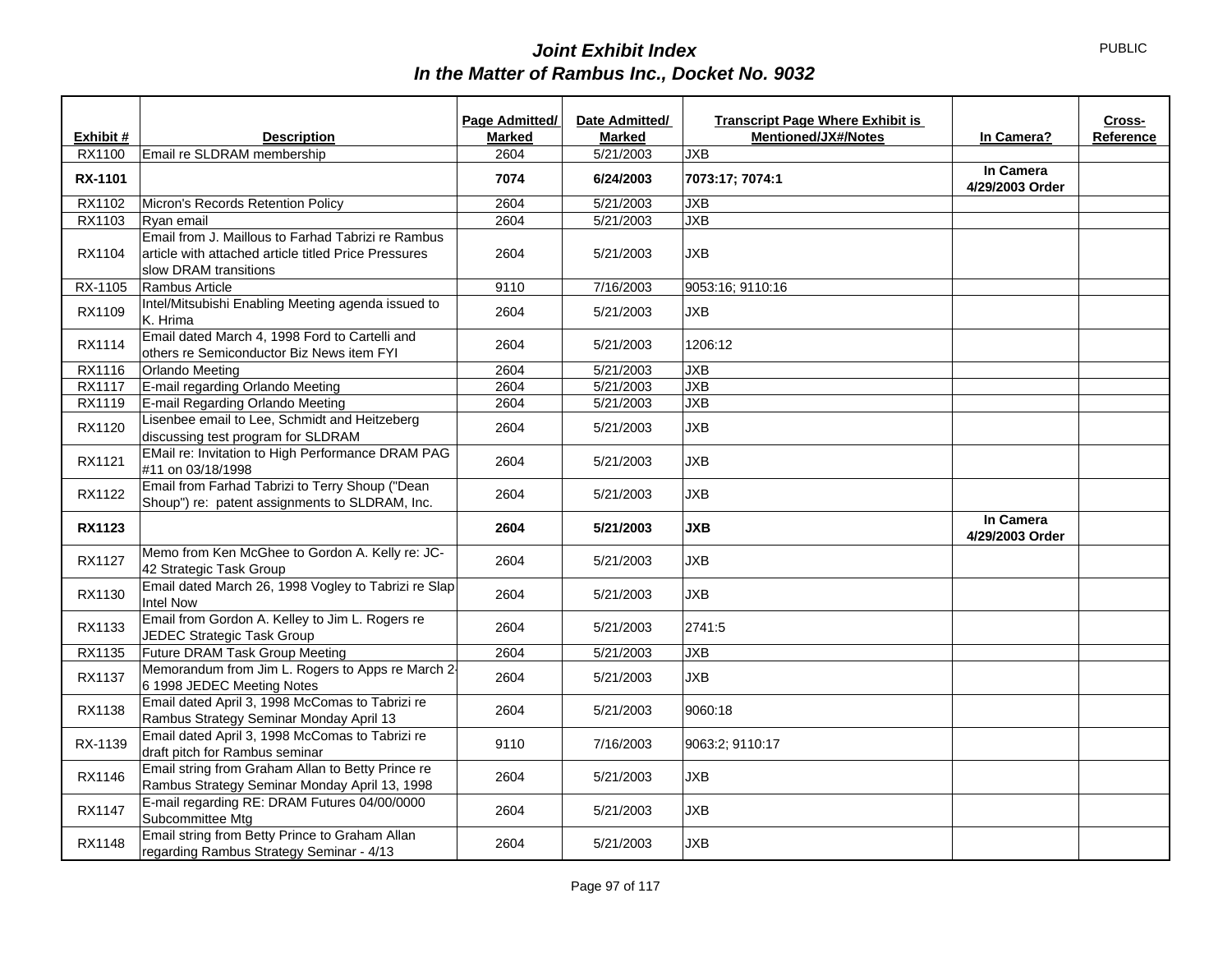| Exhibit #     | <b>Description</b>                                                                                                                                                                                           | Page Admitted/<br><b>Marked</b> | Date Admitted/<br><b>Marked</b> | <b>Transcript Page Where Exhibit is</b><br><b>Mentioned/JX#/Notes</b> | In Camera?                   | Cross-<br>Reference |
|---------------|--------------------------------------------------------------------------------------------------------------------------------------------------------------------------------------------------------------|---------------------------------|---------------------------------|-----------------------------------------------------------------------|------------------------------|---------------------|
| RX1149        | Email from Desi Rhoden to Betty Prince and Farhad<br>Tabriz re: Rambus Strategy Seminar - Monday April<br>13, 1998. "My, what a stir Bert has caused."<br>Rambus and Intel attendance at seminar restricted. | 2604                            | 5/21/2003                       | 9064:20                                                               |                              |                     |
| RX1150        | Hyundai market analysis                                                                                                                                                                                      | 2604                            | 5/21/2003                       | <b>JXB</b>                                                            |                              |                     |
| RX1153        | Email string from Farhad Tabrizi to Bert McComas re<br>Rambus Strategy Seminar - Monday 4/13                                                                                                                 | 2604                            | 5/21/2003                       | <b>JXB</b>                                                            |                              |                     |
| RX1155        | Email from J. Mailloux to Farhad Tabrizi                                                                                                                                                                     | 2604                            | 5/21/2003                       | 9055:19                                                               |                              |                     |
| RX1156        | Rambus Strategic Review                                                                                                                                                                                      | 2604                            | 5/21/2003                       | <b>JXB</b>                                                            |                              |                     |
| RX1157        | Rambus Strategic Seminar                                                                                                                                                                                     | 2604                            | 5/21/2003                       | <b>JXB</b>                                                            |                              |                     |
| RX1159        | Bill Cochran; SLDRAM meeting notes                                                                                                                                                                           | 2604                            | 5/21/2003                       | <b>JXB</b>                                                            |                              |                     |
| RX1161        | Email from Jim L. Rogers to Kenneth Grillo re April<br>14 Server DRAM Forum Notes with attached notes                                                                                                        | 2604                            | 5/21/2003                       | <b>JXB</b>                                                            |                              |                     |
| RX1162        | Email from J. Mailoux to Steve Appleton and others<br>re press release                                                                                                                                       | 2604                            | 5/21/2003                       | 6452:3,11                                                             |                              |                     |
| RX1163        | Handwritten notes titled Future DRAM Task Group,<br>4/16/98, Joe Macri, Silicon Graphics                                                                                                                     | 2604                            | 5/21/2003                       | <b>JXB</b>                                                            |                              |                     |
| RX1164        | Email dated April 17, 1998 Cartelli to McComas re<br><b>SLDRAM</b>                                                                                                                                           | 2604                            | 5/21/2003                       | <b>JXB</b>                                                            |                              |                     |
| RX1165        | Email exchange between Gordon Kelley and others                                                                                                                                                              | 2604                            | 5/21/2003                       | <b>JXB</b>                                                            |                              |                     |
| RX-1166       | Email from Roberto Cartelli to Bert McComas re<br><b>SLDRAM</b>                                                                                                                                              | 9110                            | 7/16/2003                       | 9066:19; 9110:17                                                      |                              |                     |
| RX1167        | Email from Paul Coteus to Kenneth Grillo re SDF vs.<br>JEDEC Future DRAM group                                                                                                                               | 2604                            | 5/21/2003                       | <b>JXB</b>                                                            |                              |                     |
| RX1168        | Email from Bill Hovis to Jim L. Rogers and others re<br>IBM Confidential JEDEC Special Meeting in<br>Mountain View, CA on Future DRAM Direction                                                              | 2604                            | 5/21/2003                       | <b>JXB</b>                                                            |                              |                     |
| RX1170        | Email to Infoguys from Jim L. Rogers re IBM<br>Confidential: April 23 JEDEC DRAM TG Meeting<br>Report                                                                                                        | 2604                            | 5/21/2003                       | <b>JXB</b>                                                            |                              |                     |
| RX1171        | Correction to Tabrizi bio                                                                                                                                                                                    | 2604                            | 5/21/2003                       | <b>JXB</b>                                                            |                              |                     |
| RX1174        | Technical Summary of joint Meeting JEDEC DDR-II<br>Task Group and Electronics Industry Association of<br>Japan (EIAJ)                                                                                        | 2604                            | 5/21/2003                       | <b>JXB</b>                                                            |                              |                     |
| <b>RX1175</b> | E-mail from Geoff Tate re: LGS exec meeting                                                                                                                                                                  | 2604                            | 5/21/2003                       | <b>JXB</b>                                                            |                              |                     |
| RX1176        | InQuest Invoice No. 805271 dated 5/27/98                                                                                                                                                                     | 2604                            | 5/21/2003                       | <b>JXB</b>                                                            |                              |                     |
| <b>RX1177</b> |                                                                                                                                                                                                              | 2604                            | 5/21/2003                       | 6517:7,11; 6556:2                                                     | In Camera<br>4/29/2003 Order |                     |
| <b>RX1178</b> | Email re May SLDRAM meeting summary                                                                                                                                                                          | 2604                            | 5/21/2003                       | <b>JXB</b>                                                            |                              |                     |
| RX1179        | E-mail regarding JEDEC Legal Guides                                                                                                                                                                          | 2604                            | 5/21/2003                       | <b>JXB</b>                                                            |                              |                     |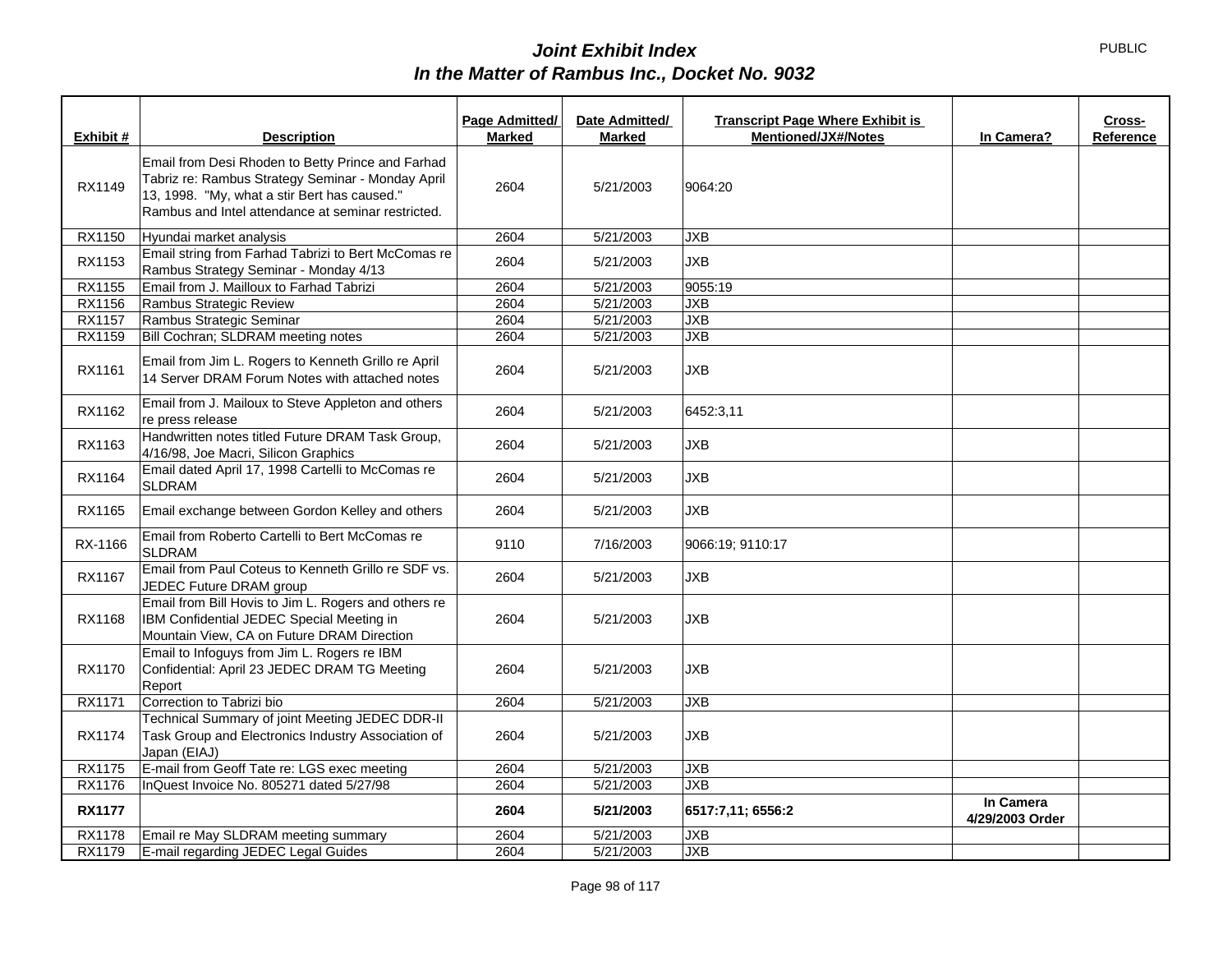|               |                                                                                                                                                  | Page Admitted/ | Date Admitted/ | <b>Transcript Page Where Exhibit is</b>              |            | Cross-    |
|---------------|--------------------------------------------------------------------------------------------------------------------------------------------------|----------------|----------------|------------------------------------------------------|------------|-----------|
| Exhibit #     | <b>Description</b>                                                                                                                               | <b>Marked</b>  | <b>Marked</b>  | <b>Mentioned/JX#/Notes</b>                           | In Camera? | Reference |
| RX1181        | Summary of Business Trip to CA 06/00/1998                                                                                                        | 2604           | 5/21/2003      | <b>JXB</b>                                           |            |           |
| RX1183        | <b>Action Items and Conclusions</b>                                                                                                              | 2604           | 5/21/2003      | <b>JXB</b>                                           |            |           |
| RX1185        | SLDRAM Executive Summit What Problem is Solved<br>by SLDRAM?                                                                                     | 2604           | 5/21/2003      | 7014:9; 7021:4                                       |            |           |
| <b>RX1188</b> | InQuest Powerpoint presentation slides headed<br>SLDRAM Executive Summit. What Problem is Solved<br>by SLDRAM?                                   | 8761           | 7/15/2003      | 8743:15; 9069:23                                     |            |           |
| RX1191        | Meyer trip report & meeting minutes                                                                                                              | 2604           | 5/21/2003      | <b>JXB</b>                                           |            |           |
| RX1193        | Appleton e-mail to Sadler re DRAM Capital Spending                                                                                               | 2604           | 5/21/2003      | 6514:23; 6515:2                                      |            |           |
| RX1195        | Lee email analysis of Rambus shown at JEDEC<br>meeting                                                                                           | 2604           | 5/21/2003      | <b>JXB</b>                                           |            |           |
| RX1196        | E-mails between Bassuk and Perlman re SLDRAM<br>patent applications                                                                              | 2604           | 5/21/2003      | 1227:23                                              |            |           |
| RX1197        | E-mail Regarding Refresh First Showing                                                                                                           | 2604           | 5/21/2003      | <b>JXB</b>                                           |            |           |
| <b>RX1198</b> | Hancock email regarding Rambus meeting with<br>Compaq                                                                                            | 2604           | 5/21/2003      | <b>JXB</b>                                           |            |           |
| RX1202        | SLDRAM Executive Summit Monterey CA<br>06/25/1998                                                                                                | 2604           | 5/21/2003      | 7012:24; 9068:19                                     |            |           |
| RX1204        | [SLDRAM New Memory Technology]                                                                                                                   | 2604           | 5/21/2003      | 9071:23                                              |            |           |
| RX1206        | E-mail Regarding DDR SDRAM Update                                                                                                                | 2604           | 5/21/2003      | JXB                                                  |            |           |
| RX1207        | <b>SLDRAM Executive Summit, Monterey</b>                                                                                                         | 2604           | 5/21/2003      | JXB                                                  |            |           |
| RX1208        | [Summary of Business Trip to CA 06/00/1998]                                                                                                      | 2604           | 5/21/2003      | 7018:21; 9074:22                                     |            |           |
| RX1209        | Miscellaneous presentations> memorandum from<br>Morriss to Mclaughlin and Gross re FW: Compaq will<br>use Rambus memories in Alpha-based servers | 2604           | 5/21/2003      | <b>JXB</b>                                           |            |           |
| RX-1209       | Miscellaneous presentations> memorandum from<br>Morriss to Mclaughlin and Gross re FW: Compaq will<br>use Rambus memories in Alpha-based servers | 2370           | 5/20/2003      | 2340:10; 2365:6; 2368:10; 2370:18                    |            |           |
| RX1210        | Schaefer email to Mailloux and other titled Rambus<br>Part Numbers                                                                               | 2604           | 5/21/2003      | <b>JXB</b>                                           |            |           |
| RX1211        | JEDEC Manual of Organization and Procedure,<br>JEP21-H                                                                                           | 2604           | 5/21/2003      | 2216:1; 5278:13; 7704:8,13; 10943:16,18;<br>10944:12 |            |           |
| RX1212        | JEDEC MOS-Memory Meeting Report                                                                                                                  | 2604           | 5/21/2003      | <b>JXB</b>                                           |            |           |
| RX1214        | Email from H. J. Oh to Tabriz Farhad and multiple<br>cc's re: Rambus Patent                                                                      | 2604           | 5/21/2003      | 5673:11; 5675:14; 6994:13                            |            |           |
| RX1220        | Email from Joel Karp to Staff@rambus.com re<br>Rambus document retention policy.                                                                 | 2604           | 5/21/2003      | 7814:1; 7815:4; 7816:15                              |            |           |
| RX1221        | Minutes of the Joint JEDEC Server DRAM Forum<br>Meeting 07/23/1998 and SDF 07/24/1998                                                            | 2604           | 5/21/2003      | <b>JXB</b>                                           |            |           |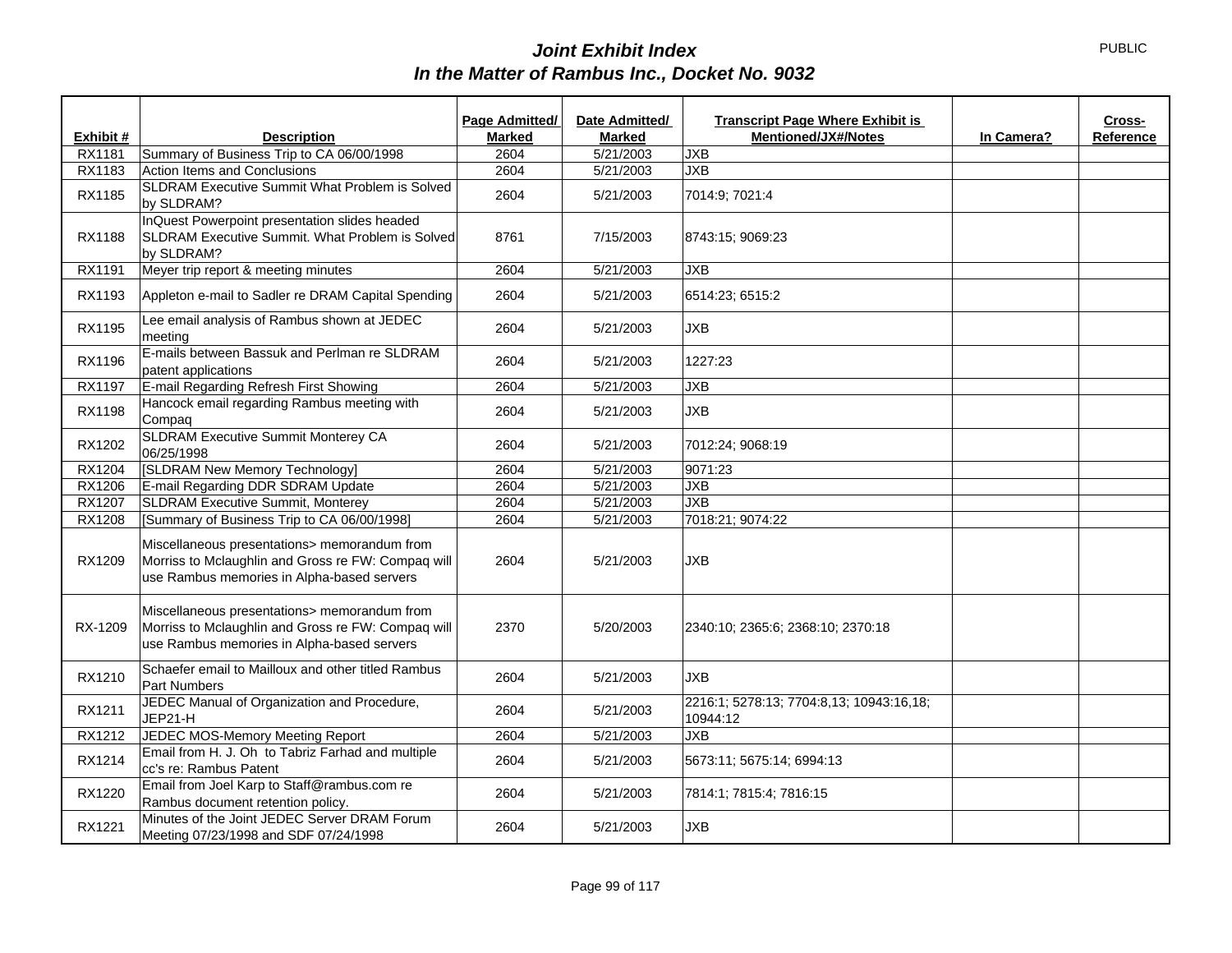|                |                                                                                         | Page Admitted/ | Date Admitted/ | <b>Transcript Page Where Exhibit is</b> |                              | Cross-    |
|----------------|-----------------------------------------------------------------------------------------|----------------|----------------|-----------------------------------------|------------------------------|-----------|
| Exhibit #      | <b>Description</b>                                                                      | <b>Marked</b>  | <b>Marked</b>  | <b>Mentioned/JX#/Notes</b>              | In Camera?                   | Reference |
| RX1222         | Email string from Mark Kellogg to WR Griffin<br>Rambus 128Mb Chip Rotation              | 2604           | 5/21/2003      | <b>JXB</b>                              |                              |           |
| RX1229         | IBM Feedback on FCRAM                                                                   | 2604           | 5/21/2003      | <b>JXB</b>                              |                              |           |
| RX1232         | Email dated August 15, 1998 McComas to Tabrizi                                          | 2604           | 5/21/2003      | 9076:11                                 |                              |           |
| <b>RX1237</b>  |                                                                                         | 2604           | 5/21/2003      | <b>JXB</b>                              | In Camera<br>4/29/2003 Order |           |
| RX1238         | E-mail exchange between Cosoroaba (Fujitsu) and<br>Van Loo (Sun) regarding FCRAM        | 2604           | 5/21/2003      | <b>JXB</b>                              |                              |           |
| RX1244         | US DDR Forum Meeting on 09/02/0000 at NEC                                               | 2604           | 5/21/2003      | <b>JXB</b>                              |                              |           |
| RX1245         | <b>DDR Joint Activities Meeting Minutes</b>                                             | 2604           | 5/21/2003      | <b>JXB</b>                              |                              |           |
| RX1246         | DDR Meeting with RCC on 07/24/0000                                                      | 2604           | 5/21/2003      | JXB                                     |                              |           |
| <b>RX1247</b>  | DDR Meeting with IBM on 07/22/0000 at FMI                                               | 2604           | 5/21/2003      | JXB                                     |                              |           |
| RX1248         | Intel ESG Meeting on 07/21/0000                                                         | 2604           | 5/21/2003      | <b>JXB</b>                              |                              |           |
| RX1249         | Sogas and Chen e-mails regarding DDR                                                    | 2604           | 5/21/2003      | <b>JXB</b>                              |                              |           |
| RX1251         | Email string from Farhad Tabrizi to Bert McComas re<br>Rambus Supply/Demand Forecast    | 2604           | 5/21/2003      | 9078:10                                 |                              |           |
| RX1252         | Quarterly Report Strategic Memory Marketing Fujitsu<br>Microelectronics Inc 09/00/1998  | 2604           | 5/21/2003      | JXB                                     |                              |           |
| RX-1252        | Quarterly Report Strategic Memory Marketing Fujitsu<br>Microelectronics Inc 09/00/1998  | 2371           | 5/20/2003      | 2330:8; 2371:1                          |                              |           |
| RX1253         | Kellogg memo re "DDR Enablement In Low End<br>PCs."                                     | 2604           | 5/21/2003      | <b>JXB</b>                              |                              |           |
| RX1256         | Kellogg memo regarding issues associated with use<br>of DDR on 168-Pin DIMM             | 2604           | 5/21/2003      | JXB                                     |                              |           |
| RX1257         | E-mail re 09/21/1998 M9 meeting                                                         | 7097           | 6/25/2003      | 7022:18; 7097:15                        |                              |           |
| <b>RX1268</b>  |                                                                                         | 2604           | 5/21/2003      | 6557:14.18                              | In Camera<br>4/29/2003 Order |           |
| RX1271         | Electronic News, Rambus on Track, DRAM Vendors<br>Get Aggressive                        | 2604           | 5/21/2003      | <b>JXB</b>                              |                              |           |
| RX1273         | 9/22/98 SLDRAM Minutes notes                                                            | 2604           | 5/21/2003      | 9080:4                                  |                              |           |
| RX1275         | 09/22/1998 SLDRAM Minutes Notes                                                         | 2604           | 5/21/2003      | <b>JXB</b>                              |                              |           |
| <b>RX1277</b>  | E-mail Regarding 00/00/1998 JEDEC Staff<br>Performance Survey-JCB-98-91                 | 2604           | 5/21/2003      | <b>JXB</b>                              |                              |           |
| <b>RX1278</b>  | Email from Phillip Bergman to Kenneth Grillo re DDR<br><b>SDRAM Press Release</b>       | 2604           | 5/21/2003      | <b>JXB</b>                              |                              |           |
| RX1279         | E-mail exchange regarding joint press release in<br>support of DDR                      | 2604           | 5/21/2003      | <b>JXB</b>                              |                              |           |
| RX1280         | Email dated September 25, 1998 Tabrizi to Jung re<br>RDAM pricing forecast and strategy | 2604           | 5/21/2003      | <b>JXB</b>                              |                              |           |
| <b>RX1280A</b> | Email dated September 25, 1998 Tabrizi to Jung re<br>RDAM pricing forecast and strategy | 2604           | 5/21/2003      | <b>JXB</b>                              |                              |           |
| <b>RX1287</b>  | Compaq 1999 RDRAM Investment Proposal October<br>1998                                   | 2604           | 5/21/2003      | <b>JXB</b>                              |                              |           |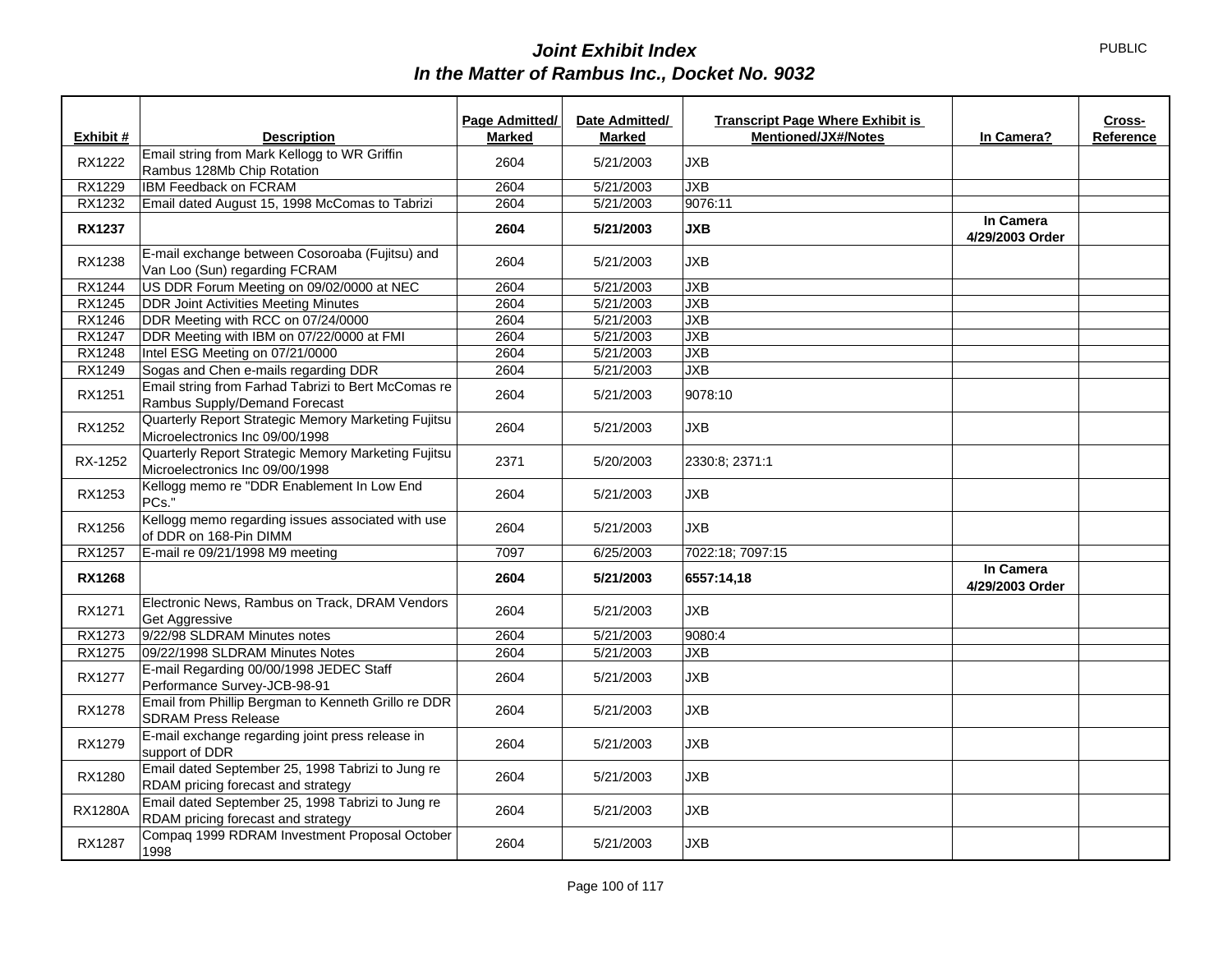|                |                                                                                                                                       | Page Admitted/ | Date Admitted/ | <b>Transcript Page Where Exhibit is</b><br>Cross-       |
|----------------|---------------------------------------------------------------------------------------------------------------------------------------|----------------|----------------|---------------------------------------------------------|
| Exhibit #      | <b>Description</b>                                                                                                                    | <b>Marked</b>  | <b>Marked</b>  | <b>Mentioned/JX#/Notes</b><br>In Camera?<br>Reference   |
| RX-1287        | Compaq 1999 RDRAM Investment Proposal October<br>1998                                                                                 | 2370           | 5/20/2003      | 2316:17,19; 2320:15; 2323:5; 2361:20;<br>2367:6; 2370:5 |
| <b>RX1288</b>  | Micron press release re acquisition of TI's memory<br>business                                                                        | 6537           | 6/20/2003      | 6505:8,14; 6537:10                                      |
| RX1289         | Email dated October 1, 1998 Kim to Tabrizi re<br>RDRAM Pricing forecast and strategy and document<br>titled Executive Summary         | 2604           | 5/21/2003      | <b>JXB</b>                                              |
| <b>RX1289A</b> | Email dated October 1, 1998 Kim to Tabrizi re<br>RDRAM Pricing forecast and strategy and document<br>titled Executive Summary         | 2604           | 5/21/2003      | <b>JXB</b>                                              |
| RX1290         | Email string from Bert McComas to Gil Russell re<br>The other part of Intels DRAM monopoly strategy?                                  | 2604           | 5/21/2003      | <b>JXB</b>                                              |
| RX1293         | Email dated October 6, 1998 Tabrizi to Heller and<br>others re RDRAM Pricing Forecast and document<br>titled "Projected RDRAM ASP's"  | 2604           | 5/21/2003      | 9088:7                                                  |
| RX1293A        | Email dated October 6, 1998 Tabrizi to Heller and<br>others re RDRAM Pricing Forecast and document<br>titled "Projected RDRAM ASP's"  | 2604           | 5/21/2003      | <b>JXB</b>                                              |
| RX1294         | Micron press release re Intel \$500 million investment                                                                                | 2604           | 5/21/2003      | 6456:9,13                                               |
| RX1295         | Email dated October 18, 1998 Kim to Martinez re<br>Intel request for Hyundai Supply & competitive<br>update                           | 2604           | 5/21/2003      | 4970:10,14                                              |
| RX1296         | Email from J. Mailloux to Terry Lee and others re<br>Rambus thoughts                                                                  | 2604           | 5/21/2003      | <b>JXB</b>                                              |
| RX1297         | Fw Rambus Re Exec Meeting Next Week                                                                                                   | 2604           | 5/21/2003      | <b>JXB</b>                                              |
| <b>RX1298</b>  | Email dated October 23, 1998 from Min-Kwon Yoo re<br>10/29 Intel Meeting and document titled "WW44 (Oct.<br>29) Intel Meeting (Final) | 2604           | 5/21/2003      | <b>JXB</b>                                              |
| RX1299         | Email from David Dorrough to Sam Chen re DDR<br>M(9) Joint Meeting - 9/28                                                             | 8761           | 7/15/2003      | 8757:13; 8761:12,16                                     |
| RX1302         | Compaq Corporate Memory Procurement Memory<br>Update November 1998                                                                    | 2604           | 5/21/2003      | <b>JXB</b>                                              |
| RX-1302        | Compaq Corporate Memory Procurement Memory<br>Update November 1998                                                                    | 2370           | 5/20/2003      | 2324:5,9; 2363:17; 2367:21; 2370:12                     |
| RX1303         | New Challenges and New Business Models in the<br>DRAM Market 11/00/1998                                                               | 2604           | 5/21/2003      | <b>JXB</b>                                              |
| RX1304         | Email dated November 2, 1998 Tabrizi to Wang, and<br>misc. charts                                                                     | 2604           | 5/21/2003      | <b>JXB</b>                                              |
| RX1306         | Email string from Joe Macri to Betty Prince and<br>others re Future dram task group - meeting minutes<br>for 9/18 and 10/12 meetings  | 2604           | 5/21/2003      | 4621:11; 4622:14; 4702:20,24; 4703:9,16                 |
| RX-1308        | U.S. Patent No. 5,835,956                                                                                                             | 6820           | 6/24/2003      | 5599:23; 6819:24                                        |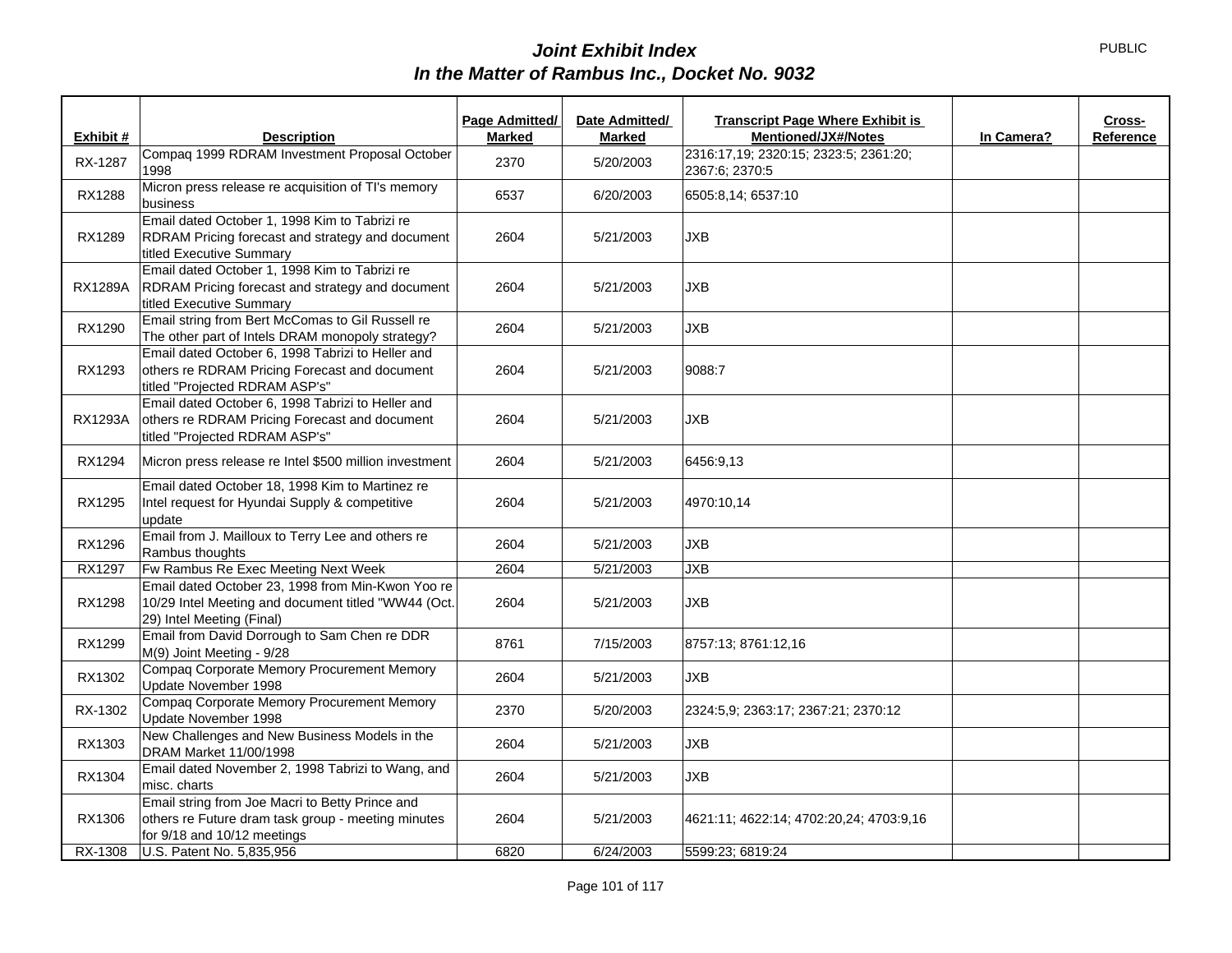|               |                                                                                                                                           | <b>Page Admitted/</b> | Date Admitted/ | <b>Transcript Page Where Exhibit is</b> |                              | Cross-    |
|---------------|-------------------------------------------------------------------------------------------------------------------------------------------|-----------------------|----------------|-----------------------------------------|------------------------------|-----------|
| Exhibit #     | <b>Description</b>                                                                                                                        | <b>Marked</b>         | <b>Marked</b>  | <b>Mentioned/JX#/Notes</b>              | In Camera?                   | Reference |
| RX1311        | <b>LGS Proposal</b>                                                                                                                       | 2604                  | 5/21/2003      | <b>JXB</b>                              |                              |           |
| RX1312        | LG Semicon Proposal to Intel                                                                                                              | 2604                  | 5/21/2003      | <b>JXB</b>                              |                              |           |
| RX1313        | [Proposal for Intel Investment to LG Semicon Ltd<br>LGS <sub>I</sub>                                                                      | 2604                  | 5/21/2003      | <b>JXB</b>                              |                              |           |
| <b>RX1317</b> |                                                                                                                                           | 2604                  | 5/21/2003      | <b>JXB</b>                              | In Camera<br>4/29/2003 Order |           |
| RX1319        | Memo Re SLDRAM Meeting at Santa Clara                                                                                                     | 2604                  | 5/21/2003      | <b>JXB</b>                              |                              |           |
| RX1320        | Email re SLDRAM questions                                                                                                                 | 2604                  | 5/21/2003      | <b>JXB</b>                              |                              |           |
| RX1329        | Email re SLDRAM                                                                                                                           | 2604                  | 5/21/2003      | <b>JXB</b>                              |                              |           |
| RX1330        | Email re SLDRAM                                                                                                                           | 2604                  | 5/21/2003      | <b>JXB</b>                              |                              |           |
| RX1331        | SLDRAM Meeting at Santa Clara 11/24/0000                                                                                                  | 2604                  | 5/21/2003      | <b>JXB</b>                              |                              |           |
| RX1333        |                                                                                                                                           | 2604                  | 5/21/2003      | 6557:14,22; 6558:4                      | In Camera<br>4/29/2003 Order |           |
| RX1336        | Email re DDR SDRAM questions                                                                                                              | 2604                  | 5/21/2003      | <b>JXB</b>                              |                              |           |
| RX1337        | Email string from Farhad Tabrizi to<br>shahn@sr.hei.co.kr re Visit to Asia                                                                | 2604                  | 5/21/2003      | <b>JXB</b>                              |                              |           |
| RX1338        | Japanese document (Translation to be supplied)                                                                                            | 2604                  | 5/21/2003      | <b>JXB</b>                              |                              |           |
| RX1338A       | Japanese document (Translation to be supplied)                                                                                            | 2604                  | 5/21/2003      | <b>JXB</b>                              |                              |           |
| RX1342        | Email re SLDRAM questions                                                                                                                 | 2604                  | 5/21/2003      | <b>JXB</b>                              |                              |           |
| RX1343        |                                                                                                                                           | 2604                  | 5/21/2003      | <b>JXB</b>                              | In Camera<br>4/29/2003 Order |           |
| RX1344        | Notes from the JC 42 Leadership Meeting.                                                                                                  | 2604                  | 5/21/2003      | <b>JXB</b>                              |                              |           |
| RX1348        | [Notes for SRAM JC-42.3A and DRAM JC42.3B]                                                                                                | 2604                  | 5/21/2003      | <b>JXB</b>                              |                              |           |
| RX1349        | Email to Bill Gervasi and others from JIm Townsend<br>re DRAM Future                                                                      | 2604                  | 5/21/2003      | <b>JXB</b>                              |                              |           |
| <b>RX1351</b> |                                                                                                                                           | 2604                  | 5/21/2003      | <b>JXB</b>                              | In Camera<br>4/29/2003 Order |           |
| RX1353        | Email re DDR SDRAM and DRDRAM information                                                                                                 | 2604                  | 5/21/2003      | <b>JXB</b>                              |                              |           |
| RX1360        | SLDRAM Executive Summit - Yokohama, Japan                                                                                                 | 2604                  | 5/21/2003      | <b>JXB</b>                              |                              |           |
| RX1361        | Email dated December 22, 1998 Tabrizi to Oh re Intel<br>Meeting                                                                           | 2604                  | 5/21/2003      | 9226:15                                 |                              |           |
| <b>RX1362</b> |                                                                                                                                           | 2604                  | 5/21/2003      | <b>JXB</b>                              | In Camera<br>4/29/2003 Order |           |
| RX1364        | Martinez (Hyundai) e-mail to Hyundai Korea<br>describing 12/22 meeting with Intel                                                         | 2604                  | 5/21/2003      | <b>JXB</b>                              |                              |           |
| RX1373        | Email from Rhoden to distribution re AMI                                                                                                  | 2604                  | 5/21/2003      | <b>JXB</b>                              |                              |           |
| RX1375        | Martinez e-mail                                                                                                                           | 2604                  | 5/21/2003      | <b>JXB</b>                              |                              |           |
| RX1376        | Notes of Jedec Future DRAM Task Group 2/99                                                                                                | 2604                  | 5/21/2003      | <b>JXB</b>                              |                              |           |
| RX1380        | Email from Cosoroaba to Taguchi regarding "Cisco<br>follow up - Feb 10," referring to conversation with<br>Bechtolsheim discussing FCRAM. | 2604                  | 5/21/2003      | 5963:16; 5964:13                        |                              |           |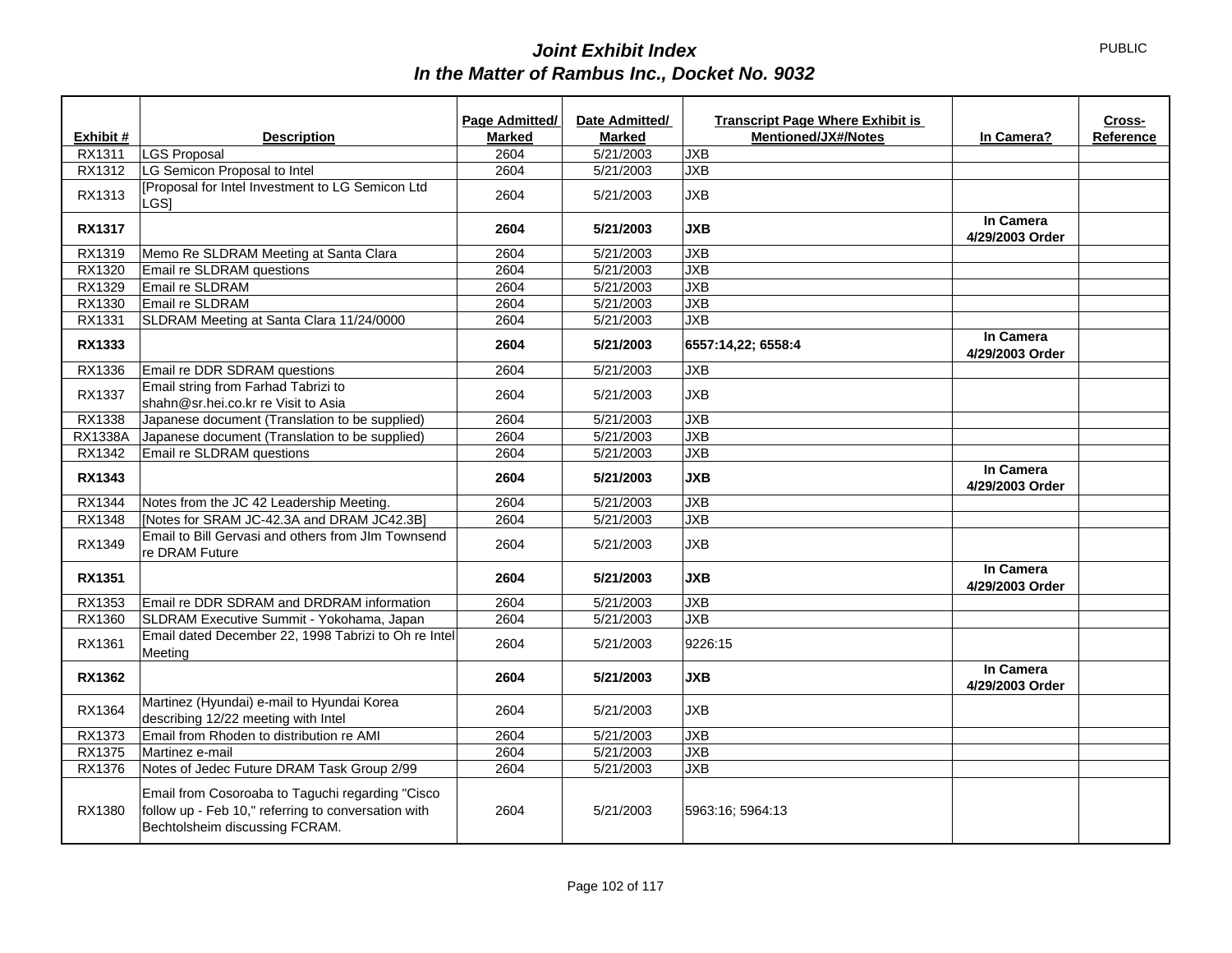|                |                                                                                                                                        | Page Admitted/ | Date Admitted/ | <b>Transcript Page Where Exhibit is</b>  |            | Cross-    |
|----------------|----------------------------------------------------------------------------------------------------------------------------------------|----------------|----------------|------------------------------------------|------------|-----------|
| Exhibit #      | <b>Description</b>                                                                                                                     | <b>Marked</b>  | Marked         | <b>Mentioned/JX#/Notes</b>               | In Camera? | Reference |
| RX1381         | Email from T. Walther to Kevin Ryan regarding JC-<br>42.3 B Chair                                                                      | 2604           | 5/21/2003      | <b>JXB</b>                               |            |           |
| RX1383         | Presentation titled High Performance DRAM Review<br>& Perspective                                                                      | 2604           | 5/21/2003      | <b>JXB</b>                               |            |           |
| RX1385         | E-mail Regarding Proposal Plan for New Memory<br>Organization                                                                          | 2604           | 5/21/2003      | <b>JXB</b>                               |            |           |
| RX1386         | Email dated February 17, 1999 Tabrizi to Lee re<br>Nikkel forecast                                                                     | 2604           | 5/21/2003      | 7029:14; 9097:23                         |            |           |
| RX1387         | Email re DDR2                                                                                                                          | 2604           | 5/21/2003      | <b>JXB</b>                               |            |           |
| RX1388         | Email from Jim Keller to Steve Polzin re ddr 2 notes<br>with attached Future DRAM Task Force Status<br>Report 1/20/99                  | 2604           | 5/21/2003      | 4037:5                                   |            |           |
| RX1390         | M14 Meeting                                                                                                                            | 2604           | 5/21/2003      | 5261:13                                  |            |           |
| RX1393         | Email re "\$\$\$\$\$\$"                                                                                                                | 2604           | 5/21/2003      | <b>JXB</b>                               |            |           |
| RX1395         | Jedec Conference 03/02/1999                                                                                                            | 2604           | 5/21/2003      | JXB                                      |            |           |
| RX1396         | Email re SDRAM/RAmbus white paper                                                                                                      | 2604           | 5/21/2003      | <b>JXB</b>                               |            |           |
| RX1397         | Email from Barry Wagner to Bryn Young and others<br>with attached 1MX16AC Timing Parameters                                            | 2604           | 5/21/2003      | <b>JXB</b>                               |            |           |
| <b>RX1397A</b> | Email from Barry Wagner to Bryn Young and others<br>with attached 1MX16AC Timing Parameters                                            | 2604           | 5/21/2003      | <b>JXB</b>                               |            |           |
| RX1398         | Email from Barry Wagner to Bryn Young and others<br>with attached 1MX16AC Timing Parameters                                            | 2604           | 5/21/2003      | <b>JXB</b>                               |            |           |
| RX1401         | M14 Meeting Minutes, Hitachi Semiconductor<br>America, San Jose, CA                                                                    | 2604           | 5/21/2003      | <b>JXB</b>                               |            |           |
| RX1402         | <b>Re RDRAM Samples</b>                                                                                                                | 2604           | 5/21/2003      | <b>JXB</b>                               |            |           |
| RX1403         | Re RDRAM Samples                                                                                                                       | 2604           | 5/21/2003      | <b>JXB</b>                               |            |           |
| RX1404         | Fw Is there any Truth in this                                                                                                          | 2604           | 5/21/2003      | JXB                                      |            |           |
| RX1406         | SLDRAM Inc Board of Directors Meeting Dated<br>03/16/1999                                                                              | 2604           | 5/21/2003      | 7031:25                                  |            |           |
| RX1410         | Email from TC Chou to Sam Chen and others re<br>Advanced Memory International Inc. (formal<br>SLDRAM) meeting minutes and action items | 2604           | 5/21/2003      | <b>JXB</b>                               |            |           |
| RX1421         | Email dated March 30, 1999 Chou to Tabrizi re LG<br>buys HPDRDAM tester                                                                | 2604           | 5/21/2003      | 9058:7                                   |            |           |
| RX1423         | <b>AMI2 Market Forecast</b>                                                                                                            | 2604           | 5/21/2003      | 1285:16                                  |            |           |
| RX1424         | Sogas e-mail to DRAM suppliers                                                                                                         | 2604           | 5/21/2003      | 5286:16                                  |            |           |
| RX1425         | Chou e-mail to Rhoden                                                                                                                  | 2604           | 5/21/2003      | 9186:23                                  |            |           |
| RX1432         | Memo from Pete MacWilliams to Patrick P. Gelsinger<br>re Micron Contract issues                                                        | 2604           | 5/21/2003      | 4960:10                                  |            |           |
| RX1440         | Email re Intel 2003 information                                                                                                        | 2604           | 5/21/2003      | 6491:20; 6492:1; 6493:1,3,13,19; 6494:17 |            |           |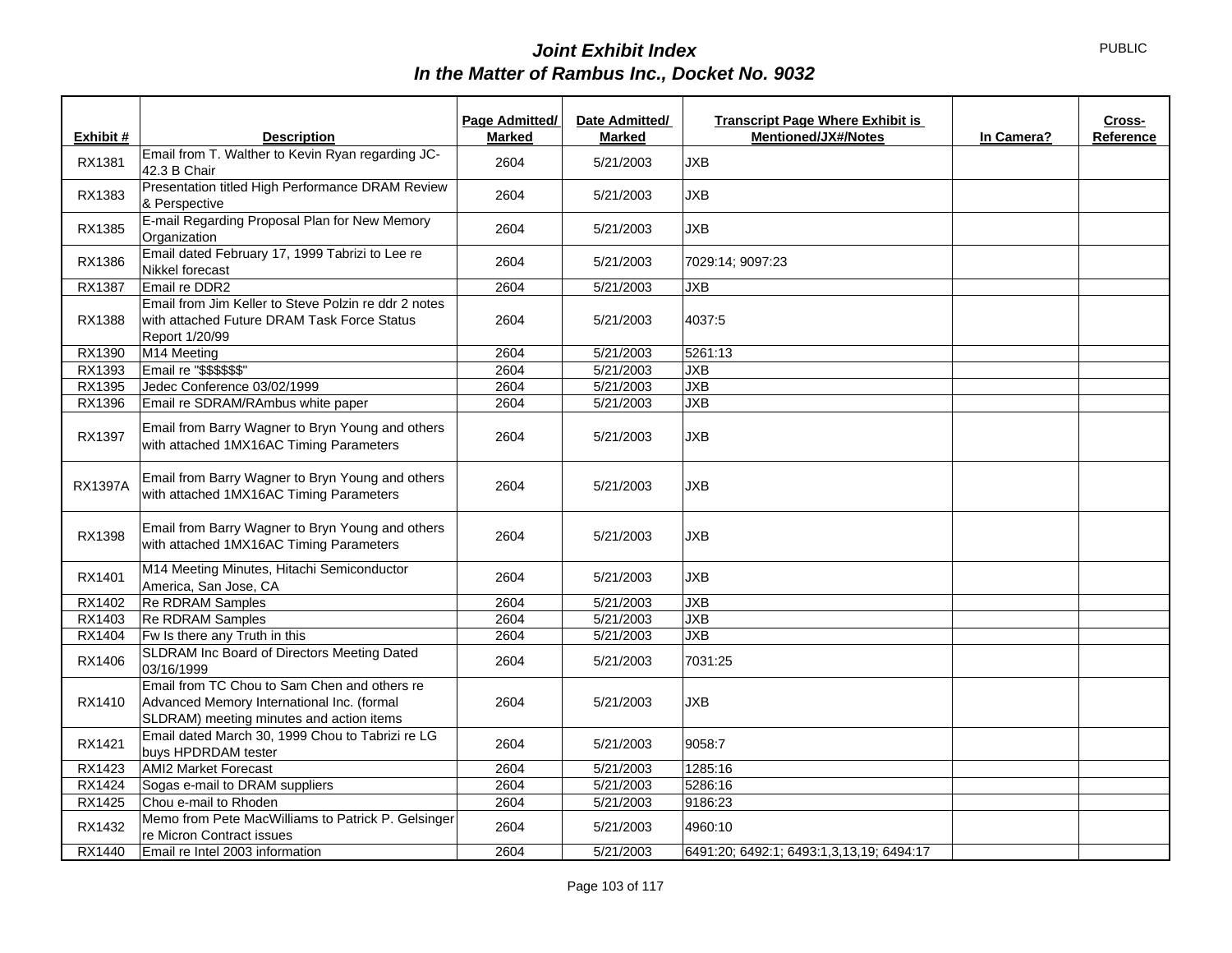|               |                                                                                                             | Page Admitted/ | Date Admitted/ | <b>Transcript Page Where Exhibit is</b>                    | Cross-                       |
|---------------|-------------------------------------------------------------------------------------------------------------|----------------|----------------|------------------------------------------------------------|------------------------------|
| Exhibit #     | <b>Description</b>                                                                                          | <b>Marked</b>  | <b>Marked</b>  | <b>Mentioned/JX#/Notes</b>                                 | In Camera?<br>Reference      |
| RX1443        | Toshiba e-mail re MAI2 meeting report                                                                       | 5351           | 6/16/2003      | 5270:3; 5287:11; 5351:1                                    |                              |
| <b>RX1444</b> | Email re I want my PC 133!!!                                                                                | 2604           | 5/21/2003      | 235:20; 6482:8,16; 6492:18; 7034:3                         |                              |
| RX1445        | Re Heads Up Notes from Micron Baldwin, Don Call                                                             | 2604           | 5/21/2003      | 4962:7,11; 6460:2,13                                       |                              |
| RX1446        | <b>RAMBUS IN THE NEWS</b>                                                                                   | 2604           | 5/21/2003      | <b>JXB</b>                                                 |                              |
| <b>RX1447</b> | [The Resurgence of Rambus DRAM]                                                                             | 2604           | 5/21/2003      | <b>JXB</b>                                                 |                              |
| RX1449        | Advanced Memory Internal an Industry Partnership                                                            | 2604           | 5/21/2003      | <b>JXB</b>                                                 |                              |
| RX1453        | Emai from Patrick Gelsinger to Pete MacWilliams<br>and others re Micron                                     | 2604           | 5/21/2003      | 4966:20,21; 4969:17                                        |                              |
| RX1454        | E-mail messages between Mark Ellsberry and<br><b>Farhad Tabrizi</b>                                         | 2604           | 5/21/2003      | <b>JXB</b>                                                 |                              |
| <b>RX1457</b> | Email string from Dick Foss to to Jim Townsend and<br>others re Mosaid DLL Patents                          | 667            | 5/2/2003       | 663:22; 4713:15; 4715:23                                   |                              |
| RX1457        | Email string from Dick Foss to to Jim Townsend and<br>others re Mosaid DLL Patents                          | 2604           | 5/21/2003      | <b>JXB</b>                                                 |                              |
| RX1458        | Compaq Corporate Memory Procurement Rambus<br>Update June 1999                                              | 2604           | 5/21/2003      | <b>JXB</b>                                                 |                              |
| RX1459        | Micron DRAM Update                                                                                          | 2604           | 5/21/2003      | <b>JXB</b>                                                 |                              |
| RX1461        | Email string from Desi Rhoden to Jim Townsend and<br>others re Mosaid DLL Patents                           | 667            | 5/2/2003       | <b>JXB</b>                                                 |                              |
| RX1461        | Email string from Desi Rhoden to Jim Townsend and<br>others re Mosaid DLL Patents                           | 2604           | 5/21/2003      | <b>JXB</b>                                                 |                              |
| RX1463        | Rogers e-mail Electronic News                                                                               | 2604           | 5/21/2003      | <b>JXB</b>                                                 |                              |
| RX1464        | Micron press release re RDRAM samples                                                                       | 6480           | 6/20/2003      | 6359:18; 6360:11,25; 6363:9; 6455:8;<br>6457:3,11; 6480:10 |                              |
| RX-1472       | U.S. Patent No. 5,915,105                                                                                   | 6820           | 6/24/2003      | 5615:6; 6820:9                                             |                              |
| <b>RX1474</b> | Toshiba e-mail re AMI2 board meeting                                                                        | 2604           | 5/21/2003      | <b>JXB</b>                                                 |                              |
| RX1475        | Email from T.C. Chou to Sam Chen and others re<br>AM12 Material on 6/23 with attached summary of<br>patents | 2604           | 5/21/2003      | <b>JXB</b>                                                 |                              |
| RX1476        | RAMBUS INC. - U.S. DIVISIONAL PATENT<br>APPLICATIONS BASED ON PARENT<br>APPLICATION SERIAL NO. 07/510.898   | 2604           | 5/21/2003      | <b>JXB</b>                                                 |                              |
| RX-1479       | U.S. Patent No. 5,917,760                                                                                   | 6819           | 6/24/2003      | 5622:21; 6819:19                                           |                              |
| RX1482        | Rambus Strategic Review                                                                                     | 2604           | 5/21/2003      | <b>JXB</b>                                                 |                              |
| RX1484        | AMI meeting minutes                                                                                         | 2604           | 5/21/2003      | <b>JXB</b>                                                 |                              |
| <b>RX1487</b> | Email from Farhad Tabrizi to schkim@sr.hei.co.kr re<br>HEI LG RDRAM comparison                              | 2604           | 5/21/2003      | 9099:20; 9111:9,18,24; 9113:11,21                          |                              |
| <b>RX1488</b> |                                                                                                             | 7074           | 6/24/2003      | 7074:8,15                                                  | In Camera<br>4/29/2003 Order |
| RX1492        | Email re gross margins                                                                                      | 2604           | 5/21/2003      | <b>JXB</b>                                                 |                              |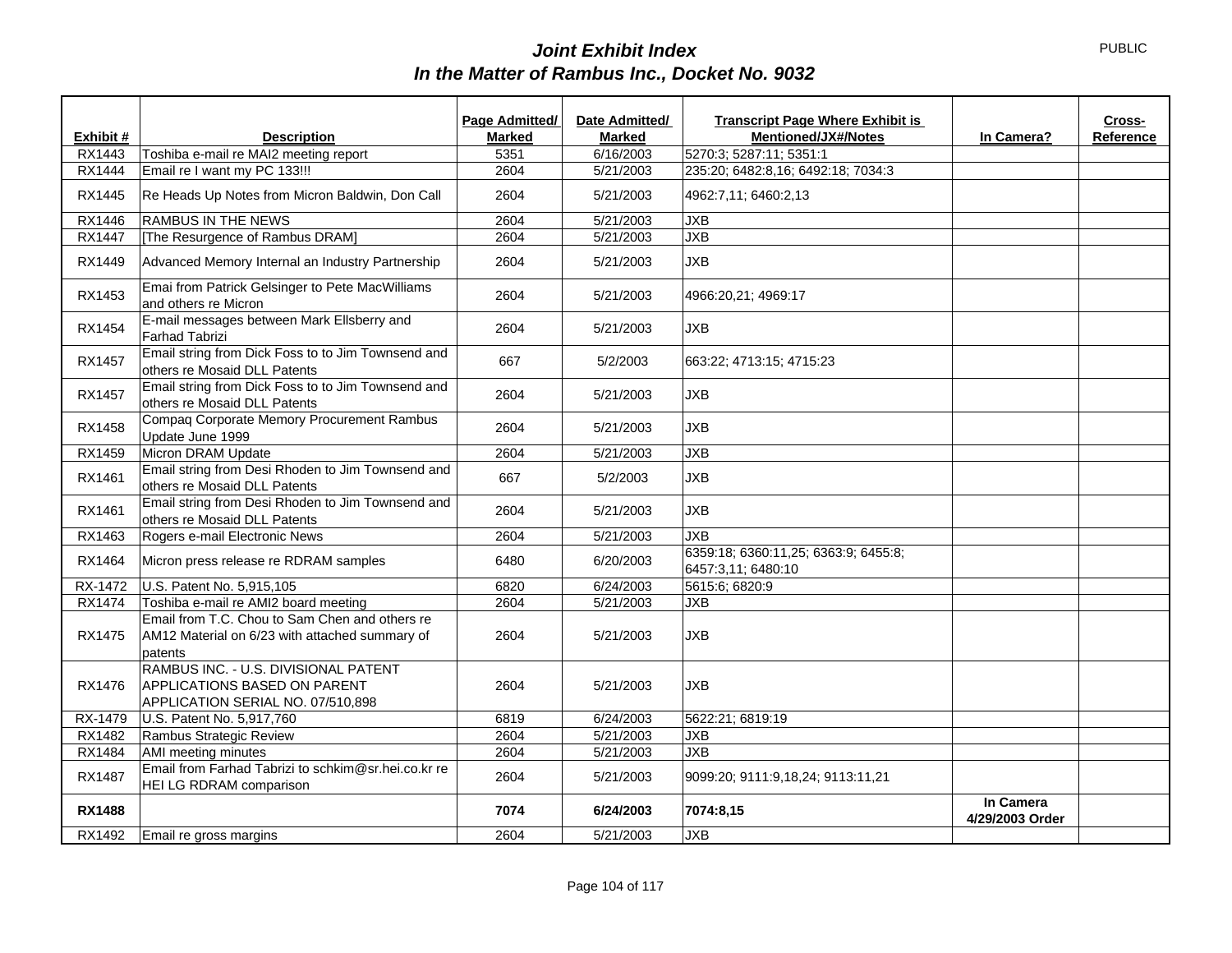| Exhibit #     | <b>Description</b>                                                                                                                                                             | Page Admitted/<br><b>Marked</b> | Date Admitted/<br><b>Marked</b> | <b>Transcript Page Where Exhibit is</b><br><b>Mentioned/JX#/Notes</b> | In Camera?                   | Cross-<br>Reference |
|---------------|--------------------------------------------------------------------------------------------------------------------------------------------------------------------------------|---------------------------------|---------------------------------|-----------------------------------------------------------------------|------------------------------|---------------------|
| <b>RX1493</b> |                                                                                                                                                                                | 2604                            | 5/21/2003                       | <b>JXB</b>                                                            | In Camera<br>4/29/2003 Order |                     |
| RX1494        | [Travel to Burlington for AMII Meeting Next Month]                                                                                                                             | 2604                            | 5/21/2003                       | <b>JXB</b>                                                            |                              |                     |
| RX1500        | Email from Jan du Preez to Everke Alexander and<br>others re Intel IDF: Dinner and RDRAM<br>Implementers Forum                                                                 | 2604                            | 5/21/2003                       | <b>JXB</b>                                                            |                              |                     |
| RX1515        | Re Notes from Meeting with Dr Lim Samsung                                                                                                                                      | 2604                            | 5/21/2003                       | <b>JXB</b>                                                            |                              |                     |
| RX1524        | Email re Procurement support                                                                                                                                                   | 2604                            | 5/21/2003                       | <b>JXB</b>                                                            |                              |                     |
| <b>RX1525</b> | Rambus presentation slides titled Rambus Cost<br>Reduction Update 11/99                                                                                                        | 8736                            | 7/14/2003                       | 8725:21; 8733:20; 8734:7; 8735:24                                     |                              |                     |
| RX1528        | IBM Confidential Re Intel Developing New DRAM<br>Outside of JEDEC                                                                                                              | 2604                            | 5/21/2003                       | <b>JXB</b>                                                            |                              |                     |
| RX1532        | <b>Meeting Summary</b>                                                                                                                                                         | 4858                            | 6/12/2003                       | 4834:14; 4856:20; 4858:6                                              |                              |                     |
| RX1533        | IBM Confidential Intel NMT Group                                                                                                                                               | 2604                            | 5/21/2003                       | <b>JXB</b>                                                            |                              |                     |
| RX1534        | Email re Intel NMT                                                                                                                                                             | 2604                            | 5/21/2003                       | <b>JXB</b>                                                            |                              |                     |
| RX1535        | JEDEC Articles of Incorporation & Bylaws published                                                                                                                             | 670                             | 5/2/2003                        | 667:8; 670:3                                                          |                              |                     |
| RX1543        | RDRAM Status Q4'99, IPED Memory Commodity,<br>Intel Confidentialq                                                                                                              | 2604                            | 5/21/2003                       | <b>JXB</b>                                                            |                              |                     |
| RX1546        | Email string from Kathy Garchow to Peter<br>MacWilliams re Trying to recall re faster DRAM                                                                                     | 2604                            | 5/21/2003                       | 4810:17                                                               |                              |                     |
| RX1554        | AM12 Meeting with Via, Tapei, 1/25/00                                                                                                                                          | 2604                            | 5/21/2003                       | <b>JXB</b>                                                            |                              |                     |
| RX1559        | Email from Ken McGhee to JC-42.4 Non-Volatile<br>Memories re: Micron Patent Statement with attached<br>01/28/2000 letter from Lori Hickman of Micron to<br>Gary smith of JEDEC | 2604                            | 5/21/2003                       | <b>JXB</b>                                                            |                              |                     |
| RX1560        | E-mail exchange between Sadler (Micron) and<br>Blando (Dell)                                                                                                                   | 2604                            | 5/21/2003                       | <b>JXB</b>                                                            |                              |                     |
| RX1565        | Follow up to e-mail exchange between Sadler and<br><b>Blando</b>                                                                                                               | 2604                            | 5/21/2003                       | <b>JXB</b>                                                            |                              |                     |
| RX1568        | Revised JEDEC Board of Directors Agenda Meeting<br>No. 116, Sheraton Safari Report, Orlando, FL                                                                                | 2604                            | 5/21/2003                       | <b>JXB</b>                                                            |                              |                     |
| RX1569        | Email re Micron                                                                                                                                                                | 2604                            | 5/21/2003                       | <b>JXB</b>                                                            |                              |                     |
| RX1570        | JEDEC Board of Directors Meeting No. 116 list of<br>participants with Section D, "Disclosure on Patents<br>Pending"                                                            | 2604                            | 5/21/2003                       | <b>JXB</b>                                                            |                              |                     |
| RX1574        | JEDEC Board Minutes Meeting No. 116, Orlando, FL                                                                                                                               | 2604                            | 5/21/2003                       | <b>JXB</b>                                                            |                              |                     |
| RX1576        | Draft meeting minutes from JEDEC Board of<br>Directors Meeting No. 116 (Orlando, FL) with Stein's<br>handwritten notes                                                         | 2604                            | 5/21/2003                       | <b>JXB</b>                                                            |                              |                     |
| RX1581        | Memo re Samsung pricing/production of RDRAM                                                                                                                                    | 2604                            | 5/21/2003                       | <b>JXB</b>                                                            |                              |                     |

PUBLIC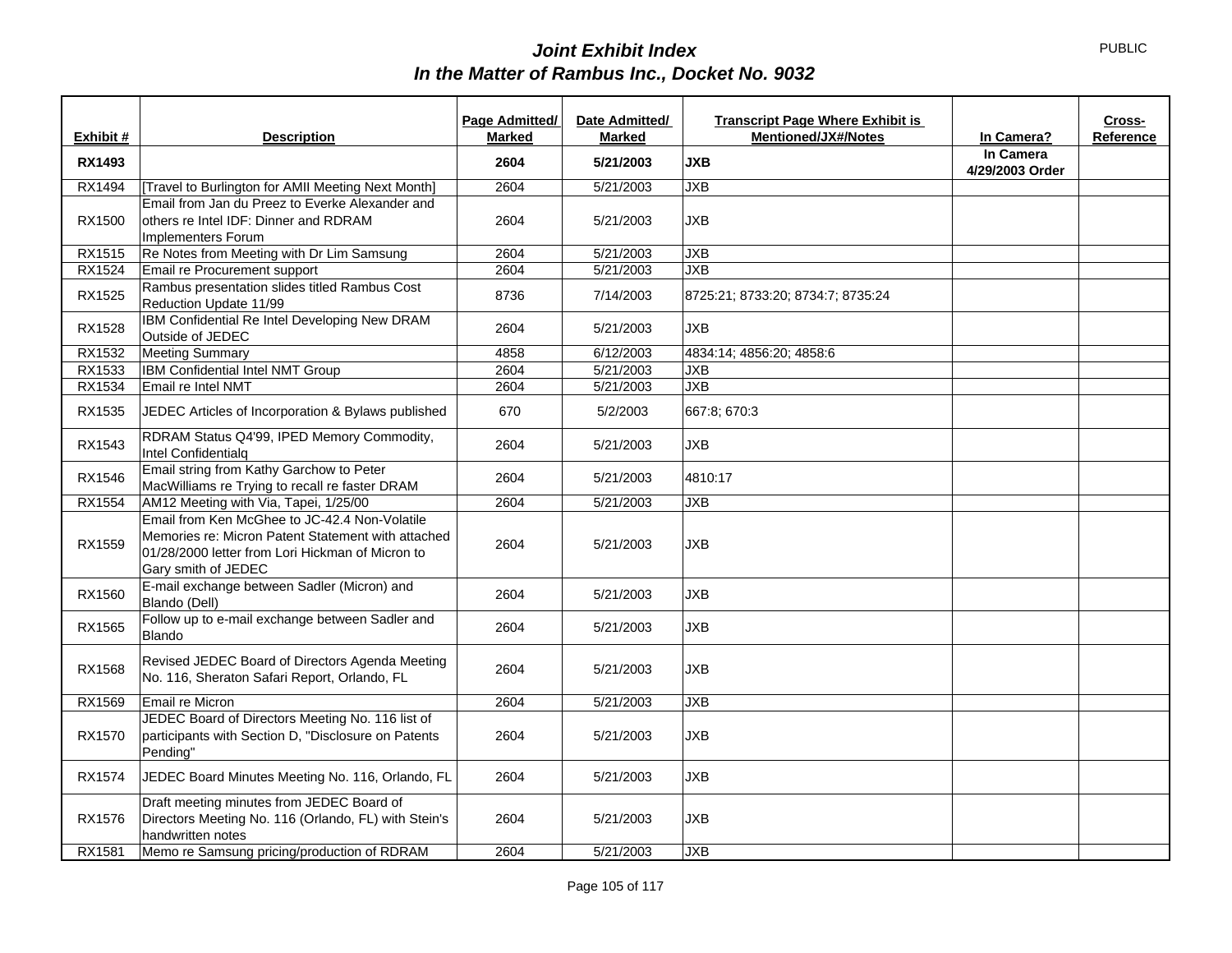|               |                                                                                                                                   | Page Admitted/ | Date Admitted/ | <b>Transcript Page Where Exhibit is</b> |                                                      | Cross-    |
|---------------|-----------------------------------------------------------------------------------------------------------------------------------|----------------|----------------|-----------------------------------------|------------------------------------------------------|-----------|
| Exhibit #     | <b>Description</b>                                                                                                                | <b>Marked</b>  | <b>Marked</b>  | <b>Mentioned/JX#/Notes</b>              | In Camera?                                           | Reference |
| RX1582        | Email from Ken McGhee to JC-42.4 Non-Volatile<br>Memories re: Micron's patent pending letter                                      | 2604           | 5/21/2003      | 4738:25                                 |                                                      | RX1583    |
| RX1583        | Email from Ken McGhee to JC-42.4 Non-Volatile<br>Memories (form of address: "Members") re: Micron's<br>patent pending letter      | 2604           | 5/21/2003      | <b>JXB</b>                              |                                                      | RX1582    |
| RX1584        | Email from Ken McGhee to JC-42 4 re Micron's<br>patent pending letter                                                             | 2604           | 5/21/2003      | <b>JXB</b>                              |                                                      |           |
| RX1585        | Email from Ken McGhee to JC-42.4 Non-Volatile<br>Memories re Micron's patent pending letter                                       | 2604           | 5/21/2003      | <b>JXB</b>                              |                                                      |           |
| RX1587        | E-mail re Microns Patent Pending Letter                                                                                           | 2604           | 5/21/2003      | <b>JXB</b>                              |                                                      |           |
| RX1591        | E-mail re PC Week reports                                                                                                         | 2604           | 5/21/2003      | <b>JXB</b>                              |                                                      |           |
| RX1595        | Email string from Kevin Kettler to Michael Dell, Jeff<br>Clarke, Carl Everett re www.TechnologyGuide.com                          | 2604           | 5/21/2003      | <b>JXB</b>                              |                                                      |           |
| RX1596        | Email string from Kevin Kettler to Jeff Clarke, Alan<br>Luecke re Micron Issues                                                   | 2604           | 5/21/2003      | <b>JXB</b>                              |                                                      |           |
| RX1598        | Request from Hitachi for 42.3 meeting minutes from<br>1991 through 1996.                                                          | 2604           | 5/21/2003      | <b>JXB</b>                              |                                                      |           |
| RX1606        | Email from Keith Weinstock to Jeff Mailoux and<br>others re DDR v. Rambus Stream-D results at IBM                                 | 2604           | 5/21/2003      | <b>JXB</b>                              |                                                      |           |
| RX1607        | Email re DDR vs. RAMBUS Stream-D results at IBM                                                                                   | 2604           | 5/21/2003      | <b>JXB</b>                              |                                                      |           |
| RX1610        | E-mails re Rambus shortages                                                                                                       | 2604           | 5/21/2003      | <b>JXB</b>                              |                                                      |           |
| RX1613        | E-Mail re: Jedec Highlights 06 - 09 March 2000,<br>Atlanta (travel report)                                                        | 2604           | 5/21/2003      | 4471:5,10; 4523:7; 4524:11              |                                                      |           |
| RX1616        | interesting comments from IBM web page                                                                                            | 2604           | 5/21/2003      | <b>JXB</b>                              |                                                      |           |
| RX1617        | Advanced Memory International presentation charts<br>and graphs entitled, "DDR Memory - Past, Present &<br>Future" by Desi Rhoden | 2604           | 5/21/2003      | <b>JXB</b>                              |                                                      | CX0415    |
| <b>RX1618</b> |                                                                                                                                   | 2604           | 5/21/2003      | <b>JXB</b>                              | In Camera 8/5/2003<br>and 8/26/2003<br><b>Orders</b> |           |
| RX1621        | Email re Antitrust Compliance Checklist                                                                                           | 2604           | 5/21/2003      | <b>JXB</b>                              |                                                      |           |
| RX1624        | E-mail exchange re shortages of RDRAM                                                                                             | 2604           | 5/21/2003      | <b>JXB</b>                              |                                                      |           |
| RX1625        | Documents from Micron Annual Analyst Conference                                                                                   | 2604           | 5/21/2003      | <b>JXB</b>                              |                                                      |           |
| RX1626        | [Re2 Read Latency Task Group SDR DDR DDR II<br>Discussion of Issues]                                                              | 2604           | 5/21/2003      | 5241:25                                 |                                                      |           |
| <b>RX1627</b> |                                                                                                                                   | 2604           | 5/21/2003      | <b>JXB</b>                              | In Camera 8/5/2003<br>and 8/26/2003<br><b>Orders</b> |           |
| RX1628        | Trip report re 04/00 visit to major DRAM suppliers                                                                                | 2604           | 5/21/2003      | <b>JXB</b>                              |                                                      |           |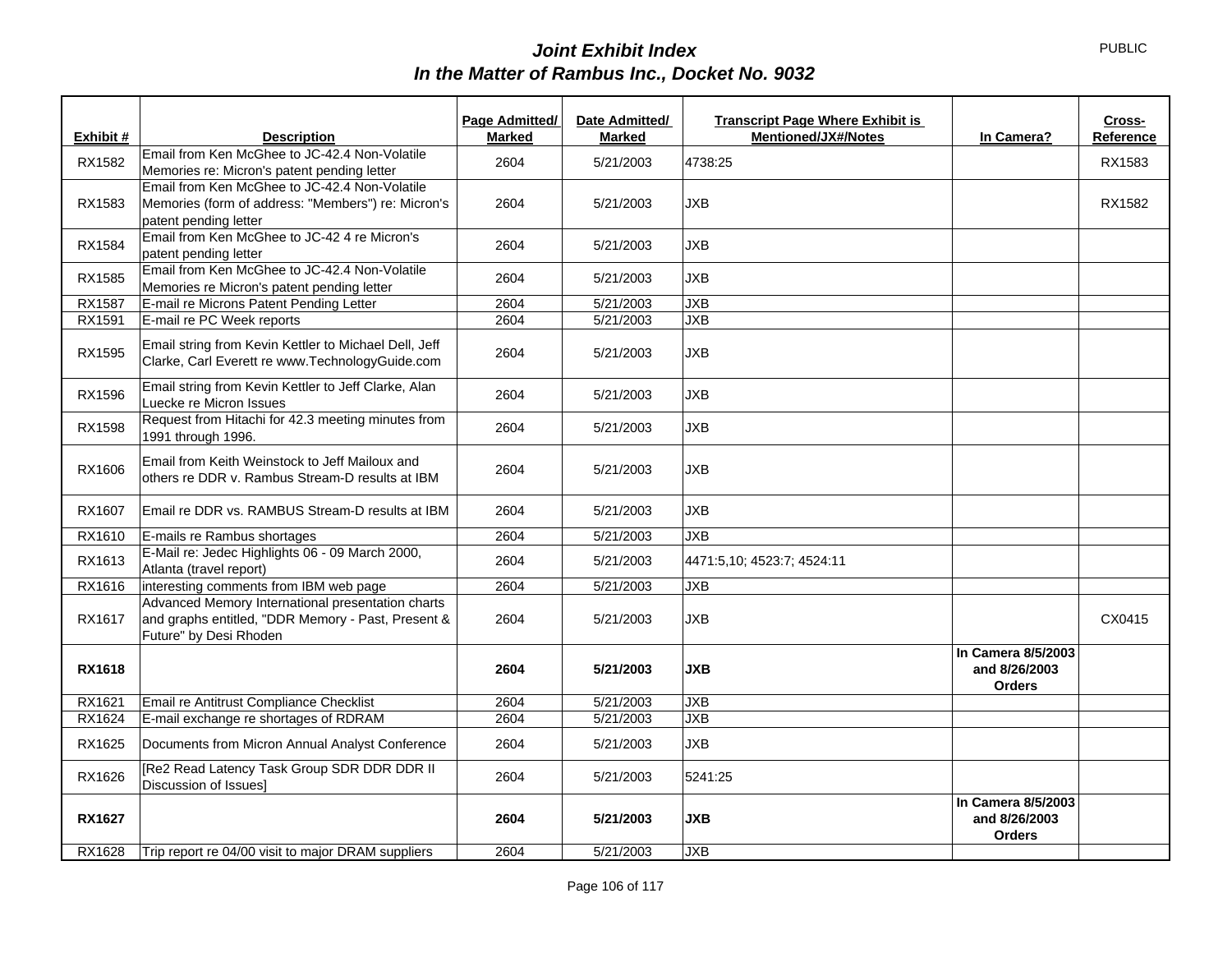|               |                                                                                                         | <b>Page Admitted/</b> | Date Admitted/ | <b>Transcript Page Where Exhibit is</b> |                                                      | Cross-    |
|---------------|---------------------------------------------------------------------------------------------------------|-----------------------|----------------|-----------------------------------------|------------------------------------------------------|-----------|
| Exhibit #     | <b>Description</b>                                                                                      | <b>Marked</b>         | <b>Marked</b>  | <b>Mentioned/JX#/Notes</b>              | In Camera?                                           | Reference |
| RX1633        |                                                                                                         | 2604                  | 5/21/2003      | <b>JXB</b>                              | In Camera                                            |           |
|               |                                                                                                         |                       |                |                                         | 4/29/2003 Order                                      |           |
| RX1636        | Email string from Kevin Kettler to Jeff Clarke, Alan                                                    | 2604                  | 5/21/2003      | <b>JXB</b>                              |                                                      |           |
|               | Luecke re Help on quote                                                                                 |                       |                |                                         |                                                      |           |
| RX1638        | RDRAM in the Desktop                                                                                    | 2604                  | 5/21/2003      | <b>JXB</b>                              |                                                      |           |
| <b>RX1648</b> |                                                                                                         | 2604                  | 5/21/2003      | <b>JXB</b>                              | In Camera<br>4/29/2003 Order                         |           |
| <b>RX1650</b> |                                                                                                         | 2604                  | 5/21/2003      | <b>JXB</b>                              | In Camera<br>4/29/2003 Order                         |           |
| RX1652        | Email re Intel RDRAM Ramp Event in AZ                                                                   | 2604                  | 5/21/2003      | JXB                                     |                                                      |           |
| RX1656        | Email re Rambus 2H volume.ppt                                                                           | 2604                  | 5/21/2003      | JXB                                     |                                                      |           |
| RX1657        | Notes of JEDEC 6/6/00, Seattle                                                                          | 2604                  | 5/21/2003      | JXB                                     |                                                      |           |
| RX1661        | Concerns                                                                                                | 2604                  | 5/21/2003      | 9106:6                                  |                                                      |           |
| RX1663        | [Information Regarding Optional Clock Freq Register]                                                    | 2604                  | 5/21/2003      | <b>JXB</b>                              |                                                      |           |
| RX1668        | JEDEC Future DRAM Task Group DDR II DRAM                                                                | 2604                  | 5/21/2003      | <b>JXB</b>                              |                                                      |           |
| RX1670        | Re Rambus Strategy Update                                                                               | 2604                  | 5/21/2003      | JXB                                     |                                                      |           |
| <b>RX1676</b> |                                                                                                         | 2604                  | 5/21/2003      | <b>JXB</b>                              | In Camera 8/5/2003<br>and 8/26/2003<br><b>Orders</b> |           |
| <b>RX1677</b> |                                                                                                         | 2604                  | 5/21/2003      | <b>JXB</b>                              | In Camera<br>4/29/2003 Order                         |           |
| <b>RX1684</b> |                                                                                                         | 2604                  | 5/21/2003      | <b>JXB</b>                              | In Camera 8/5/2003<br>Order                          |           |
| RX1687        | Email re Mosaid's Licensing Compaign                                                                    | 2604                  | 5/21/2003      | <b>JXB</b>                              |                                                      |           |
| RX1688        | Email from Jan du Preez to F. Tabrizi and others re<br>CoCP and AMI, Inc. conference call               | 2604                  | 5/21/2003      | <b>JXB</b>                              |                                                      |           |
| RX1689        | E-mail exchange between Toshiba and Micron<br>regarding Toshiba's desire to sell RDRAM to TI            | 2604                  | 5/21/2003      | <b>JXB</b>                              |                                                      |           |
| RX1691        | Industry Executive Forum - "Industry Cycles ad The<br>Next Downturn"                                    | 2604                  | 5/21/2003      | <b>JXB</b>                              |                                                      |           |
| RX1692        | Notes from the JEDEC Board meeting, August 15 &<br>16, 2000.                                            | 2604                  | 5/21/2003      | <b>JXB</b>                              |                                                      |           |
| RX1695        | IBM Confidential Re ArtX ATI and Rambus                                                                 | 5351                  | 6/16/2003      | 5247:15; 5351:7                         |                                                      |           |
| <b>RX1700</b> | Email re FQ4 Wrap-Up                                                                                    | 6481                  | 6/20/2003      | 6469:8,12; 6470:25; 6481:2; 7082:15     |                                                      |           |
| RX-1701       | U.S. Patent No. 6,115,318                                                                               | 6820                  | 6/24/2003      | 5622:2; 6820:4                          |                                                      |           |
| RX1704        | Micron PowerPoint Presentation slides,<br>Considerations for DDR-II Clocking Scheme and<br>Data Capture | 2604                  | 5/21/2003      | <b>JXB</b>                              |                                                      |           |
| RX1705        | Micron Powerpoint Presentation headed<br>Considerations for DDR-II Clocking Scheme and<br>Data Capture  | 5206                  | 6/13/2003      | 5201:1; 5203:23; 5206:9                 |                                                      |           |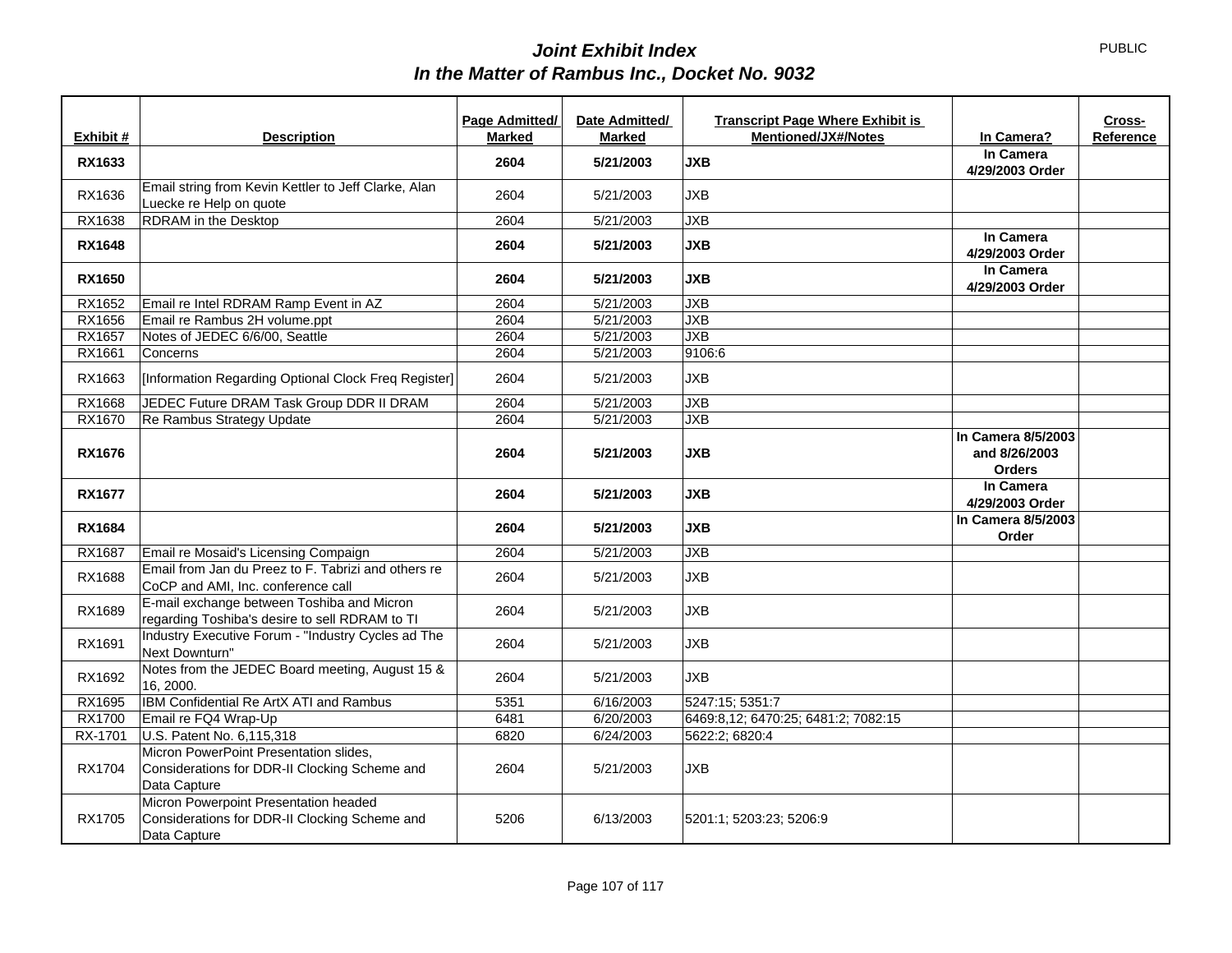| Exhibit #     | <b>Description</b>                                                                                                                                                                               | Page Admitted/<br><b>Marked</b> | Date Admitted/<br><b>Marked</b> | <b>Transcript Page Where Exhibit is</b><br><b>Mentioned/JX#/Notes</b>                                                                                                   | In Camera?                   | Cross-<br>Reference |
|---------------|--------------------------------------------------------------------------------------------------------------------------------------------------------------------------------------------------|---------------------------------|---------------------------------|-------------------------------------------------------------------------------------------------------------------------------------------------------------------------|------------------------------|---------------------|
| <b>RX1707</b> | ADT Mtg 8.0 Munich Agenda 09/19/2000 to<br>09/20/2000 Rev 4 (FTC/SEC0058705 MISSING<br>FROM PRODUCTION)                                                                                          | 2604                            | 5/21/2003                       | <b>JXB</b>                                                                                                                                                              |                              |                     |
| <b>RX1710</b> |                                                                                                                                                                                                  | 2604                            | 5/21/2003                       | <b>JXB</b>                                                                                                                                                              | In Camera<br>4/29/2003 Order |                     |
| RX1712        | E-mail from Kelly to Rhoden, et al. (Desi, Howard,<br>Art, Daniel, Richard, Any and Mike) regarding<br>JEDEC Patent Guidelines. Guidelines attached.                                             | 1969                            | 5/14/2003                       | 1951:7; 1952:2,12; 1953:12; 1954:9,11,19;<br>1955:22: 1956:16: 1958:11: 1959:24: 1968:4:<br>1969:14; 1971:18; 1973:25; 1977:20;<br>2031:20; 2032:18; 2152:16; 2153:8,16 |                              |                     |
| <b>RX1715</b> | Email from Irene Shin to Brett Williams re How long<br>will it take till DDR ramp up? and email string from<br>Darryl@gigabyte.com.tw to blwilliams and others re<br><b>Crucial Memory Price</b> | 2604                            | 5/21/2003                       | <b>JXB</b>                                                                                                                                                              |                              |                     |
| RX1716        | Electronic News Online Article                                                                                                                                                                   | 6480                            | 6/20/2003                       | 6424:22; 6479:23                                                                                                                                                        |                              |                     |
| <b>RX1720</b> |                                                                                                                                                                                                  | 2604                            | 5/21/2003                       | <b>JXB</b>                                                                                                                                                              | In Camera<br>4/29/2003 Order |                     |
| RX1724        | Micron Records Retention Schedule                                                                                                                                                                | 2604                            | 5/21/2003                       | <b>JXB</b>                                                                                                                                                              |                              |                     |
| RX1725        | Email from F. Tabrizi to Jan du Preez and others re<br>ADT 11/17/00 Board meeting minutes                                                                                                        | 2604                            | 5/21/2003                       | JXB                                                                                                                                                                     |                              |                     |
| RX1726        | Email string from Irene Shih to Brett Williams and<br>Mike Seibert re DDR Module                                                                                                                 | 2604                            | 5/21/2003                       | <b>JXB</b>                                                                                                                                                              |                              |                     |
| <b>RX1727</b> | JEDEC Meeting Report 12/00/2000                                                                                                                                                                  | 2604                            | 5/21/2003                       | JXB                                                                                                                                                                     |                              |                     |
| RX1732        | E-mails re Hyundai delivery of RDRAM modules                                                                                                                                                     | 2604                            | 5/21/2003                       | JXB                                                                                                                                                                     |                              |                     |
| RX1733        | Email from Lisa Rhoden to Mark Kellogg and others<br>re Minutes of 12/18 Conference Call with attached<br>Minutes of DDR333 DIMM Conference Call 12/18/00                                        | 2604                            | 5/21/2003                       | <b>JXB</b>                                                                                                                                                              |                              |                     |
| <b>RX1735</b> |                                                                                                                                                                                                  | 2604                            | 5/21/2003                       | <b>JXB</b>                                                                                                                                                              | In Camera<br>4/29/2003 Order |                     |
| RX1736        | Q&A for ADT Roadshow                                                                                                                                                                             | 2604                            | 5/21/2003                       | <b>JXB</b>                                                                                                                                                              |                              |                     |
| RX1739        | Fw Test Cost Estimation                                                                                                                                                                          | 2604                            | 5/21/2003                       | JXB                                                                                                                                                                     |                              |                     |
| RX1742        | JEDEC Interim Meeting Report 01/19/2001                                                                                                                                                          | 2604                            | 5/21/2003                       | <b>JXB</b>                                                                                                                                                              |                              |                     |
| <b>RX1744</b> | JC42.3 and JC42.5 Joint Interim Meeting Report                                                                                                                                                   | 2604                            | 5/21/2003                       | JXB                                                                                                                                                                     |                              |                     |
| <b>RX1746</b> | Re Addendum to DDR DIMM Spec by Intel                                                                                                                                                            | 2604                            | 5/21/2003                       | 3982:1; 4008:20                                                                                                                                                         |                              |                     |
| <b>RX1748</b> | Letter from Robert J. Goodman to Mr. John Kelly                                                                                                                                                  | 2604                            | 5/21/2003                       | <b>JXB</b>                                                                                                                                                              |                              | CX2608              |
| <b>RX1749</b> |                                                                                                                                                                                                  | 2604                            | 5/21/2003                       | <b>JXB</b>                                                                                                                                                              | In Camera<br>4/29/2003 Order |                     |
| RX1753        | Re Conference Call                                                                                                                                                                               | 2604                            | 5/21/2003                       | JXB                                                                                                                                                                     |                              |                     |
| <b>RX1754</b> | Summary of Rambus Technology Licensees<br>(Infineon Trial Exhibit PTX-267)                                                                                                                       | 2604                            | 5/21/2003                       | <b>JXB</b>                                                                                                                                                              |                              |                     |
| <b>RX1758</b> | Advanced Memory International Inc Marketing<br>Technical Meeting 02/22/2001                                                                                                                      | 2604                            | 5/21/2003                       | <b>JXB</b>                                                                                                                                                              |                              |                     |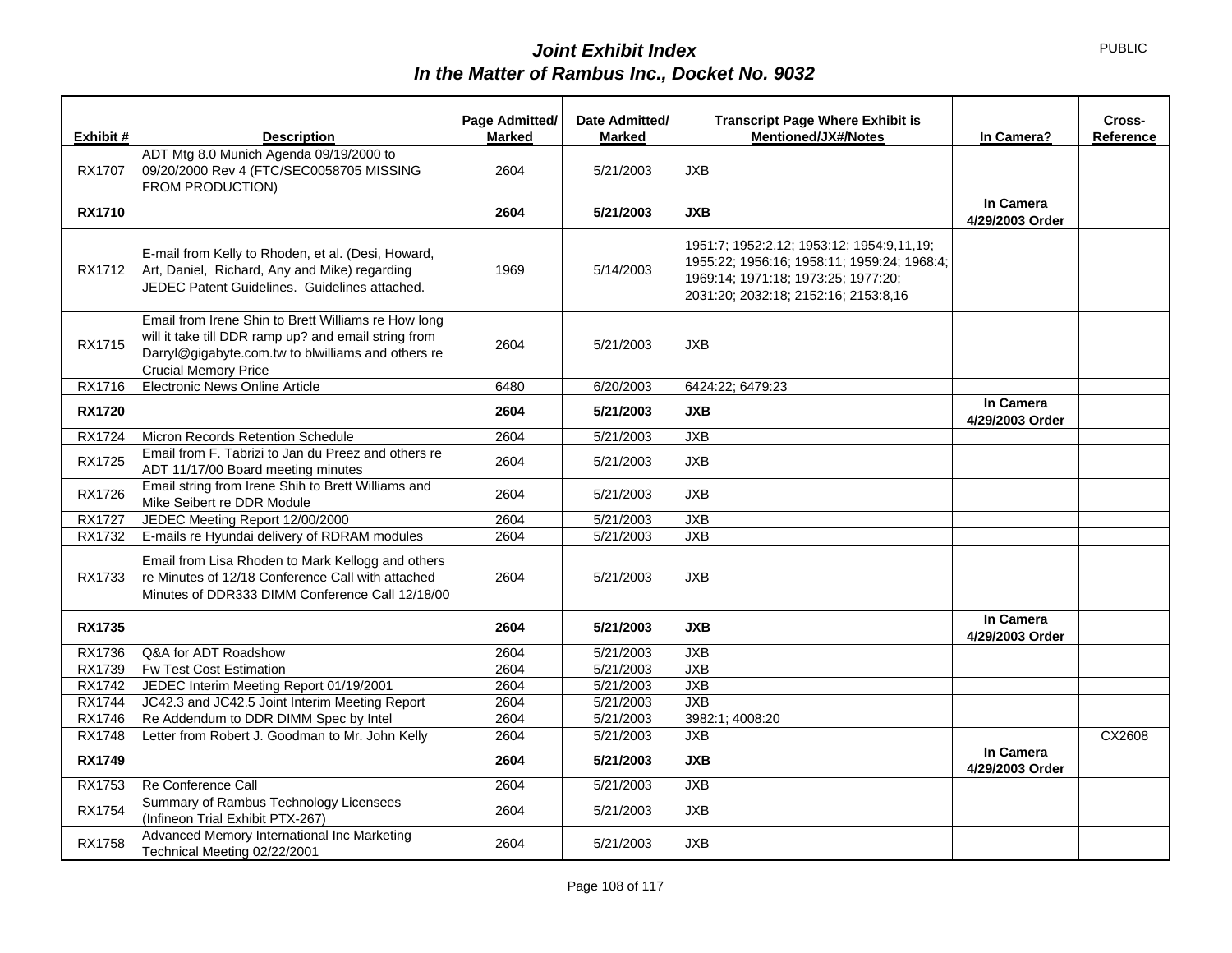| Exhibit #     | <b>Description</b>                                                                                                                            | Page Admitted/<br><b>Marked</b> | Date Admitted/<br><b>Marked</b> | <b>Transcript Page Where Exhibit is</b><br><b>Mentioned/JX#/Notes</b>                           | In Camera?                                           | Cross-<br>Reference |
|---------------|-----------------------------------------------------------------------------------------------------------------------------------------------|---------------------------------|---------------------------------|-------------------------------------------------------------------------------------------------|------------------------------------------------------|---------------------|
| RX1761        | Intel Corporation document titled Memory Roadmap<br>Update and Industry Status by Pete MacWilliams,<br>Hidemori Inukai, Jon Kang, Shozo Saito | 2604                            | 5/21/2003                       | 4915:14; 4916:6; 4930:18                                                                        |                                                      |                     |
| RX1762        | Memory Roadmap Update & Industry Status                                                                                                       | 4981                            | 6/12/2003                       | 4931:4,14; 4934:5; 4935:17; 4936:9;<br>4937:13; 4939:2,22; 4940:9; 4942:18;<br>4980:24; 8712:13 |                                                      |                     |
| RX1764        | Advanced Memory International Patent Portfolio<br>Updated 03/00/2001                                                                          | 2604                            | 5/21/2003                       | <b>JXB</b>                                                                                      |                                                      |                     |
| RX1772        | Patent Summary presentation                                                                                                                   | 2604                            | 5/21/2003                       | <b>JXB</b>                                                                                      |                                                      |                     |
| <b>RX1773</b> | Email from Lisa Rhoden to Desi Rhoden and others<br>re Patent Summary Presentation                                                            | 2604                            | 5/21/2003                       | 1234:5: 5290:5                                                                                  |                                                      |                     |
| <b>RX1774</b> | Coteus e-mail re invoice for AMI2 Membership dues                                                                                             | 2604                            | 5/21/2003                       | 5258:4; 5280:24; 5289:17,23; 5299:7                                                             |                                                      |                     |
| <b>RX1778</b> | E-mail re DRAM prices                                                                                                                         | 2604                            | 5/21/2003                       | <b>JXB</b>                                                                                      |                                                      |                     |
| <b>RX1784</b> |                                                                                                                                               | 2604                            | 5/21/2003                       | <b>JXB</b>                                                                                      | In Camera<br>4/29/2003 Order                         |                     |
| RX1786        | ADT Meeting minutes of 03/20/01 mtg                                                                                                           | 2604                            | 5/21/2003                       | <b>JXB</b>                                                                                      |                                                      |                     |
| <b>RX1787</b> | Fax cover from Clifford E. Wilkins, Jr. to Leslie<br>Kimball and translation of 4/30/92 documents                                             | 2604                            | 5/21/2003                       | <b>JXB</b>                                                                                      |                                                      |                     |
| RX1792        | <b>Re Kentron Patent Status</b>                                                                                                               | 2604                            | 5/21/2003                       | 4930:17                                                                                         |                                                      |                     |
| RX1793        | <b>Re Kentron Patent Status</b>                                                                                                               | 2604                            | 5/21/2003                       | <b>JXB</b>                                                                                      |                                                      |                     |
| RX1794        | <b>Re Kentron Patent Status</b>                                                                                                               | 2604                            | 5/21/2003                       | JXB                                                                                             |                                                      |                     |
| RX1795        | <b>Re Kentron Patent Status</b>                                                                                                               | 2604                            | 5/21/2003                       | JXB                                                                                             |                                                      |                     |
| <b>RX1800</b> |                                                                                                                                               | 2604                            | 5/21/2003                       | <b>JXB</b>                                                                                      | In Camera<br>4/29/2003 Order                         |                     |
| RX1802        | Re Kentrons Request to Join 1.2 Inches DDR LP<br><b>DDR DIMM</b>                                                                              | 2604                            | 5/21/2003                       | <b>JXB</b>                                                                                      |                                                      |                     |
| RX1804        | Memo from Clif Smith to EIA Executive Committee<br>and Sector Presidents                                                                      | 2604                            | 5/21/2003                       | <b>JXB</b>                                                                                      |                                                      |                     |
| <b>RX1806</b> |                                                                                                                                               | 2604                            | 5/21/2003                       | <b>JXB</b>                                                                                      | In Camera<br>4/29/2003 Order                         |                     |
| RX1810        | Advanced Memory International Patent Portfolio<br>Update 5/01                                                                                 | 2604                            | 5/21/2003                       | <b>JXB</b>                                                                                      |                                                      |                     |
| <b>RX1811</b> |                                                                                                                                               | 2604                            | 5/21/2003                       | <b>JXB</b>                                                                                      | In Camera<br>4/29/2003 Order                         |                     |
| <b>RX1812</b> |                                                                                                                                               | 2604                            | 5/21/2003                       | <b>JXB</b>                                                                                      | In Camera<br>4/29/2003 Order                         |                     |
| RX1813        |                                                                                                                                               | 2604                            | 5/21/2003                       | <b>JXB</b>                                                                                      | In Camera<br>4/29/2003 Order                         |                     |
| <b>RX1817</b> |                                                                                                                                               | 2604                            | 5/21/2003                       | <b>JXB</b>                                                                                      | In Camera 8/5/2003<br>and 8/26/2003<br><b>Orders</b> |                     |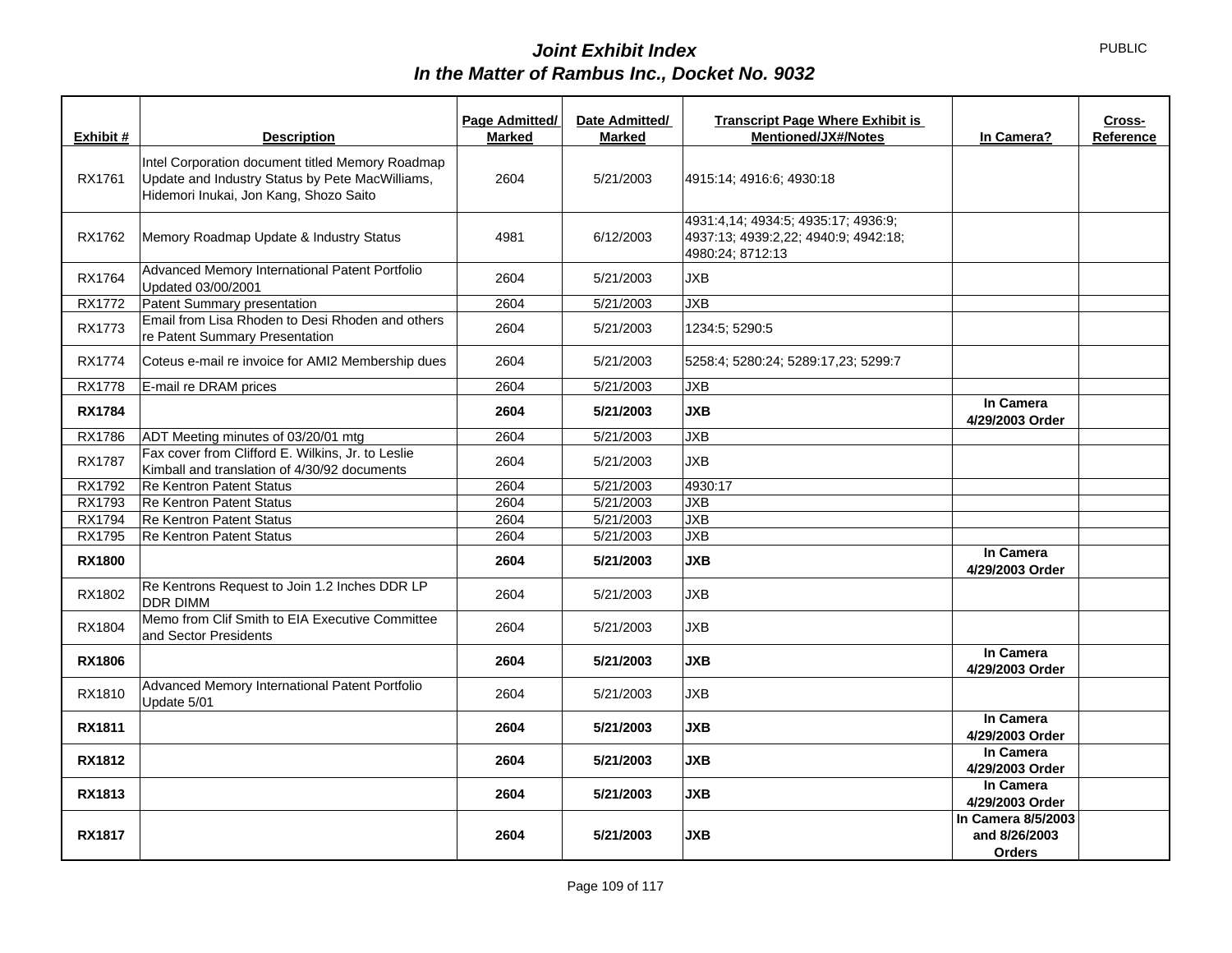|               |                                                                                                                                     | Page Admitted/ | Date Admitted/ | <b>Transcript Page Where Exhibit is</b> |                              | Cross-    |
|---------------|-------------------------------------------------------------------------------------------------------------------------------------|----------------|----------------|-----------------------------------------|------------------------------|-----------|
| Exhibit #     | <b>Description</b>                                                                                                                  | <b>Marked</b>  | <b>Marked</b>  | <b>Mentioned/JX#/Notes</b>              | In Camera?                   | Reference |
| RX1820        | JEDEC Interim Meeting 05/10/2001 to 05/11/2001<br><b>DDR II SDRAM</b>                                                               | 2604           | 5/21/2003      | <b>JXB</b>                              |                              |           |
| <b>RX1836</b> |                                                                                                                                     | 2604           | 5/21/2003      | <b>JXB</b>                              | In Camera<br>4/29/2003 Order |           |
| RX1839        | Email string from Steve Polzin to Levi Murray and<br>Sam Patel re VLSI DRAM Rump Session                                            | 2604           | 5/21/2003      | 3973:22; 4021:18                        |                              |           |
| <b>RX1842</b> |                                                                                                                                     | 2604           | 5/21/2003      | <b>JXB</b>                              | In Camera<br>4/29/2003 Order |           |
| RX1848        | Report entitled, "Desi's Ramblings," prepared for<br>AM12 Marketing/Technical Meeting, June 21, 2001.                               | 1291           | 5/7/2003       | 1275:23; 1291:6                         |                              |           |
| RX1851        | Press Release "Jedec Announces Completion of<br>Preliminary Spec For DDR II Memory and Starts<br>Work on DDR III"                   | 2604           | 5/21/2003      | <b>JXB</b>                              |                              |           |
| RX1854        | Preliminary DDR II SDRAM Specification                                                                                              | 2604           | 5/21/2003      | 4733:15                                 |                              |           |
| RX1858        | Letter from Desi Rhoden to John Kelly and Ken<br>McGhee at JEDEC re AMI Patents and Patent<br>Applications                          | 2604           | 5/21/2003      | 1240:3; 5295:18                         |                              |           |
| <b>RX1864</b> |                                                                                                                                     | 2604           | 5/21/2003      | <b>JXB</b>                              | In Camera<br>4/29/2003 Order |           |
| RX1867        | AMI2 Patent Assurance Letter                                                                                                        | 2604           | 5/21/2003      | <b>JXB</b>                              |                              |           |
| RX1868        | <b>ADT Executive Meeting Technical Progress Report</b>                                                                              | 2604           | 5/21/2003      | <b>JXB</b>                              |                              |           |
| <b>RX1871</b> |                                                                                                                                     | 2604           | 5/21/2003      | <b>JXB</b>                              | In Camera<br>4/29/2003 Order |           |
| RX1872        | Advanced Dram Technology Presentation Part 2 ADT<br>and DDRII Signal Integrity                                                      | 2604           | 5/21/2003      | <b>JXB</b>                              |                              |           |
| RX1873        | Advanced Dram Technology Presentation Part 3<br>DRAM Architecture Physical Device and Module<br>Testing ADT L Vs DDR and DDR2 Costs | 2604           | 5/21/2003      | <b>JXB</b>                              |                              |           |
| RX1879        | Email from Mian Quddus of SSI to Levi Murray and<br>Richard Heye re: Summary of the 8/16/01<br>AMD/Samsung conference call          | 2604           | 5/21/2003      | 3784:9                                  |                              |           |
| <b>RX1880</b> |                                                                                                                                     | 2604           | 5/21/2003      | <b>JXB</b>                              | In Camera<br>4/29/2003 Order |           |
| RX1881        | IBM Confidential Re ADT Specification                                                                                               | 2604           | 5/21/2003      | <b>JXB</b>                              |                              |           |
| <b>RX1882</b> |                                                                                                                                     | 2604           | 5/21/2003      | <b>JXB</b>                              | In Camera<br>4/29/2003 Order |           |
| RX1883        |                                                                                                                                     | 2604           | 5/21/2003      | 7084:6                                  | In Camera<br>4/29/2003 Order |           |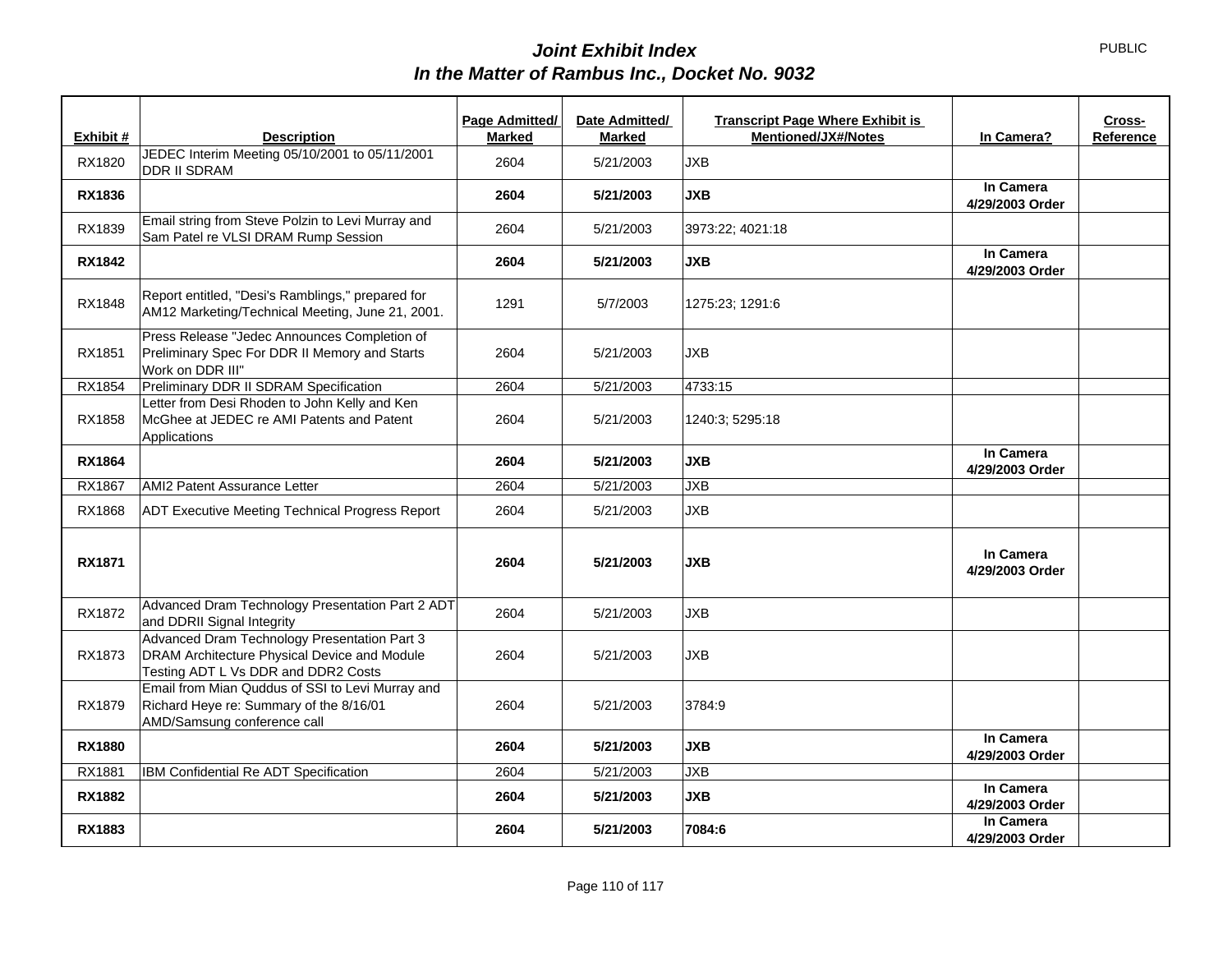|                |                                                                                | Page Admitted/ | Date Admitted/ | <b>Transcript Page Where Exhibit is</b> |                              | Cross-    |
|----------------|--------------------------------------------------------------------------------|----------------|----------------|-----------------------------------------|------------------------------|-----------|
| Exhibit #      | <b>Description</b>                                                             | <b>Marked</b>  | <b>Marked</b>  | <b>Mentioned/JX#/Notes</b>              | In Camera?                   | Reference |
| RX1884         | Center Bond CSP for the Proposed JC-42 DDRII<br>FBGA Standard Package Outline  | 2604           | 5/21/2003      | <b>JXB</b>                              |                              |           |
| RX1885         | Center Bond CSP for the Proposed JC42 DDRII<br>FBGA Standard Package Outline   | 3345           | 5/28/2003      | 2845:12,17; 3134:14; 3345:7             |                              |           |
| <b>RX1886</b>  |                                                                                | 2604           | 5/21/2003      | <b>JXB</b>                              | In Camera<br>4/29/2003 Order |           |
| <b>RX1887</b>  |                                                                                | 2604           | 5/21/2003      | <b>JXB</b>                              | In Camera<br>4/29/2003 Order |           |
| RX1893         | DDR II SDRAM Burst Length Option 09/12/2001 JC<br>42.3 Committee Item# 1293.04 | 2604           | 5/21/2003      | <b>JXB</b>                              |                              |           |
| RX1894         | Email from Kevin Ryan to K. Ryan and others re ADT<br>update                   | 2604           | 5/21/2003      | <b>JXB</b>                              |                              |           |
| RX1895         | Tessera Patent Assurance Letter                                                | 3345           | 5/28/2003      | 2845:12,17; 3134:14; 3345:7             |                              |           |
| RX1896         | JEDEC Meeting 09/10/2001 to 09/13/2001                                         | 2604           | 5/21/2003      | <b>JXB</b>                              |                              |           |
| RX1897         | <b>JEDEC Handouts Questions</b>                                                | 2604           | 5/21/2003      | JXB                                     |                              |           |
| <b>RX1898</b>  |                                                                                | 2604           | 5/21/2003      | <b>JXB</b>                              | In Camera<br>8/26/2003 Order |           |
| RX1899         | Meeting Summary from Dynamic Burst Length<br>Conference Call                   | 2604           | 5/21/2003      | <b>JXB</b>                              |                              |           |
| <b>RX1900</b>  |                                                                                | 2604           | 5/21/2003      | <b>JXB</b>                              | In Camera<br>4/29/2003 Order |           |
| <b>RX1901</b>  |                                                                                | 2604           | 5/21/2003      | <b>JXB</b>                              | In Camera<br>4/29/2003 Order |           |
| RX1905         | Email from McGhee regarding Revised Interim<br>meeting agenda                  | 2604           | 5/21/2003      | <b>JXB</b>                              |                              |           |
| <b>RX1908</b>  |                                                                                | 2604           | 5/21/2003      | <b>JXB</b>                              | In Camera<br>4/29/2003 Order |           |
| RX1910         | Re Notes from the JEDEC Interim Meeting<br>10/23/0000 to 10/24/0000            | 2604           | 5/21/2003      | <b>JXB</b>                              |                              |           |
| <b>RX1919</b>  |                                                                                | 2604           | 5/21/2003      | <b>JXB</b>                              | In Camera<br>4/29/2003 Order |           |
| RX1920         | Micron's Supplemental Privilege Log                                            | 2604           | 5/21/2003      | 6974:19; 6975:3; 6975:8; 6977:15        |                              |           |
| <b>RX1922</b>  |                                                                                | 2604           | 5/21/2003      | 6570:23                                 | In Camera 8/5/2003<br>Order  |           |
| <b>RX1922A</b> | Email relating to DRAM pricing                                                 | 2604           | 5/21/2003      | <b>JXB</b>                              |                              |           |
| <b>RX1925</b>  |                                                                                | 2604           | 5/21/2003      | <b>JXB</b>                              | In Camera<br>4/29/2003 Order |           |
| RX1926         | QMM Presentation 12/00/2002 Product Sales Policy                               | 2604           | 5/21/2003      | <b>JXB</b>                              |                              |           |
| <b>RX1927</b>  |                                                                                | 2604           | 5/21/2003      | <b>JXB</b>                              | In Camera<br>4/29/2003 Order |           |
| RX1931         | JEDEC meeting minutes no. 101                                                  | 9262           | 7/17/2003      | 9234:19; 9261:18; 9262:6,14             |                              |           |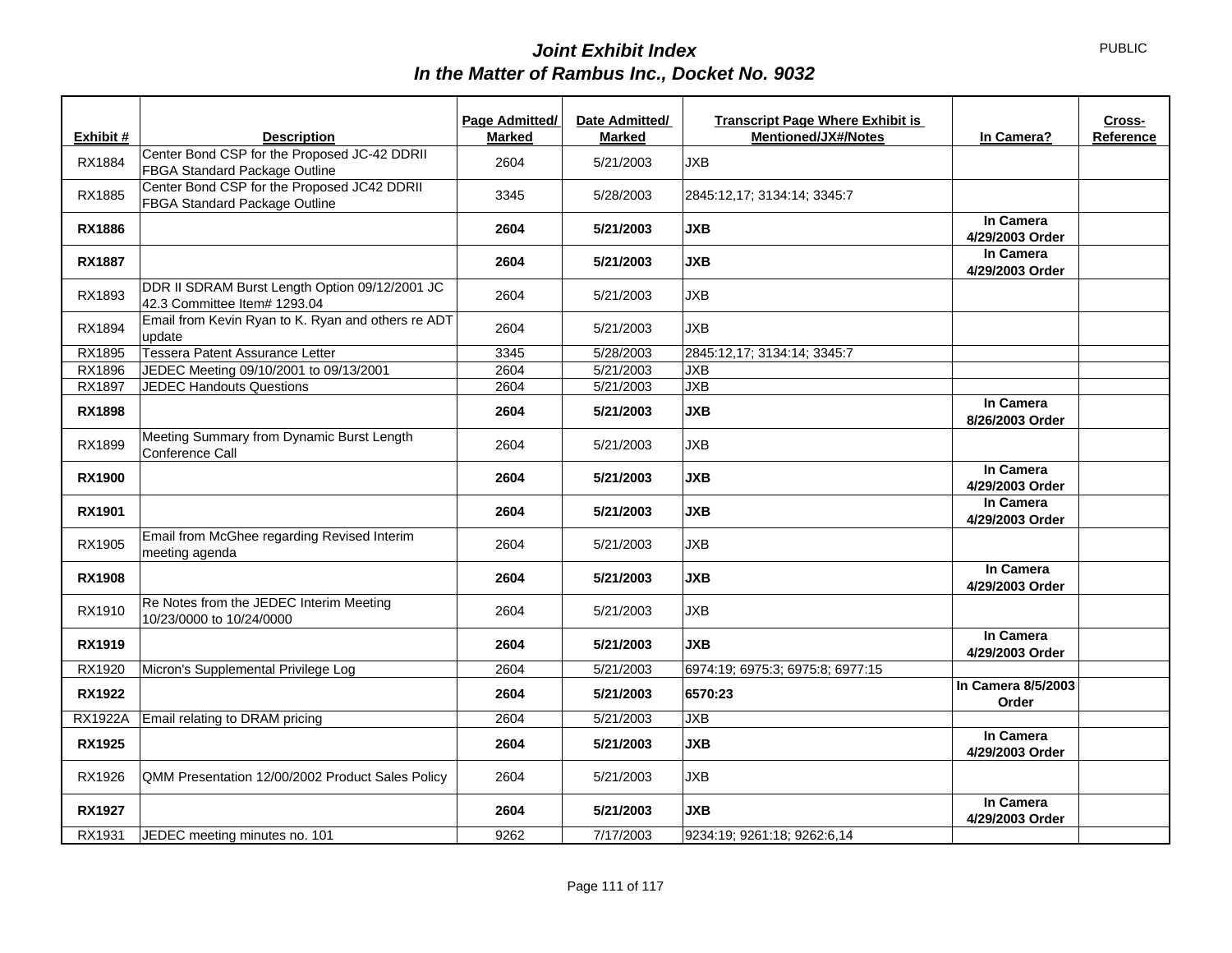|               |                                                                                                                                    | Page Admitted/ | Date Admitted/ | <b>Transcript Page Where Exhibit is</b> |                                                      | Cross-    |
|---------------|------------------------------------------------------------------------------------------------------------------------------------|----------------|----------------|-----------------------------------------|------------------------------------------------------|-----------|
| Exhibit #     | <b>Description</b>                                                                                                                 | <b>Marked</b>  | <b>Marked</b>  | <b>Mentioned/JX#/Notes</b>              | In Camera?                                           | Reference |
| <b>RX1934</b> |                                                                                                                                    | 2604           | 5/21/2003      | <b>JXB</b>                              | In Camera<br>4/29/2003 Order                         |           |
| RX1935        | Email from Lisa Rhoden to Sam Chen and others re<br>Volume Information with attached letter from David<br>Bondurant to Desi Rhoden | 2604           | 5/21/2003      | 1280:6                                  |                                                      |           |
| RX1948        | Email string from Lisa Rhoden to Sam Chen and<br>others re AMI Board Meeting and News about Mosel<br>Vitelic                       | 2604           | 5/21/2003      | <b>JXB</b>                              |                                                      |           |
| <b>RX1952</b> |                                                                                                                                    | 2604           | 5/21/2003      | <b>JXB</b>                              | In Camera<br>4/29/2003 Order                         |           |
| <b>RX1962</b> |                                                                                                                                    | 2604           | 5/21/2003      | <b>JXB</b>                              | In Camera<br>4/29/2003 Order                         |           |
| RX1963        |                                                                                                                                    | 2604           | 5/21/2003      | <b>JXB</b>                              | In Camera<br>4/29/2003 Order                         |           |
| RX1966        | Email re DDR Positioning                                                                                                           | 2604           | 5/21/2003      | <b>JXB</b>                              |                                                      |           |
| RX1967        | Email re scary message                                                                                                             | 2604           | 5/21/2003      | <b>JXB</b>                              |                                                      |           |
| <b>RX1968</b> |                                                                                                                                    | 2604           | 5/21/2003      | 7085:24                                 | In Camera<br>4/29/2003 Order                         |           |
| <b>RX1969</b> |                                                                                                                                    | 2604           | 5/21/2003      | <b>JXB</b>                              | In Camera<br>4/29/2003 Order                         |           |
| RX1973        | Email re Asia Competitor News, 1/31/02                                                                                             | 2604           | 5/21/2003      | <b>JXB</b>                              |                                                      |           |
| <b>RX1976</b> |                                                                                                                                    | 2604           | 5/21/2003      | <b>JXB</b>                              | In Camera<br>4/29/2003 Order                         |           |
| <b>RX1981</b> |                                                                                                                                    | 2604           | 5/21/2003      | <b>JXB</b>                              | In Camera 8/5/2003<br>and 8/26/2003<br><b>Orders</b> |           |
| <b>RX1990</b> |                                                                                                                                    | 2604           | 5/21/2003      | <b>JXB</b>                              | In Camera<br>4/29/2003 Order                         |           |
| <b>RX1991</b> |                                                                                                                                    | 2604           | 5/21/2003      | 6568:12,16                              | In Camera<br>4/29/2003 Order                         |           |
| <b>RX1997</b> |                                                                                                                                    | 2604           | 5/21/2003      | <b>JXB</b>                              | In Camera<br>4/29/2003 Order                         |           |
| RX2000        | Minutes DDR2 DIMM Task Group 4/2/02 recorded by<br>Lisa Rhoden                                                                     | 2604           | 5/21/2003      | <b>JXB</b>                              |                                                      |           |
| RX2010        | Comments Regarding Competition and Intellectual<br>Property                                                                        | 2604           | 5/21/2003      | <b>JXB</b>                              |                                                      |           |
| RX2011        | <b>IEEE Standards Assoc Comments Regarding</b><br>Competition and Intellectual Property before the FTC                             | 2604           | 5/21/2003      | <b>JXB</b>                              |                                                      |           |
| RX2016        | Monthly Review Current Month Half Results                                                                                          | 2604           | 5/21/2003      | <b>JXB</b>                              |                                                      |           |
| RX2031        | Email re Market review                                                                                                             | 2604           | 5/21/2003      | <b>JXB</b>                              |                                                      |           |
| <b>RX2037</b> |                                                                                                                                    | 2604           | 5/21/2003      | 6559:3,10; 7075:13,14                   | In Camera<br>4/29/2003 Order                         |           |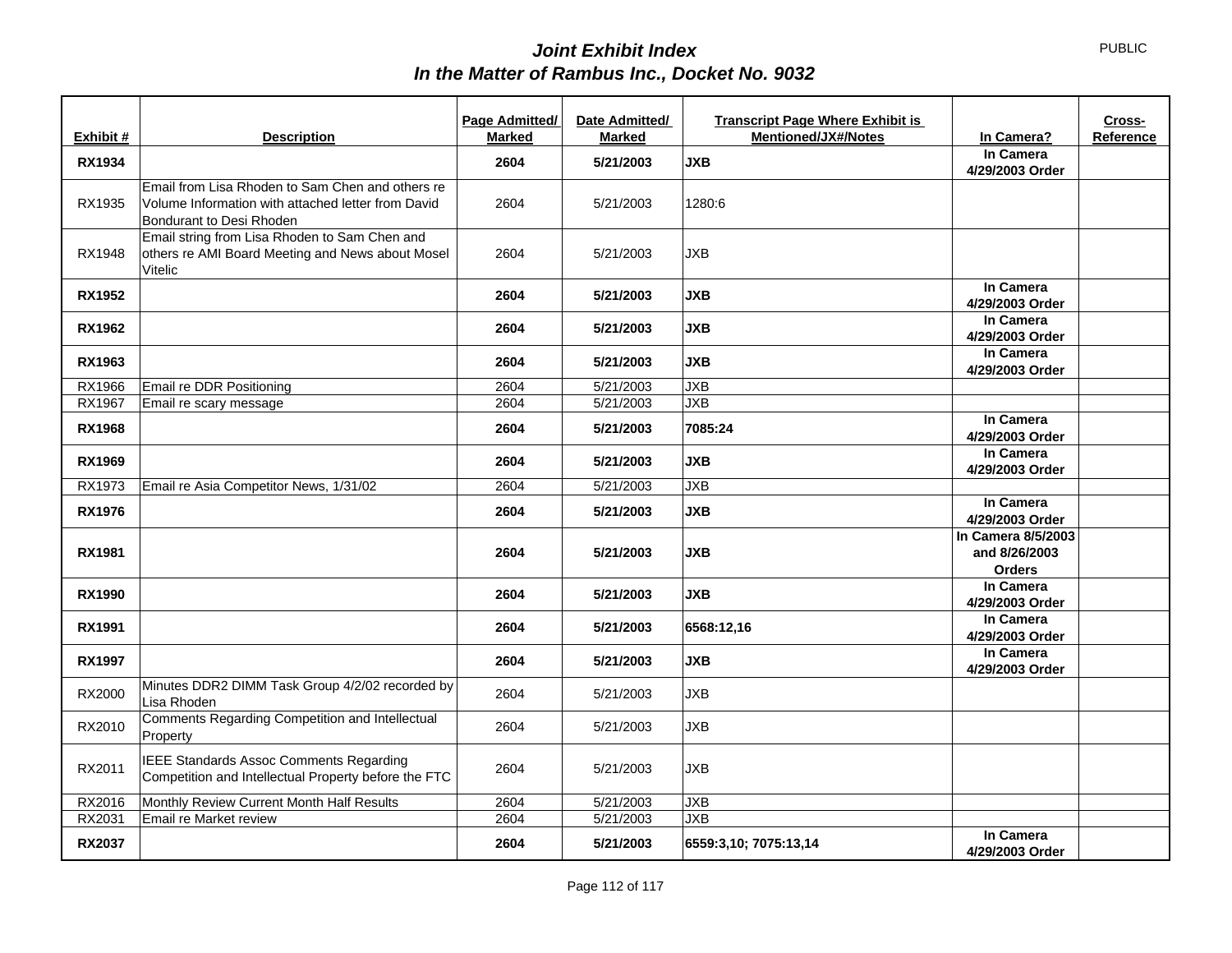|               |                                                                                                                                                                        | Page Admitted/ | Date Admitted/ | <b>Transcript Page Where Exhibit is</b> |                                                      | Cross-    |
|---------------|------------------------------------------------------------------------------------------------------------------------------------------------------------------------|----------------|----------------|-----------------------------------------|------------------------------------------------------|-----------|
| Exhibit #     | <b>Description</b>                                                                                                                                                     | <b>Marked</b>  | Marked         | <b>Mentioned/JX#/Notes</b>              | In Camera?                                           | Reference |
| <b>RX2048</b> |                                                                                                                                                                        | 2604           | 5/21/2003      | <b>JXB</b>                              | In Camera<br>4/29/2003 Order                         |           |
| RX2050        | JEDEC meeting minutes no. 103                                                                                                                                          | 3345           | 5/28/2003      | 2835:16,18; 3134:14; 3345:7             |                                                      |           |
| RX2052        | Email re An idea                                                                                                                                                       | 2604           | 5/21/2003      | <b>JXB</b>                              |                                                      |           |
| <b>RX2053</b> |                                                                                                                                                                        | 2604           | 5/21/2003      | <b>JXB</b>                              | In Camera<br>4/29/2003 Order                         |           |
| <b>RX2058</b> |                                                                                                                                                                        | 2604           | 5/21/2003      | <b>JXB</b>                              | In Camera<br>4/29/2003 Order                         |           |
| <b>RX2061</b> |                                                                                                                                                                        | 7097           | 6/25/2003      | 7078:20; 7097:16                        | In Camera<br>4/29/2003 Order                         |           |
| <b>RX2062</b> |                                                                                                                                                                        | 7097           | 6/25/2003      | 7078:22; 7097:16                        | In Camera<br>4/29/2003 Order                         |           |
| <b>RX2064</b> |                                                                                                                                                                        | 7097           | 6/25/2003      | 7097:16                                 | In Camera<br>4/29/2003 Order                         |           |
| <b>RX2065</b> |                                                                                                                                                                        | 2604           | 5/21/2003      | <b>JXB</b>                              | In Camera<br>4/29/2003 Order                         |           |
| RX2067        | Memo re Micron conference call with analysts                                                                                                                           | 2604           | 5/21/2003      | <b>JXB</b>                              |                                                      |           |
| <b>RX2070</b> |                                                                                                                                                                        | 7097           | 6/25/2003      | 7080:6, 7097:16                         | In Camera<br>4/29/2003 Order                         |           |
| RX2071        | JEDEC MANUAL OF ORGANIZATION AND<br>PROCEDURE DATED JULY 20002                                                                                                         | 2030           | 5/14/2003      | 2028:12.21; 2030:20; 2031:6             |                                                      |           |
| <b>RX2072</b> |                                                                                                                                                                        | 2604           | 5/21/2003      | <b>JXB</b>                              | In Camera<br>4/29/2003 Order                         |           |
| RX2076        | RoyaltySource database rate report                                                                                                                                     | 2604           | 5/21/2003      | <b>JXB</b>                              |                                                      |           |
| <b>RX2077</b> |                                                                                                                                                                        | 2604           | 5/21/2003      | <b>JXB</b>                              | In Camera 8/5/2003<br>and 8/26/2003<br><b>Orders</b> |           |
| RX2086        | United States Patent No. 6,442,644 B1                                                                                                                                  | 1290           | 5/7/2003       | 1209:7; 1217:16; 1290:11                |                                                      |           |
| RX2090        | Minutes of October 1 and 2, 1996 SyncLink<br>Consortium Meeting at Santa Clara University, Santa<br>Clara, CA                                                          | 8761           | 7/15/2003      | 8757:15; 8761:12,17                     |                                                      |           |
| RX-2099-04    | "Synchronous DRAM Evolutionary Changes Bring<br>Cost/Performance Advantages in Memory Systems,"<br>A. Cosoroaba, IEEE International Computer<br>Conference Spring 1996 | 9422           | 7/18/2003      | 9321:18; 9367:12; 9422:10.13            |                                                      |           |
|               | "A White Paper on the Benefits of Chipkill-Correct<br>RX2099-07 ECC for PC Main Memory," T. Dell (IBM<br>Microelectronics), Nov. 19, 1997                              | 2604           | 5/21/2003      | <b>JXB</b>                              |                                                      |           |
| RX-2099-11    | "SLDRAM: High Performance Open Standard<br>Memory," P. Gillingham (MOSAID Technologies) and<br>B. Vogley (Texas Instruments), IEEE MICRO,<br>Nov/Dec 1997              | 9423           | 7/18/2003      | 9321:21; 9414:12; 9423:5,8,13; 9487:23  |                                                      |           |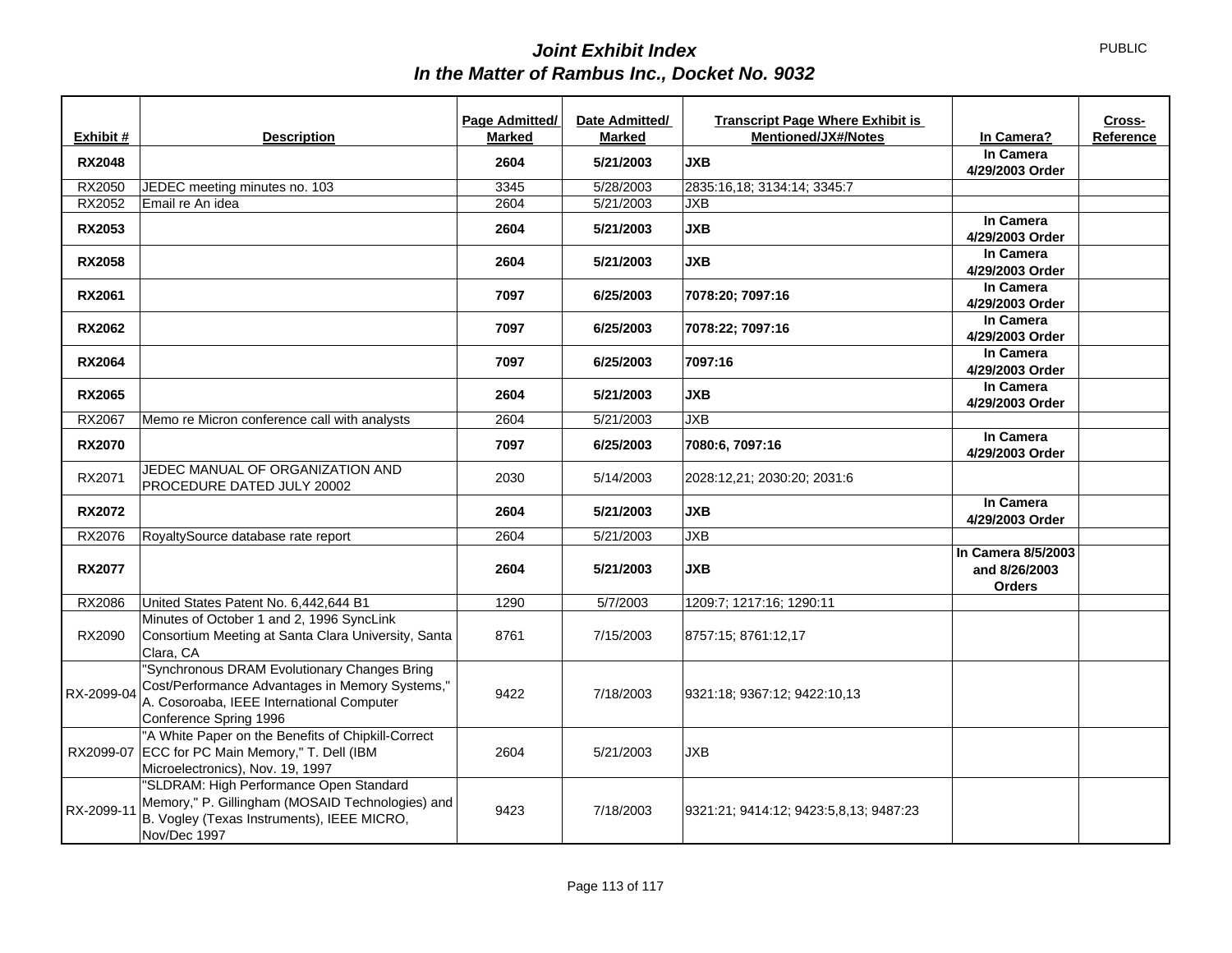| Exhibit #  | <b>Description</b>                                                                                                                                                                                                                               | Page Admitted/<br><b>Marked</b> | Date Admitted/<br><b>Marked</b> | <b>Transcript Page Where Exhibit is</b><br><b>Mentioned/JX#/Notes</b>                        | In Camera? | Cross-<br>Reference |
|------------|--------------------------------------------------------------------------------------------------------------------------------------------------------------------------------------------------------------------------------------------------|---------------------------------|---------------------------------|----------------------------------------------------------------------------------------------|------------|---------------------|
|            | A 256Mb SDRAM Using Register-Controlled Digital<br>RX-2099-13 DLL,"" A. Hatakeyama, et al. (Fujitsu), IEEE Journal<br>of Solid State Circuits, Vol. 32 #11 Nov. 1997                                                                             | 9423                            | 7/18/2003                       | 9321:22; 9409:14; 9422:25; 9423:3                                                            |            |                     |
| RX2099-14  | 512 Mb DDR-II SDRAM datasheet (v0.1)<br>HY5PS122423 & HY5PS12823, May 2002                                                                                                                                                                       | 2604                            | 5/21/2003                       | <b>JXB</b>                                                                                   |            |                     |
| RX-2099-29 | "High Speed Circuit Techniques in a 150 MHz 64M<br>SDRAM," V. Lines et. al. (MOSAID) & IEEE<br>International Workshop on Memory Technology,<br>Design and Testing (MTDT), 1997                                                                   | 9422                            | 7/18/2003                       | 9321:20; 9408:17; 9422:20,23                                                                 |            |                     |
| RX2099-39  | "512Mb M-die DDR-II SDRAM Specification," v. 0.14,<br>Oct. 2002                                                                                                                                                                                  | 2604                            | 5/21/2003                       | JXB                                                                                          |            |                     |
|            | "SyncLink Feasibility Report, v1.1SYNCLINK<br>RX2099-43 CONSORTIUM," MOSAID Technologies, Inc. April<br>30, 1996                                                                                                                                 | 2604                            | 5/21/2003                       | <b>JXB</b>                                                                                   |            |                     |
| RX2099-45  | Toshiba 4.5 Mbit RDRAM, TC59R0409K, Advanced<br>Information (Feb. 1992); Toshiba TC59R0409 R-<br>Megabit RDRAM, Technical Overview (1992, 1993)                                                                                                  | 2604                            | 5/21/2003                       | <b>JXB</b>                                                                                   |            |                     |
|            | RX-2099-52 U.S. Patent No. 6,324,120                                                                                                                                                                                                             | 9422                            | 7/18/2003                       | 9321:19; 9371:18,20; 9374:2; 9422:15,18                                                      |            |                     |
| RX2100-13  | Micron, 512 Mb: x4, x8, x16 SDRAM, Sychronous<br><b>DRAM Specification</b>                                                                                                                                                                       | 4055                            | 6/2/2003                        | 4027:5; 4055:20; 11078:24                                                                    |            |                     |
| RX2103-14  | PC SDRAM Specification, Revision 1.7, November<br>1999, Intel website at: www.Intel.com                                                                                                                                                          | 3345                            | 5/28/2003                       | 2811:9: 3134:14: 3345:7: 4010:13: 4907:4:<br>4908:10; 4909:16; 10027:9; 10250:10;<br>10251:7 |            |                     |
| RX2105-001 | Daniel McGavock, David Haas, and Michael Patin,<br>"Licensing Practices, Business Strategy, and Factors<br>Affecting Royalty Rates: Results of A Survey,"<br>Licensing Law and Business Report, Vol. 13, No. 6,<br>March-April 1991, pp 205-216. | 2604                            | 5/21/2003                       | <b>JXB</b>                                                                                   |            |                     |
| RX2105-002 | Osamu Yamaguchi, Masami Nakaseko, and<br>Toshihiko Watanabe, "Analysis of Trends in Imports<br>of Foreign Technology to Japan," NISTEP Report No.<br>46, Novemer 1996, Tables 13 and 14, p. 23                                                   | 2604                            | 5/21/2003                       | <b>JXB</b>                                                                                   |            |                     |
|            | Summary of Results for Licensing Comparables<br>RX2105-003 Search for Wilmer, Cutler & Pickering as of January<br>3, 2003 by PLX Sstems                                                                                                          | 2604                            | 5/21/2003                       | 10819:14; 10822:6; 10822:12                                                                  |            |                     |
| RX2105-004 | "A Survey of Licensed Royalties" by Stephen A.<br>Degnan and Corwin Horton                                                                                                                                                                       | 2604                            | 5/21/2003                       | JXB                                                                                          |            |                     |
| RX2105-005 | 'Annual Review of Industry Royalty Rates," Licensing<br>Economics Review, December 2001, p. 9                                                                                                                                                    | 2604                            | 5/21/2003                       | <b>JXB</b>                                                                                   |            |                     |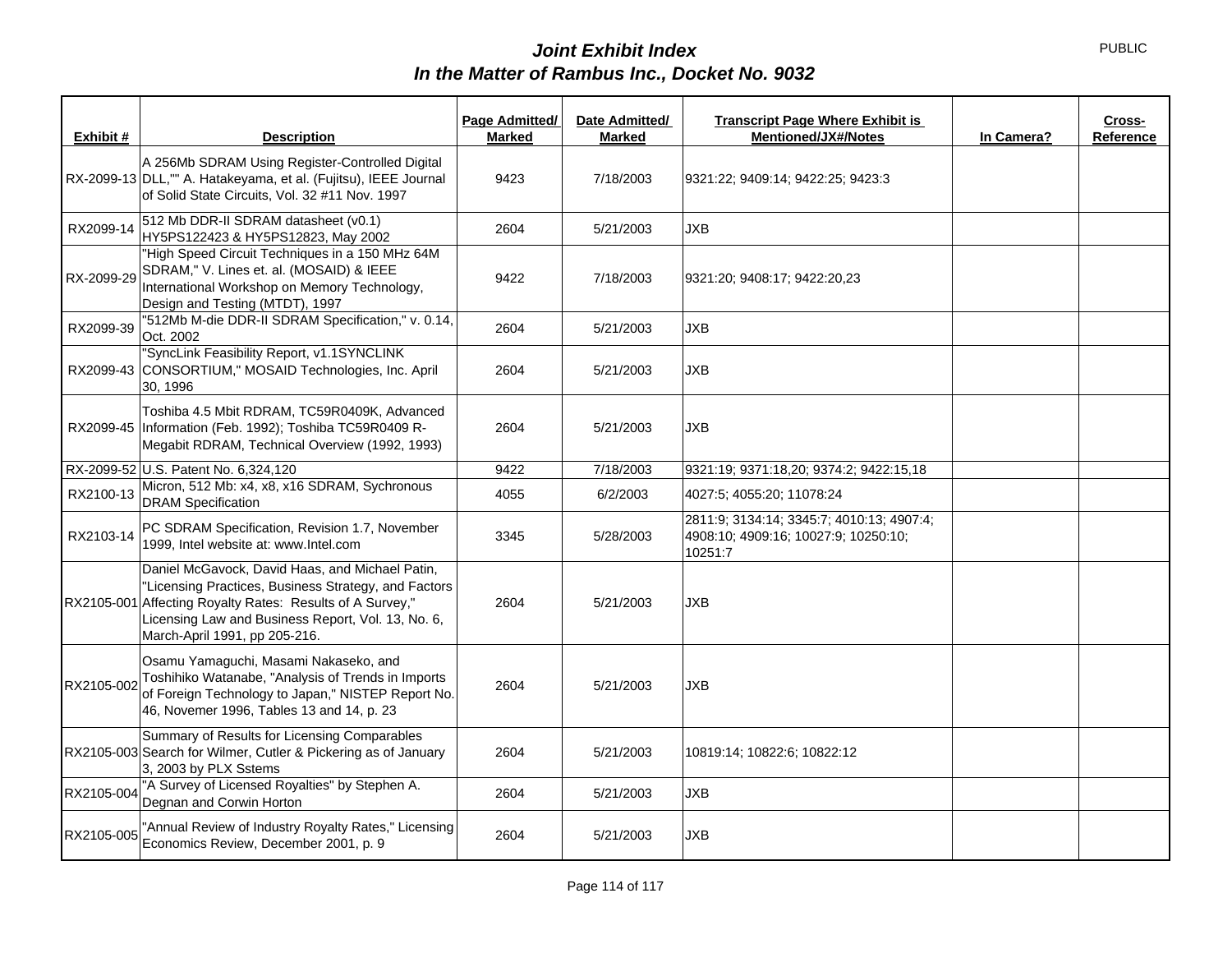|                |                                                                                    | Page Admitted/ | Date Admitted/ | <b>Transcript Page Where Exhibit is</b> |                    | Cross-    |
|----------------|------------------------------------------------------------------------------------|----------------|----------------|-----------------------------------------|--------------------|-----------|
| Exhibit #      | <b>Description</b>                                                                 | <b>Marked</b>  | <b>Marked</b>  | <b>Mentioned/JX#/Notes</b>              | In Camera?         | Reference |
|                | "Royalty Rate Databook for Technology Licensing                                    |                |                |                                         |                    |           |
|                | Agreements," 4th Edition, Editors: Research Center                                 | 2604           | 5/21/2003      | JXB                                     |                    |           |
| RX2105-006     | of Japan Institute of Invention and Innovation, Tables                             |                |                |                                         |                    |           |
|                | 21-1 and 21-2                                                                      |                |                |                                         |                    |           |
|                | IBM Standards Practices web page from                                              |                |                |                                         |                    |           |
|                | RX2105-007 http://www.ibm.com.ibm/licensing/standards/practice                     | 2604           | 5/21/2003      | <b>JXB</b>                              |                    |           |
|                | s.shtml                                                                            |                |                |                                         |                    |           |
|                | MOSAID: Patent Licensing Program from                                              |                |                |                                         |                    |           |
|                | RX2105-008 http://www.mosaid.com/licensing/license_program.ht                      | 2604           | 5/21/2003      | <b>JXB</b>                              |                    |           |
|                | m<br>MOSAID DRAM-based patenst from                                                |                |                |                                         |                    |           |
|                | RX2105-009 http://www.mosaid.com//licensing/patent_families.ht                     | 2604           | 5/21/2003      | <b>JXB</b>                              |                    |           |
|                |                                                                                    |                |                |                                         |                    |           |
| RX2106         | ADT Meeting with Intel 01/09/2003                                                  | 2604           | 5/21/2003      | 3787:11                                 |                    |           |
| RX2120         | Subpoena Duces Tecum to ATI Technologies, Inc.                                     | 2604           | 5/21/2003      | <b>JXB</b>                              |                    |           |
| RX2121         | Micron chart entitled "Die Size Comparison"                                        | 2604           | 5/21/2003      | JXB                                     |                    |           |
| RX2123         | Royaltystat.com royalty report                                                     | 2604           | 5/21/2003      | JXB                                     |                    |           |
|                |                                                                                    |                |                |                                         | In Camera 7/9/2003 |           |
| <b>RX2124</b>  |                                                                                    | 2604           | 5/21/2003      | <b>JXB</b>                              | Order              |           |
| RX2137         | [JEDEC Meeting Comments]                                                           | 2604           | 5/21/2003      | JXB                                     |                    |           |
|                | Memory Strategies International Semiconductor                                      |                |                |                                         |                    |           |
| RX2153         | Memory Services document titled A Marketing Study                                  | 2604           | 5/21/2003      | 7815:17; 8998:18,23; 9002:12; 9005:22;  |                    |           |
|                | of the Rambus Dynamic RAM, Dr. Betty Prince                                        |                |                | 9008:12; 9014:19; 9030:1                |                    |           |
|                |                                                                                    |                |                |                                         |                    |           |
| RX2162         | Dell Personal Systems Group RDRAM Outlook                                          | 2604           | 5/21/2003      | JXB                                     |                    | CX2180    |
| RX2163         | Dell document titled Rambus Issues                                                 | 2604           | 5/21/2003      | <b>JXB</b>                              |                    |           |
| RX2183         | Rambus Architectural Overview                                                      | 8548           | 7/10/2003      | 8547:4; 8548:3                          |                    |           |
| RX2191         | Amendments to SLDRAM Plus VC Kickoff Meeting at                                    | 2604           | 5/21/2003      | JXB                                     |                    |           |
|                | Micron Site in Boise                                                               |                |                |                                         |                    |           |
| RX2192         | Meeting at Micron Definition of SLDRAM Plus Virtual<br><b>Channel Architecture</b> | 2604           | 5/21/2003      | 4974:2; 4975:1; 7025:16;9094:11         |                    |           |
| RX2202         | Japanese document (Translation to be supplied)                                     | 2604           | 5/21/2003      | <b>JXB</b>                              |                    |           |
| <b>RX2202A</b> | Translated version of RX2202                                                       | 2604           | 5/21/2003      | JXB                                     |                    |           |
| RX2203         | Japanese document (Translation to be supplied)                                     | 1660           | 5/12/2003      | 1654:8                                  |                    |           |
| RX2204         | Japanese document (Translation to be supplied)                                     | 2604           | 5/21/2003      | <b>JXB</b>                              |                    |           |
| <b>RX2204A</b> | Translated version of RX2204                                                       | 2604           | 5/21/2003      | JXB                                     |                    |           |
| RX2205         | Japanese document (Translation to be supplied)                                     | 2604           | 5/21/2003      | JXB                                     |                    |           |
| <b>RX2205A</b> | Translated version of RX2205                                                       | 2604           | 5/21/2003      | JXB                                     |                    |           |
| RX2206         | Japanese document (Translation to be supplied)                                     | 2604           | 5/21/2003      | <b>JXB</b>                              |                    |           |
| <b>RX2206A</b> | Translated version of RX2206                                                       | 2604           | 5/21/2003      | JXB                                     |                    |           |
| RX2207         | Japanese document (Translation to be supplied)                                     | 2604           | 5/21/2003      | <b>JXB</b>                              |                    |           |
| <b>RX2207A</b> | Translated version of RX2207                                                       | 2604           | 5/21/2003      | <b>JXB</b>                              |                    |           |
| RX2210         | Japanese document (Translation to be supplied)                                     | 2604           | 5/21/2003      | <b>JXB</b>                              |                    |           |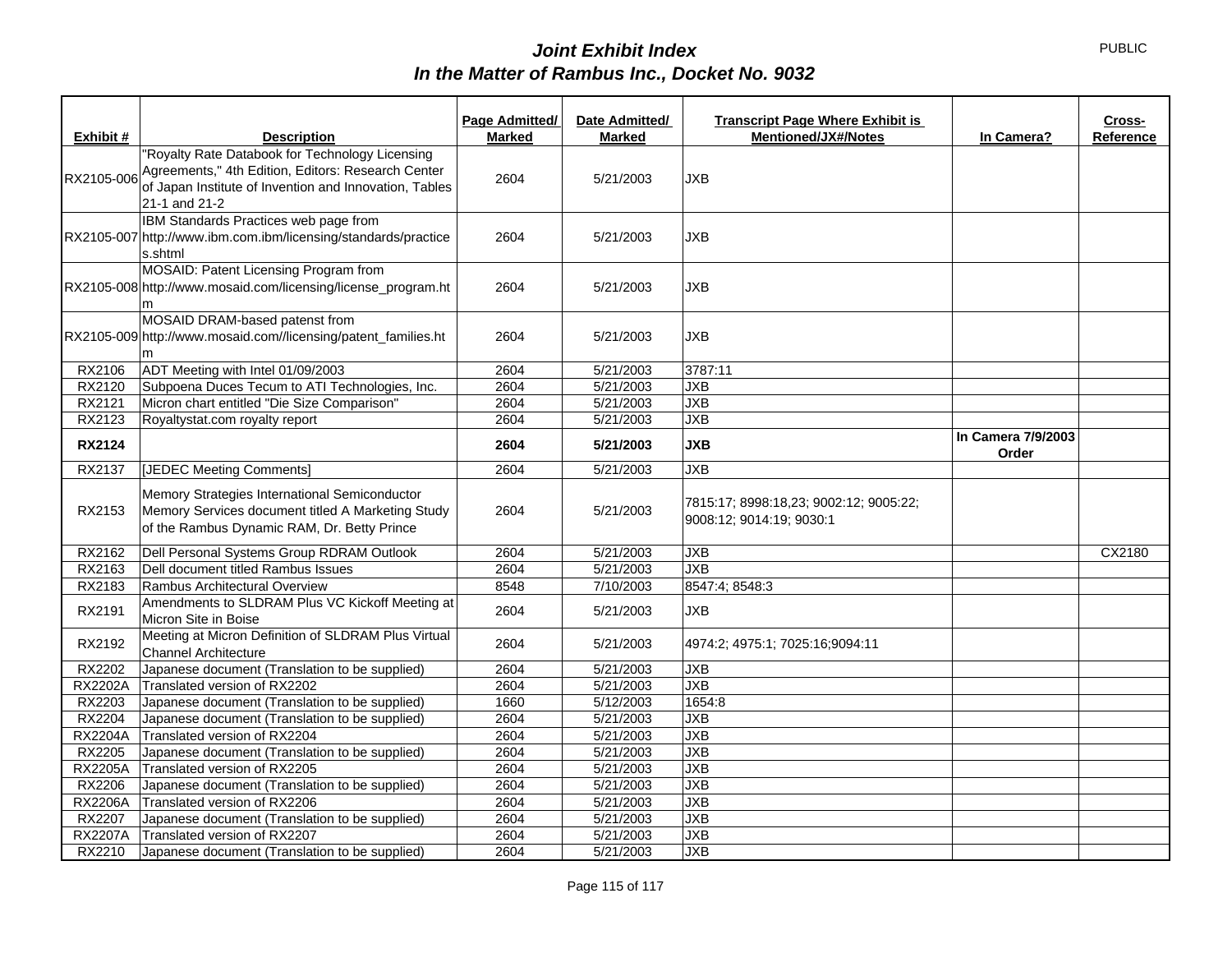|                |                                                                                   | Page Admitted/ | Date Admitted/ | <b>Transcript Page Where Exhibit is</b>                         |            | Cross-    |
|----------------|-----------------------------------------------------------------------------------|----------------|----------------|-----------------------------------------------------------------|------------|-----------|
| Exhibit #      | <b>Description</b>                                                                | <b>Marked</b>  | <b>Marked</b>  | <b>Mentioned/JX#/Notes</b>                                      | In Camera? | Reference |
| <b>RX2210A</b> | Translated version of RX2210                                                      | 2604           | 5/21/2003      | <b>JXB</b>                                                      |            |           |
| RX2211         | Japanese document with English translation headed<br>Rambus bus Concept           | 1660           | 5/12/2003      | 1652:14                                                         |            |           |
| RX2212         | Japanese document with English translation titled<br><b>Rambus Patent Sheet</b>   | 1660           | 5/12/2003      | 1646:7                                                          |            |           |
| RX2213         | Japanese document with English translation titled<br><b>Rambus Patent Sheet</b>   | 1660           | 5/12/2003      | 1650:22                                                         |            |           |
| RX2213A        | Japanese document with English translation titled<br><b>Rambus Patent Sheet</b>   | 1660           | 5/12/2003      | 1650:22                                                         |            |           |
| RX2214         | Japanese document (Translation to be supplied)                                    | 2604           | 5/21/2003      | <b>JXB</b>                                                      |            |           |
| <b>RX2214A</b> | Translated version of RX2214                                                      | 1660           | 5/12/2003      | 1644:8                                                          |            |           |
| RX2214A        | Translated version of RX2214                                                      | 2604           | 5/21/2003      | JXB                                                             |            |           |
| RX2215         | Japanese document (Translation to be supplied)                                    | 2604           | 5/21/2003      | JXB                                                             |            |           |
| <b>RX2215A</b> | Translated version of RX2215                                                      | 2604           | 5/21/2003      | <b>JXB</b>                                                      |            |           |
| RX2216         | Japanese document (Translation to be supplied)                                    | 2604           | 5/21/2003      | JXB                                                             |            |           |
|                | RX2216A Translated version of RX2216                                              | 2604           | 5/21/2003      | JXB                                                             |            |           |
| RX2217         | Japanese document (Translation to be supplied)                                    | 2604           | 5/21/2003      | JXB                                                             |            |           |
| <b>RX2217A</b> | Translated version of RX2217                                                      | 2604           | 5/21/2003      | JXB                                                             |            |           |
| RX2218         | Japanese document (Translation to be supplied)                                    | 2604           | 5/21/2003      | JXB                                                             |            |           |
| <b>RX2218A</b> | Translated version of RX2218                                                      | 2604           | 5/21/2003      | JXB                                                             |            |           |
| RX2219         | Japanese document (Translation to be supplied)                                    | 2604           | 5/21/2003      | JXB                                                             |            |           |
| <b>RX2219A</b> | Translated version of RX2219                                                      | 2604           | 5/21/2003      | JXB                                                             |            |           |
| RX2222         | Japanese document (Translation to be supplied)                                    | 2604           | 5/21/2003      | JXB                                                             |            |           |
| <b>RX2222A</b> | Translated version of RX 2222                                                     | 2604           | 5/21/2003      | JXB                                                             |            |           |
| RX2233         | <b>JEDEC ORGANIZATION CHART</b>                                                   | 1801           | 5/14/2003      | 1795:2; 1801:2                                                  |            |           |
| RX2234         | DDR II - The Evolution Continues JEDC Future Dram<br><b>Task Group</b>            | 4589           | 6/9/2003       | 4586:20; 4589:18; 4656:15; 4672:22;<br>4674:14; 4692:24; 4693:7 |            |           |
| RX2243         | SyncLink Consortium document by Micron                                            | 2604           | 5/21/2003      | <b>JXB</b>                                                      |            |           |
| RX2250         | Presentation slides headed Rambus Cache Miss<br>Cycle with handwritten notations  | 979            | 5/5/2003       | 840:14,19; 842:5; 849:8; 853:25; 872:2;<br>979:7                |            |           |
| RX2257         | Letter of Intent between Micron and Samsung                                       | 2604           | 5/21/2003      | 6497:17,21                                                      |            |           |
| RX2275         | Amendment No. 2 to Semiconductor Technology<br>License Agreement                  | 4111           | 6/3/2003       | 4111:2                                                          |            |           |
| RX2284         | "A Proposal for Our Future" re formation of company<br>suppliers in DRAM industry | 2604           | 5/21/2003      | <b>JXB</b>                                                      |            |           |
| RX2289         | E-mail regarding mechanical issues for ADT                                        | 2604           | 5/21/2003      | <b>JXB</b>                                                      |            |           |
| RX2290         | E-mail regarding ADT Topology Risk Scoreboard                                     | 2604           | 5/21/2003      | <b>JXB</b>                                                      |            |           |
| RX2291         | E-mail regarding August 9 IP meeting                                              | 2604           | 5/21/2003      | JXB                                                             |            |           |
| RX2292         | E-mail regarding Tokyo IP meeting proposal                                        | 2604           | 5/21/2003      | <b>JXB</b>                                                      |            |           |
| RX2293         | E-mail regarding ADT press release draft.                                         | 2604           | 5/21/2003      | JXB                                                             |            |           |
| RX2294         | E-mail regarding ADT contract second revision.                                    | 2604           | 5/21/2003      | <b>JXB</b>                                                      |            |           |
| <b>RX2295</b>  | E-mail regarding new ADT contract proposal with<br>attachment                     | 2604           | 5/21/2003      | <b>JXB</b>                                                      |            |           |